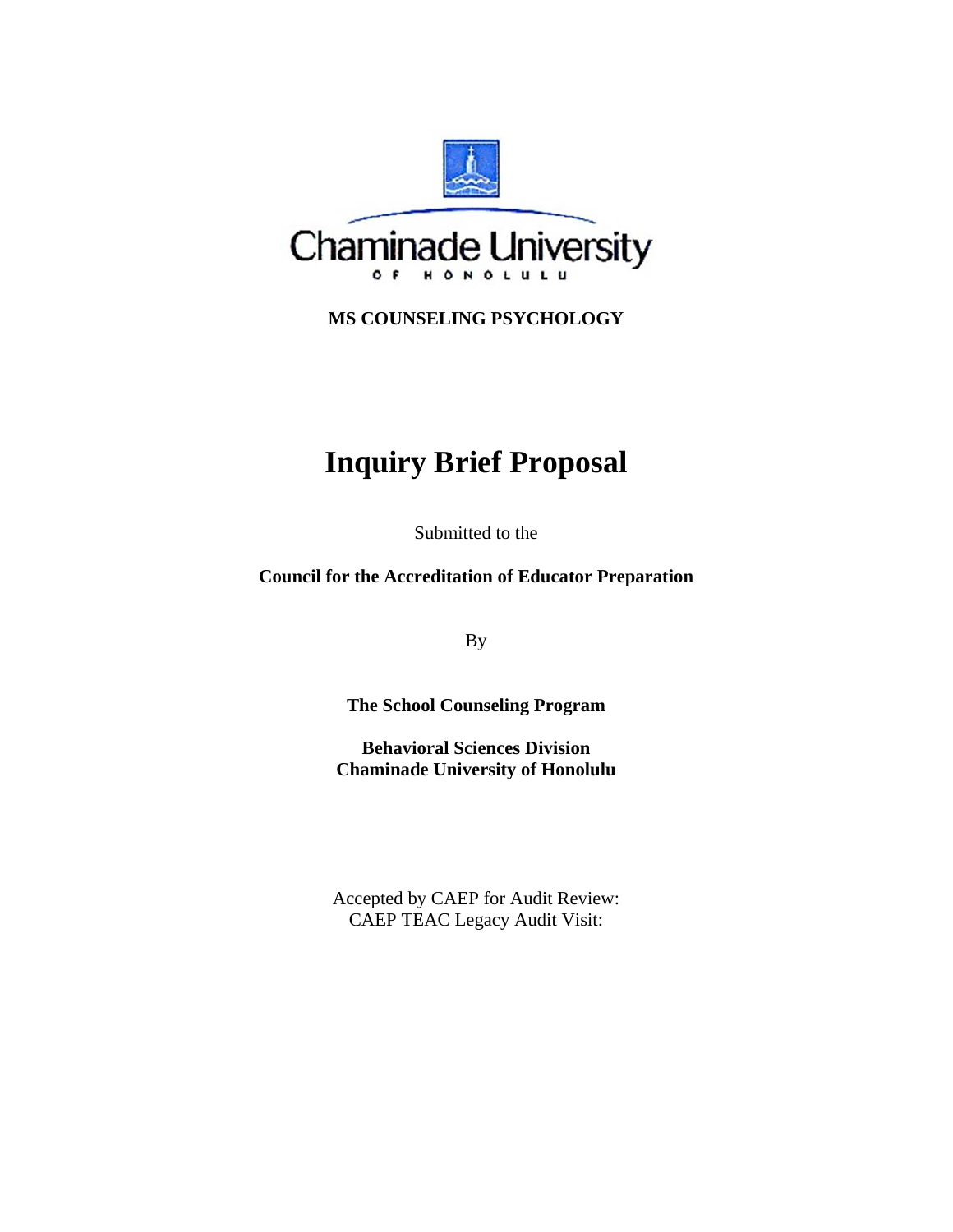This Inquiry Brief was written by:

Darren Iwamoto, EdD, School Counseling Clinical Director and Deneen Wong, MSCP, School Counseling Internship Director.

This document was discussed with program faculty and staff during the process of its preparation and the draft was reviewed by all M.S. in Counseling Psychology faculty and staff members.

The draft was formally approved by M.S. in Counseling Psychology faculty:

Robert Santee, PhD, Dean of Behavioral Sciences

Harlene Simonelli, PhD, Professor of Psychology

Dale Fryxell, PhD, Professor of Psychology

Timothy Ficklin, PhD, Associate Professor of Psychology

Tracy Trevorrow, PhD, Professor of Psychology

Irene Mulford, PhD, Associate Professor of Psychology

Darren Iwamoto, EdD, Assistant Professor of Psychology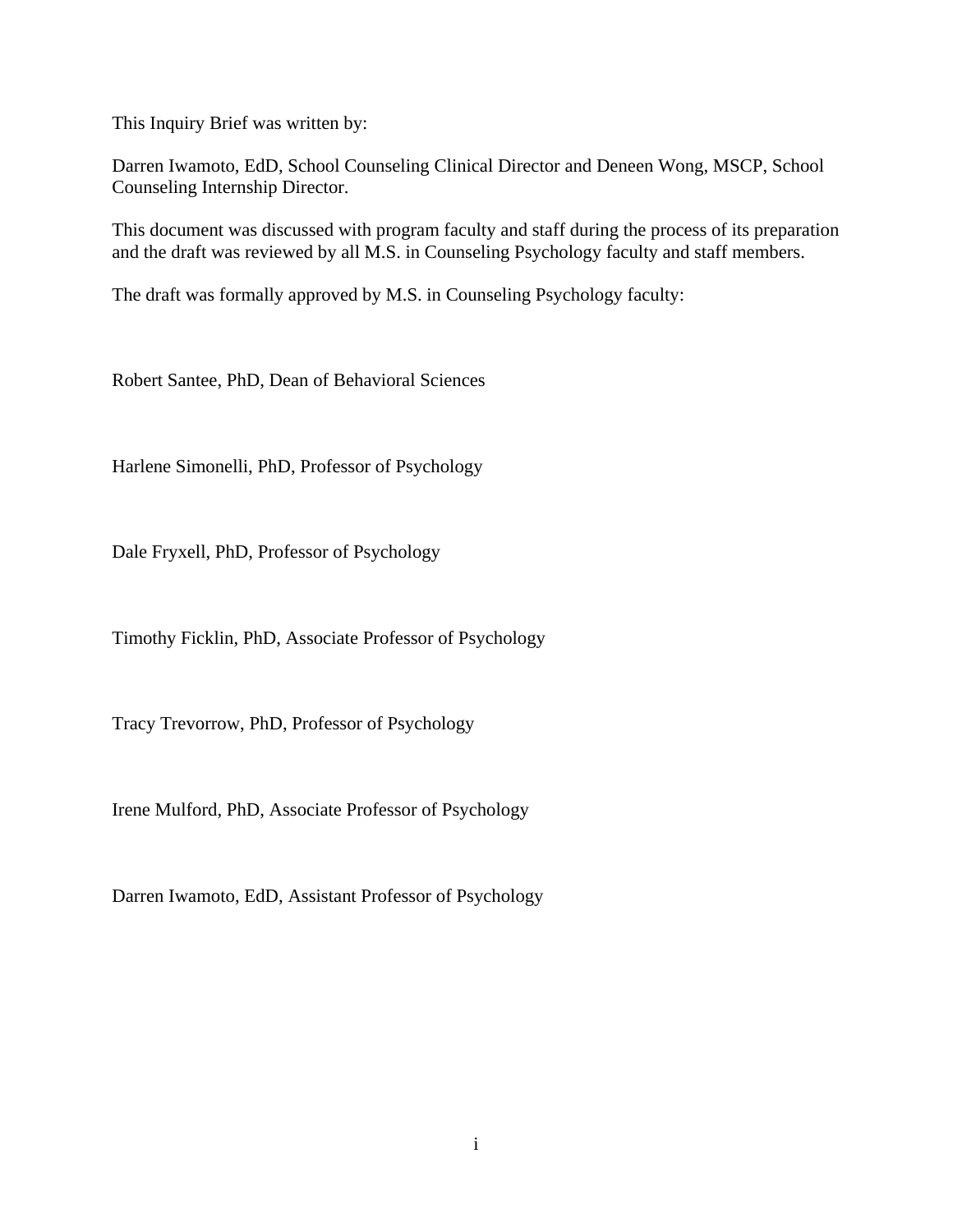# **Program Checklist for the Inquiry Brief Proposal**

| <b>Requirement for the Brief Proposal</b>                                                                                                                                                                     | Find it on page                  |
|---------------------------------------------------------------------------------------------------------------------------------------------------------------------------------------------------------------|----------------------------------|
| 1. We identify the author( $s$ ) of the document.                                                                                                                                                             | Ť                                |
| 2. We provide evidence that the faculty approved the document.                                                                                                                                                | İ                                |
| 3. We give a brief account of the history and logic of the program and its place within the<br>institution.                                                                                                   | $1 - 7$                          |
| 4. We provide some demographics of program faculty and students (e.g., race and gender),<br>broken out by year, by each program option.                                                                       | 10 (students only)               |
| 5. We state our claims explicitly and precisely.                                                                                                                                                              | $12 - 13$                        |
| 6. We provide evidence to support our claims organized by their relationship to the<br>components of QPI $(1.1-1.3)$ .                                                                                        | 31-44                            |
| 7. We provide evidence for all the subcomponents of QPI (I.4): learning how to learn<br>$(1.4.1)$ , multicultural perspectives and accuracy $(1.4.2)$ , and technology $(1.4.3)$                              | 31-44                            |
| 8. We have checked that our claims are consistent with other program documents (e.g.,<br>catalogs, websites, and brochures).                                                                                  | Woven throughout the<br>document |
| 9. In the rationale, we explain why we selected our particular measures and why we<br>thought these measures would be reliable and valid indicators of our claims.                                            | $15 - 18$                        |
| 10. In the rationale, we also explain why we think the criteria and standards we have<br>selected as indicating success are appropriate.                                                                      | $15 - 18$                        |
| 11. We describe our method of acquiring our evidence – the overall design of our<br>approach, including sampling and comparison groups (if applicable).                                                       | $21 - 30$                        |
| 12. We provide at least two measures for each claim unless there is a single measure of<br>certain or authentic validity.                                                                                     | 19                               |
| 13. For each measure we include empirical evidence of the degree of reliability and<br>validity.                                                                                                              | $15 - 18$                        |
| 14. We present findings related to each claim, and we offer a conclusion for each claim,<br>explaining how our evidence supports or does not support the claim.                                               | <b>Optional for Proposal</b>     |
| 15. We describe how we have recently used evidence of student performance in making<br>decisions to change and improve the program.                                                                           | <b>Optional for Proposal</b>     |
| 16. We provide a plan for making future decisions concerning program improvements<br>based on evidence of our students' performance.                                                                          | 45-52                            |
| 17. We provide evidence that we have conducted an internal audit of our quality control<br>system (QCS), and we present and discuss the implications of the findings from our<br>internal audit (Appendix A). | 58-69                            |
| 18. We provide Appendix C that describes faculty qualifications.                                                                                                                                              | 76                               |
| 19. We provide Appendix D that describes our program requirements and their alignment<br>with state and national standards.                                                                                   | 80                               |
| 20. We make a case for institutional commitment to the program (Appendix B).                                                                                                                                  | 70-75                            |
| 21. We make a case that we have sufficient capacity to offer a quality program (Appendix<br>$B)$ .                                                                                                            | 70-75                            |
| 22. We list all evidence (related to accreditation) available to the program (Appendix E).                                                                                                                    | 99-103                           |
| 23. We provide copies of all locally developed assessments in Appendix F.                                                                                                                                     | 104-137                          |
| 24. We provide, if applicable, copies of decisions by other recognized accreditors for<br>professional education programs not covered in the Inquiry Brief (Appendix G).                                      | N/A                              |

\*The checklist for the *Inquiry Brief Proposal* need not have entries for rows 6, 7, 13, 14 and 15.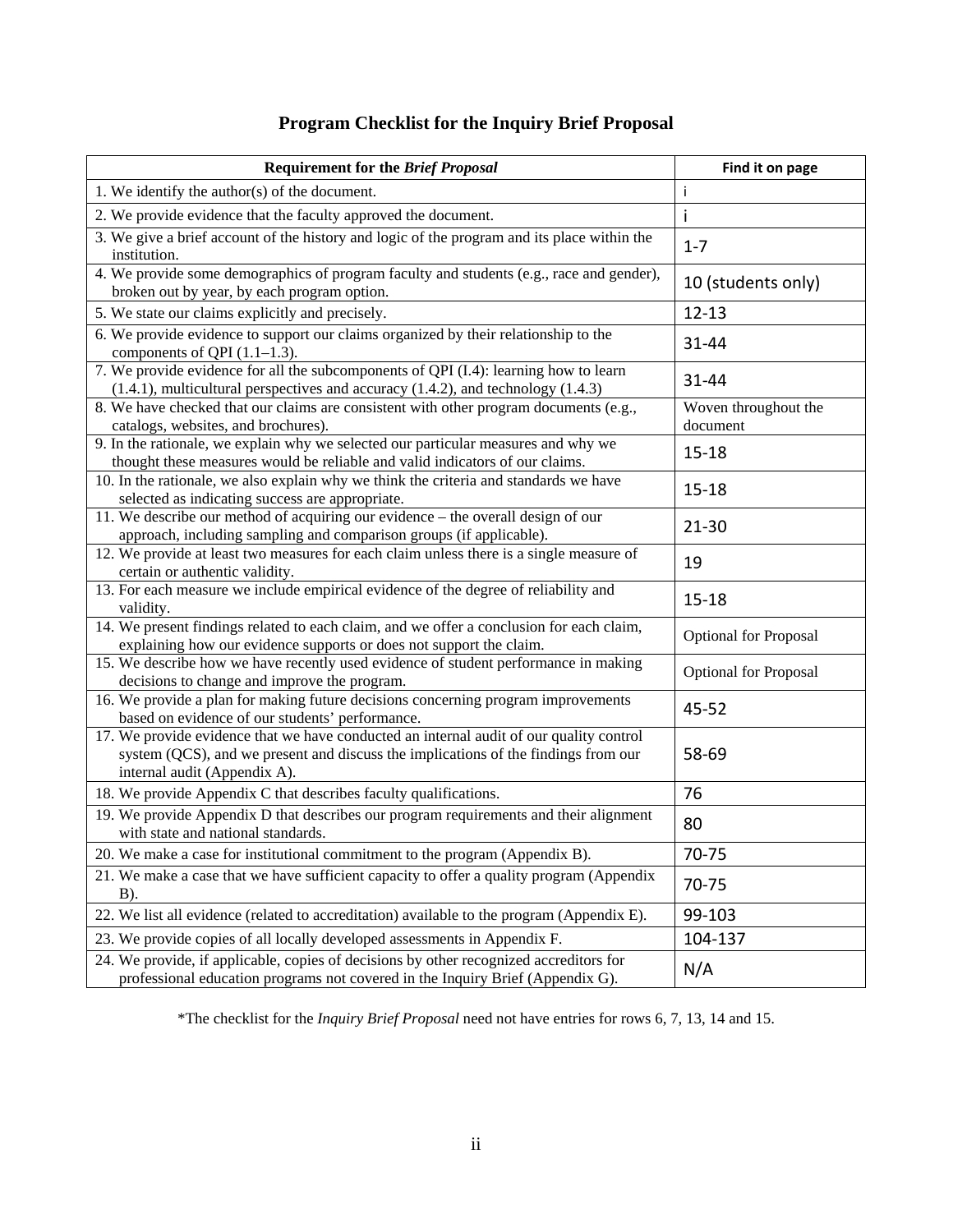# **Table of Contents**

| Overview of Chaminade University of Honolulu's School Counseling Program Inquiry Brief |  |
|----------------------------------------------------------------------------------------|--|
|                                                                                        |  |
|                                                                                        |  |
|                                                                                        |  |
|                                                                                        |  |
|                                                                                        |  |
|                                                                                        |  |
|                                                                                        |  |
|                                                                                        |  |
|                                                                                        |  |
|                                                                                        |  |
|                                                                                        |  |
|                                                                                        |  |
|                                                                                        |  |
|                                                                                        |  |
|                                                                                        |  |
|                                                                                        |  |
| Instructor/Site Supervisor End-of-Year Evaluation of School Counseling Candidate 29    |  |
|                                                                                        |  |
|                                                                                        |  |
|                                                                                        |  |
|                                                                                        |  |
|                                                                                        |  |
|                                                                                        |  |
|                                                                                        |  |
|                                                                                        |  |
|                                                                                        |  |
|                                                                                        |  |
|                                                                                        |  |
|                                                                                        |  |
|                                                                                        |  |
|                                                                                        |  |
|                                                                                        |  |
|                                                                                        |  |
|                                                                                        |  |
|                                                                                        |  |
|                                                                                        |  |
|                                                                                        |  |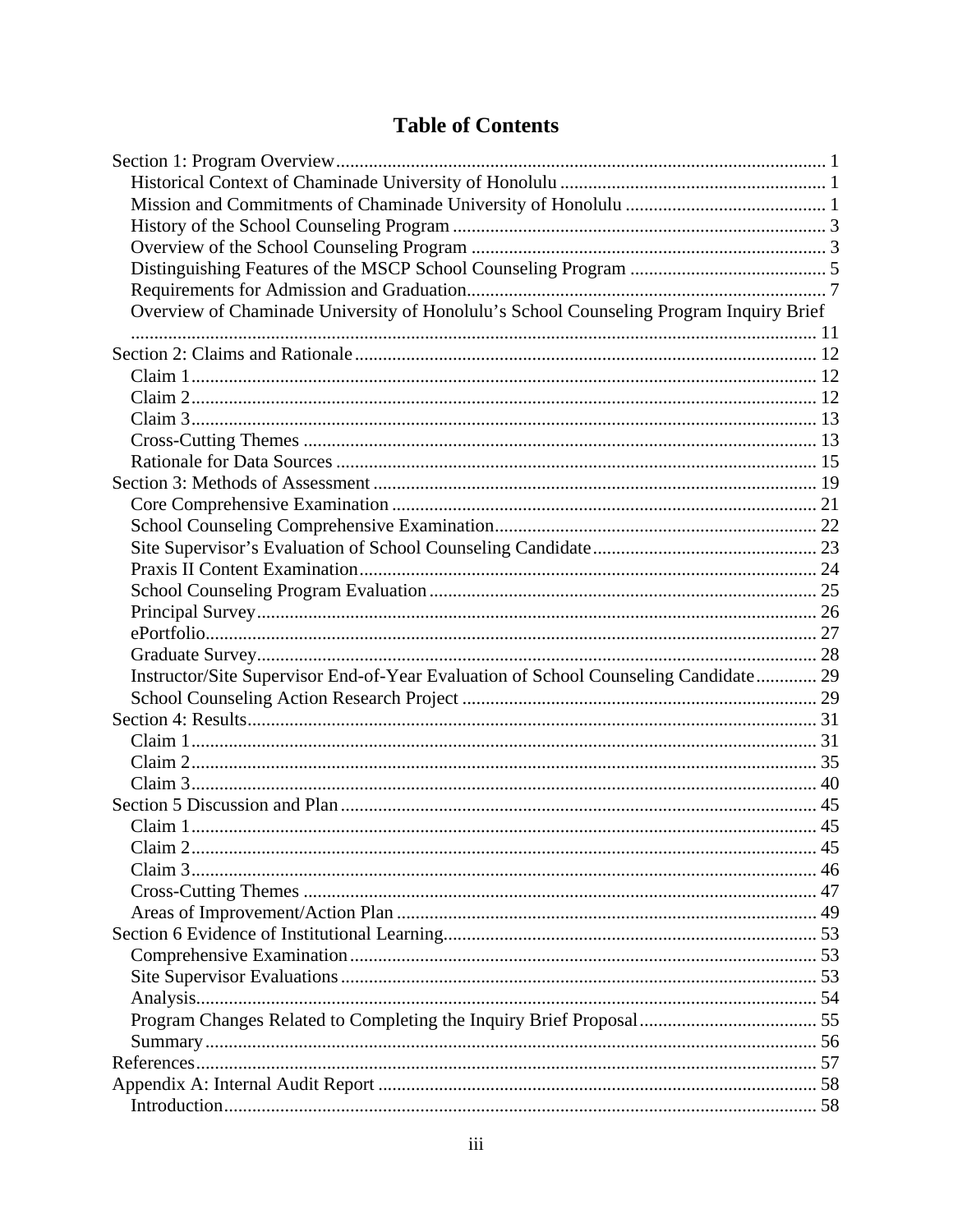| Appendix F: Copies of Locally Developed Assessment Instruments Cited in the Brief 104 |  |
|---------------------------------------------------------------------------------------|--|
| Appendix G: Status of Educator Programs Accredited by Other USDE or CHEA Recognized   |  |
|                                                                                       |  |
|                                                                                       |  |
|                                                                                       |  |
|                                                                                       |  |
|                                                                                       |  |
|                                                                                       |  |
| Appendix M: Site Supervisor's Evaluation of School Counseling Candidate  147          |  |
|                                                                                       |  |
| Appendix O: 2014-2015 Education Division Budget Allocations FY2014-2015  155          |  |
|                                                                                       |  |
|                                                                                       |  |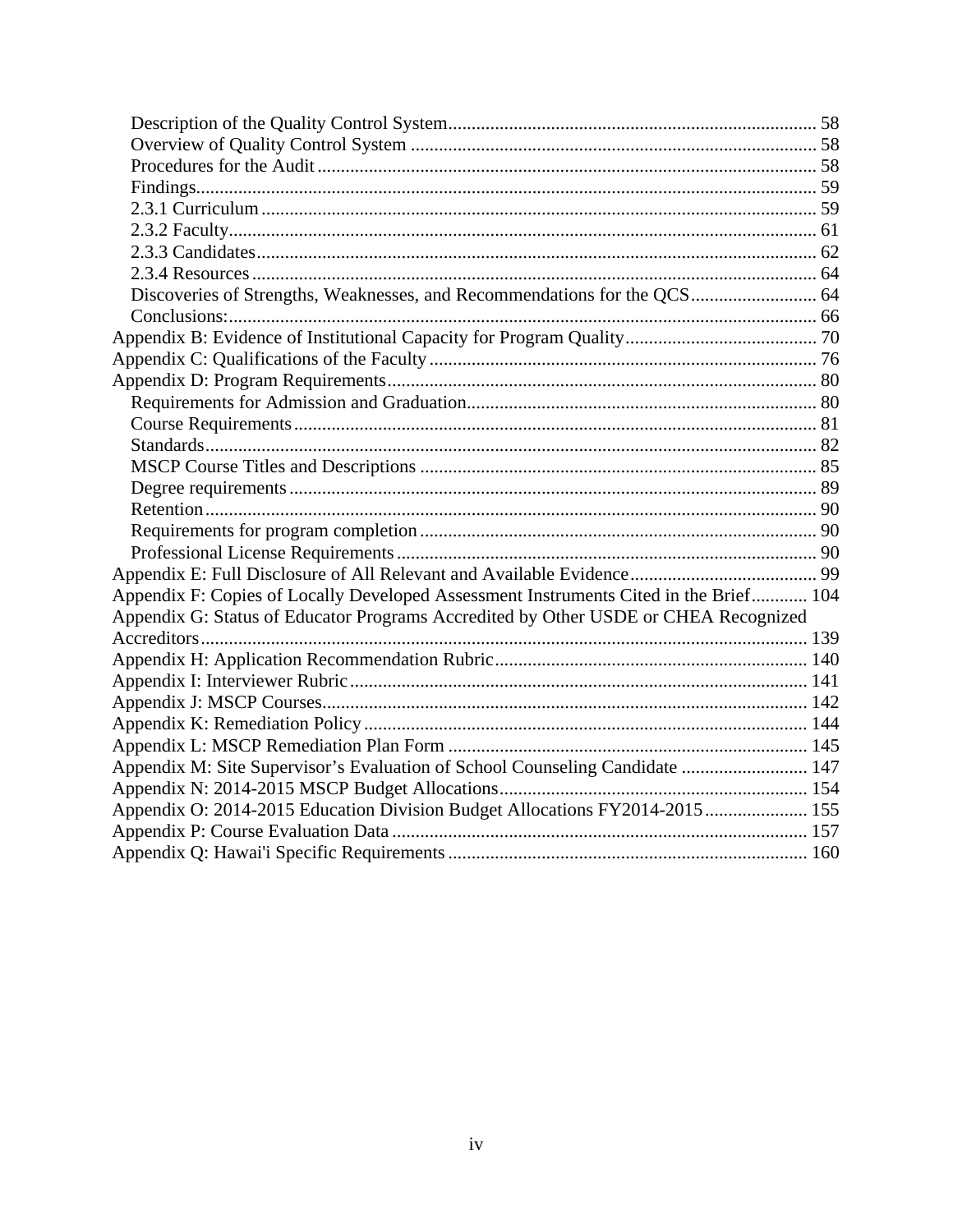# **List of Tables and Figures**

Table 1.1 Admission Data, *page 8*  Table 1.2 Enrollment and Program Completion Data, *page 10*  Table 1.3 Demographic Data, *page 10*  Table 2.1 Primary Data Sources and Rationale, *page 15*  Table 3.1 School Counseling Program Assessments, *page 19*  Table 4.1 MSCP Core Comprehensive Examination Results, *page 31* Table 4.2 MSCP Core Comprehensive Examination Subfield Pass Rates, *page 32*  Table 4.3 MSCP School Counseling Comprehensive Examination Results, *page 33*  Table 4.4 Site Supervisor's Evaluation of the School Counseling Candidate, *page 34* Table 4.5 Praxis II Content Examination Data, *page 35* Table 4.6 Core Comprehensive Examination Ethics Sub-Category Data, *page 36*  Table 4.7 Professional and Ethical Standards Data from Site Supervisor's Evaluation, *page 36*  Table 4.8 School Counseling Program Evaluation Ethics Sub-Category, *page 38*  Table 4.9 Core Comprehensive Examination Cross-Cultural Sub-Category Data, *page 40*  Table 4.10 Personal and Social Skills Data from Site Supervisor's Evaluation, *page 41*  Table 4.11 School Counseling Program Evaluation Cross-Cultural Sub-Category, *page 42*  Table 6.1 Means and Standard Deviations of Site Supervisor Ratings, *page 53*  Figure 1 Graphic Representation of the Quality Control System, *page 67*  Table A1 Results of the Audit, *page 68*  Table B1 Capacity for Quality, *page 70*  Table B2 References to Institutional Documents, *page 74*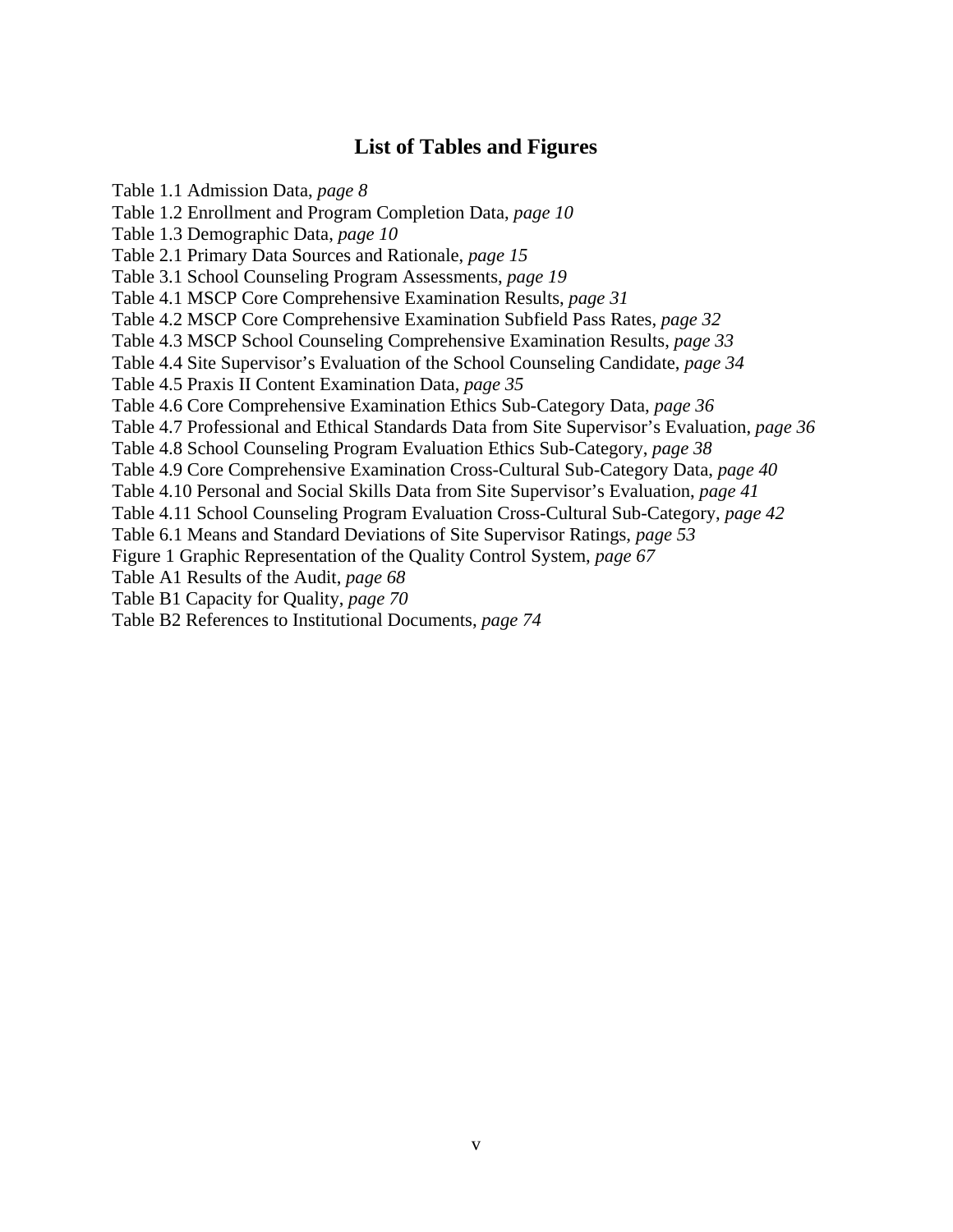# **Section 1: Program Overview**

#### **Historical Context of Chaminade University of Honolulu**

Chaminade University is named for Father William Joseph Chaminade (1761-1850), a French Catholic priest who lived through the French Revolution and the rise and fall of Napoleon. During the Revolution, the Catholic Church was persecuted: churches and church land were taken over by the state, and clergy who did not cooperate were frequently executed. For five years Father Chaminade ministered to his people in secret, under the constant threat of death by guillotine.

In 1817, Father Chaminade founded the Society of Mary (Marianists). The primary purpose of the Marianists was, and is today, educating leaders for a new age. Father Chaminade, having seen the excesses of the Enlightenment and of secular religions, taught that human reason is not enough and that faith and reason must be combined for human beings to reach their fullest potential. Having experienced the revolution, he also realized that the Catholic Church must become a more positive and egalitarian force for spiritual growth and material well being in the modern world. The hallmark of Marianist education is the development of leaders who have a strong professional background, a mature faith, and ethical sensibility. Today, there are 111,000 students in 106 Marianist schools and universities in 30 countries.

The Marianists first arrived in Hawaii in 1883. They assumed the leadership of St. Anthony's School in Wailuku, Maui; St. Joseph's School in Hilo; and St. Louis College in Honolulu. In September 1955, the Marianists opened St. Louis Junior College on the St. Louis School campus. Under the direction of the Reverend Robert R. Mackey, S.M., it provided a two-year liberal arts program. Two years later the college expanded its programs and became a four-year coeducational college with the name of Chaminade College. In 1967 Chaminade extended its services to the community with the establishment of an evening program. A decade later, Chaminade College became Chaminade University of Honolulu with the addition of graduate programs.

#### **Mission and Commitments of Chaminade University of Honolulu**

Chaminade University offers its students an education in a collaborative learning environment that prepares them for life, service, and successful careers. Guided by its Catholic, Marianist and liberal arts educational traditions, Chaminade encourages the development of moral character, personal competencies, and a commitment to build a just and peaceful society. The University offers both the civic and church communities of the Pacific region its academic and intellectual resources in the pursuit of common aims.

From Chaminade's mission flows the following Core Commitments, which both amplify and specify the Mission. Chaminade understands that their Core Commitments guide both the service they offer and the formation of their educational community.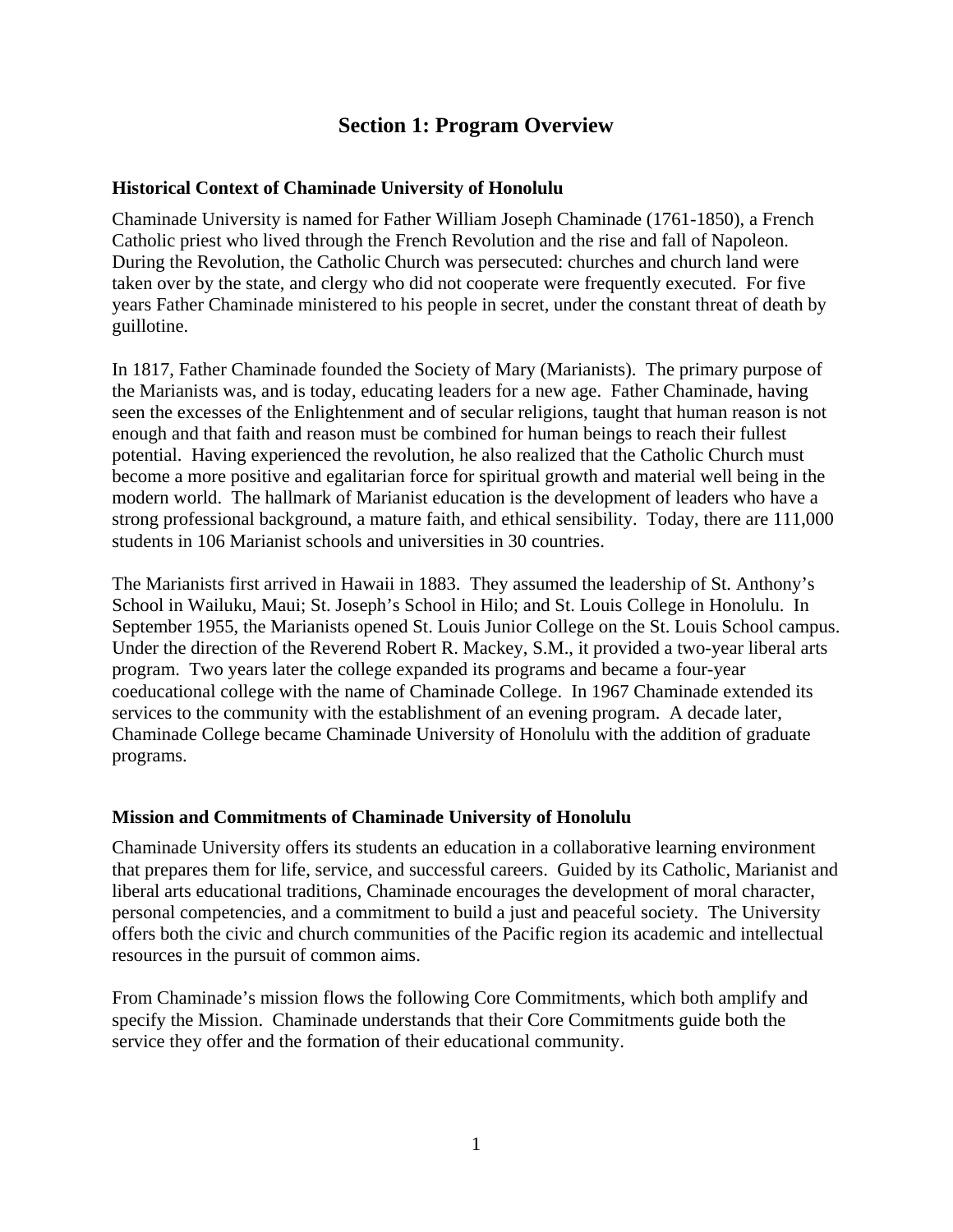Commitments to Service:

- To offer quality academic programs, both those leading to a degree and those focused on continuing education, in a manner responsive to the needs of our students and communities;
- To graduate students who are recognized for their liberal arts learning, preparation for professional careers, facility in the use of information and communication technologies, interest in life-long learning, appreciation of diversity, sense of ethical responsibility, and commitment to leadership through service to affect positively individual lives and the common good;
- To be a community that looks beyond itself and engages in public service, that enriches the life of the wider community;
- To exhibit a strong social consciousness that expressly permeates all curricula;
- To engage in partnerships with the Hawaii community, our Pacific Island neighbors, the church and those with whom we share Marianist sponsorship; and
- To explore critically the intersections of faith and culture and, consistent with our identity, engage our students in this dialogue and participate in the processes of public learning and policy formulation and the building of a more just and peaceful society.

Commitments to the Character of Our Educational Community:

- To be a unified educational community where members are committed to our common mission and their self-development;
- To be a faculty and staff with a primary focus on student learning and the development of the whole person;
- To hold an extensive view of hospitality, meaning cordiality to the ideas and talents of others; to listen with an open mind that enhances our integrity and reasserts our humanity;
- To nurture a culture which honors and promotes open inquiry, reflection, critical dialogue with peers on and beyond the campus and the dissemination of our scholarship;
- To be a scholarly community which explores and encourages connections between disciplines and provides the various experiences necessary to make those connections. This implies intense, dedicated collaboration among colleagues and students;
- To foster an excellent multi-cultural learning environment drawing on our unique Pacific Island location;
- To conduct ourselves with personal integrity, perhaps the most powerful educational tool we possess; to serve as mentors and role models; the way in which we interact with students enables them to work with others in a like manner; and
- To be a community which stays the course through the difficult periods. Patience, selfdiscipline and sacrifice are necessary to build a strong community. We look within ourselves for solutions and the resolve to work through difficulties.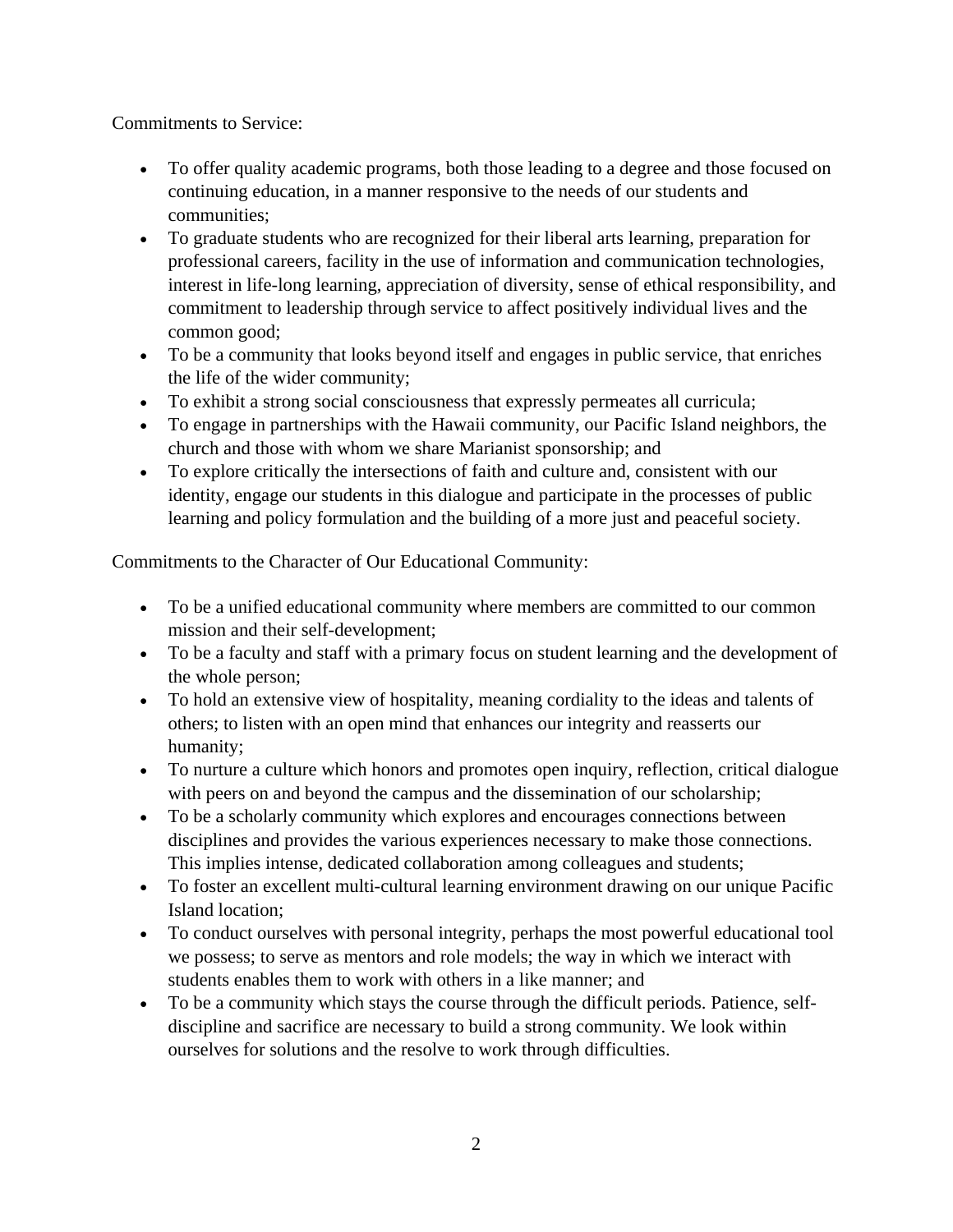#### **History of the School Counseling Program**

In response to a 1978 needs assessment survey that was conducted by Chaminade University of Honolulu (CUH), the Master of Science in Counseling Psychology (MSCP) was developed for the purpose of preparing counselors for the community. The MSCP program was designed to be consistent with the Humanistic and Marianist Educational Values of CUH. Given the needs assessment and considerable discussion about program structure and logistics, the MSCP program was established in January of 1985 with one emphasis: Human Services (now called Mental Health Counseling). The MSCP program expanded to its current state where it now has three emphases: School Counseling, Mental Health Counseling, and Marriage and Family Counseling. The School Counseling program was given provisional approval by the State of Hawaii Department of Education (DOE) in the Fall of 1987. The DOE granted full approval to the School Counseling emphasis December 31, 1991. The Marriage and Family Counseling emphasis officially began in the Fall of 2000. It was also during the Fall of 2000 that the MSCP program was placed within the newly created Behavioral Sciences Division of CUH.

#### **Overview of the School Counseling Program**

The School Counseling program is an emphasis of the MSCP program. The MSCP program is housed within the Behavioral Sciences Division of CUH and falls under the regional accreditation of CUH by the Western Association of Schools and Colleges (WASC). (http://www.wascsenior.org/institutions/chaminade-university-honolulu) The School Counseling program is programmatically accredited and recognized by the Hawaii Teacher Standards Board (HTSB) and has the distinction of being a State Approved Teacher Education Program (SATEP) for School Counseling education. (http://www.htsb.org/wp-content/uploads/2012/10/NBI-09-28- Chaminade-SATE-Approval1.pdf)

The School Counseling program is designed to prepare its candidates as counselors within the K-12 school settings for the purpose of promote

ng and enhancing the learning process relative to helping K-12 students learn to help themselves in adapting to their various interrelated environments. This emphasis promotes and enhances the learning process within the context of academic development, career development, and personal/social development. This learning process, relative to these three contexts, promotes and enhances growth in such areas as the K-12 student becoming a self-directed learner, a community contributor, a complex thinker, a quality producer, an effective communicator and an effective and ethical user of technology.

The vision of the MSCP School Counseling program is to prepare school counselors to be successful in the educational community and, in the process of their educational preparation, to establish and strengthen partnerships with the DOE, independent educational institutions, and interrelated environments supportive of the educational process.

The MSCP School Counseling program is structured so that all candidates have a strong theoretical foundation and developed basic counseling skills before they enter the clinical portion of the program. The clinical portion of the program occurs during the last three terms of the program. Thus, candidates move from common foundation courses through common core courses and then to emphasis-specific courses.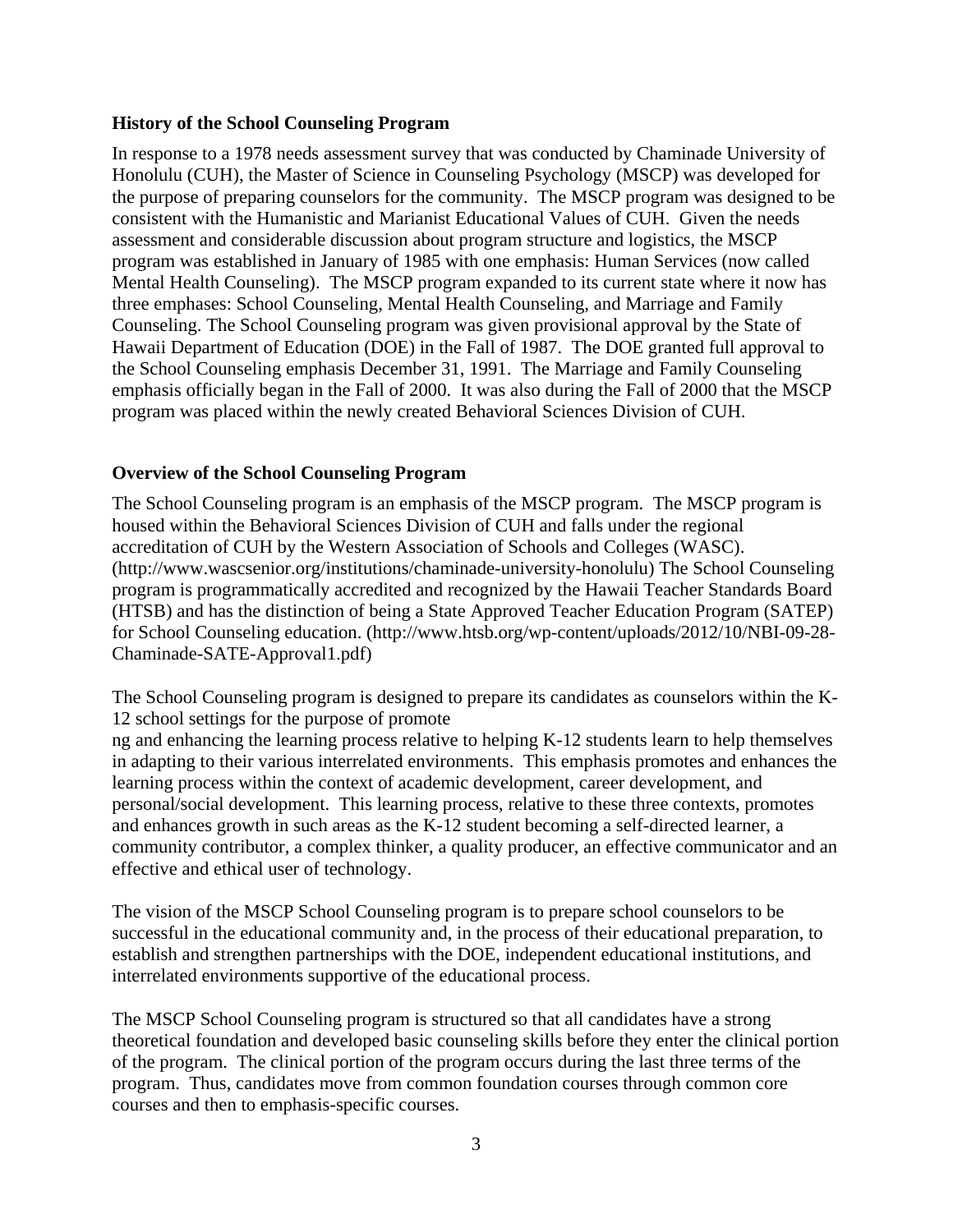Regarding the clinical phase of the School Counseling program, candidates will be placed in schools, at both elementary and secondary levels, for the required practicum and internships. The program provides considerable opportunity to observe and practice counseling skills under supervision by both site and University personnel. Students who complete the requirements for the School Counseling program will be eligible for the K-12 Hawaii Teacher Standards Board (HTSB) School Counseling license. The School Counseling program requires 60 course credit semester hours.

School Counseling program candidates will demonstrate:

- A. Declarative knowledge (e.g., the foundation, theory, and concepts) of an effective school counselor.
	- Skills and competencies in this area are developed and assessed in all School Counseling emphasis courses: Psy 500 School Counseling and Exceptional Children, PSY 501 The School Counselor in an Educational Context, PSY 771 School Counseling, PSY 646 Practicum, PSY 671 Internship A, PSY 672 Internship B, PSY 720 Psychological and Educational Testing, and PSY 776 Crisis Counseling; and
	- Declarative knowledge is assessed using the following assessment tools:
		- o Core Comprehensive Examination
		- o School Counseling Comprehensive Examination
		- o Praxis II Professional Counselor Examination
- B. Procedural knowledge (e.g., ability to apply the skills) of an effective school counselor Skills and competencies in this area are developed and assessed, primarily
	- Skills and competencies in this area are developed and assessed, primarily in PSY 501 The School Counselor in an Educational Context, PSY 771 School Counseling, PSY 646 Practicum, PSY 671 Internship A, PSY 672 Internship B, and PSY 776 Crisis Counseling; and
	- Procedural knowledge is assessed using the following assessment tools:
		- o Site Supervisor's Evaluation of School Counseling Candidate survey
		- o Clinical course instructor's evaluation of the School Counseling candidate's case study and video course assignment.

Syllabus repository can be found here (http://www.chaminade.edu/syllabus\_repository/search.php)

The framework for conceptualizing issues, providing coherence, direction, and integrating curriculum, instruction, clinical experience, and assessing student learning outcomes regarding the preparing and development of counselors in the School Counseling program is derived from, and aligned with, various sources including:

- Faculty input
- The Standards of the National Board for Certified Counselors (NBCC)
- The Council for Accreditation of Counseling and Related Activities (CACREP)
- The American School Counseling Association (ASCA)
- The American Counseling Association (ACA)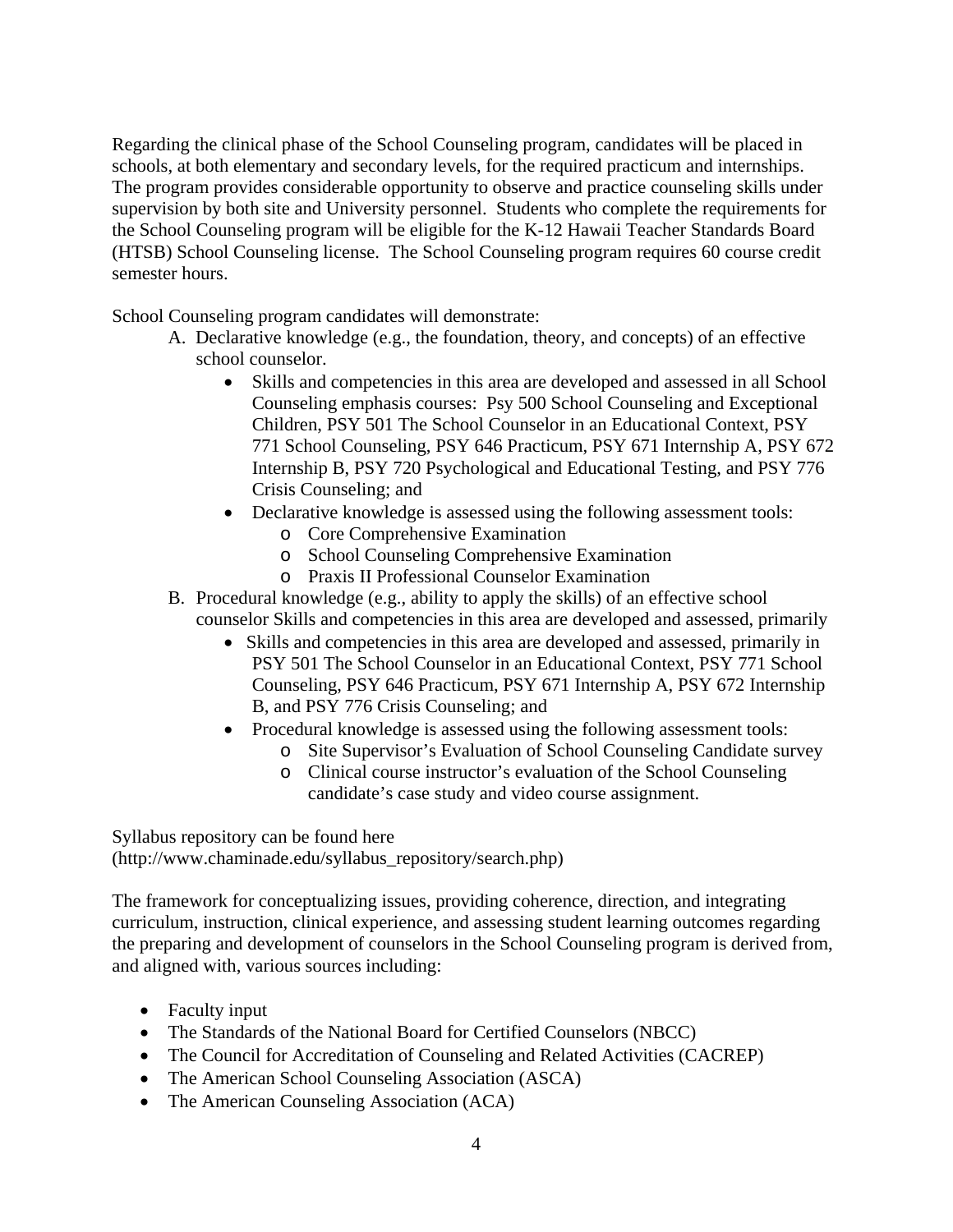- The Western Association for Schools and Colleges (WASC)
- Hawaii Teacher Standards Board (HTSB)
- The Hawaii State Department of Education
- The community-based MSCP School Counseling Advisory Board
- The Chaminade University Mission and Strategic Plan, and
- The Five Marianist Educational Values of Chaminade University.

#### **Distinguishing Features of the MSCP School Counseling Program**

**Marianist Educational Values.** Chaminade University of Honolulu is a Marianist university. Marianists are members of the Catholic Society of Mary. They embrace the idea of education as a mechanism to transform society and have founded many schools and three universities, Chaminade University of Honolulu being one of them. The Marianist spirit is one of openness, mutual respect, and acceptance.

Although Chaminade is a Marianist university approximately 60% of the student body is not Catholic. In fact, many faiths and cultural backgrounds are represented on campus, including, but not limited to Buddhism and Native Hawaiian spirituality. A healthy dialogue among the faith traditions is appreciated and reflected in the coursework and also in campus life. This diversity and acceptance is part of the Chaminade experience.

In 1999 Chaminade University of Honolulu, St. Mary's University, and University of Dayton published *Characteristics of Marianist Universities: A Resource Paper.* Within the publication were the five characteristics of a Marianist education. Each of these characteristics is integrated, to varying degrees, within every course at this university. The five characteristics are as follows:

#### **1. Educate for Formation in Faith**

Catholic Universities affirm an intricate relationship between reason and faith. As important as discursive and logical formulations and critical thinking are, they are not able to capture all that can be and ought to be learned. Intellectual rigor coupled with respectful humility provide a more profound preparation for both career and life. Intellectual rigor characterizes the pursuit of all that can be learned. Respectful humility reminds people of faith that they need to learn from those who are of other faiths and cultures, as well as from those who may have no religious faith at all.

#### **2. Provide an Excellent Education**

In the Marianist approach to education, "excellence" includes the whole person, not just the technician or rhetorician. Marianist universities educate whole persons, developing their physical, psychological, intellectual, moral, spiritual and social qualities. Faculty and students attend to fundamental moral attitudes, develop their personal talents and acquire skills that will help them learn all their lives. The Marianist approach to education links theory and practice, liberal and professional education. Our age has been deeply shaped by science and technology. Most recently, information and educational technologies have changed the way faculty and students research and teach. At Marianist Universities, two goals are pursued simultaneously: an appropriate use of information technology for learning, and the enhancement of interaction between students and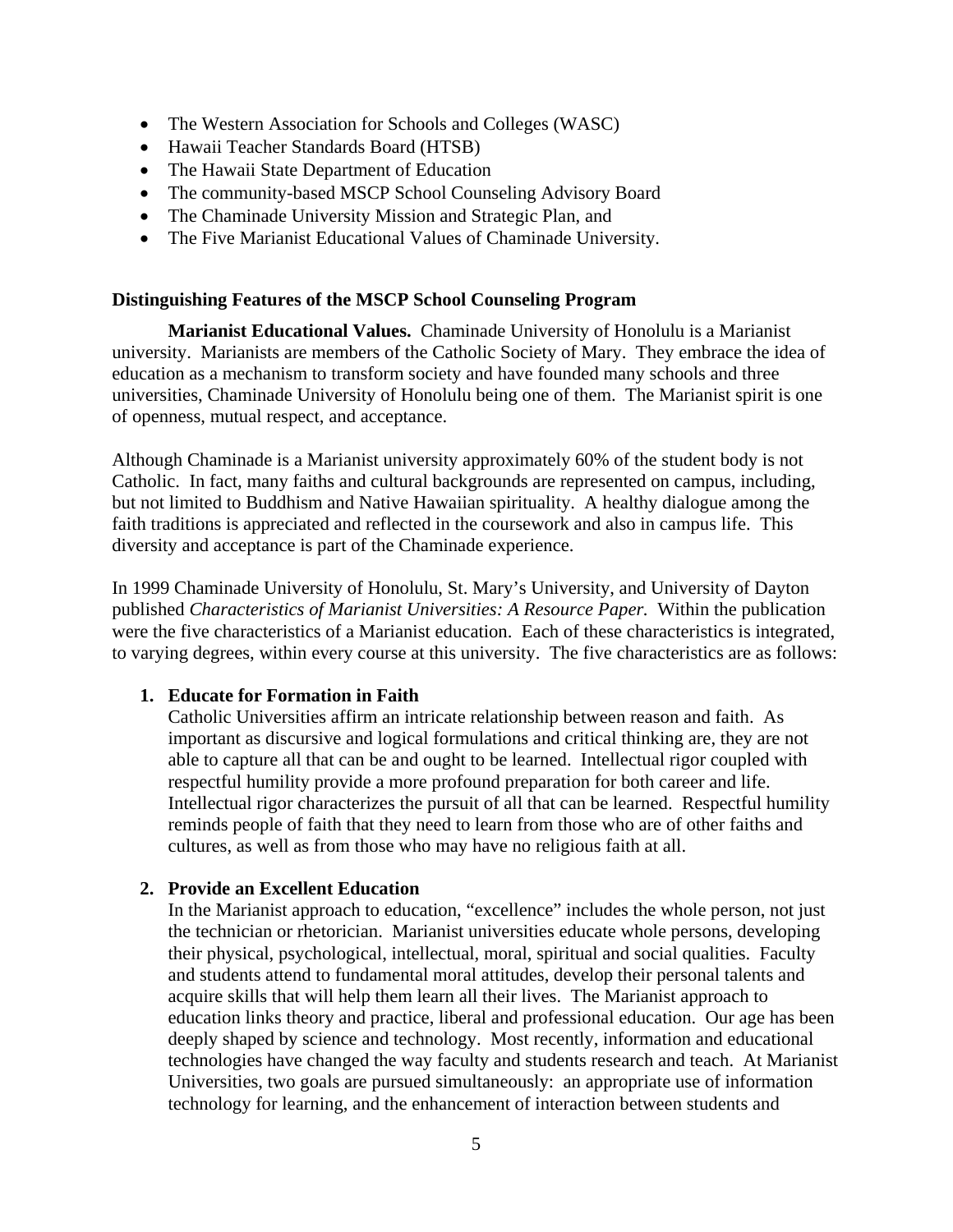teachers. As Catholic, Marianist Universities seek to embrace diverse peoples and understand diverse cultures, convinced that ultimately, when such people come together, one of the highest purposes of education is realized: a human community that respects every individual within it.

#### **3. Educate in Family Spirit**

Known for their strong sense of community, Marianists have traditionally spoken of this sense as "family spirit." Marianist educational experience fosters the development of a community characterized by a sense of family spirit that accepts each person with loving respect, and draws everyone in the university into the challenge of community building. Family spirit also enables Marianist universities to challenge their students, faculty and staff to excellence and maturity, because the acceptance and love of a community gives its members the courage to risk failure and the joy of sharing success.

#### **4. Educate for Service, Justice, and Peace**

The Marianist approach to higher education is deeply committed to the common good. The intellectual life itself is undertaken as a form of service in the interest of justice and peace, and the university curriculum is designed to connect the classroom with the wider world. In addition, Marianist universities extend a special concern for the poor and marginalized and promote the dignity, rights and responsibilities of all people.

#### **5. Educate for Adaptation to Change**

In the midst of rapid social and technological change, Marianist universities readily adapt and change their methods and structures so that the wisdom of their educational philosophy and spirituality may be transmitted even more fully. "New times call for new methods," Father Chaminade often repeated. The Marianist university faces the future confidently, on the one hand knowing that it draws on a rich educational philosophy, and on the other fully aware for that philosophy to remain vibrant in changing times, adaptations need to be made.

**Native Hawaiian-Serving Institution.** Historically, St. Louis College (the first Marianist educational institution on the island of Oahu) opened to serve the local Hawaiian population in what is now Honolulu's Chinatown in 1884. The Marianists, with an emphasis on bringing education to those in need and a willingness to adapt to Hawaii's multi-cultural environment, quickly became an integral part of the community. The Marianists were not only friends with the citizens of Oahu, but they were also friends with the Hawaiian ali`i (royalty) of that era. What is now known as St. Louis School and Chaminade University of Honolulu continued that partnership to present day.

Today, Chaminade continues its commitment to the native Hawaiian population and has been designated as a Title III Native Hawaiian Serving Institution by the United States Department of Education due to the University's Native Hawaiian enrollment. Chaminade is extremely proactive in seeking opportunities for Native Hawaiian students to achieve their academic potential. In addition, Chaminade recognizes the value in preserving the perpetuating the culture and values of Hawaiian culture, especially those values that are closely mirrored by Marianist philosophy.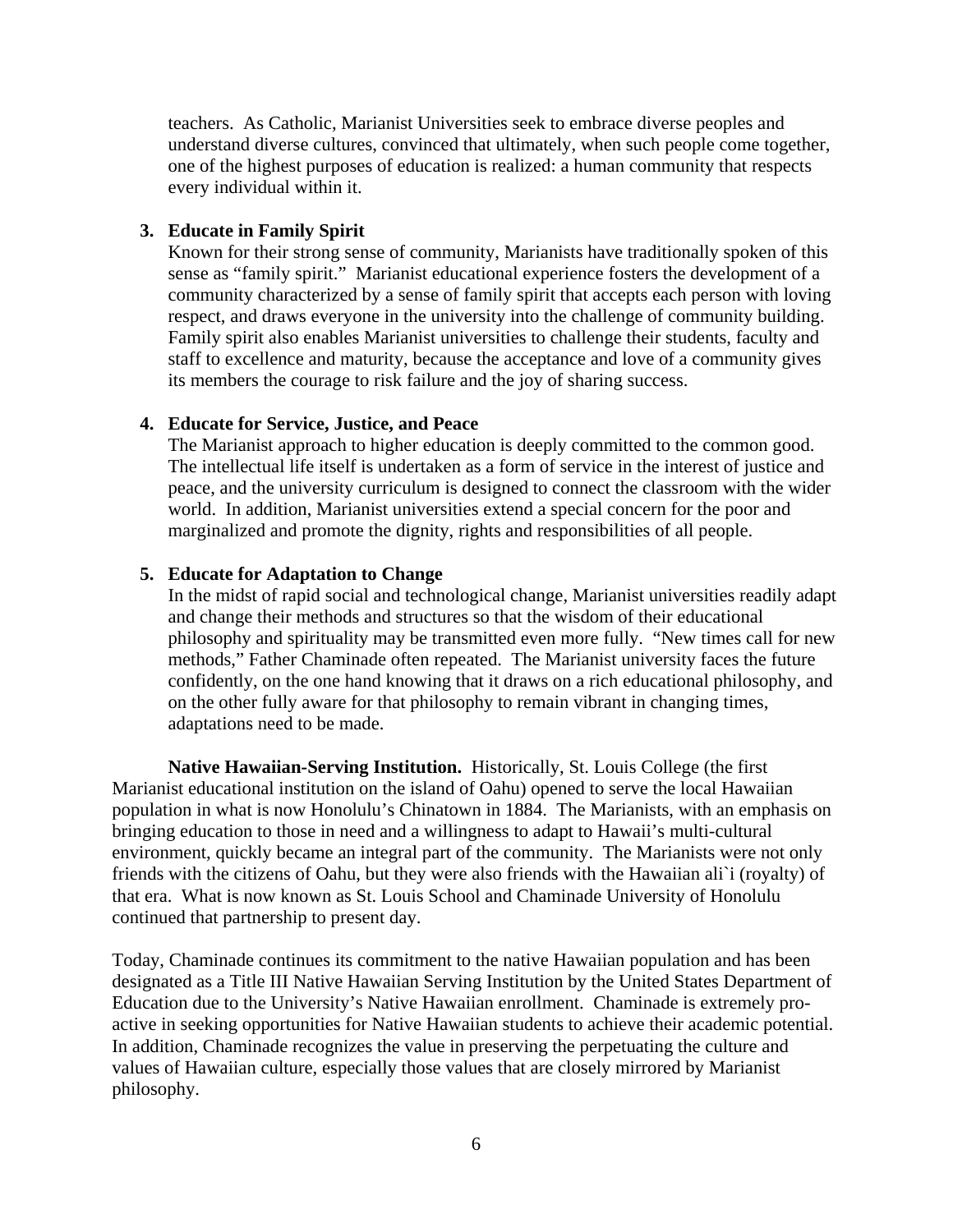**Holistic Approach to Counseling**. The MSCP School Counseling program sets itself apart from other counselor-education programs by incorporating a holistic perspective to counseling that focuses a person's natural adaptation to various environmental contexts. This program emphasizes the relationship between the mind, body, and environment, and transfers that approach into the K-12 academic setting. One core course that particularly stands out is Psy 751 Health, Stress Management and Counseling. This course explores the relationship between health and psychological moods in such areas as stress management, diet, exercise, sleep, mind/body relations, support groups, humor, faith, responsibility, interpersonal relationships, and choice. This course also introduces candidates to western and eastern approaches to health and wellness. Examples of eastern practices that are taught are meditation, mindfulness, Taihequan, and Qigong. School Counseling candidates learn these adjunct practices that add to their counseling repertoire to better meet the emotional needs of their K-12 students and for their own self-care.

#### **Requirements for Admission and Graduation**

**Admission Criteria.** Applicants applying to the MSCP program should have an undergraduate minimum cumulative GPA of 3.0, on a 4.0 scale, from an accredited 4-year college or university. Applicants that have earned their undergraduate degree from a non-United States college or university must send their transcripts to the World Education Services (WES) for an evaluation of the applicant's academic credentials. Applicants with a GPA below 3.0 will be considered for provisional admission when other criteria, such as, recommendations, show evidence of promise for successful graduate study.

Applicants may be admitted to the program at any time during the academic year. The term of admittance, among other factors, will determine when the applicant will enter the Practicum/Internship series. Required admissions materials for the various categories of admissions must be submitted to the program office no later than one month prior to the starting date of classes for the term in which admittance is desired.

- Applicant Recommendation Form: Applicants must submit three academic/professional Applicant Recommendation Forms from university personnel, professionals within the mental health field, or others qualified to comment on the applicant's potential for successful graduate study in psychology. Recommendations should comment on the applicant's intellectual, academic, personal, social, and emotional qualities, which may pertain to graduate study and to success in the field of counseling psychology. (Refer to Appendix H: Application Recommendation Form Rubric)
- TOEFL: An applicant from a foreign country who speaks English as a second language must submit a Test of English as a Foreign Language (TOEFL) score of at least 550 on a paper-based test, or at least 213 on a computer-based test. The TOEFL is waived for foreign students who have graduated from an accredited United States college or university.
- Personal Interview: All degree-seeking applicants, upon receipt of all required admission paperwork, will participate in a formal interview with a member of the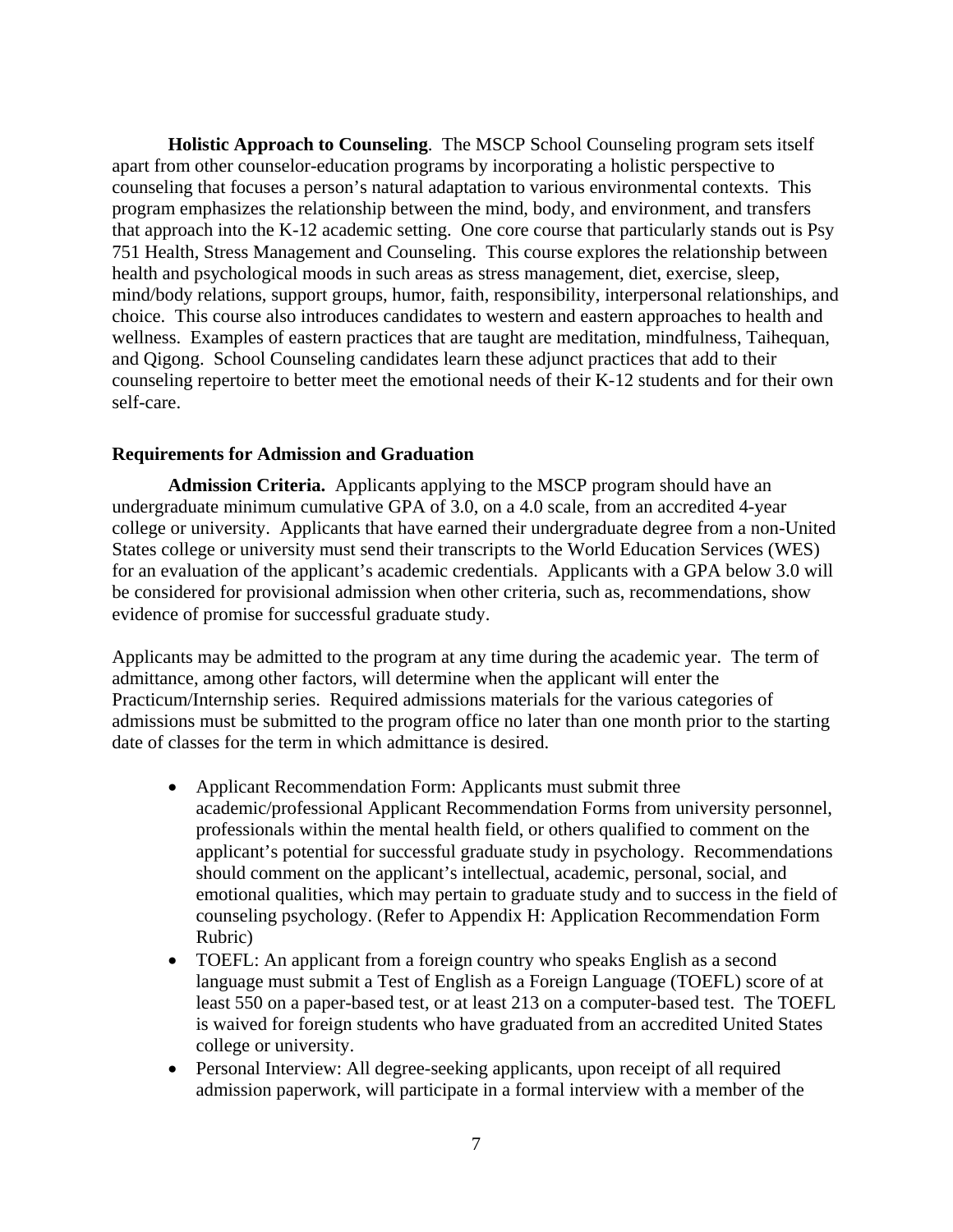MSCP faculty. The interview must be completed no later than two weeks prior to the start of the term to which the applicant is applying.

- o If the applicant is not recommended for acceptance into the MSCP program a second interview is scheduled with another member of the MSCP faculty.
- o If the applicant is not recommended for acceptance by the second interviewer then the applicant is not accepted into the MSCP program.
- o If the applicant is recommended for acceptance by the second interviewer then the two interviewers must meet and come to an agreement. If an agreement cannot be reached, the MSCP Program Director will make the final decision.
- School Counseling Program Basic Skills Requirement: For School Counseling program applicants only, evidence of basic skills as defined by the Hawaii Teacher Standards Board (HTSB) must be received prior to beginning this licensure track program. Evidence of basic skills can either be the applicant's passing score of the Praxis I Basic Skills test (formally known as Pre-Professional Skills Tests) or an undergraduate degree from a regionally accredited college or university. (http://www.htsb.org/licensing-permits/licensing-permits-overview)
- Assigned Advisor: Applicants who are accepted into the MSCP program either as a provisional or classified candidate are assigned to an advisor. The advisor is a member of the MSCP full-time faculty or qualified staff (i.e., Internship Director).

Table 1.1 provides the aggregated data collected during the admission process by providing the average interview score, average letter of recommendation score, and the classification of accepted applicants for the past three academic years.

| Academic<br>Year | # of School<br>Counseling<br>Applicant | Average<br><b>Interview Score</b><br>(maximum | Average Letter of<br>Recommendation<br>Score (maximum | Classification                                                      |
|------------------|----------------------------------------|-----------------------------------------------|-------------------------------------------------------|---------------------------------------------------------------------|
|                  | Interviews<br>Conducted                | score is $45$ )                               | score is $4$ )                                        |                                                                     |
| AY 2013-<br>2014 | 35                                     | 37.77                                         | 3.49                                                  | Fully Classified $= 29$<br>Provisional = $6$<br>Did Not Start = $0$ |
| AY 2012-<br>2013 | 29                                     | 36.14                                         | 3.50                                                  | Fully Classified $= 22$<br>Provisional $= 2$<br>Did Not Start = $5$ |
| AY 2011-<br>2012 | 29                                     | 38.10                                         | 3.52                                                  | Fully Classified $= 23$<br>Provisional $=$ 4<br>Did Not Start $= 2$ |

Table 1.1 Admission Data

**Degree requirements.** The expected sequence of courses for all incoming provisional and fully classified candidates is as follows: foundation courses, core courses (foundation and core courses can be mixed,) special requirements, and practicum/internship. Prior to entering Practicum, candidates must be fully classified, have a minimum program GPA of 3.0, and have successfully completed all foundation courses. Prior to entering internship, all candidates must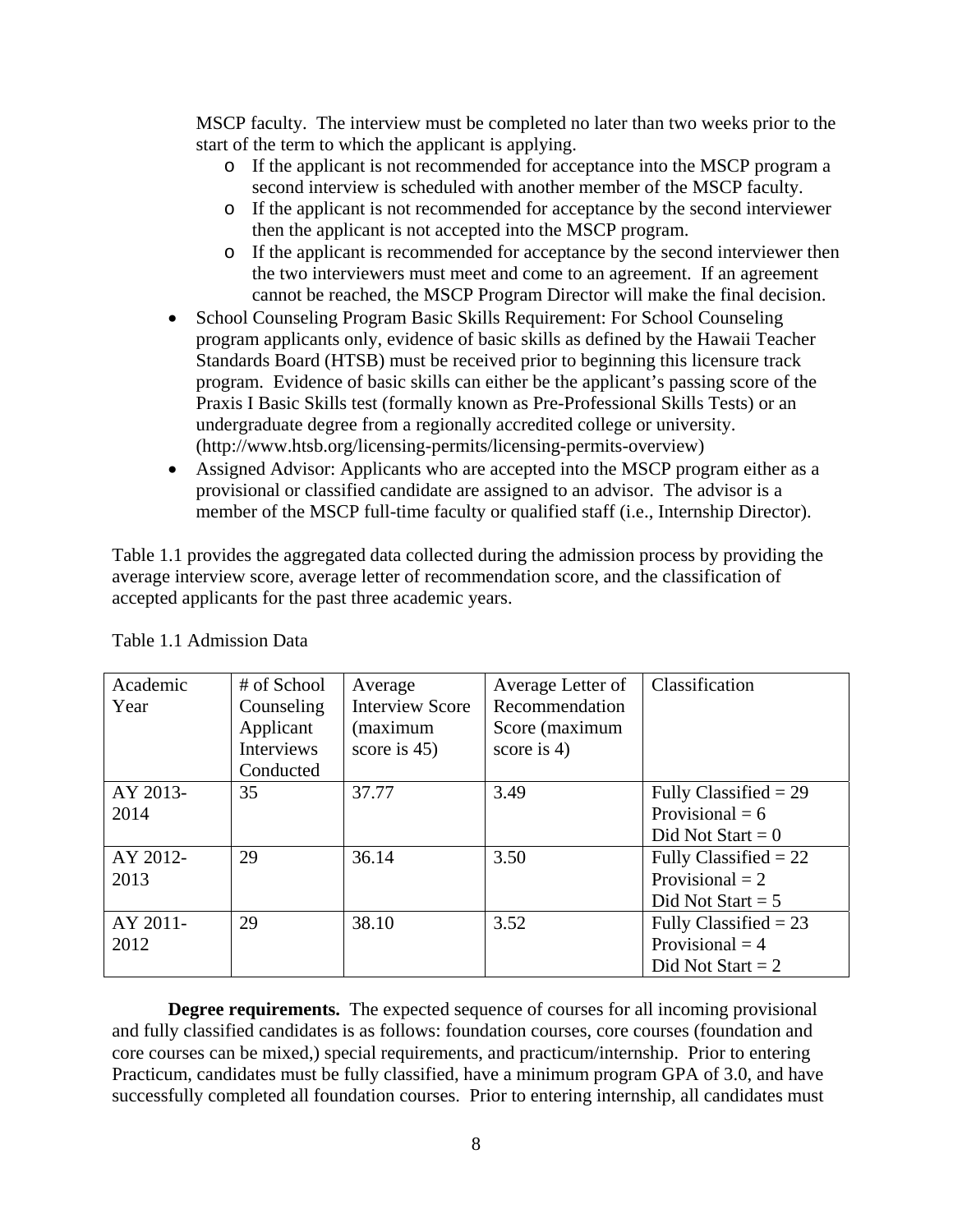have successfully completed Practicum, all core courses, and successfully completed the Praxis II Professional Counselor exam.

The MSCP program at Chaminade University utilizes the Standards of the Council for Accreditation of Counseling and Related Activities (CACREP), the Hawaii Teacher Standards Board's Counselor Performance Standards, the American School Counselor Association (ASCA) National Standards for School Counseling Programs, and the National Board for Certified Counselors (NBCC) curriculum requirements for certification, as the framework for curricular experience and demonstrated knowledge for the school counseling emphasis.

#### (See Appendix J: MSCP Courses.)

**Retention**. Prior to Practicum, School Counseling candidates must have earned a B grade or better in all of their coursework up to this point. If a candidate earned a C or below in any of their courses they will be required to meet with their assigned advisor and subsequently placed on probation. The candidate will then be required to retake the course. If the candidate is allowed a third attempt and receives another C or below, the candidate may be dismissed from the program.

The MSCP program has two benchmark courses. A benchmark course is a course that MSCP faculty observes the actual interpersonal skills and competencies of the candidates. The two benchmark courses are Psy 603 Introduction to Counseling Skills and Psy 611 Group Processes. Candidates are only given one opportunity to repeat the course if they receive a C grade or below. If the candidate receives a C or below during their second attempt at the course, their evaluation will be presented to the MSCP faculty to determine a disposition that can result up to their dismissal from the MSCP program.

During Practicum and Internship, if a situation or challenge(s) arises that may prevent a candidate from progressing through their fieldwork program requirements, a Remediation Plan is collaboratively developed by the Site Supervisor, Clinical Director, Internship Director, and candidate to address the developmental and/or situational need(s) of the candidate. The goal is to address the identified situation(s) and/or challenge(s) in a professional and educational context.

A Remediation Plan is defined as an agreed upon plan to correct or alleviate a challenge(s) or situation(s) that may prevent a candidate from progressing to the next level of their fieldwork experience or fulfilling the MSCP School Counseling program requirements for graduation.

(See Appendix K: Remediation Policy and Appendix L: MSCP Remediation Plan Form.)

**Requirements for program completion**. The candidate will receive the degree as soon as he or she completes the following:

Maintains a grade of "B" or better in all foundation, core, and elective requirements. Passes a written comprehensive examination, given after the completion of Internship A. All foundation and core courses must be successfully completed prior to taking the comprehensive exam.

Successfully completes the Practicum and Internship courses with a minimum of 700 on-site internship hours, as per program specifications.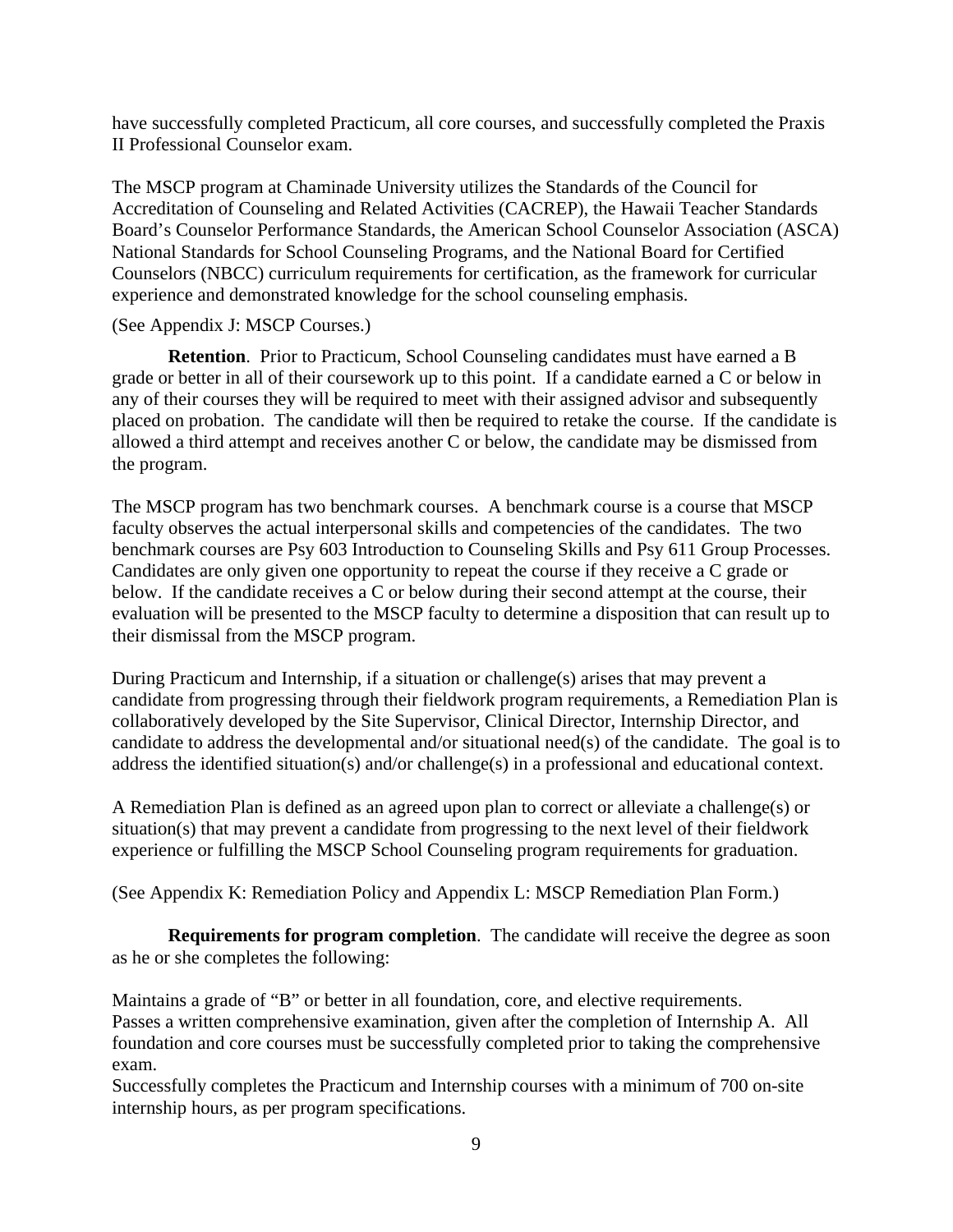- Successfully pass the Site Supervisor(s)' evaluation of the School Counseling candidate.
- Provide evidence of successful completion of the Praxis I Basic Skills test or an undergraduate degree from a regionally accredited college or university, and the Praxis II Professional Counseling exam prior to entering Internship A. Candidates who have not successfully passed the Praxis examination(s) may not be admitted into Internship A.

Table 1.2 illustrates the number of candidates enrolled, completed the School Counseling program, and withdrew prior to program completion, for the past three academic years.

| Academic<br>year a<br>candidate<br>was first<br>enrolled | Number of<br>candidates<br>enrolled for<br>the first time<br>in a program<br>leading to<br>licensure | Number of<br>candidates or<br>completers who<br>were<br>recommended for<br>licensure | Number of candidates who withdrew from<br>the School Counseling program |
|----------------------------------------------------------|------------------------------------------------------------------------------------------------------|--------------------------------------------------------------------------------------|-------------------------------------------------------------------------|
| AY 2013-<br>2014                                         | 33                                                                                                   | 26                                                                                   | 7                                                                       |
| AY 2012-<br>2013                                         | 28                                                                                                   | 20                                                                                   | 11                                                                      |
| AY 2011-<br>2012                                         | 41                                                                                                   | 44                                                                                   | 17                                                                      |

Table 1.2 Enrollment and Program Completion Data

Table 1.3 provides the demographic data of the School Counseling program's program completers. It should be noted that Chaminade University's School Counseling program is highly diverse and is well represented by a number of minority groups (e.g., women, African-Americans, Asians, Hispanics, Native Hawaiians, and Pacific Islanders). In fact, the School Counseling program is predominately female and Asian.

Table 1.3 Demographic Data

| Academic | Number of                   | Gender         | Ethnicity                              |
|----------|-----------------------------|----------------|----------------------------------------|
| Year     | candidates or<br>completers |                |                                        |
|          | who were                    |                |                                        |
|          | recommended                 |                |                                        |
|          | for licensure               |                |                                        |
| AY 2013- | 26                          | Females $= 22$ | Asian = $15$                           |
| 2014     |                             | Males $=$ 4    | African-American $= 1$                 |
|          |                             |                | Native Hawaiian/Pacific Islander = $5$ |
|          |                             |                | Two or More $= 2$                      |
|          |                             |                | White $=$ 3                            |
|          |                             |                |                                        |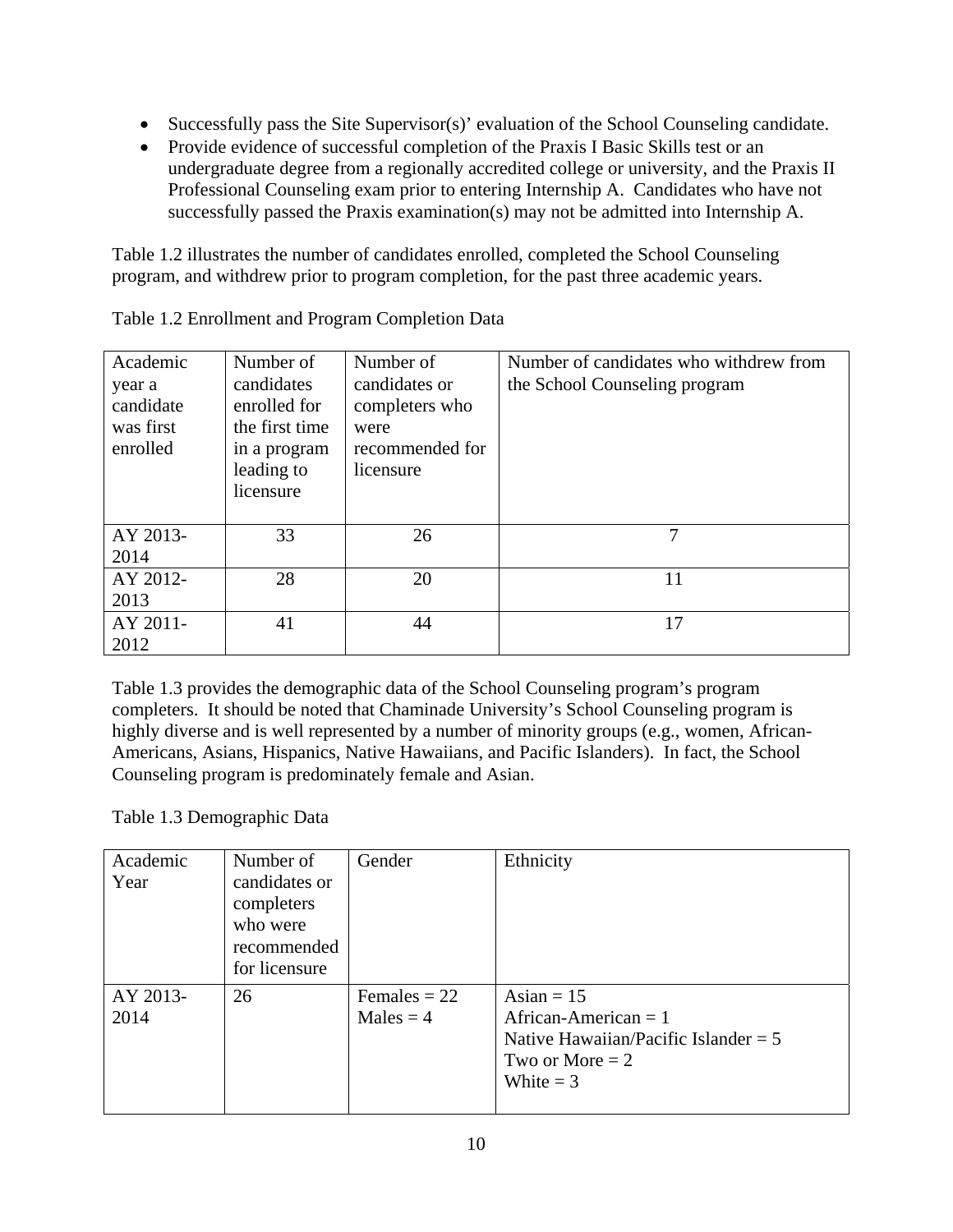| AY 2012-<br>2013 | 20 | Females $= 15$<br>$Males = 5$  | Asian = $11$<br>Hispanic $= 2$<br>Native Hawaiian/Pacific Islander = $3$<br>Two or More $= 2$<br>White $= 2$ |
|------------------|----|--------------------------------|--------------------------------------------------------------------------------------------------------------|
| AY 2011-<br>2012 | 44 | Females $=$ 33<br>$Males = 11$ | Asian $= 28$<br>Hispanic $= 1$<br>Native Hawaiian/Pacific Islander = $6$<br>White $= 9$                      |

# **Overview of Chaminade University of Honolulu's School Counseling Program Inquiry Brief**

In the remaining sections of this Inquiry Brief we will provide valid and reliable quantitative and qualitative evidence for our three program claims that supports the three TEAC Legacy quality principles and the cross-cutting themes. Section 2 will introduce our program claims and assessment tools. In this section, a strong argument will be made as to the rationale of why we rely on certain assessment tools and that its data is valid, reliable, and able to be trusted. Section 3 will focus on the detailed methodology of implementing our program assessments and the analysis of its data. Section 4 will illustrate the results of our claims based on our assessment data. Section 5 is where the meaning of the results (shown in Section 4) is discussed as it pertains to our program claims and the three TEAC Legacy quality principles. Since continuous quality improvement is highly valued by our faculty, an action plan(s) for program improvement will be introduced in this section of the Inquiry Brief. Lastly, Section 6 discusses institutional learning and the impact completing this inquiry brief proposal had on our program.

The faculty of Chaminade University's School Counseling program fully accepts and embraces the goal of preparing competent, caring, and highly qualified School Counselors.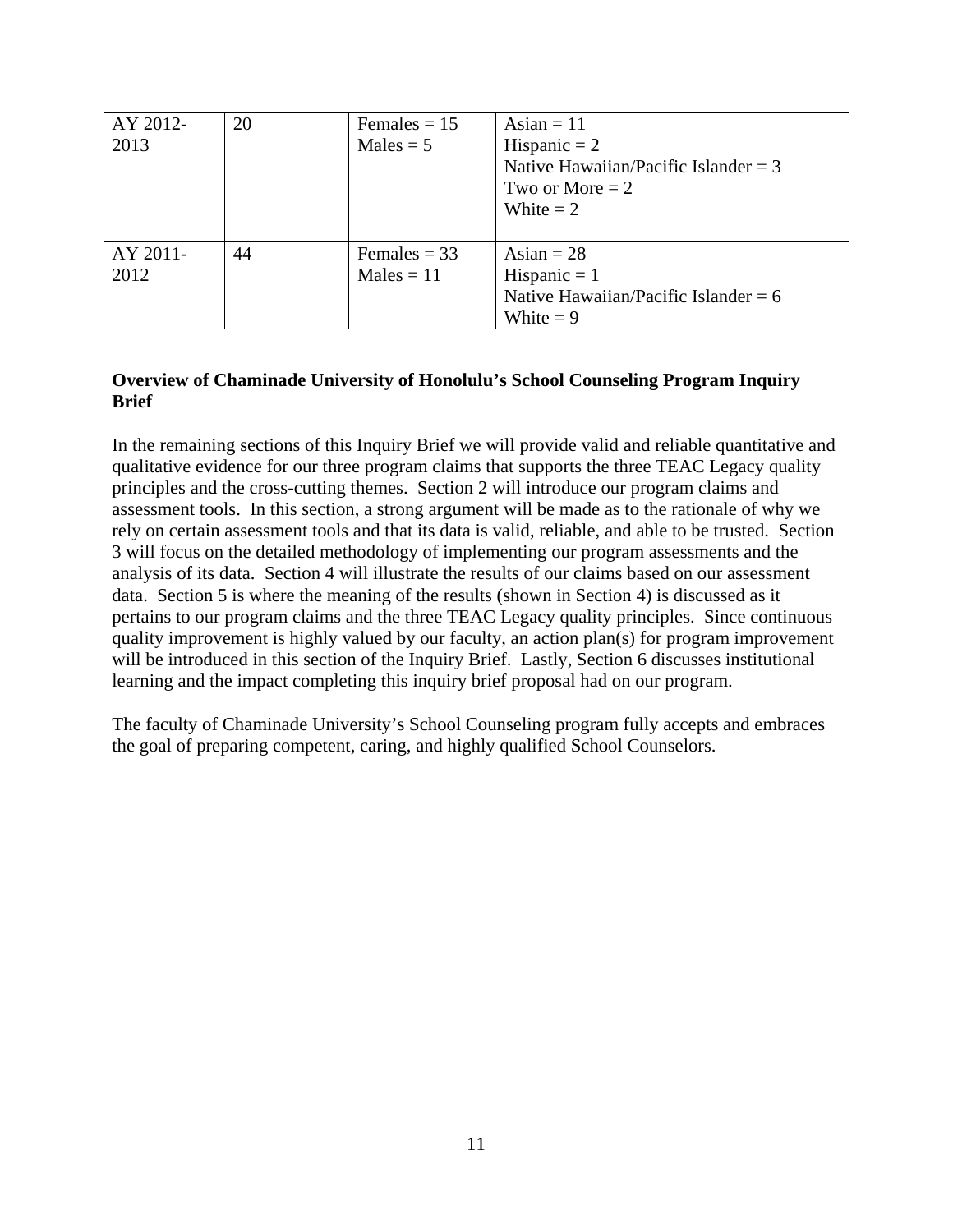# **Section 2: Claims and Rationale**

Program completers of Chaminade University of Honolulu's School Counseling program are competent, caring, and qualified professionals. The claims listed below were established from extensive faculty conversations that included an analysis and reflection of our student learning outcomes, previous assessment data, community and student feedback, and the Marianist Educational Values. The core outcome of producing competent, caring, and highly qualified School Counselors is the common thread that creates coherence amongst our program's student learning outcomes, the five Marianist Educational Values, the standards of the American School Counseling Association (ASCA), the National Board of Certified Counselors (NBCC), and the Council of Accreditation of Counseling and Related Activities (CACREP), and the School Counseling performance standards of the Hawaii Teacher Standards Board (HTSB).

Claim 1 targets procedural and declarative knowledge, which provides evidence for Quality Principle 1.1 Subject Matter Knowledge and 1.2 Pedagogical Knowledge. In addition, Claim 1 addresses two cross-cutting themes 1.4.1 and 1.4.3 Technology. Claims 2 and 3 adds to Quality Principle 1.1 and 1.2, but also looks at candidate disposition, which falls under Quality Principle 1.3 Caring and Effective Teaching Skill. Claim 3 also addresses the cross-cutting theme 1.4.2 Multicultural Perspectives and Accuracy. By meeting these three program claims we provide evidence that our program completers have acquired the subject matter knowledge, pedagogical knowledge, and caring and effective skills, outlined in Quality Principle 1. In addition, we will also provide evidence that the cross-cutting themes of learning how to learn, multicultural perspectives and accuracy, and competent use of technology, are addressed in our School Counseling program.

# **Claim 1**

*To be a competent and qualified counselor, our graduates will understand and demonstrate the skills, techniques, and knowledge of an effective school counselor.* 

The data used to determine that our graduates meet this claim are as follows:

- MSCP Core Comprehensive Examination
- MSCP School Counseling Comprehensive Examination
- Site Supervisor's Evaluation of School Counseling Candidate survey
- Praxis II Content Examination (School Guidance and Counseling exam or Professional Counselor exam)

#### **Claim 2**

*To be a competent, qualified, and caring counselor, our graduates will understand and demonstrate positive ethical and professional conduct.* 

The data used to determine that our graduates meet this claim are as follows:

• MSCP Core Comprehensive Examination (ethics sub-category)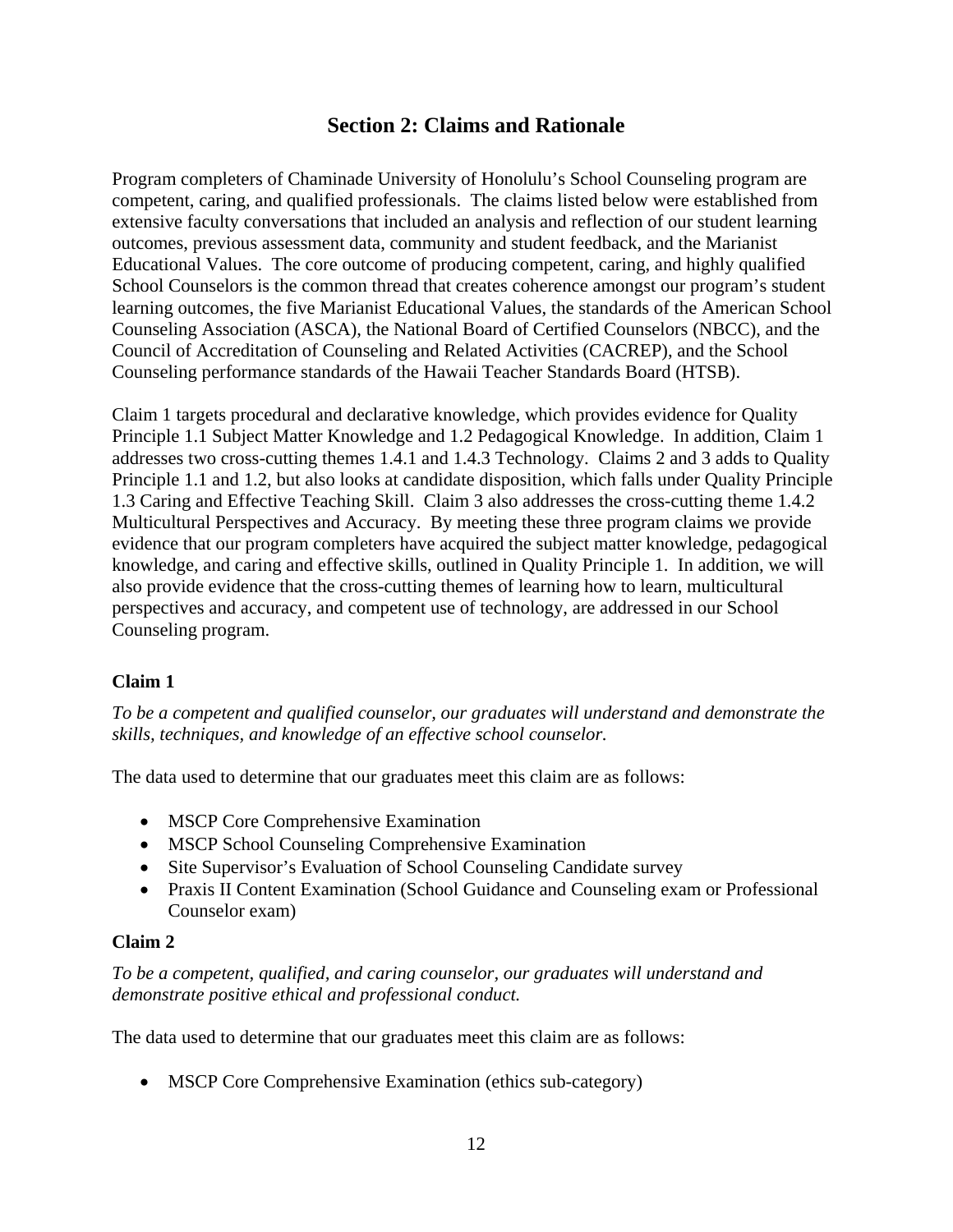- Site Supervisor's Evaluation of School Counseling Candidate survey (ethics subcategory)
- School Counseling Program Evaluation (ethics sub-category)
- (Secondary source) e-Portfolio narrative
- (Secondary source) Principal Survey (ethics sub-category)
- (Secondary source) Graduate Survey (ethics sub-category)

### **Claim 3**

*To be a competent, qualified, and caring counselor, our graduates will understand and demonstrate the value of diversity in meeting the unique needs of others.* 

The data used to determine that our graduates meet this claim are as follows:

- MSCP Core Comprehensive Examination (cross-cultural sub-category)
- Site Supervisor's Evaluation of School Counseling Candidate survey (cross-cultural subcategory)
- School Counseling Program Evaluation (cross-cultural sub-category)
- (Secondary source) e-Portfolio narrative
- (Secondary source) Principal Survey (cross-cultural sub-category)
- (Secondary source) Graduate Survey (cross-cultural sub-category)

#### **Cross-Cutting Themes**

**1.4.1 Learning how to learn.** The School Counseling program faculty conceptualized this cross-cutting theme as the candidate's ability to think independently, problem-solve through inquiry and seeking out needed information, and transfer what was learned to the real-world. This directly applies to the Marianist Educational Values of Provide an Excellent Education and Educate for the Adaptation to Change. The Marianists value a candidate's ability to link theory and practice. In addition, with the world constantly changing, candidates must also become agile in navigating through chaotic environments. This is accomplished through their coursework and clinical experience.

More specifically, candidates are required in their pre-clinical class Psy 771 School Counseling to conduct a needs assessment of their clinical site for the purpose of creating an actionable guidance curriculum. This will become an action research study beginning academic year 2015- 2016. Candidates are required to collaborate with their placement site, analyze the placement site's needs, and factor in the placement site's mission/vision and demographic population. This project teaching candidates how to perform a need assessment, develop their collaborative skills, and provides them with a real-world problem-solving exercise that will be common once they become a professional School Counselor. Once their Practicum and Internship experiences begin, candidates will be out in the field and there they must demonstrate the transferring of theory to practice by implementing their guidance curriculum.

Prior to 2014, learning how to learn was not directly assessed. After identifying this during our self-audit, assessment modifications were made to address this missing element. Starting in academic year 2015-2016, support for our claim that graduates of the School Counseling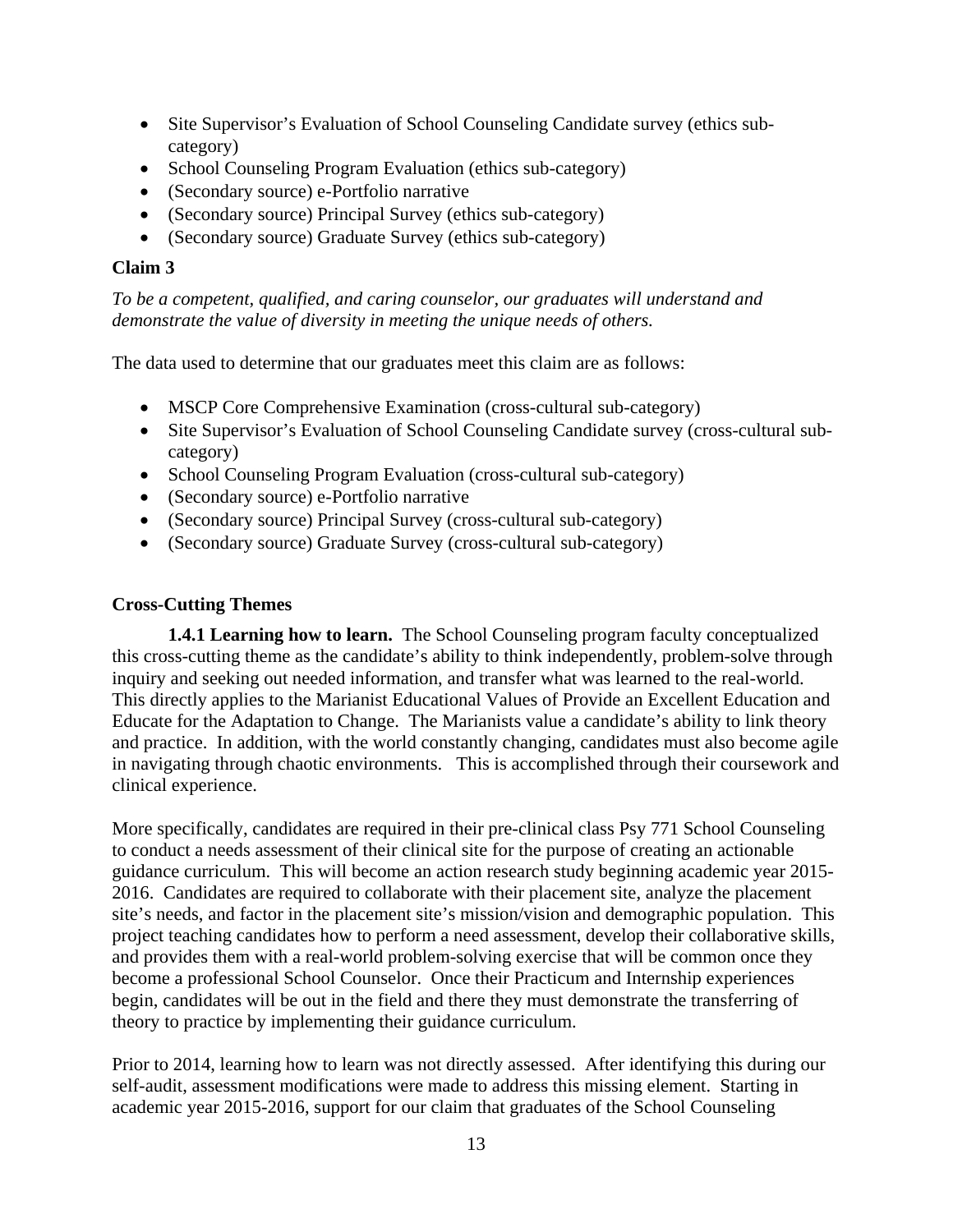program have learned how to learn will be assessed through (a) The Supervisor's Evaluation of the School Counseling Candidate survey, (b) Graduate survey, and (c) the Psy 672 Internship B Instructor's Evaluation of the School Counseling Candidate survey.

**1.4.2 Multicultural perspectives and accuracy.** This cross-cutting theme is formally evaluated through Claim 3. As noted in Claim 3, accurate multicultural perspectives is assessed and evaluated through the following:

- MSCP Core Comprehensive Examination (cross-cultural sub-category)
- Site Supervisor's Evaluation of School Counseling Candidate survey (cross-cultural subcategory)
- School Counseling Program Evaluation (cross-cultural sub-category)
- (Secondary source) e-Portfolio narrative
- (Secondary source) Principal Survey (cross-cultural sub-category)
- (Secondary source) Graduate Survey (cross-cultural sub-category)

Although cultural diversity is a student learning outcome in every course School Counseling candidates experience, the course that directly addresses this cross-cutting theme is Psy 736 Cross-Cultural Psychology. The student learning outcomes for this course is:

Students will demonstrate an understanding of:

- Comparing and contrasting independent (individual) and interdependent (collective) approaches to the concept of "self" within the context of cross-cultural counseling.
- How the counselor and client may be seen within the context of a social, cultural, familial, and psychological integrated system.
- Cross-cultural counseling in the contexts of school, community, and marriage and family counseling.
- Their biases, prejudices, values, and expectations relative to the cross-cultural counseling context.
- Ethical issues relative to cross-cultural counseling.
- How Eastern and Western perspectives can be integrated in the counseling context.
- The scientific method, research, and sampling relative to cross-cultural counseling.
- Culture relative to the perspective of evolutionary psychology.
- Cultures in Hawai'i.
- Fundamental concepts in cross-cultural counseling.

**1.4.3 Technology.** The School Counseling faculty is supportive of and committed to the use of technology in preparing candidates to use technology to help their students help themselves in adapting cognitively, emotionally, and behaviorally to their various interrelated and diverse environments. It must be noted, however, that our faculty believe that counseling is fundamentally a face-to-face relationship between human beings, and while technology must have a place in the counseling process, there is no substitute for interpersonal interaction. Technology in the School Counseling program is implemented in the following ways: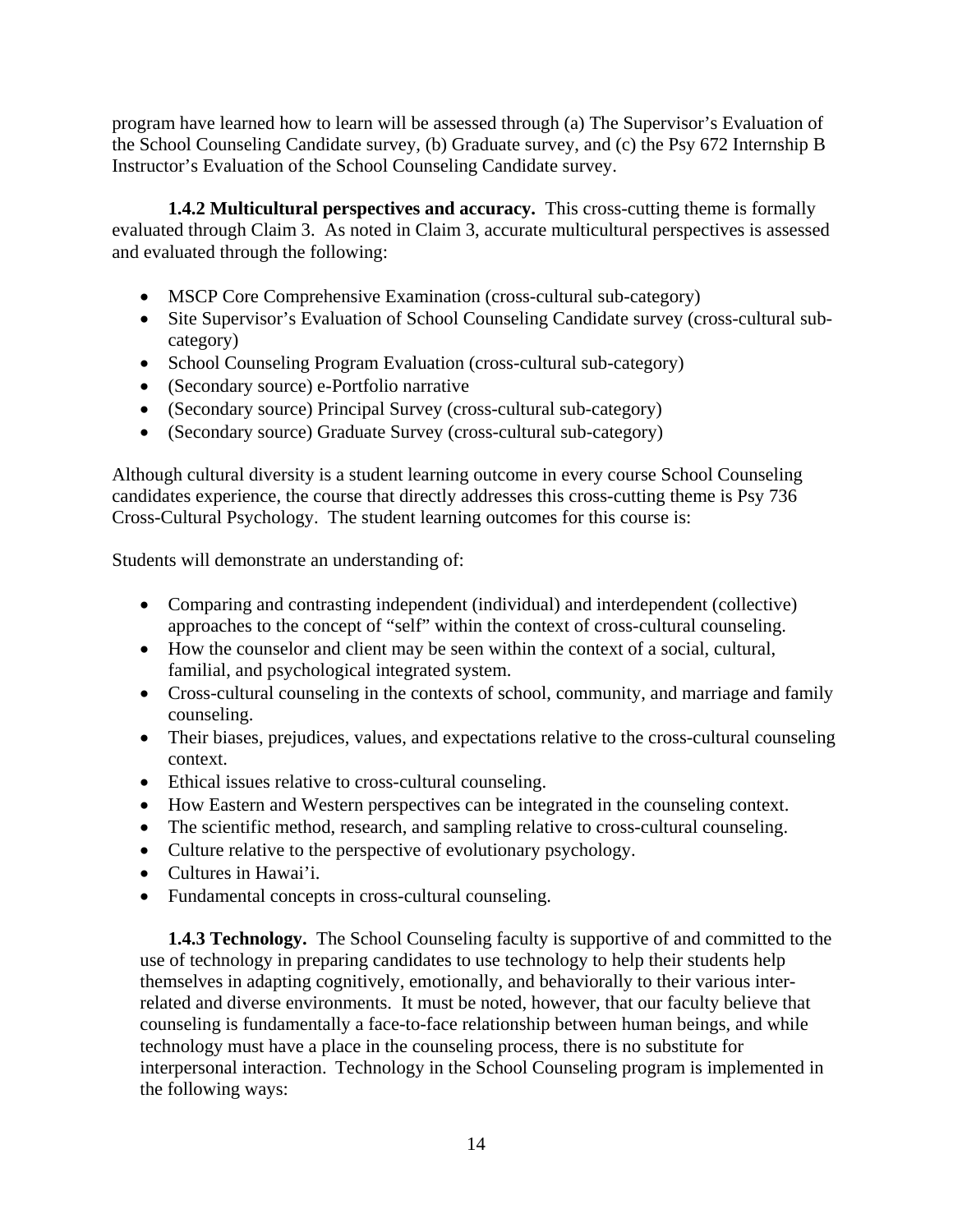- Upon admission, all candidates are provided with an e-mail address, password and access to specific online sites.
- Each term, all candidates register online.
- Each term, all candidate grades are posted online.
- All faculty, full and adjunct, are provided with an e-mail address.
- All faculty are required to have their e-mail address as part of their syllabus so candidates will be able to contact them.
- All candidates are required to take Psy 616 Statistics, Research and Evaluation. In this class all candidates are taught to use the computer program SPSS for statistical analysis and evaluation.
- All candidates are required to take Psy 627 Career Development. In this class all candidates use computer technology for exploring career development.
- All candidates are required to take Psy 736 Cross Cultural Counseling. In this class all candidates are required to use PowerPoint for their presentation where they compare, across instructor-selected variables, Hawaiian culture with a culture of their choice.
- All candidates in Psy 603 Introduction to Counseling Skills, Psy 611 Group Processes, Psy 646 Practicum, and Psy 671/2 Internships A and B are filmed in a role-play or real counseling exercise, which is used by them, their classmates, and their instructor to monitor their growth and development as counselors.
- All candidates must create an ePortfolio utilizing the technology learned throughout the program.

Prior to 2014, technology was not directly and formally assessed. After identifying this during our self-audit, assessment modifications were made to address this missing element. Starting in academic year 2015-2016, support for our claim that graduates of the School Counseling program have acquired the knowledge to use the basic productivity tools of the profession will be assessed through (a) The Supervisor's Evaluation of the School Counseling Candidate survey, (b) Program evaluation survey, and (c) the Psy 672 Internship B Instructor's Evaluation of the School Counseling Candidate survey.

# **Rationale for Data Sources**

The primary data sources that support the School Counseling program's three claims and Quality Principle I's cross-cutting themes are shown in Table 2.1 below.

| Data Source               | Rationale                                                           |
|---------------------------|---------------------------------------------------------------------|
| Praxis II Content         | • This standardized test that has been developed by the Educational |
| <b>Examination Scores</b> | Testing Services (ETS) provides a direct assessment of the content  |
|                           | knowledge required by competent School Counselors.                  |
|                           | • ETS developed tests are considered to be industry standards that  |
|                           | are widely held to be reliable and valid measures of content        |
|                           | knowledge.                                                          |

Table 2.1 Primary Data Sources and Rationale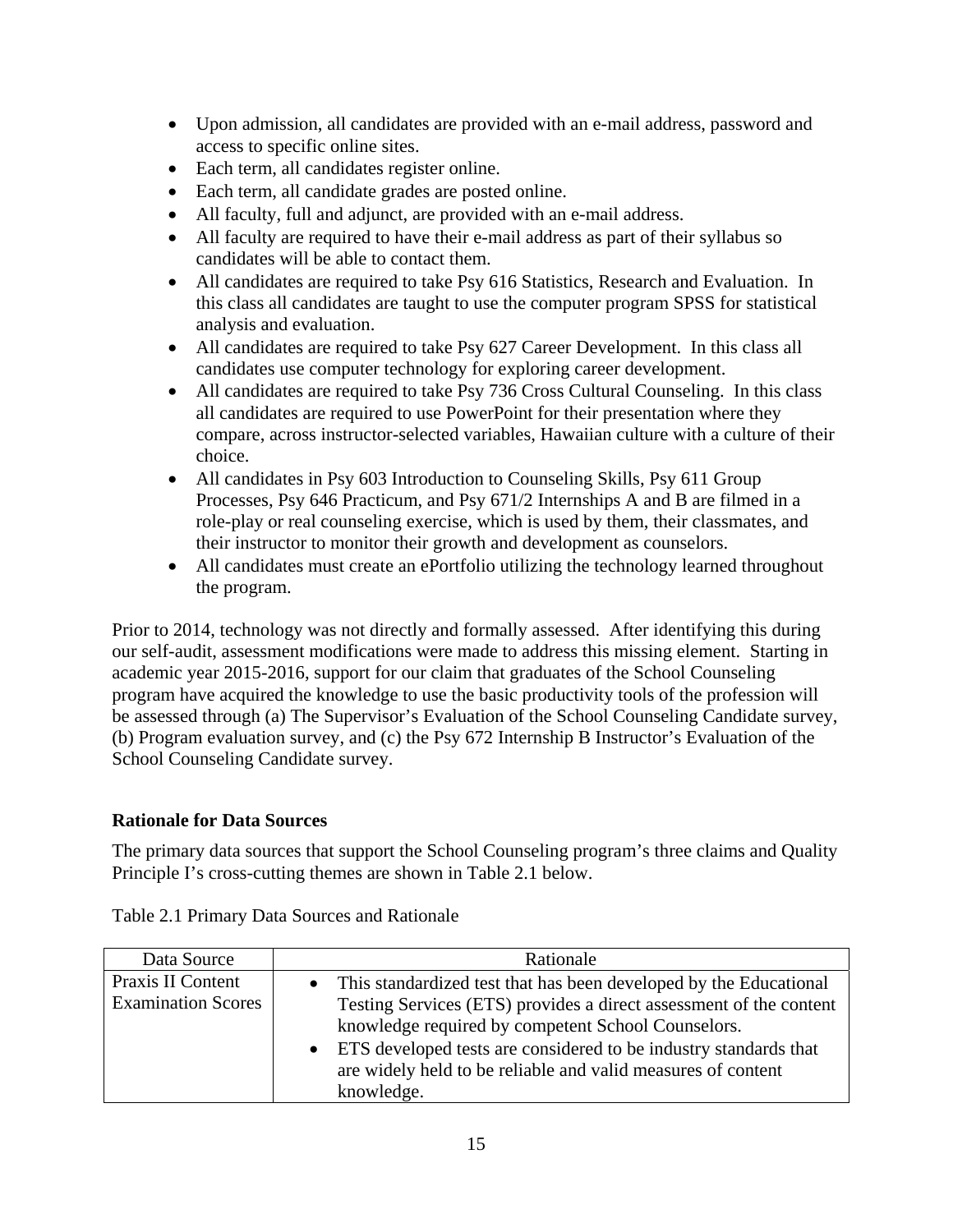|                                      | For the School Guidance and Counseling content exam, scores at,<br>or above, the established state cut-off score of 580 is used as one<br>of the requirements for licensure for School Counselors in the<br>State of Hawaii. This provides evidence of competency and<br>qualification to be a licensed School Counselor.<br>For the Professional School Counselor content exam that was<br>released by ETS during the Summer of 2013, scores at, or above,<br>the established state cut-off score of 156 is used as one of the<br>requirements for licensure for School Counselors in the State of<br>Hawaii. This provides evidence of competency and qualification<br>to be a licensed School Counselor.                                                                                                                         |
|--------------------------------------|-------------------------------------------------------------------------------------------------------------------------------------------------------------------------------------------------------------------------------------------------------------------------------------------------------------------------------------------------------------------------------------------------------------------------------------------------------------------------------------------------------------------------------------------------------------------------------------------------------------------------------------------------------------------------------------------------------------------------------------------------------------------------------------------------------------------------------------|
| <b>School Counseling</b>             | Prior to the School Counseling candidate's last term in the<br>$\bullet$                                                                                                                                                                                                                                                                                                                                                                                                                                                                                                                                                                                                                                                                                                                                                            |
| Comprehensive<br>Examination         | program, he or she must pass the School Counseling<br>Comprehensive examination.                                                                                                                                                                                                                                                                                                                                                                                                                                                                                                                                                                                                                                                                                                                                                    |
|                                      | The School Counseling Comprehensive examination is a 50 item<br>multiple-choice exam.                                                                                                                                                                                                                                                                                                                                                                                                                                                                                                                                                                                                                                                                                                                                               |
|                                      | The School Counseling Comprehensive examination assesses the<br>candidate's content knowledge of the School Counseling-specific<br>MSCP program courses.                                                                                                                                                                                                                                                                                                                                                                                                                                                                                                                                                                                                                                                                            |
|                                      | The School Counseling program utilizes the standards of HTSB,<br>$\bullet$<br>DOE, and ASCA as the framework for curricular experience and<br>demonstrated knowledge of the School Counseling-specific areas                                                                                                                                                                                                                                                                                                                                                                                                                                                                                                                                                                                                                        |
|                                      | that are required of all School Counseling candidates.<br>Reliability is measured using the Reliability Coefficient (KR20).<br>For 2012 N = 48 and the Reliability Coefficient (KR20) = .66,<br>which confirms reliability. For 2013 $N = 22$ and the Reliability<br>Coefficient (KR20) = .59, which confirms reliability. For 2014 N<br>$=$ 25 and the Reliability Coefficient (KR20) = .57, which confirms<br>reliability.                                                                                                                                                                                                                                                                                                                                                                                                        |
|                                      | Validity was established through face validity and through<br>construct validity, by which a correlational analysis assessing the<br>relationship between the Core Comprehensive examination and a<br>previously established standardized examination that was already<br>found to be a valid instrument, the Praxis II content exam.<br>Analyzing 2012-2014 exam scores, the correlation coefficient was<br>.431 (correlation is significant at the .05 level) when the variables<br>were the School Counseling Comprehensive examination and the<br>Professional School Counselor exam (N=25). During 2012-2014,<br>the correlation coefficient was .575 (correlation is significant at the<br>.01 level) when the variables were the Core Comprehensive<br>examination and the School Guidance and Counseling exam<br>$(N=67)$ . |
| Core<br>Comprehensive<br>Examination | Prior to the School Counseling candidate's last term in the<br>$\bullet$<br>program, he or she must pass the Core Comprehensive<br>examination.                                                                                                                                                                                                                                                                                                                                                                                                                                                                                                                                                                                                                                                                                     |
|                                      | The Core Comprehensive examination is a 125 item multiple-                                                                                                                                                                                                                                                                                                                                                                                                                                                                                                                                                                                                                                                                                                                                                                          |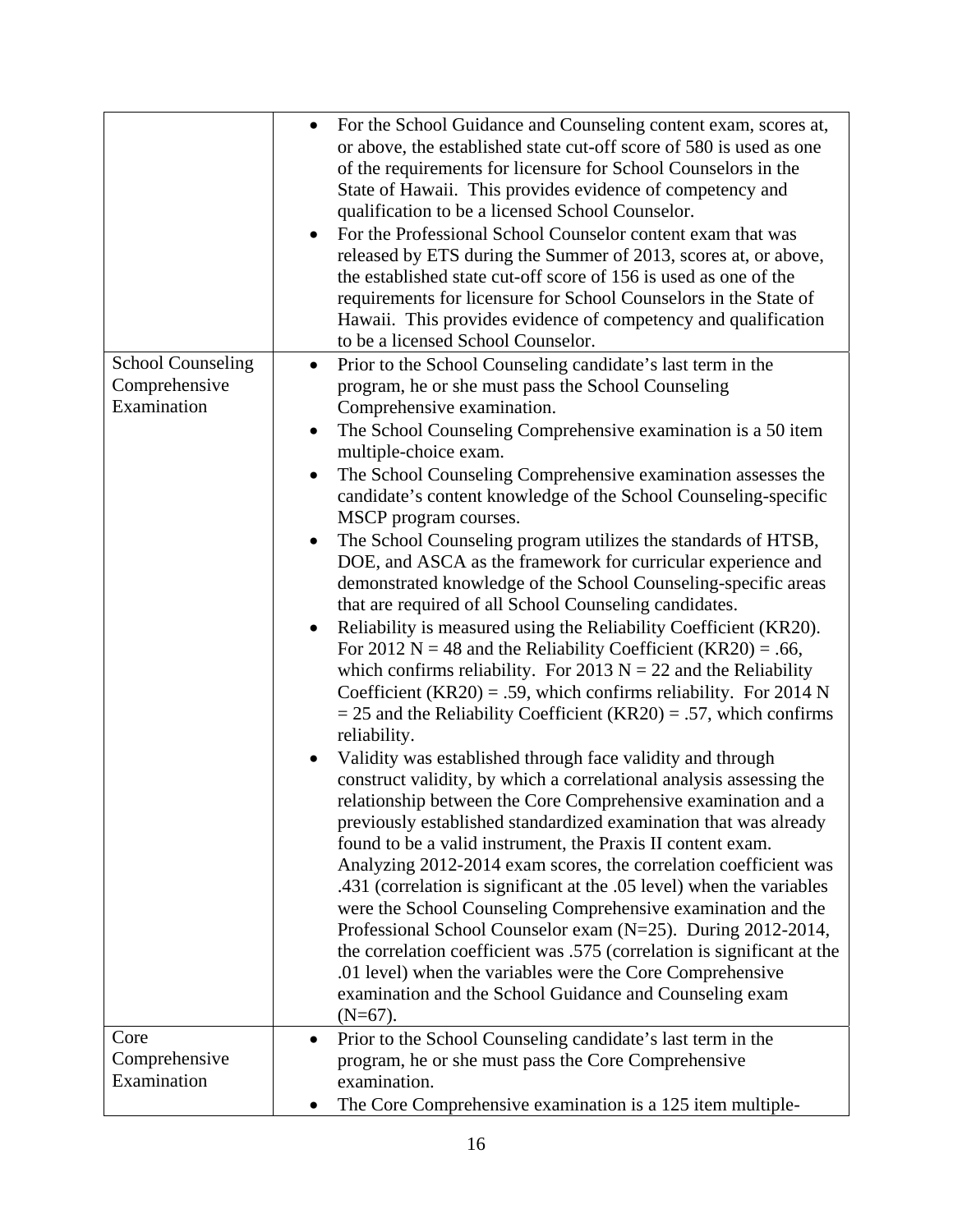|                                                                       | choice exam.<br>The Core Comprehensive examination assesses the candidate's<br>content knowledge of the core MSCP program courses.<br>The School Counseling program utilizes the standards of HTSB,<br>$\bullet$<br>NBCC, and CACREP as the framework for curricular experience<br>and demonstrated knowledge of the common core areas that are<br>required of all School Counseling candidates.<br>Reliability is measured using the Reliability Coefficient (KR20).<br>For 2012 N = 47 and the Reliability Coefficient (KR20) = .81,<br>which shows high reliability. For 2013 $N = 25$ and the Reliability<br>Coefficient (KR20) = .84, which shows high reliability. For 2014<br>$N = 22$ and the Reliability Coefficient (KR20) = .80, which shows<br>high reliability.<br>Validity was established through face validity and through<br>construct validity, by which a correlational analysis assessing the<br>relationship between the Core Comprehensive examination and a<br>previously established standardized examination that was already<br>found to be a valid instrument, the Praxis II content exam.<br>Analyzing 2012-2014 exam scores, the correlation coefficient was<br>.752 (correlation is significant at the .01 level) when the variables<br>were the Core Comprehensive examination and the Professional<br>School Counselor exam (N=25). During 2012-2014, the<br>correlation coefficient was .626 (correlation is significant at the .01 |
|-----------------------------------------------------------------------|----------------------------------------------------------------------------------------------------------------------------------------------------------------------------------------------------------------------------------------------------------------------------------------------------------------------------------------------------------------------------------------------------------------------------------------------------------------------------------------------------------------------------------------------------------------------------------------------------------------------------------------------------------------------------------------------------------------------------------------------------------------------------------------------------------------------------------------------------------------------------------------------------------------------------------------------------------------------------------------------------------------------------------------------------------------------------------------------------------------------------------------------------------------------------------------------------------------------------------------------------------------------------------------------------------------------------------------------------------------------------------------------------------------------------------------------------------------------|
|                                                                       | level) when the variables were the Core Comprehensive<br>examination and the School Guidance and Counseling exam<br>$(N=66)$ .                                                                                                                                                                                                                                                                                                                                                                                                                                                                                                                                                                                                                                                                                                                                                                                                                                                                                                                                                                                                                                                                                                                                                                                                                                                                                                                                       |
| Site Supervisor's<br><b>Evaluation of</b><br><b>School Counseling</b> | The School Counseling program utilizes the standards of NBCC<br>$\bullet$<br>and CACREP as the framework for the clinical instruction that is<br>required of all candidates in the program.                                                                                                                                                                                                                                                                                                                                                                                                                                                                                                                                                                                                                                                                                                                                                                                                                                                                                                                                                                                                                                                                                                                                                                                                                                                                          |
| Candidate survey                                                      | All School Counseling candidates are required to complete: (a) a<br>15-hour observation and participation in Psy 771 School<br>Counseling, (b) a 100-hour supervised practicum in Psy 646<br>Practicum - School Counseling, and (c) a 600-hour supervised<br>internship in two phases, Psy 671 Internship A School Counseling<br>and Psy 672 Internship B School Counseling.<br>School Counseling candidates will demonstrate an integrative<br>$\bullet$<br>understanding and application of clinical skills and competencies<br>in both the classroom and professional setting. The integrative<br>understanding and application of clinical skills and competencies<br>for the professional setting is assessed by the Site Supervisor.<br>The Site Supervisor's Evaluation of School Counseling Candidate<br>$\bullet$<br>is an assessment used to assess the candidate's level of<br>professional and personal competence in the school setting.<br>Reliability of this assessment tool is measured using Cronbach's<br>٠<br>Alpha reliability coefficient. For 2012 $N = 15$ items and<br>Cronbach's Alpha reliability coefficient $= .9678$ , which shows                                                                                                                                                                                                                                                                                                     |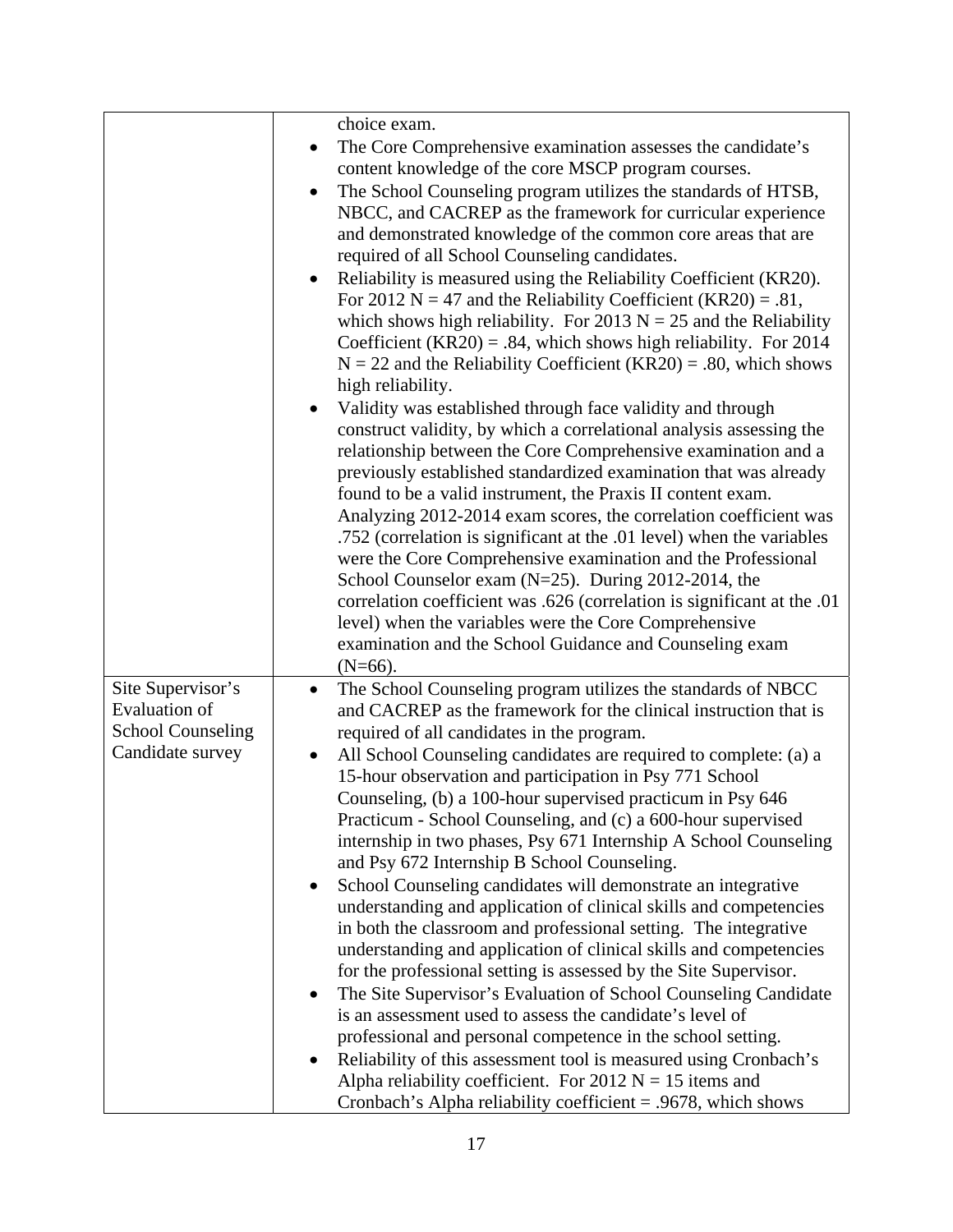|                                                | high reliability. For 2013 $N = 15$ items and Cronbach's Alpha<br>reliability coefficient = .9745, which shows high reliability. For<br>$2014$ N = 15 items and Cronbach's Alpha reliability coefficient =<br>.9748, which shows high reliability. Inter-rater reliability could<br>not be determined as there is currently one assessor per candidate<br>per site. In 2014, the School Counseling program is developing a<br>training tool that can be used to establish inter-rater reliability<br>amongst the site supervisors. Although high consistency was<br>found with how the tool was answered, determining inter-rater<br>reliability is something that the program would like to strive for.<br>This was an area that needed improvement based on the findings<br>of our self-audit.<br>Validity is measured through face and content validity. Because<br>all of the questions were developed and reviewed by all MSCP<br>faculty and based on the MSCP core curriculum, the School<br>Counseling program's curriculum, and the standards of NBCC and<br>CACREP, face and content validity is considered to be high.                                                                                                                                                                                                                                                                                                                                                                                                                     |
|------------------------------------------------|-------------------------------------------------------------------------------------------------------------------------------------------------------------------------------------------------------------------------------------------------------------------------------------------------------------------------------------------------------------------------------------------------------------------------------------------------------------------------------------------------------------------------------------------------------------------------------------------------------------------------------------------------------------------------------------------------------------------------------------------------------------------------------------------------------------------------------------------------------------------------------------------------------------------------------------------------------------------------------------------------------------------------------------------------------------------------------------------------------------------------------------------------------------------------------------------------------------------------------------------------------------------------------------------------------------------------------------------------------------------------------------------------------------------------------------------------------------------------------------------------------------------------------------------------------|
| <b>School Counseling</b><br>Program Evaluation | During the School Counseling candidate's final term in the<br>$\bullet$<br>program he or she is given the opportunity to provide feedback of<br>their experience in the MSCP School Counseling program. School<br>Counseling candidates are given 202 questions covering the<br>curriculum, fieldwork experience, their assessment of their<br>counseling disposition, and their knowledge of various standards<br>(e.g., HTSB performance standards, ASCA standards, DOE GLOs,<br>and CACREP).<br>The MSCP School Counseling candidates are provided the<br>$\bullet$<br>following Likert scale to complete the MSCP program evaluation:<br>(a) Strongly Disagree, (b) Disagree, (c) Uncertain, (d) Agree, and<br>(e) Strongly Agree. A passing score would be Agree and Strongly<br>agree.<br>Reliability is measured using the Reliability Coefficient (KR20).<br>For 2012 N = 45 and the Reliability Coefficient (KR20) = .97,<br>which shows high reliability. For 2013 $N = 22$ and the Reliability<br>Coefficient (KR20) = .98, which shows high reliability. For $2014$<br>$N = 24$ and the Reliability Coefficient (KR20) = .99, which shows<br>high reliability.<br>Validity is measured through face and content validity. Because<br>all of the questions were developed and reviewed by all MSCP<br>faculty and it covers curriculum, fieldwork experience, the<br>candidate's assessment of their counseling disposition, and the<br>candidate's knowledge of various standards, face and content<br>validity is considered to be high. |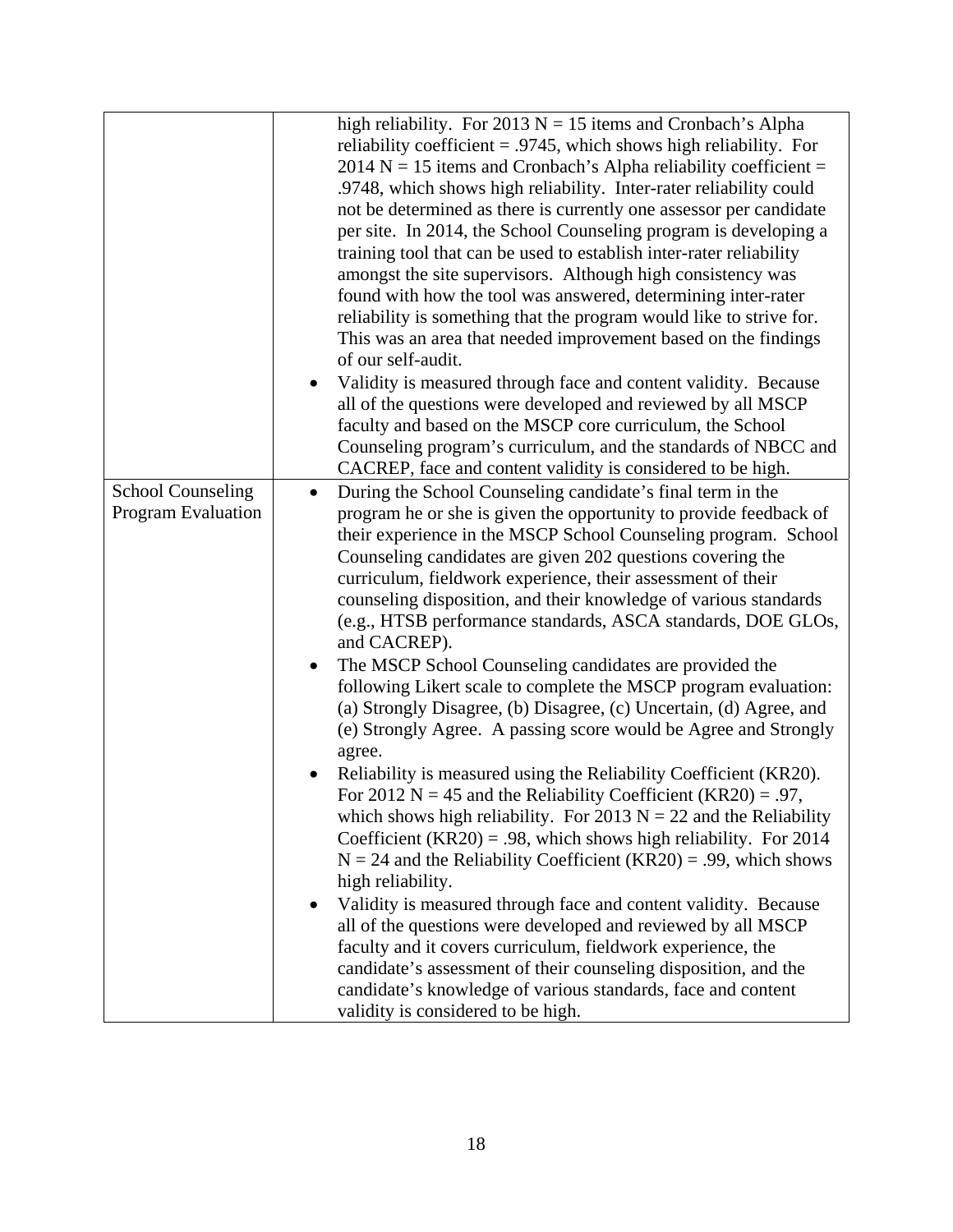# **Section 3: Methods of Assessment**

Five primary assessments, three secondary assessments, and two assessments in development were used to evaluate program claims and TEAC cross-cutting themes. The assessments are shown in Table 3.1 School Counseling Program Assessments.

| Assessment                           | Program Claim(s) Assessed | <b>TEAC Principle(s)</b> Assessed |  |
|--------------------------------------|---------------------------|-----------------------------------|--|
| <b>Primary Sources:</b>              |                           |                                   |  |
| Core Comprehensive                   | $1, 2, \& 3$              | 1.1, 1.2, $& 1.4$                 |  |
| Examination                          |                           |                                   |  |
| <b>School Counseling</b>             | 1                         | 1.1                               |  |
| Comprehensive Examination            |                           |                                   |  |
| Site Supervisor's Evaluation         | $1, 2, \& 3$              | 1.1, 1.2, 1.3, $& 1.4$            |  |
| of School Counseling                 |                           |                                   |  |
| Candidate                            |                           |                                   |  |
| <b>Praxis II Content Examination</b> | 1                         | 1.1                               |  |
| <b>School Counseling Program</b>     | 2 & 3                     | $1.3 \& 1.4$                      |  |
| Evaluation                           |                           |                                   |  |
| <b>Secondary Sources:</b>            |                           |                                   |  |
| Principal Survey                     | $1, 2, \& 3$              | $1.3 \& 1.4$                      |  |
| ePortfolio                           | 2 & 3                     | 1.1, 1.3, $& 1.4$                 |  |
| <b>Graduate Survey</b>               | 2 & 3                     | 1.3 & 1.4                         |  |
| Assessments in Development:          |                           |                                   |  |
| <b>Instructor Evaluation of</b>      | $1, 2, \& 3$              | 1.1, 1.3, $& 1.4$                 |  |
| <b>School Counseling Candidate</b>   |                           |                                   |  |
| <b>School Counseling Action</b>      | 1 & 3                     | $1.2 \& 1.4$                      |  |
| <b>Research Project</b>              |                           |                                   |  |

Table 3.1 School Counseling Program Assessments

Listed below are the standards for CACREP and HTSB which are referenced, as applicable, in each of the assessments:

CACREP Standards:

- V.1 CACREP Common Core Area I: Professional Identity
	- o Studies that provide an understanding of the development of professional identity, professional roles, and ethical responsibilities.
- V.2 CACREP Common Core Area II: Social and Cultural Diversity
	- o Studies that provide an understanding of the cultural context of relationships, issues and trends in multicultural society.
- V.3 CACREP Common Core Area III: Human Growth and Development
	- o Studies that provide an understanding of the nature and needs of individuals at all developmental levels and in multicultural contexts.
- V.4 CACREP Common Core Area IV: Career Development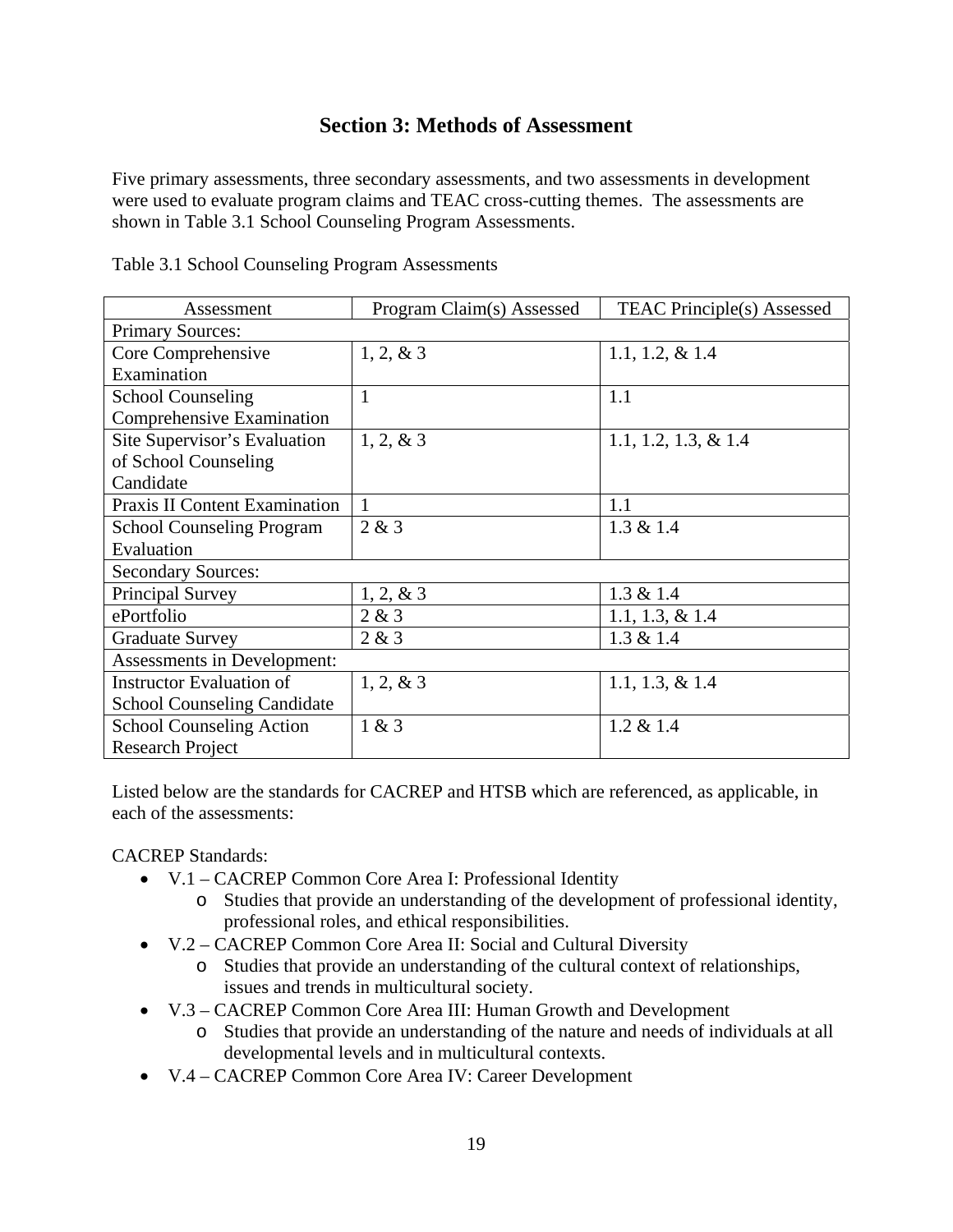- o Studies that provide an understanding of career development and related life factors.
- V.5 CACREP Common Core Area V: Helping Relationships
	- o Studies that provide an understanding of counseling process in a multicultural society.
- V.6 CACREP Common Core Area VI: Group Work
	- o Studies that provide both theoretical and experiential understandings of group purpose, development, dynamics, theories, methods of skills, and other group approaches in a multicultural society.
- V.7 CACREP Common Core Area VII: Assessment
	- o Studies that provide an understanding of individual and group approaches to assessment and evaluation in a multicultural society.
- V.8 CACREP Common Core Area VIII: Research and Program Evaluation
	- o Studies that provide an understanding of research methods, statistical analysis, needs assessment, and program evaluation.
- V.9 CACREP School Counseling Program Area I: Foundations of School Counseling
	- o Studies that provide an understanding of the relationship of the school counseling program to the academic and student services program in the school, the role, function, and identity of the school counselor, and the multicultural issues related to school counseling.
- V.10 CACREP School Counseling Program Area II: Contextual Dimensions of School Counseling
	- o Studies that provide an understanding of the coordination of counseling program components as they relate to the total school community.
- V.11 CACREP School Counseling Program Area III: Knowledge and Skill Requirements for School Counselors
	- o Studies that provide an understanding of program development, implementation, and evaluation; in addition to counseling and guidance knowledge and skill requirements.
- V.12 CACREP School Counseling Program Area IV: Clinical Instruction
	- o 600 clock hour internship occurs in a school counseling setting, under the supervision of a site supervisor.

HTSB Standards:

- HTSB Standard I: Program organization
	- o The professional School Counselor (candidate) plans, organizes and delivers the school counseling program.
- HTSB Standard II: School guidance curriculum delivered to all students
	- o The professional School Counselor (candidate) is able to implement a school guidance curriculum through the use of effective instructional skills and careful planning of structure group sessions.
- HTSB Standard III: Individual student planning
	- o The professional School Counselor (candidate) implements the individual planning component by guiding individuals and groups of students and their parents or guardians through the development of educational and career plans.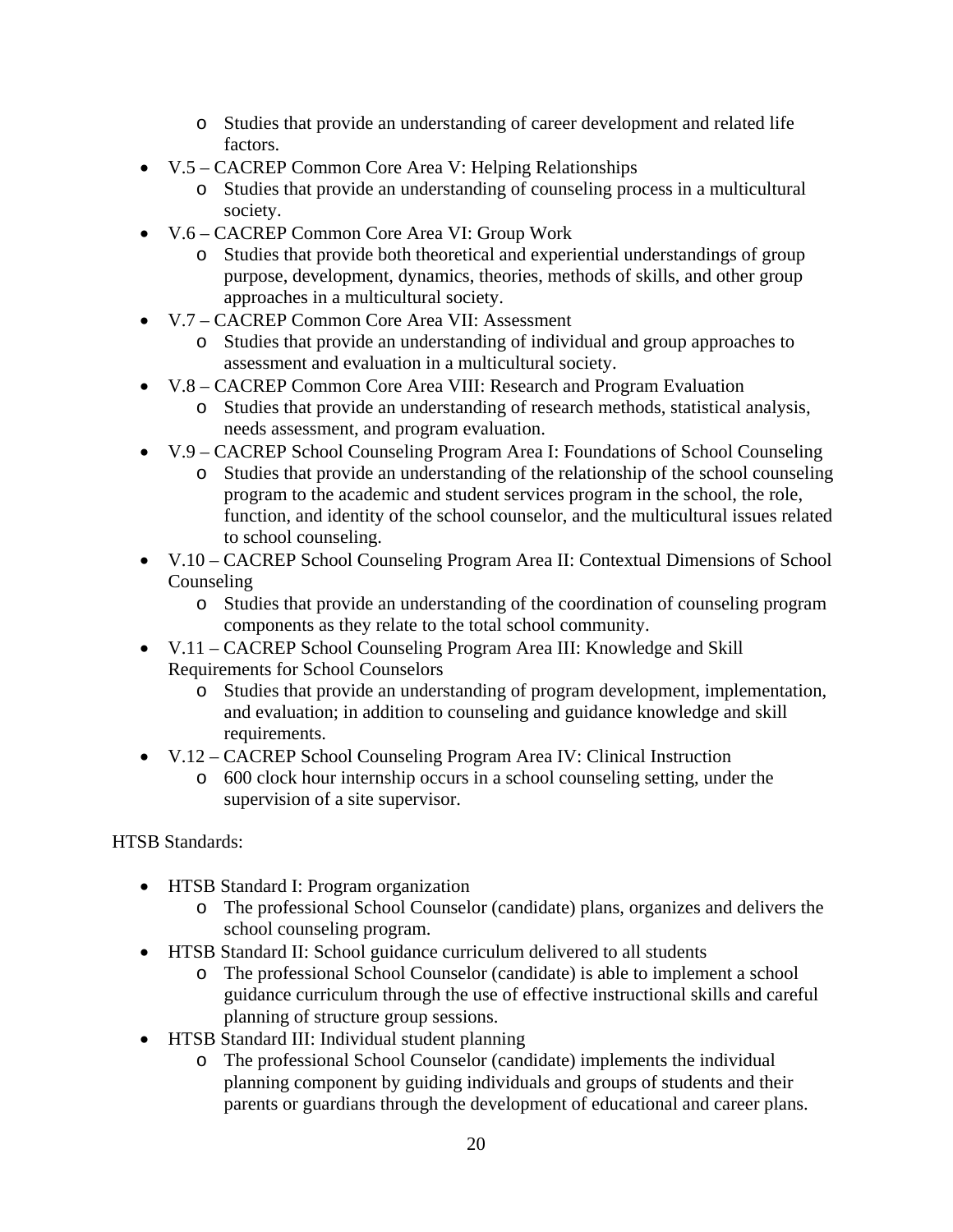- HTSB Standard IV: Responsive services
	- o The professional School Counselor (candidate) provides responsive services through the effective use of individual and small-group counseling, consultation and referral skills.
- HTSB Standard V: Systems support
	- o The professional School Counselor (candidate) provides system support through effective school counseling program management and support for other educational programs.
- HTSB Standard VI: School counselor and administrator agreement
	- o The professional School Counselor (candidate) discusses the counseling department management system and the program action plans with the school administrator.
- HTSB Standard VII: Use of data
	- o The professional School Counselor (candidate) collects and analyzes data to guide program direction and emphasis.
- HTSB Standard VIII: Student monitoring
	- o The professional School Counselor (candidate) monitors the students on a regular basis as they progress in school.
- HTSB Standard IX: Results evaluation
	- o The professional School Counselor (candidate) develops a system for evaluating the results of the counseling program.
- HTSB Standard X: Infusing themes
	- o The professional School Counselor (candidate) is an advocate for students, a leader, collaborator, and a systems change agent.

# **Core Comprehensive Examination**

Prior to the candidates' last term in the MSCP School Counseling program, candidates are assessed with, among other assessment instruments, a Core Comprehensive Examinations (125 item multiple choice exam). The Core Comprehensive Examination assesses the candidates' content knowledge of the Core MSCP program courses. The category of questions are, (a) Ethics (17 questions), (b) Lifespan Development (10 questions), (c) Counseling Skills (10 questions), (d) Test and Measurements (12 questions), (e) Group Processes (12 questions), (f) Statistics and Research (12 questions), (g) Career Development (10 questions), (h) Counseling Theories (14 questions), (i) Cross-Cultural (13 questions), (j) Health (10 questions), and (k) the Marianist Educational Values (5 questions).

The Core Comprehensive Examination is an assessment used to assess the candidate's content knowledge of the core MSCP program courses. It also aligns with CACREP standards V.1-V.8.

Requirements for taking the Core Comprehensive Exam are:

- Candidate is fully classified;
- All core and foundation courses are successfully completed;
- Practicum is successfully completed; and
- Internship A is successfully completed.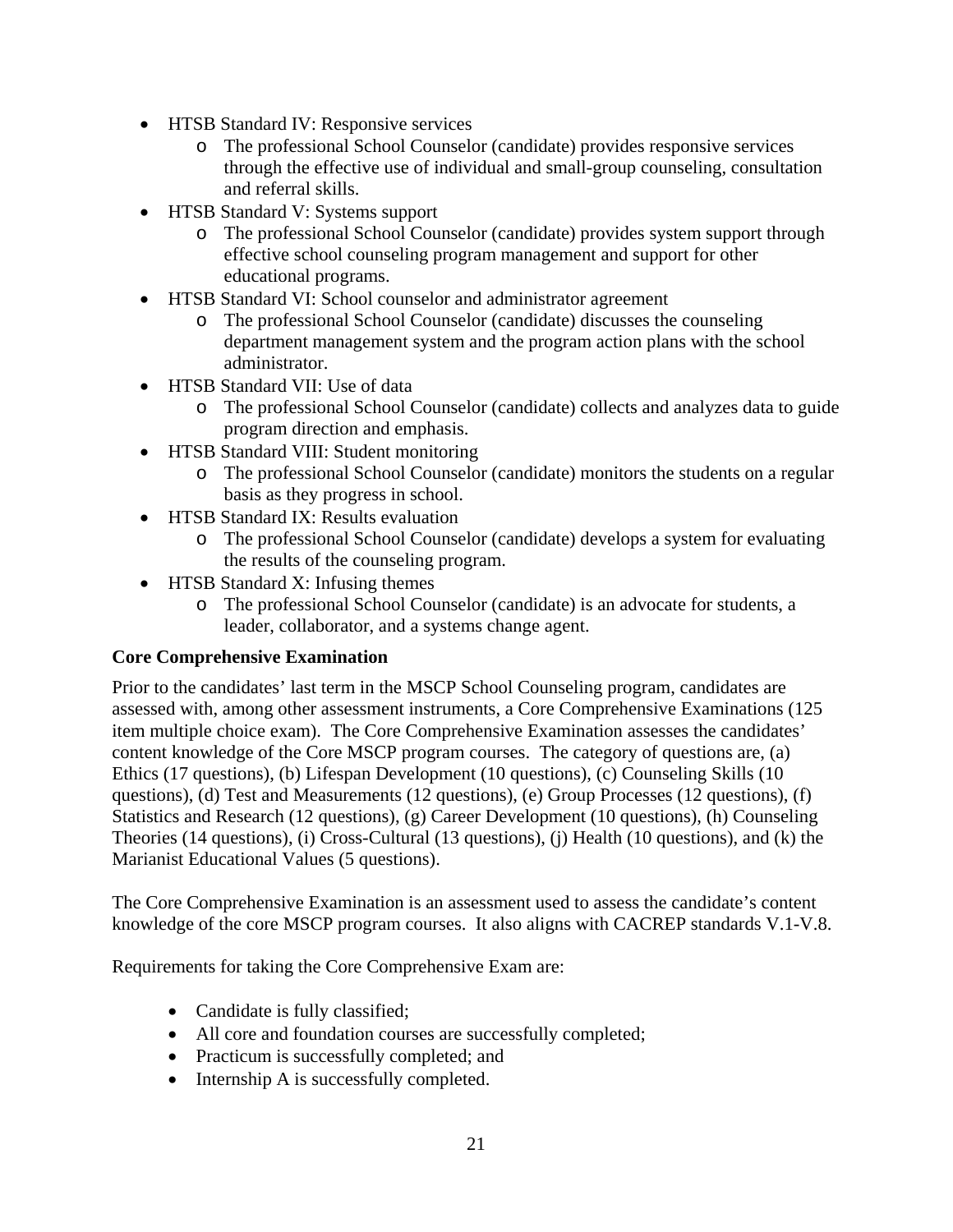A passing score is determined based on the following:

- The Mean and Standard Deviation is determined.
- The Standard Error of Measurement is determined using the Standard Deviation.
- Using the Standard Error of Measurement, the Standard Error of Difference at the .99 confidence level is calculated.
- The calculated Standard Error of Difference is then subtracted from the Mean score to determine the cut off score for this examination.

**Remediation.** If a candidate does not receive a satisfactory score on the exam, the candidate will be required to meet with his or her advisor. The candidate will first be given an opportunity to retake the examination. If the candidate is unable to pass the retake, he or she will be given the option of completing an essay for each subsection he/she did not receive at least 70% correct in. The other option would be to retake the exam when it is offered again, which would be the following year.

The Core Comprehensive Examination has the following subsections based on CACREP standards:

- Ethics
- Development
- Testing
- Group
- Research
- Career
- Theory
- Cultural
- Marianist Educational Values

The essay(s) will be reviewed by his or her advisor. If the advisor believes that the candidate has shown a satisfactory level of knowledge on the subsection(s) then he or she will be given a passing score. If the advisor believes that the candidate has not shown a satisfactory level of knowledge then the essay(s) is presented to the entire MSCP faculty for review. The MSCP faculty will then determine if the candidate will be allowed to pass or not. A determination of not passing will require the candidate to retake the examination the following year.

# **School Counseling Comprehensive Examination**

Prior to the candidates' last term in the MSCP program, candidates are assessed with, among other assessment instruments, a School Counseling Comprehensive Examinations (50 item multiple choice School Counseling-specific exam). The School Counseling Comprehensive Examination assesses the candidates' content knowledge of the School Counseling-specific MSCP program courses.

The School Counseling Comprehensive Examination aligns with CACREP standards V.9-V.11.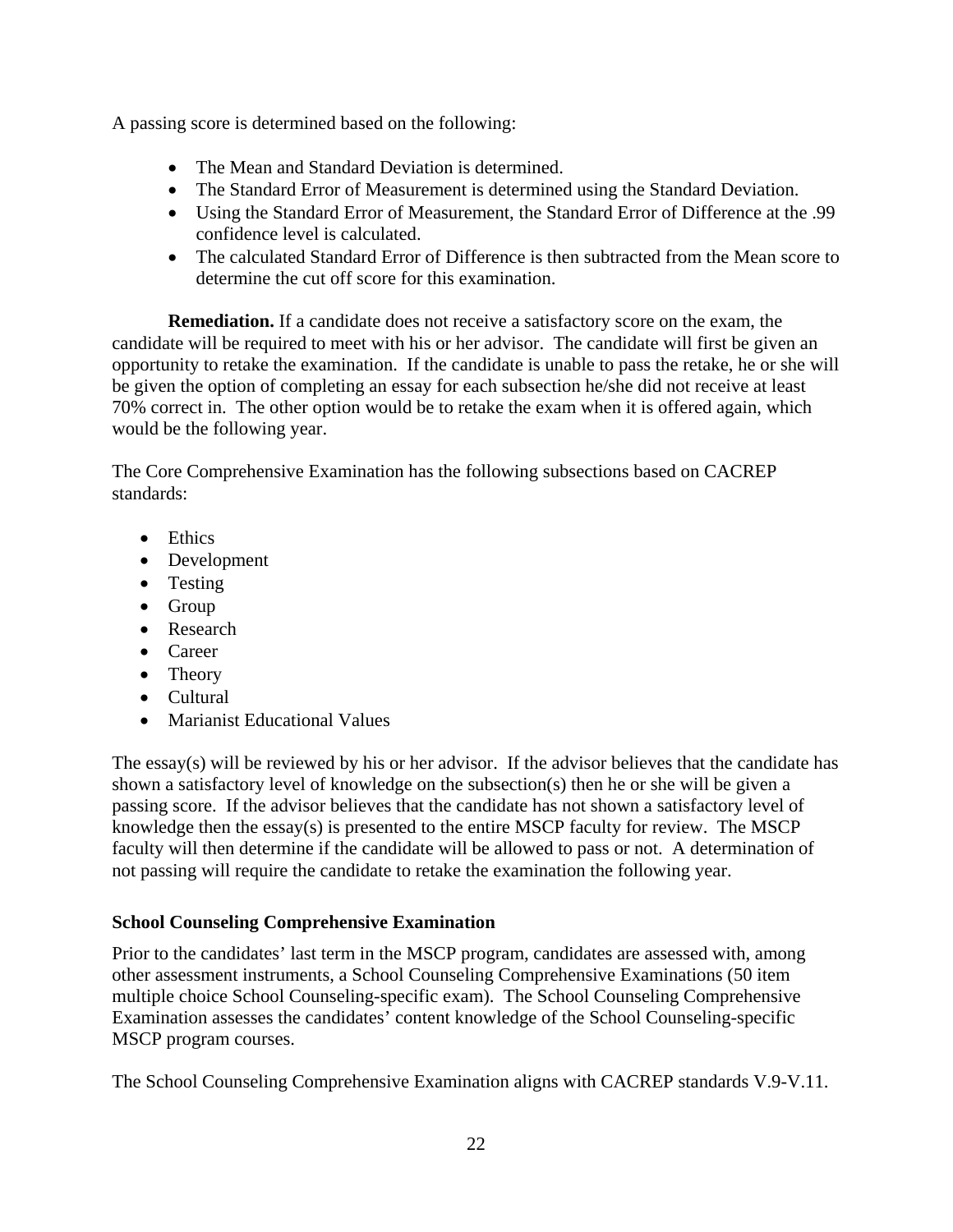Requirements for taking the School Counseling Comprehensive Exam are:

- Candidate is fully classified;
- All core and foundation courses are successfully completed;
- Practicum is successfully completed; and
- Internship A is successfully completed.

A passing score is determined based on the following:

- The Mean and Standard Deviation is determined.
- The Standard Error of Measurement is determined using the Standard Deviation.
- Using the Standard Error of Measurement, the Standard Error of Difference at the .99 confidence level is calculated.
- The calculated Standard Error of Difference is then subtracted from the Mean score to determine the cut off score for this examination.

**Remediation.** If a candidate does not receive a satisfactory score on the exam, the candidate will be required to meet with the School Counseling Clinical Director. The candidate will first be given an opportunity to retake the examination. If the candidate is unable to pass the retake, he or she will be given the option of completing an essay. The other option would be to retake the exam when it is offered again, which would be the following year.

The essay will be reviewed by the School Counseling Clinical Director. If the School Counseling Clinical Director believes that the candidate has shown a satisfactory level of content knowledge then he or she will be given a passing score. If the School Counseling Clinical Director believes that the candidate has not shown a satisfactory level of content knowledge then the essay is presented to the entire MSCP faculty for review. The MSCP faculty will then determine if the candidate will be allowed to pass or not. A determination of not passing will require the candidate to retake the examination the following year.

# **Site Supervisor's Evaluation of School Counseling Candidate**

The MSCP program utilizes the Standards of CACREP as the framework for the clinical (i.e., professional) instruction that is required of all School Counseling candidates in the program. All candidates are required to complete: 1) a 100-hour, supervised practicum (Practicum: Psy 646) in School Counseling. The practicum provides for the development of counseling skills under supervision (CACREP Standard III-H); and 2) one 600-hour supervised internship in two phases (Internship A: Psy 671 (School) and Internship B: Psy 672 (School). The internship provides an opportunity for students to perform, under supervision, a variety of counseling activities that a professional counselor is expected to perform (CACREP Standard III-I).

Candidates will demonstrate an integrative understanding and application of clinical skills and competencies in both the classroom and professional setting. The integrative understanding and application of clinical skills and competencies for the professional setting is assessed by the Site Supervisor.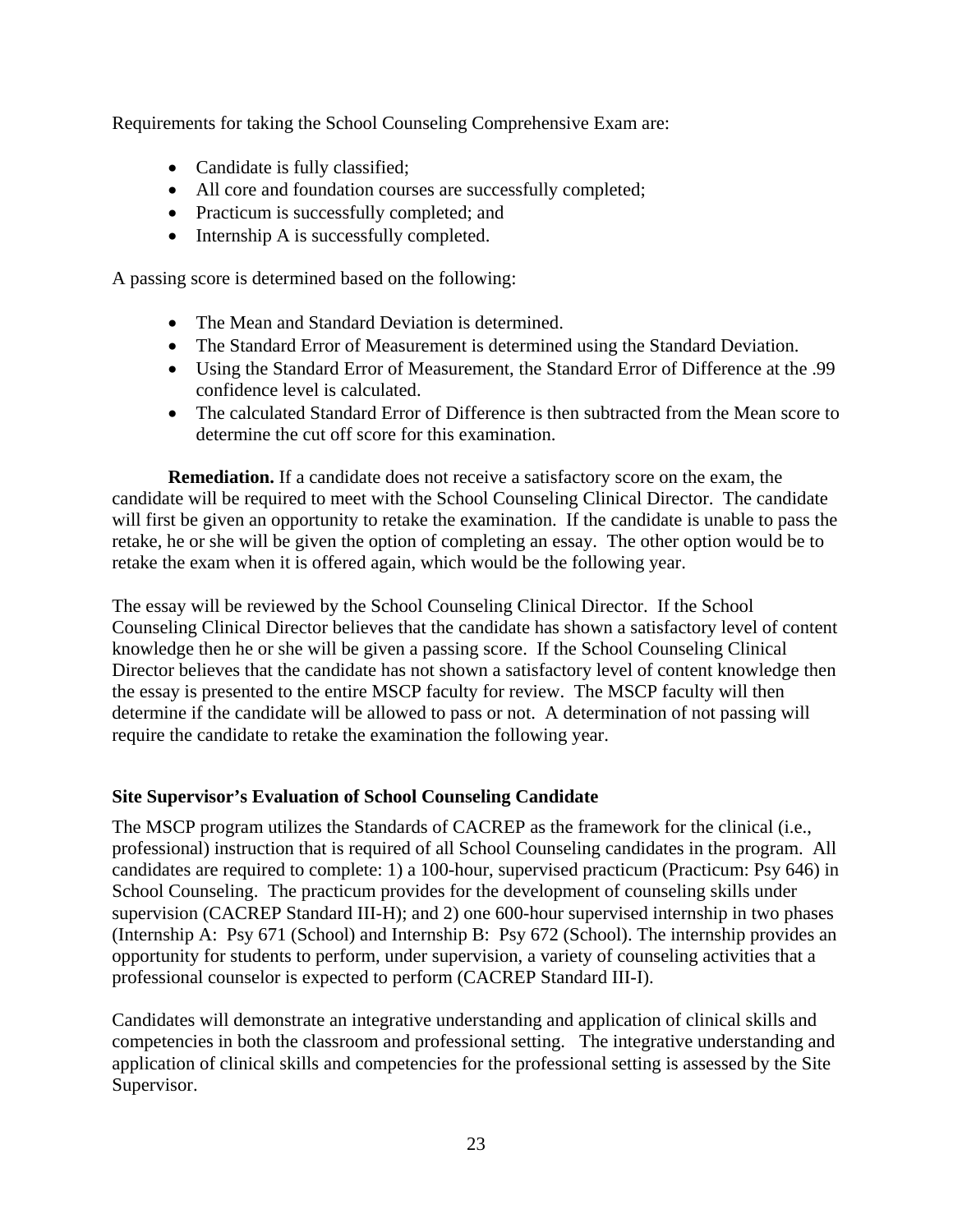The Site Supervisor's Evaluation of Candidate is an assessment used to assess the candidates' level of professional and personal competence in the school setting.

The Site Supervisor's Evaluation of Candidate aligns with CACREP standards V.1-V.7, V.9- V.12.

School Counseling candidates are instructed to distribute the Supervisor's Evaluation of School Counseling Candidate to their site supervisor during approximately Week 5 of the current term. Site Supervisors are asked to review the completed evaluation with the candidate and subsequently submit the completed evaluation back to the candidate prior to the conclusion of the term.

Site supervisors are asked to provide a rating of the candidate's current level of professional and personal competence at their site.

Site Supervisors as asked to complete an evaluation on the School Counseling candidate once per term (Practicum, Internship A, and Internship B). Site Supervisors are instructed to provide a rating of the candidate's current level of professional and personal competence at their respective site. Site Supervisors are provided the following Likert scale:

- Not Applicable or not enough information to form a judgment
- Far Below Expectations needs much improvement, a concern
- Below Expectations needs improvement, a concern
- Acceptable meets standards at an average level for Practicum student/Intern
- Above Expectations performs above average level for Practicum student/Intern
- Far Above Expectations a definite strength, performs well beyond average levels for Practicum student/Intern

Site Supervisors are also asked within this evaluation if they recommend the candidate advance to the next level of fieldwork or entry into the profession.

This evaluation is weighted significantly in the candidate's overall grade for their applicable fieldwork course (e.g., Practicum, Internship A, and Internship B).

# **Praxis II Content Examination**

It is a School Counseling program requirement that all School Counseling candidates must successfully complete the Praxis II School Guidance and Counseling content exam (prior to August 2013) or the Professional School Counselor content exam and provide official documentation of the passing score, prior to entering Internship A.

 The School Guidance and Counseling exam was developed and offered by Educational Testing Services (ETS) and is intended for candidates who are completing a master's-level program for those that intend to become counselors in K-12 public schools. It measures knowledge and skills required of the professional school counselor in relation to those developmental areas that constitute most of the work of the counselor. The exam is designed to measure counselor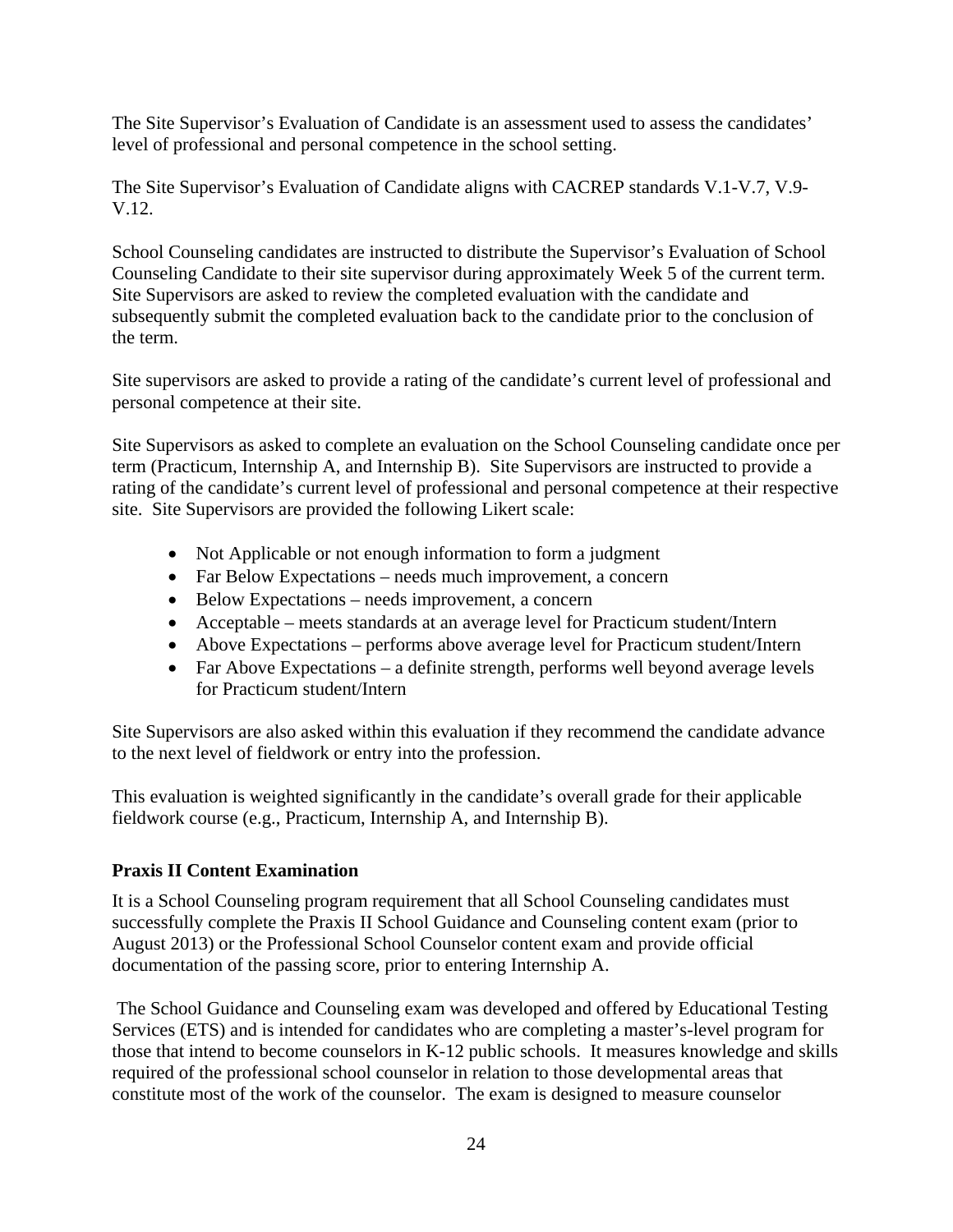functions and skills related to the primary and secondary school levels. A number of questions are applicable across school levels; other questions are especially applicable to the elementary school level, the middle or junior high school level, or the high school level. The content of the exam is focused on questions that relate to the following four major categories, (a) counseling and guidance (55%), (b) consulting (18%), (c) coordinating (18%), and (d) professional issues (18%). The School Guidance and Counseling test consists of 120 multiple-choice questions. Approximately one-third of the questions are based on recorded client/counselor interactions. The minimum passing score is 610.

The Professional School Counselor exam was also developed and offered by ETS and is intended for candidates who are completing a master's-level program for those that intend to become counselors in K-12 public schools. This test was adopted by HTSB and officially replaced the School Guidance and Counseling content exam in August 2013. The Professional School Counseling exam consists of 120 multiple-choice questions. The content of the exam addresses (a) foundations  $(18\%)$ , (b) delivery of services  $(45\%)$ , (c) management  $(15\%)$ , and  $(d)$ accountability (22%). This exam measures whether entry-level school counselors have the standards-relevant knowledge, skills, and abilities believed necessary for competent professional practice. Because the questions will call on the candidate's knowledge of research-based counseling practices and their ability to apply knowledge and principles to situations that occur in K-12 schools, candidates will be asked to analyze and respond to situations involving student interactions, classroom situations, and school and community events (Educational Testing Services, 2014). The minimum passing score is 156.

Successful completion of the Praxis II content exam is a School Counseling program requirement and a mandated exam by the State of Hawaii as a requirement for licensure as a School Counselor. This indicates that the State of Hawaii recognizes the Praxis II exam as a valid and reliable measure of a graduate's competence and qualification to practice as a licensed professional School Counselor.

# **School Counseling Program Evaluation**

During the School Counseling candidate's final term in the program they are given the opportunity to provide feedback of their experience in the MSCP School Counseling program. School Counseling candidates are given 202 questions covering the curriculum, fieldwork experience, their assessment of their counseling disposition, and their knowledge of various standards (e.g., HTSB Standards, ASCA Standards, DOE GLO's, NBCC, and CACREP).

The MSCP School Counseling candidates were provided the following Likert scale to complete the MSCP Program Evaluation:

- Strongly disagree
- Disagree
- Uncertain
- Agree
- Strongly agree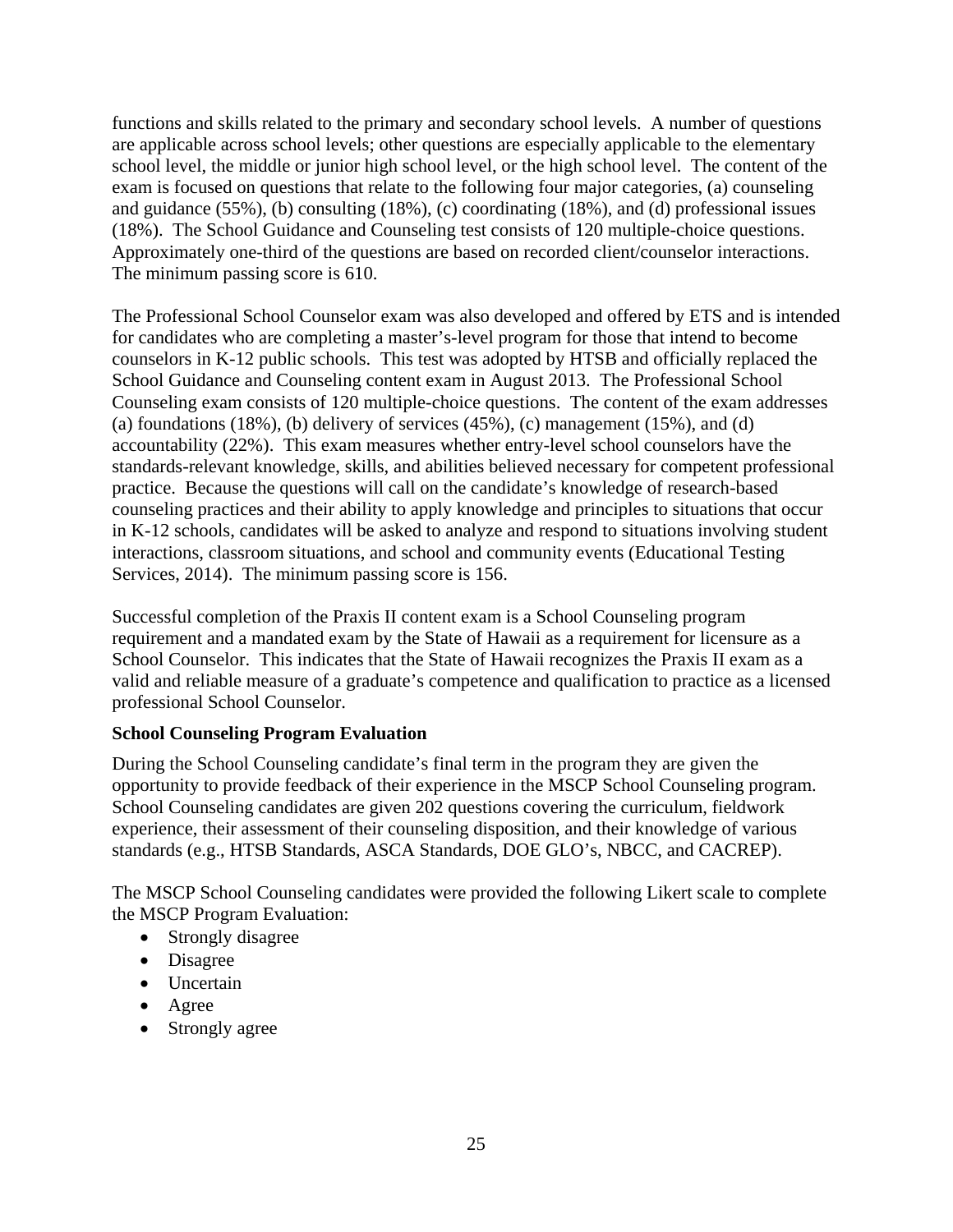The MSCP School Counseling Program Evaluation is an assessment used to obtain feedback from all School Counseling candidates during their last term in the program. This assessment is used to also assess their knowledge and ability to meet the HTSB Standards.

The MSCP School Counseling Program Evaluation aligns with all HTSB standards and CACREP standards V.1-V.11.

# **Principal Survey**

In 2006 and 2008, Principals that hired MSCP School Counseling program completers were provided a survey requesting their feedback about the overall performance of their MSCP School Counseling program School Counselors.

In 2006, 106 Principals were surveyed by mail and by telephone. In 2008, 105 Principals, representing 179 MSCP School Counseling program completers, were sent the survey via the United States Postal Service with a self-addressed stamped return envelope. Of the 105 Principals, 33 responded (31% return rate). In 2014, 133 Principals, representing 227 MSCP School Counseling program completers, were sent the survey via email with the use of Survey Monkey (a secured online Internet application). Of the 133 Principals, 38 responded (29% return rate).

DOE Principals who currently employ at least one MSCP School Counseling program completer (referred to from this point as a graduate) were asked a series of questions (50 questions total) with the purpose to provide the MSCP program feedback on the quality of its graduates as they enter and work as DOE School Counselors.

The 2008 and 2014 Principal survey was presented in three different sections. The first section assessed the post-graduate's ability to comply with best practices. Principals were provided the following Likert scale:

- Does not Meet standards performance
- Below average standards performance
- Meets standards performance
- Above average standards performance
- Exemplar standards performance

The second section assessed the effectiveness of the graduates as a School Counselor. Principals were provided the following Likert scale:

- Poor
- Below average
- Average
- Above average
- Excellent

The Principal Survey is an assessment used to obtain feedback from all DOE Principals that employ a MSCP program completer.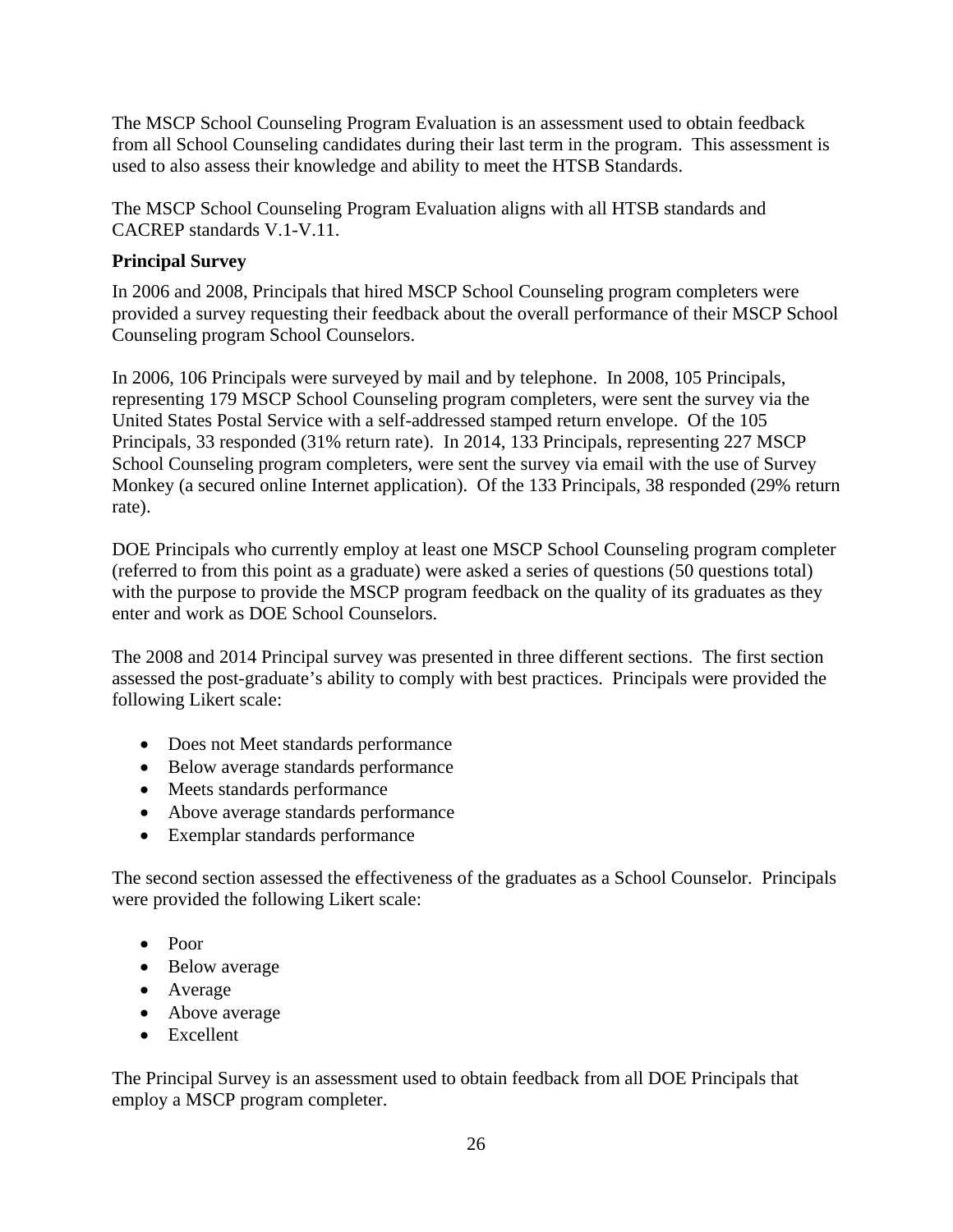The Principal Survey aligns with all HTSB standards and CACREP standards V.9-V.11.

Note: In 2012, the DOE informed all EPPs that a standardized Principal survey was going to be developed. The goal was to reduce the amount of surveys Principals were being asked to complete. In 2014, this survey is still being discussed and because of the School Counseling program's deadline to complete this Inquiry Brief, it was decided to send out our existing survey to the Principals. DOE informed the School Counseling program that principals were instructed to only complete surveys approved by the Superintendent's office. Subsequently, going forward, the School Counseling program will stop the distribution of this survey and will work collaboratively with the DOE to obtain data on graduate performance. This is why the School Counseling program considers the Principal survey a secondary source.

#### **ePortfolio**

The ePortfolio is a performance-based assessment organized around the ten HTSB School Counseling Performance Standards. It contains documentation of the essential skills and dispositions required by these standards. Contents of the ePortfolio also document the candidates' reflective practice as a developing School Counselor.

The ePortfolio is a collection of materials and reflections providing a record of the School Counseling candidate's course work and school based experiences. It encourages the candidate's active involvement in monitoring and reflecting on his or her development as a school counselor. Quality school counseling is both a performance-based profession and an on-going learning process. A significant part of this learning process is the ability to reflect on attitudes, skills, and ideas and to be willing to change and update these ideas through continued learning. The Exit Portfolio is evidence of the candidate's ability to impact student learning.

The ePortfolio is a demonstration of (a) professional and pedagogical knowledge, (b) skills and dispositions. It also shows the candidate (a) developing increase knowledge of school culture, (b) gaining a satisfactory level of expertise concerning systematic and developmentally appropriate practices, and (c) developing and demonstrating his or her liberal arts background with emphasis on issues of diversity, technology, school community relations, oral and written communication, Hawaiian culture and values, and purposeful reflection.

The Exit Portfolio is a requirement for the clinical-phase of the School Counseling program. The ePortfolio is introduced to candidates in Psy 771 School Counseling and concludes in Psy 672 Internship B.

The ePortfolio aligns with all HTSB standards.

Note: Inter-rater reliability could not be established due to the requirements for this assignment changing annually for the past three years. Based on feedback from the candidates, faculty, clinical instructors, and assessing the quality of the ePortfolios, changes were made with the goal of better aligning the ePortfolio with the School Counseling program learning objectives and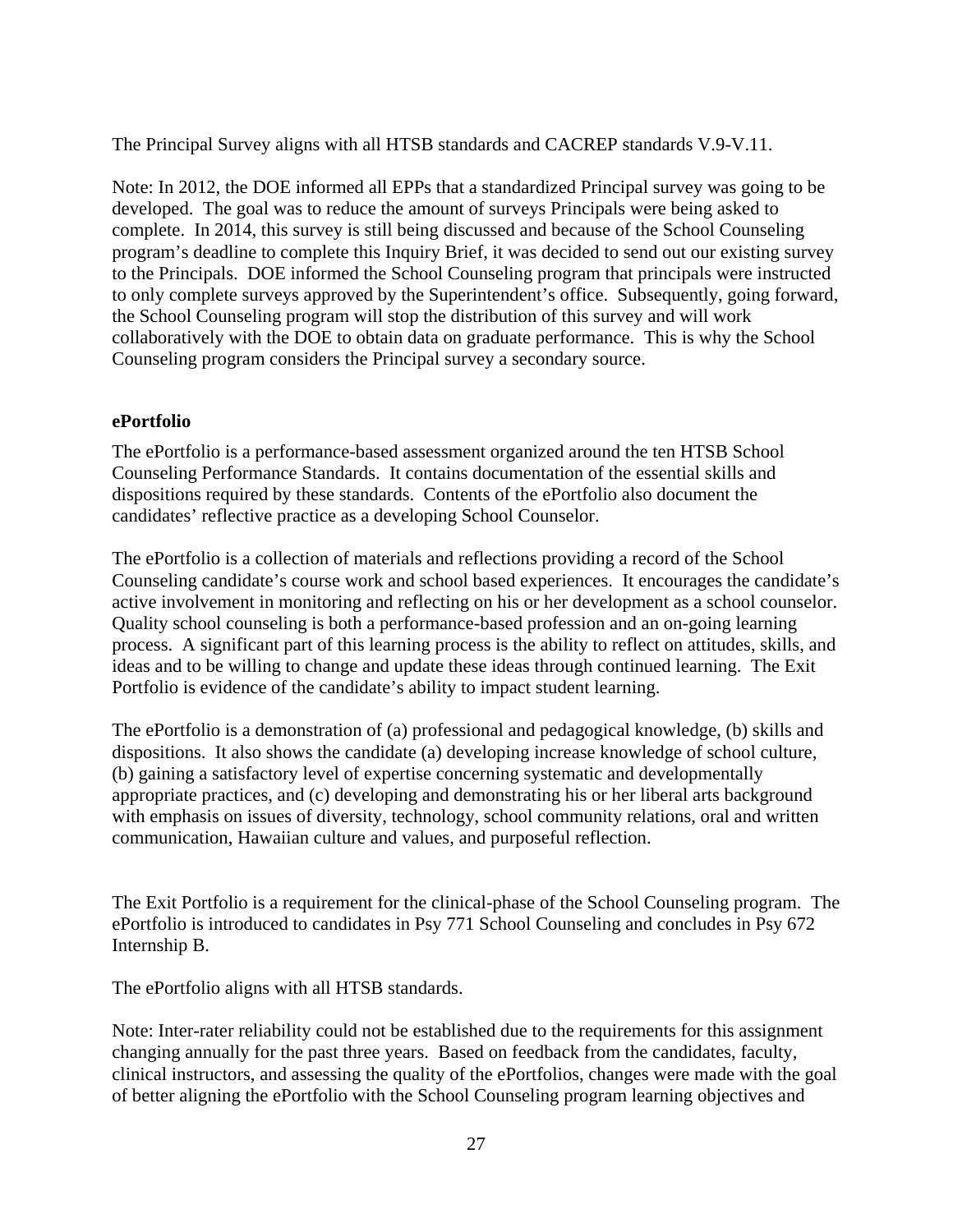with TEAC's Quality Principle I. Because the School Counseling program is adjusting to the requirements and expectations of TEAC, modifications to this assignment could not be helped. This is why the School Counseling program considers the ePortfolio a secondary source.

# **Graduate Survey**

In 2008, 179 MSCP School Counseling program completers were surveyed inquiring about how the overall effectiveness of the MSCP School Counseling program prepared them for the position. It should be noted that only MSCP School Counseling program-completers that were in a counseling position in a DOE school during the 2007-2008 academic year was considered. Out of the 179 surveys sent, 83 were returned (46% return rate).

Graduates of the MSCP School Counseling program who, in the 2007-2008 DOE academic year, was employed by a DOE school as a School Counselor were asked 34 questions with the purpose of providing the MSCP program feedback on it overall effectiveness in preparing its graduates as School Counselors with the DOE.

The 2008 Graduates were provided the following Likert scale:

- Strongly Disagree
- Disagree
- Uncertain
- Agree
- Strongly Agree

In 2014, the School Counseling Graduate survey was completely redone to meet the needs of the program. After consultation with MSCP faculty, it was decided that the current Graduate survey was too long (34 questions) and felt redundant when comparing it to the School Counseling Program Evaluation. Subsequently, Chaminade University began requesting information that our previous Graduate survey did not inquire about. In addition, the newly developed questions focused on how well our graduates met the standards of Quality Principle I.

Moving forward, the Graduate survey will be sent out every two years targeting graduates who completed the School Counseling program no more than 5 years ago from the date the survey is administered. Content validity was established through the implementation of a field study. The 2014 Graduate survey was sent to School Counseling faculty for their feedback. Based on the feedback the survey was refined and content validity was established. Reliability of this assessment tool is measured using Cronbach's Alpha reliability coefficient. For the 2014 Graduate Survey ( $n = 10$  questions) the Cronbach's Alpha reliability coefficient = .9554, which shows high reliability.

Due to the changes made to the School Counseling Graduate survey, the School Counseling program considers this survey as a secondary source.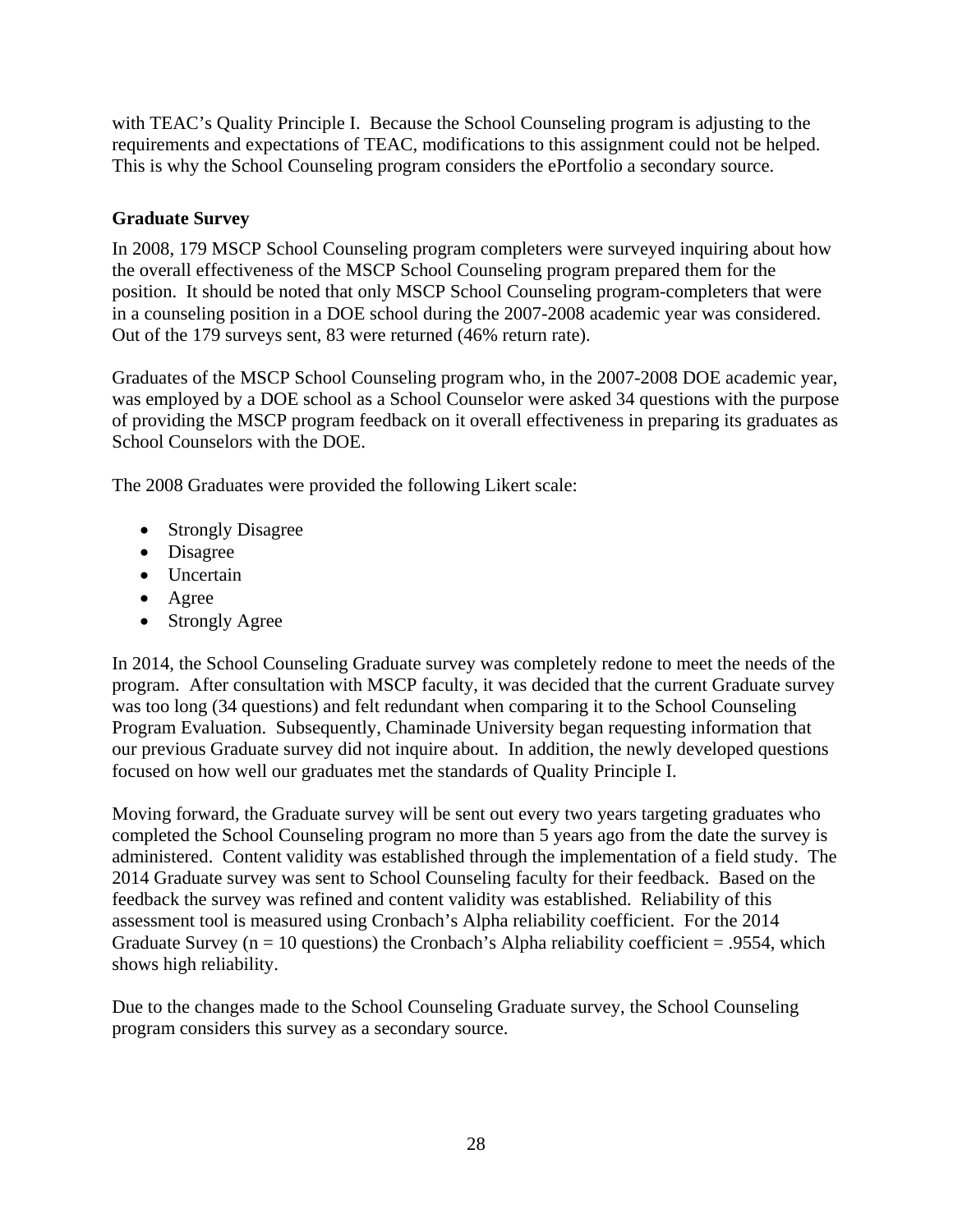#### **Instructor/Site Supervisor End-of-Year Evaluation of School Counseling Candidate**

The MSCP program utilizes the HTSB performance standards and the TEAC's Quality Principle I as the framework for this end-of-year candidate assessment. All candidates are required to complete: 1) a 100-hour, supervised practicum (Practicum: Psy 646) in School Counseling. The practicum provides for the development of counseling skills under supervision (CACREP Standard III-H); and 2) one 600-hour supervised internship in two phases (Internship A: Psy 671 (School) and Internship B: Psy 672 (School). The internship provides an opportunity for students to perform, under supervision, a variety of counseling activities that a professional counselor is expected to perform (CACREP Standard III-I).

Candidates will demonstrate their procedural and declarative knowledge through the integration of their coursework and clinical experience as exhibited by their clinical performance and through the completion of the candidate's ePortfolio. Both the Psy 672 Internship B instructor and the candidate's site supervisor(s) assess the integrative understanding and application of counseling theory, clinical skills, and the candidate's ability to document their learning through this process.

The Instructor/Site Supervisor End-of-Year Evaluation of School Counseling Candidate aligns with all HTSB standards and TEAC Quality Principle 1.

- TEAC Quality Principle I Evidence of Candidate Learning
	- o 1.1 Subject matter knowledge
	- o 1.2 Pedagogical knowledge
	- o 1.3 Caring and effective teaching (counseling) skills
	- o 1.4 Cross-cutting themes
		- 1.4.1 Learning how to learn
		- 1.4.2 Multicultural perspectives and accuracy
		- $\blacksquare$  1.4.3 Technology

This assessment tool is in development and will be first piloted at the conclusion of the 2014- 2015 academic year.

# **School Counseling Action Research Project**

Action research, unlike traditional research, places action at the center of research. Its primary goal is to solve a problem that will lead to improvement in individual or organizational practice. For this project, the candidate will engage in the exploration of action research theory and its practical application as related to school counseling. This project provides a foundation for the candidate to become an active inquirer within the context of the school counseling field. The candidate will explore evidence-based techniques and strategies that guide the decision-making process as it pertains to the development and implementation of a guidance program. This project prepares the candidate to conduct an action research study by having the candidate develop a clear and measureable action research question, conduct a needs assessment and an effective review of related literature, develop a plan for data collection, identify sources of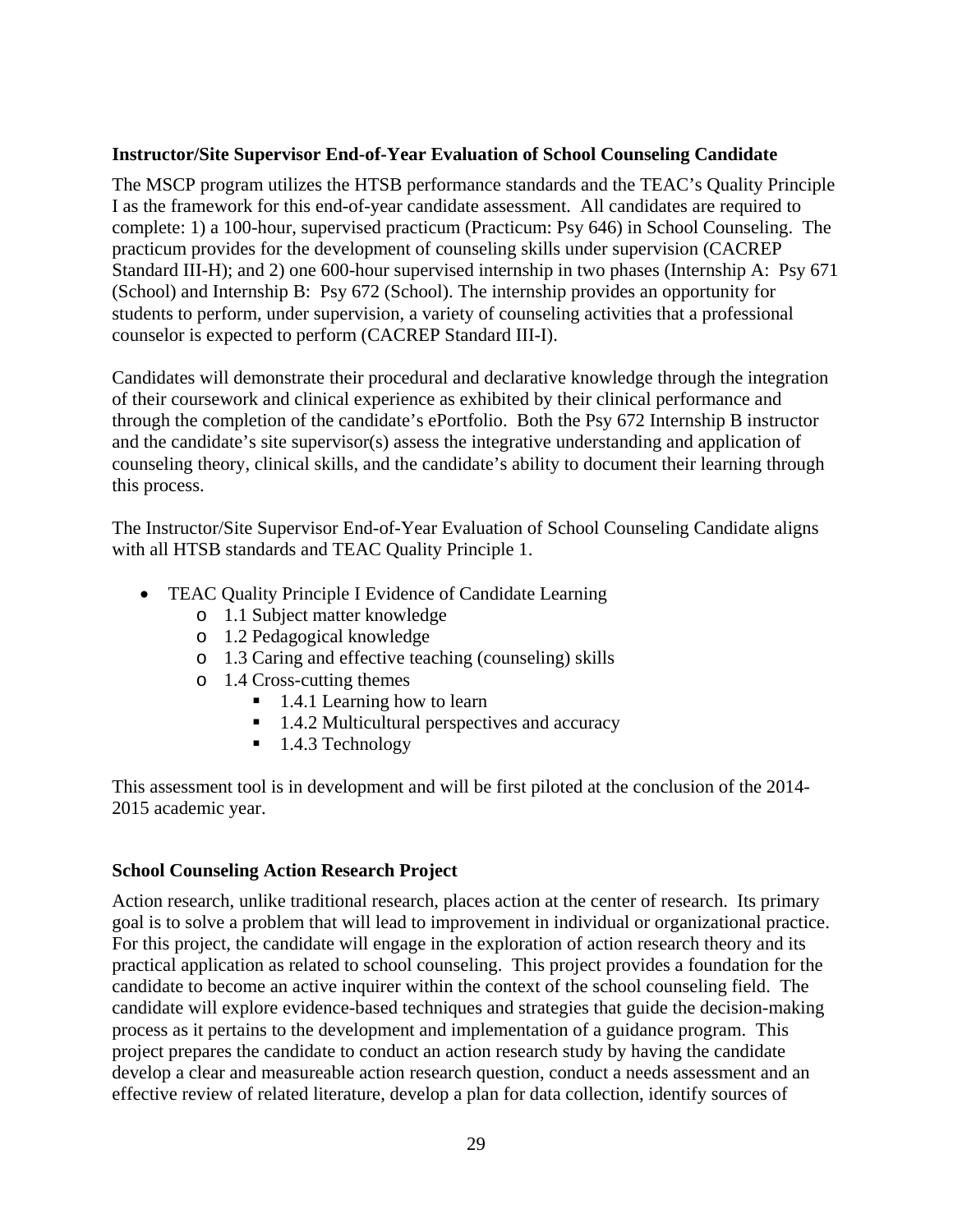analysis, define an action plan to complete the action research study, and document their learning through reflection and feedback.

The School Counseling Action Research Project also aligns with TEAC Quality Principle I.

This signature assignment and assessment tool is in development and will be first introduced to School Counseling candidates during the 2015-2016 academic year.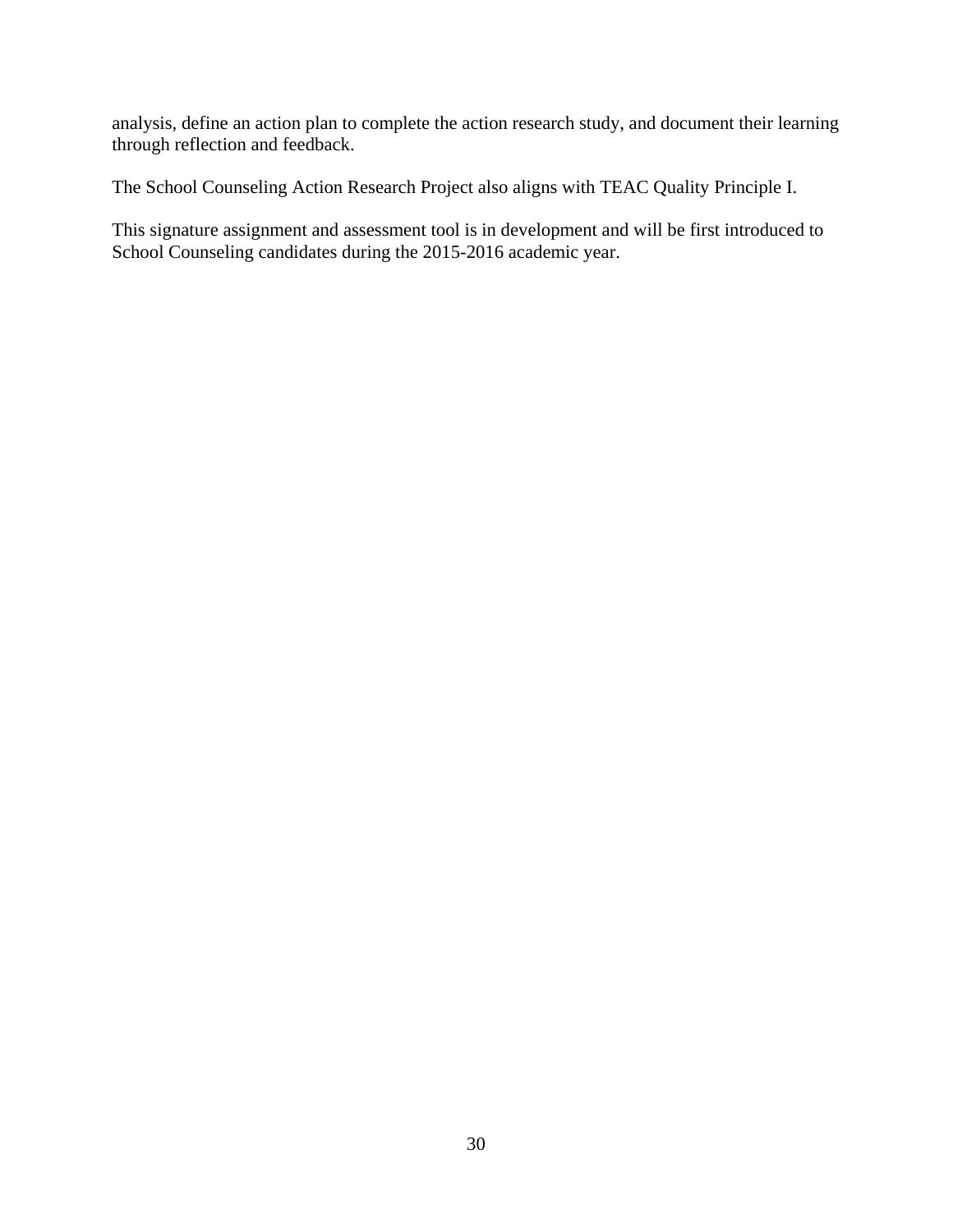# **Section 4: Results**

In this section, the results of our assessments are presented. The assessment tools utilized as evidence for the claims are: (a) Core Comprehensive Examination, (b) School Counseling Comprehensive Examination, (c) Site Supervisor's Evaluation of School Counseling Candidate survey, (d) Praxis II Content Examination, (e) School Counseling Program Evaluation, (f) Principal survey, (g) Graduate survey, and (h) ePortfolio.

# **Claim 1**

*To be a competent and qualified counselor, our graduates will understand and demonstrate the skills, techniques, and knowledge of an effective school counselor.* 

The assessment data used to determine that our graduates meet this claim are as follows:

**MSCP Core Comprehensive Examination.** Prior to the candidate's last term in the MSCP program, they are assessed on their declarative knowledge of the MSCP program's Core curriculum. This examination is a 125-tem multiple choice exam. This assessment tool is considered to be valid and reliable source of data. Refer to Table 4.1 for the MSCP Core Comprehensive Examination Results for School Counseling Candidates.

Table 4.1 MSCP Core Comprehensive Examination Results for School Counseling Candidates

| Year | N  | Percent  | Low      | High     | Reliability | Mean     | Standard  |
|------|----|----------|----------|----------|-------------|----------|-----------|
|      |    | Passing* | Score    | Score    |             | (125)    | Deviation |
|      |    |          | (125)    | (125)    |             | total    |           |
|      |    |          | total    | total    |             | possible |           |
|      |    |          | possible | possible |             | points)  |           |
|      |    |          | points)  | points)  |             |          |           |
| 2014 | 25 | 96.00%   | 74       | 115      | .84         | 96.48    | 10.32     |
| 2013 | 22 | 100.00%  | 79       | 117      | .80         | 98.45    | 9.03      |
| 2012 | 47 | 97.87%   | 74       | 118      | .81         | 97.26    | 9.40      |

 \*Cut off score for passing determined by Mean, Standard Error of Measurement and Standard Error of Difference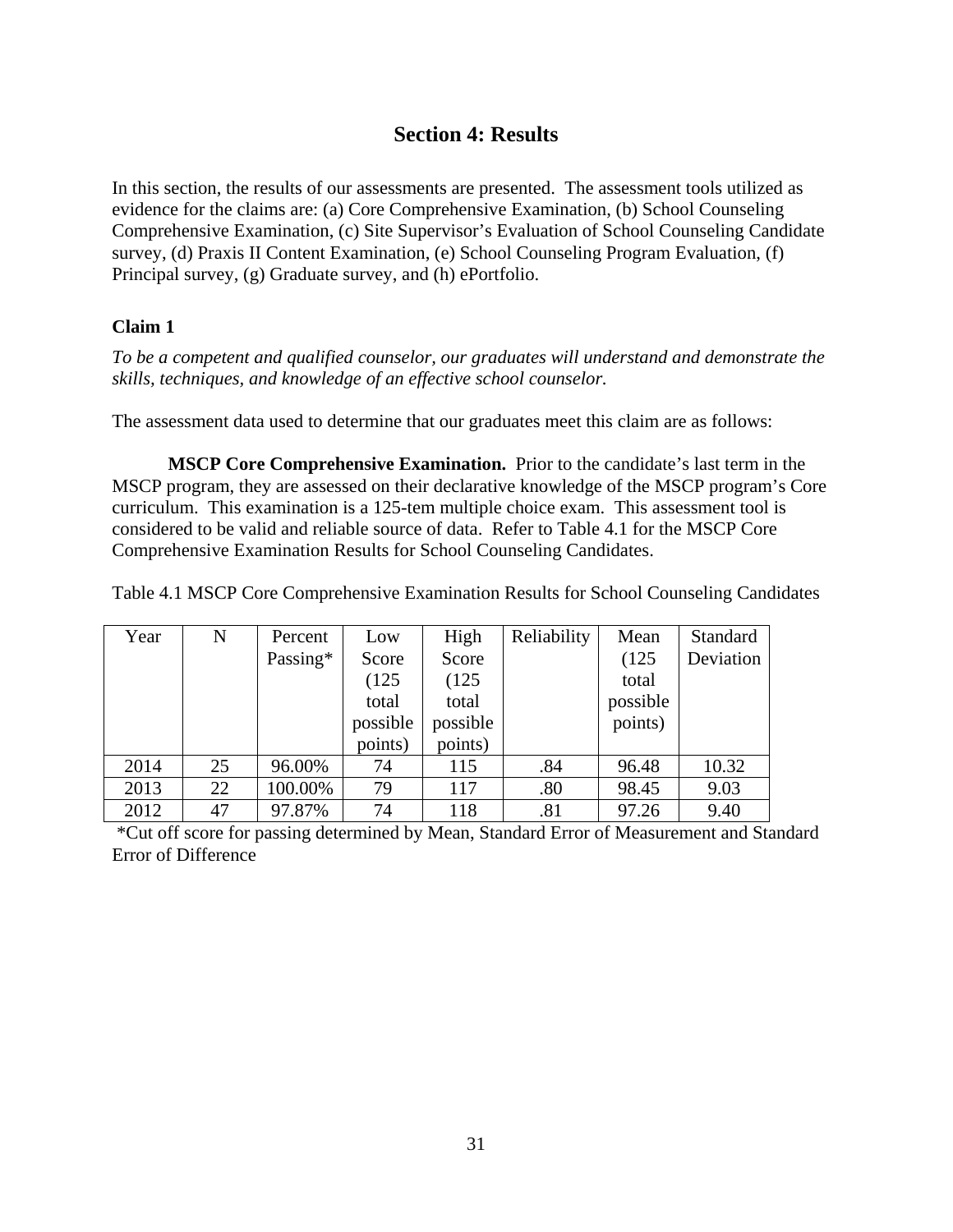Table 4.2 MSCP Core Comprehensive Examination Subfield Pass Rates\* for School Counseling **Candidates** 

| Year | <b>Ethics</b> | <b>Development</b> | Counseling    | <b>Testing</b> | Group      | <b>Research</b> | <b>Career</b> | <b>Theories</b> |
|------|---------------|--------------------|---------------|----------------|------------|-----------------|---------------|-----------------|
|      | $(N=17)$      | $(N=10$ test       | <b>Skills</b> | $(N=12)$       | $(N=12)$   | $(N=12)$        | $(N=10)$      | $(N=14)$        |
|      | test          | items) $%$ of      | $(N=10$ test  | test           | test       | test            | test          | test            |
|      | items)        | correct            | items) $%$    | items) $%$     | items) $%$ | items) $%$      | items) $%$    | items) $%$      |
|      | $%$ of        | responses          | of correct    | оf             | of correct | оf              | of correct    | of correct      |
|      | correct       |                    | responses     | correct        | responses  | correct         | responses     | responses       |
|      | responses     |                    |               | responses      |            | responses       |               |                 |
| 2014 | 82.35%        | 70.00%             | 80.00%        | 75.00%         | 75.00%     | 66.67%          | 70.00%        | 71.43%          |
| 2013 | 88.24%        | 70.00%             | 90.00%        | 75.00%         | 83.33%     | 75.00%          | 80.00%        | 78.57%          |
| 2012 | 88.24%        | 70.00%             | 80.00%        | 75.00%         | 83.33%     | 66.67%          | 70.00%        | 78.57%          |

| Year | <b>Cross</b><br><b>Cultural</b><br>$(N=13)$<br>test<br>items) %<br>of<br>correct<br>responses | <b>Health</b><br>$(N=10)$<br>test<br>items) $%$<br>of<br>correct<br>responses | <b>Marianist</b><br>$(N=5$ test<br>items) $%$<br>of correct<br>responses |
|------|-----------------------------------------------------------------------------------------------|-------------------------------------------------------------------------------|--------------------------------------------------------------------------|
| 2014 | 84.62%                                                                                        | 80.00%                                                                        | 80.00%                                                                   |
| 2013 | 84.62%                                                                                        | 80.00%                                                                        | 60.00%                                                                   |
| 2012 | 84.62%                                                                                        | 80.00%                                                                        | 80.00%                                                                   |

\* Passing percentage was calculated by dividing the mean score by the total number of test items per subfield.

In reference to the data provided in Table 4.1 and 4.2, the evidence indicates that the School Counseling candidates' overall performance (mean score and percent passing) on the MSCP Core Comprehensive Examination is consistent over the past three years. The mean score and percent passing the exam are indicative that significant cumulative candidate learning is occurring. Scale analysis indicates the School Counseling program's strengths are in ethics, counseling skills, cross-cultural counseling, group counseling and health and stress management counseling. Understanding of development is a moderate strength. Testing, research and career knowledge are the lowest areas. Scale analysis indicates that the program's common core candidate learning outcomes are being met. Cumulative learning has been demonstrated. The evidence is quite strong. In addition, strong performance in ethics and cross-cultural counseling are in line with integral aspects of the CUH Mission Statement and Marianist Educational Values. School Counseling candidates had a significantly higher rate of passing than candidates in the other counseling emphases. For candidates that did not pass, refer to the remediation description on p. 26.

Based on the evidence provided there is alignment and the meeting of Program Claim I, TEAC Principles 1.1 and 1.4, and CACREP Common Core Area I, II, III, IV, V, VI, VII and VIII.

**MSCP School Counseling Comprehensive Examination.** Prior to the candidate's last term in the MSCP program, they are assessed on their declarative knowledge of the MSCP program's School Counseling curriculum. This examination is a 50-tem multiple choice exam.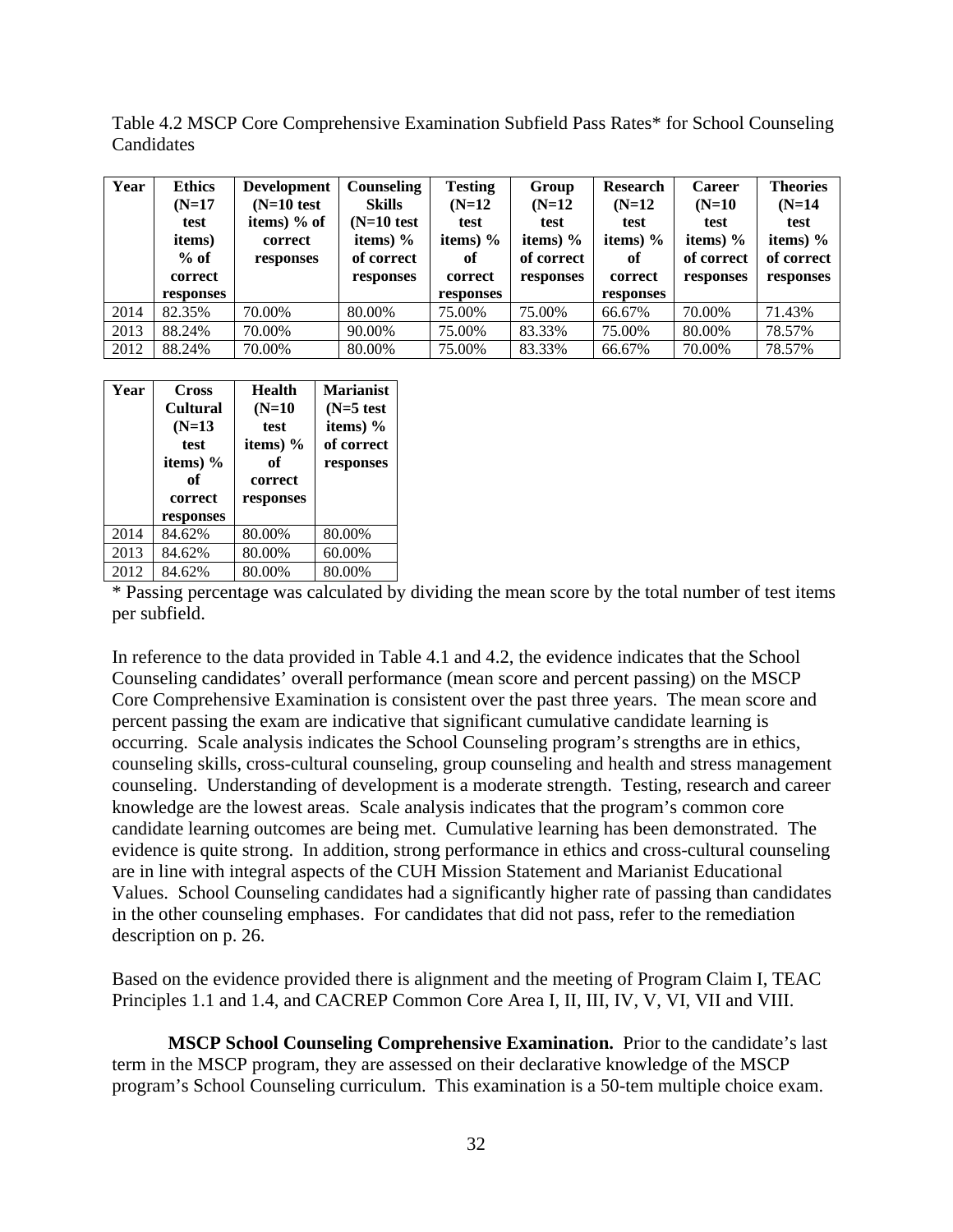This assessment tool is considered to be valid and reliable source of data. Refer to Table 4.3 for the MSCP School Counseling Comprehensive Examination Results.

| Year | N  | Percent  | Low       | High      | Reliability | Mean        | Standard  |
|------|----|----------|-----------|-----------|-------------|-------------|-----------|
|      |    | Passing* | Score     | Score     |             | $(50$ total | Deviation |
|      |    |          | (50 total | (50 total |             | possible    |           |
|      |    |          | possible  | possible  |             | points)     |           |
|      |    |          | points)   | points)   |             |             |           |
| 2014 | 25 | 96.00%   | 28        | 42        | .57         | 37.08       | 4.07      |
| 2013 | 22 | 100.00%  | 31        | 45        | .59         | 38.23       | 4.04      |
| 2012 | 48 | 97.92%   | 22        | 46        | .66         | 37.67       | 4.57      |

| Table 4.3 MSCP School Counseling Comprehensive Examination Results |  |  |  |
|--------------------------------------------------------------------|--|--|--|
|                                                                    |  |  |  |

\*Cut off score for passing determined by Mean, Standard Error of Measurement and Standard Error of Difference

Based on the analyzed data, School Counseling candidates have performed consistently over the past three years and have demonstrated an understanding of the academic material presented in the School Counseling emphasis curriculum. The mean score and percent passing the exam are indicative that significant cumulative candidate learning is occurring. Item analysis indicates that School Counseling candidates scored highest on questions pertaining to ethics and counseling skills. School Counseling candidates scored lowest on questions pertaining to testing and the ability to recall standards. For candidates that did not pass, refer to the remediation description on p. 26.

Based on the evidence provided there is alignment and the meeting of Program Claim I, TEAC Principles 1.1, and CACREP School Counseling Program Area I, II, and III.

**Site Supervisor's Evaluation of School Counseling Candidate Survey.** Site Supervisors are asked to complete an evaluation on the School Counseling candidate once per term (Practicum, Internship A, and Internship B). Site Supervisors are instructed to provide a rating of the candidate's current level of professional and personal competence at their respective site. Site Supervisors are provided the following Likert scale:

- Not Applicable or not enough information to form a judgment
- Far Below Expectations needs much improvement, a concern
- Below Expectations needs improvement, a concern
- Acceptable meets standards at an average level for Practicum student/Intern
- Above Expectations performs above average level for Practicum student/Intern
- Far Above Expectations a definite strength, performs well beyond average levels for Practicum student/Intern

Refer to Table 4.4 for the Site Supervisor's Evaluation of the School Counseling Candidate survey results. To view the instrument, refer to Appendix M: Site Supervisor's Evaluation of School Counseling Candidate.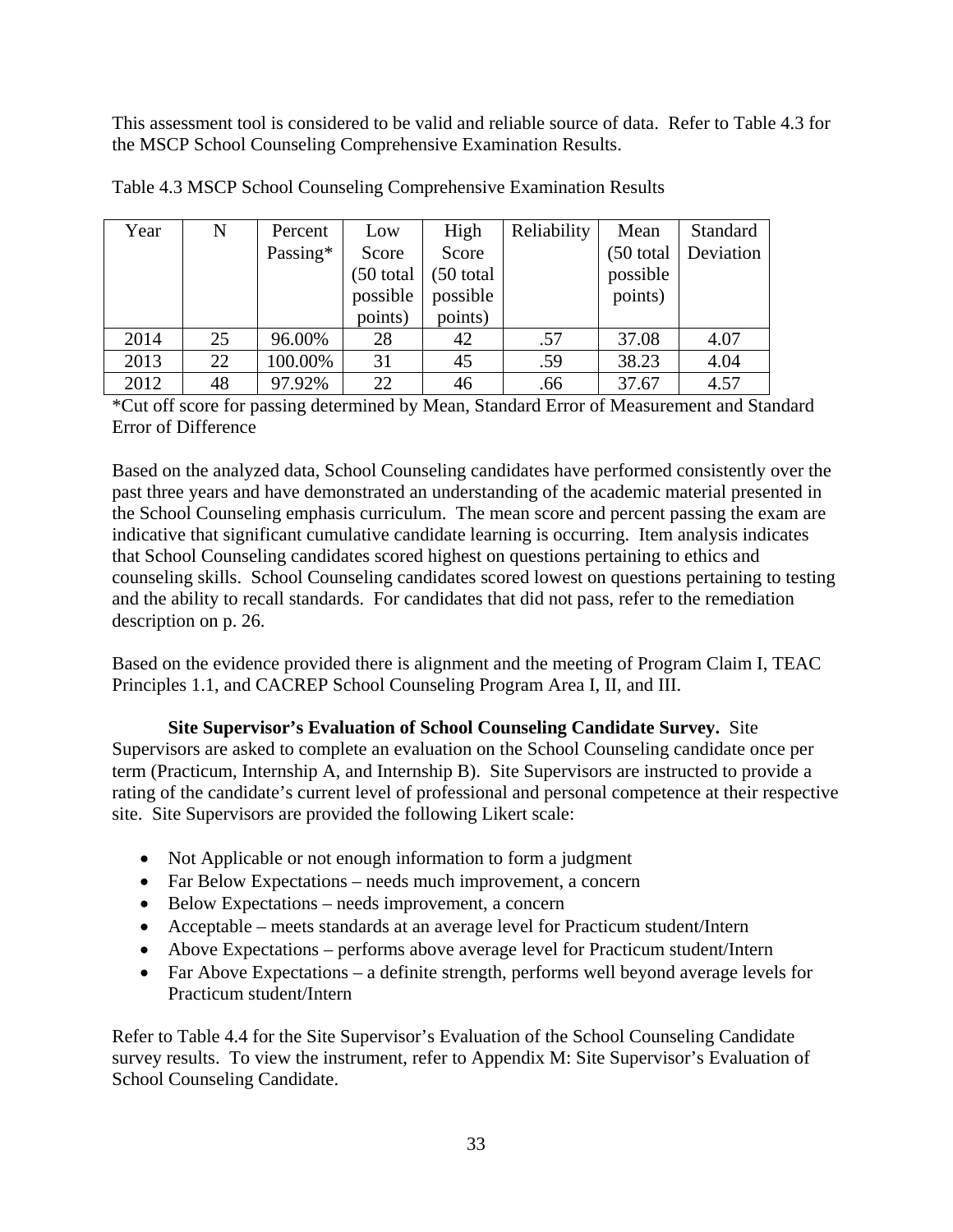Table 4.4 Site Supervisor's Evaluation of the School Counseling Candidate Survey Results (Practicum, Internship A, and Internship B combined)

| Assessed        | 2012        | 2012               | 2012             | 2013        | 2013               | 2013      | 2014      | 2014               | 2014      |
|-----------------|-------------|--------------------|------------------|-------------|--------------------|-----------|-----------|--------------------|-----------|
| Competency      | $\mathbf N$ | Mean               | <b>SD</b>        | $\mathbf N$ | Mean               | <b>SD</b> | ${\bf N}$ | Mean               | <b>SD</b> |
|                 | Size        | (5 <sub>pt</sub> ) |                  | Size        | (5 <sub>pt</sub> ) |           | Size      | (5 <sub>pt</sub> ) |           |
|                 |             | Likert             |                  |             | Likert             |           |           | Likert             |           |
|                 |             | Scale)             |                  |             | Scale)             |           |           | Scale)             |           |
| Life Span       | 229         | 3.88               | .69              | 116         | 3.59               | .65       | 127       | 3.73               | .77       |
| Development     |             |                    |                  |             |                    |           |           |                    |           |
| Counseling      | 227         | 3.70               | .66              | 112         | 3.49               | .64       | 125       | 3.64               | .77       |
| <b>Theories</b> |             |                    |                  |             |                    |           |           |                    |           |
| Developed       | 223         | 3.70               | .71              | 110         | 3.52               | .73       | 124       | 3.56               | .82       |
| Counseling      |             |                    |                  |             |                    |           |           |                    |           |
| Style           |             |                    |                  |             |                    |           |           |                    |           |
| Dynamics of     | 232         | 3.84               | .72              | 117         | 3.64               | .74       | 129       | 3.74               | .82       |
| Individual      |             |                    |                  |             |                    |           |           |                    |           |
| Behavior        |             |                    |                  |             |                    |           |           |                    |           |
| Diagnosis and   | 216         | 3.80               | .72              | 104         | 3.65               | .77       | 126       | 3.70               | .86       |
| Treatment       |             |                    |                  |             |                    |           |           |                    |           |
| Planning        |             |                    |                  |             |                    |           |           |                    |           |
| Communication   | 234         | 4.08               | .72              | 118         | 3.86               | .74       | 129       | 3.98               | .82       |
| Empathetic      | 236         | 4.22               | $\overline{.71}$ | 120         | 4.11               | .71       | 131       | 4.06               | .73       |
| Supportive      | 234         | 4.24               | .78              | 120         | 4.05               | .74       | 130       | 4.02               | .85       |
| Emotional       | 236         | 4.12               | .79              | 120         | 4.00               | .84       | 130       | 3.80               | .96       |
| Stability       |             |                    |                  |             |                    |           |           |                    |           |
| Recognizes      | 235         | 4.18               | .70              | 120         | 4.06               | .77       | 129       | 4.00               | .75       |
| Personal        |             |                    |                  |             |                    |           |           |                    |           |
| Limitations     |             |                    |                  |             |                    |           |           |                    |           |
| Understanding   | 236         | 4.16               | .73              | 120         | 4.08               | .75       | 129       | 4.03               | .74       |
| of diversity    |             |                    |                  |             |                    |           |           |                    |           |
| Professionalism | 237         | 4.27               | .75              | 120         | 4.15               | .73       | 131       | 4.08               | .72       |
| Ethical         | 236         | 4.19               | .74              | 118         | 4.04               | .81       | 128       | 4.07               | .73       |
| Documentation   | 235         | 4.11               | .77              | 119         | 4.02               | .84       | 130       | 4.03               | .85       |
| Referrals       | 190         | 4.11               | .76              | 104         | 3.96               | .79       | 107       | 3.83               | .84       |

The evidence indicates that the School Counseling candidates are demonstrating an integrative understanding through the application of clinical skills and competencies at their respective professional sites. Procedural knowledge is clearly being shown by the acceptable – above expectations range of mean scores per assessed competency. The School Counseling candidates consistently scored high in empathy, being supportive to their students and colleagues, and their professionalism. Areas that need improvement are the School Counseling candidate's understanding of their own counseling style, how to apply theory to real-world, and their overall confidence in diagnosing and creating treatment plans for their students.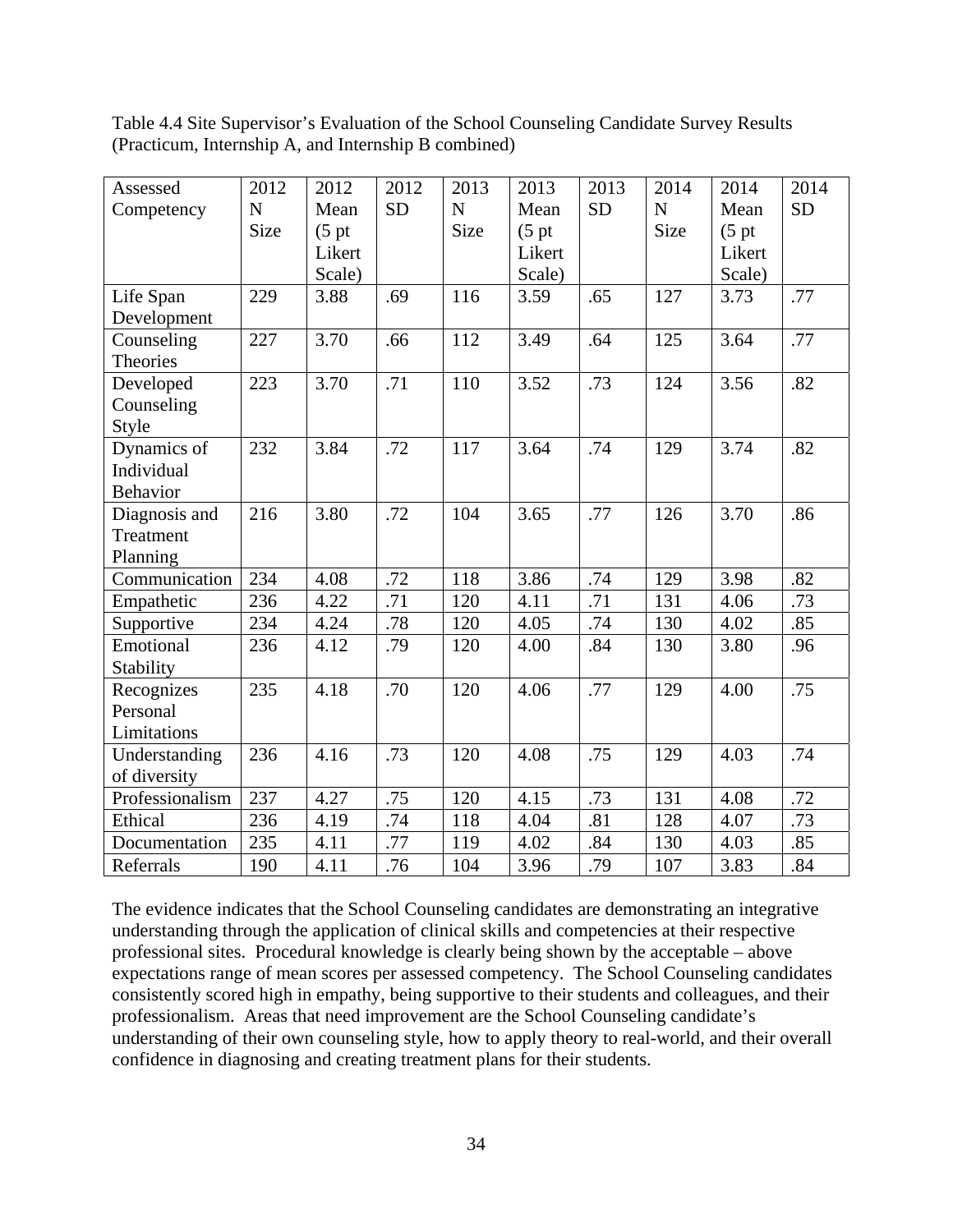Based on the evidence provided there is alignment and the meeting of Program Claim I, TEAC Principles 1.1, 1.2, 1.3, and 1.4, CACREP Common Core Area I, II, III, IV, V, VI, VII, and VIII, and CACREP School Counseling Program Area I, II, and III.

**Praxis II Content Examination (School Guidance and Counseling exam or Professional Counselor exam).** It is a School Counseling program requirement that all School Counseling candidates must successfully complete the Praxis II School Guidance and Counseling content exam (prior to August 2013) or the Professional School Counselor content exam and provide official documentation of the passing score, prior to entering Internship A. Refer to Table 4.5 for the Praxis II Content Examination data.

Table 4.5 Praxis II Content Examination Data (combined scores)

| <b>Testing Year</b> | # of Candidates | % Passing |
|---------------------|-----------------|-----------|
| 2011-2012           | 48              | 96%       |
| 2012-2013           | າາ<br>∠∠        | 95%       |
| 2013-2014           | 25              | 100%      |

The evidence indicates that School Counseling candidates have an exceptionally high passing rate. This shows that the School Counseling candidates have met the minimum standards of their understanding of how to be an effective and knowledgeable School Counselor as determined by HTSB's minimum passing score.

Based on the evidence provided, there is alignment and the meeting of Program Claim I, TEAC Principle 1.1, and HTSB's licensure requirement of successful completion of the Praxis II content examination.

# **Claim 2**

*To be a competent, qualified, and caring counselor, our graduates will understand and demonstrate positive ethical and professional conduct.* 

The data used to determine that our graduates meet this claim are as follows:

**MSCP Core Comprehensive Examination (ethics sub-category).** Prior to the candidate's last term in the MSCP program, they are assessed on their declarative knowledge of the MSCP program's Core curriculum. Seventeen of the 125-multiple-choice questions focus on professional and ethical issues in counseling. Refer to Table 4.6 Core Comprehensive Examination Ethics Sub-Category Data for the results.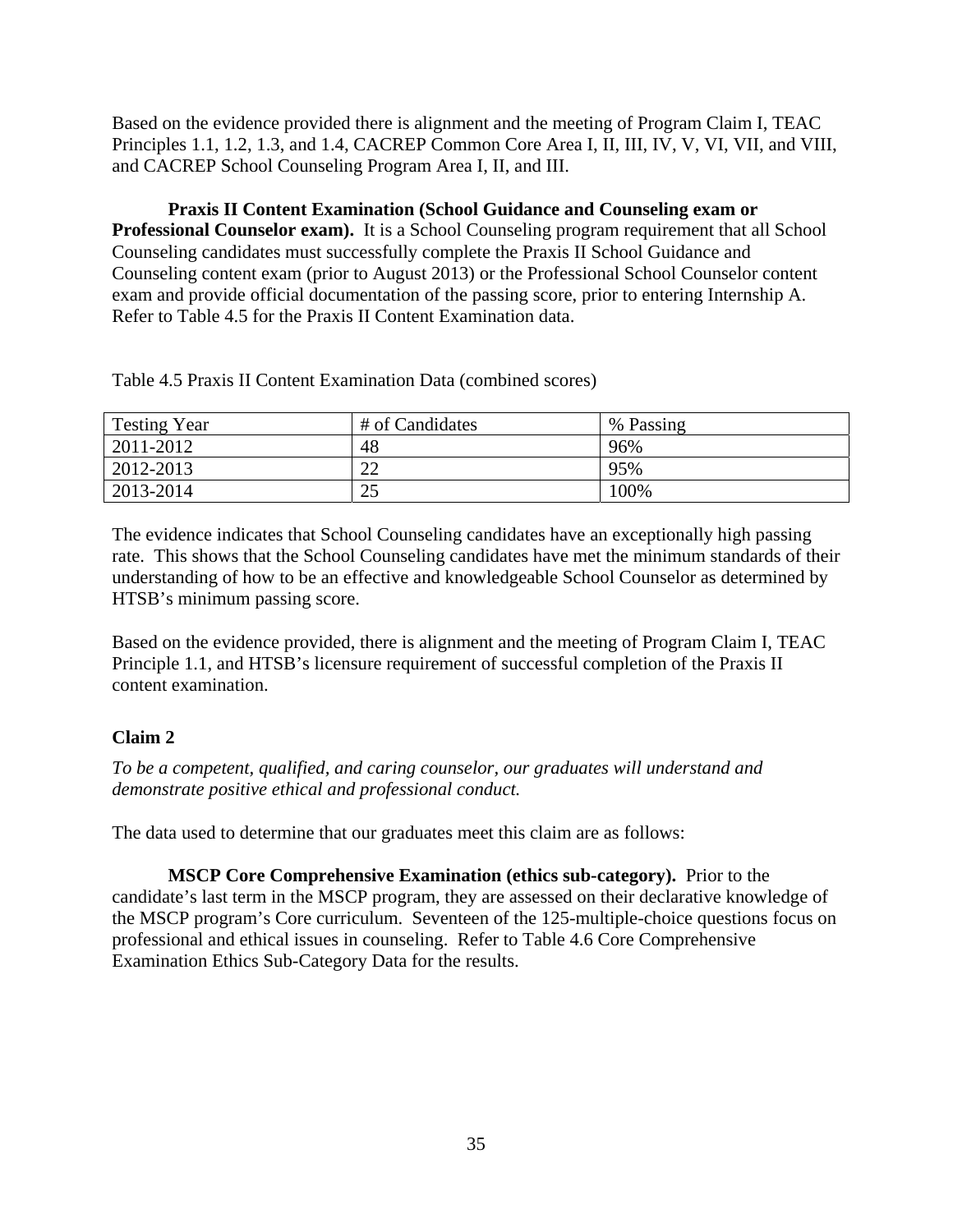## Table 4.6 Core Comprehensive Examination Ethics Sub-Category Data

| Year | <b>Ethics</b>            |
|------|--------------------------|
|      | $N=17$ test items        |
| 2014 | 82.35% correct responses |
| 2013 | 88.24% correct responses |
| 2012 | 88.24% correct responses |

In reference to the data provided in Table 4.6 the evidence indicates that the School Counseling candidates' overall performance (percent of correct responses) on the MSCP Core Comprehensive Examination Ethics sub-category questions is consistent over the past three years. The percentage of correct responses are indicative of the above average degree of declarative knowledge the School Counseling candidates have of professional and ethical issues in counseling.

Based on the evidence provided, there is alignment and the meeting of Program Claim II, TEAC Principles 1.1, and 1.3, and CACREP Common Core Area I.

**Site Supervisor's Evaluation of School Counseling Candidate survey (ethics subcategory).** Site Supervisors are asked to complete an evaluation on the School Counseling candidate once per term (Practicum, Internship A, and Internship B). Site Supervisors are instructed to provide a rating of the candidate's current level of professional and personal competence at their respective site. The Professional and Ethical Standards section of the Site Supervisor's Evaluation of the School Counseling Candidate survey consists of four questions. Refer to Table 4.7 for the results.

| Assessed         | 2012   | 2012               | 2012      | 2013   | 2013             | 2013      | 2014   | 2014               | 2014      |
|------------------|--------|--------------------|-----------|--------|------------------|-----------|--------|--------------------|-----------|
| Competency       | N Size | Mean               | <b>SD</b> | N Size | Mean             | <b>SD</b> | N Size | Mean               | <b>SD</b> |
|                  |        | (5 <sub>pt</sub> ) |           |        | $(5 \text{ pt})$ |           |        | (5 <sub>pt</sub> ) |           |
|                  |        | Likert             |           |        | Likert           |           |        | Likert             |           |
|                  |        | Scale)             |           |        | Scale)           |           |        | Scale)             |           |
| Conducts         | 237    | 4.27               | .75       | 120    | 4.15             | .73       | 131    | 4.08               | .72       |
| oneself in a     |        |                    |           |        |                  |           |        |                    |           |
| professional     |        |                    |           |        |                  |           |        |                    |           |
| manner with      |        |                    |           |        |                  |           |        |                    |           |
| students;        |        |                    |           |        |                  |           |        |                    |           |
| respects the     |        |                    |           |        |                  |           |        |                    |           |
| rights of others |        |                    |           |        |                  |           |        |                    |           |
| Establishes and  | 236    | 4.19               | .74       | 118    | 4.04             | .81       | 128    | 4.07               | .73       |
| maintains        |        |                    |           |        |                  |           |        |                    |           |
| counseling,      |        |                    |           |        |                  |           |        |                    |           |
| relationships    |        |                    |           |        |                  |           |        |                    |           |
| consistent with  |        |                    |           |        |                  |           |        |                    |           |

Table 4.7 Professional and Ethical Standards Data from Site Supervisor's Evaluation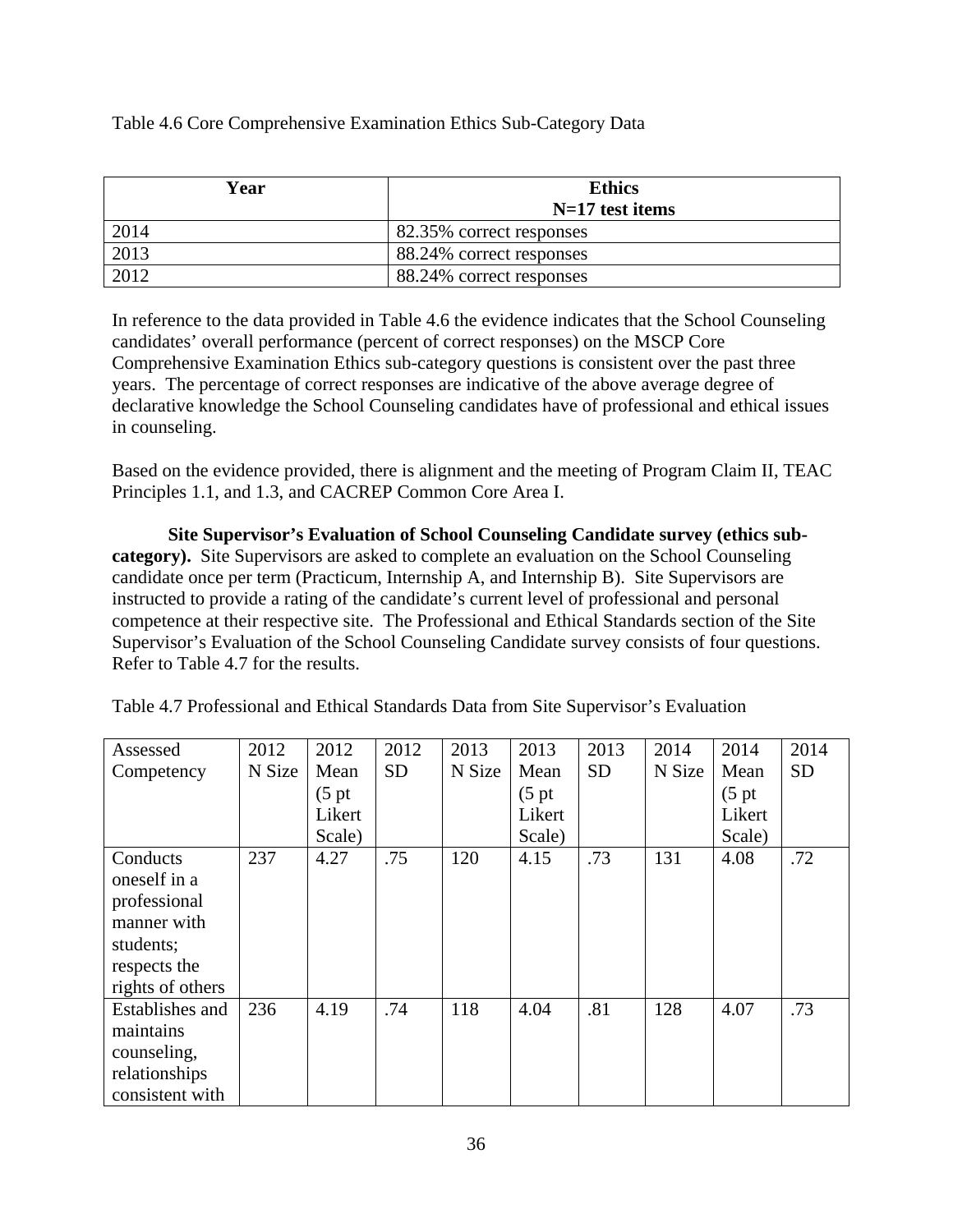| ethical<br>standards |     |      |     |     |      |     |     |      |     |
|----------------------|-----|------|-----|-----|------|-----|-----|------|-----|
| established by       |     |      |     |     |      |     |     |      |     |
| the ACA              |     |      |     |     |      |     |     |      |     |
| Completes            | 235 | 4.11 | .77 | 119 | 4.02 | .84 | 130 | 4.03 | .85 |
| assigned             |     |      |     |     |      |     |     |      |     |
| responsibilities     |     |      |     |     |      |     |     |      |     |
| in a timely and      |     |      |     |     |      |     |     |      |     |
| competent            |     |      |     |     |      |     |     |      |     |
| manner;              |     |      |     |     |      |     |     |      |     |
| maintains            |     |      |     |     |      |     |     |      |     |
| accurate             |     |      |     |     |      |     |     |      |     |
| records on the       |     |      |     |     |      |     |     |      |     |
| student $(s)$ and    |     |      |     |     |      |     |     |      |     |
| on own               |     |      |     |     |      |     |     |      |     |
| professional         |     |      |     |     |      |     |     |      |     |
| practice             |     |      |     |     |      |     |     |      |     |
| Is willing and       | 190 | 4.11 | .76 | 104 | 3.96 | .79 | 107 | 3.83 | .84 |
| able to make         |     |      |     |     |      |     |     |      |     |
| referrals to         |     |      |     |     |      |     |     |      |     |
| other                |     |      |     |     |      |     |     |      |     |
| professionals        |     |      |     |     |      |     |     |      |     |
| when faced           |     |      |     |     |      |     |     |      |     |
| with issues          |     |      |     |     |      |     |     |      |     |
| beyond one's         |     |      |     |     |      |     |     |      |     |
| level of training    |     |      |     |     |      |     |     |      |     |
| and expertise        |     |      |     |     |      |     |     |      |     |

In reference to the data provided in Table 4.7 the evidence indicates that the School Counseling candidates' ratings in the Professional and Ethical Standards sub-category in the Site Supervisor's Evaluation of the School Counseling Candidate is consistent over the past three years. Site Supervisors consistently rate School Counseling candidates as Above Expectations in this sub-category. This provides evidence that procedural knowledge is high as they are able to apply professional and ethical concepts to their clinical experience.

Based on the evidence provided, there is alignment and the meeting of Program Claim II, TEAC Principles 1.1, 1.2, 1.3, and 1.4, and CACREP Common Core Area I.

**School Counseling Program Evaluation (ethics sub-category).** During the School Counseling candidate's final term in the program they are given the opportunity to provide feedback of their experience in the MSCP School Counseling program. School Counseling candidates are given 202 questions covering the curriculum, fieldwork experience, their assessment of their counseling disposition, and their knowledge of various standards (e.g., HTSB Standards, ASCA Standards, DOE GLO's, NBCC, and CACREP). Nineteen questions pertain specifically to ethics. Refer to Table 4.8 to view the results of these questions.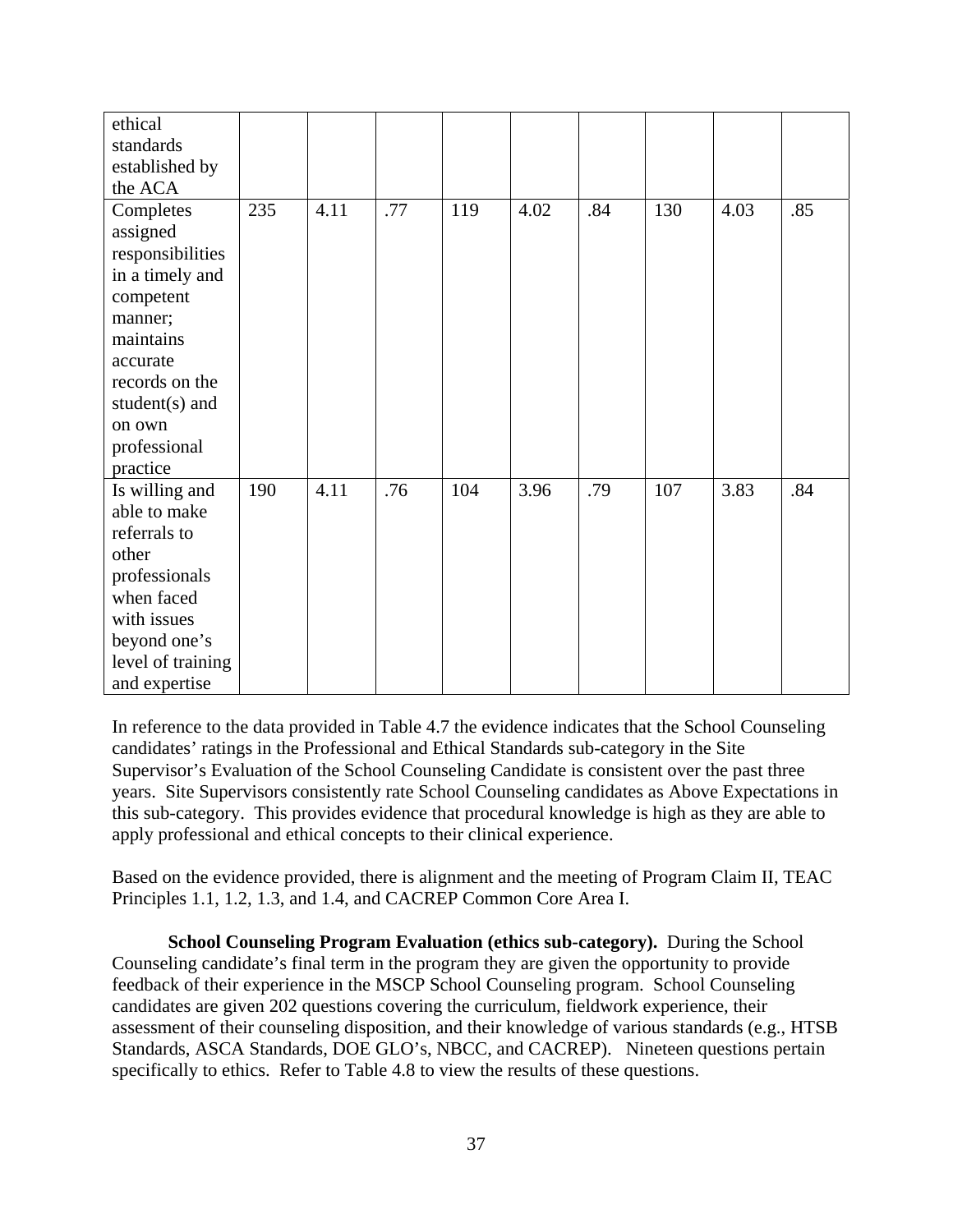Table 4.8 School Counseling Program Evaluation Ethics Sub-Category

| Question                   | $2012$ (n=45) % of    | 2013 (n=22) % of      | 2014 ( $n=24$ ) % of  |
|----------------------------|-----------------------|-----------------------|-----------------------|
|                            | candidates responding | candidates responding | candidates responding |
|                            | Agree or Strongly     | Agree or Strongly     | Agree or Strongly     |
|                            | Agree                 | Agree                 | Agree                 |
| 9. An understanding of     | 100%                  | 95.45%                | 91.67%                |
| the ethical issue of       |                       |                       |                       |
| confidentiality within a   |                       |                       |                       |
| counseling context         |                       |                       |                       |
| 10. An understanding of    | 100%                  | 100%                  | 100%                  |
| the ethical issues of      |                       |                       |                       |
| client rights within a     |                       |                       |                       |
| counseling context         |                       |                       |                       |
| 11. An understanding of    | 97.78%                | 90.91%                | 91.67%                |
| the ethical issues of      |                       |                       |                       |
| informed consent within    |                       |                       |                       |
| a counseling context       |                       |                       |                       |
| 12. An understanding of    | 97.78%                | 95.45%                | 95.83%                |
| the ethical issues of dual |                       |                       |                       |
| relationships within a     |                       |                       |                       |
| counseling context         |                       |                       |                       |
| 13. An understanding of    | 95.56%                | 95.45%                | 91.67%                |
| the ethical issues of      |                       |                       |                       |
| professional competence    |                       |                       |                       |
| within a counseling        |                       |                       |                       |
| context                    |                       |                       |                       |
| 14. An understanding of    | 95.56%                | 100%                  | 91.67%                |
| the ethical issues of      |                       |                       |                       |
| diversity within a         |                       |                       |                       |
| counseling context         |                       |                       |                       |
| 15. An understanding of    | 95.56%                | 95.45%                | 91.67%                |
| the ethical issues of      |                       |                       |                       |
| boundary within a          |                       |                       |                       |
| counseling context         |                       |                       |                       |
| 29. Recognize that         | 100%                  | 95.45%                | 100%                  |
| counseling is a            |                       |                       |                       |
| confidential process       |                       |                       |                       |
| focused on the present     |                       |                       |                       |
| relationship between       |                       |                       |                       |
| counselor and client(s)    |                       |                       |                       |
| 33. Recognize that         | 97.78%                | 100%                  | 95.83%                |
| human behavior occurs      |                       |                       |                       |
| and must be understood     |                       |                       |                       |
| within the context of      |                       |                       |                       |
| various interrelated,      |                       |                       |                       |
| interpersonal,             |                       |                       |                       |
| intrapersonal,             |                       |                       |                       |
| educational, familial,     |                       |                       |                       |
| community,                 |                       |                       |                       |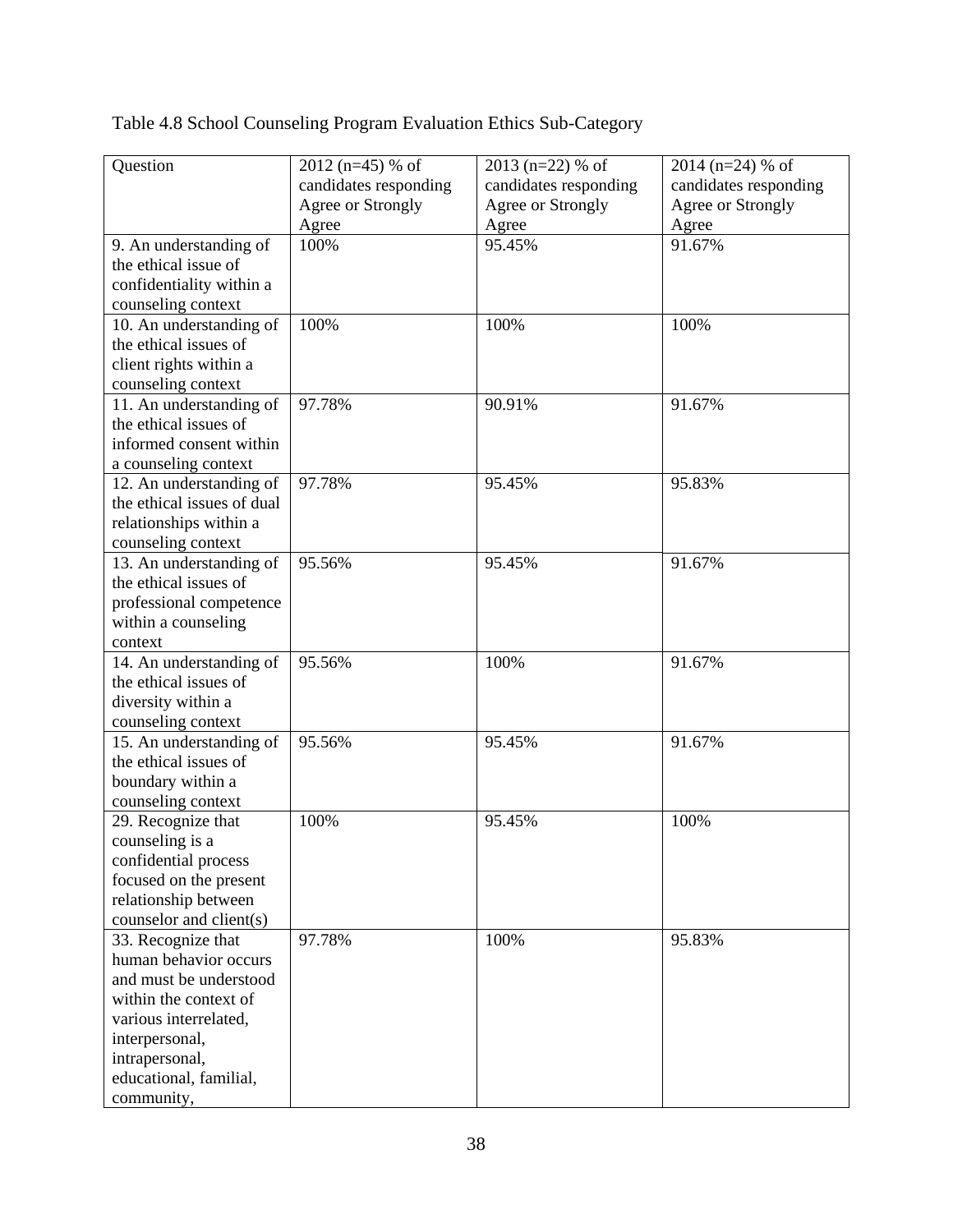| organizational, and       |        |        |        |
|---------------------------|--------|--------|--------|
| societal environments     |        |        |        |
| 34. Recognize that all    | 95.56% | 100%   | 100%   |
| individuals and groups    |        |        |        |
| have the right to be      |        |        |        |
| respected, treated with   |        |        |        |
| dignity, and evaluated in |        |        |        |
| a fair and just manner    |        |        |        |
| irrespective of race,     |        |        |        |
| gender, age, ethnicity,   |        |        |        |
| disability, sexual        |        |        |        |
| orientation, health,      |        |        |        |
| religion, and socio-      |        |        |        |
| economic status           |        |        |        |
| 36. Adapt to the unique   | 95.56% | 95.45% | 95.83% |
| perspective of each       |        |        |        |
| client                    |        |        |        |
| 37. Recognize the         | 91.11% | 95.45% | 100%   |
| importance of             |        |        |        |
| nonmaleficence            |        |        |        |
| 38. Provide all pertinent | 93.33% | 90.91% | 91.67% |
| information to my         |        |        |        |
| clients/parents/guardians |        |        |        |
| so they are able to make  |        |        |        |
| an informed decision      |        |        |        |
| regarding commitment      |        |        |        |
| to and continuation in    |        |        |        |
| counseling                |        |        |        |
| 39. Promote the welfare   | 100%   | 86.36% | 100%   |
| of my clients             |        |        |        |
| 118. Competence in the    | 97.78% | 95.45% | 87.50% |
| knowledge of legal and    |        |        |        |
| ethical issues of         |        |        |        |
| counseling                |        |        |        |
| 126. The ethical          | 86.67% | 90.91% | 75%    |
| standards and guidelines  |        |        |        |
| of ASCA                   |        |        |        |
| 127. The policies, laws,  | 80%    | 72.73% | 79.17% |
| and legislation relevant  |        |        |        |
| to School Counseling      |        |        |        |
| 165. The ability to use a | 97.78% | 86.36% | 91.67% |
| variety of technologies   |        |        |        |
| effectively and ethically |        |        |        |
| 197. The ASCA ethical     | 82.22% | 90.91% | 87.50% |
| standards for school      |        |        |        |
| counselors                |        |        |        |

In reference to the data provided in Table 4.8 the evidence indicates that the School Counseling candidates' self-report on ethical issues in the School Counseling Program Evaluation survey is consistent over the past three years. Candidates feel confident in their knowledge and practice of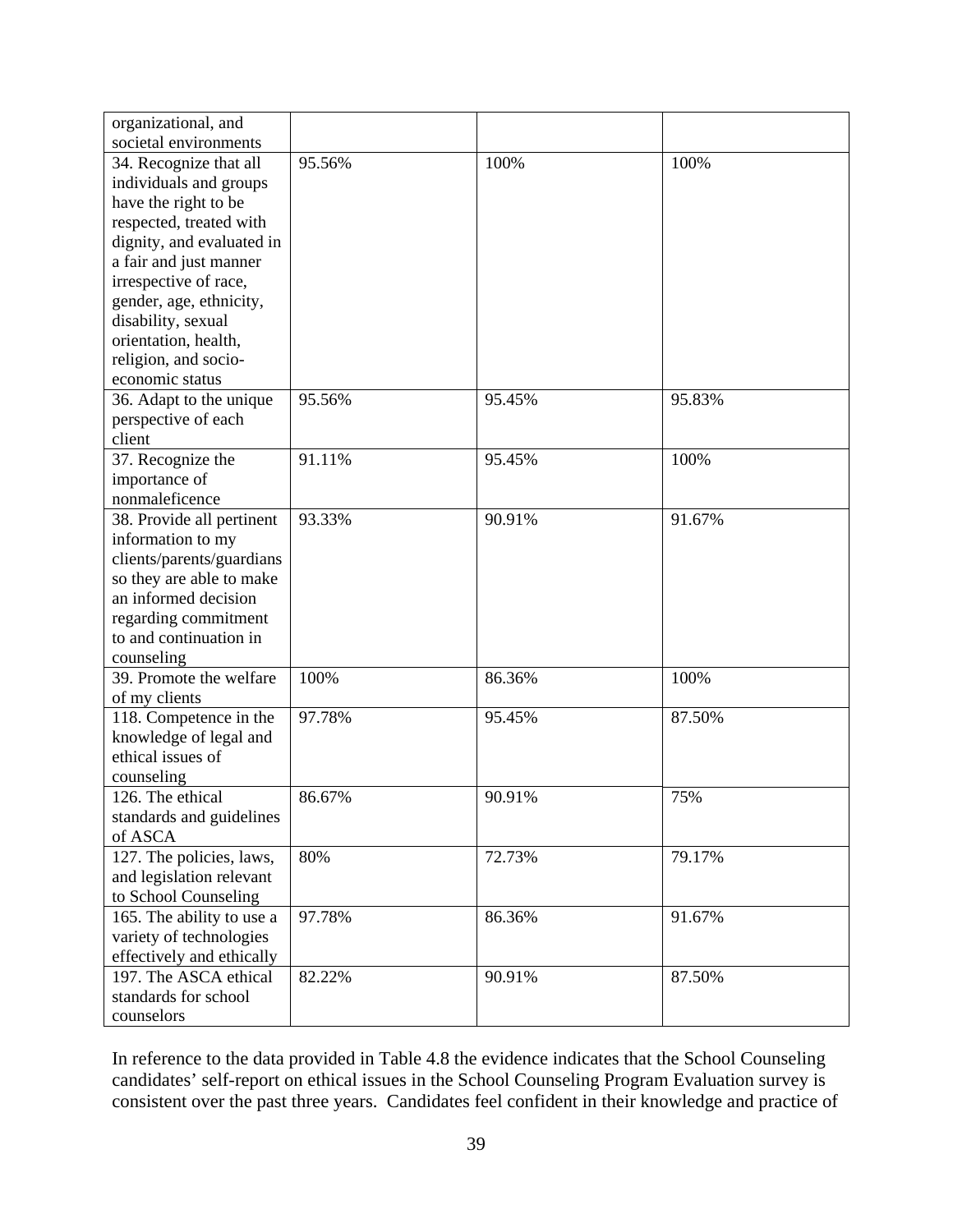counseling ethics. This is consistent with the ratings of site supervisors who have in most cases observed the candidates for an entire school year. This provides evidence that declarative and procedural knowledge is high as it pertains to ethical issues in the counseling profession.

Based on the evidence provided, there is alignment and the meeting of Program Claim II, TEAC Principles 1.1, 1.2, 1.3, and 1.4, and CACREP Common Core Area I.

# **Claim 3**

*To be a competent, qualified, and caring counselor, our graduates will understand and demonstrate the value of diversity in meeting the unique needs of others.* 

The data used to determine that our graduates meet this claim are as follows:

**MSCP Core Comprehensive Examination (cross-cultural sub-category).** Prior to the candidate's last term in the MSCP program, they are assessed on their declarative knowledge of the MSCP program's Core curriculum. Thirteen of the 125-multiple-choice questions focus on diversity and cross-cultural issues in counseling. Refer to Table 4.9 Core Comprehensive Examination Cross-Cultural Sub-Category Data for the results.

Table 4.9 Core Comprehensive Examination Cross-Cultural Sub-Category Data

| Year | <b>Cross-Cultural</b><br>$N=13$ test items |
|------|--------------------------------------------|
| 2014 | 84.62% correct responses                   |
| 2013 | 84.62% correct responses                   |
| 2012 | 84.62% correct responses                   |

In reference to the data provided in Table 4.9 the evidence indicates that the School Counseling candidates' overall performance (percent of correct responses) on the MSCP Core Comprehensive Examination Cross-Cultural sub-category questions is consistent over the past three years. The percentage of correct responses are indicative of the above average degree of declarative knowledge the School Counseling candidates have of cross-cultural and diversity issues in in counseling.

Based on the evidence provided, there is alignment and the meeting of Program Claim III, TEAC Principles 1.1, and 1.3, and CACREP Common Core Area II.

**Site Supervisor's Evaluation of School Counseling Candidate survey (cross-cultural sub-category).** Site Supervisors are asked to complete an evaluation on the School Counseling candidate once per term (Practicum, Internship A, and Internship B). Site Supervisors are instructed to provide a rating of the candidate's current level of professional and personal competence at their respective site. The Personal and Social Skills section of the Site Supervisor's Evaluation of the School Counseling Candidate survey consists of five questions that focus on diversity and cross-cultural issues. Refer to Table 4.10 for the results.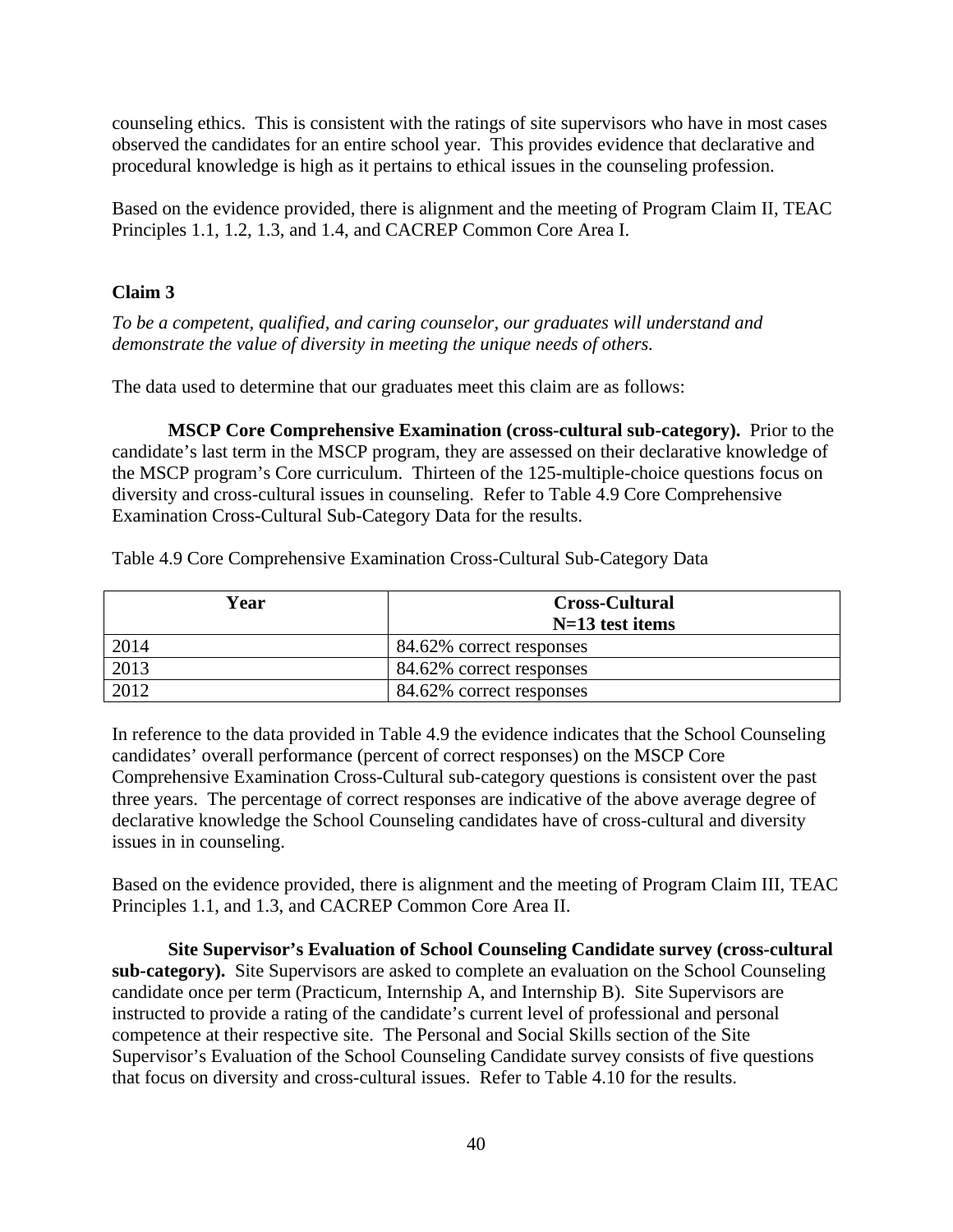| Assessed                            | 2012   | 2012               | 2012      | 2013 N | 2013               | 2013      | 2014 N | 2014             | 2014      |
|-------------------------------------|--------|--------------------|-----------|--------|--------------------|-----------|--------|------------------|-----------|
| Competency                          | N Size | Mean               | <b>SD</b> | Size   | Mean               | <b>SD</b> | Size   | Mean             | <b>SD</b> |
|                                     |        | (5 <sub>p</sub> t) |           |        | (5 <sub>p</sub> t) |           |        | $(5 \text{ pt})$ |           |
|                                     |        | Likert             |           |        | Likert             |           |        | Likert           |           |
|                                     |        | Scale)             |           |        | Scale)             |           |        | Scale)           |           |
| Is empathetic,                      | 236    | 4.22               | .71       | 120    | 4.11               | .71       | 131    | 4.06             | .73       |
| understanding,                      |        |                    |           |        |                    |           |        |                  |           |
| and genuine in                      |        |                    |           |        |                    |           |        |                  |           |
| interactions with                   |        |                    |           |        |                    |           |        |                  |           |
|                                     |        |                    |           |        |                    |           |        |                  |           |
| students; projects<br>acceptance of |        |                    |           |        |                    |           |        |                  |           |
| student                             |        |                    |           |        |                    |           |        |                  |           |
| behaviors and                       |        |                    |           |        |                    |           |        |                  |           |
|                                     |        |                    |           |        |                    |           |        |                  |           |
| value systems                       |        |                    |           |        |                    |           |        |                  |           |
| even when                           |        |                    |           |        |                    |           |        |                  |           |
| different from                      |        |                    |           |        |                    |           |        |                  |           |
| one's own                           |        |                    |           |        |                    |           |        |                  |           |
| Develops and                        | 234    | 4.24               | .78       | 120    | 4.05               | .74       | 130    | 4.02             | .85       |
| maintains                           |        |                    |           |        |                    |           |        |                  |           |
| supportive                          |        |                    |           |        |                    |           |        |                  |           |
| relationships                       |        |                    |           |        |                    |           |        |                  |           |
| with others                         |        |                    |           |        |                    |           |        |                  |           |
| including staff,                    |        |                    |           |        |                    |           |        |                  |           |
| supervisors and                     |        |                    |           |        |                    |           |        |                  |           |
| other                               |        |                    |           |        |                    |           |        |                  |           |
| professionals                       |        |                    |           |        |                    |           |        |                  |           |
| Demonstrates                        | 236    | 4.12               | .79       | 120    | 4.00               | .84       | 130    | 3.80             | .96       |
| emotional                           |        |                    |           |        |                    |           |        |                  |           |
| stability,                          |        |                    |           |        |                    |           |        |                  |           |
| security,                           |        |                    |           |        |                    |           |        |                  |           |
| confidence and                      |        |                    |           |        |                    |           |        |                  |           |
| an ability to take                  |        |                    |           |        |                    |           |        |                  |           |
| initiative                          |        |                    |           |        |                    |           |        |                  |           |
| Recognizes                          | 235    | 4.18               | .70       | 120    | 4.06               | .77       | 129    | 4.00             | .75       |
| personal                            |        |                    |           |        |                    |           |        |                  |           |
| limitations and is                  |        |                    |           |        |                    |           |        |                  |           |
| open to                             |        |                    |           |        |                    |           |        |                  |           |
| appropriate                         |        |                    |           |        |                    |           |        |                  |           |
| supervision                         |        |                    |           |        |                    |           |        |                  |           |
| Demonstrates                        | 236    | 4.16               | .73       | 120    | 4.08               | .75       | 129    | 4.03             | .74       |
| understanding                       |        |                    |           |        |                    |           |        |                  |           |
| and respect for                     |        |                    |           |        |                    |           |        |                  |           |
| diverse cultural,                   |        |                    |           |        |                    |           |        |                  |           |
| ethnic, sexual,                     |        |                    |           |        |                    |           |        |                  |           |
| and social                          |        |                    |           |        |                    |           |        |                  |           |
| backgrounds                         |        |                    |           |        |                    |           |        |                  |           |

Table 4.10 Personal and Social Skills Data from Site Supervisor's Evaluation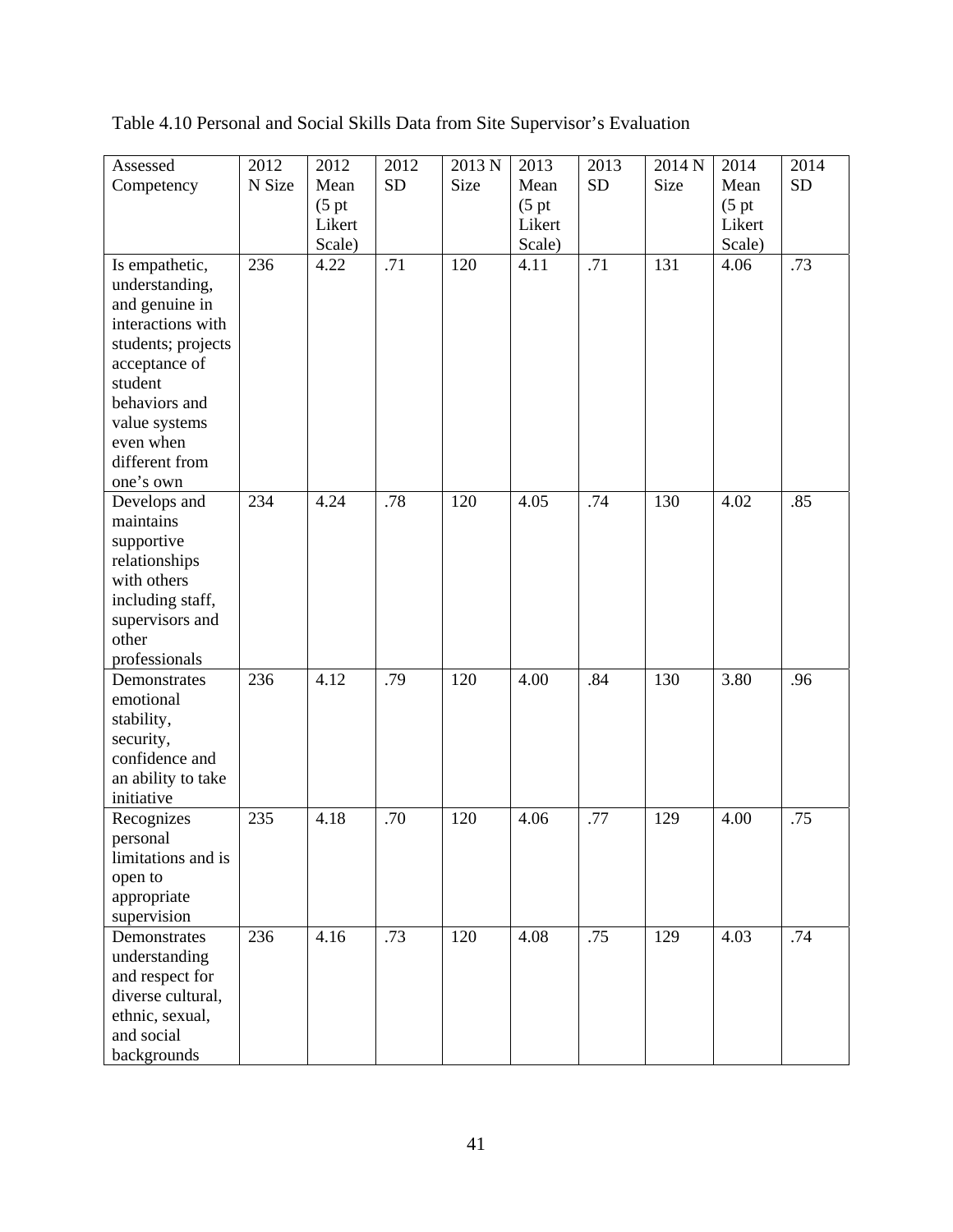In reference to the data provided in Table 4.10 the evidence indicates that the School Counseling candidates' ratings in the Personal and Social Skills sub-category in the Site Supervisor's Evaluation of the School Counseling Candidate is consistent over the past three years. Site Supervisors consistently rate School Counseling candidates as Above Expectations in this subcategory. This provides evidence that procedural knowledge is high as they are able to apply cross-cultural and diversity theory to their clinical experience.

Based on the evidence provided, there is alignment and the meeting of Program Claim III, TEAC Principles 1.1, 1.2, 1.3, and 1.4, and CACREP Common Core Area II.

**School Counseling Program Evaluation (cross-cultural sub-category).** During the School Counseling candidate's final term in the program they are given the opportunity to provide feedback of their experience in the MSCP School Counseling program. School Counseling candidates are given 202 questions covering the curriculum, fieldwork experience, their assessment of their counseling disposition, and their knowledge of various standards (e.g., HTSB Standards, ASCA Standards, DOE GLO's, NBCC, and CACREP). Sixteen questions pertain specifically to cross-cultural and diversity issues. Refer to Table 4.11 to view the results of these questions.

| Question                     | $2012$ (n=45) % of    | $2013$ (n=22) % of    | $2014$ (n=24) % of    |  |
|------------------------------|-----------------------|-----------------------|-----------------------|--|
|                              | candidates responding | candidates responding | candidates responding |  |
|                              | Agree or Strongly     | Agree or Strongly     | Agree or Strongly     |  |
|                              | Agree                 | Agree                 | Agree                 |  |
| 2. How cross-cultural        | 95.56%                | 81.82%                | 95.83%                |  |
| issues impact on the         |                       |                       |                       |  |
| counseling context           |                       |                       |                       |  |
| 14. An understanding of      | 95.56%                | 100%                  | 95.67%                |  |
| the ethical issues of        |                       |                       |                       |  |
| diversity within a           |                       |                       |                       |  |
| counseling context           |                       |                       |                       |  |
| 21. Attitudes and            | 93.33%                | 100%                  | 91.67%                |  |
| sensitivities necessary to   |                       |                       |                       |  |
| relate effectively with      |                       |                       |                       |  |
| others in a wide variety of  |                       |                       |                       |  |
| situations/contexts          |                       |                       |                       |  |
| 22. Interpersonal skills     | 88.89%                | 95.45%                | 100%                  |  |
| necessary to relate          |                       |                       |                       |  |
| effectively with others in a |                       |                       |                       |  |
| wide variety of              |                       |                       |                       |  |
| situations/contexts          |                       |                       |                       |  |
| 23. Critical thinking skills | 84.44%                | 95.45%                | 87.50%                |  |
| necessary to relate          |                       |                       |                       |  |
| effectively with others in a |                       |                       |                       |  |
| wide variety of              |                       |                       |                       |  |
| situations/contexts          |                       |                       |                       |  |
|                              |                       |                       |                       |  |
|                              |                       |                       |                       |  |

Table 4.11 School Counseling Program Evaluation Cross-Cultural Sub-Category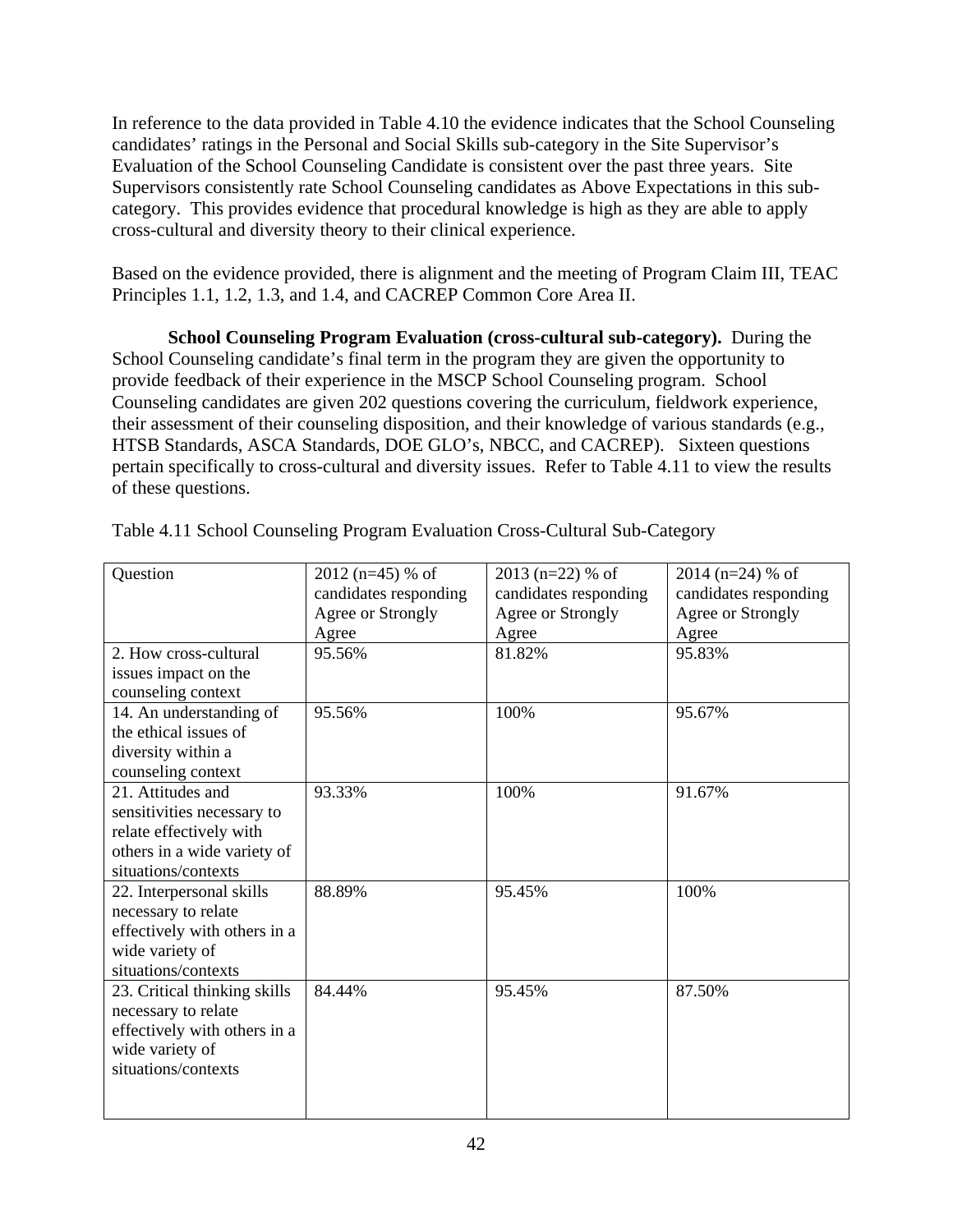| 24. Competencies and         | 93.33% | 100%   | 91.67% |
|------------------------------|--------|--------|--------|
| skills to effectively        |        |        |        |
| provide individual           |        |        |        |
| counseling                   |        |        |        |
| 25. Competencies and         | 86.67% | 95.45% | 75.00% |
| skills to effectively        |        |        |        |
| provide group counseling     |        |        |        |
| 30. Recognize that in the    | 100%   | 100%   | 100%   |
| counseling relationship      |        |        |        |
| one must be genuine,         |        |        |        |
| empathic, non-judgmental,    |        |        |        |
| focus on the whole person,   |        |        |        |
| and practice                 |        |        |        |
| nonmaleficence               |        |        |        |
| 33. Recognize that human     | 97.78% | 100%   | 95.83% |
| behavior occurs and must     |        |        |        |
| be understood within the     |        |        |        |
| context of various           |        |        |        |
| interrelated, interpersonal, |        |        |        |
| intrapersonal, educational,  |        |        |        |
| familial, community,         |        |        |        |
| organizational, and          |        |        |        |
| societal environments        |        |        |        |
| 34. Recognize that all       | 95.56% | 100%   | 100%   |
| individuals and groups       |        |        |        |
| have the right to be         |        |        |        |
| respected, treated with      |        |        |        |
| dignity, and evaluated in a  |        |        |        |
| fair and just manner         |        |        |        |
| irrespective of race,        |        |        |        |
| gender, age, ethnicity,      |        |        |        |
| disability, sexual           |        |        |        |
| orientation, health,         |        |        |        |
| religion, and socio-         |        |        |        |
| economic status              |        |        |        |
| 36. Adapt to the unique      | 95.56% | 95.45% | 95.83% |
| perspective of each client   |        |        |        |
| 115. Competence in the       | 84.44% | 90.91% | 70.83% |
| knowledge of social and      |        |        |        |
| cultural issues including    |        |        |        |
| family/parent education;     |        |        |        |
| human sexuality, child       |        |        |        |
| abuse, substance abuse;      |        |        |        |
| sex-equity; and socio-       |        |        |        |
| economic, ethnic, and        |        |        |        |
| racial groups                |        |        |        |
|                              |        |        |        |
|                              |        |        |        |
|                              |        |        |        |
|                              |        |        |        |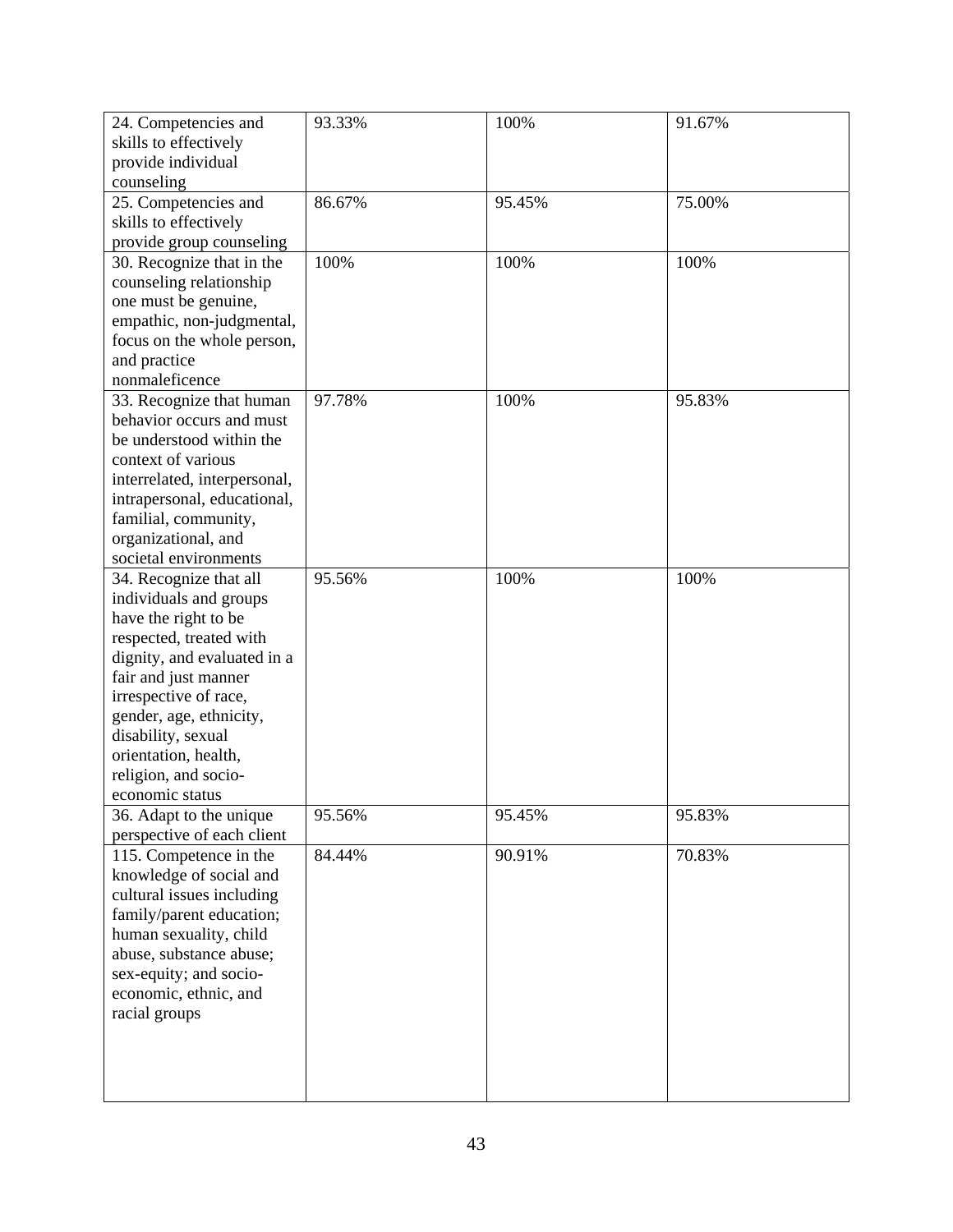| 128. The implications of   | 93.33% | 95.45% | 91.67% |
|----------------------------|--------|--------|--------|
| socio-cultural,            |        |        |        |
| demographic, and lifestyle |        |        |        |
| diversity relevant to      |        |        |        |
| school counseling          |        |        |        |
| 195. Recognize that all    | 100%   | 100%   | 100%   |
| students must be treated   |        |        |        |
| fairly                     |        |        |        |
| 196. Recognize that all    | 95.56% | 100%   | 95.83% |
| students can learn         |        |        |        |

In reference to the data provided in Table 4.11 the evidence indicates that the School Counseling candidates' self-report on cross-cultural and diversity issues in the School Counseling Program Evaluation survey is consistent over the past three years. Candidates feel confident in their knowledge and practice of cross-cultural counseling. This is consistent with the ratings of site supervisors who have in most cases observed the candidates for an entire school year. This provides evidence that declarative and procedural knowledge is high as it pertains to crosscultural and diversity issues in the counseling profession.

Based on the evidence provided, there is alignment and the meeting of Program Claim III, TEAC Principles 1.1, 1.2, 1.3, and 1.4, and CACREP Common Core Area II.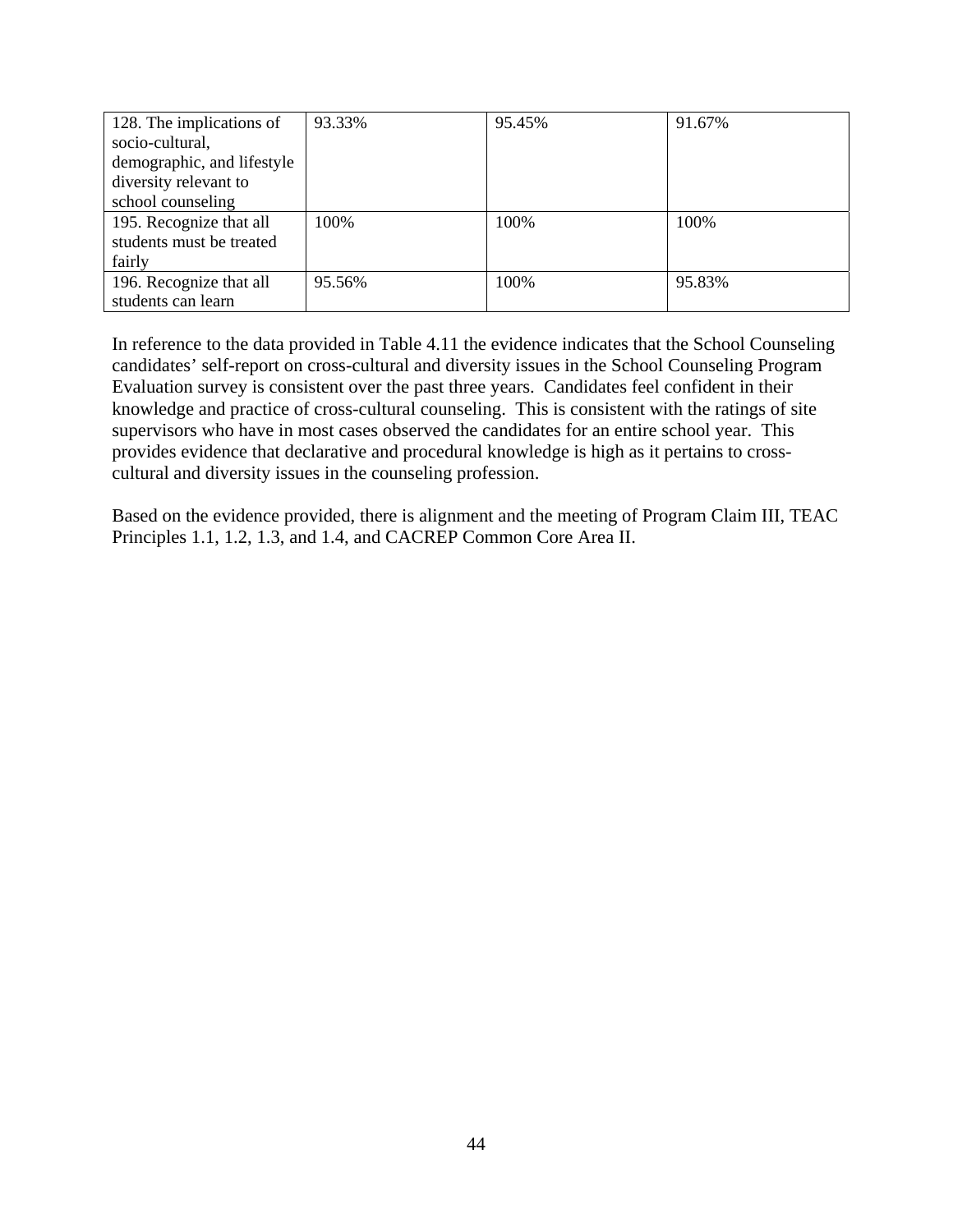# **Section 5 Discussion and Plan**

After reviewing Chaminade University's School Counseling program's assessment data, we feel very strongly that there is evidence supporting our three claims. The School Counseling candidates have shown to be competent, caring, and qualified School Counselors by exhibiting a high level of declarative and procedural knowledge through their performance on summative assessments and evaluations. Consequently, the School Counseling candidates have met TEAC's Quality Principles including the Cross-Cutting Themes, HTSB's Performance Standards, and CACREP Common and School Counseling Standards.

### **Claim 1**

*To be a competent and qualified counselor, our graduates will understand and demonstrate the skills, techniques, and knowledge of an effective school counselor.* 

The understanding of the skills, techniques, and knowledge needed to be an effective, competent, and qualified school counselor was assessed through the use of the MSCP Core Comprehensive examination, the MSCP School Counseling Comprehensive examination, and the Praxis II content examination. Scores and passing rates for all three assessments were consistent over the past three years. The findings, as shown in Table 4.1, 4.2, 4.3, and 4.5, are indicative of significant cumulative candidate learning occurred.

The demonstration of the skills, techniques, and knowledge needed to be an effective, competent, and qualified school counselor was assessed through the use of the Site Supervisor's Evaluation of the School Counseling Candidate survey. The data shown in Table 4.4 provides evidence that School Counseling candidates are able to demonstrate an integrative understanding through the application of clinical skills and competencies at their respective practicum/internship site(s) as evaluated by their respective site supervisor(s).

In summary, through the analysis of the MSCP Core Comprehensive examination, the MSCP School Counseling Comprehensive examination, the Praxis II content exam, and the Site Supervisor's Evaluation of the School Counseling Candidate survey, it can be concluded that a high degree of declarative and procedural knowledge has been achieved and that Claim 1 has been met.

#### **Claim 2**

*To be a competent, qualified, and caring counselor, our graduates will understand and demonstrate positive ethical and professional conduct.* 

The understanding of positive ethical and professional conduct needed to be a competent, qualified, and caring counselor was assessed through the use of the ethics sub-category of the MSCP Core Comprehensive examination and the School Counseling Program Evaluation. The data in Table 4.6 shows an above average degree of knowledge pertaining to professional and ethical issues in counseling. In looking at the sub-category data for the MSCP Core Comprehensive examination over the past three years, ethics has been either the highest or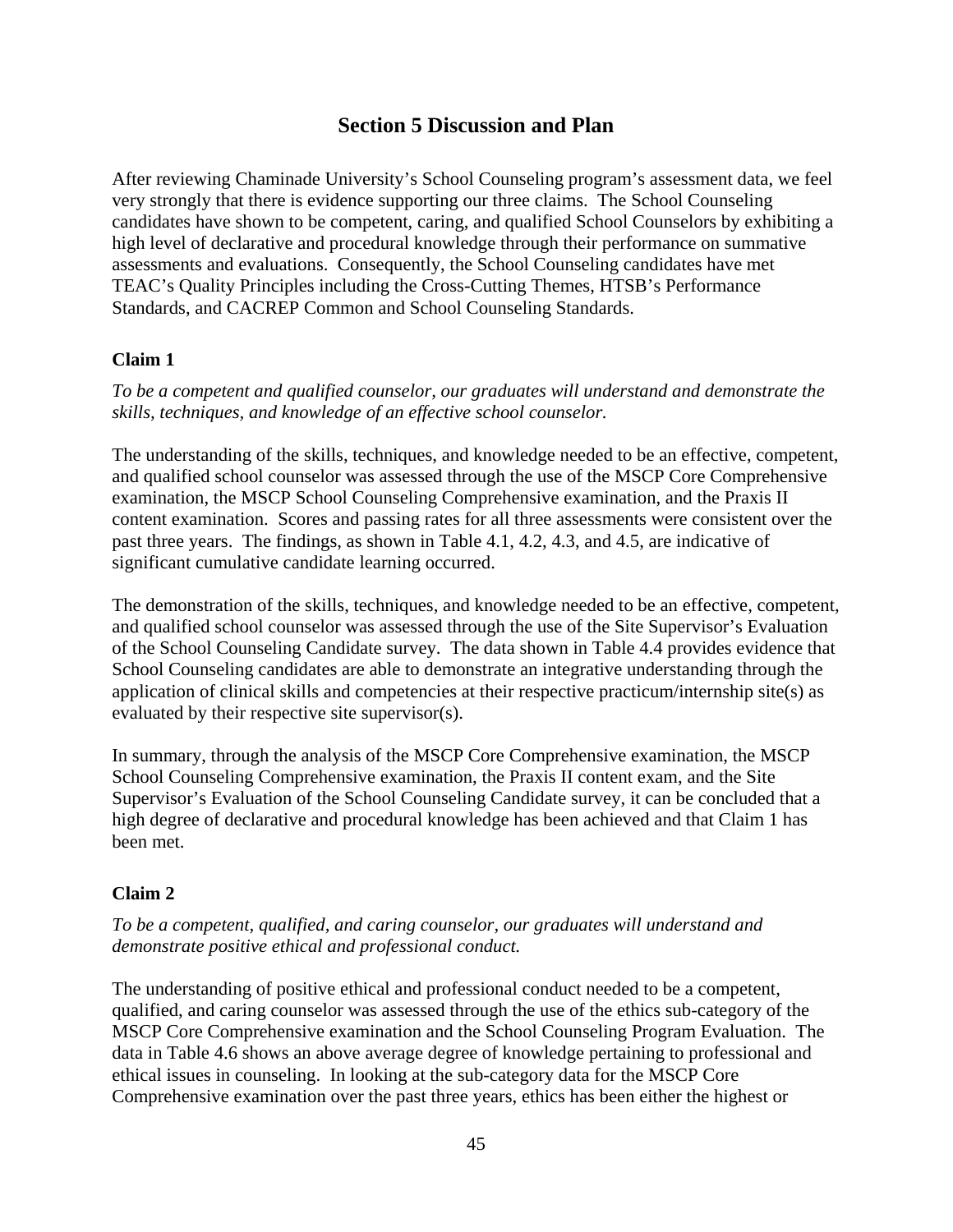second highest scored sub-category when comparing the 11 sub-categories of the examination. This aligns with the data collected from the ethics sub-category of the School Counseling Program Evaluation. Candidates self-reported a high degree of self-efficacy in their knowledge and practice of professional and ethical issues in counseling. This can be referenced in Table 4.8.

The demonstration of positive ethical and professional conduct needed to be a competent, qualified, and caring counselor was assessed through the Professional and Ethical Standards subcategory of the Site Supervisor's Evaluation of the School Counseling Candidate survey. Table 4.7 shows that School Counseling candidates are consistently rated at the Above Expectations level in this sub-category. Subsequently, it can be said that candidates have a high degree of knowledge and self-efficacy, and are able to apply that knowledge in their respective clinical setting.

In summary, through the analysis of the ethics sub-category in the MSCP Core Comprehensive examination, the School Counseling Program Evaluation, and Site Supervisor's Evaluation of the School Counseling Candidate survey, it can be concluded that a high degree of declarative and procedural knowledge has been achieved and that Claim 2 has been met. In addition, analysis of the Claim 2 data shows that Quality Principle 1.4.2 Multicultural Perspectives and Accuracy have also been met.

### **Claim 3**

*To be a competent, qualified, and caring counselor, our graduates will understand and demonstrate the value of diversity in meeting the unique needs of others.*

The understanding of the value of diversity in meeting the unique needs of others was assessed through the use of the cross-cultural sub-category of the MSCP Core Comprehensive examination and the School Counseling Program Evaluation. The data in Table 4.9 shows an above average degree of knowledge pertaining to cross-cultural and diversity issues in counseling. In looking at the sub-category data for the MSCP Core Comprehensive examination over the past three years, cross-cultural has been in the top three scored sub-category when comparing the 11 sub-categories of the examination. This aligns with the data collected from the cross-cultural sub-category of the School Counseling Program Evaluation. Candidates selfreported a high degree of self-efficacy in their knowledge and practice of cross-cultural and diversity issues in counseling. This can be referenced in Table 4.11.

The demonstration of the value of diversity in meeting the unique needs of others was assessed through the Personal and Social Skills sub-category of the Site Supervisor's Evaluation of the School Counseling Candidate survey. This sub-category is the section of the evaluation where cross-cultural and diversity-related issues are rated by the respective site supervisor. Table 4.10 shows that School Counseling candidates are consistently rated at the Above Expectations level in this sub-category. It is evident that candidates have a high degree of knowledge and selfefficacy, and are able to apply that knowledge in their respective clinical setting.

In summary, through the analysis of the cross-cultural sub-category in the MSCP Core Comprehensive examination, the School Counseling Program Evaluation, and the Personal and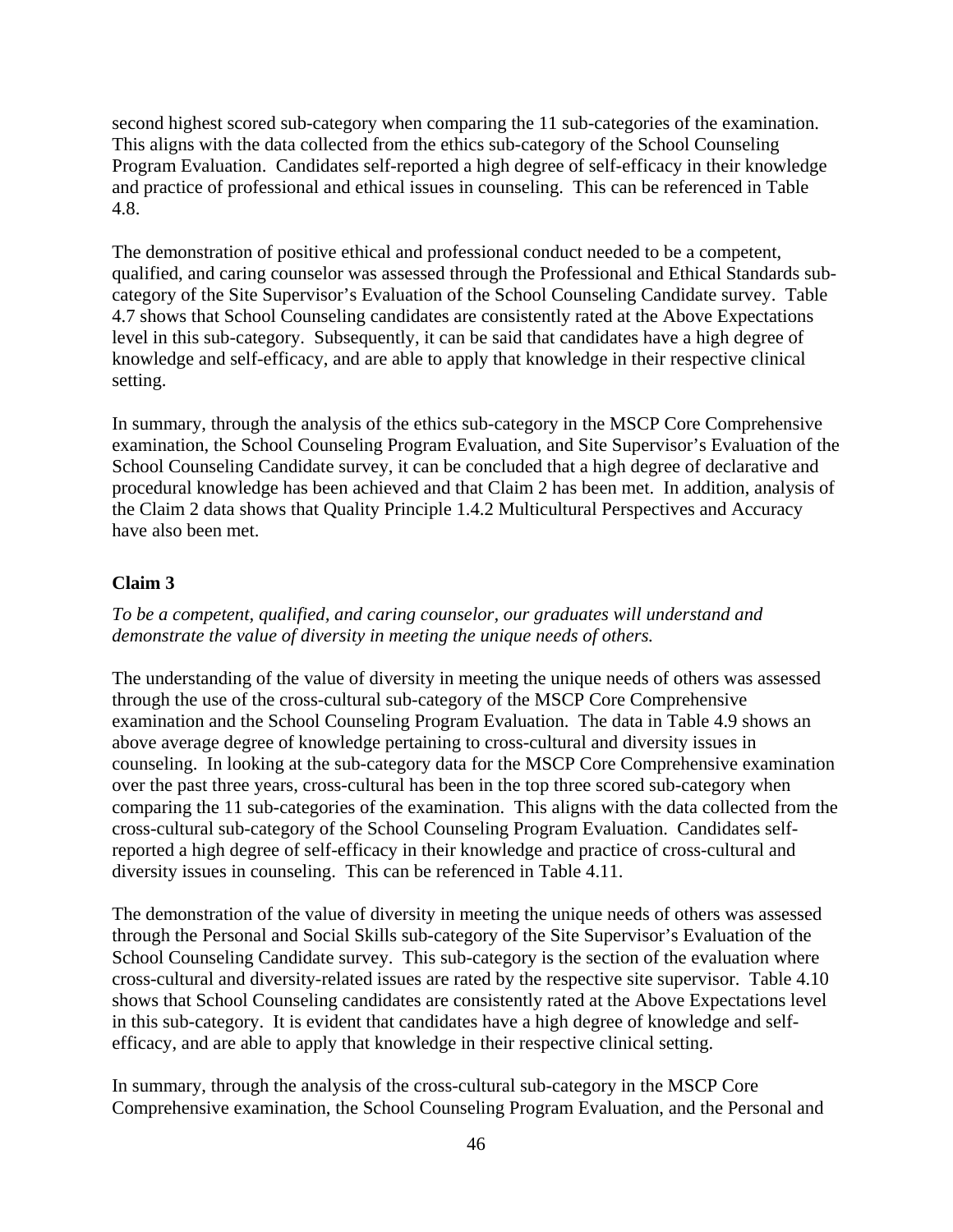Social Skills section of the Site Supervisor's Evaluation of the School Counseling Candidate survey, it can be concluded that a high degree of declarative and procedural knowledge has been achieved and that Claim 3 has been met.

# **Cross-Cutting Themes**

**1.4.1 Learning how to learn.** The School Counseling program faculty conceptualized this cross-cutting theme as the candidate's ability to think independently, problem-solve through inquiry and seeking out needed information, and transfer what was learned to the real-world. This directly applies to the Marianist Educational Values of Provide an Excellent Education and Educate for the Adaptation to Change. The Marianists value a candidate's ability to link theory and practice. In addition, with the world constantly changing, candidates must also become agile in navigating through chaotic environments. This is accomplished through their coursework and clinical experience.

More specifically, candidates will be required in their pre-clinical class Psy 771 School Counseling, starting academic year 2015-2016, to conduct an action research study that will include a guidance curriculum that they will implement during their Practicum and/or Internship semesters at their respective placement. Currently, candidates are required to collaborate with their placement site, analyze the placement site's needs, and factor in the placement site's mission/vision and demographic population as they develop a guidance curriculum (without a research design). Candidates learn how to perform a needs assessment, develop their collaborative skills, and this experience provides them with a real-world problem-solving exercise that will be common once they become a professional School Counselor. When the action research study is implemented, candidates will formulate this project using an action research design, which is a more credible means of presenting their findings. Once their Practicum and Internship experiences begin, candidates will be out in the field and there they must demonstrate the transferring of theory to practice through, but not limited to, the implementation of their guidance curriculum.

Prior to 2014, learning how to learn was not directly assessed. After identifying this during our self-audit, assessment modifications were made to address this missing element. Starting in academic year 2015-2016, support for our claim that graduates of the School Counseling program have learned how to learn will be assessed through (a) The Supervisor's Evaluation of the School Counseling Candidate survey, (b) Graduate survey, and (c) the Psy 672 Internship B Instructor's Evaluation of the School Counseling Candidate survey.

**1.4.2 Multicultural perspectives and accuracy.** This cross-cutting theme is formally evaluated through Claim 3. As noted in Claim 3, accurate multicultural perspectives is assessed and evaluated through the following: (a) MSCP Core Comprehensive Examination (crosscultural sub-category), (b) Site Supervisor's Evaluation of School Counseling Candidate survey (cross-cultural sub-category), and (c) School Counseling Program Evaluation (cross-cultural subcategory).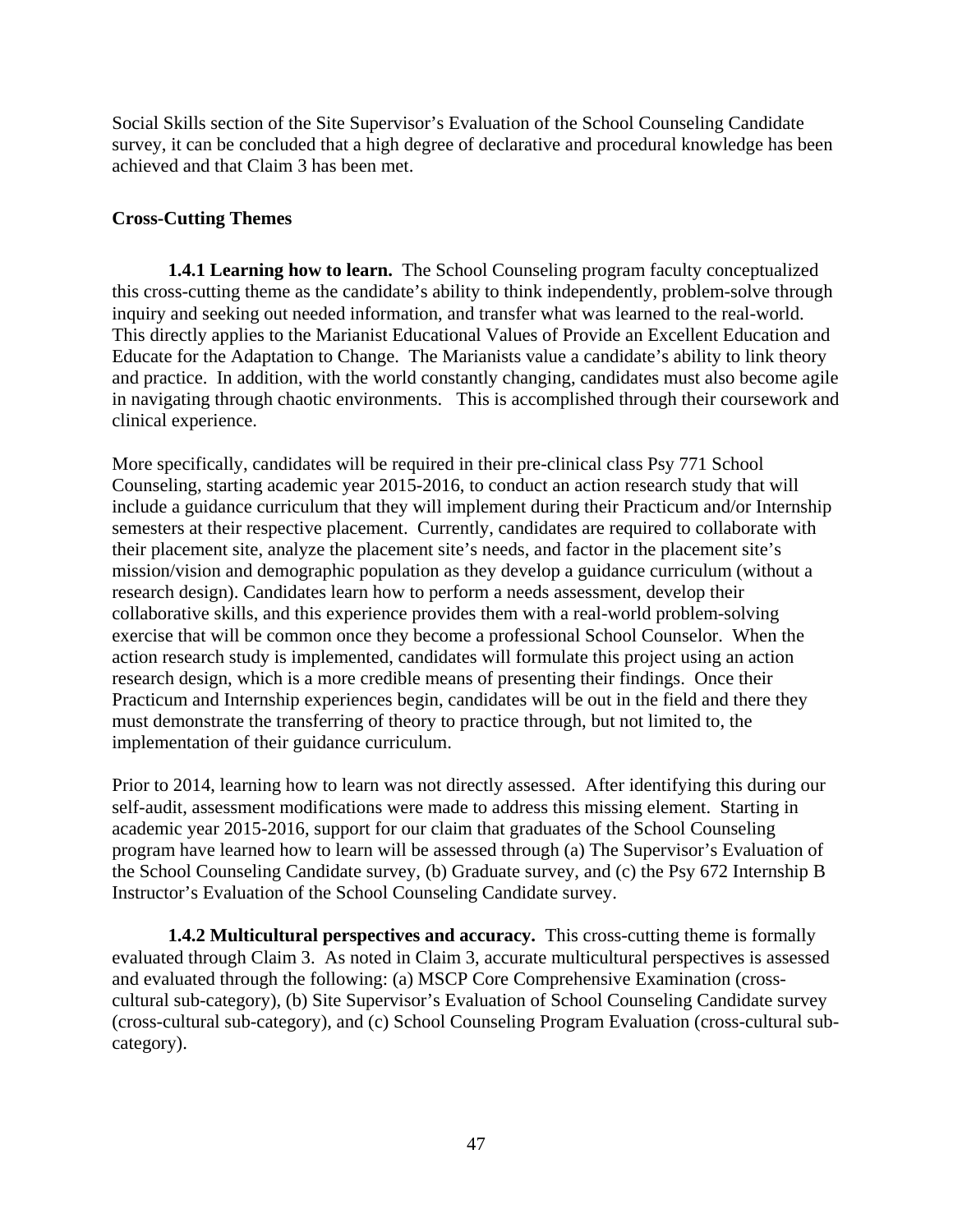In addition, cultural diversity is a student learning outcome in every course School Counseling candidates experience. The course that directly addresses this cross-cutting theme is Psy 736 Cross-Cultural Psychology. The student learning outcomes for this course is:

Students will demonstrate an understanding of:

- Comparing and contrasting independent (individual) and interdependent (collective) approaches to the concept of "self" within the context of cross-cultural counseling.
- How the counselor and client may be seen within the context of a social, cultural, familial, and psychological integrated system.
- Cross-cultural counseling in the contexts of school, community, and marriage and family counseling.
- Their biases, prejudices, values, and expectations relative to the cross-cultural counseling context.
- Ethical issues relative to cross-cultural counseling.
- How Eastern and Western perspectives can be integrated in the counseling context.
- The scientific method, research, and sampling relative to cross-cultural counseling.
- Culture relative to the perspective of evolutionary psychology.
- Cultures in Hawai'i.
- Fundamental concepts in cross-cultural counseling.

Beginning in academic year 2015-2016, The School Counseling program will deepen its assessment of Quality Principle 1.4.2 by utilizing a revised e-Portfolio signature assignment, a revised Principal survey, and a revised Graduate survey. It should be noted that the Principal survey can no longer be administered by Chaminade University's School Counseling Program. Hawaii Department of Education has informed us in 2014 that all surveys addressed to Principals require Superintendent approval. In our attempt at seeking approval, we were denied and instructed to collaborate with their Office of Strategy, Innovation, and Performance, as this is the department heading data governance and teacher and counselor performance evaluation. The Assistant Superintendent that leads this department is working closely with us so that we can receive counselor performance data for our program assessment needs.

**1.4.3 Technology.** The School Counseling faculty is supportive of and committed to the use of technology in preparing candidates to use technology to help their students help themselves in adapting cognitively, emotionally, and behaviorally to their various inter-related and diverse environments. It must be noted, however, that our faculty believe that counseling is fundamentally a face-to-face relationship between human beings, and while technology must have a place in the counseling process, there is no substitute for interpersonal interaction.

Technology in the School Counseling program is implemented in the following ways:

- Upon admission, all candidates are provided with an e-mail address, password and access to specific online sites.
- Each term, all candidates register online.
- Each term, all candidate grades are posted online.
- All faculty, full and adjunct, are provided with an e-mail address.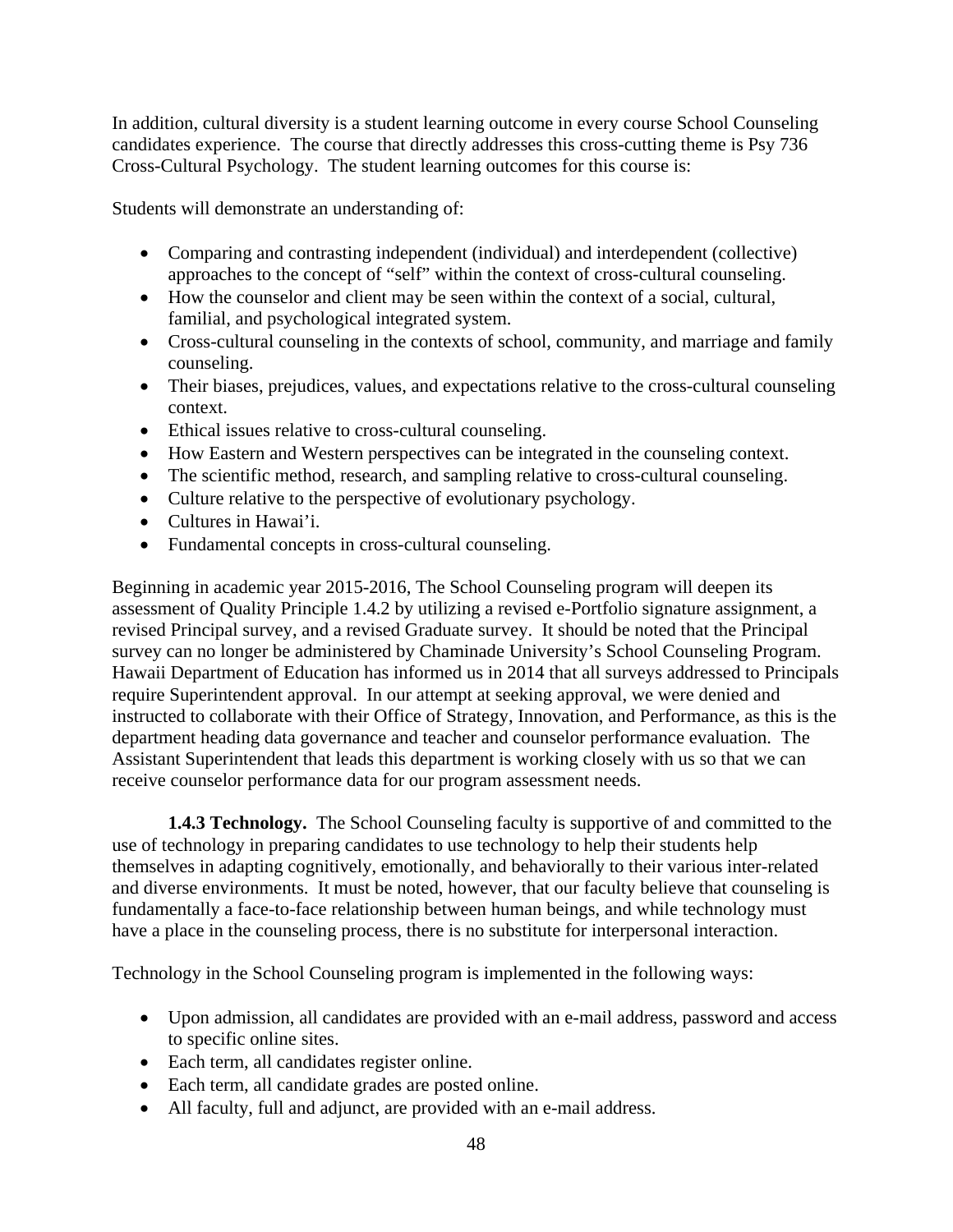- All faculty are required to have their e-mail address as part of their syllabus so candidates will be able to contact them.
- All candidates are required to take Psy 616 Statistics, Research and Evaluation. In this class all candidates are taught to use the computer program SPSS for statistical analysis and evaluation.
- All candidates are required to take Psy 627 Career Development. In this class all candidates use computer technology for exploring career development.
- All candidates are required to take Psy 736 Cross Cultural Counseling. In this class all candidates are required to use PowerPoint for their presentation where they compare, across instructor-selected variables, Hawaiian culture with a culture of their choice.
- All candidates in Psy 603 Introduction to Counseling Skills, Psy 611 Group Processes, Psy 646 Practicum, and Psy 671/2 Internships A and B are filmed in a role-play or real counseling exercise, which is used by them, their classmates, and their instructor to monitor their growth and development as counselors.
- All candidates must create an ePortfolio utilizing the technology learned throughout the program.

Prior to 2014, technology was not directly and formally assessed. After identifying this during our self-audit, assessment modifications were made to address this missing element. Starting in academic year 2015-2016, support for our claim that graduates of the School Counseling program have acquired the knowledge to use the basic productivity tools of the profession will be assessed through (a) The Supervisor's Evaluation of the School Counseling Candidate survey, (b) Program evaluation survey, and (c) the Psy 672 Internship B Instructor's Evaluation of the School Counseling Candidate survey.

#### **Areas of Improvement/Action Plan**

The School Counseling program appreciates the feedback that the Inquiry Brief has provided. A few assessment gaps were discovered and a number of curriculum enhancements were developed directly related to this process. Listed below is our action plan going forward:

- Through the analysis of our School Counseling Comprehensive examination and our Site Supervisor's Evaluation of the School Counseling Candidate survey, we were able to identify an area within the School Counseling curriculum that needs improvement. The School Counseling program needs to improve upon its students' ability to practically apply counseling theories in the real-world. The School Counseling students have shown through their School Counseling Comprehensive exam scores that they understand counseling theories in the context of the university classroom, but evaluation scores of their performance in the field, pertaining to this area, were the lowest when compared to the other areas assessed in that assessment tool. This incongruency was shared with the clinical instructors and will be focused on during the upcoming academic year. In addition, a stronger emphasis on assessment and treatment planning will occur in their clinical classes as well.
- Through the course of establishing reliability and validity of our assessment tools, it was discovered that the candidates are only assessed by one evaluator, their site supervisor, at their respective site(s). Subsequently, we are not able to establish inter-rater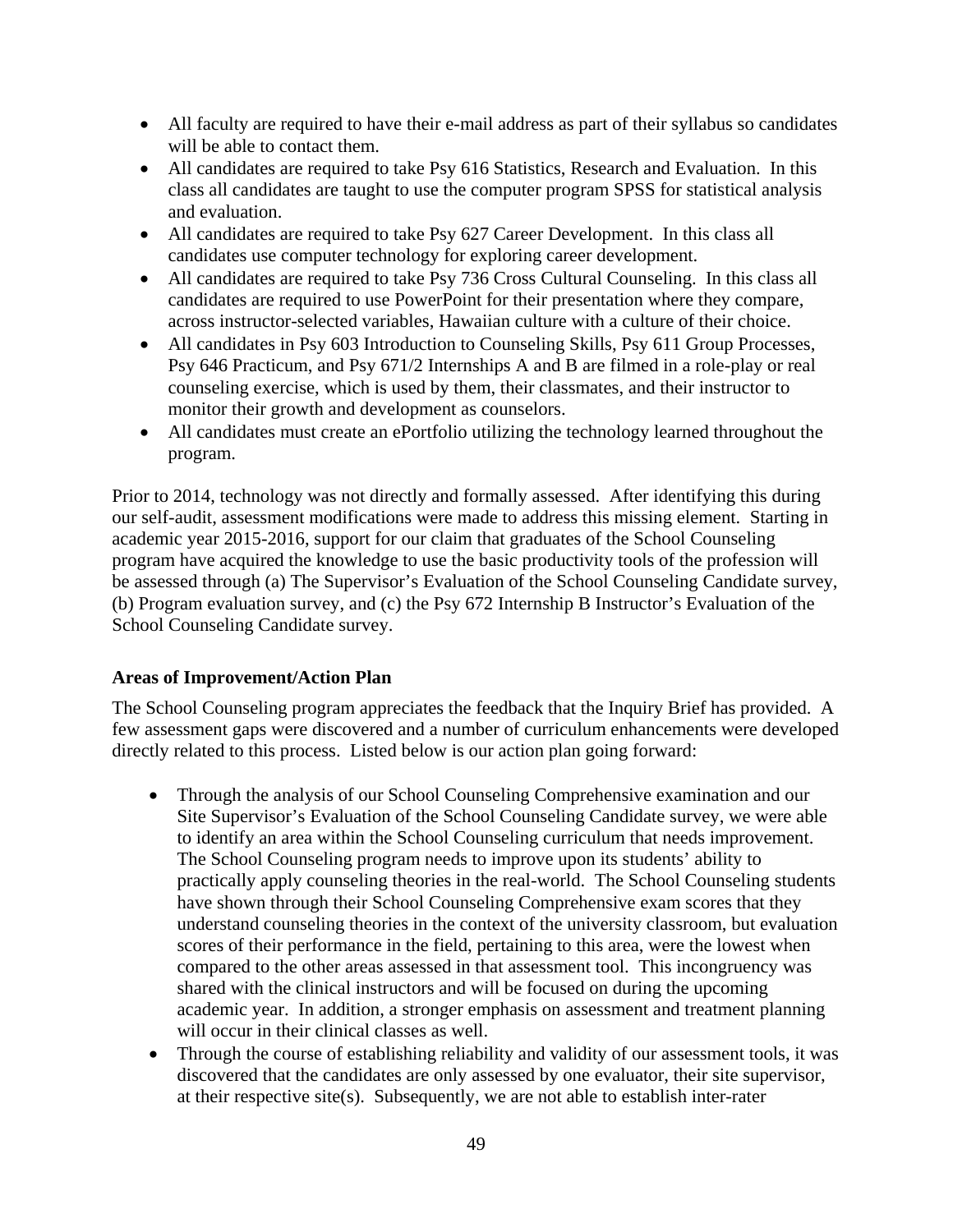reliability for our Site Supervisor's Evaluation of the School Counseling Candidate survey. We found this to be problematic. Two solutions were developed as a result of this finding.

- o The first was the development of a revised Site Supervisor Orientation. Previously, the orientation was scheduled, but attendance was regularly low. The School Counseling Internship Director would then visit all of the first time Site Supervisors that did not attend the orientation and go over the material inperson. After three years of this practice, the School Counseling program is in the process of developing an online orientation that Site Supervisors can complete at their convenience, but no later than the first day of the Practicum term. A second phase of this orientation is still in the planning stage and that is to develop a series of case studies that are directly related to the candidate evaluation process. It is our goal to establish inter-rater reliability in that manner.
- o The second was the development of a new evaluation tool that assesses candidates against the Hawaii DOE School Counselor Performance Standards, our claims, and the TEAC Quality Principles. Near the end of the candidate's final clinical course (Internship B) the Site Supervisor and clinical course instructor will evaluate the candidate using this tool. The two primary sources of evidence will be the candidate's e-Portfolio and in-person or video observations. This will generate a minimum of two summative performance evaluations on each candidate. In addition, inter-rater reliability can be established using this evaluation tool versus the Site Supervisor's Evaluation of the School Counseling Candidate survey.
- In order to address Quality Principle 1.4.1 Learning to Learn, two signature assignments were created to meet this standard.
	- o For the Action Research study the candidates will engage in the exploration of action research theory and its practical application as related to school counseling. This project provides a foundation for the candidate to become an active inquirer within the context of the school counseling, as well as learn how to learn new information once in the field. The candidate will explore evidencebased techniques and strategies that guide the decision-making process as it pertains to the development and implementation of a guidance program. This project prepares the candidate to conduct an action research study by having the candidate develop a clear and measureable action research question, conduct a needs assessment and an effective review of related literature, develop a plan for data collection, identify sources of analysis, define an action plan to complete the action research study, and document their learning through reflection and feedback.
	- o The completion of the ePortfolio provides a personal repository of evidence and reflections of how the candidates have successfully met and accomplished all of the MSCP School Counseling program claims and the HTSB and Hawaii DOE School Counseling Performance Standards. Through the reflections, candidates will articulate their critical-thinking process and what they have learned through and as a result of their experience. This will be another way of assessing how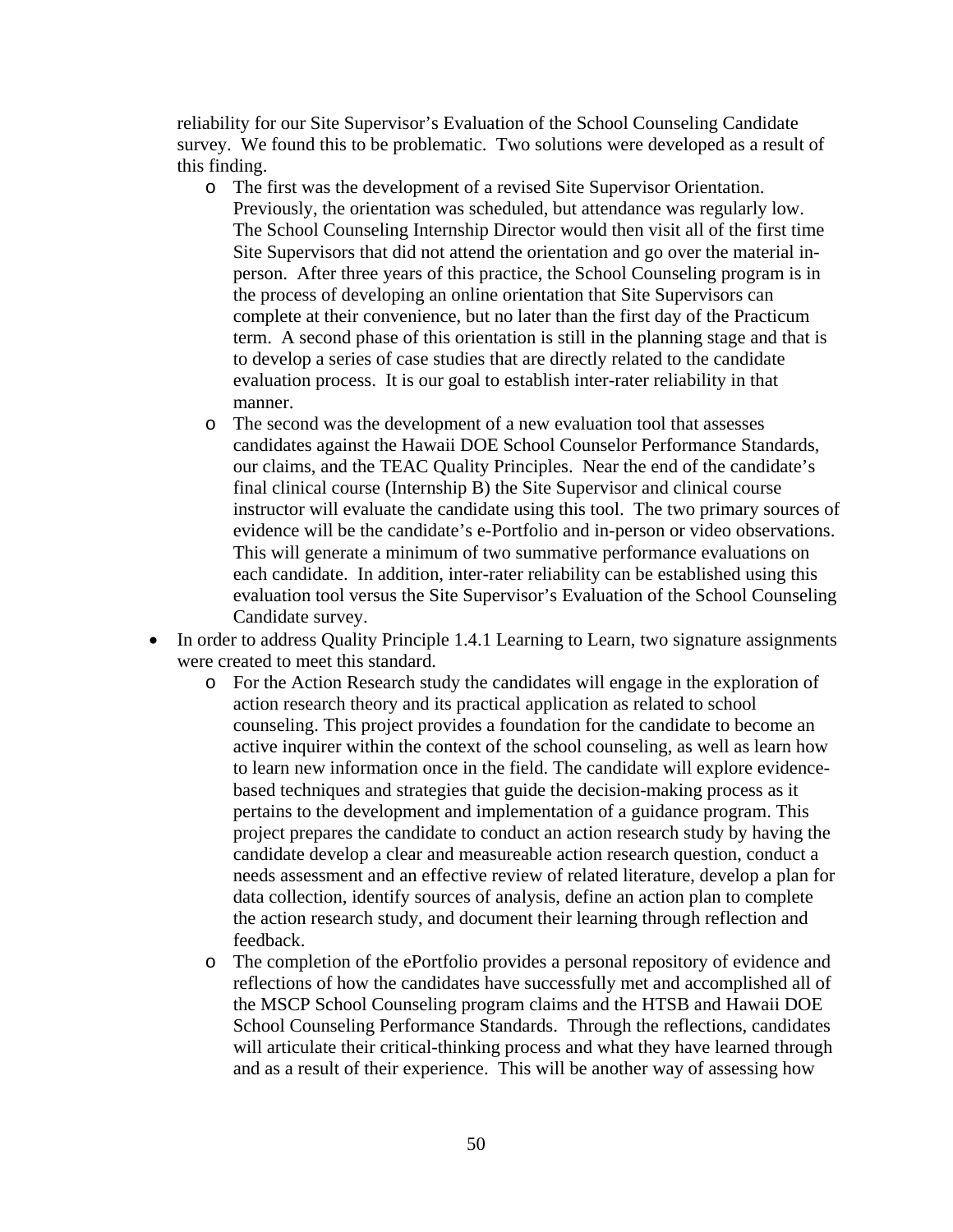candidates have learned how to learn once they become a professional School Counselor.

- Hawaii DOE has informed us in 2014 that all surveys addressed to Principals require Superintendent approval. In our attempt at seeking approval, we were denied and instructed to collaborate with their Office of Strategy, Innovation, and Performance, as this is the department heading data governance and teacher and counselor performance evaluation. The Assistant Superintendent that leads this department is working closely with us so that we can receive counselor performance data for our program assessment needs. This will take the place of our Principal survey. No estimated time for the first data report was provided to date.
- After consulting with MSCP faculty, it was decided that the current Graduate survey was too long (34 questions) and felt redundant when comparing it to the School Counseling Program Evaluation. Subsequently, it was discovered through the writing of this Inquiry Brief that questions pertaining to our program claims needed to be added. Also, Chaminade University began requesting information that our previous Graduate survey did not inquire about. Starting in academic year 2014-2015, the new Graduate survey will be sent out every two years targeting graduates who completed the School Counseling program no more than 5 years ago from the date the survey is administered.
- Through the MSCP Quality Control System and the self-audit, the School Counseling program discovered a problem that has occurred more times than initially realized. According to MSCP policy, all candidates must make contact with their faculty advisor prior to the start of each semester. Compliance was sporadic. It was agreed that in order to remedy this, advisors will email each of their advisees prior to registration for the upcoming term for the purpose of checking-in and to promote the importance of following their academic plan.
- Also through the MSCP Quality Control System and the self-audit, it was discovered that the enrollment for Psy 720 Psychological and Education Testing's was inconsistent. There would be semesters when there was a waiting list and others when the class would have to be closed due to a low enrollment projection. It was discovered that Psy 500 Exceptional Children (a pre-requisite for Psy 720) needed to be taken earlier. This freed up semesters later in the program resulting in less back log. In order to prevent future over enrollment challenges, the School Counseling program is discussing ways to develop a real-time class projection report. This will keep advisors better informed when developing the candidates' academic plans.

The School Counseling program participates in the MSCP Quality Control System that is documented in Appendix A. The MSCP Quality Control System consists of a series of assessments that are analyzed on an annual basis. All examinations used as assessment/evaluation tools are assessed using an item analysis. The results of the tools and their respective item analysis are reviewed by the Dean of Behavioral Sciences and all MSCP faculty. The Clinical Directors of each emphasis, School Counseling being one of them, must respond in writing their analysis of the assessment tools and what their action plan will be for the upcoming academic year. The School Counseling program Clinical Director shares the findings and action plan with all School Counseling clinical faculty for feedback and also for future curriculum modifications. Appendix A shows how the School Counseling program fully meets the requirements of Quality Principle II. This is done by illustrating how the School Counseling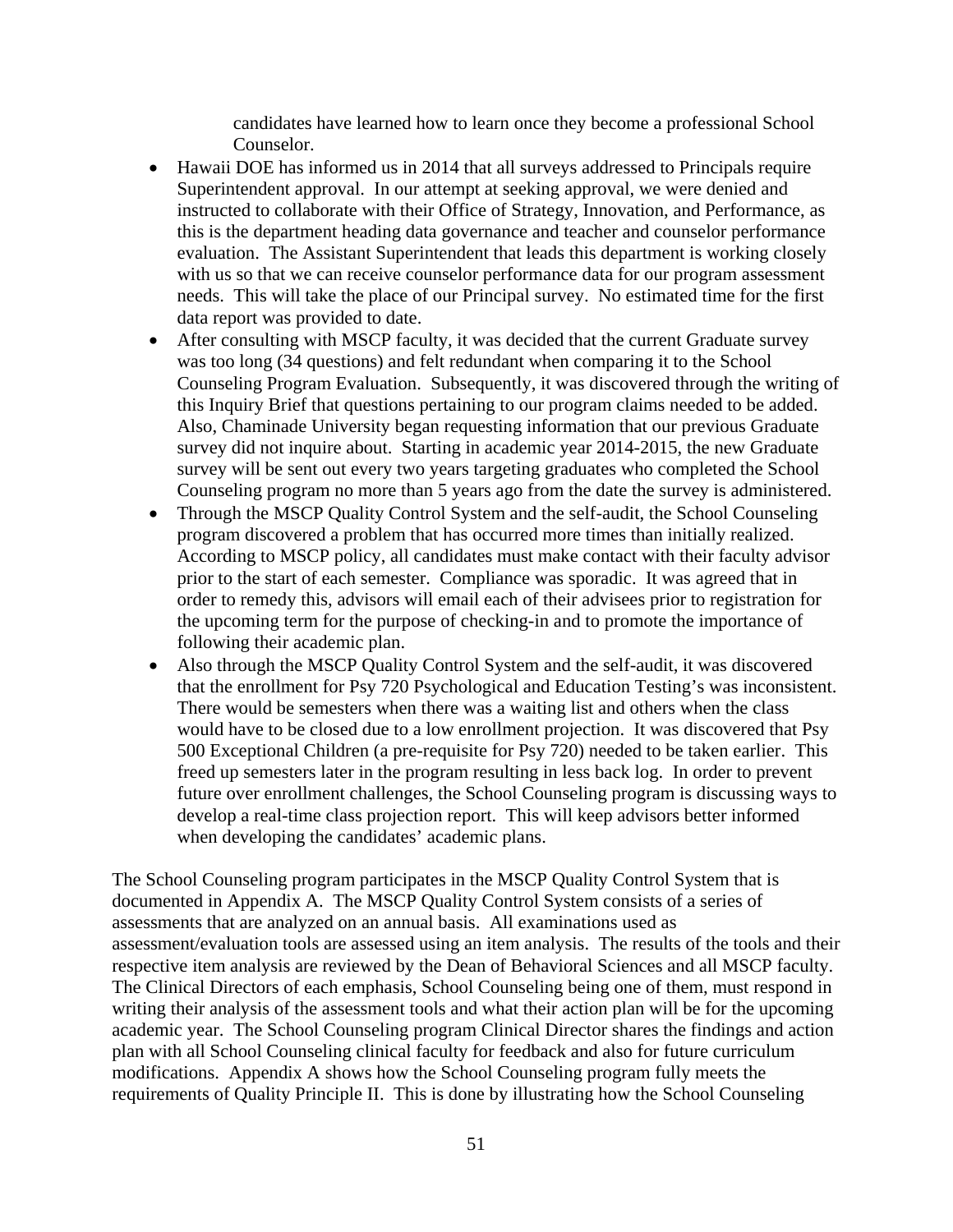program regularly investigates, ensures high quality instruction, monitors all facets of the program systematically and regularly. Through this Quality Control System, faculty is able to use the assessment data for continuous quality improvement through evidence-based decisionmaking.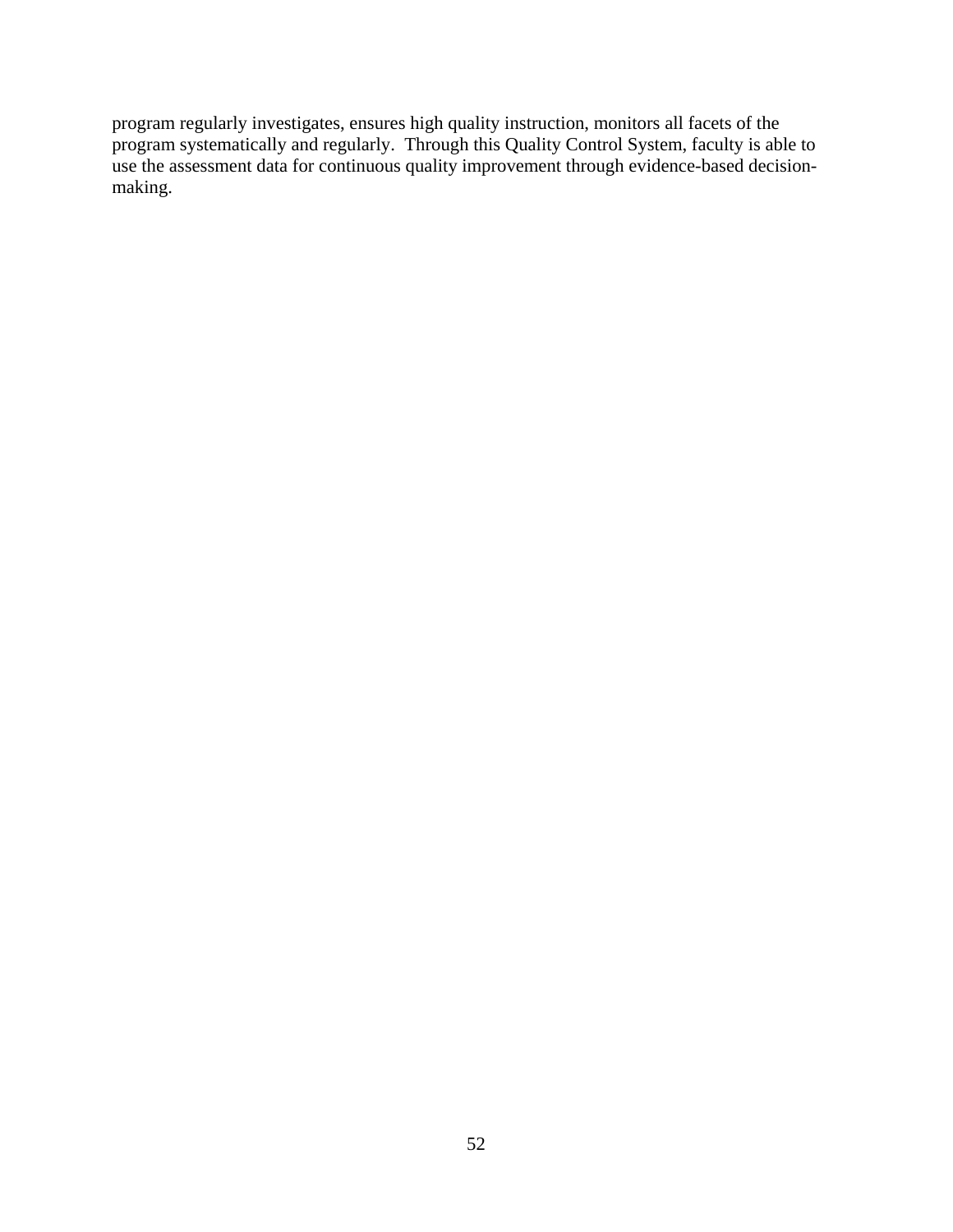# **Section 6 Evidence of Institutional Learning**

The School Counseling program is annually reviewed by the Dean of Behavioral Sciences and the School Counseling faculty and staff. During this review, a summative evaluation of the performance of the School Counseling candidates are assessed using academic examinations and an evaluation of counseling skills demonstrated in practicum and/or internship coursework. The following data and analysis of the data represents the summative evaluation of the 25 School Counseling emphasis students in the 2013-2014 cohort group.

### **Comprehensive Examination**

The same comprehensive examination used with last year's School Counseling cohort was used again in 2014. This exam had previously been subjected to several reliability and item analyses, and was found to be reliable. The mean score of the 50 item multiple-choice exam was found to be 37.08 ( $N = 25$ ,  $SD = 4.07$ ,  $KR-20$  reliability coefficient = .57). This compares to a mean score of 38.23 ( $N = 22$ ,  $SD = 4.04$ ,  $KR = 20$  reliability coefficient = .59) in the previous year 2013. All 25 students passed this exam in 2014. All 22 students passed in 2013, 47 out of 48 passing in 2012, and 27 out of 28 passing in 2011. This data can be interpreted as representative of excellent performance.

### **Site Supervisor Evaluations**

These 25 School Counseling students were also rated by their Practicum, Internship A, and Internship B site supervisors. Ratings across all three field experiences (Practicum, Internship A, and Internship B) were used in the analysis of this cohort group. The Supervisor's Evaluation of Student form has 15 items rated on a 1 to 5 Likert scale as follows: 1. Far Below Expectations; 2. Below Expectations; 3. Acceptable; 4. Above Expectations; and 5. Far Above Expectations. The means and standard deviations for each of the items across all three field experiences were calculated. The results are shown in Table 1 below.

| Item                                                                                                                                             | Mean | <b>SD</b> |
|--------------------------------------------------------------------------------------------------------------------------------------------------|------|-----------|
| The student                                                                                                                                      |      |           |
| Displays understanding of the basic principles of human<br>1.<br>growth and how this facilitates learning and the<br>counseling process.         | 3.95 | .77       |
| 2. Demonstrates a clear and concise understanding of the<br>various counseling theories, techniques and procedures.                              | 3.64 | .77       |
| 3. Has developed a therapeutic style of counseling that is<br>based in theory.                                                                   | 3.56 | .82       |
| 4. Understands the dynamics of the individual behavior in the<br>counseling process and is knowledgeable about techniques<br>of behavior change. | 3.74 | .82       |
| 5. Is able to accurately assess student needs, reach an appropriate<br>diagnosis and develop a coherent treatment plan.                          | 3.70 | .86       |

Table 6.1 Means and Standard Deviations of Site Supervisor Ratings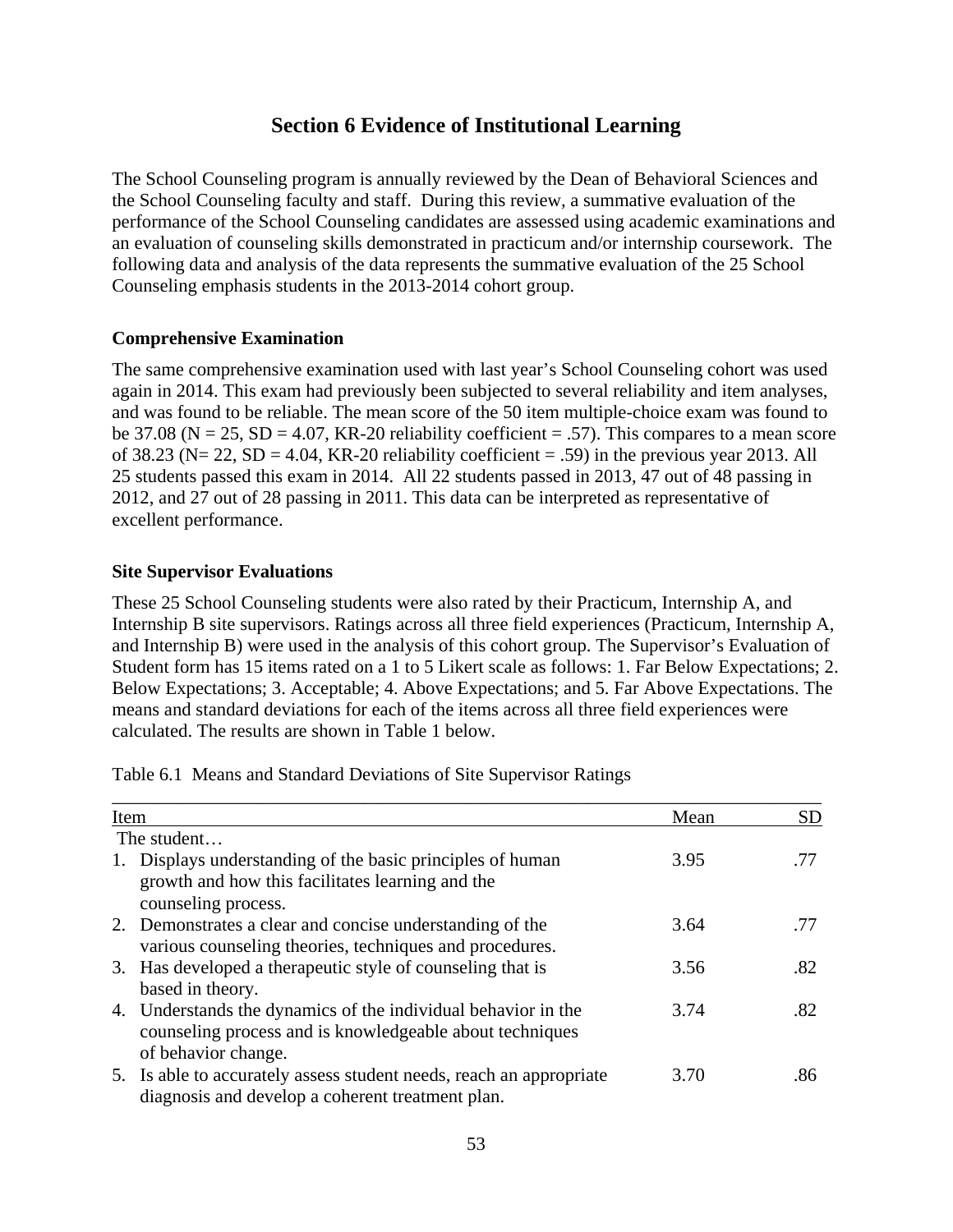|    | 6. Can communicate effectively with clients and assist students<br>in integrating information into their current lifestyle.                                                                                                        | 3.98 | .82 |
|----|------------------------------------------------------------------------------------------------------------------------------------------------------------------------------------------------------------------------------------|------|-----|
| 7. | Is empathetic, understanding, and genuine in interactions<br>with students; projects acceptance of student behaviors and value<br>systems even when different from their own.                                                      | 4.06 | .73 |
|    | 8. Develops and maintains supportive relationships with others<br>including staff, supervisors and other professionals.                                                                                                            | 4.02 | .85 |
|    | 9. Demonstrates emotional stability, security, confidence and<br>an ability to take initiative.                                                                                                                                    | 3.80 | .96 |
|    | 10. Recognizes personal limitations and is open to appropriate<br>supervision.                                                                                                                                                     | 4.00 | .75 |
|    | 11. Demonstrates understanding and respect for diverse cultural,<br>ethnic, sexual and social backgrounds.                                                                                                                         | 4.03 | .74 |
|    | 12. Conducts oneself in a professional manner with students;<br>respects the rights of others.                                                                                                                                     | 4.08 | .72 |
|    | 13. Establishes and maintains counseling relationships consistent<br>with ethical standards established by the American Counseling<br>Association (e.g., maintains student confidentiality, obtains<br>appropriate consent, etc.). | 4.07 | .73 |
|    | 14. Completes assigned responsibilities in a timely and competent<br>manner; maintains accurate records on student(s) and their own<br>professional practice.                                                                      | 4.03 | .85 |
|    | 15. Is willing and able to make referrals to other professionals<br>when faced with issues beyond their level of training or<br>expertise.                                                                                         | 3.83 | .84 |

Overall, the mean rating on the 15 items ranged from 3.56 to 4.08, indicating student performance in the acceptable to above expectations range. The three highest-rated items included, a) conducts oneself in a professional manner with students; respects the rights of others, b) establishes and maintains relationships consistent with ethical standards established by the American Counseling Association, and c) Is empathetic, understanding, and genuine in interactions with students; projects acceptance of student behaviors and value systems even when different from one's own. The three lowest-rated items included, a) has developed a therapeutic style of counseling that is based in theory, b) demonstrates a clear and concise understanding of the various counseling theories, techniques, and procedures, and c) is able to accurately assess student needs, reach an appropriate diagnosis and develop a coherent treatment plan.

#### **Analysis**

Based on the analyzed data, the 2014 School Counseling students have demonstrated an excellent understanding of the academic material presented in the School Counseling emphasis curriculum as exhibited by their School Counseling Comprehensive Exam results. In addition, the School Counseling emphasis cohort successfully demonstrated the practical application of their content knowledge by achieving acceptable to above expectations evaluation scores by their respective site supervisor(s). An area within the School Counseling curriculum that needs improvement is the practical application of counseling theories in the real-world. The School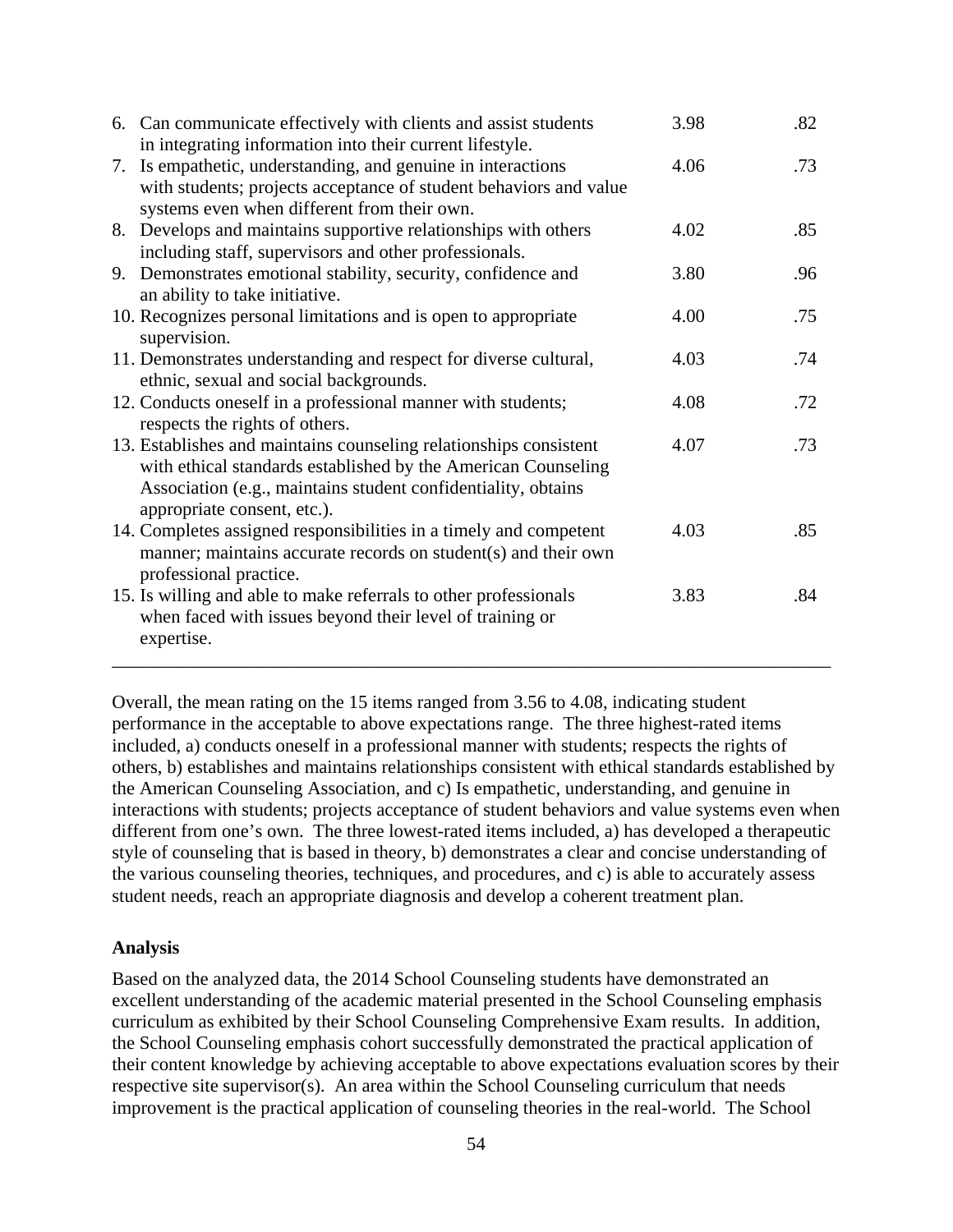Counseling students have shown through their School Counseling Comprehensive Exam scores that they understand counseling theories in the context of the university classroom, but evaluation scores of their performance in the field, pertaining to this area, were the lowest. This incongruency will be focused on during this upcoming academic year. In addition, a stronger emphasis on assessment and treatment planning will occur in School Counseling students' practicum and internship classes.

# **Program Changes Related to Completing the Inquiry Brief Proposal**

In completing the Inquiry Brief Proposal, the School Counseling faculty completed an extensive review of the program. During this review, a number of changes were made that filled gaps identified during the Inquiry Brief Proposal process.

1) Through faculty discussion the Student Learning Outcomes where modified to better represent the learning that takes place in the School Counseling program.

(Original Student Learning Outcomes) School Counseling emphasis students will demonstrate an understanding of:

- the foundations of school counseling.
- the school counseling context.
- program development, assessment, implementation, and evaluation within a school counseling context.
- counseling theories and skills relative to the school counseling context.
- consultation relative to the school counseling context.
- exceptional children within a school context.

The revised Student Learning Outcomes are:

School Counseling emphasis students will demonstrate:

- **a.** Declarative knowledge (e.g., the foundation, theory, and concepts) of an effective school counselor.
	- Skills and competencies in this area are developed and assessed in all School Counseling emphasis courses: Psy 500 School Counseling and Exceptional Children, PSY 501 The School Counselor in an Educational Context, PSY 771 School Counseling, PSY 646 Practicum, PSY 671 Internship A, PSY 672 Internship B, PSY 720 Psychological and Educational Testing, and PSY 776 Crisis Counseling *(CACREP School Counseling Programs-3), (HTSBCP-III, V, IX, X), (ASCACSCP: Consultation).*
	- Declarative knowledge is assessed using the following assessment tools:
		- o Core Comprehensive Examination
		- o School Counseling Comprehensive Examination
		- o PRAXIS II Professional Counselor Examination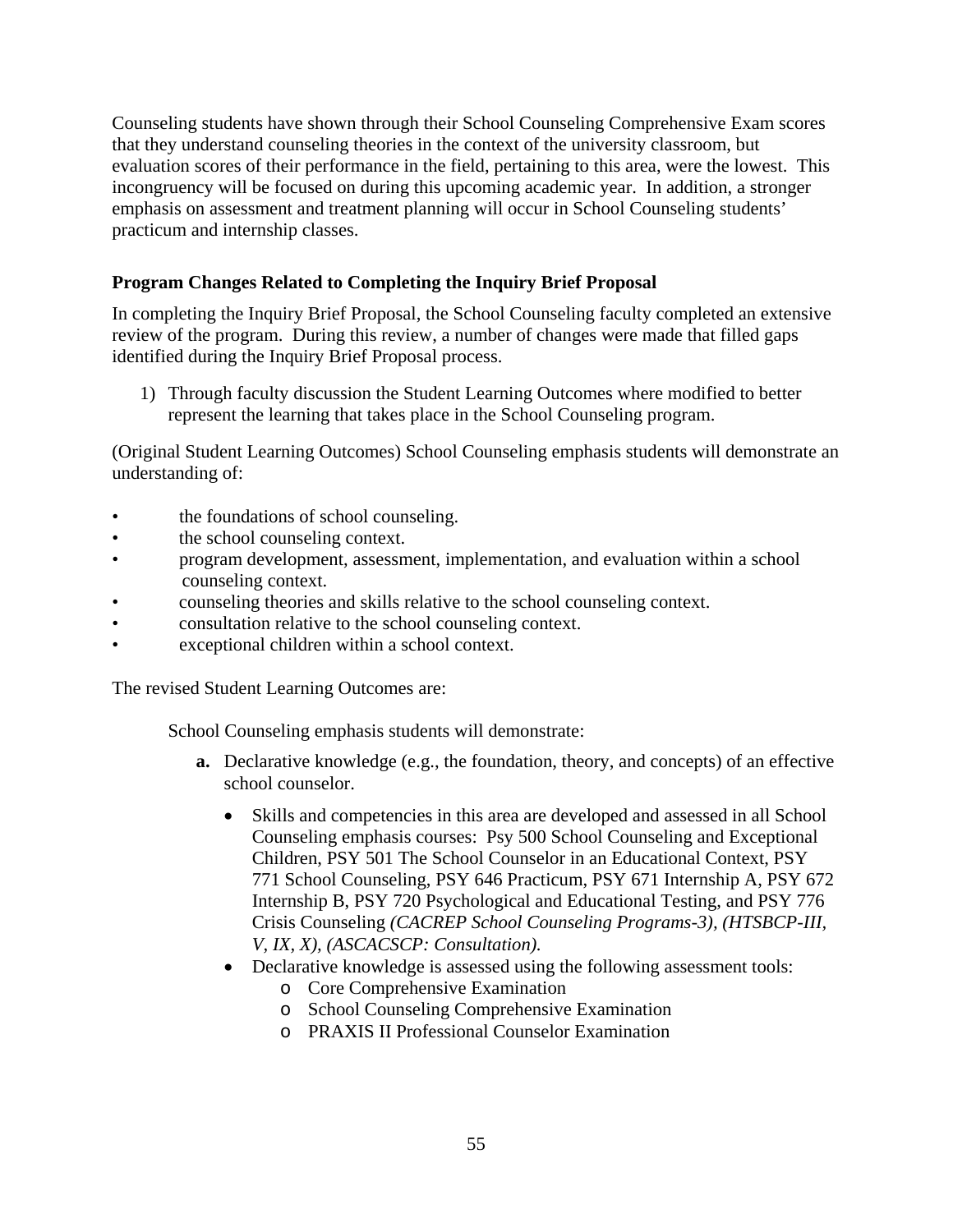- **b.** Procedural knowledge (e.g., ability to apply the skills) of an effective school counselor Skills and competencies in this area are developed and assessed, primarily
	- Skills and competencies in this area are developed and assessed, primarily in PSY 501 The School Counselor in an Educational Context, PSY 771 School Counseling, PSY 646 Practicum, PSY 671 Internship A, PSY 672 Internship B, and PSY 776 Crisis Counseling *(CACREP School Counseling Programs-C-2) (HTSBCPS-I, II, III, IV, V), (DOEGLO), (ASCACSCP: Counseling, Case Management), (ASCANSSCP: I, II, III).*
	- Procedural knowledge is assessed using the following assessment tools:
		- o Site Supervisor's Evaluation of School Counseling Candidate survey
		- o Clinical course instructor's evaluation of the School Counseling candidate's case study and video course assignment.
- 2) The Principal survey was revised to better align with our new program claims.
- *3)* The Graduate survey was revised to better align with our new program claims and the new reporting requirements required of us from the United States Department of Education.
- *4)* An evaluation tool assessing the candidates' ability to meet the HTSB School Counseling Performance Standards and Quality Principle I was created and will be piloted at the end of the 2014-2015 academic year.
- *5)* In assessing the School Counseling program's ability to meet the cross-cutting theme of learning how to learn, the program developed an Action Research study and revised its ePortfolio signature assignment to ensure this cross-cutting theme was met. The target date for initial implementation is the 2015-2016 academic year.
- *6)* Conversations have begun about revising our Site Supervisor's orientation & training requirement to better address the new HTSB School Counseling Performance Standards and our program claims. The target date for initial implementation is the 2015-2016 academic year.

#### **Summary**

The writing of the Inquiry Brief Proposal was a very rewarding activity. The actual writing took a lot longer then expected because many conversations were initiated from this process. The question of "why is this done this way?" was the common opening line for these conversations. A lot of good questions were raised and a number of very innovative and thoughtful solutions resulted. A formal internal program review will continue to occur on an annual basis. Feedback from candidates will continue to be collected via the School Counseling Program Evaluation and through our revised graduate survey. Completing the Inquiry Brief Proposal was a very challenging endeavor, but we are very proud of our findings, the changes that were made, and especially of our candidates who are our future School Counselors here in the State of Hawaii.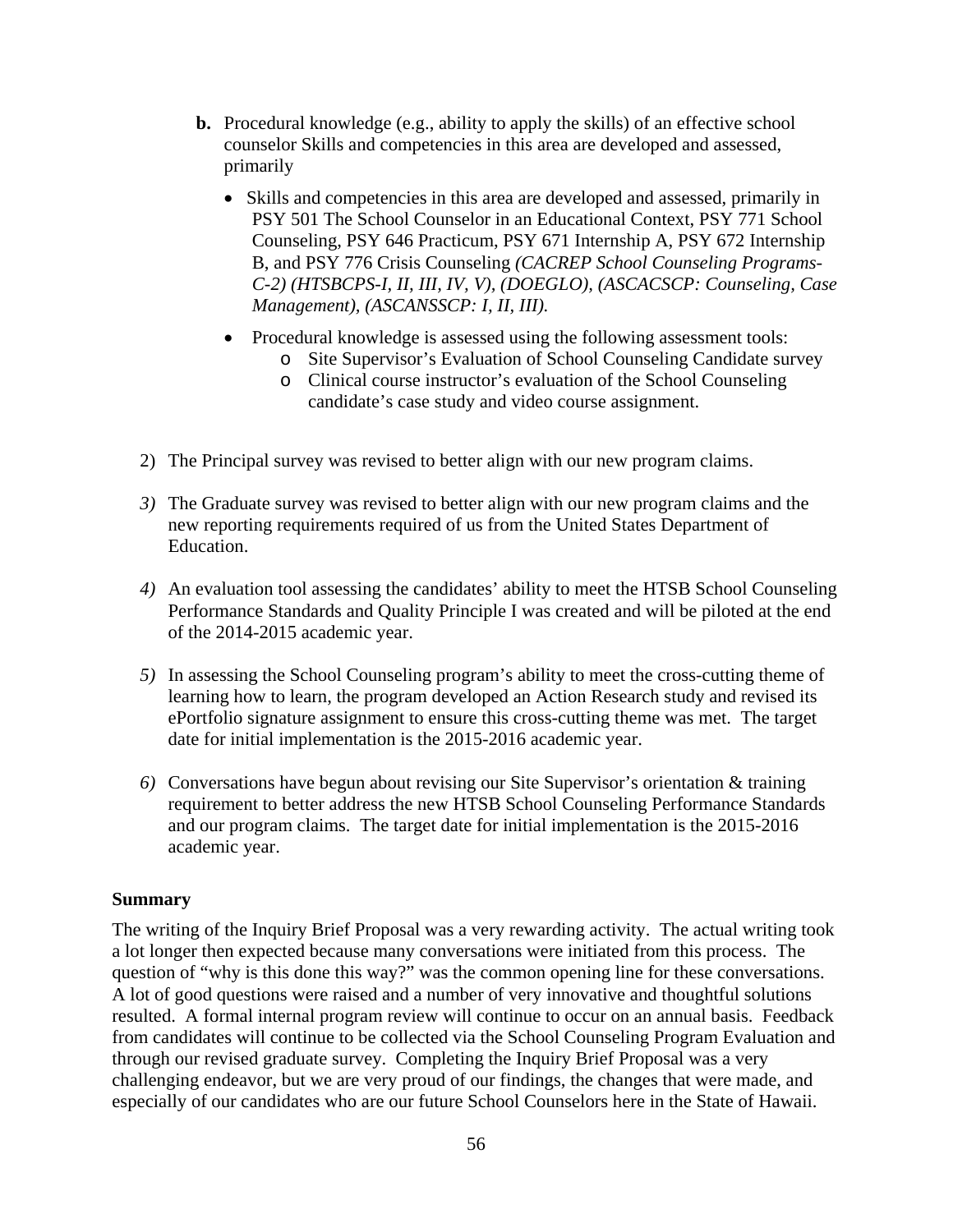# **References**

- Chaminade University of Honolulu (n.d.). *Introduction to Chaminade University.* Retrieved from http://www.chaminade.edu/about/
- Chaminade University of Honolulu (n.d.). *Master of Science in Counseling Psychology*. Retrieved from http://www.chaminade.edu/counseling-psychology/
- Chaminade University of Honolulu (n.d.). *MSCP evidence for WASC re-accreditation.* Retrieved from http://www.chaminade.edu/assessment/assessment/bs/evidence-mscp.php
- Chaminade University of Honolulu (n.d.). *Syllabus repository.* Retrieved from http://www.chaminade.edu/syllabus\_repository/search.php
- Educational Testing Services (2014). *The Praxis study companion: Professional school counselor*. Retrieved from http://www.ets.org/praxis/prepare/materials/5421.
- Hawaii Teachers Standards Board (n.d.). *Licensing and permits overview.* Retrieved from http://www.htsb.org/licensing-permits/licensing-permits-overview/
- Hawaii Teachers Standards Board (n.d.). *Preparation programs.* Retrieved from http://www.htsb.org/licensing-permits/preparation-programs/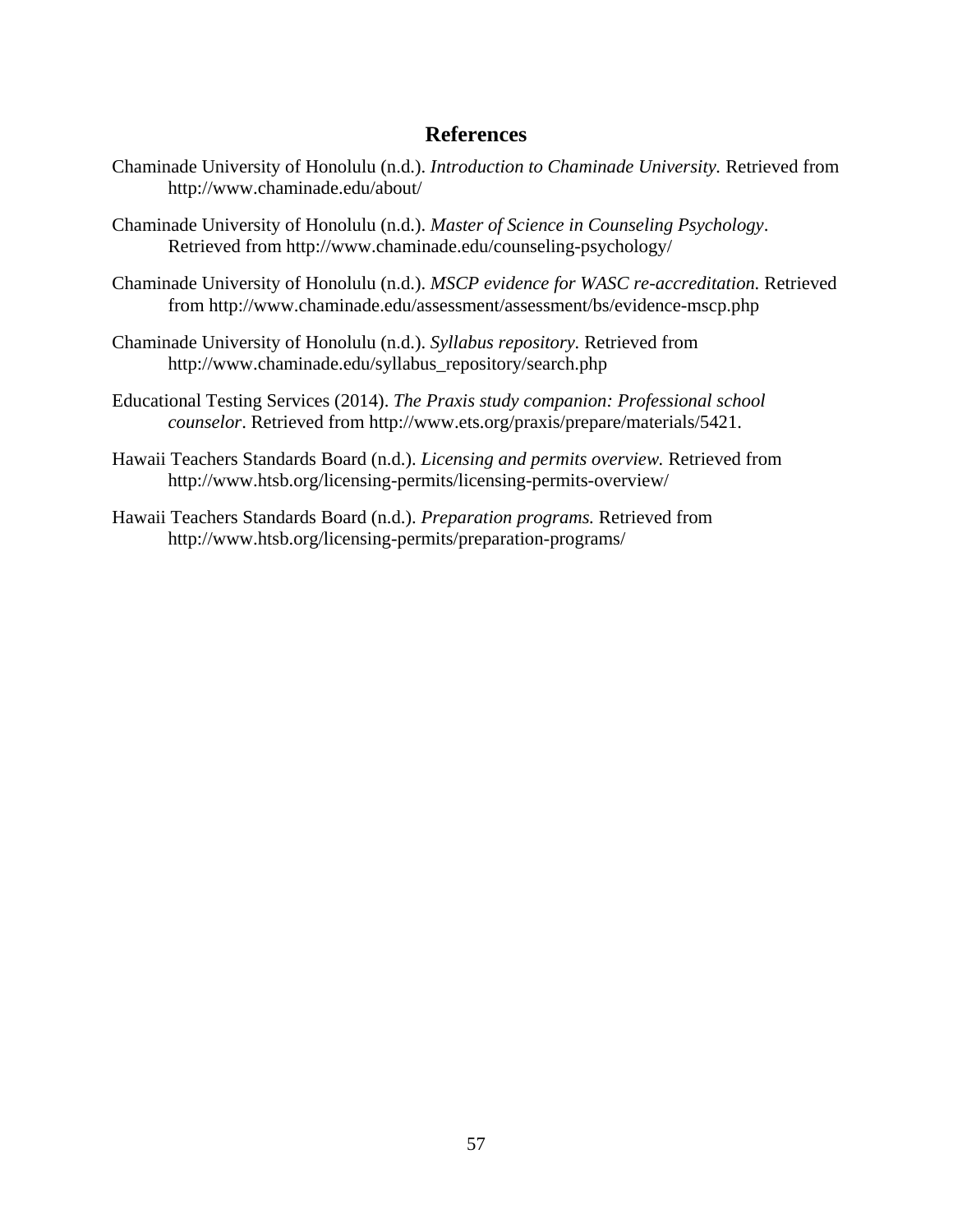# **Appendix A: Internal Audit Report**

#### **Introduction**

The process for the internal audit of the Master of Science in Counseling Psychology, School Counseling Program, at Chaminade University of Honolulu was led by Dr. Darren Iwamoto, School Counseling Clinical Director. The audit team consisted of Dr. Robert Santee, Dean of Behavioral Sciences & Program Director of the MSCP program, Mrs. Jan Martin, Assistant to the Director, Mrs. Pamela Silva-Patrinos, Secretary, Ms. Deneen Wong, School Counseling Internship Director, and Dr. Dale Fryxell, Professor of Psychology & School Counseling faculty. Additional input and collaboration was obtained from adjunct faculty members and Hawaii Department of Education school counselors, Ms. Charlene Abe and Mr. Clyde Ibara.

#### **Description of the Quality Control System**

The quality control system of the MSCP School Counseling program includes the assessment of its curriculum, faculty, candidates, and resources. These components, and how they interact, are graphically represented in Figure 1 on page 70.

### **Overview of Quality Control System**

The quality control system is driven by its commitment to purposeful, systematic, and on-going evaluation of candidate learning and performance, and program effectiveness. Program effectiveness includes faculty performance, alignment of assessments with the State of Hawaii and national standards, and an assessment system that ensures that all candidates who complete the program possess both declarative and procedural knowledge of an effective school counselor. The types of resources accessible to our faculty and candidates are an essential component to our quality control system. Our program also has well-established relationships with numerous public, charter, and private schools throughout the State of Hawaii and these relationships are essential to creating quality learning environments for our candidates' field experiences. The School Counseling program faculty and staff also work in collaboration with program partners, such as the School Counseling Program Advisory Board and the Hawaii School Counseling Association to ensure that our candidates and graduates are meeting the needs of our stakeholders.

#### **Procedures for the Audit**

In order to identify factors that impact candidate learning and are reflective of both our program and institution mission, our audit team started by creating a timeline checklist of a typical candidate's journey through our program. From this checklist, we created a list of inquiry questions (probes) related to the four components of the quality control system.

Our program takes pride in the quality of our faculty, and the curriculum that has developed over time in order to meet state requirements and standards, as well as ensure that our program completers are prepared to effectively serve the diverse population of K-12 students. Therefore, we audited all faculty members who taught courses in the last academic term (Spring 2014) of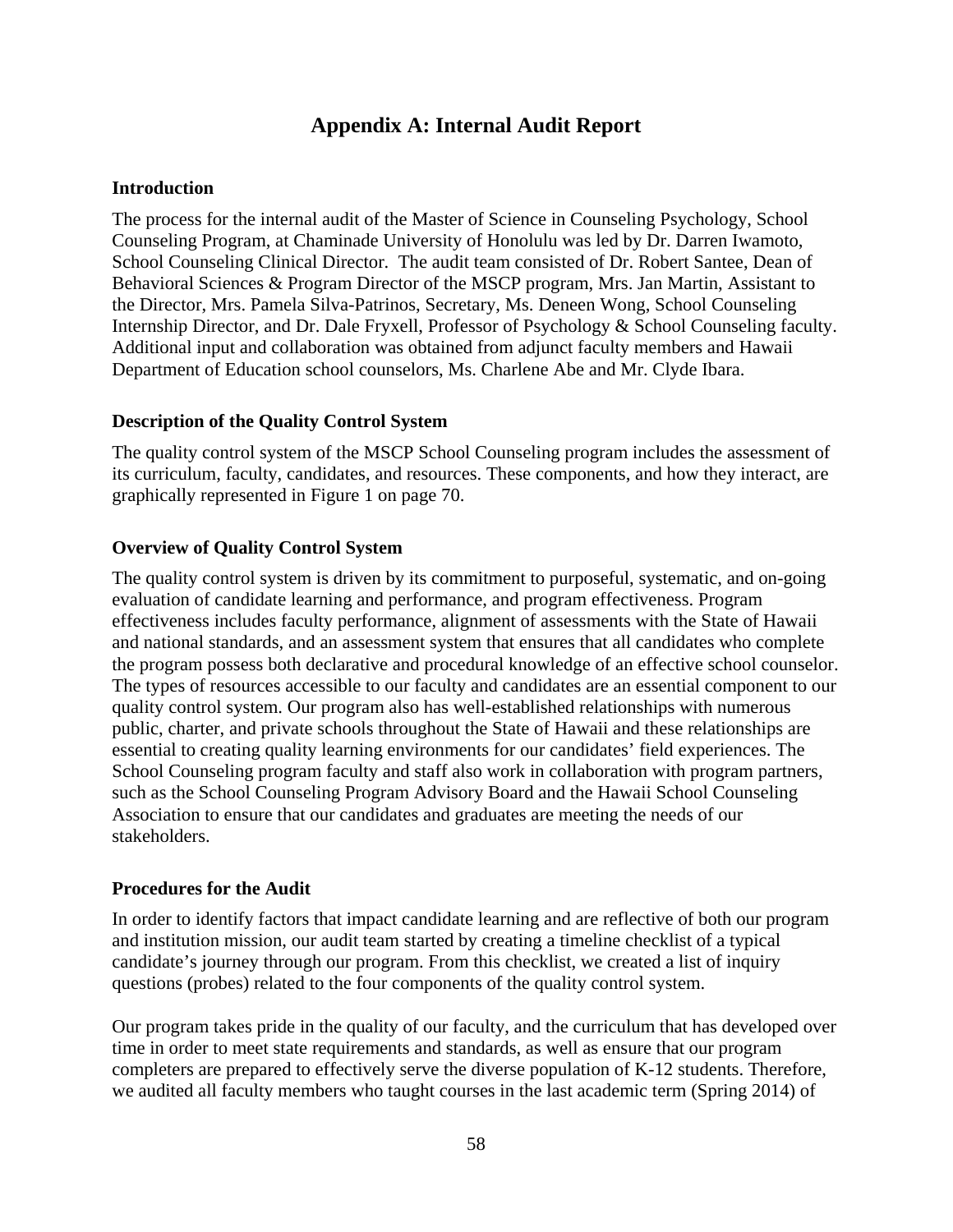our 2014 program completer cohort. The point of entry for this portion of our audit was the faculty member file. We looked at each syllabus for the courses taught. We looked at the student files of all program completers  $(N=24)$ , from the last academic year 2013-2014 to see whether the first two components of our quality control system, faculty and curriculum, function and work together to efficiently serve our students in order to produce quality counseling candidates. Within the student file, we checked on correct procedures and completion of all items included on the student timeline checklist. The checklist is on p. 72. Completed checklists are located in the office of the School Counseling Internship Director (Behavioral Sciences 117).

#### **Findings**

The section below summarizes each mechanism used to assure quality of each component of the quality control system, the probes engaged during the self-audit for each mechanism, and a summary of the findings. Following this section is a narrative of both strengths and weaknesses we found during the audit and recommendations for how we will be addressing them.

#### **2.3.1 Curriculum**

Our curriculum for the MSCP School Counseling program adheres to the national ASCA Standards, the HTSB Standards, NBCC, and the CACREP guidelines for graduate master degree programs in school counseling. We also take pride in, and infuse into the curriculum, the institution's Marianist values (description can be found on page 9 of the brief).

#### **Mechanisms used to assure quality curriculum:**

- Academic Council: The Academic Council at CUH has several functions, one of which is to review and make recommendations about new courses and programs, and academic policies. It also provides oversight on the ongoing process of academic assessment and academic quality of programs. The council meets once a month except during the winter break and the summer break. The meeting minutes through academic year 2011-2012 can be viewed from the faculty web portal. Minutes from 2013 to present are kept in the Behavioral Sciences administrative office (Behavioral Sciences 105).
- Office of Institutional Research: The CUH Office gathers, organizes, analyzes, and disseminates data about different operations of the University in support of University decision-makers. The Office serves as a major repository for information on enrollment, degrees awarded, and is charged with gathering and organizing institutional data for program and campus-wide planning and reporting needs.
- Hawaii Teacher Standards Board: The HTSB, created by the State Legislature in 1995, is the independent organization which sets licensing standards for Hawaii public school teachers and counselors. The School Counseling curriculum at Chaminade was approved, without any conditions, during its SATEP re-recognition visit conducted by the HTSB in 2009 (http://www.chaminade.edu/assessment/assessment/bs/documents/ HTSBLetter.pdf). All HTSB standards were met. The program self-study and unit self-study report that were submitted on December 31, 2008 to HTSB are kept in the Behavioral Sciences Administrative office (Behavioral Sciences 105).
- MSCP School Counseling Program Advisory Board: The Board was created and held its first meeting in 1999 with the purpose of providing external feedback on the status of our program from both professional and community perspectives. The Board consists of public and private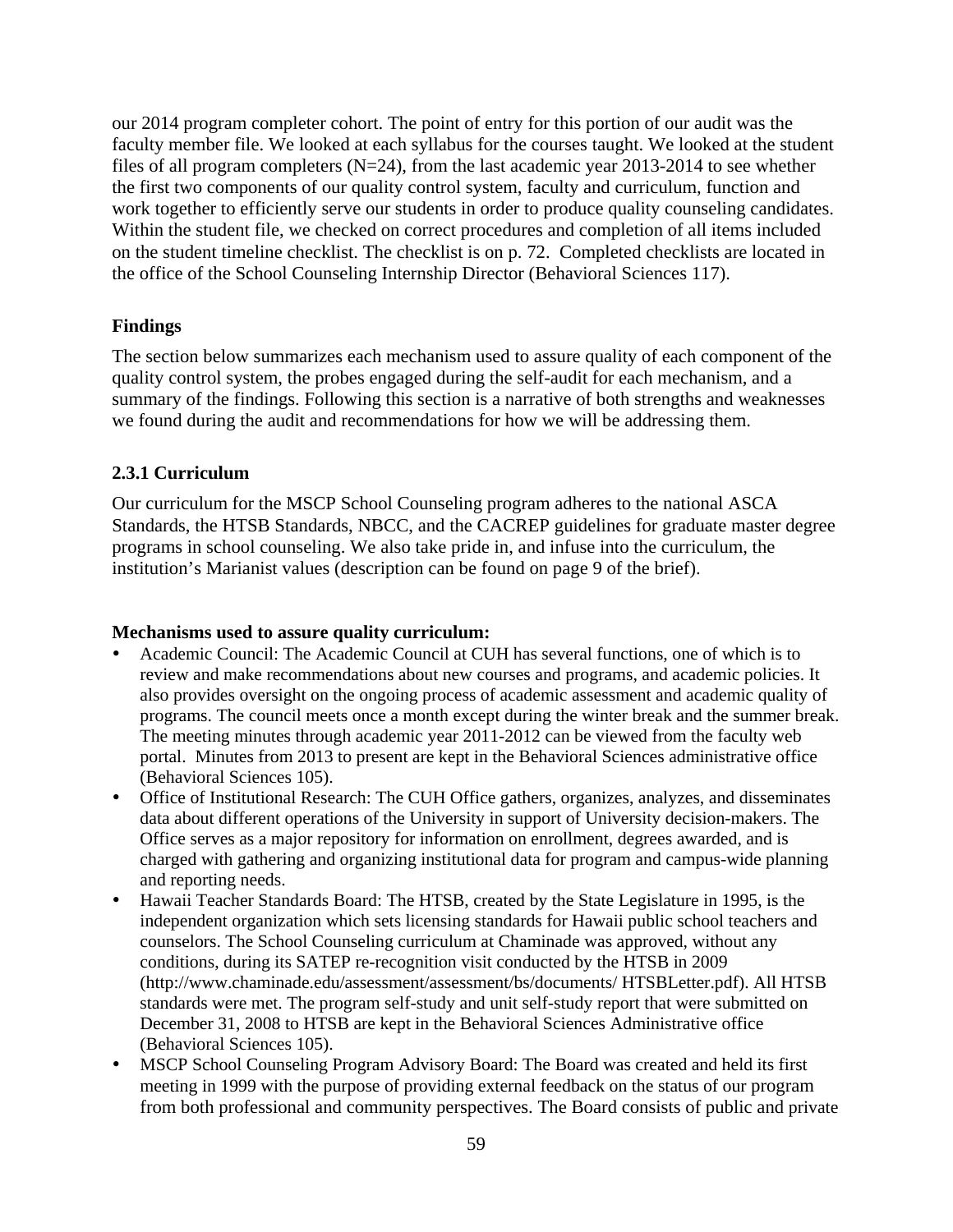school counselors, DOE Resource Teachers, a Student Services Coordinator (SSC), a Principal, Chaminade faculty, and is open to attendance by graduates. The board meets annually, and reviews the School Counseling program's design, delivery, and overall effectiveness and evaluation using data analysis and anecdotal feedback.

 Course Evaluations: At the end of each term, students in all classes at Chaminade University fill out the Course and Instructor Evaluation Form. In 2011, a summative analysis was done. The reliability for this form, based on 86,018 evaluations from undergraduate and graduate students is .9566. The form consists of nine questions across five Likert scales. The five scales with their abbreviations and quantitative ratings are: Strongly Agree ( $StAg$ )=5, Agree (Ag)=4, Neutral (Neu)=3, Disagree (Dis)=2, and Strongly Disagree (StDis)=1. Overall, this analysis is comparative to averages from each term.

#### **Probes**:

- Check course syllabi to confirm that content align with state requirements for licensure.
- Check that student evaluations confirm that students perceive courses as facilitating professional development and learning.
- Check to see if the program partners function effectively and facilitate appropriate support to meet the changing needs of our program.

#### **Summary of Findings:**

- Of all the course sections taught during the audit term of Spring 2014 (N=39), 30 syllabi were posted in the syllabus repository located on the CUH public website and were in compliance with university and program policies as required by the State of Hawaii: http://www.chaminade.edu/syllabus\_repository/search.php. During the self-audit eight of those instructors who did not submit a syllabus for spring 2014, had taught the same course in a previous term, and the syllabus was found there. One instructor did not post their syllabus per Chaminade's requirement.
- Course evaluations received for spring 2014 indicated overall that the courses are well planned, structured, and delivered. The academic requirements were perceived as challenging to the students and that the instructor is prepared, knowledgeable about the subject, and teaches at a high level. The students also felt they gained a significant amount of knowledge. The overall percentage of responses in the Strongly Agree/Agree scales was comparative to the results of the 2011 summative evaluation of this assessment. The report can be found here on page 6: http://www.chaminade.edu/assessment/assessment/bs/documents/MSCP\_Program\_Review\_8-19-13.pdf. Aggregated course evaluation data can be found in Appendix P.
- Hard copies of the minutes from the Advisory Board Meetings are located in the Behavioral Sciences Administrative Office (Behavioral Sciences 105). Content of the minutes reflect that assessment data is shared, and external feedback on this data has resulted in programmatic changes that seek to improve the delivery of the School Counseling program. For example, a most recent change was a direct result of collaboration that occurs during the board meetings which resulted in lowering the maximum enrollment of students in the Internship classes from ten to six, allowing for a more productive and effective teaching environment for both the instructor and students.
- Mr. Hieu Nguyen, the Director of Institutional Research met with our audit team on several occasions to clarify the types of data and reports we are able to obtain for program purposes.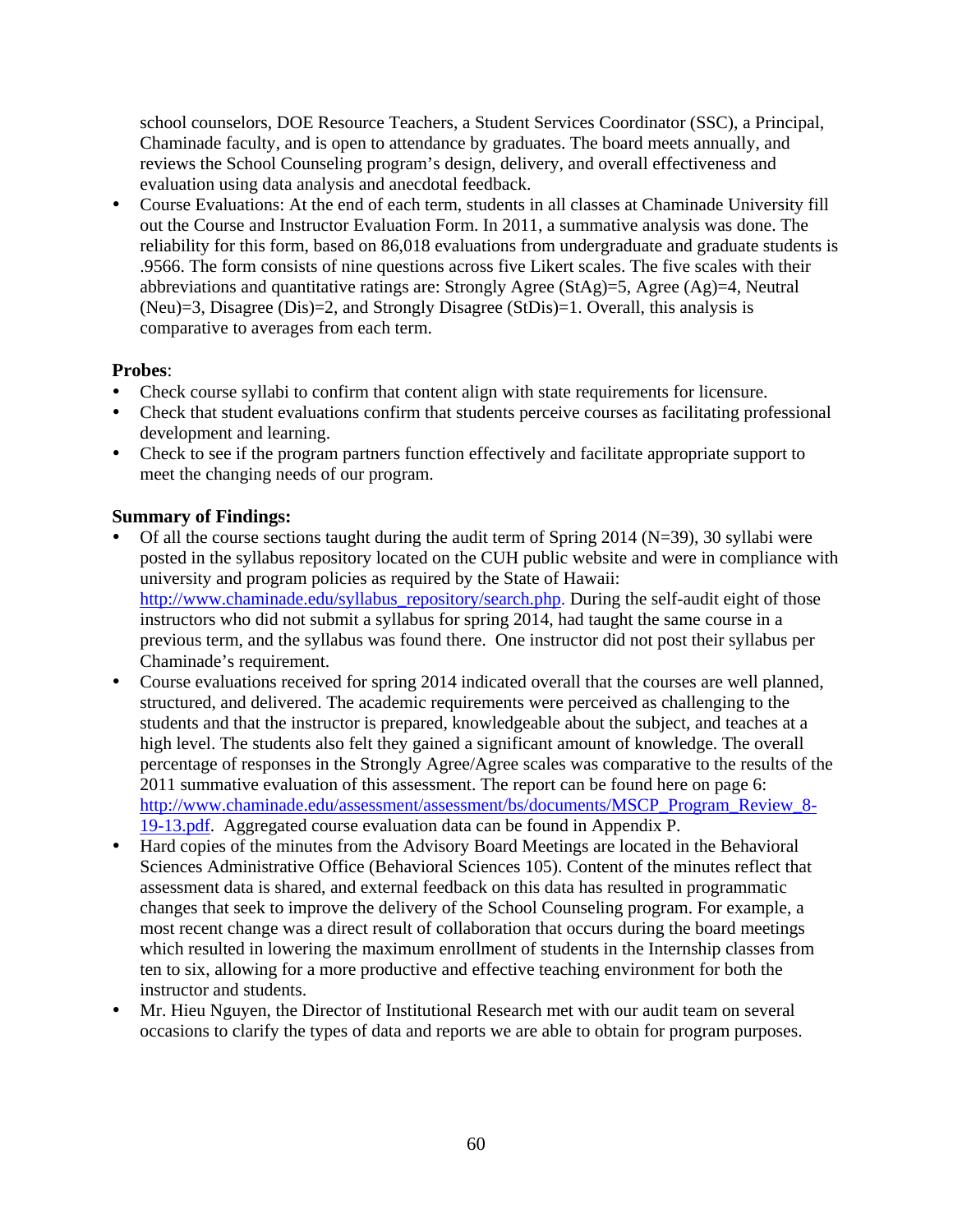# **2.3.2 Faculty**

## **Mechanisms used to assure quality faculty:**

- Chaminade University of Honolulu (CUH) Hiring Procedures: Resumes are received by CUH Human Resources. Transcripts, Certifications, and letters of recommendations are also submitted. Qualified applicant files are forwarded to the appropriate department head/hiring committee.
- CUH Faculty Development Committee: The current faculty development committee consists of seven faculty members and considers applications four times throughout the academic year. The maximum award is set at \$1500 per person per academic year. Some types of activities supported are presentations of papers at a conference, organization of a panel session at a conference, workshop or conference attendance, research and other academically valid activities, and coursework for completing a terminal degree.
- Monthly Faculty/Department Meetings: All full-time faculty, Director, Assistant to the Director, Secretary, and staff of the MSCP program attend monthly meetings to discuss matters relating to program policies, program improvement, and foreseeable issues that arise that can have an impact on higher education or the counseling profession.
- Annual Reviews/Scholarship/Growth and Development Plans: Growth and Development plans are required of all full-time CUH faculty members. Our program faculty submits their growth and development plan to the Dean of Behavioral Sciences. Upon receiving the plan from each fulltime faculty member, the Dean provides feedback, support, and guidance relating to the faculty's scholarship, accomplishments from the past year, and plans for the following year. Both hard copies and electronic copies are kept in the Behavioral Sciences Administrative Office. These copies are also forwarded to the Provost for review and feedback.

## **Probes:**

- Check to see that all faculty member files are complete and that we have documentation of faculty qualifications.
- Check to see that monthly meetings are made available to members.
- Check on faculty development and scholarship endeavors.

# **Summary of Findings:**

- All faculty member files  $(N=27)$  were complete and qualification and ranks were verified. All members were hired according to accepted University practices.
- Minutes from monthly department meetings are located in the Behavioral Sciences Administrative Office and reflect ongoing evaluation and assessment of program quality. The minutes also reflect collaboration on addressing current and relevant issues. Some meetings were canceled because of low attendance or on-going issues that have had no progress or development. But overall, the department is consistent with addressing relevant issues at these meetings.
- The MSCP department is consistent with effective communication to the school counseling program regarding training opportunities that funnel through campus-wide email.
- There is no formal record of faculty development participation within our office. Faculty development applications that are awarded are kept in the Office of the Provost. However, through word-of-mouth, it is apparent that faculty members of our program regularly seek development awards from the University to enhance and increase their professional skills at CUH.
- Annual growth and development plans are located in the Behavioral Sciences Administrative Office. All of the plans were accounted for.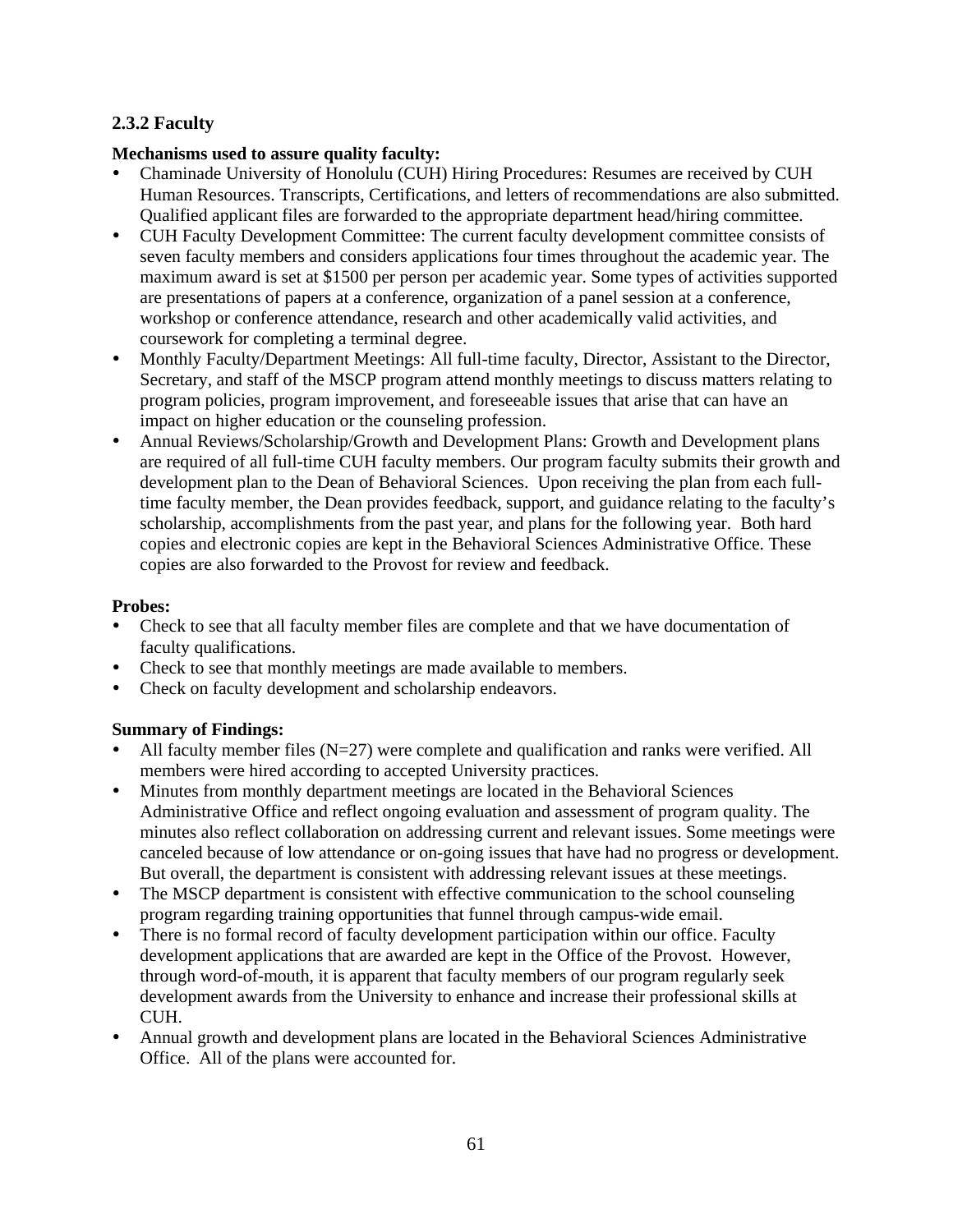# **2.3.3 Candidates**

#### **Mechanisms used to assure quality candidates:**

- Application and Admission process: Description of the requirements for admission can be found on page 11 of the brief.
- Academic Advising: Upon admission to the program, students are assigned an Academic Advisor specific to the School Counseling Program and meeting once every term is required. The advisor will assist in course selection, career plans, and other matters in support of the student. Administrative staff assists students in making appointments or advisors communicate directly with the students through phone, email, or in-person.
- Student Support Services: CUH provides a full range of student support services to accommodate the various academic, social, spiritual, medical, emotional, and/or other, and special needs. Information can be found on the CUH website: http://www.chaminade.edu/student\_life/sss/
- Benchmark Courses**:** One benchmark course is required within the first three terms of the student's academic plan. The second must follow within three terms. The Introduction to Counseling Skills class (PSY 603) and the Group Processes class (PSY 611) allows faculty to observe the actual interpersonal skills and competencies of the students. Students must pass these experiential courses to progress through the MSCP program.
- Practicum/Internship Orientation: Students who are projected to enter the Practicum/Internship sequence in the Fall are contacted early in the calendar year and are required to attend an orientation. An electronic copy of the Practicum/Orientation Handbook is emailed to prospective school counselor candidates. The orientation is followed by individual meetings with the Internship Director. At this meeting, several forms are due, including internship site preferences, Skills Development Statement, Personal Strengths and Goals Statement, and a current resume. These forms can be found in the Handbook and a copy can be found in the Internship Director's officer. These forms are all utilized to find optimal placement sites for the candidates.
- Site Interviews: Practicum/Internship placements are not automatic and after initial contact by the Internship Director with preferred sites, the candidate is responsible for arranging an interview and obtaining appropriate paperwork to secure the site for their internship requirements and experience.
- Site Visits: The School Counseling Internship Director arranges site visits with the Site Supervisor, school administration, and the candidate early on in the Practicum/Internship sequence to ensure open communication between the school and CUH. During this meeting, all parties are given the opportunity to provide feedback about the school counseling program. It is also a time to express any concerns, ask questions, or report on what is working well. All comments are documented and considered for future program modifications. The Internship Director often has the opportunity during this site visit to also observe the candidate interacting with students. Records of these visits are kept in the Internship Director's office.
- Instructor Contact: The school counselor candidate's instructor regularly contacts the Site Supervisor to establish a partnership in supporting the candidate.
- School Counseling Internship and Clinical Directors: Both Directors make themselves available throughout the year by phone, email, or in person, for informal feedback by unit partners, students, and graduates.
- HTSB and Hawaii DOE Orientation: Both bodies are invited to present licensing and application requirements to secure employment for our School Counseling candidates.
- Complaint policy: The School Counseling Program has a complaint procedure in place. If candidates have questions regarding the conduct of a course, including grading, they submit their complaint in writing to the instructor of the course. If the candidates are not satisfied with the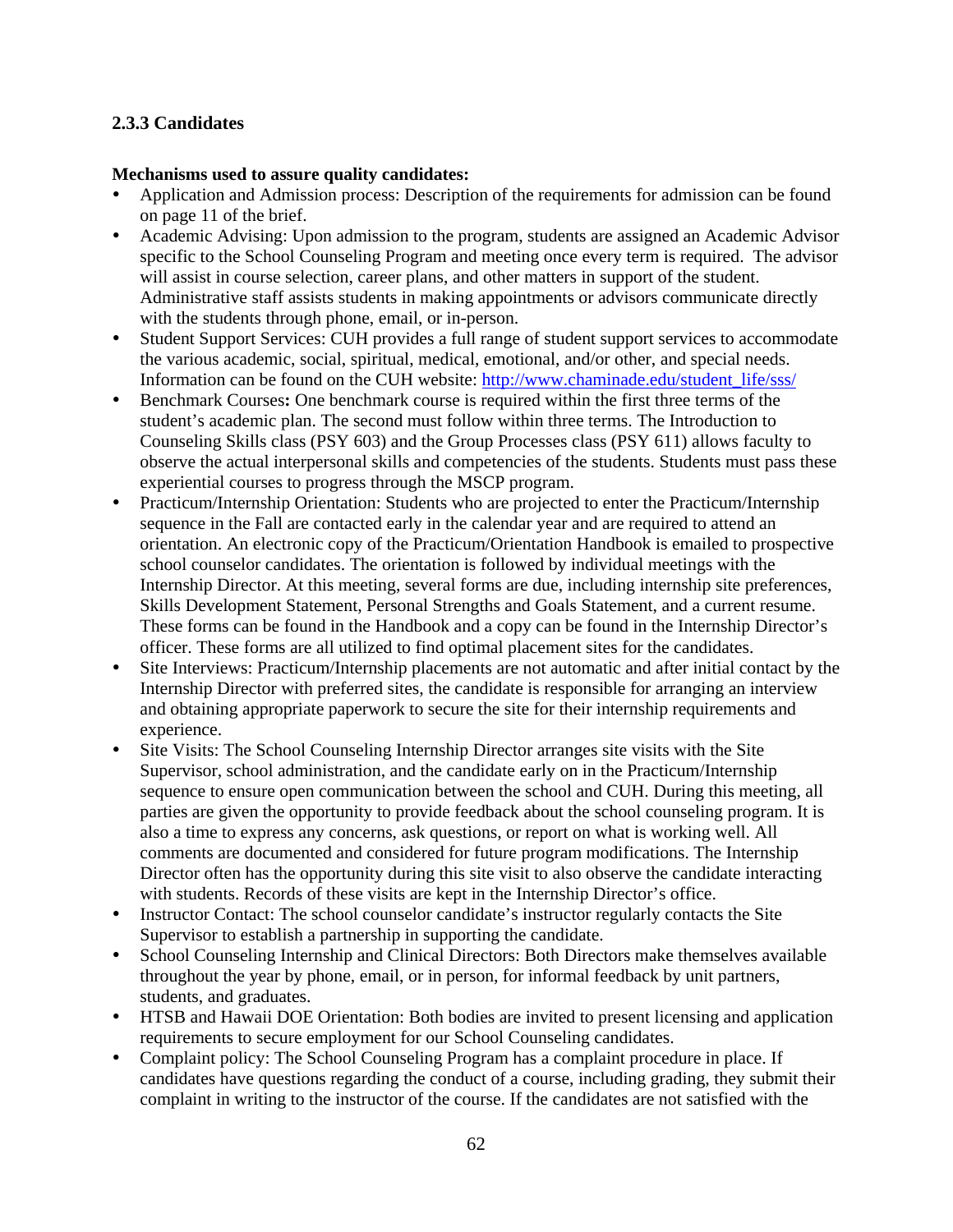instructor's handling of the concerns, they then submit complaints in writing to their program advisor. From this point, if still not satisfied, the candidates can take their complaints to the Director of the MSCP program, followed by Assistant to the Provost for Graduate Services, and then to the Executive Vice President and Provost.

#### **Probes:**

- Check to see that student files are complete.
- Check to see that program policies are made accessible to students.
- Check to see that Practicum/Internship Orientation requirements were met.

#### **Summary of Findings:**

- We looked at all program completers who graduated from the School Counseling program in May 2014 (N=24). The files included application and admission documents, including transcripts, interview scores, benchmark proficiency scores, record of passing PRAXIS II scores, Practicum/Internship Service logs, Site Supervisor evaluations, acknowledgement of receipt of MSCP Description, Policies, and Procedures handbook, and advising records. All files were complete except one student file was missing a benchmark proficiency record form, and almost all had inconsistent records of advising meetings. Many only included a record of the initial advisor meeting.
- All program policies are accessible in the MSCP Description, Policies, and Procedures Handbook that all accepted students receive in the mail.
- For all program completers from May 2014 ( $N=24$ ), several were missing the Skills Development Statement, Personal Strengths and Practicum Goals Statement, and a resume. However, there was record that all candidates did have individualized meetings with the Internship Director to discuss placement and other practicum matters.
- Site visits and informal open communication between internship site supervisors, school administrators, program directors, instructors, and candidates allowed for early intervention when challenges arose. All but one candidate successfully completed the practicum/internship sequence. This candidate had medical issues arise and is continually being supported in completing requirements for licensure.
- The School Counseling program partnership with Hawaii DOE and the HTSB has allowed for support and assistance in preparation of our candidates as they complete our program. The School Counseling program directors schedule presentations by the Hawaii DOE and the HTSB, whose representatives provide information on such topics as licensing, license renewal, adding fields, national board certification, the application and interview process for the DOE, salary information, hiring statistics, required documentation, etc, all of which is very useful, especially at a time when our candidates feel the stress of completing the program and transitioning into their professional careers. Candidates come prepared with many questions that are effectively answered by our unit partner representatives.
- There were no formal complaints submitted for these student files.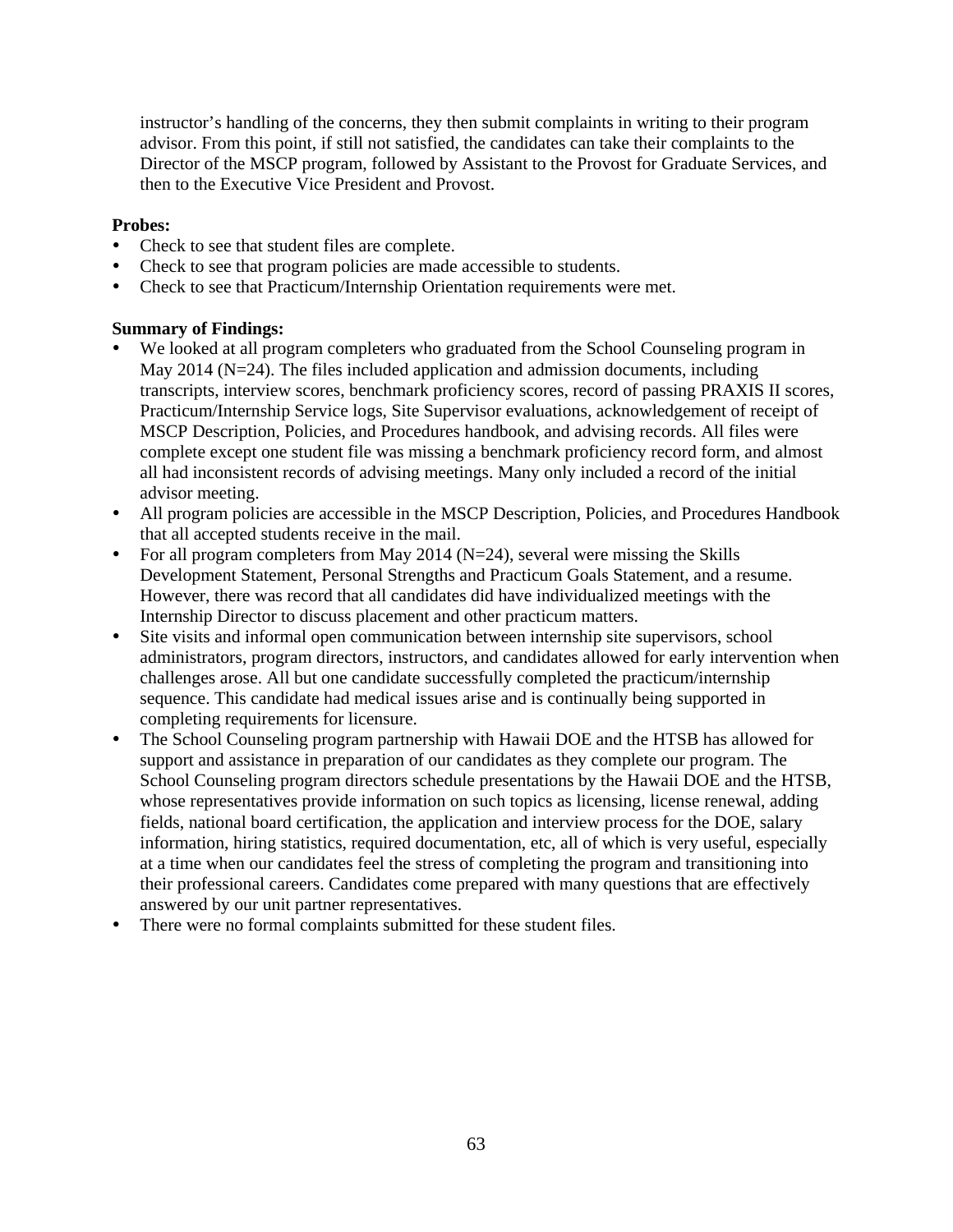### **2.3.4 Resources**

#### **Mechanisms to assure quality resources:**

- CUH Helpdesk System: CUH has a technical services office that has extensive hours, 6 days a week: Monday-Thursday 8:15 a.m. –10:00 p.m., Friday 8:15 a.m.–6:00 p.m., and Saturday 11:00 a.m.-4:00 p.m. At the start of each day, technicians visit every classroom to ensure that all equipment is present and operating.
- CUH Facilities: A description of the facilities can be found on page 64 of the brief and a public listing is also accessible on the CUH web site: http://www.chaminade.edu/about/campus.php

#### **Probes:**

- Check that facilities provide a quality learning environment.
- Check to see that facilities are adequate to deliver the curriculum and support instructional activities**.**

#### **Summary of Findings:**

- Classrooms were found to be well-equipped and technology more than adequate to support effective delivery of the curriculum.
- Candidates also have access to computer labs and printing credits in the CUH library
- Candidates are all assigned a CUH student email.

#### **Discoveries of Strengths, Weaknesses, and Recommendations for the QCS**

Overall, our internal audit has found that our QCS is working to ensure that we have a quality curriculum, quality faculty, quality resources, which all work and function together to produce quality candidates in the School Counseling program.

The program curriculum has been approved through correct procedures at both the university and state levels. Upon completion of our School Counseling program, students are qualified for licensure as professional school counselors. Student learning objectives and the University mission was infused in all course syllabi audited. We discovered that contrary to our assumption, not all syllabi were uploaded into the CUH web site syllabus repository. An email will be sent to all faculty members to remind them of this necessary action. Unit partnerships, such as the one with the School Counseling Advisory Board, is working to ensure that program changes or policy changes that increase success and effectiveness of our program are addressed. Our established partnership with numerous public, charter, and private school internship sites was found to be a program strength. We are aware that a more effective site supervisor training is necessary to ensure that all sites provide similar experiences despite each site possessing its own unique needs and programs. This is currently in development and we anticipate implementation for the next cohort of candidates who will enter the practicum/internship sequence in summer 2015.

When auditing the faculty, we discovered that regular faculty meetings were inconsistent and at times not held for months at a time. Based on this finding, beginning in September 2014, department meetings have been placed on the department calendar. Improvement has been observed. A strength evident in our faculty is their partnership with the Dean of Behavioral Sciences and the annual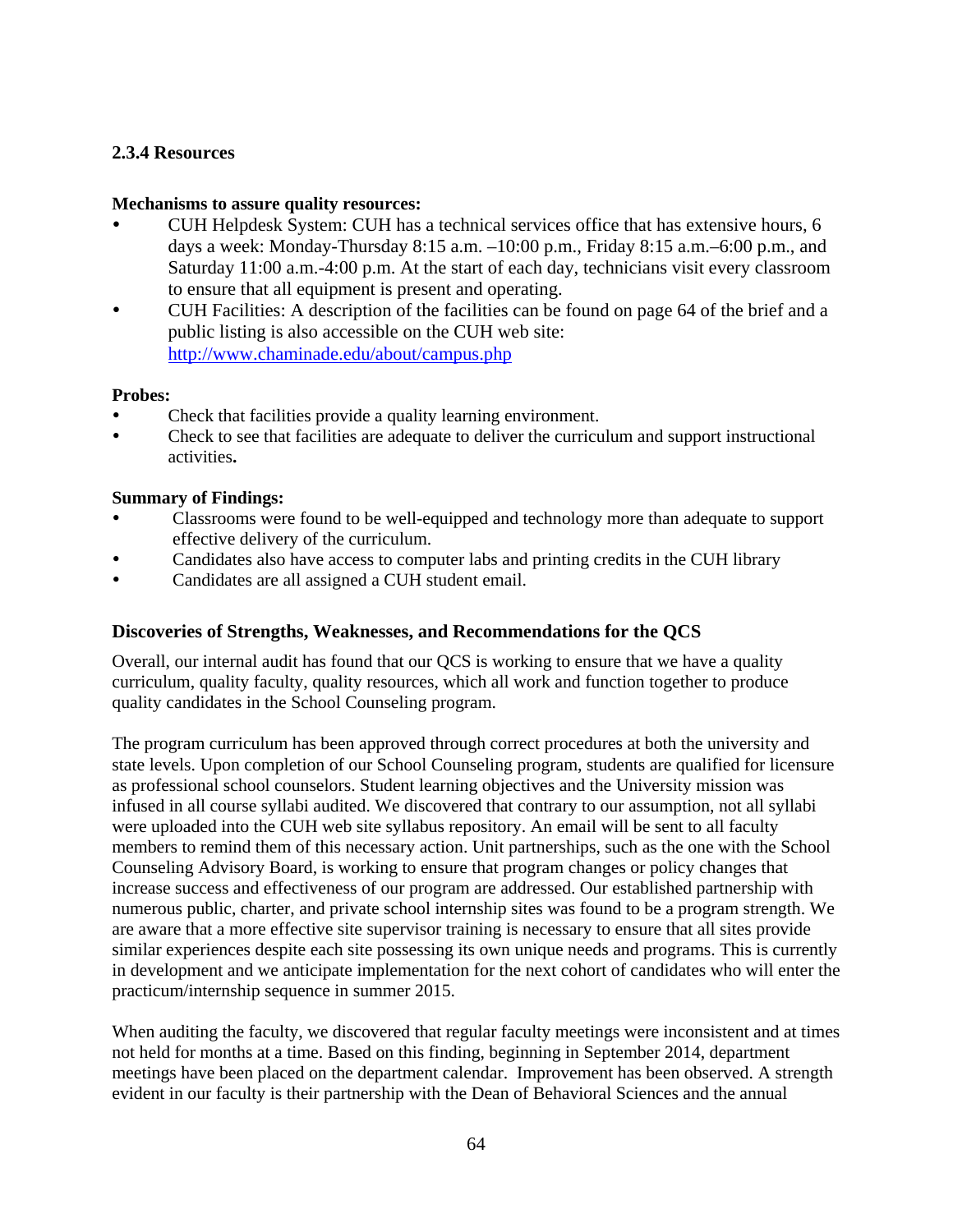submission of formal growth and development reports. Scholarship and professional development awards are shared at the monthly faculty meeting.

The one document that was consistently lacking in all student files was proper documentation of student advising. The MSCP program handbook of policies and procedures clearly states that students are required to meet with their advisors at least once per term to keep abreast of program progress and upcoming deadlines. Since the audit began, we have created an electronic database to record student advising and have reminded faculty of the importance of this student support service. Each advisor now also has access to a list of their advisees and will get into the practice of stating the advising requirements to the students during their initial advising. The Administrative office has also created a system where academic holds will be placed on candidates' accounts when the candidate does not follow their academic plan that was developed with their advisor. This has prompted more candidates to fulfill their advising requirement. However, it must also be noted that CUH does take pride in the environment that has been created in the MSCP program; candidates always find the school counseling faculty and staff with open doors and it is evident on campus that a "drop-in" relationship has been established with students regularly stopping in for questions and support.

Another weakness that will be addressed as far as the QCS for producing quality candidates, is that although open communication between program directors, instructors, site supervisors, school administration, and students, is encouraged, there is often a disconnect in what is shared between different parties. We have discovered through the audit, by candid collection of random feedback that professionalism or soft skills of our candidates need to be strengthened earlier in the curriculum and prior to the practicum/internship sequence. One way we have addressed this currently, is an added questionnaire section to be used during the site visits conducted by the Internship Director. This added feature seems to open up communication in this area that unfortunately is not always addressed where and when it should be.

The School Counseling program is also looking into developing an effective and formal system of gathering post-graduate data. This task is already charged to the Office of Institutional Advancement at CUH. Our program has decided to informally begin this process by gathering post-graduation contact information during the practicum/internship orientation. Post-graduation inquiries will be made in order to improve preparation of future candidates. During the self-audit, a mass email was sent to all graduates from the last three academic years asking what improvements can be made to our program to better prepare them in their capacity as a school counselor. Limited responses were collected but reflected that overall, limitations of our program were very subjective to the specific experience of the candidate in the school in which they were hired. It has always been apparent that the title of "school counselor" is very broad and as much as our program can prepare a candidate for their professional experiences, it is unreasonable to think we can prepare candidates for every situation and school. It will better prepare our candidates if we first understand what their idea of school counselor is, as well as illustrate for them the numerous "hats" that will be worn during their professional career, that is very dependent on the needs of their specific school. We are implementing a greater emphasis throughout the school counseling-specific courses, the various needs of the diverse populations in each of the schools within the Hawaii DOE system in which our program prepares them for licensure. This year's cohort and on, will be asked to write an anonymous letter with guidance, advice, of unexpected experiences and rewards, and encouragement for our future candidates.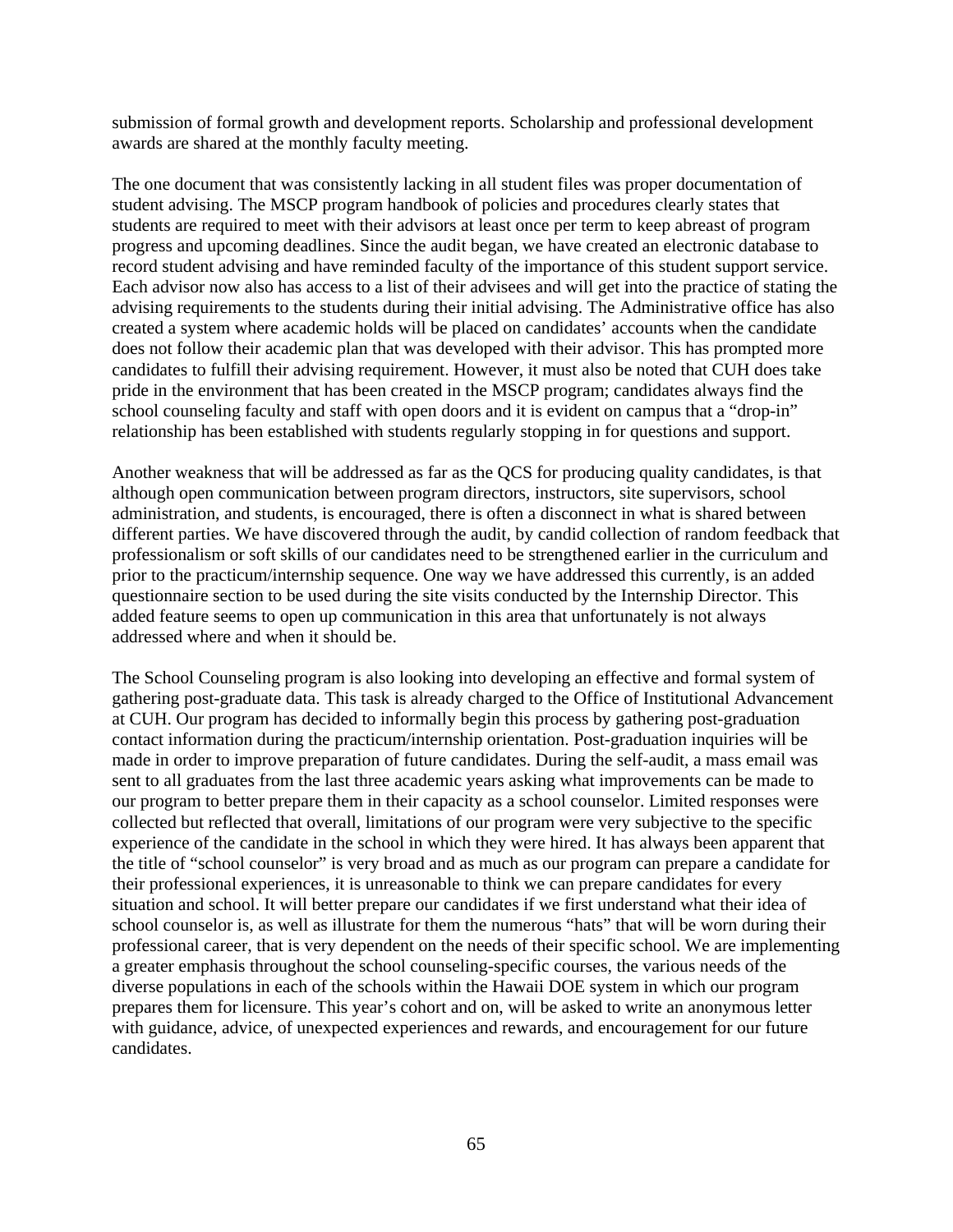Resources of our program was an area of strength overall. However, we are looking into different platforms to help with better implementation of our required ePortfolio, described on page 30 of the brief. It was noted here that changes were made to the assignment with the goal of better aligning the ePortfolio with the School Counseling program learning objectives and with TEAC's Quality Principle I. This assignment will continue to be a work in progress.

#### **Conclusions:**

The internal audit was successful in discovering that the quality control system contains many strengths, and also areas that benefit from ongoing assessment and adjustment. We have created new processes to address our program weaknesses and will continually analyze the results of our modifications. We also acknowledge that some of our program weaknesses have not yet been addressed. The self-audit has revealed what we will address in the future when the timing is appropriate. For example, we are an institution that respects the idea and practice of academic freedom, but also recognize the importance of standardizing sections of courses, especially those more closely related to the school counseling emphasis specifically. As we become more formalized in the open communication we encourage with our unit partners, we will begin to implement an online orientation and standardized trainings to help better serve our School Counseling candidates.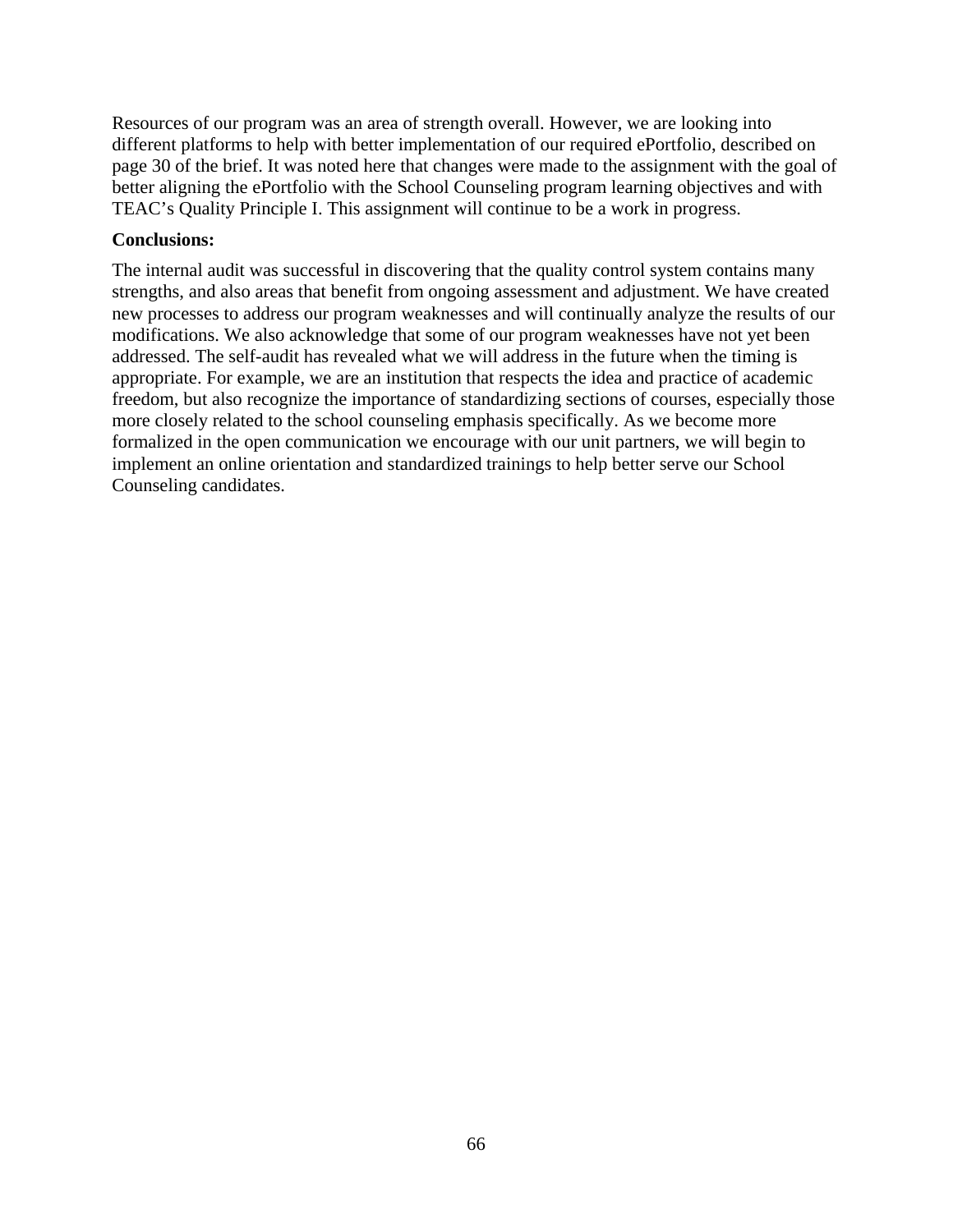

**Figure 1. Graphic Representation of the Quality Control System Audit**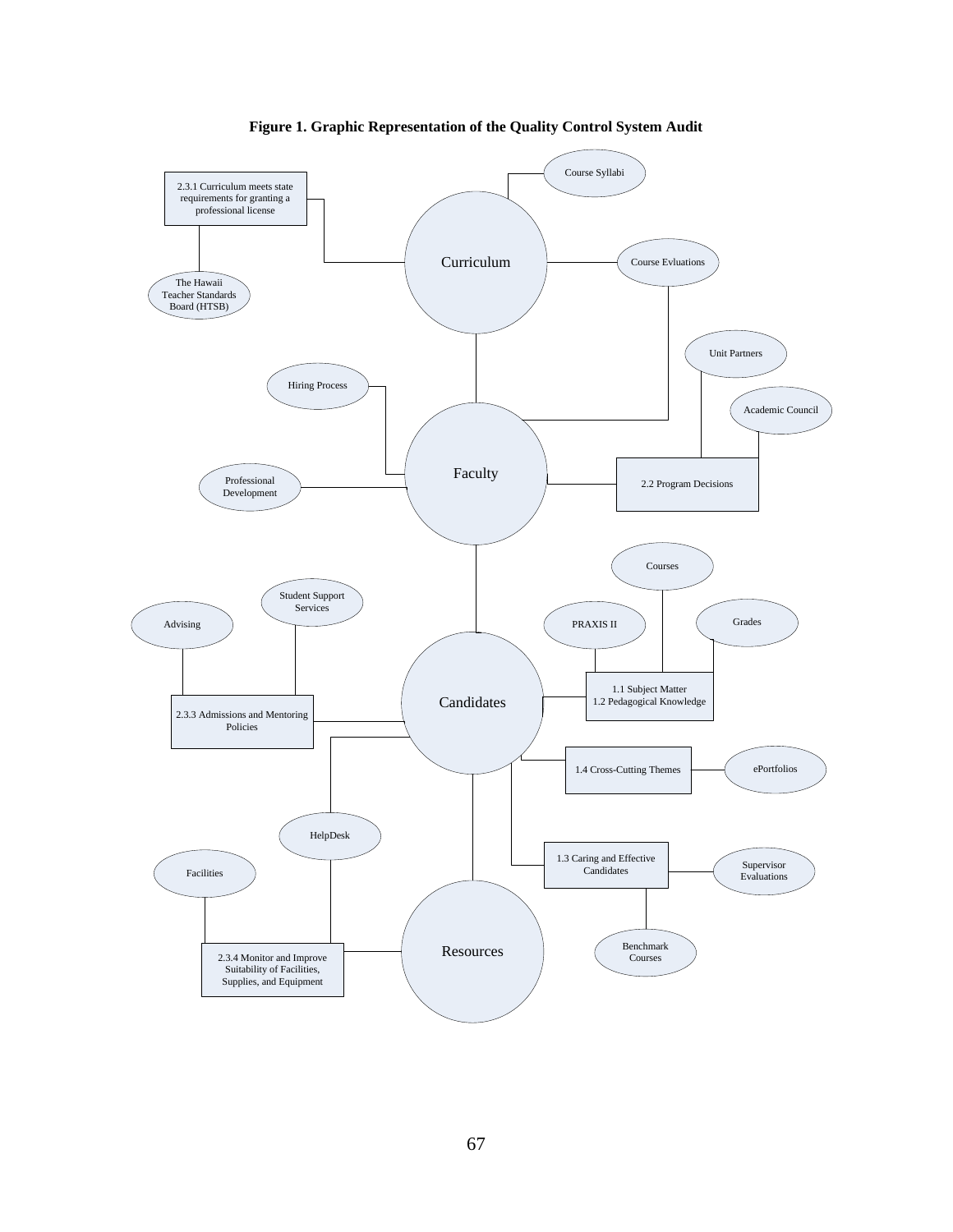| <b>QCS</b>   | Question                                                                                                                                                                         | Yes | N <sub>o</sub> | N/A | Comments                                                                                                              |
|--------------|----------------------------------------------------------------------------------------------------------------------------------------------------------------------------------|-----|----------------|-----|-----------------------------------------------------------------------------------------------------------------------|
| Component    |                                                                                                                                                                                  |     |                |     |                                                                                                                       |
| Curriculum   | Do courses align with state<br>requirements for licensure?                                                                                                                       | X   |                |     |                                                                                                                       |
|              | Are program requirements<br>accessible in the academic<br>catalog and on the CUH website?                                                                                        | X   |                |     |                                                                                                                       |
|              | Is a record of HTSB program<br>approval of the degree program<br>accessible?                                                                                                     | X   |                |     |                                                                                                                       |
|              | Is there access to course syllabi?                                                                                                                                               | X   |                |     | 30/39 course syllabi<br>were posted and<br>accessible                                                                 |
|              | Do the course syllabi reflect the<br>mission of our program and the<br>university?                                                                                               | X   |                |     |                                                                                                                       |
| Faculty      | Is there a record of faculty<br>qualifications?                                                                                                                                  | X   |                |     |                                                                                                                       |
|              | Is there an accessible policy<br>manual outlining faculty<br>personnel policies for hiring,<br>evaluation, promotion, tenure,<br>academic freedom, development,<br>and workload? | X   |                |     |                                                                                                                       |
|              | Is there a record of faculty<br>scholarship and development?                                                                                                                     | X   |                |     |                                                                                                                       |
| Student file | Is the student file kept in the<br>MSCP office?                                                                                                                                  | X   |                |     |                                                                                                                       |
|              | Is there documentation that<br>requirements for the application<br>process were met?                                                                                             | X   |                |     |                                                                                                                       |
|              | Is there a copy of the PRAXIS II<br>score?                                                                                                                                       | X   |                |     |                                                                                                                       |
|              | Is there a record of academic<br>advising?                                                                                                                                       | X   |                |     | Despite policy that<br>students meet with their<br>advisors once per term,<br>records of advising were<br>incomplete. |
|              | Is there documentation that all<br>requirements for practicum<br>orientation were met?                                                                                           | X   |                |     | $7/24$ requested<br>appendices were<br>missing.                                                                       |
|              | Are log sheets accessible?                                                                                                                                                       | X   |                |     |                                                                                                                       |
|              | Are there records of internship<br>site visits?                                                                                                                                  | X   |                |     | 39 sites were visited.<br>5 were not, of which 2<br>were on the neighbor                                              |

**Table A1: Results of the Chaminade University of Honolulu School Counseling Audit**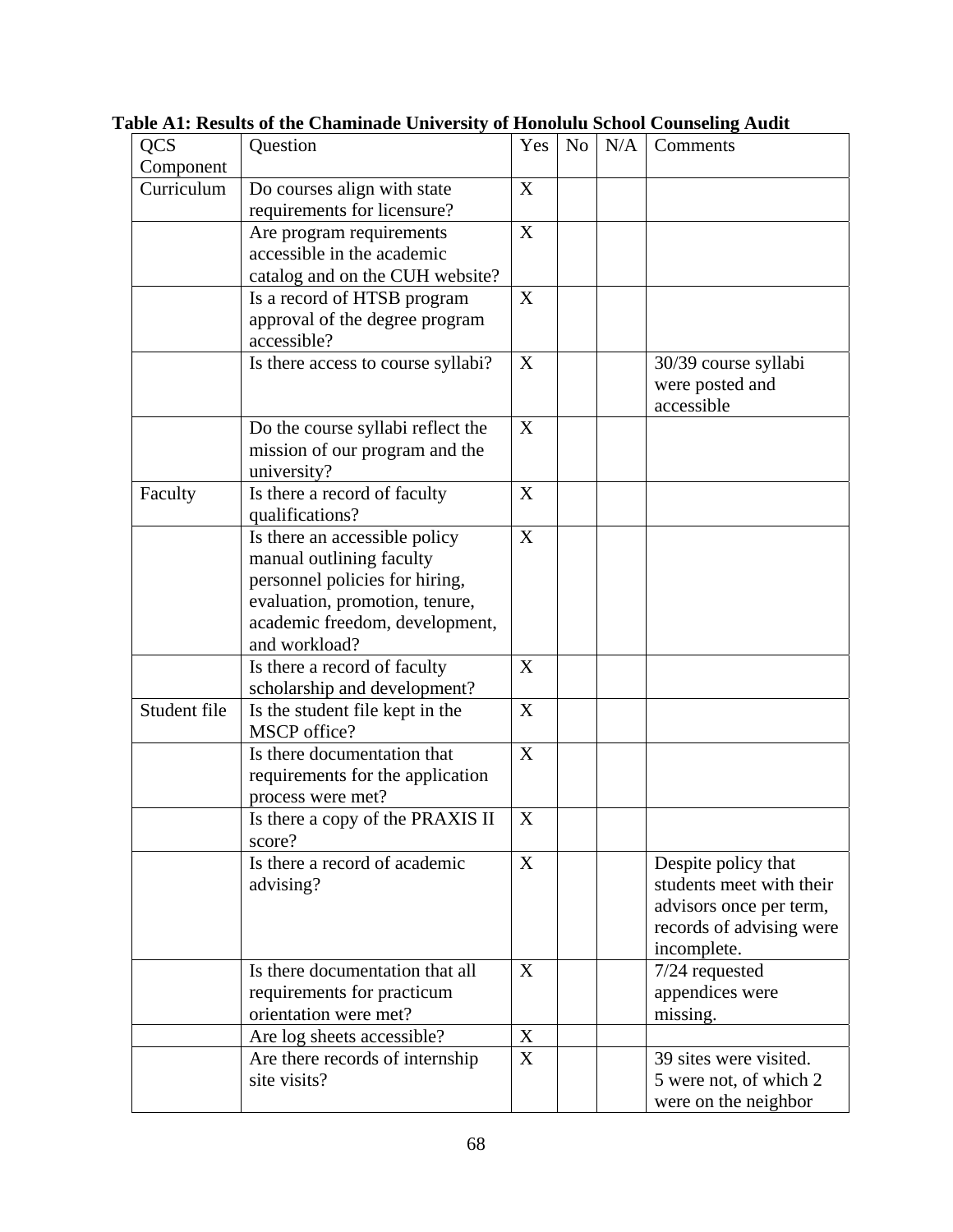|            |                                                              |   |  | islands.                                                                                                                      |
|------------|--------------------------------------------------------------|---|--|-------------------------------------------------------------------------------------------------------------------------------|
| Facilities | Do the facilities provide a quality<br>learning environment? | X |  |                                                                                                                               |
|            | Are resources accessible to<br>students?                     | X |  | It became evident<br>through word-of-mouth<br>that some students were<br>unaware of printing<br>credits available to<br>them. |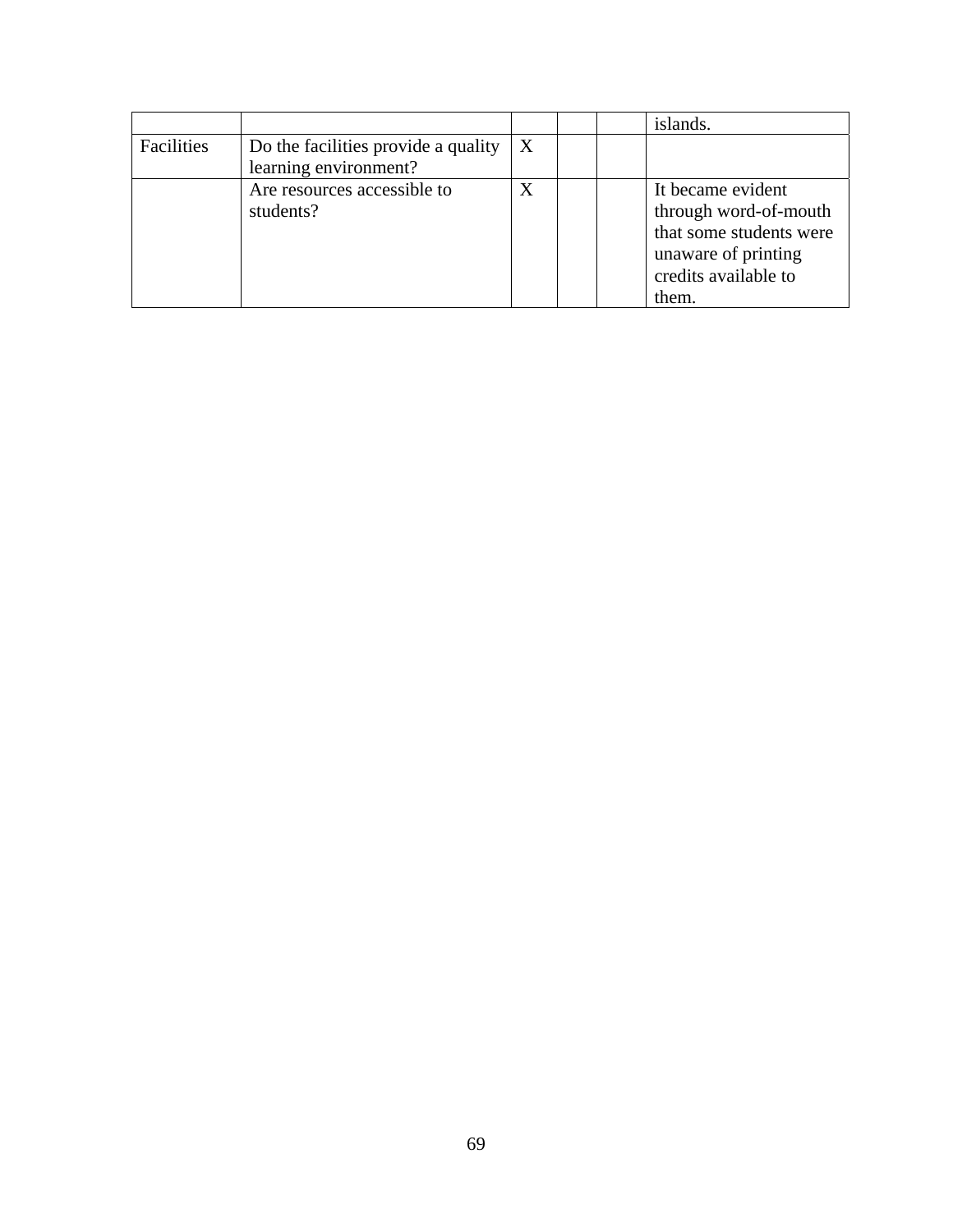# **Appendix B: Evidence of Institutional Capacity for Program Quality**

| Capacity            | Program Statistic  | <b>Institution Statistics</b> | Difference Analysis           |
|---------------------|--------------------|-------------------------------|-------------------------------|
| Dimension           |                    | (Norm)                        | (Analysis of the differences  |
|                     |                    |                               | between the program and the   |
|                     |                    |                               | institutional statistics)     |
| 3.1.1 Curriculum    | To earn the Master | • Master of                   | In aligning with the policies |
| (number of credits) | of Science in      | <b>Business</b>               | set forth by CACREP, all      |
|                     | Counseling         | Administration                | community counseling and      |
|                     | Psychology         | 36 credits                    | clinical mental health        |
|                     | (MSCP) degree      | • Master of Arts in           | counseling programs are       |
|                     | with an emphasis   | Teaching                      | required to have a minimum of |
|                     | in School          | Secondary                     | 60 semester hours.            |
|                     | Counseling         | <b>Education</b> with         | http://www.cacrep.org/wp-     |
|                     | candidates must    | Licensure 49                  | content/uploads/2012/10/2009- |
|                     | complete 60        | credits                       | POLICY-DOC-rev.-July-         |
|                     | semester credits.  | • Master of Arts in           | 2014.pdf                      |
|                     |                    | <b>Teaching Early</b>         |                               |
|                     |                    | Childhood                     | Although the MSCP program     |
|                     |                    | <b>Education Pk-K</b>         | has the highest credit        |
|                     |                    | 38 credits                    | requirement for program       |
|                     |                    |                               | completion, this requirement  |
|                     |                    | • Master of Arts in           | cannot be lowered as it is    |
|                     |                    | <b>Teaching Special</b>       | meeting the standard of       |
|                     |                    | Education                     | counseling programs across    |
|                     |                    | (Mild/Moderate)               | the nation.                   |
|                     |                    | with Licensure                |                               |
|                     |                    | 52 credits                    |                               |
|                     |                    | • Master of Arts in           |                               |
|                     |                    | <b>Teaching Early</b>         |                               |
|                     |                    | Childhood                     |                               |
|                     |                    | <b>Education Pk-3</b>         |                               |
|                     |                    | 46 credits                    |                               |
|                     |                    | • Master of                   |                               |
|                     |                    | Education                     |                               |
|                     |                    | Instructional                 |                               |
|                     |                    | Leadership 31                 |                               |
|                     |                    | credits                       |                               |
|                     |                    | • Master of                   |                               |
|                     |                    | <b>Education Child</b>        |                               |
|                     |                    | Development 31                |                               |
|                     |                    | credits                       |                               |
|                     |                    | • Master of                   |                               |
|                     |                    | <b>Education Early</b>        |                               |

Table B.1 Capacity for Quality: A Comparison of Program and Institutional Statistics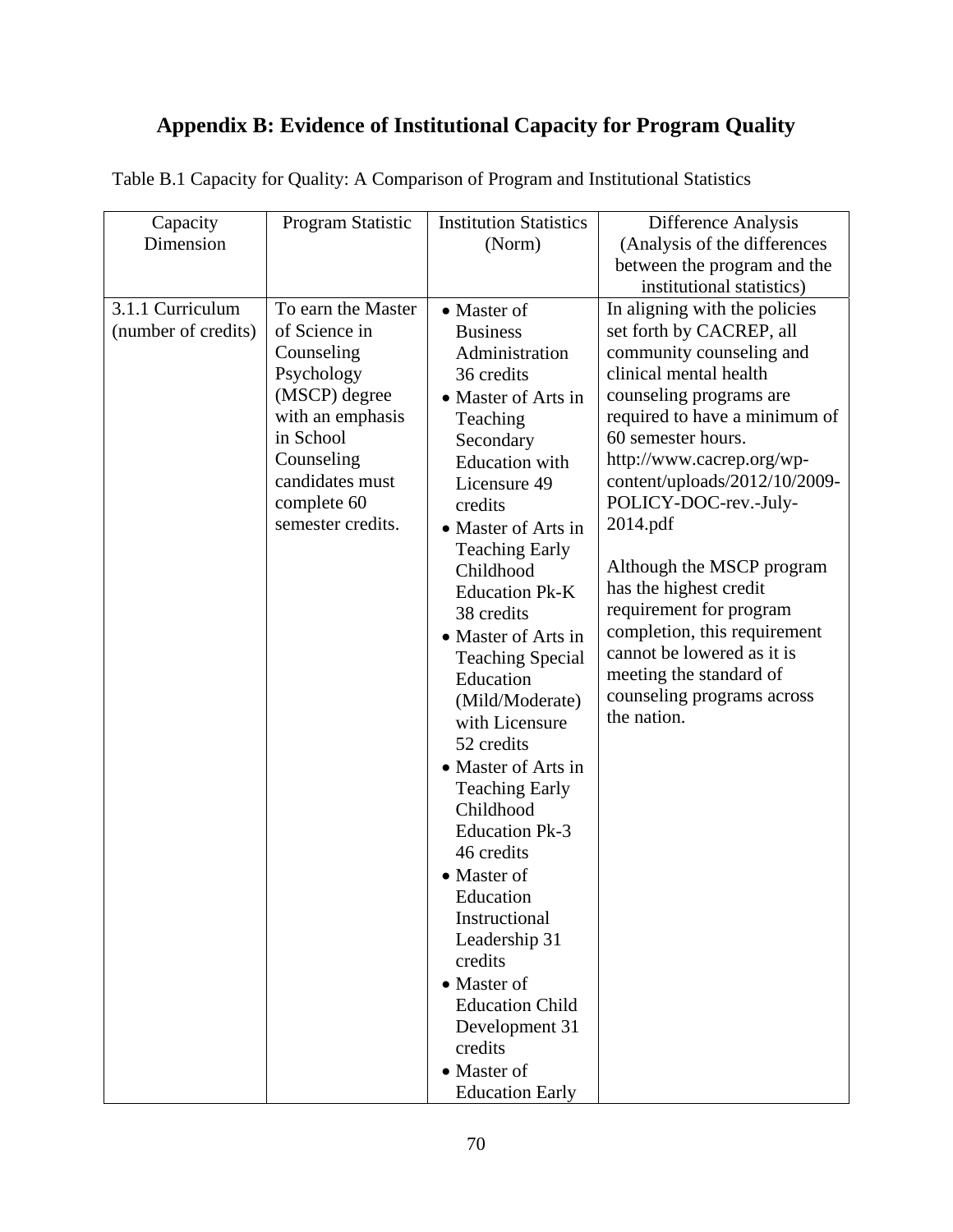|                  |                  | Childhood                |                                |
|------------------|------------------|--------------------------|--------------------------------|
|                  |                  | <b>Education</b> with    |                                |
|                  |                  | Montessori               |                                |
|                  |                  | Credential 35            |                                |
|                  |                  | credits                  |                                |
|                  |                  | • Master of              |                                |
|                  |                  | <b>Education Early</b>   |                                |
|                  |                  | Childhood                |                                |
|                  |                  | <b>Education</b> with    |                                |
|                  |                  | Montessori               |                                |
|                  |                  | Credential and           |                                |
|                  |                  | Master's Degree          |                                |
|                  |                  | 44 credits               |                                |
|                  |                  | • Master of              |                                |
|                  |                  | Education                |                                |
|                  |                  | Educational              |                                |
|                  |                  |                          |                                |
|                  |                  | Leadership 33            |                                |
|                  |                  | credits                  |                                |
|                  |                  | • Master of              |                                |
|                  |                  | Science in               |                                |
|                  |                  | <b>Criminal Justice</b>  |                                |
|                  |                  | Administration           |                                |
|                  |                  | 42 credits               |                                |
|                  |                  | • Master of              |                                |
|                  |                  | Science in               |                                |
|                  |                  | <b>Criminal Justice</b>  |                                |
|                  |                  | Administration           |                                |
|                  |                  | Homeland                 |                                |
|                  |                  | Security                 |                                |
|                  |                  | Leadership               |                                |
|                  |                  | Development 45           |                                |
|                  |                  | credits                  |                                |
|                  |                  | • Master of              |                                |
|                  |                  | Science in               |                                |
|                  |                  | <b>Forensic Sciences</b> |                                |
|                  |                  | 42 credits               |                                |
|                  |                  | • Master of              |                                |
|                  |                  | Pastoral                 |                                |
|                  |                  | Theology 33              |                                |
|                  |                  | credits                  |                                |
|                  | • Professor $-4$ | (Comparable              |                                |
| 3.1.2 Faculty    |                  |                          | When compared to the           |
| (percentages at  | (14%)            | $Program -$              | Education graduate program,    |
| ranks; workload) | • Associate      | Education)               | the MSCP program has a         |
|                  | Professor $-2$   |                          | higher percentage of full-time |
|                  | (7%)             | • Professor $-2(4%)$     | faculty and utilizes less      |
|                  | • Assistant      | • Associate              | adjunct professors. Although   |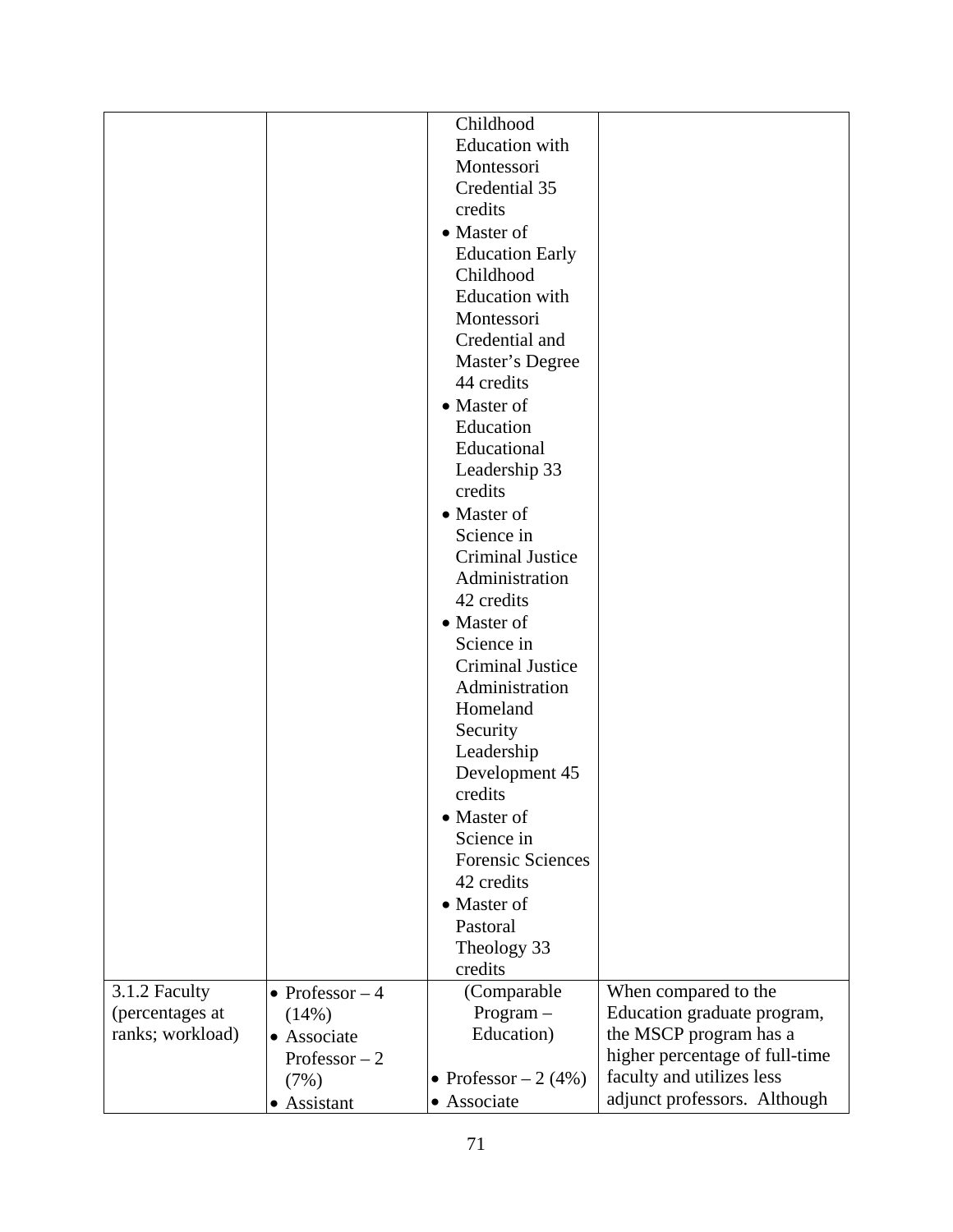|                  | Professor $-1$                        | Professor $-3(6%)$                  | the MSCP program has a          |
|------------------|---------------------------------------|-------------------------------------|---------------------------------|
|                  | (3%)                                  | • Assistant Professor               | higher percentage of full-time  |
|                  | $\bullet$ Adjunct                     | $-2(4%)$                            | faculty, the student-to-faculty |
|                  | Professor $-22$                       | • Lecturer – 1 $(2\%)$              | ratio still falls short of      |
|                  | (76%)                                 | • Adjunct Professor                 | CACREP's requirement of a       |
|                  | Professors,                           | $-41(84%)$                          | 10:1 ratio.                     |
|                  | Associate                             | Professors,                         |                                 |
|                  | Professors and                        | Associate                           |                                 |
|                  | Assistant                             | Professors and                      |                                 |
|                  | Professors have a                     | <b>Assistant Professors</b>         |                                 |
|                  | minimum teaching                      | have a minimum                      |                                 |
|                  | load per academic                     | teaching load per                   |                                 |
|                  | year of 12 credits                    | academic year of 12                 |                                 |
|                  | undergraduate and                     | credits                             |                                 |
|                  | 12 credits                            | undergraduate and                   |                                 |
|                  | graduate.                             | 12 credits graduate.                |                                 |
|                  | Adjuncts are                          | Adjuncts are                        |                                 |
|                  | normally                              | normally contracted                 |                                 |
|                  | contracted for 3                      | for 3 credits per                   |                                 |
|                  | credits per                           | semester, unless the                |                                 |
|                  | semester, unless                      | demand requires                     |                                 |
|                  | the demand                            | additional credits.                 |                                 |
|                  | requires additional                   |                                     |                                 |
|                  | credits.                              |                                     |                                 |
| 3.1.3 Facilities | All classrooms at                     | All classrooms at                   | No difference found for this    |
| (space $&$       | Chaminade                             | Chaminade                           | domain.                         |
| equipment        | University are                        | University are                      |                                 |
| provided)        | equipped with an                      | equipped with an                    |                                 |
|                  | Internet-accessible                   | Internet-accessible                 |                                 |
|                  | computer,                             | computer,                           |                                 |
|                  | projection system,<br>DVD player, VHS | projection system,                  |                                 |
|                  | player, document                      | DVD player, VHS<br>player, document |                                 |
|                  | camera, and wi-fi.                    | camera, and wi-fi.                  |                                 |
|                  | Student                               | Student workspaces                  |                                 |
|                  | workspaces are                        | are determined by                   |                                 |
|                  | determined by                         | classroom capacity.                 |                                 |
|                  | classroom                             | Private study rooms                 |                                 |
|                  | capacity. Private                     | with an Internet-                   |                                 |
|                  | study rooms with                      | accessible                          |                                 |
|                  | an Internet-                          | computer, flatscreen                |                                 |
|                  | accessible                            | television, and                     |                                 |
|                  | computer,                             | conference table are                |                                 |
|                  | flatscreen                            | available for reserve               |                                 |
|                  | television, and                       | at the Sullivan                     |                                 |
|                  | conference table                      | Family Library.                     |                                 |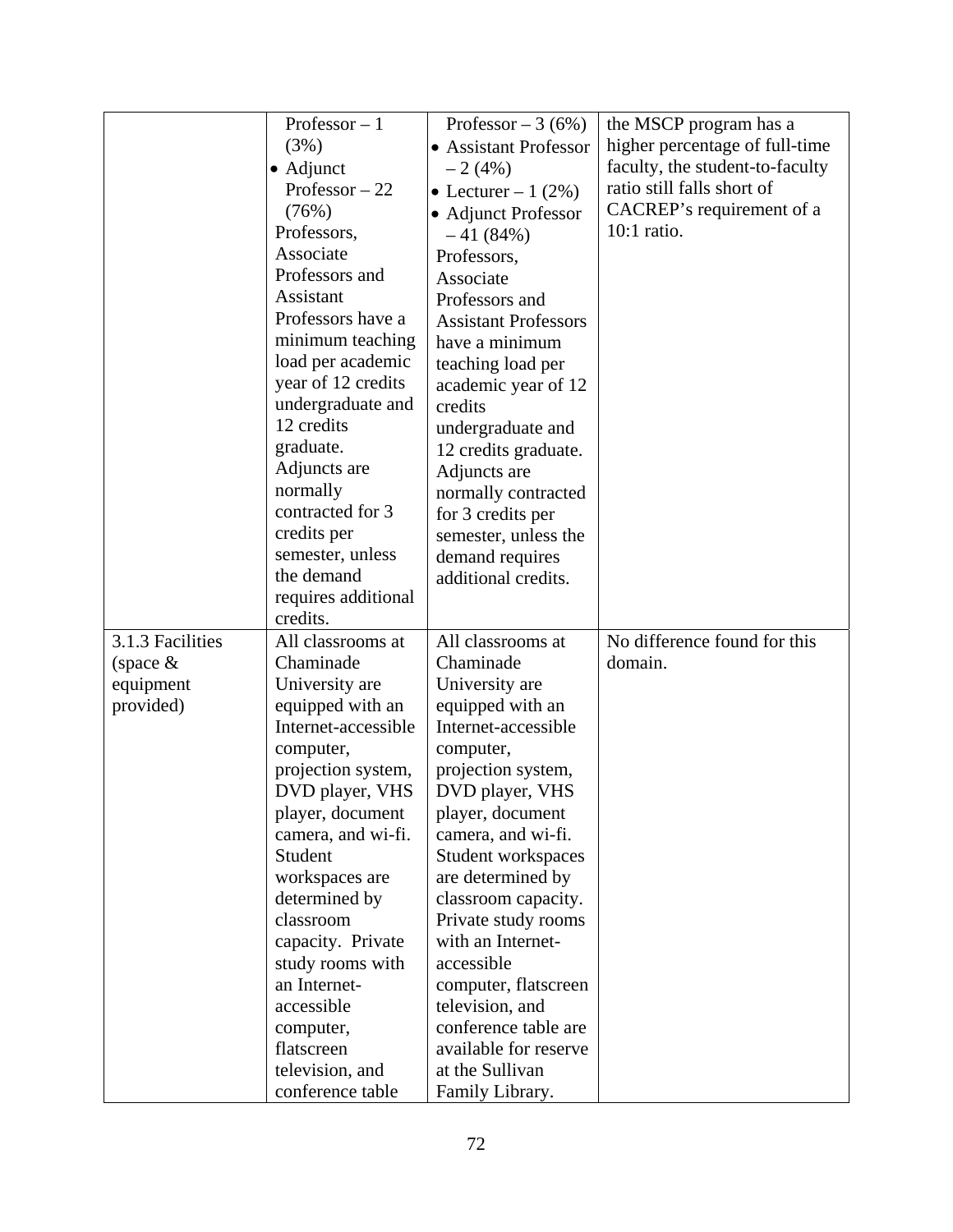| 3.1.4 Fiscal and<br>Administrative<br>(support)<br>dollars/faculty<br>member)       | are available for<br>reserve at the<br><b>Sullivan Family</b><br>Library.<br>Appendix N:<br>2014-2015 MSCP<br><b>Budget</b><br><b>Allocations</b><br>Academic Support<br>$=$ \$203,787.19<br>\$203,787.19/7<br>full-time faculty $=$<br>\$29,112.46 | (Comparable<br>Program -<br>Education)<br>Appendix O: 2014-<br>2015 Education<br><b>Division Budget</b><br>Allocations<br>Academic Support<br>$=$ \$268,817.42<br>\$268,817.42/8<br>full-time faculty $=$<br>\$33,602.18          | When compared to the teacher<br>education program, the MSCP<br>program receives \$4,489.72<br>less per full-time faculty.                                                                           |
|-------------------------------------------------------------------------------------|-----------------------------------------------------------------------------------------------------------------------------------------------------------------------------------------------------------------------------------------------------|-----------------------------------------------------------------------------------------------------------------------------------------------------------------------------------------------------------------------------------|-----------------------------------------------------------------------------------------------------------------------------------------------------------------------------------------------------|
| 3.1.5 Student<br><b>Support Services</b><br>(equal access to<br>services)           | Chaminade<br>University<br>provides<br>counseling<br>services, career<br>placement,<br>advising, financial<br>aid, assistance in<br>obtaining health<br>insurance,<br>academic tutoring,<br>and technology<br>support for all<br>students.          | Chaminade<br>University provides<br>counseling services,<br>career placement,<br>advising, financial<br>aid, assistance in<br>obtaining health<br>insurance, academic<br>tutoring, and<br>technology support<br>for all students. | No difference found for this<br>domain.                                                                                                                                                             |
| 3.1.6 Student<br>Feedback (course<br>evaluation means,<br>numbers of<br>complaints) | Refer to Appendix<br>P: Course<br><b>Evaluation Data</b><br>Data source:<br>Institutional<br>Advancement &<br>the Office of the<br>Provost.                                                                                                         | Refer to Appendix<br>P: Course<br><b>Evaluation Data</b><br>Data source:<br>Institutional<br>Advancement & the<br>Office of the<br>Provost.                                                                                       | In analyzing the course<br>evaluation data, the MSCP<br>program (both online and<br>ground courses) were at or<br>exceeding the institutional<br>means in all categories of the<br>evaluation tool. |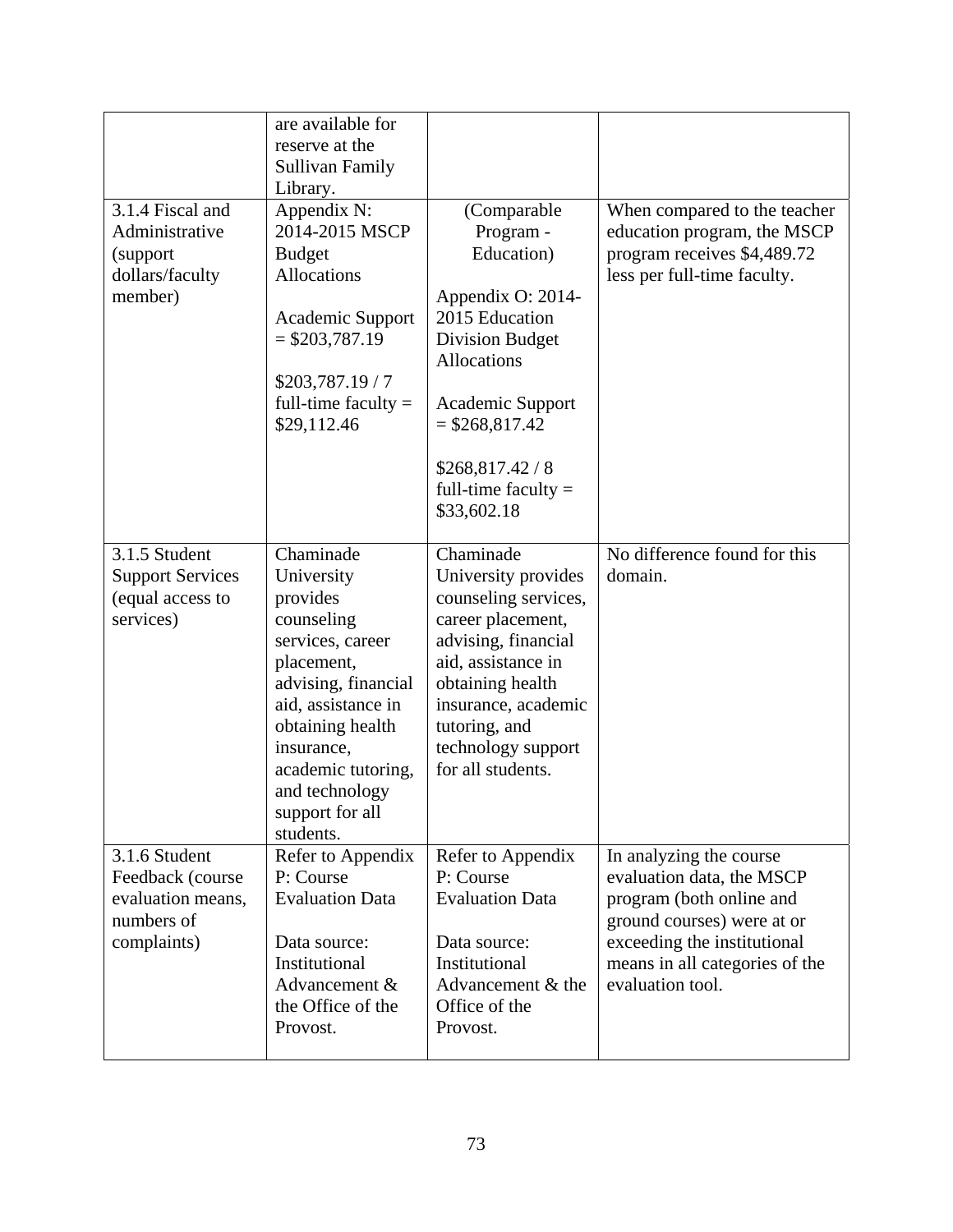TEAC Requirements for Quality Control of Capacity (3.2) Program's Reference to Documentation for Each Requirement 3.2.1 Curriculum • Document showing credit hours required in the subject matter are tantamount to an academic major • Document showing credit hours required in pedagogical subjects are tantamount to an academic minor http://www.chaminade.edu/counselingpsychology/degree-requirements.php N/A 3.2.2 Faculty • Majority of the faculty have a terminal degree (major or minor) in the areas of course subjects they teach • Appendix C 3.2.3 Facilities • Documents showing appropriate and adequate resources • Table B.1 Section 3.1.3 and additional data available upon request from Chaminade University Department Finance & Facilities 3.2.4 Fiscal and Administrative • Documents attesting to the financial health of the institution • Documents showing program administrators are qualified for their positions • Documents showing resources are adequate to administer the program • http://www.chaminade.edu/publications /documents/CQ\_Fall13.pdf (p. 12) Appendix C Appendix N 3.2.5 Student Support • Documents showing adequate student support services • Documents showing the drop-out and program completion rates • http://www.chaminade.edu/grad/docum ents/grad\_catalog.pdf (p. 15-18) Table 1.2 Enrollment and Program Completion Data 3.2.6 Policies • Documents showing an academic calendar is published • Documents showing a grading policy is published and is accurate • Documents showing there is a http://www.chaminade.edu/grad/schedu le.php http://www.chaminade.edu/grad/docum ents/grad\_catalog.pdf (p.22) http://www.chaminade.edu/grad/docum

# Table B.2 References to Institutional Documents for Each Requirement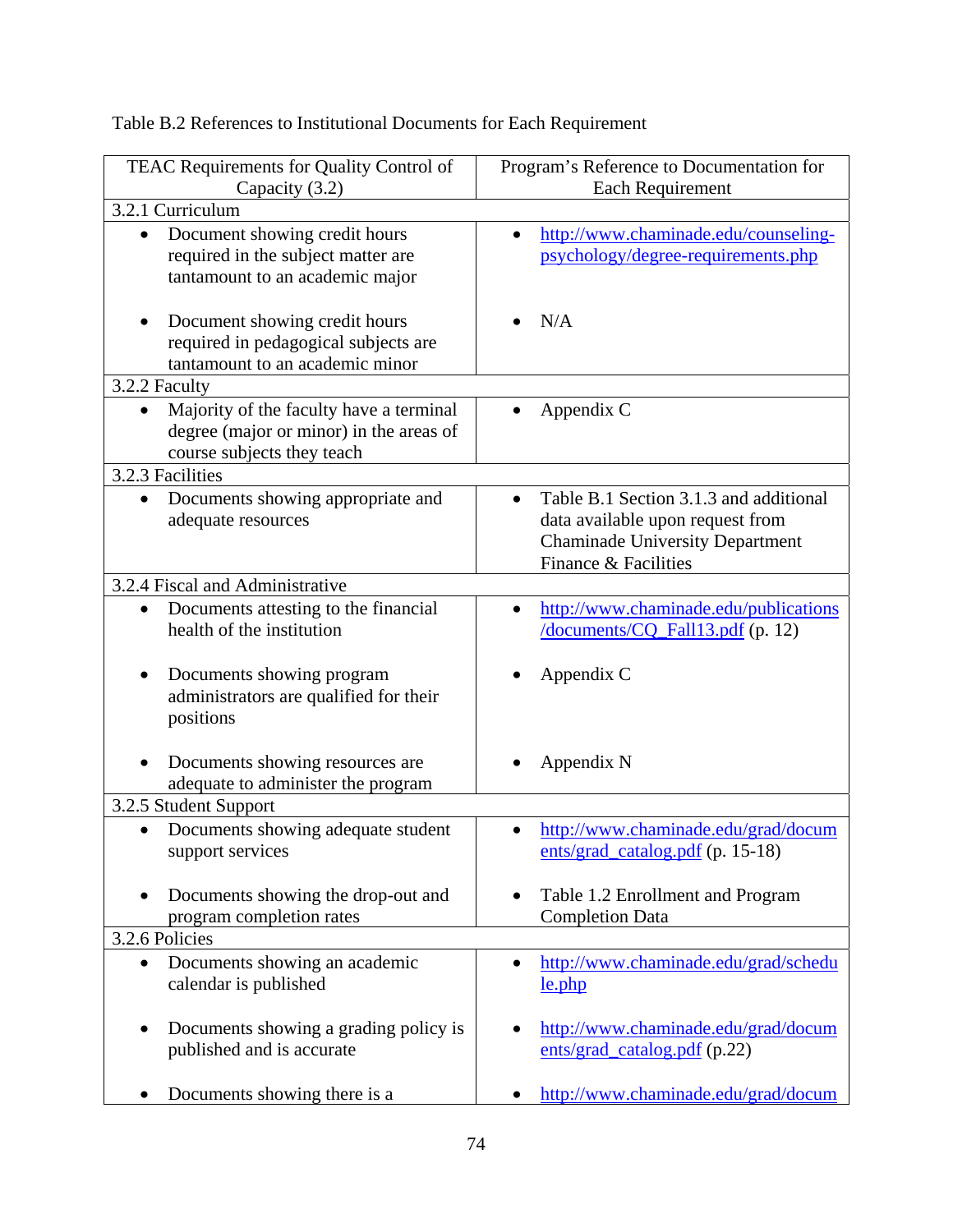procedure for students' complaints to be evaluated

- Documents showing that the transfer of credit policy is published and is accurate
- If appropriate, documents showing that the program has the capacity to ensure the timely delivery of distance education and support services and to accommodate current student numbers and expected near-term growth in enrollment and documents showing that a process to verify the identity of students taking distance education courses is used by faculty teaching the distance education courses.

ents/grad\_student\_handbook.pdf (p.22)

- http://www.chaminade.edu/grad/docum ents/grad\_catalog.pdf (p. 61)
- Chaminade contracts with an outside provider for hosting of our learning management system, and we work with the partner to monitor load and performance. The hosting can be scaled at any time for additional capacity, and since the costs for the service are based on enrollments, the fees we collect would also scale to cover any additional costs. On the support side, the Chaminade helpdesk is open from 7am - 10pm M-Th,8:15am - 6pm Fri, and 11am - 4pm Sat (all HST) to support distance and onground learners and faculty. Our hosting partner also provides help desk services 7x24 directly to students and faculty.
- Confirmation of a student's identity is done by the Record's Office or PACE prior to the student being marked as enrolled (you would need to check with them on the exact process they use). Student accounts are only created when our student information system shows them as an enrolled student, and according to our IT acceptable use policy students may not share their login information with others. Our learning platform requires login for access to any course activities or assessments, so that is our confirmation that the actual student is accessing the course material.

Source: Dean of Information Technology and the Office of the Provost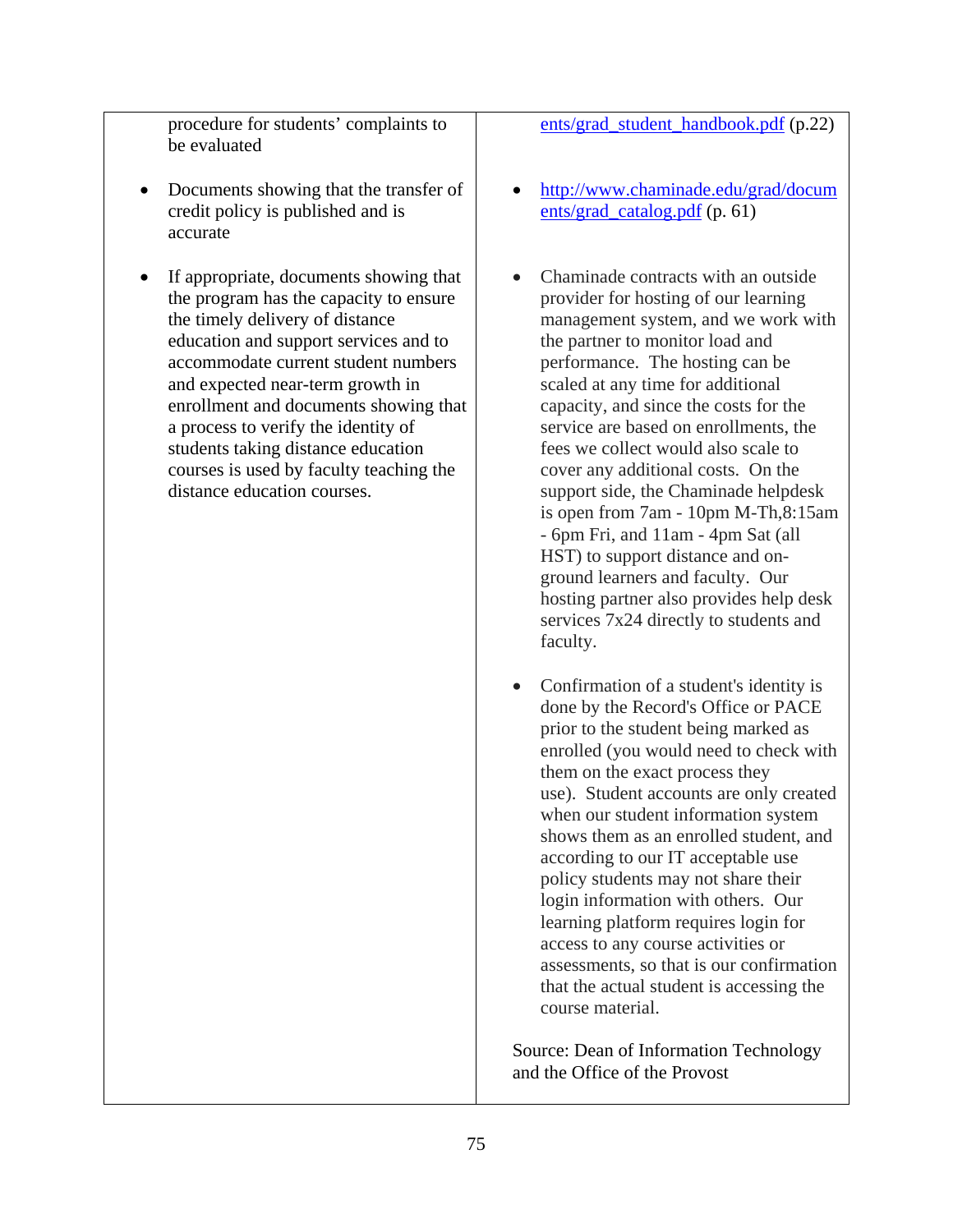# **Appendix C: Qualifications of the Faculty**

| <b>LAST</b><br><b>NAME</b> | <b>FIRST</b><br><b>NAME</b> | <b>TITLE</b> | Rank                 | <b>DEGREE</b>                                                                                                                                                                                                  | Scholarly<br>Publications | Number of<br>Years at<br>the<br>Institution | Number of<br>Assigned<br>Courses<br>Regularly<br>Assigned to<br>Teach |
|----------------------------|-----------------------------|--------------|----------------------|----------------------------------------------------------------------------------------------------------------------------------------------------------------------------------------------------------------|---------------------------|---------------------------------------------|-----------------------------------------------------------------------|
| Abe                        | Charlene                    | Ms.          | Adjunct<br>Professor | MS in<br>Counseling<br>Psychology -<br>SC (Chaminade<br>University)                                                                                                                                            | $\boldsymbol{0}$          | 15                                          | 1                                                                     |
| Augustin                   | Gary                        | Dr.          | Adjunct<br>Professor | Ph.D. in<br>Psychology of<br>Religion<br>(Southern<br><b>Baptist</b><br>Theological<br>Seminary);<br>Master of<br>Theology in<br>Pastoral<br>Counseling<br>(Union<br>Theological<br>Seminary);<br>licensed MFT | $\boldsymbol{0}$          | $\overline{5}$                              | $\mathbf{1}$                                                          |
| Bach                       | Dorothy                     | Ms.          | Adjunct<br>Professor | MS in<br>Counseling<br>Psychology -<br>HS (Chaminade<br>University)                                                                                                                                            | $\mathbf{1}$              | 13                                          | $\mathbf{1}$                                                          |
| Bachini                    | Robert                      | Dr.          | Adjunct<br>Professor | Ph.D. Higher<br>Ed Admin<br>(University of<br>Hawaii), MS in<br>Counseling<br>(School Psy)<br>(California<br><b>State University</b><br>Los Angeles);<br>SC Cert-HI; S<br>Psy Cred-CA                          | $\mathbf{1}$              | 18                                          | $\mathbf{1}$                                                          |
| <b>Burghardt</b>           | Marie                       | Ms.          | Adjunct<br>Professor | MS in<br>Counseling<br>Psychology-HS<br>(Chaminade<br>University); Psy<br>Exam-DOE/HI;<br>S Psy DOE/HI                                                                                                         | $\boldsymbol{0}$          | 16                                          | 1                                                                     |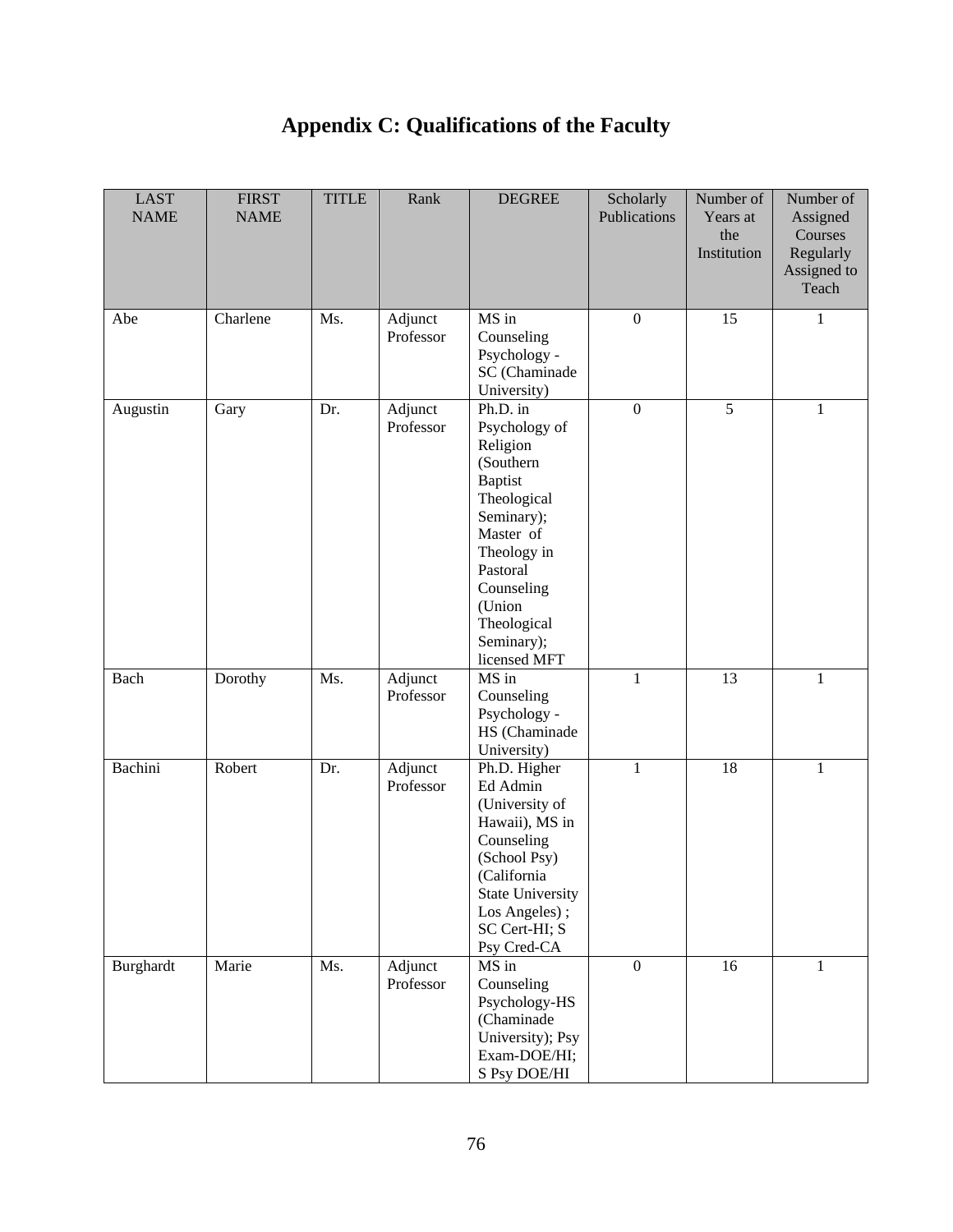| <b>Burtness</b>   | Kenneth   | Mr. | Adjunct<br>Professor   | MA Psy (Cal<br>State Univ at<br>Northridge),<br><b>ABD</b>                                                                 | $\sqrt{5}$       | 18             | 1            |
|-------------------|-----------|-----|------------------------|----------------------------------------------------------------------------------------------------------------------------|------------------|----------------|--------------|
| Croucher          | Sean      | Mr. | Adjunct<br>Professor   | MA Psy-MHC<br>(Marist<br>College); Cert<br>of Adv Study<br>Sch Psy (Marist<br>College)                                     | $\boldsymbol{0}$ | 6              | $\mathbf{1}$ |
| Dantzig           | Stephen   | Dr. | Adjunct<br>Professor   | Psy.D. (Rutgers<br>University)                                                                                             | $\overline{2}$   | 6              | 1            |
| Ficklin           | Timothy   | Dr. | Associate<br>Professor | Ph.D.<br>Education-<br>Counseling<br>(University of<br>Kansas), LMFT                                                       | 19               | 5              | $8\,$        |
| Foster<br>Heckman | Elizabeth | Dr. | Adjunct<br>Professor   | PhD-Org Sys<br>(Saybrook<br>University)                                                                                    | $\overline{4}$   | $\mathbf{1}$   | $\mathbf{1}$ |
| Fryxell           | Dale      | Dr. | Professor              | Ph.D.-Psy<br>(University of<br>Hawaii), MA-<br>Teaching (St.<br>Thomas<br>University)                                      | 17               | 18             | $\,8\,$      |
| Ibara             | Clyde     | Mr. | Adjunct<br>Professor   | MSCP-SC<br>(Chaminade<br>University)                                                                                       | $\boldsymbol{0}$ | 11             | $\mathbf{1}$ |
| Iwamoto           | Darren    | Dr. | Assistant<br>Professor | Ed.D. Ed.<br>Ldrship<br>(Capella<br>University);<br>MSCP-CC<br>(Chaminade<br>University);<br><b>LMHC</b>                   | $\mathbf{1}$     | $\overline{7}$ | $8\,$        |
| Jones             | Virginia  | Ms. | Adjunct<br>Professor   | MA-MFT<br>(American<br>School of<br>Professional<br>Psychology);<br>licensed MFT,<br>MHC; Cert<br>NCC, CSAC,<br><b>SAP</b> | $\boldsymbol{0}$ | 5              | $\mathbf{1}$ |
| Kahale            | Desrae    | Ms. | Adjunct<br>Professor   | MSCP-CC<br>(Chaminade<br>University);<br><b>CSAC</b>                                                                       | $\mathbf{0}$     | $\overline{3}$ | $\mathbf{1}$ |
| Koch              | Silvia    | Dr. | Adjunct<br>Professor   | Ed.D Ed Ldrshp<br>(University of<br>Southern<br>California);<br>M.Ed.                                                      | $\mathbf{1}$     | 6              | $\mathbf{1}$ |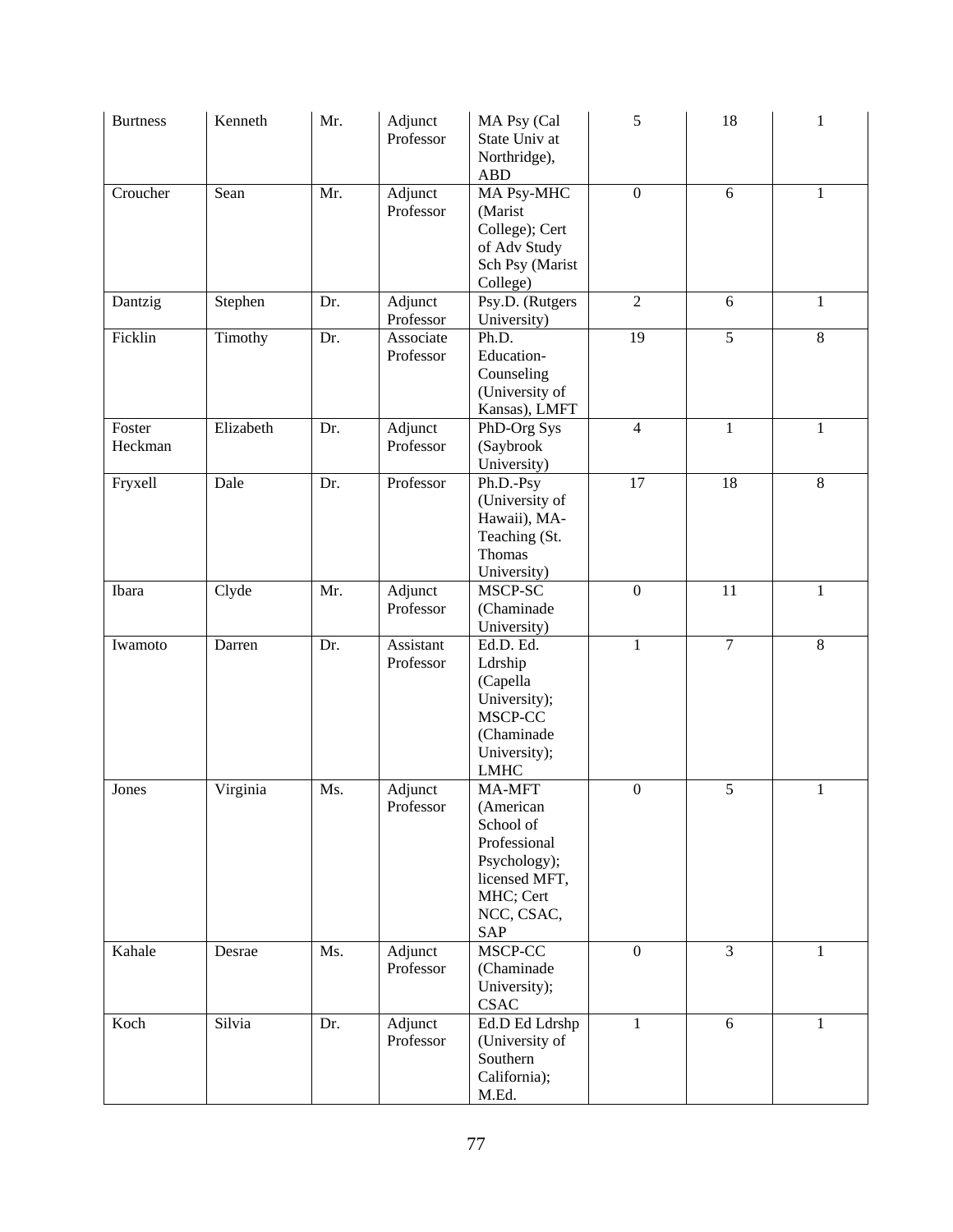|             |         |     |                        | Couns/Guid<br>(University of<br>Hawaii)                                                                                                                                                                 |                  |                 |              |
|-------------|---------|-----|------------------------|---------------------------------------------------------------------------------------------------------------------------------------------------------------------------------------------------------|------------------|-----------------|--------------|
| Miyagi      | Scott   | Mr. | Adjunct<br>Professor   | M.Ed<br>Counselor Ed<br>(University of<br>Hawaii)                                                                                                                                                       | $\boldsymbol{0}$ | $\overline{4}$  | $\mathbf{1}$ |
| Mobley, Jr. | Joseph  | Dr. | Adjunct<br>Professor   | Ph.D. Psy<br>(University of<br>Hawaii); MA<br>Psy (California<br><b>State University</b><br>at Sacramento)                                                                                              | 54               | 18              | $\mathbf{1}$ |
| Mulford     | Irene   | Dr. | Associate<br>Professor | Ph.D.-Ed<br>Foundations<br>(University of<br>Hawaii), M.Ed.<br>Rehab<br>Counseling &<br>Guidance<br>(University of<br>Hawaii)                                                                           | $\overline{5}$   | 21              | $\,8\,$      |
| Myers       | Mary    | Dr. | Adjunct<br>Professor   | Ph.D. Clinical<br>Psy (Pacific<br>Graduate<br>School of<br>Psychology);<br>MS Clinical<br>Psy (Pacific<br>Graduate<br>School of<br>Psychology);<br>MS Counseling<br>Psy<br>(Northeastern<br>University) | $\mathbf{1}$     | 18              | $\mathbf{1}$ |
| Sakaue      | Neal    | Mr. | Adjunct<br>Professor   | MSCP-SC<br>(Chaminade<br>University)                                                                                                                                                                    | $\boldsymbol{0}$ | $\sqrt{6}$      | $\mathbf{1}$ |
| Santee      | Robert  | Dr. | Professor              | Ph.D.<br>Philosophy<br>(University of<br>Hawaii); Ph.D.-<br>Ed Psy<br>(University of<br>Hawaii)                                                                                                         | 11               | 21              | $8\,$        |
| Simonelli   | Harlene | Dr. | Professor              | Ph.D.-Psy<br>(Union<br>Graduate<br>School)                                                                                                                                                              | $\mathbf{1}$     | $\overline{31}$ | 8            |
| Stidger     | Howe    | Mr. | Adjunct<br>Professor   | MSCP (San<br>Diego State<br>University),<br>LMFT-HI/CA                                                                                                                                                  | $\boldsymbol{0}$ | 10              | $\mathbf{1}$ |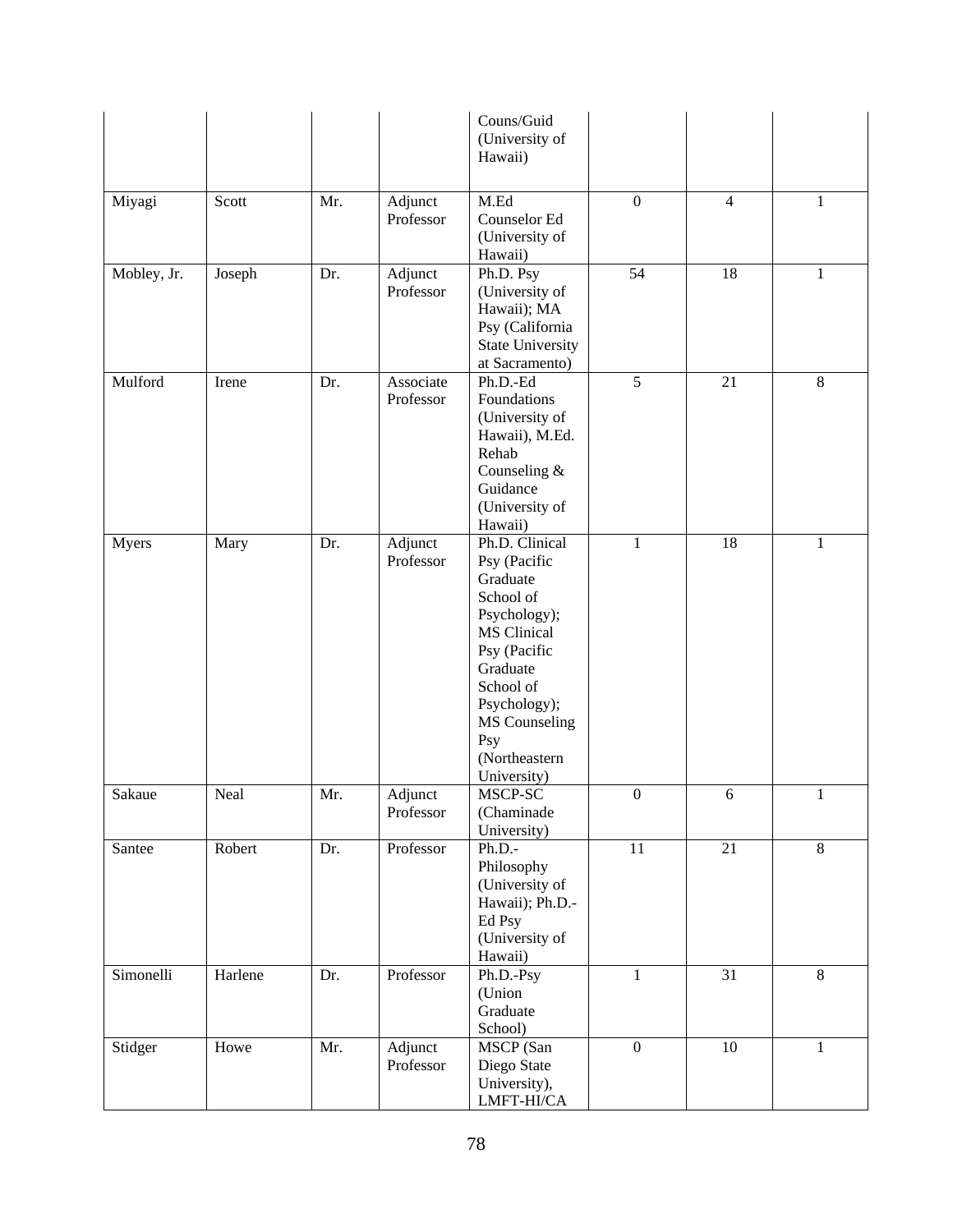| Sturm     | <b>Steven</b> | Dr. | Adjunct<br>Professor | D Min<br>(Theological<br>Seminary);<br>MSCP-HS<br>(Chaminade)<br>University) |                | 17 |   |
|-----------|---------------|-----|----------------------|------------------------------------------------------------------------------|----------------|----|---|
| Trevorrow | Tracy         | Dr. | Professor            | Ph.D.-Clinical<br>Psy (University<br>of Hawaii)                              | 11             | 17 | 8 |
| Wagner    | Jeffrie       | Mr. | Adjunct<br>Professor | <b>MA Prof Couns</b><br>(Argosy<br>University);<br>LMFT/CSAC                 | $\mathfrak{D}$ |    |   |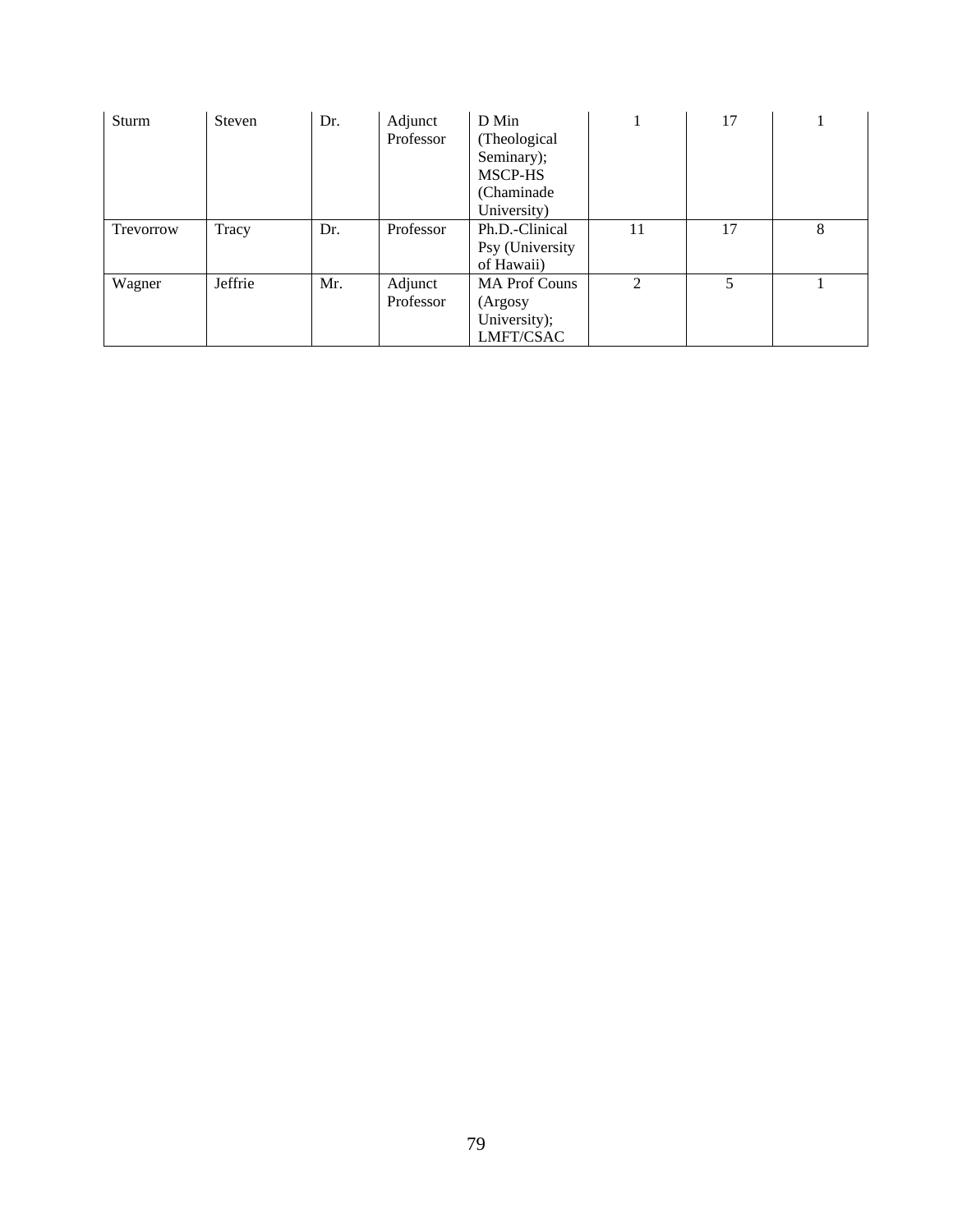# **Appendix D: Program Requirements**

#### **Requirements for Admission and Graduation**

**Admission Criteria.** Applicants applying to the MSCP program should have an undergraduate minimum cumulative GPA of 3.0, on a 4.0 scale, from an accredited 4-year college or university. Applicants that have earned their undergraduate degree from a non-United States college or university must send their transcripts to the World Education Services (WES) for an evaluation of the applicant's academic credentials. Applicants with a GPA below 3.0 will be considered for provisional admission when other criteria, such as, recommendations, show evidence of promise for successful graduate study.

Applicants may be admitted to the program at any time during the academic year. The term of admittance, among other factors, will determine when the applicant will enter the Practicum/Internship series. Required admissions materials for the various categories of admissions must be submitted to the program office no later than one month prior to the starting date of classes for the term in which admittance is desired.

- Applicant Recommendation Form: Applicants must submit three academic/professional Applicant Recommendation Forms from university personnel, professionals within the mental health field, or others qualified to comment on the applicant's potential for successful graduate study in psychology. Recommendations should comment on the applicant's intellectual, academic, personal, social, and emotional qualities, which may pertain to graduate study and to success in the field of counseling psychology. **(Refer to Appendix H: Application Recommendation Form Rubric)**
- TOEFL: An applicant from a foreign country who speaks English as a second language must submit a Test of English as a Foreign Language (TOEFL) score of at least 550 on a paper-based test, or at least 213 on a computer-based test. The TOEFL is waived for foreign students who have graduated from an accredited United States college or university.
- Personal Interview: All degree-seeking applicants, upon receipt of all required admission paperwork, will participate in a formal interview with a member of the MSCP faculty. The interview must be completed no later than two weeks prior to the start of the term to which the applicant is applying.
	- o If the applicant is not recommended for acceptance into the MSCP program a second interview is scheduled with another member of the MSCP faculty.
	- o If the applicant is not recommended for acceptance by the second interviewer then the applicant is not accepted into the MSCP program.
	- o If the applicant is recommended for acceptance by the second interviewer then the two interviewers must meet and come to an agreement. If an agreement cannot be reached, the MSCP Program Director will make the final decision.
- School Counseling Program Basic Skills Requirement: For School Counseling program applicants only, evidence of basic skills as defined by the Hawaii Teacher Standards Board (HTSB) must be received prior to beginning this licensure track program. Evidence of basic skills can either be the applicant's passing score of the Praxis Basic Skills test or an undergraduate degree from a regionally accredited college or university.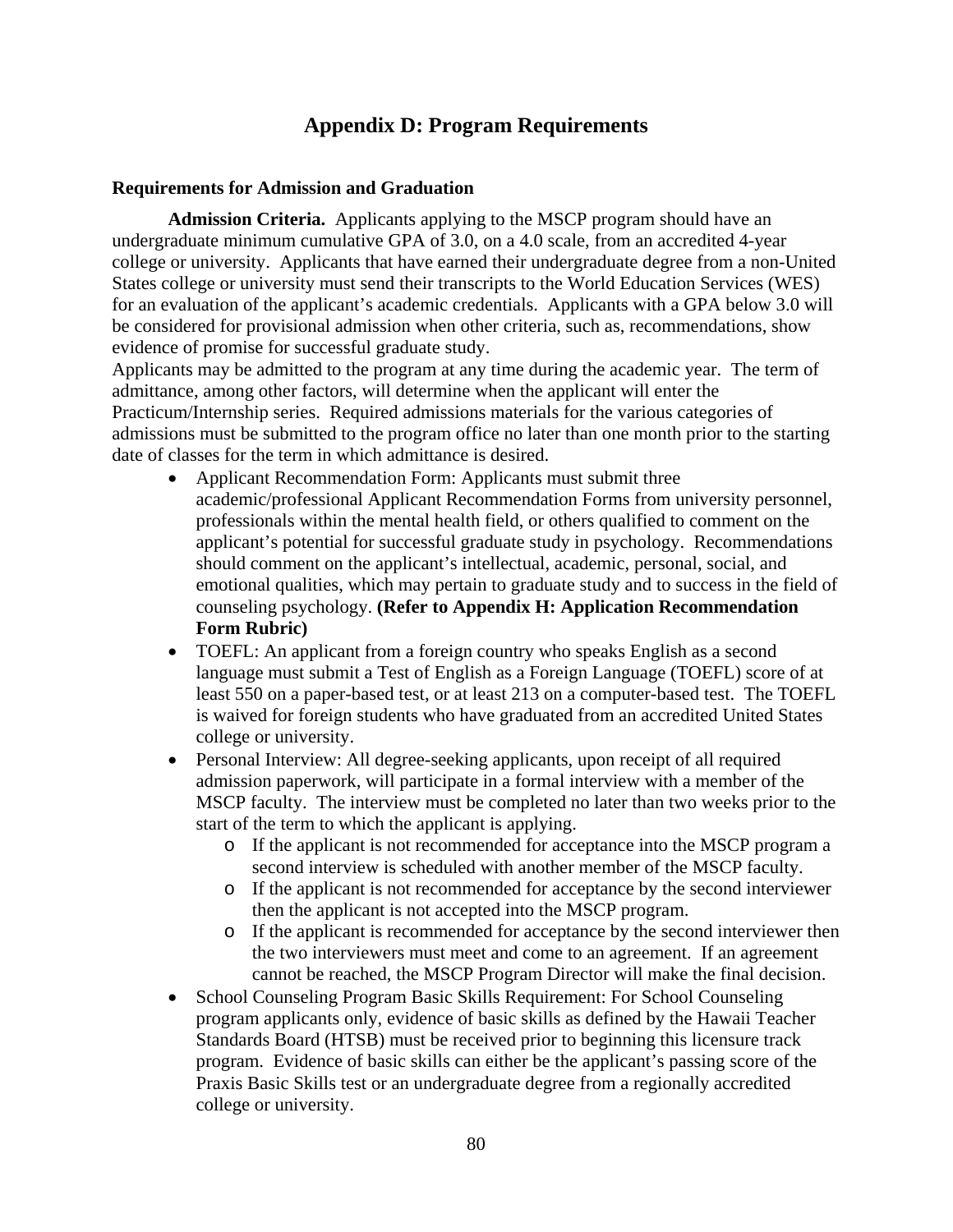Assigned Advisor: Applicants who are accepted into the MSCP program either as a provisional or classified candidate are assigned to an advisor. The advisor is a member of the MSCP full-time faculty or qualified staff (i.e., Internship Director).

#### **Course Requirements**

**Foundation Courses.** The foundation courses set the knowledge base for the core and elective courses.

Foundation courses for the program consist of two graduate psychology courses: Psy 521 – Personality Psy 524 – Abnormal Psychology

These courses count as part of the program. Students are expected to complete these two courses within the first three terms.

Students entering the program normally take the two foundation courses (Abnormal Psychology and Personality), as well as Ethical and Professional Issues in Counseling, and Introduction to Counseling Skills during the first three terms. After the student has completed these four courses, the student may choose from all other courses contingent upon prerequisites and other stipulations noted in the MSCP program Description, Policies, and Procedures. Exceptions to this policy require written approval from the student's advisor or the program Director.

Certain graduate courses have specific prerequisites, which must be met by unclassified, provisional and classified students in the program. (See Core Courses.)

**School Counseling.** School Counseling students must take additional foundation course work in:

 Psy 500 – School Counseling and Exceptional Children Psy 501 – The School Counselor in an Educational Context

These courses count as part of the 60-hour program

**Core Courses.** The Core courses prepare the student for the Practicum/Internship series. The Practicum/Internship series synthesizes the material from the Foundation, Core and Elective courses with supervised field experience by a Masters or Ph.D. level counselor in the community.

All candidates are required to take the following MSCP Core Courses (prerequisite in parentheses):

Psy 601 – Ethical and Professional Issues in Counseling

Psy 602 – Life Span Development

Psy 603 – Introduction to Counseling Skills

Psy 606 – Psychological Tests and Measurements

Psy 611 – Group Processes (Psy 603)

Psy 616 – Statistics, Research, and Evaluation

Psy 627 – Career Development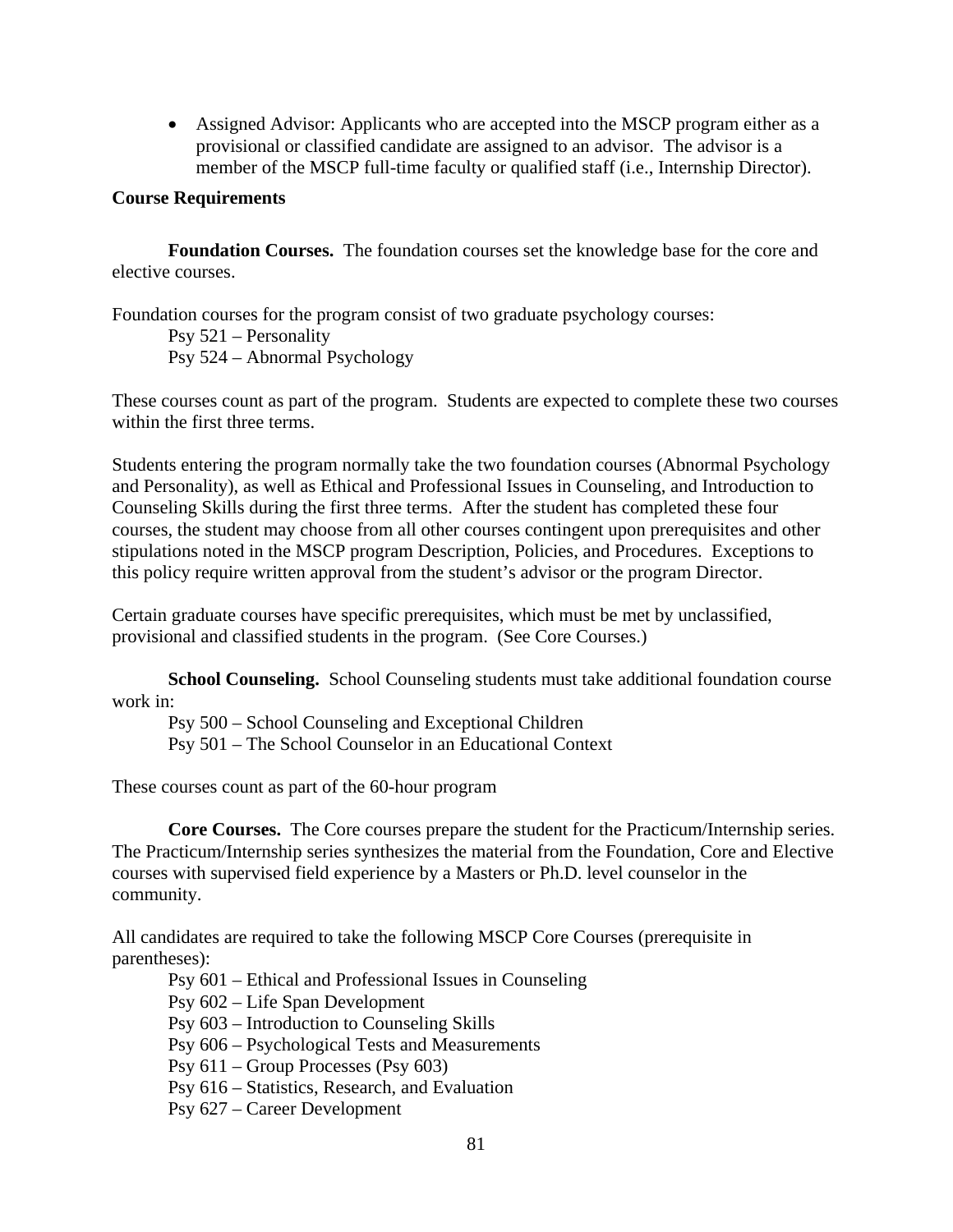Psy 636 – Counseling Theories (Psy 521, 524, 601) Psy 736 – Cross-Cultural Counseling Psy 751 – Health, Stress Management, and Counseling

**Practicum/Internship Courses.** The School Counseling Practicum and Internship A and B phase consists of three courses:

- 1. Practicum (PSY 646S) offered in the Fall term (October-December)
- 2. Internship A (PSY 671) offered in the Winter term (January-March)
- 3. Internship B (PSY 672) offered in the Spring term (April-June).

**Special Requirements.** School Counseling candidates are required to take the following courses (followed by prerequisites):

Psy 720 – Psychological and Educational Testing (Psy 500, 501, 606)

Psy 771 – School Counseling (Psy 500, 501)

Psy 776 – Crisis Counseling

## **Standards**

The Hawaii Teachers Standards Board (HTSB) School Counselor Performance Standards are:

 Standard 1: Program organization Standard 2: School guidance curriculum delivered to all students Standard 3: Individual student planning Standard 4: Responsive services Standard 5: Systems support Standard 6: School counselor and administrator agreement Standard 7: Use of data Standard 8: Student monitoring Standard 9: Results evaluation Standard 10: Infusing themes

Standard 1: The professional school counselor plans, organizes and delivers the school counseling program.

- 1.1 A program is designed to meet the needs of the school.
- 1.2 The professional school counselor demonstrates positive interpersonal relationships with students.
- 1.3 The professional school counselor demonstrates positive interpersonal relationships with educational staff.
- 1.4 The professional school counselor demonstrates positive interpersonal relationships with parents or guardians.

Standard 2: The professional school counselor is able to implement a school guidance curriculum through the use of effective instructional skills and careful planning of structured group sessions.

2.1 The professional school counselor is able to teach school guidance units effectively.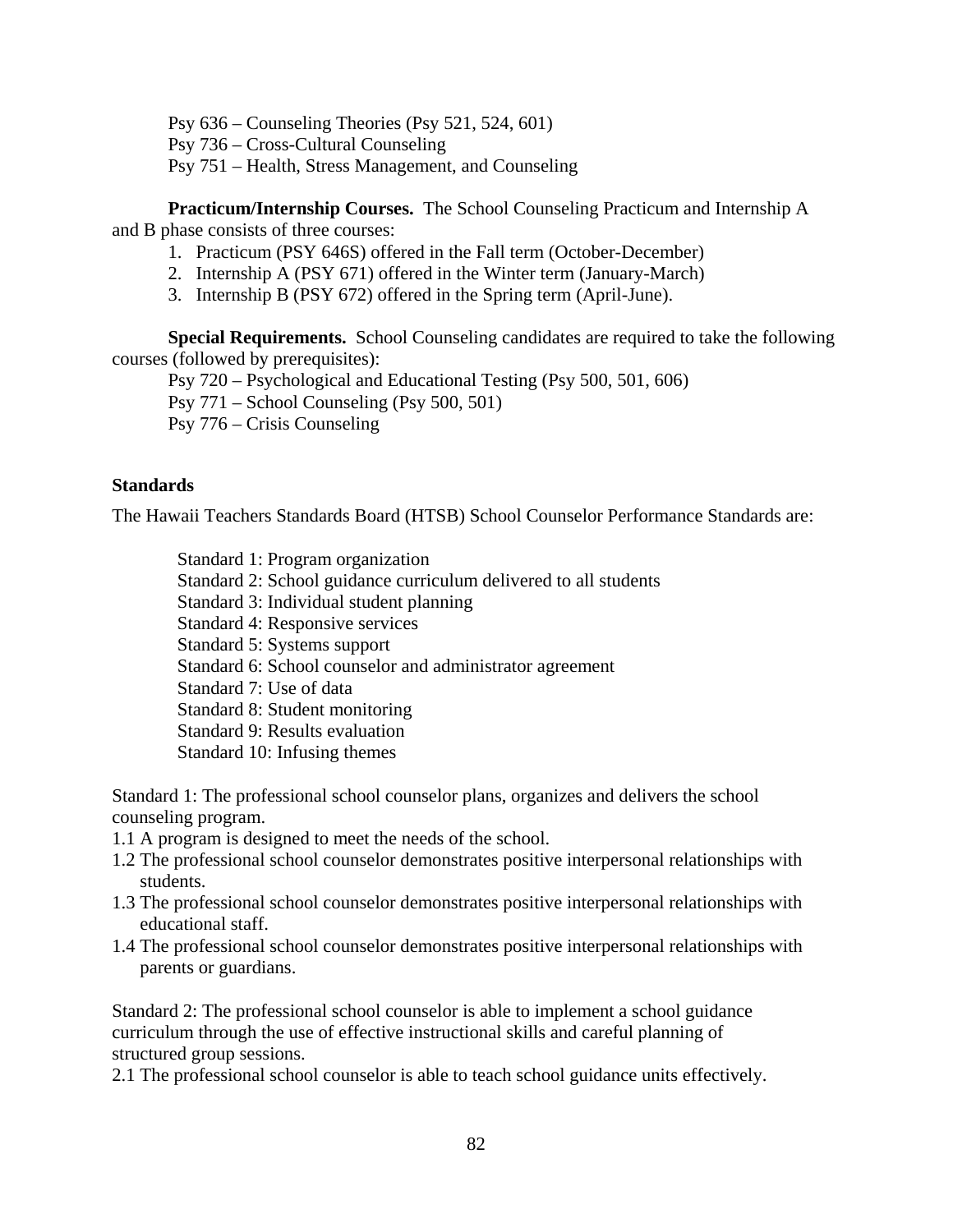- 2.2 The professional school counselor is able to develop materials and instructional strategies to meet student needs and school goals.
- 2.3 The professional school counselor collaborates with staff involvement to ensure the effective implementation of the school guidance curriculum.

Standard 3: The professional school counselor implements the individual planning component by guiding individuals and groups of students and their parents or guardians through the development of educational and career plans.

- 3.1 The professional school counselor, in collaboration with parents or guardians, helps students establish goals and develop and use planning skills.
- 3.2 The professional school counselor demonstrates accurate and appropriate interpretation of assessment data and the presentation of relevant, unbiased information.

Standard 4: The professional school counselor provides responsive services through the effective use of individual and small-group counseling, consultation and referral skills.

- 4.1 The professional school counselor counsels individual students and small groups of students with identified needs and concerns.
- 4.2 The professional school counselor consults effectively with parents or guardians, teachers, administrators and other relevant individuals.
- 4.3 The professional school counselor implements an effective referral process with administrators, teachers and other school personnel.

Standard 5: The professional school counselor provides system support through effective school counseling program management and support for other educational programs.

- 5.1 The professional school counselor provides a comprehensive and balanced school counseling program in collaboration with school staff.
- 5.2 The professional school counselor provides support for other school programs.
- 5.3 The professional school counselor develops and distributes a calendar which identifies counseling activities and programs.

Standard 6: The professional school counselor discusses the counseling department management system and the program action plans with the school administrator.

- 6.1 The professional school counselor discusses the qualities of the school counselor management system with the other members of the counseling staff and/or school administrator.
- 6.2 The professional school counselor discusses the anticipated program results when implementing the action plans for the school year.

Standard 7: The professional school counselor collects and analyzes data to guide program direction and emphasis.

- 7.1 The professional school counselor uses school data to make decisions regarding student choice of classes and/or special programs.
- 7.2 The professional school counselor uses data from the counseling program to make decisions regarding program revisions.
- 7.4 The professional school counselor understands and uses data to establish goals and activities to support academic achievement.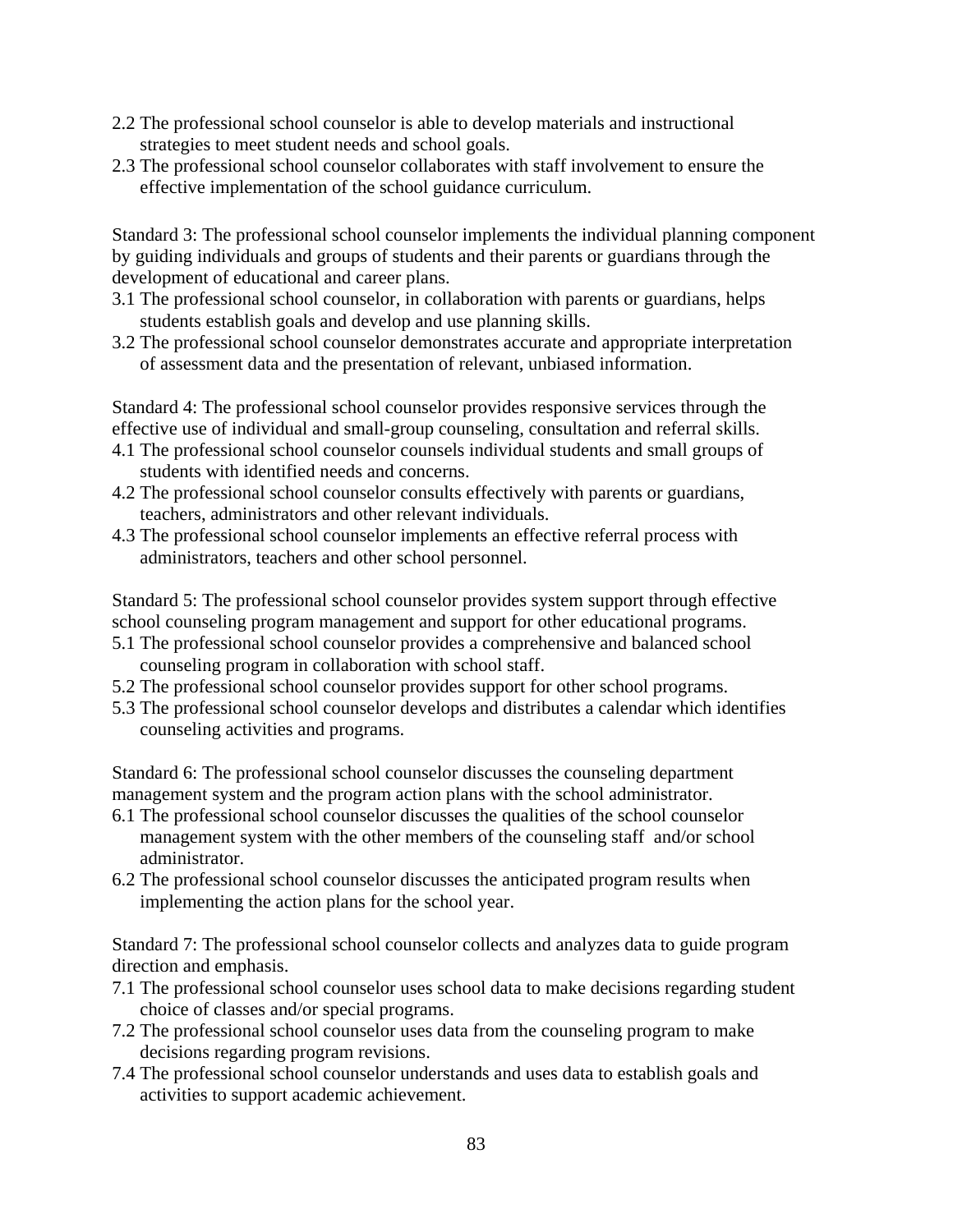Standard 8: The professional school counselor monitors the students on a regular basis as they progress in school.

- 8.1 The professional school counselor is accountable for monitoring students' progress.
- 8.2 The professional school counselor implements monitoring systems appropriate to the individual school.
- 8.3 The professional school counselor develops appropriate interventions for students as needed and monitors their progress.

Standard 9: The professional school counselor develops a system for evaluating the results of the counseling program.

- 9.1 The professional school counselor collects data and analyzes results attained from school counseling activities.
- 9.2 The professional school counselor works with members of the counseling team, if applicable, and with the principal to clarify how programs are evaluated and how results are shared.
- 9.3 The professional school counselor uses program assessment to make changes as needed in the school counseling program and calendar for the following year.
- 9.4 The professional school counselor shares the results of the program assessment with stakeholders.

Standard 10: The professional school counselor is an advocate for students, a leader, collaborator, and a systems change agent.

- 10.1 The professional school counselor promotes academic success of students.
- 10.2 The professional school counselor promotes equity and access for students.
- 10.3 The professional school counselor takes a leadership role within the school setting and/or community.
- 10.4 The professional school counselor understands reform issues and works to close the achievement gap.
- 10.5 The professional school counselor collaborates with teachers, parents and the community to promote academic success of students.
- 10.6 The professional school counselor is a member of effective teams and encourages collaboration among all school staff.
- 10.7 The professional school counselor uses data to recommend systemic change in policy and procedures that limit or inhibit academic achievement.

Source: http://www.htsb.org/standards/counselor/

Council for Accreditation of Counseling & Related Educational Programs (CACREP) Standards:

- V.1 CACREP Common Core Area I: Professional Identity
	- o Studies that provide an understanding of the development of professional identity, professional roles, and ethical responsibilities.
- V.2 CACREP Common Core Area II: Social and Cultural Diversity
	- o Studies that provide an understanding of the cultural context of relationships, issues and trends in multicultural society.
- V.3 CACREP Common Core Area III: Human Growth and Development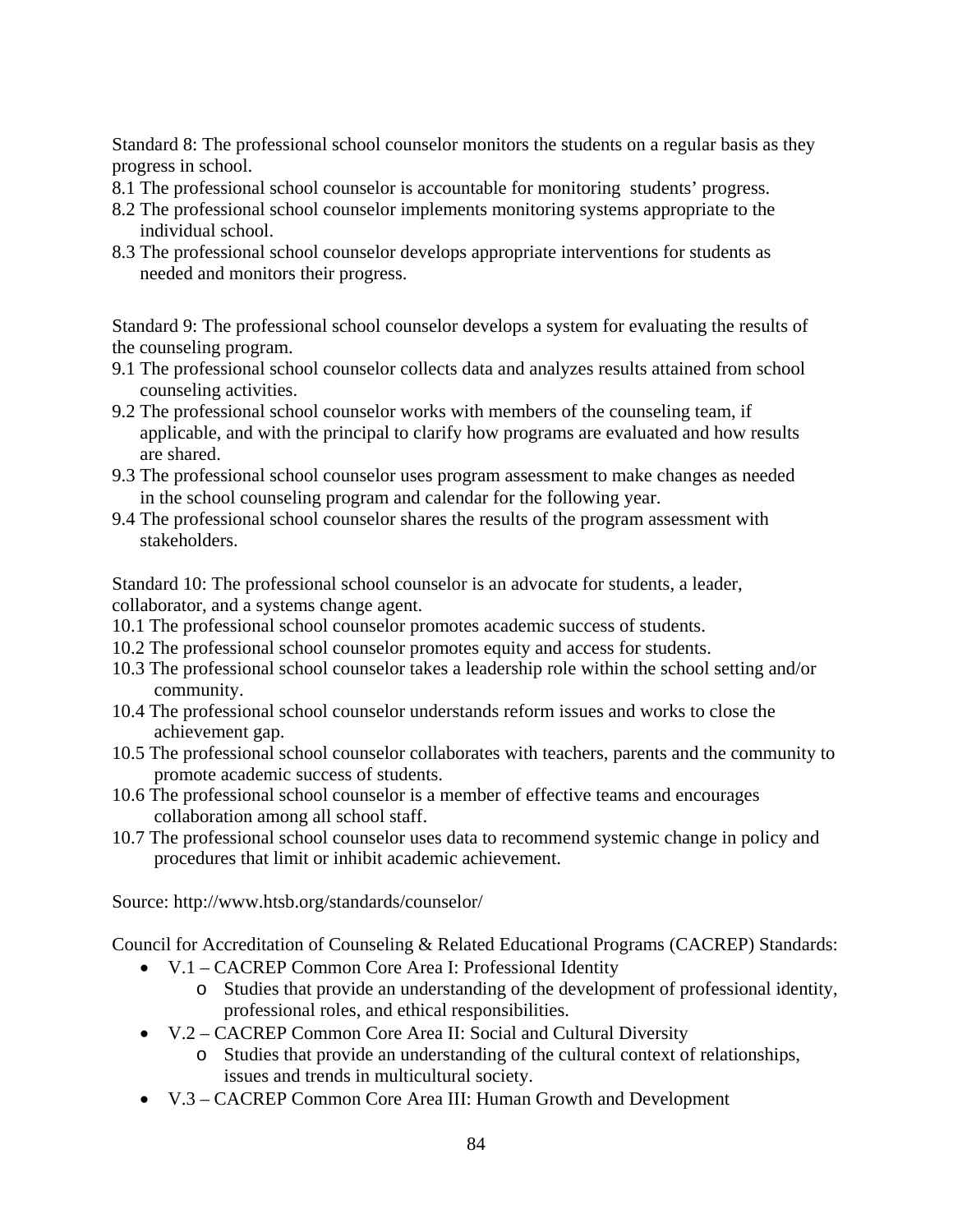- o Studies that provide an understanding of the nature and needs of individuals at all developmental levels and in multicultural contexts.
- V.4 CACREP Common Core Area IV: Career Development
	- o Studies that provide an understanding of career development and related life factors.
- V.5 CACREP Common Core Area V: Helping Relationships
	- o Studies that provide an understanding of counseling process in a multicultural society.
- V.6 CACREP Common Core Area VI: Group Work
	- o Studies that provide both theoretical and experiential understandings of group purpose, development, dynamics, theories, methods of skills, and other group approaches in a multicultural society.
- V.7 CACREP Common Core Area VII: Assessment
	- o Studies that provide an understanding of individual and group approaches to assessment and evaluation in a multicultural society.
- V.8 CACREP Common Core Area VIII: Research and Program Evaluation
	- o Studies that provide an understanding of research methods, statistical analysis, needs assessment, and program evaluation.
- V.9 CACREP School Counseling Program Area I: Foundations of School Counseling
	- o Studies that provide an understanding of the relationship of the school counseling program to the academic and student services program in the school, the role, function, and identity of the school counselor, and the multicultural issues related to school counseling.
- V.10 CACREP School Counseling Program Area II: Contextual Dimensions of School Counseling
	- o Studies that provide an understanding of the coordination of counseling program components as they relate to the total school community.
- V.11 CACREP School Counseling Program Area III: Knowledge and Skill Requirements for School Counselors
	- o Studies that provide an understanding of program development, implementation, and evaluation; in addition to counseling and guidance knowledge and skill requirements.
- V.12 CACREP School Counseling Program Area IV: Clinical Instruction
	- o 600 clock hour internship occurs in a school counseling setting, under the supervision of a site supervisor.

Source: http://www.cacrep.org/wp-content/uploads/2013/12/2009-Standards.pdf

# **MSCP Course Titles and Descriptions**

# PSY 500

School Counseling and Exceptional Children (3)

This scope of this course will be an examination of learning disabilities, emotional impairment, speech language disabilities, behavioral disturbances, mental retardation, physical and health impairments, visual and hearing disorders, early childhood learning impairments, child abuse, and alcohol/ substance abuse within the K–12 educational context. The specific focus will be on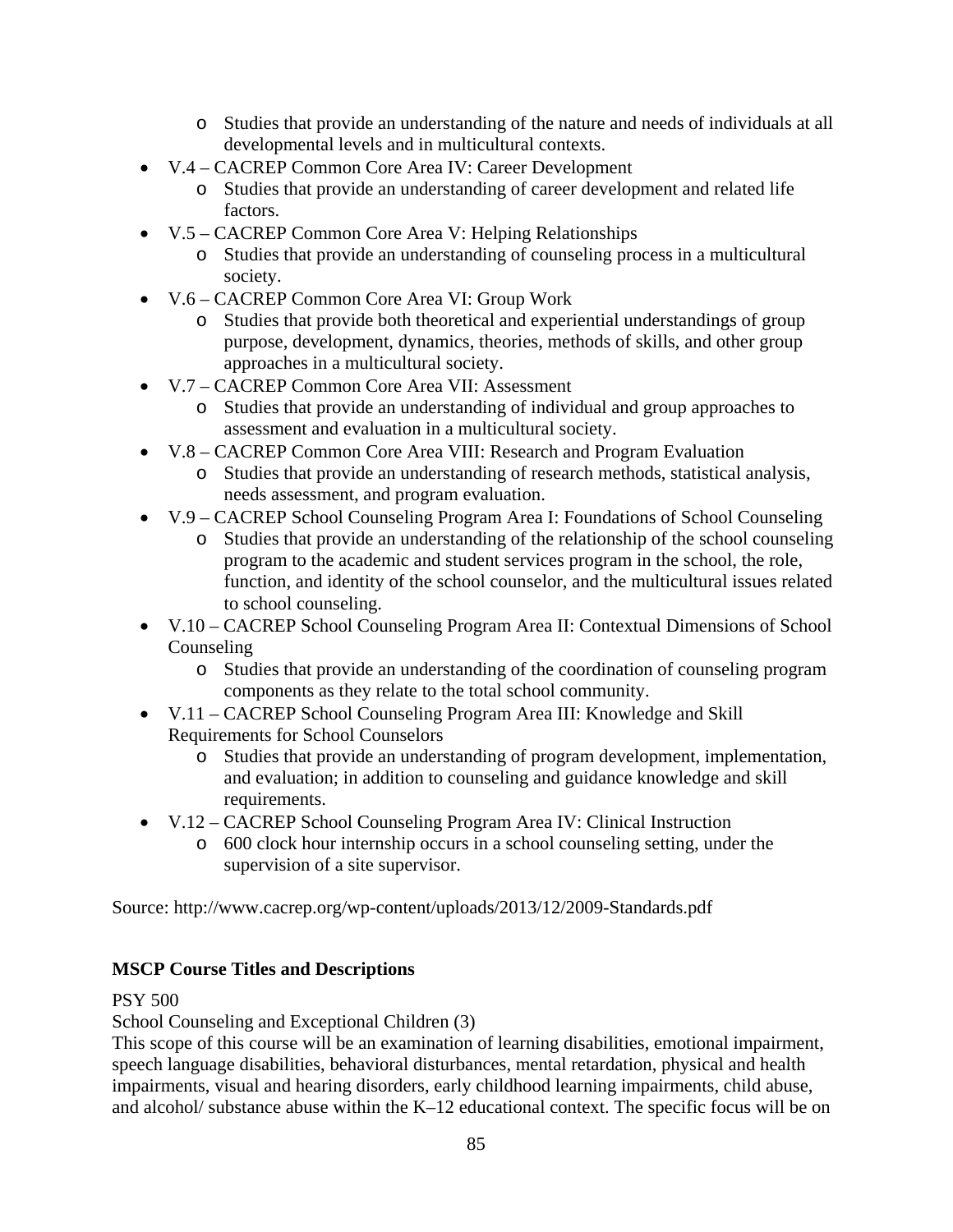the role of the counselor interventions, the special educational referral and diagnostic process, and program evaluation.

# PSY 501

# The School Counselor in an Educational Context (3)

The scope of this course will be the development of skills and techniques for a counselor to: assist teachers and students within a learning context, kindergarten to grade 12; assist teachers in classroom management; design, assess, implement and evaluate a school counseling and a school guidance program; create a curriculum for a school guidance program; and assess, evaluate, and interpret students' performance on tests within a K–12 educational environment.

# PSY 521

## Personality (3)

This course provides the study of personality and its theoretical development, including assessment, major theories, history, and continuity and change. The focus is on understanding personality and its relationship to counseling theory and techniques.

# PSY 524

# Abnormal Psychology (3)

This course provides the study of psychological disorders with an emphasis on DSM IV categories. Biological and environmental determinants of abnormal behavior, symptomatology, assessment, and intervention strategies are also covered in course material. The course focuses on understanding psychological disorders relative to the counseling context; with special emphasis given to the DSM-IV diagnostic process through the format of case studies.

## PSY 601

## Ethical and Professional Issues in Counseling (3)

This course examines ethical, legal, and professional issues central to the practice of community counseling, school counseling, marriage and family therapy, and group work. Development of professional identity, ethical responsibilities and legal responsibilities, and liabilities are discussed within the context of professional ethical codes and relevant state regulations. It is a program requirement that all students in PSY 601 obtain membership in a professional organization to be maintained throughout their time in the program.

## PSY 602

# Life Span Development (3)

This course is an in-depth study of the biosocial, cognitive, and psychosocial aspects of development across the span of life beginning with prenatal growth and ending with death. The life-span perspective will focus on relevant counseling issues and concerns, discussing how development and counseling interrelate.

## PSY 603

Introduction to Counseling Skills (3) First Benchmark Course PSY 603 is the first benchmark class in which the MSCP faculty observes the actual interpersonal skills and competencies of the students. This course is designed to introduce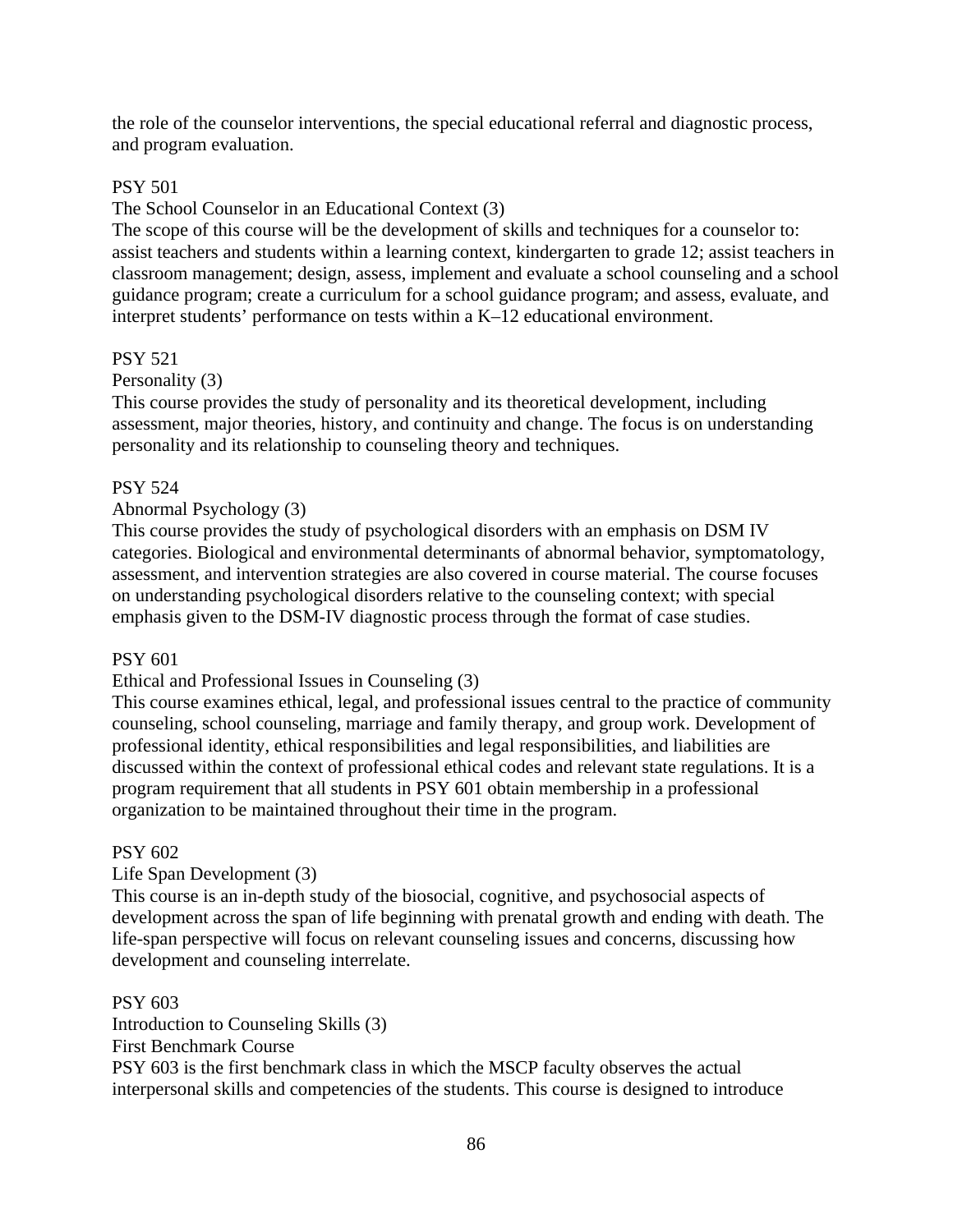students to the study of the profession of counseling and to provide systematic training in basic counseling skills. It provides an overview of the core CACRE P (Council for Accreditation of Counseling and Related Education Programs) curriculum areas, with extensive emphasis on basic counseling skills development.

# PSY 606

Psychological Testing and Measurements (3)

This course analyzes various kinds and uses of tests, gives a history and background for each, discusses their strengths and weaknesses, and develops the student's understanding of the quantitative measurement foundations of tests. Evaluation, selection, and interpretation of psychological tests for guidance and the use of psychometric data in counseling are also covered topics. As part of the course requirement, students will administer, score, and interpret tests.

# PSY 611

Group Processes (3)

Second Benchmark Course

PSY 611 is the second benchmark class where the MSCP faculty continues to observe the actual interpersonal skills and competencies of the students. This course explores the theoretical nature of groups and the application of group theory to the group counseling process. In examining and applying theories of group counseling, the student counselor gains self-understanding of peer behavior, group dynamics, and the group building process as a function of participation in the group process. Prerequisite: PSY 603.

# PSY 616

## Statistics , Research, and Evaluation (3)

This course covers the fundamentals of research design, statistical analysis, and evaluation of research results within the counseling context. Computer applications for statistical analyses are utilized.

# PSY 627

Career Development (3)

This course reviews theories of vocational development; types, sources, and uses of occupational and educational information in career counseling and decision making processes in the local, national, and international job market.

# PSY 636

Counseling Theories (3)

An overview of the theoretical background and practical application of selected contemporary approaches to counseling, with an emphasis on demonstration and participation. Prerequisites: PSY 521, 524, 601.

PSY 646S Practicum in Counseling Techniques, School Counseling (3) Third Benchmark Course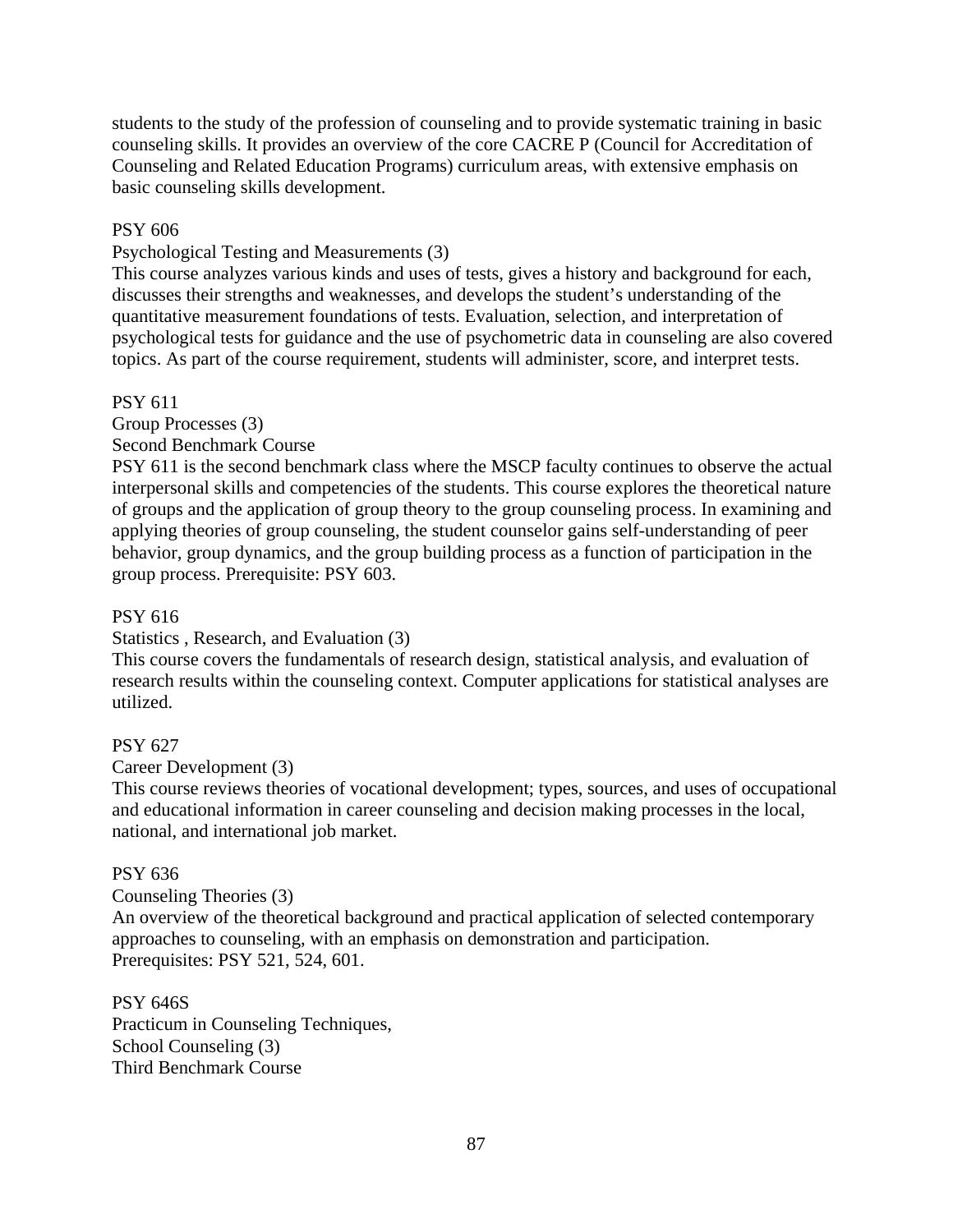Supervised experience in counseling utilizing videotapes, role-playing, audiotapes, and demonstrations. Both group and individualized instruction and supervision are stressed in didactic and experiential settings. Students will spend 100 hours (50 direct service hours, 50 administrative hours) at a practicum site under the supervision of a licensed school counselor. Prerequisites: PSY 611, 636, 771.

#### PSY 671

# Internship A - School Counseling (3)

This course offers the student an opportunity to explore the most important concepts and techniques of guidance, with emphasis on the function and responsibilities of the school counselor. Internship requires a total of 600 hours (300 direct service hours, 300 administrative hours) to be distributed between Internships A and B. Ideally, there would be an equal distribution for each term. However, given the environment and site needs, the requirement for Internship A should be a "reasonable" amount of hours to be able to meet course and program requirements to proceed to Internship B, at which time the remainder of the 600 hours will be completed. In Internship A students will spend approximately 300 hours (150 direct service hours, 150 administrative hours) in both an elementary and a secondary school setting where they will counsel under supervision of a licensed school counselor. Prerequisite: PSY 646S; PRAXIS Exam – Content (School Counseling and Guidance).

#### PSY 672

# Internship B - School Counseling (3)

This course offers the student an opportunity to continue to explore the most important concepts and techniques of guidance, with emphasis on the function and responsibilities of the school counselor. Internship requires a total of 600 hours (300 direct service hours, 300 administrative hours) to be distributed between Internships A and B. Ideally, there would be an equal distribution for each term. During Internship B the remainder of the 600 hours started during Internship A will be completed in both an elementary and a secondary school setting where the student will counsel under supervision of a licensed school counselor. Prerequisite: PSY 671.

#### PSY 720

#### Psychological and Educational Testing (3)

This course is designed for persons working in a school or clinic who have the responsibility for selecting, administering, and interpreting tests. This course includes review of: (1) the principles of test reliability and validity; (2) survey of ability, achievement, and personality tests; and (3) practice in administering, scoring, and interpreting educational and psychological tests. The primary focus of this course is the administration, scoring, interpretation, and application of individual IQ , achievement, personality tests within a school counseling context. This is a required course for the School Counseling emphasis. Prerequisite: PSY 500, 501, 606.

#### PSY 736

#### Cross -Cultural Counseling (3)

This course will be an examination of the theory and processes of counseling persons in community, school, and marriage and family contexts from the perspectives of clients from diverse cultural backgrounds by counselors of equally diverse cultural backgrounds. The focus of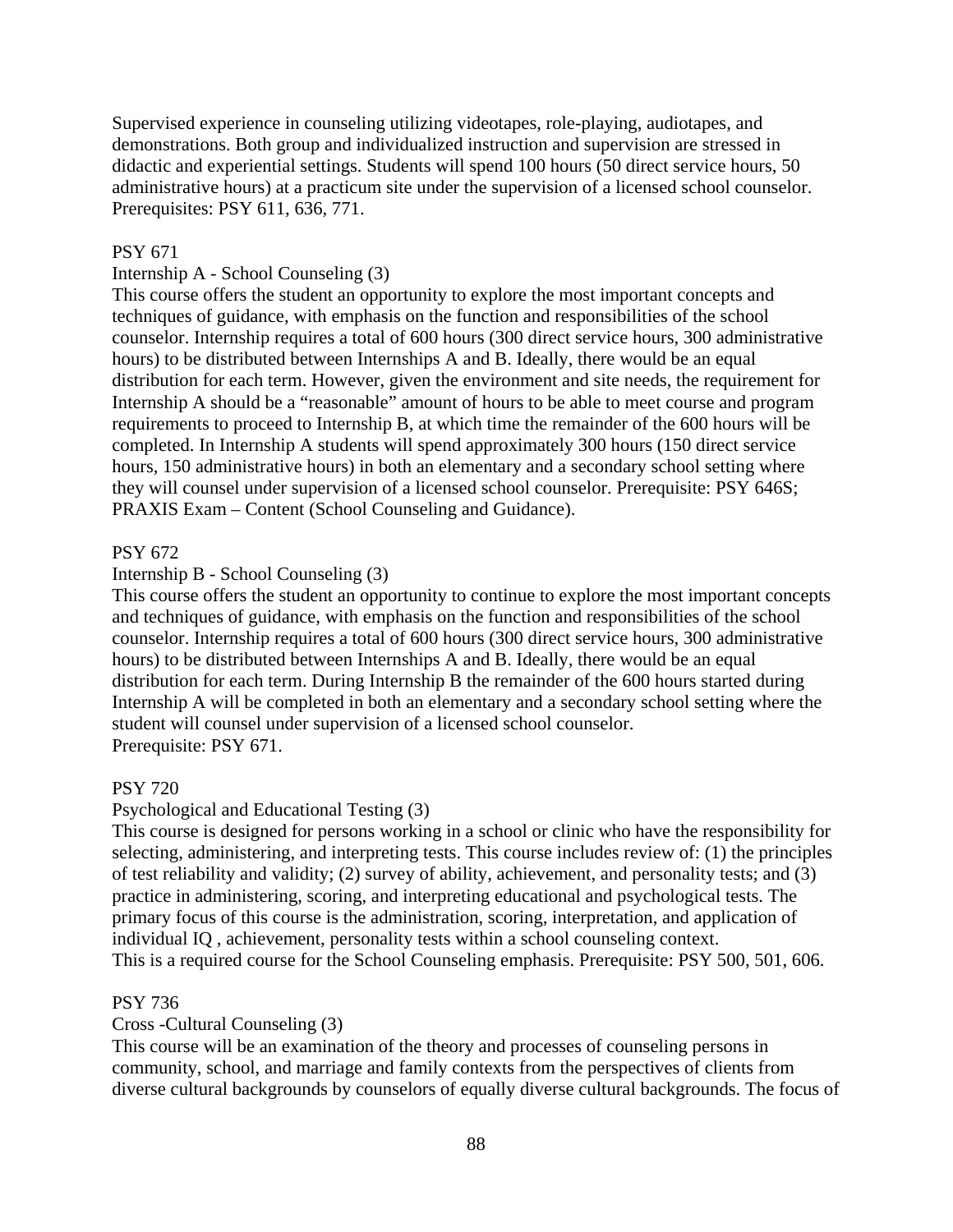the course will be on the impact of the counselor's prejudices, biases, values, ethics, and social/cultural expectations on the client from a culturally diverse background, and the impact of the client's prejudices, biases, values, ethics, and social/cultural expectations on the counselor from a culturally diverse background. The client must be seen as part of an integrated system of mutually reciprocal components (family, environment, school, social structure, friends, culture, etc.). The counseling context will be viewed from a holistic, integrative perspective rather than an individual perspective.

# PSY 751

# Health, Stress Management and Counseling (3)

This course is an examination of counseling an individual from a holistic perspective. The course explores the relationship between health and psychological moods in such areas as stress management, diet, exercise, sleep, mind/ body relations, support groups, humor, faith, responsibility, interpersonal relationships, and choice. The emphasis will be on preventive psychology. Students will participate in Taihequan, Qigong, relaxation exercises, meditation, and visualization as part of the course.

## PSY 771

School Counseling (3)

Examination of the most important concepts, principles, and techniques of guidance and counseling at different educational levels. This is a required course for the School Counseling emphasis. Prerequisites: PSY 500, 501.

# PSY 776

## Crisis Counseling: School (3)

Students will become familiar with the crisis intervention approach to the delivery of mental health services. Students will examine various types of life crises and determine appropriate interventions for each. This is a required course for the School Counseling emphasis.

## **Degree requirements**

The expected sequence of courses for all incoming provisional and fully classified candidates is as follows: foundation courses, core courses (foundation and core courses can be mixed,) special requirements, and practicum/internship. Prior to entering Practicum, candidates must be fully classified, have a minimum program GPA of 3.0, and have successfully completed all foundation courses. Prior to entering internship, all candidates must have successfully completed Practicum, all core courses, and successfully completed the Praxis II Professional Counselor exam.

The MSCP program at Chaminade University utilizes the Standards of the Council for Accreditation of Counseling and Related Activities (CACREP), the Hawaii Teacher Standards Board's Counselor Performance Standards, the American School Counselor Association (ASCA) National Standards for School Counseling Programs, and the National Board for Certified Counselors (NBCC) curriculum requirements for certification, as the framework for curricular experience and demonstrated knowledge for the school counseling emphasis.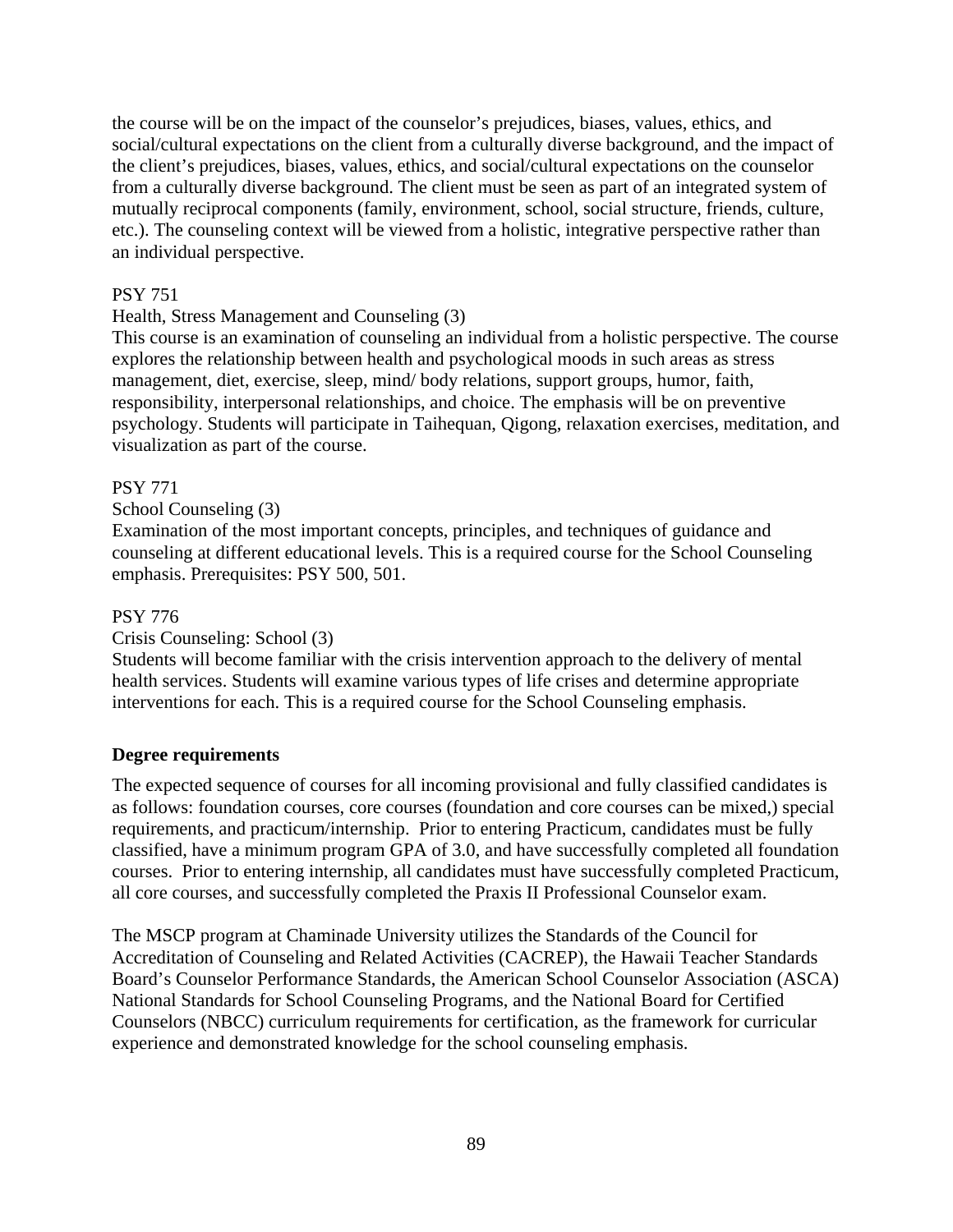# **Retention**

Prior to Practicum, School Counseling candidates must have earned a B grade or better in all of their coursework up to this point. If a candidate earned a C or below in any of their courses they will be required to meet with their assigned advisor and subsequently placed on probation. The candidate will then be required to retake the course. If the candidate is allowed a third attempt and receives another C or below, the candidate may be dismissed from the program.

The MSCP program has two benchmark courses. A benchmark course is a course that MSCP faculty observes the actual interpersonal skills and competencies of the candidates. The two benchmark courses are Psy 603 Introduction to Counseling Skills and Psy 611 Group Processes. Candidates are only given one opportunity to repeat the course if they receive a C grade or below. If the candidate receives a C or below during their second attempt at the course, their evaluation will be presented to the MSCP faculty to determine a disposition that can result up to their dismissal from the MSCP program.

During Practicum and Internship, if a situation or challenge(s) arises that may prevent a candidate from progressing through their fieldwork program requirements, a Remediation Plan is collaboratively developed by the Site Supervisor, Clinical Director, Internship Director, and candidate to address the developmental and/or situational need(s) of the candidate. The goal is to address the identified situation(s) and/or challenge(s) in a professional and educational context.

A Remediation Plan is defined as an agreed upon plan to correct or alleviate a challenge(s) or situation(s) that may prevent a candidate from progressing to the next level of their fieldwork experience or fulfilling the MSCP School Counseling program requirements for graduation.

# **Requirements for program completion**

The candidate will receive the degree as soon as he or she completes the following:

- Maintains a grade of "B" or better in all foundation, core, and elective requirements.
- Passes a written comprehensive examination, given after the completion of Internship A. All foundation and core courses must be successfully completed prior to taking the comprehensive exam.
- Successfully completes the Practicum and Internship courses with a minimum of 700 onsite clinical hours (100 practicum hours and 600 internship hours), as per program specifications.
- Successfully pass the Site Supervisor(s)' evaluation of the School Counseling candidate.
- Provide evidence of successful completion of the HTSB basic skills requirement and the Praxis II Professional Counseling exam prior to entering Internship A. Candidates who have not successfully passed the Praxis examination(s) may not be admitted into Internship A.

# **Professional License Requirements**

Source: http://www.htsb.org/licensing-permits/licensing-permits-overview/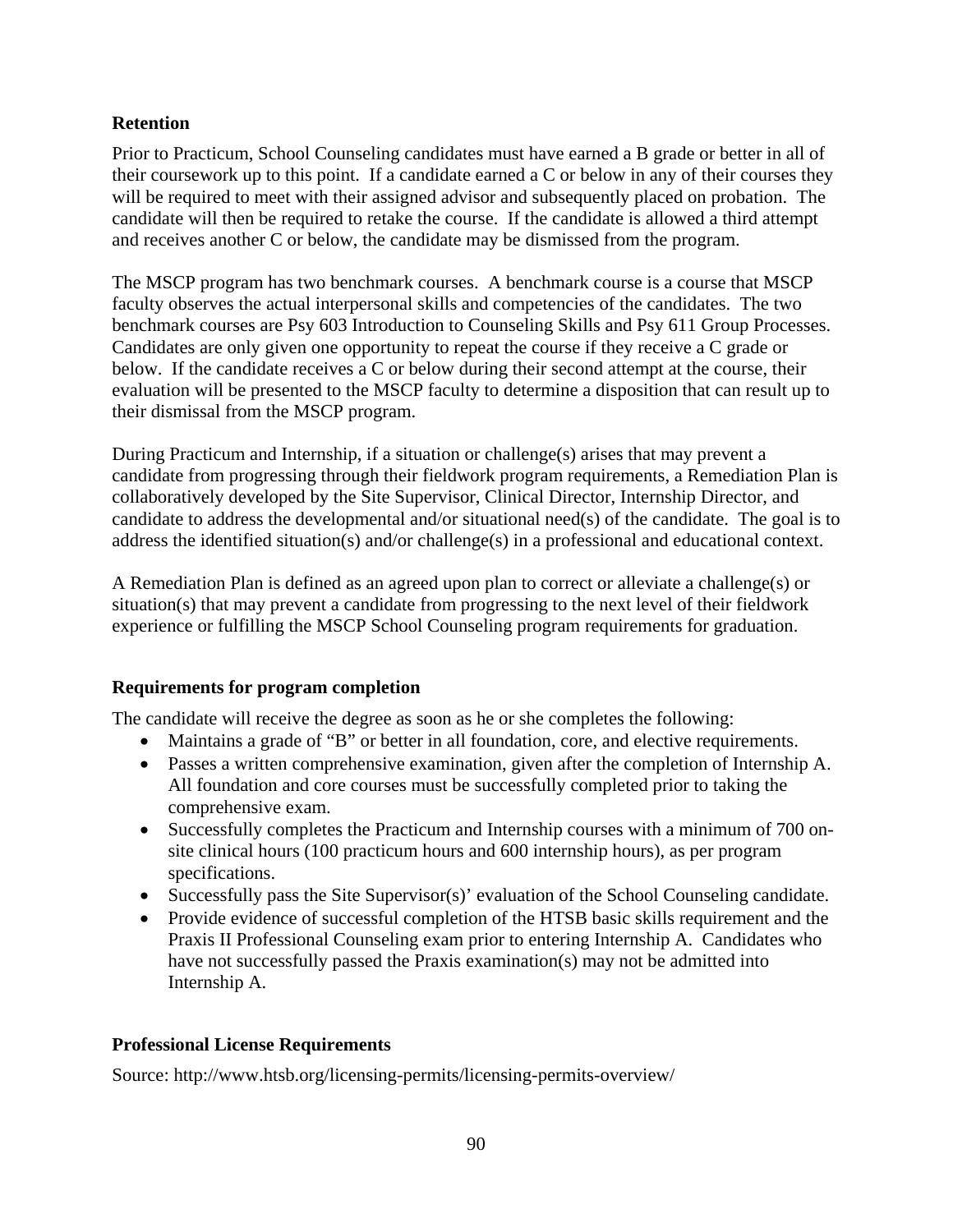The Hawaii Teachers Standards Board has created multiple routes to obtain the Standard Initial License. The route the best fits our School Counseling program is Category A. Category A requires the following:

- 1. Submit license application to HTSB
	- a. https://htsb.ehawaii.gov/htsb-renewals/welcome.html
- 2. Submit verification of licensure test information
	- a. http://www.htsb.org/licensing-permits/licensure-tests/
	- b. A Bachelor's degree awarded by a regionally accredited institution of higher education may be used to validate basic skills in lieu of licensure tests. Official transcript is required for verification.
	- c. For verification of content knowledge, candidates must achieve a score of 156 or higher on the ETS Praxis II Professional Counselor examination (K-12).
- 3. Submit verification of completion from a State Approved Teacher Education Program (SATEP)
	- a. The School Counseling program submits a completers' list to HTSB and the Hawaii Department of Education once the candidates have successfully completed all program requirements including the successful passing/verification of basic skills and content knowledge. This completers' list is the verification that HTSB requires for this step for initial licensure.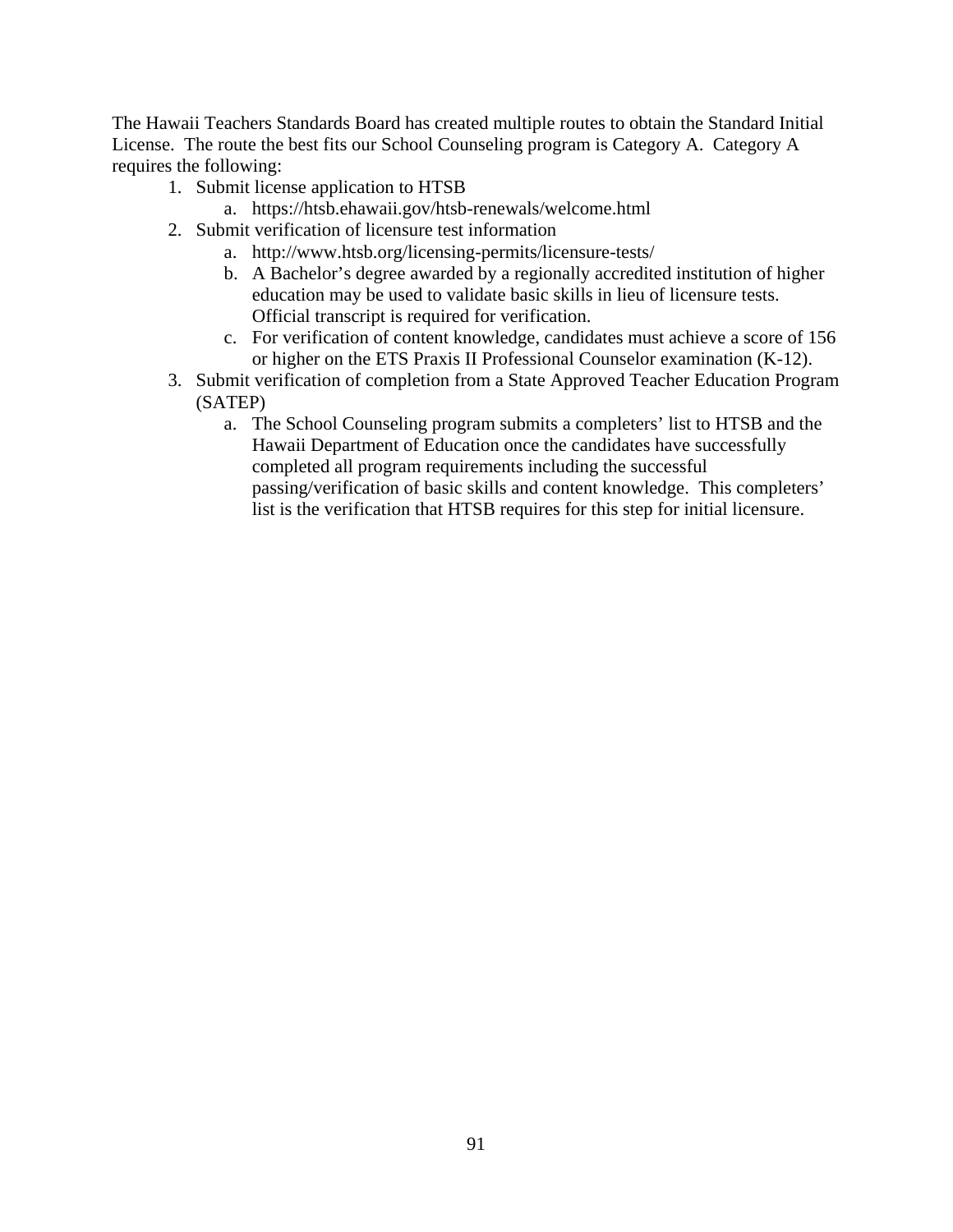| <b>TEAC</b> | Required   | Field Work     | Admission              | Specific       | Exit          | <b>State</b> | Professional      |
|-------------|------------|----------------|------------------------|----------------|---------------|--------------|-------------------|
| Quality     | Courses    | Requirements   | Requirements           | Course         | Requirements  | Standard     | Association       |
| Principle I |            |                |                        | Assignment     |               | Number       | Standard          |
| Components  |            |                |                        | Requirements   |               |              | Number            |
|             |            |                |                        | Used for       |               |              |                   |
|             |            |                |                        | Program        |               |              |                   |
|             |            |                |                        | Assessment     |               |              |                   |
| 1.1         | Psy 500,   | Psy $501 - 4$  | 1. Application form;   | Psy $501 -$    | 1. Grade of   |              | $\bullet$ V.1 $-$ |
| Subject     | Psy 501,   | hour           | 2. Three academic/     | Observation    | " $B$ " or    |              | <b>CACREP</b>     |
| Matter      | Psy 521,   | Observation    | professional           | of a school    | better in all |              | Common            |
| Knowledge   | Psy 524,   |                | recommendations;       | counselor at a | foundation    |              | Core Area         |
|             | Psy 601,   | Psy $771 - 15$ | 3. TOEFL score of      | school site    | and core      |              | I:                |
|             | Psy 602,   | hour           | 550 (paper-based)      | (minimum 4     | courses;      |              | Professiona       |
|             | Psy 603,   | Observation    | or 213 (computer-      | hours)         | 2. Passes     |              | 1 Identity        |
|             | Psy 606,   | $\&$           | based), if             |                | Core          |              | $\bullet$ V.2 $-$ |
|             | Psy 611,   | Participation  | applicable;            | Psy $720 -$    | Compre-       |              | <b>CACREP</b>     |
|             | Psy 616,   |                | 4. Undergraduate       | Report on the  | hensive       |              | Common            |
|             | Psy 627,   | Psy $646SC -$  | GPA of 3.0; if         | WAIS-IV,       | and School    |              | Core Area         |
|             | Psy 636,   | 100 hour       | below 3.0 then         | WISC-IV,       | Counseling    |              | II: Social        |
|             | Psy 646SC, | Practicum      | applicant will be      | and WJ III     | Compre-       |              | and               |
|             | Psy 671,   |                | considered for         |                | hensive       |              | Cultural          |
|             | Psy 672,   | Psy 671 &      | provisional            |                | exams;        |              | Diversity         |
|             | Psy 736,   | Psy 672        | acceptance;            |                | 3. Pass       |              | $\bullet$ V.3 –   |
|             | Psy 751,   | combined -     | 5. Personal interview; |                | Practicum     |              | <b>CACREP</b>     |
|             | Psy 720,   | 600 hour       | 6. For School          |                | and           |              | Common            |
|             | Psy 771, & | Internship     | Counseling only,       |                | Internship    |              | Core Area         |
|             | Psy 776    |                | evidence of basic      |                | courses;      |              | III: Human        |
|             |            | As of          | skills as defined by   |                | 4. Completed  |              | Growth and        |
|             |            | academic year  | HTSB; and              |                | 100           |              | Develop-          |
|             |            | 2014-2015 all  | 7. For School          |                | practicum     |              | ment              |
|             |            | candidates are | Counseling only,       |                | hours and     |              | $\bullet$ V.4 $-$ |
|             |            | placed at a    | evidence of content    |                | 600           |              | <b>CACREP</b>     |
|             |            | primary and    | knowledge prior to     |                | internship    |              | Common            |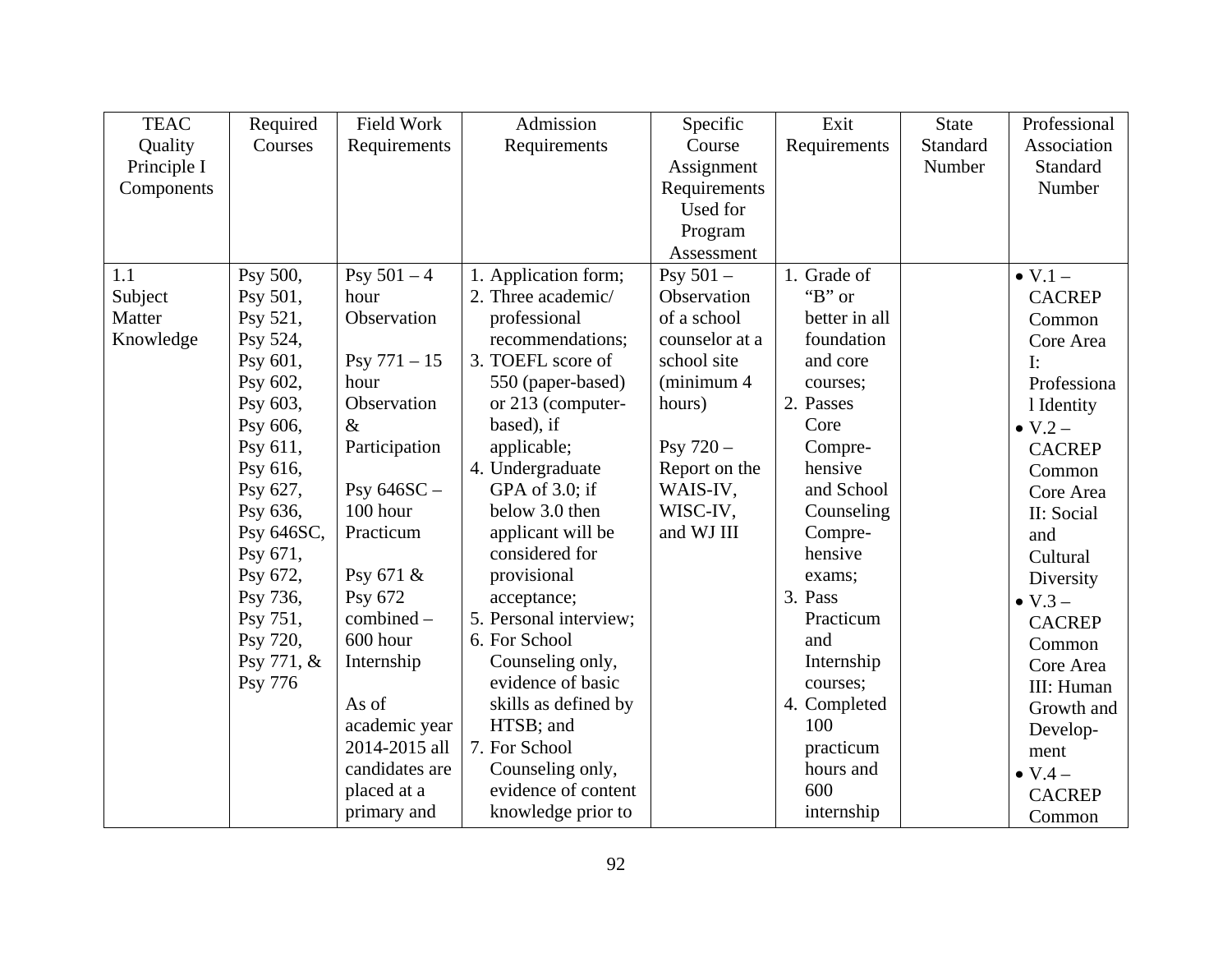| entering Psy 671<br>Core Area<br>secondary<br>hours;<br>Internship A as<br><b>IV:</b> Career<br>5. Success-<br>school site.<br>defined by HTSB.<br>Prior to,<br>fully pass<br>Developme<br>candidates<br>the Site<br>nt<br>were required<br>Super-<br>$\bullet$ V.5 $-$<br>to work with<br>visor's<br><b>CACREP</b><br>students in the<br>Evaluation<br>Common<br>of the<br>K-6 and 7-12<br>Core Area<br>School<br>grade levels.<br>V: Helping<br>Counseling<br>Relationshi<br>Candidate;<br>ps<br>and<br>$\bullet$ V.6 –<br>6. To be<br><b>CACREP</b><br>eligible for<br>Common<br>licensure,<br>Core Area<br>evidence of<br>VI: Group<br>meeting<br>Work<br>the HTSB<br>$\bullet$ V.7 $-$<br>basic skills<br><b>CACREP</b><br>and content<br>Common<br>knowledge<br>Core Area<br>require-<br>VII:<br>ments.<br>Assessment<br>$\bullet$ V.8 $-$<br><b>CACREP</b><br>Common<br>Core Area<br>VIII:<br>Research<br>and<br>Program<br>Evaluation |  |  |  |  |
|-----------------------------------------------------------------------------------------------------------------------------------------------------------------------------------------------------------------------------------------------------------------------------------------------------------------------------------------------------------------------------------------------------------------------------------------------------------------------------------------------------------------------------------------------------------------------------------------------------------------------------------------------------------------------------------------------------------------------------------------------------------------------------------------------------------------------------------------------------------------------------------------------------------------------------------------------|--|--|--|--|
|                                                                                                                                                                                                                                                                                                                                                                                                                                                                                                                                                                                                                                                                                                                                                                                                                                                                                                                                               |  |  |  |  |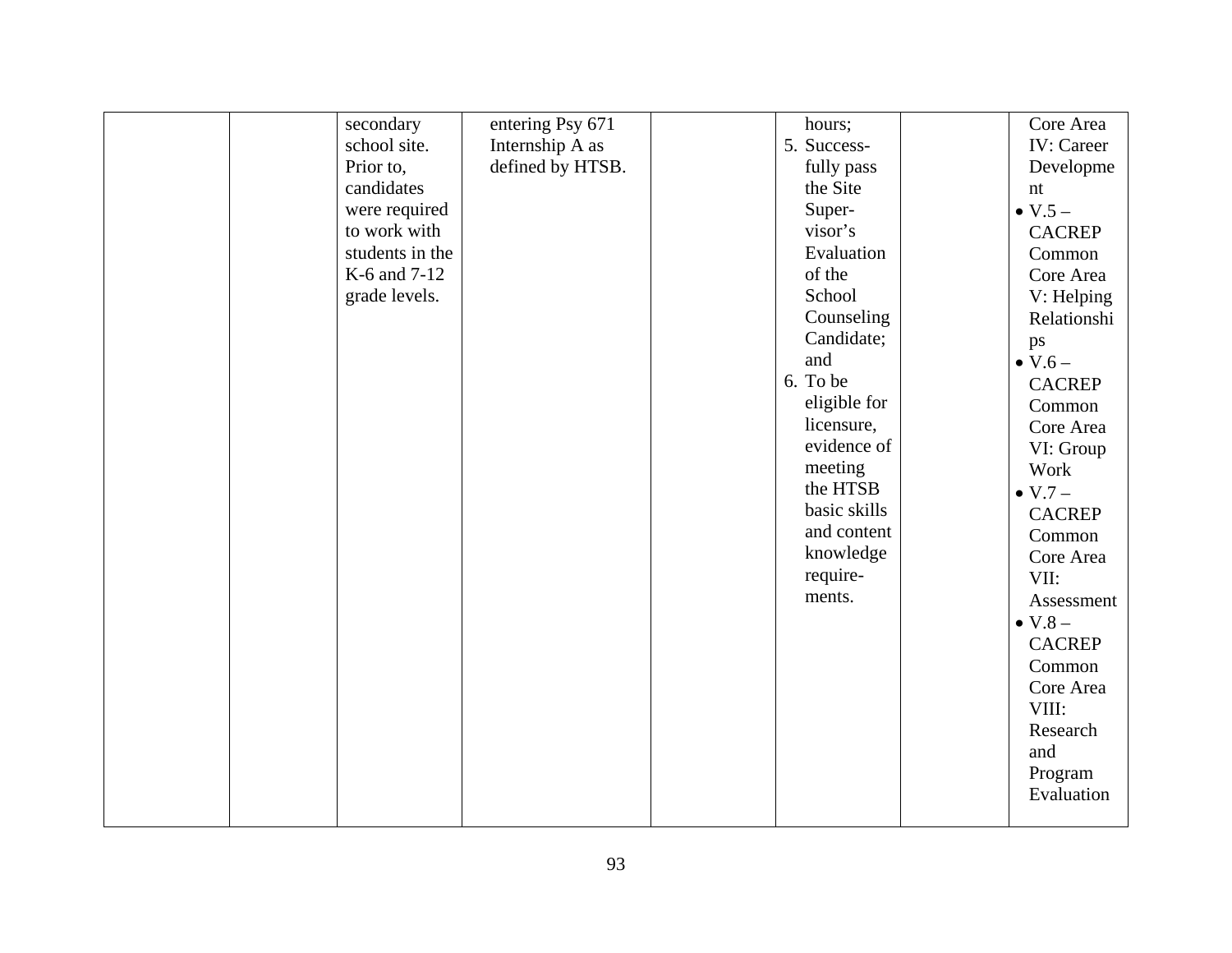| 1.2         | Psy 603,     |  | Psy 603 -      | $\bullet$ HTSB | $\bullet$ V.9 $-$  |
|-------------|--------------|--|----------------|----------------|--------------------|
| Pedagogical | Psy 611,     |  | Counseling     | Standard       | <b>CACREP</b>      |
| Knowledge   | Psy 646SC,   |  | <b>Skills</b>  | $\mathbf{I}$ : | School             |
|             | Psy $671, &$ |  | Proficiency    | Program        | Counseling         |
|             | Psy 672      |  | Record         | organizati     | Program            |
|             |              |  |                | on             | Area I:            |
|             |              |  | Psy 611 -      | $\bullet$ HTSB | Foundation         |
|             |              |  | Group          | Standard       | s of School        |
|             |              |  | Process Skills | II: School     | Counseling         |
|             |              |  | Proficiency    | guidance       | $\bullet$ V.10 $-$ |
|             |              |  | Record         | curriculu      | <b>CACREP</b>      |
|             |              |  |                | m              | School             |
|             |              |  | Psy 771, Psy   | delivered      | Counseling         |
|             |              |  | 646SC, Psy     | to all         | Program            |
|             |              |  | 671, Psy 672   | students       | Area II:           |
|             |              |  | - ePortfolio   | $\bullet$ HTSB | Contextual         |
|             |              |  |                | Standard       | Dimensions         |
|             |              |  | Psy 771 &      | III:           | of School          |
|             |              |  | Psy $646SC -$  | Individua      | Counseling         |
|             |              |  | Guidance       | 1 student      | $\bullet$ V.11 $-$ |
|             |              |  | Curriculum     | planning       | <b>CACREP</b>      |
|             |              |  | (this will     | $\bullet$ HTSB | School             |
|             |              |  | expand to the  | Standard       | Counseling         |
|             |              |  | Action         | IV:            | Program            |
|             |              |  | Research       | Responsi       | Area III:          |
|             |              |  | study)         | ve             | Knowledge          |
|             |              |  |                | services       | and Skill          |
|             |              |  |                | $\bullet$ HTSB | Requireme          |
|             |              |  |                | Standard       | nts for            |
|             |              |  |                | V:             | School             |
|             |              |  |                | <b>Systems</b> | Counselors         |
|             |              |  |                | support        | $\bullet$ V.12 $-$ |
|             |              |  |                | $\bullet$ HTSB | <b>CACREP</b>      |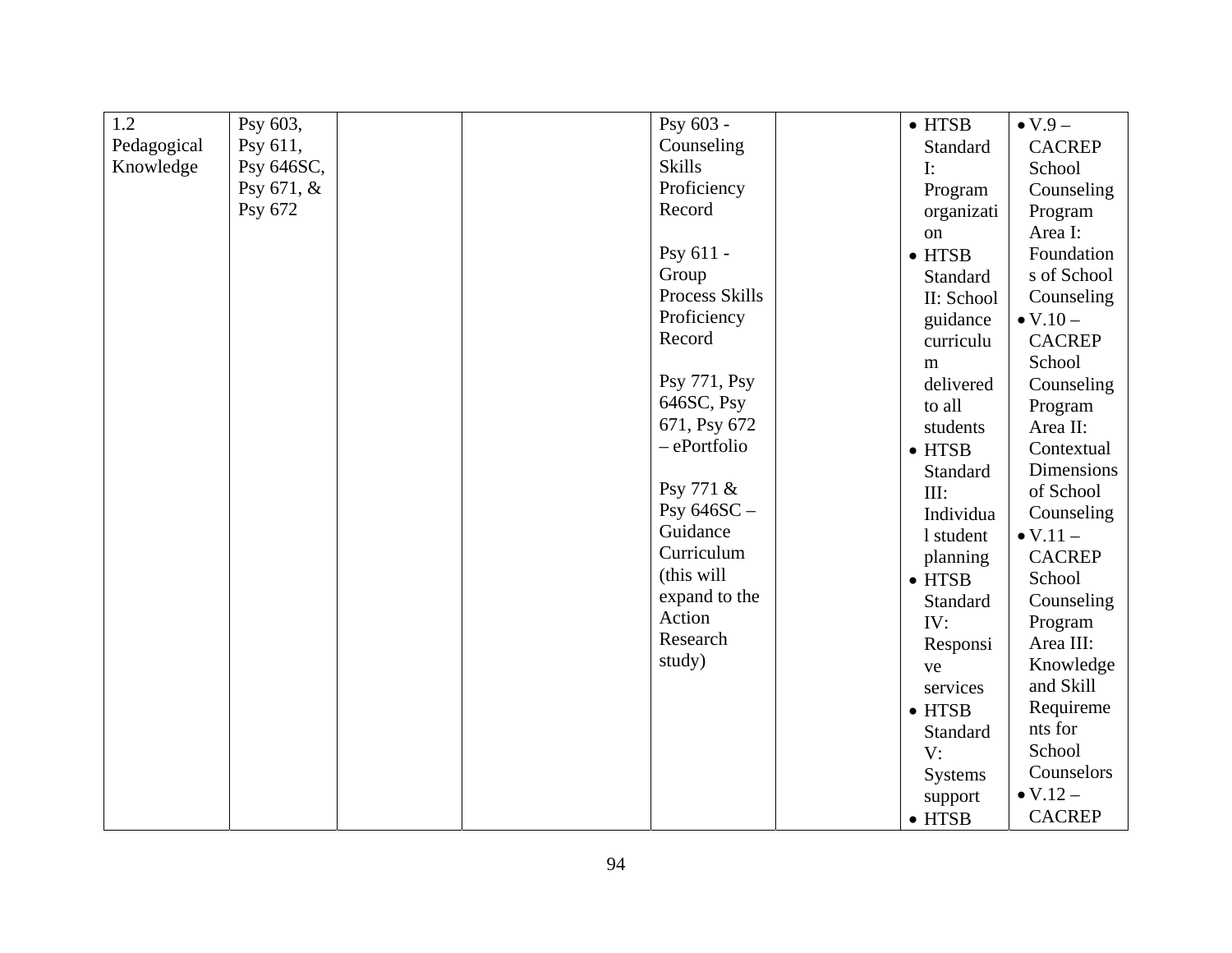|            |          |  |             | Standard                                                                                                                                                                                                                                                                                                                                                                                                                       | School      |
|------------|----------|--|-------------|--------------------------------------------------------------------------------------------------------------------------------------------------------------------------------------------------------------------------------------------------------------------------------------------------------------------------------------------------------------------------------------------------------------------------------|-------------|
|            |          |  |             | VI:                                                                                                                                                                                                                                                                                                                                                                                                                            | Counseling  |
|            |          |  |             | School                                                                                                                                                                                                                                                                                                                                                                                                                         | Program     |
|            |          |  |             | counselor                                                                                                                                                                                                                                                                                                                                                                                                                      | Area IV:    |
|            |          |  |             | and                                                                                                                                                                                                                                                                                                                                                                                                                            | Clinical    |
|            |          |  |             | administr                                                                                                                                                                                                                                                                                                                                                                                                                      | Instruction |
|            |          |  |             | ator                                                                                                                                                                                                                                                                                                                                                                                                                           |             |
|            |          |  |             | agreemen                                                                                                                                                                                                                                                                                                                                                                                                                       |             |
|            |          |  |             | $\mathbf t$                                                                                                                                                                                                                                                                                                                                                                                                                    |             |
|            |          |  |             | $\bullet$ HTSB                                                                                                                                                                                                                                                                                                                                                                                                                 |             |
|            |          |  |             | Standard                                                                                                                                                                                                                                                                                                                                                                                                                       |             |
|            |          |  |             | VII: Use                                                                                                                                                                                                                                                                                                                                                                                                                       |             |
|            |          |  |             | of data                                                                                                                                                                                                                                                                                                                                                                                                                        |             |
|            |          |  |             | $\bullet$ HTSB                                                                                                                                                                                                                                                                                                                                                                                                                 |             |
|            |          |  |             | Standard                                                                                                                                                                                                                                                                                                                                                                                                                       |             |
|            |          |  |             | VIII:                                                                                                                                                                                                                                                                                                                                                                                                                          |             |
|            |          |  |             | Student                                                                                                                                                                                                                                                                                                                                                                                                                        |             |
|            |          |  |             | monitorin                                                                                                                                                                                                                                                                                                                                                                                                                      |             |
|            |          |  |             | $\mathbf{g}% _{T}=\mathbf{g}_{T}=\mathbf{g}_{T}=\mathbf{g}_{T}=\mathbf{g}_{T}=\mathbf{g}_{T}=\mathbf{g}_{T}=\mathbf{g}_{T}=\mathbf{g}_{T}=\mathbf{g}_{T}=\mathbf{g}_{T}=\mathbf{g}_{T}=\mathbf{g}_{T}=\mathbf{g}_{T}=\mathbf{g}_{T}=\mathbf{g}_{T}=\mathbf{g}_{T}=\mathbf{g}_{T}=\mathbf{g}_{T}=\mathbf{g}_{T}=\mathbf{g}_{T}=\mathbf{g}_{T}=\mathbf{g}_{T}=\mathbf{g}_{T}=\mathbf{g}_{T}=\mathbf{g}_{T}=\mathbf{g}_{T}=\math$ |             |
|            |          |  |             | $\bullet$ HTSB                                                                                                                                                                                                                                                                                                                                                                                                                 |             |
|            |          |  |             | Standard                                                                                                                                                                                                                                                                                                                                                                                                                       |             |
|            |          |  |             | IX:                                                                                                                                                                                                                                                                                                                                                                                                                            |             |
|            |          |  |             | Results                                                                                                                                                                                                                                                                                                                                                                                                                        |             |
|            |          |  |             | evaluatio                                                                                                                                                                                                                                                                                                                                                                                                                      |             |
|            |          |  |             |                                                                                                                                                                                                                                                                                                                                                                                                                                |             |
|            |          |  |             | $\mathbf n$                                                                                                                                                                                                                                                                                                                                                                                                                    |             |
|            |          |  |             | $\bullet$ HTSB                                                                                                                                                                                                                                                                                                                                                                                                                 |             |
|            |          |  |             | Standard                                                                                                                                                                                                                                                                                                                                                                                                                       |             |
|            |          |  |             | $X$ :                                                                                                                                                                                                                                                                                                                                                                                                                          |             |
|            |          |  |             | Infusing                                                                                                                                                                                                                                                                                                                                                                                                                       |             |
|            |          |  |             | themes                                                                                                                                                                                                                                                                                                                                                                                                                         |             |
| 1.3        | Psy 500, |  | Psy $603 -$ | $\bullet$ HTSB                                                                                                                                                                                                                                                                                                                                                                                                                 |             |
| Caring and | Psy 501, |  | Counseling  | Standard                                                                                                                                                                                                                                                                                                                                                                                                                       |             |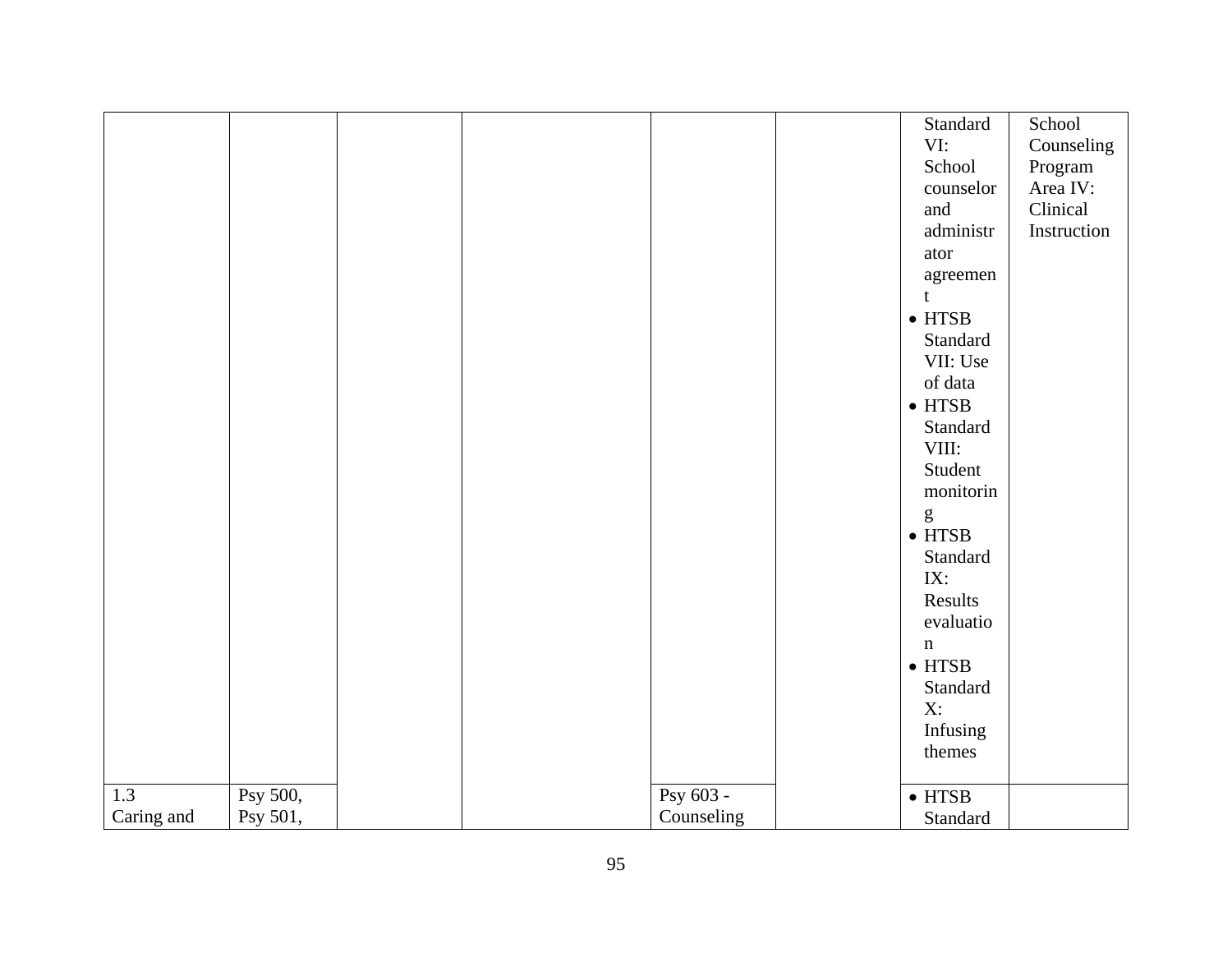| Effective     | Psy 601,     |  | Skills               | $X$ :    |  |
|---------------|--------------|--|----------------------|----------|--|
| Teaching      | Psy 603,     |  | Proficiency          | Infusing |  |
| <b>Skills</b> | Psy 611,     |  | Record               | themes   |  |
|               | Psy 646SC,   |  |                      |          |  |
|               | Psy 671, &   |  | Psy 611 -            |          |  |
|               | Psy 672      |  | Group                |          |  |
|               |              |  | Process Skills       |          |  |
|               |              |  |                      |          |  |
|               |              |  | Proficiency          |          |  |
|               |              |  | Record               |          |  |
|               |              |  | Psy 771, Psy         |          |  |
|               |              |  | 646S                 |          |  |
|               |              |  |                      |          |  |
|               |              |  | C, Psy 671,          |          |  |
|               |              |  | Psy $672 -$          |          |  |
|               |              |  | ePortfolio           |          |  |
|               |              |  | Psy 646SC,           |          |  |
|               |              |  | Psy 671, Psy         |          |  |
|               |              |  | $672 - Site$         |          |  |
|               |              |  |                      |          |  |
|               |              |  | Supervisor's         |          |  |
|               |              |  | <b>Evaluation of</b> |          |  |
|               |              |  | the School           |          |  |
|               |              |  | Counseling           |          |  |
|               |              |  | Candidate            |          |  |
|               |              |  |                      |          |  |
| 1.4.1         | All courses, |  | Psy 771, Psy         |          |  |
| Cross-Cutting | but in       |  | 646SC, Psy           |          |  |
| Theme:        | particular   |  | 671, Psy 672         |          |  |
| Learning How  | Psy 771,     |  | - ePortfolio         |          |  |
| To Learn      | Psy 646SC,   |  |                      |          |  |
|               | Psy 671, &   |  | Psy 771 &            |          |  |
|               | Psy 672      |  | Psy 646SC -          |          |  |
|               |              |  | Guidance             |          |  |
|               |              |  |                      |          |  |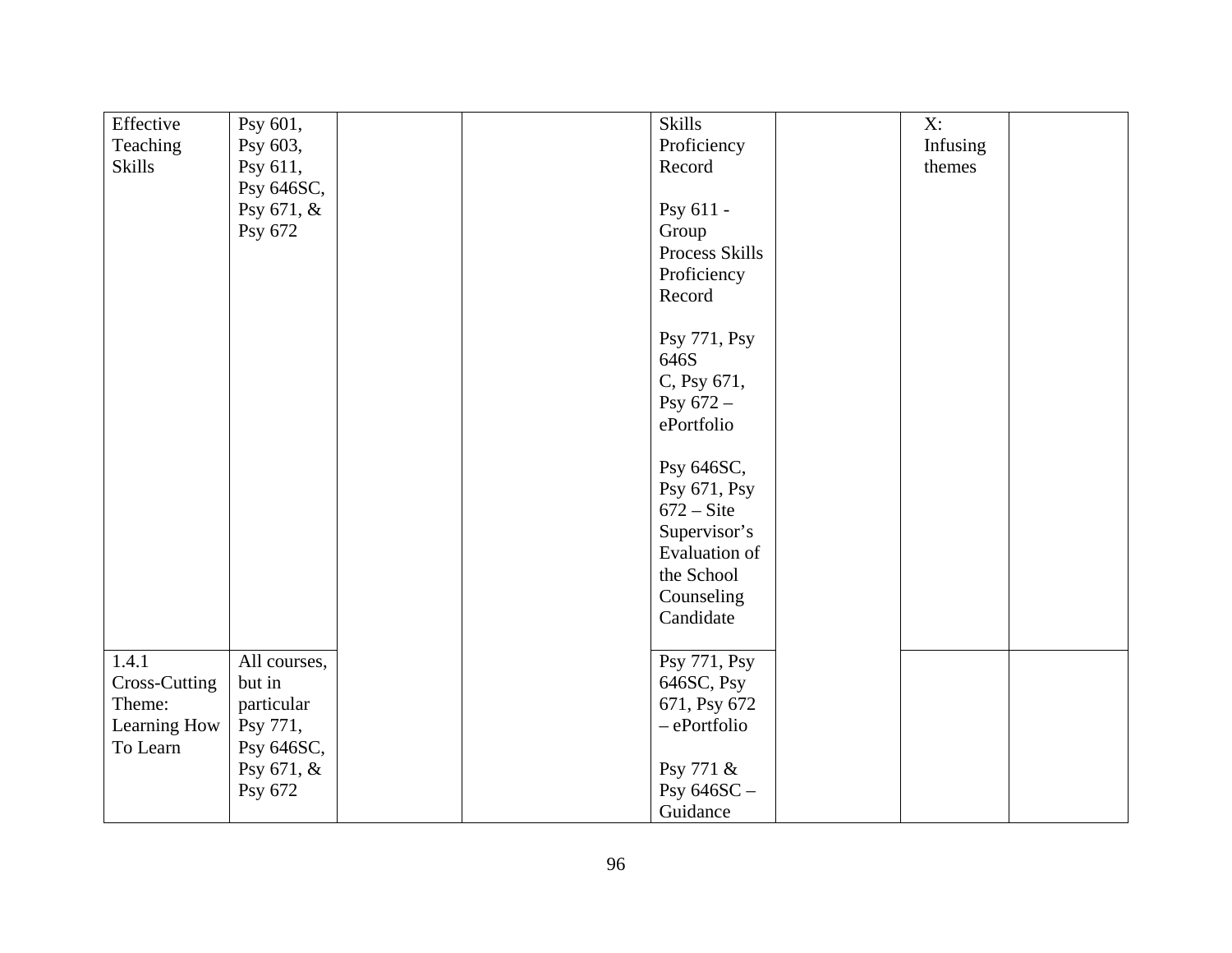|               |              |  | Curriculum     |  |  |
|---------------|--------------|--|----------------|--|--|
|               |              |  | (this will     |  |  |
|               |              |  | expand to the  |  |  |
|               |              |  | Action         |  |  |
|               |              |  | Research       |  |  |
|               |              |  | study)         |  |  |
| 1.4.2         | All courses, |  | Psy 736 -      |  |  |
| Cross-Cutting | but in       |  | Candidate      |  |  |
| Theme:        | particular   |  | presentation   |  |  |
| Multicultural | Psy 736.     |  | comparing      |  |  |
| Perspectives  |              |  | Native         |  |  |
|               |              |  | Hawaiian       |  |  |
|               |              |  | culture to     |  |  |
|               |              |  | another.       |  |  |
|               |              |  |                |  |  |
|               |              |  | A cross-       |  |  |
|               |              |  | cultural       |  |  |
|               |              |  | student        |  |  |
|               |              |  | learning       |  |  |
|               |              |  | outcome is     |  |  |
|               |              |  | present in all |  |  |
|               |              |  | <b>MSCP</b>    |  |  |
|               |              |  | courses.       |  |  |
| 1.4.3         | Psy 603,     |  | Psy 603 and    |  |  |
| Cross-Cutting | Psy 611,     |  | Psy $611 -$    |  |  |
| Theme:        | Psy 616,     |  | Candidates     |  |  |
| Technology    | Psy 627,     |  | will utilize   |  |  |
|               | Psy 646SC,   |  | video to       |  |  |
|               | Psy 671,     |  | analyze their  |  |  |
|               | Psy 672,     |  | counseling     |  |  |
|               | and Psy      |  | and group      |  |  |
|               | 736.         |  | facilitation   |  |  |
|               |              |  | skills         |  |  |
|               |              |  |                |  |  |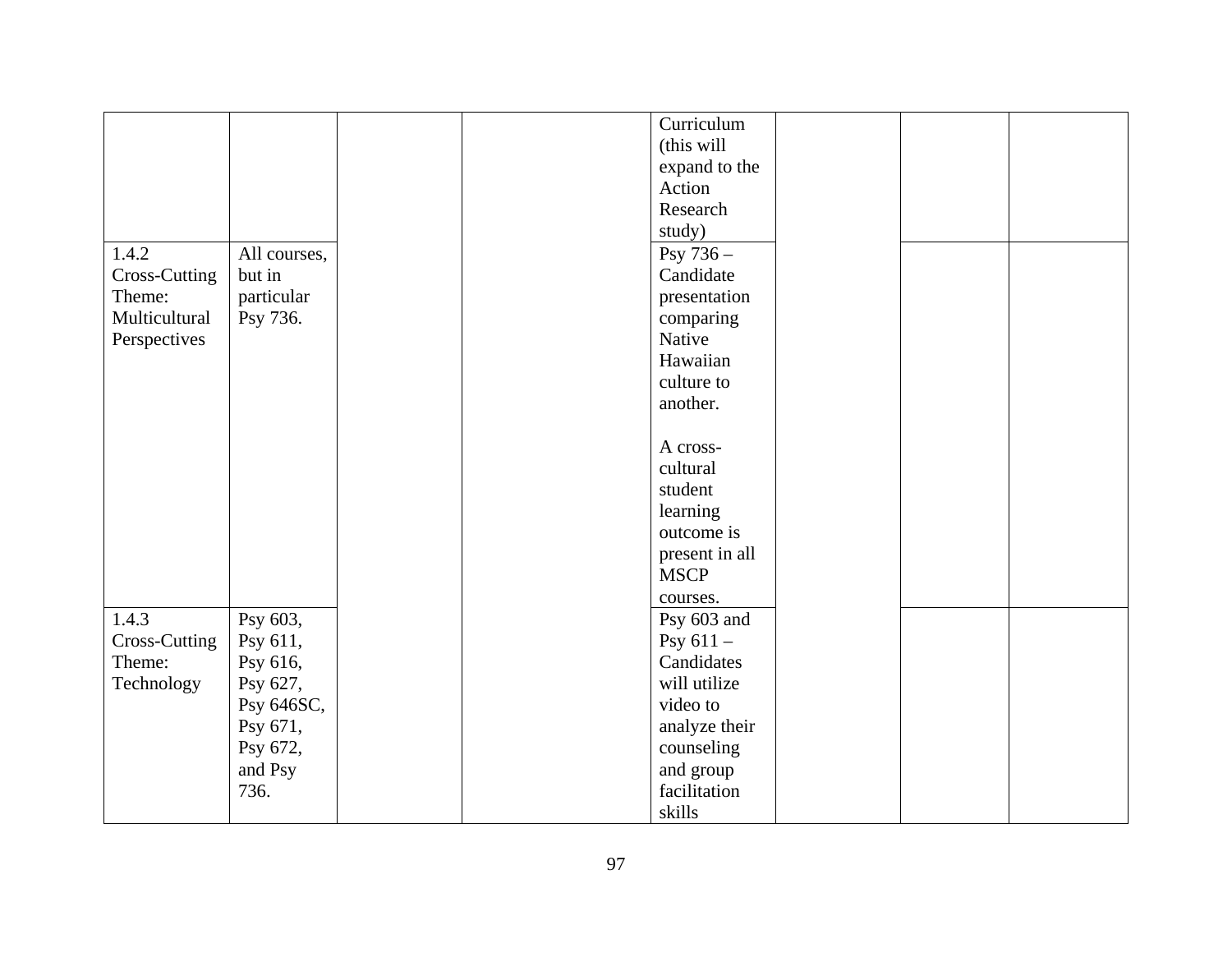|  |  | Psy $616-$<br>Conducting<br>data analysis<br>using SPSS                                                                    |  |  |
|--|--|----------------------------------------------------------------------------------------------------------------------------|--|--|
|  |  | Psy $627 -$<br>Learn how to<br>access and<br>utilize various<br>online career<br>databases                                 |  |  |
|  |  | Psy 646SC,<br>Psy 671, &<br>Psy $672 -$<br>Candidates<br>will utilize<br>video to<br>analyze their<br>counseling<br>skills |  |  |
|  |  | Psy 771, Psy<br>646SC, Psy<br>671, Psy 672<br>- ePortfolio                                                                 |  |  |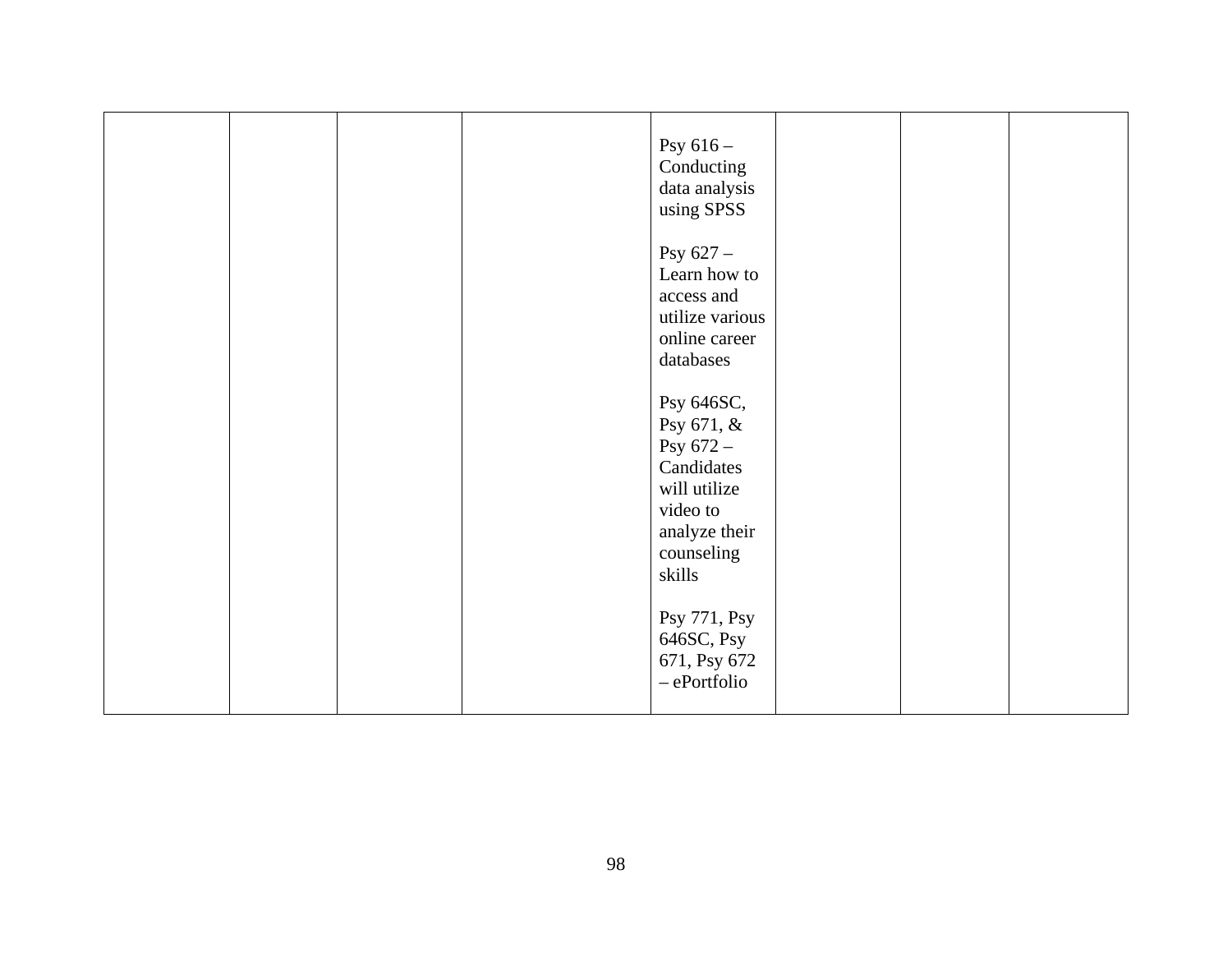# **Appendix E: Full Disclosure of All Relevant and Available Evidence**

| Type of Evidence                                                                                                        | Available and in the Brief                                                                                                                                                     | Not Available and Not in the<br><b>Brief</b>                                                                                                                                |
|-------------------------------------------------------------------------------------------------------------------------|--------------------------------------------------------------------------------------------------------------------------------------------------------------------------------|-----------------------------------------------------------------------------------------------------------------------------------------------------------------------------|
| Grades                                                                                                                  |                                                                                                                                                                                |                                                                                                                                                                             |
| 1. Student grades and grade<br>point averages                                                                           |                                                                                                                                                                                | Not for future use. Grades<br>were found to be unreliable<br>for program assessment<br>purposes.                                                                            |
| <b>Scores on Standardized Tests</b>                                                                                     |                                                                                                                                                                                |                                                                                                                                                                             |
| 2. Student scores on<br>standardized license or board<br>examinations                                                   | Relied on. Praxis II content<br>examination. Assessing<br>Claim 1 in Section 4: Results,<br>p. 37                                                                              |                                                                                                                                                                             |
| 3. Student scores on<br>undergraduate and/or graduate<br>admission tests of subject<br>matter knowledge and<br>aptitude |                                                                                                                                                                                | Not for future use. The GRE<br>is not an admission<br>requirement for the MSCP<br>program.                                                                                  |
| 4. Standardized scores and<br>gains of the program<br>graduates' own pupils                                             |                                                                                                                                                                                | Not for future use. This is not<br>applicable to the typical role<br>of a school counselor. In<br>addition, this type of<br>information is not available to<br>our program. |
| 5. Student scores on<br>summative assessment<br>examination tools                                                       | Relied on. Core<br>Comprehensive examination:<br>Assessing Claim 1 in Section<br>4: Results, p. 34<br>Ethics sub-category assessing<br>Claim 2 in Section 4: Results,<br>p. 38 |                                                                                                                                                                             |
|                                                                                                                         | Cross-Cultural sub-category<br>assessing Claim 3 in Section<br>4: Results, p. $42$<br><b>School Counseling</b>                                                                 |                                                                                                                                                                             |
|                                                                                                                         | Comprehensive examination:<br>Assessing Claim 1 in Section<br>4: Results, p. 35                                                                                                |                                                                                                                                                                             |
| Ratings                                                                                                                 |                                                                                                                                                                                |                                                                                                                                                                             |
| 6. Ratings of portfolios of<br>academic and clinical<br>accomplishments                                                 |                                                                                                                                                                                | For future use. Due to HTSB<br>changing the performance<br>standards for School<br>Counselors inter-rater                                                                   |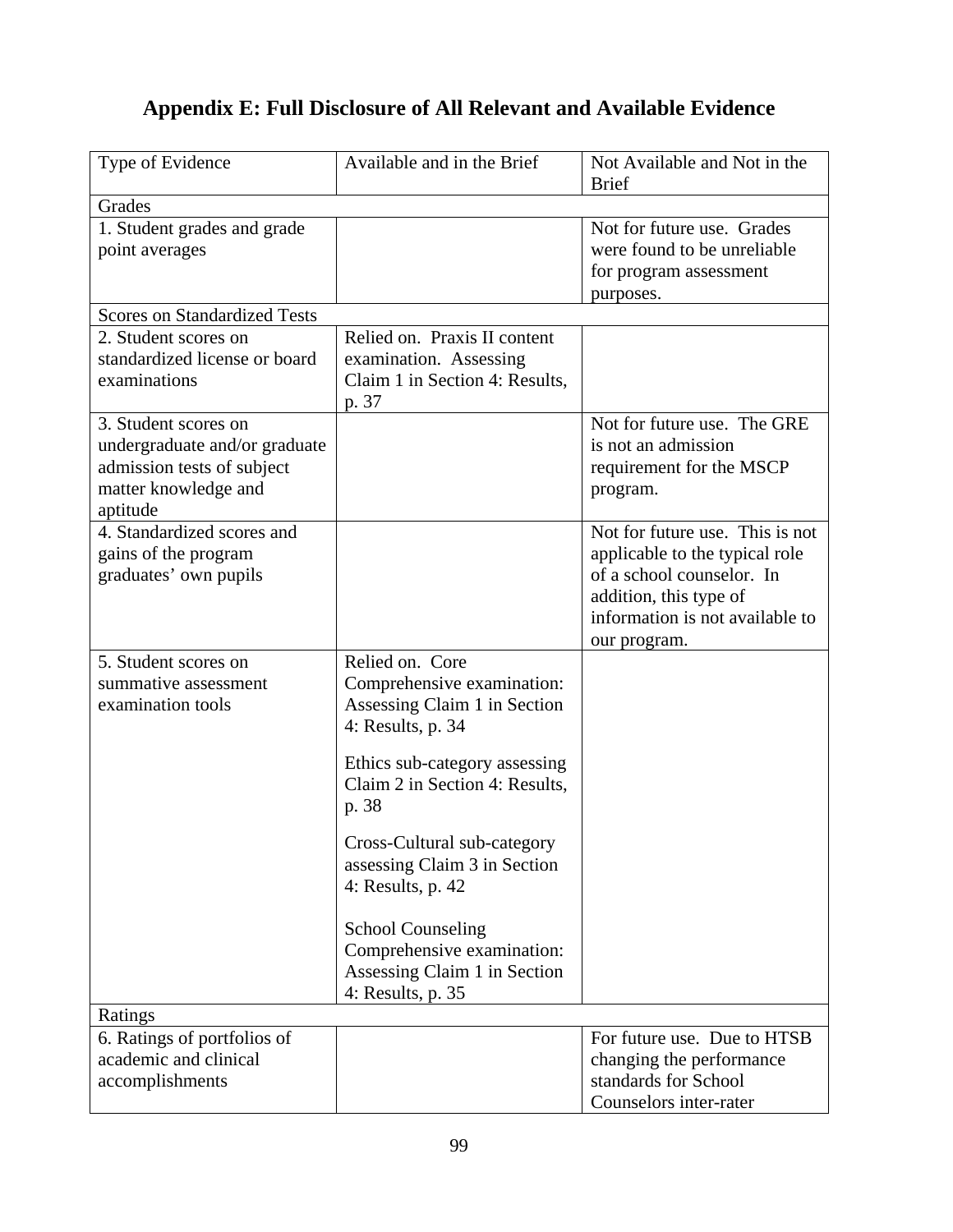|                                                                                                                     |                                                                                                                                           | reliability will need to be<br>assessed. At the time of<br>writing this Inquiry Brief this<br>assessment was not<br>completed. The assessment is<br>scheduled to occur during the<br>summer of 2015. |
|---------------------------------------------------------------------------------------------------------------------|-------------------------------------------------------------------------------------------------------------------------------------------|------------------------------------------------------------------------------------------------------------------------------------------------------------------------------------------------------|
|                                                                                                                     |                                                                                                                                           | Subsequently, the School<br>Counseling did not feel this                                                                                                                                             |
|                                                                                                                     |                                                                                                                                           | was a reliable assessment at<br>this time and did not use it                                                                                                                                         |
| 7. Third-party rating of<br>program's students                                                                      | Relied on. The Site<br>Supervisor's Evaluation of the<br><b>School Counseling Candidate</b><br>is relied on in the following<br>sections: | when assessing our claims.                                                                                                                                                                           |
|                                                                                                                     | Assessing Claim 1 in Section<br>4: Results, p. 35                                                                                         |                                                                                                                                                                                                      |
|                                                                                                                     | Ethics sub-category assessing<br>Claim 2 in Section 4: Results,<br>p. 38                                                                  |                                                                                                                                                                                                      |
|                                                                                                                     | Cross-Cultural sub-category<br>assessing Claim 3 in Section<br>4: Results, p. 42                                                          |                                                                                                                                                                                                      |
| 8. Ratings of in-service,<br>clinical, and PDS teaching                                                             | Relied on. The Site<br>Supervisor's Evaluation of the<br><b>School Counseling Candidate</b><br>is relied on in the following<br>sections: |                                                                                                                                                                                                      |
|                                                                                                                     | Assessing Claim 1 in Section<br>4: Results, p. 35                                                                                         |                                                                                                                                                                                                      |
|                                                                                                                     | Ethics sub-category assessing<br>Claim 2 in Section 4: Results,<br>p. 38                                                                  |                                                                                                                                                                                                      |
|                                                                                                                     | Cross-Cultural sub-category<br>assessing Claim 3 in Section<br>4: Results, p. 42                                                          |                                                                                                                                                                                                      |
| 9. Ratings, by cooperating<br>teacher and college/university<br>supervisors, of practice<br>teachers' work samples. |                                                                                                                                           | For future use. This<br>assessment tool is in<br>development and will be first<br>piloted at the conclusion of<br>the 2014-2015 academic year.                                                       |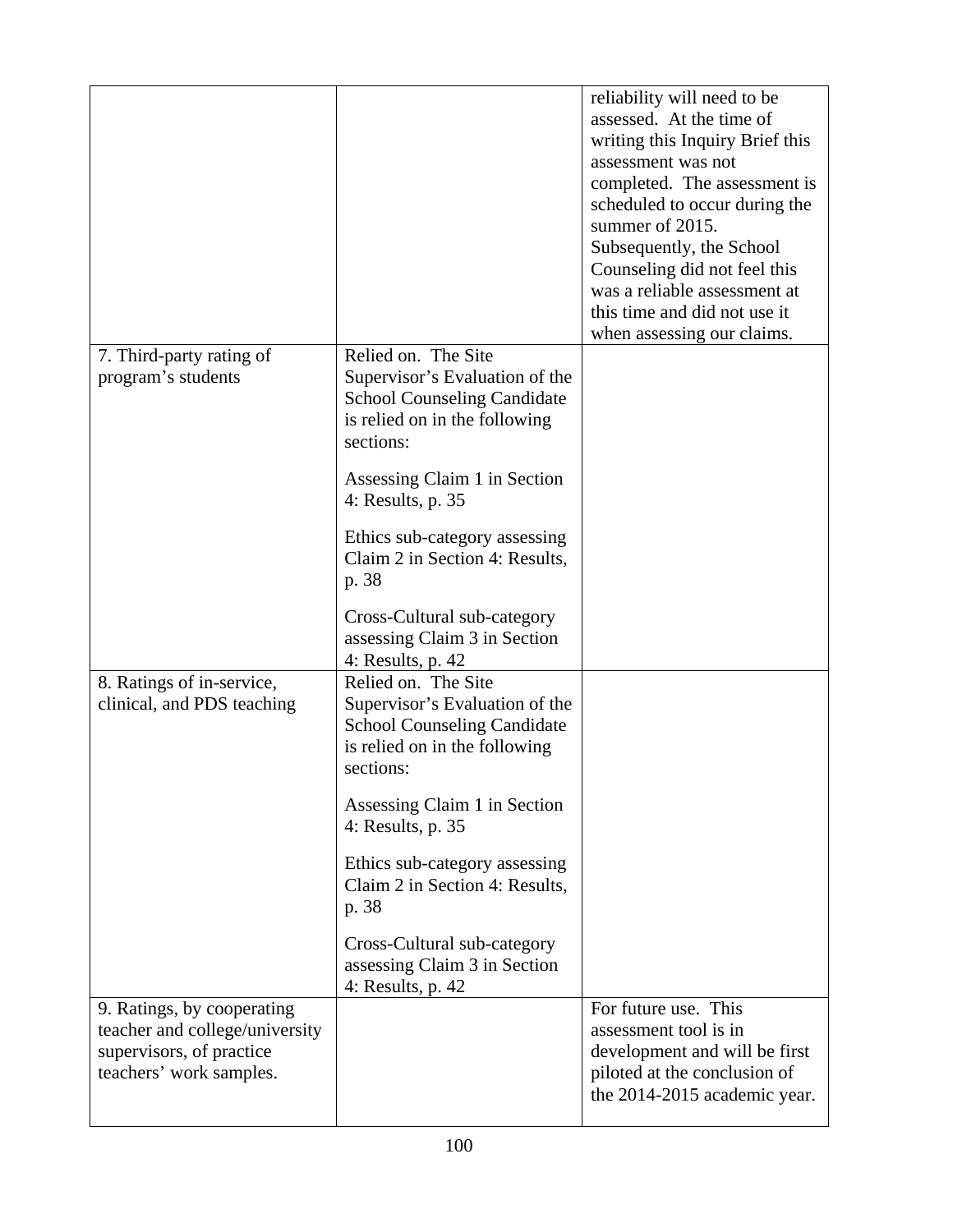| 10. Ratings, by candidates of | Relied on. Program             |                                                         |
|-------------------------------|--------------------------------|---------------------------------------------------------|
| the School Counseling         | <b>Evaluation: Ethics sub-</b> |                                                         |
| program.                      | category assessing Claim 2 in  |                                                         |
|                               | Section 4: Results, p. 40      |                                                         |
|                               | Cross-Cultural sub-category    |                                                         |
|                               | assessing Claim 3 in Section   |                                                         |
|                               | 4: Results, p. 44              |                                                         |
| 11. Rates of completion of    |                                | Not for future use. This                                |
| courses and programs          |                                | information does not directly                           |
| 12. Graduates' career         |                                | link to our program's claims.<br>For future use. We are |
| retention rates               |                                | currently having                                        |
|                               |                                | conversations with Hawaii                               |
|                               |                                | DOE to obtain this                                      |
|                               |                                | information from them. In                               |
|                               |                                | addition, we are in the process                         |
|                               |                                | of revising our graduate                                |
|                               |                                | survey with the intent that the                         |
|                               |                                | revised survey will capture                             |
|                               |                                | this information.                                       |
| 13. Graduates' job placements |                                | For future use. We are                                  |
|                               |                                | currently having<br>conversations with Hawaii           |
|                               |                                | DOE to obtain this                                      |
|                               |                                | information from them. In                               |
|                               |                                | addition, we are in the process                         |
|                               |                                | of revising our graduate                                |
|                               |                                | survey with the intent that the                         |
|                               |                                | revised survey will capture                             |
|                               |                                | this information.                                       |
| 14. Rates of graduates'       |                                | For future use. We are                                  |
| professional advanced study   |                                | currently having<br>conversations with Hawaii           |
|                               |                                | DOE to obtain this                                      |
|                               |                                | information from them. In                               |
|                               |                                | addition, we are in the process                         |
|                               |                                | of revising our graduate                                |
|                               |                                | survey with the intent that the                         |
|                               |                                | revised survey will capture                             |
|                               |                                | this information.                                       |
| 15. Rates of graduates'       |                                | For future use. We are                                  |
| leadership roles              |                                | currently having                                        |
|                               |                                | conversations with Hawaii                               |
|                               |                                | DOE to obtain this<br>information from them. In         |
|                               |                                | addition, we are in the process                         |
|                               |                                | of revising our graduate                                |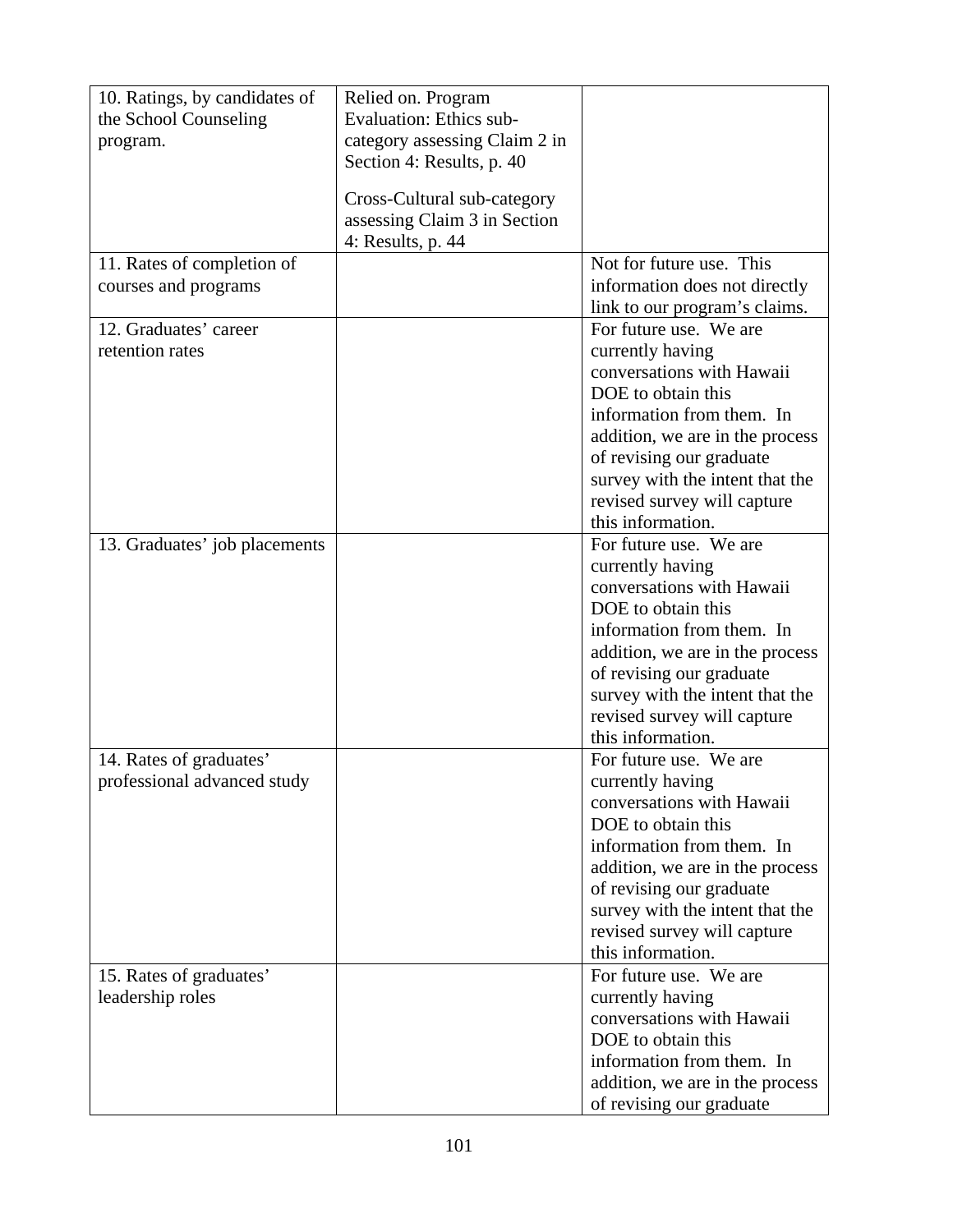|                                    |                                   | survey with the intent that the |
|------------------------------------|-----------------------------------|---------------------------------|
|                                    |                                   | revised survey will capture     |
|                                    |                                   | this information.               |
| 16. Rates of graduates'            |                                   | For future use. We are          |
| professional service activities    |                                   | currently having                |
|                                    |                                   | conversations with Hawaii       |
|                                    |                                   | DOE to obtain this              |
|                                    |                                   | information from them. In       |
|                                    |                                   | addition, we are in the process |
|                                    |                                   | of revising our graduate        |
|                                    |                                   |                                 |
|                                    |                                   | survey with the intent that the |
|                                    |                                   | revised survey will capture     |
|                                    |                                   | this information.               |
| Case studies and alumni competence |                                   |                                 |
| 17. Evaluations of graduates       |                                   | Not for future use. Due to      |
| by their own pupils                |                                   | low reliability and validity of |
|                                    |                                   | this type of data, we do not    |
|                                    |                                   | plan on using this for program  |
|                                    |                                   | assessment.                     |
| 18. Alumni self-assessment of      |                                   | For future use. We are in the   |
| their accomplishments              |                                   | process of revising our         |
|                                    |                                   | graduate survey with the        |
|                                    |                                   | intent that the revised survey  |
|                                    |                                   | will capture this information.  |
| 19. Third-party professional       | Not relied on. This is asked      |                                 |
| recognition of graduates           | of the site supervisor's in their |                                 |
|                                    | evaluation of the School          |                                 |
|                                    | Counseling candidate. This        |                                 |
|                                    | information is used internally    |                                 |
|                                    | in considering outstanding        |                                 |
|                                    | graduates for commencement,       |                                 |
|                                    | but not used for program          |                                 |
|                                    | assessment.                       |                                 |
| 20. Employers' evaluations of      |                                   | For future use. Due to the      |
| the program's graduates            |                                   | changes made to the Principal   |
|                                    |                                   | survey, the School Counseling   |
|                                    |                                   | program considers this survey   |
|                                    |                                   | as a secondary source and was   |
|                                    |                                   | not used when assessing our     |
|                                    |                                   | claims. Due to changes in       |
|                                    |                                   | Hawaii DOE's policy with        |
|                                    |                                   | regards to outside surveys, we  |
|                                    |                                   | are having conversations with   |
|                                    |                                   | Hawaii DOE to obtain this       |
|                                    |                                   | information in another          |
|                                    |                                   |                                 |
|                                    |                                   | manner. At this time, it is     |
|                                    |                                   | unclear what and how this       |
|                                    |                                   | will look like and occur.       |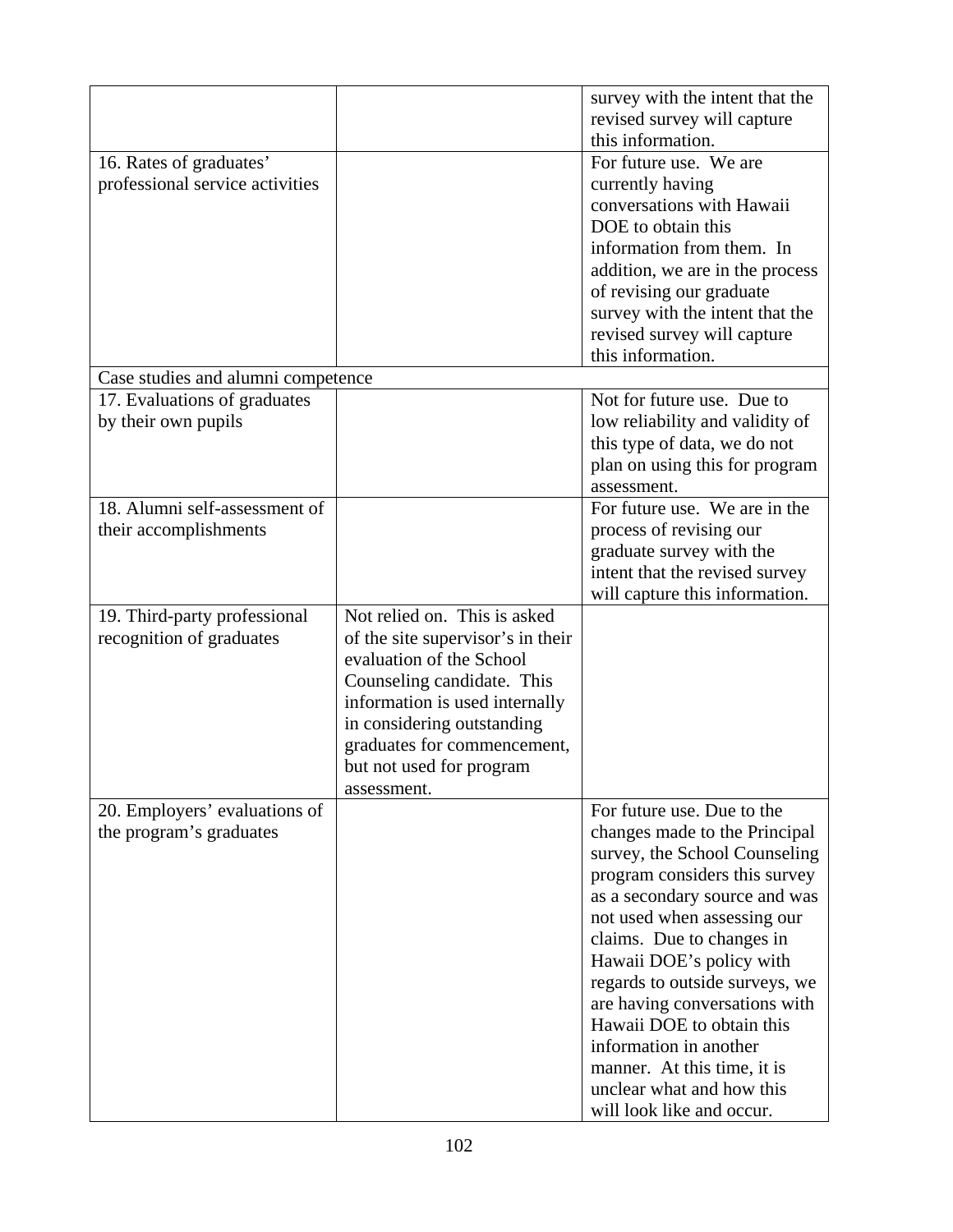| 21. Graduates' authoring of    | Not for future use. This      |
|--------------------------------|-------------------------------|
| textbooks, curriculum          | information does not directly |
| materials, etc.                | link to our program claims.   |
| 22. Case studies of graduates' | For future use. This          |
| own pupils' learning and       | information will be captured  |
| accomplishment                 | in the revised ePortfolio     |
|                                | signature assignment.         |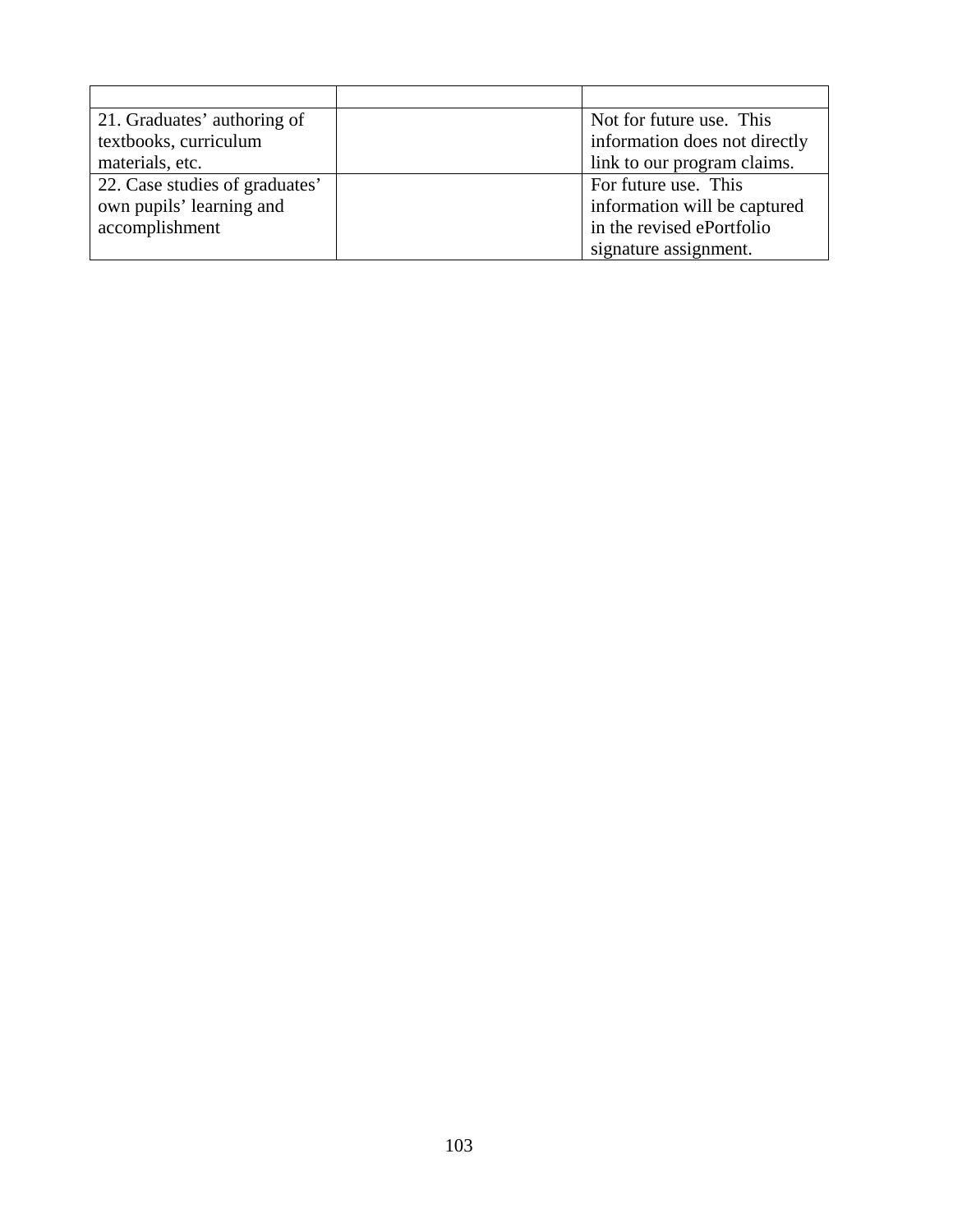# **Appendix F: Copies of Locally Developed Assessment Instruments Cited in the Brief**

## **MSCP Core Comprehensive Examination**

(Because this report will be published on our website and open to the public, I cannot provide you a copy of this assessment tool here. A copy of this examination will be made available for the site visit team and/or upon request.)

## **MSCP School Counseling Comprehensive Examination**

(Because this report will be published on our website and open to the public, I cannot provide you a copy of this assessment tool here. A copy of this examination will be made available for the site visit team and/or upon request.)

#### **Site Supervisor's Evaluation of the School Counseling Candidate**

(This can be viewed in Appendix M.)

#### **School Counseling Program Evaluation**

## CHAMINADE UNIVERSITY OF HONOLULU MSCP PROGRAM EVALUATION

Please answer the questions using the following scale:

 $A =$ Strongly Disagree B =Disagree  $C =$  Uncertain D=Agree  $E =$  Strongly Agree

*Because of my course work in the MSCP program, I am able to demonstrate:*

- 1. How human growth and development can be applied to the counseling context.
- 2. How cross-cultural issues impact on the counseling context.
- 3. Why testing is important within a counseling context.
- 4. An understanding of the scientific method.
- 5. An understanding of evaluating the effectiveness of counseling services offered in the community.
- 6. The importance of counseling theories within a counseling context.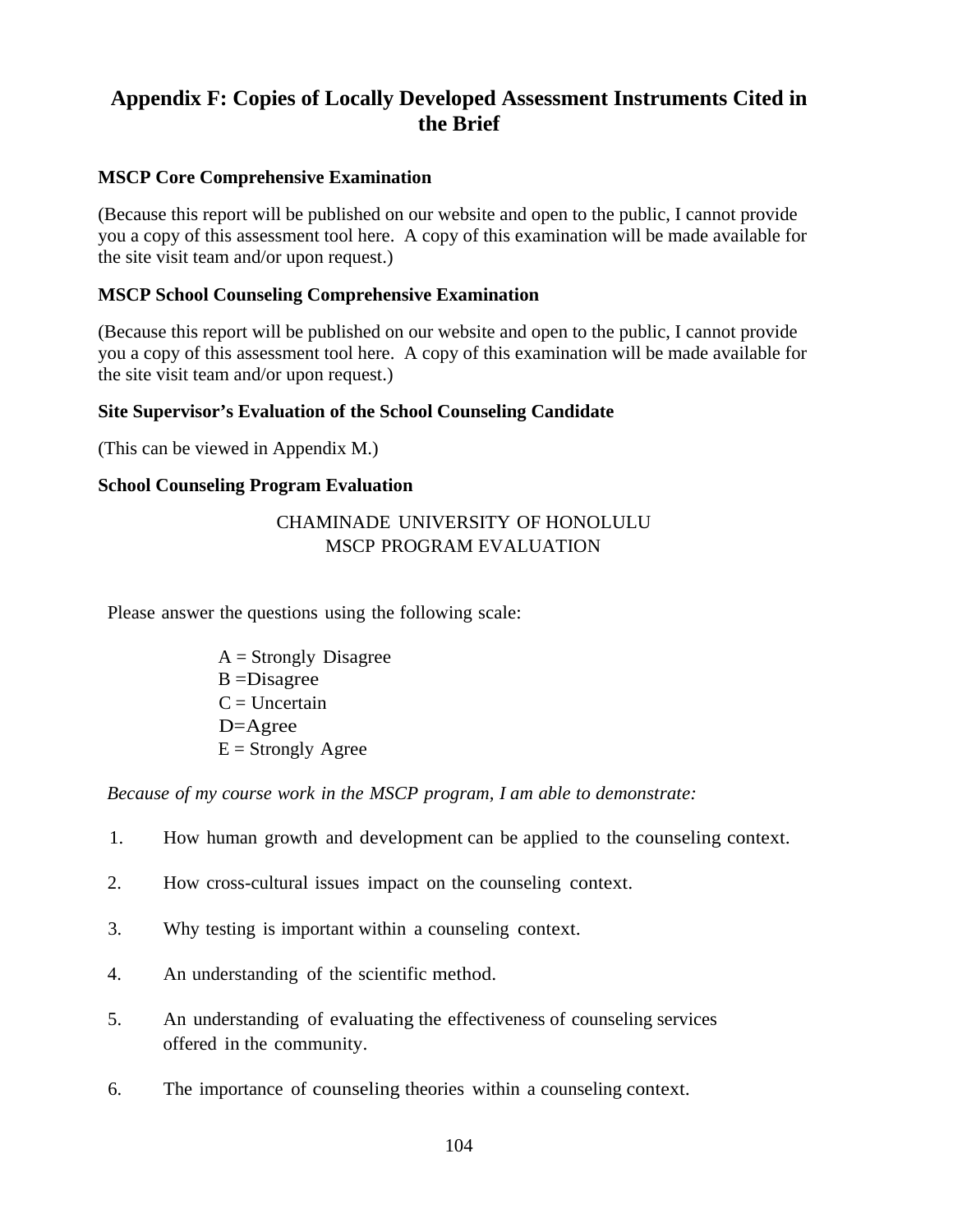- 7. Why research methodology is important within a counseling context.
- 8. An understanding of community resources available for referrals.
- 9. An understanding of the ethical issue of confidentiality within a counseling context.
- 10. An understanding of the ethical issue of client rights within a counseling context.
- 11. An understanding of the ethical issue of informed consent within a counseling context.
- 12. An understanding of the ethical issue of dual relationships within a counseling context.
- 13. An understanding of the ethical issue of professional competence within a counseling context.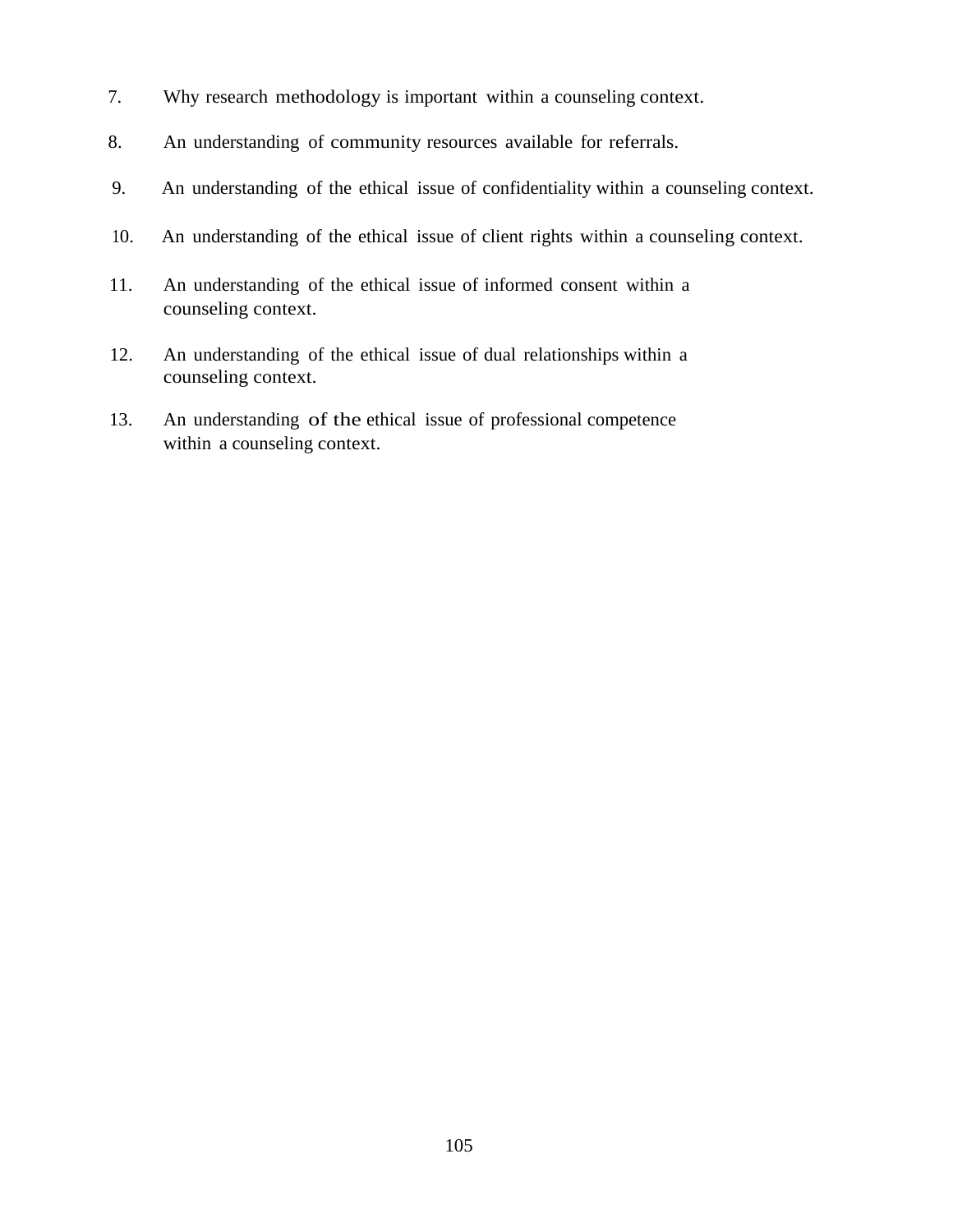$A =$ Strongly Disagree B =Disagree  $C =$  Uncertain  $D =$ Agree  $E =$  Strongly Agree

*Because of my course work in the MSCP program, I am able to demonstrate:*

- 14. An understanding of the ethical issue of diversity within a c;ounseling context.
- 15. An understanding of the ethical issue of boundary within a counseling context.
- 16. How career counseling may be applicable in a counseling context.
- 17. An understanding ofthe DSM-IV and its application to the counseling context.
- 18. An understanding of group theory and the application to the counseling context.
- 19. An understanding of individual counseling and its application to the counseling context.
- 20. An understanding of treatment planning and its application to the counseling context.

*My course work in the MSCP program at Chaminade has allowed me to develop:*

- 21. Attitudes and sensitivities necessary to relate effectively with others in a wide variety of situations/contexts.
- 22. Interpersonal skills necessary to relate effectively with others in a wide variety of situations/contexts.
- 23. Critical thinking skills necessary to relate effectively with others in a wide variety of situations/contexts.
- 24. Competencies and skills to effectively provide individual counseling.
- 25. Competencies and skills to effectively provide group counseling.
- 26. An understanding of stress management and how it applies to myself.
- 27. An understanding of stress management and how it applies to clients.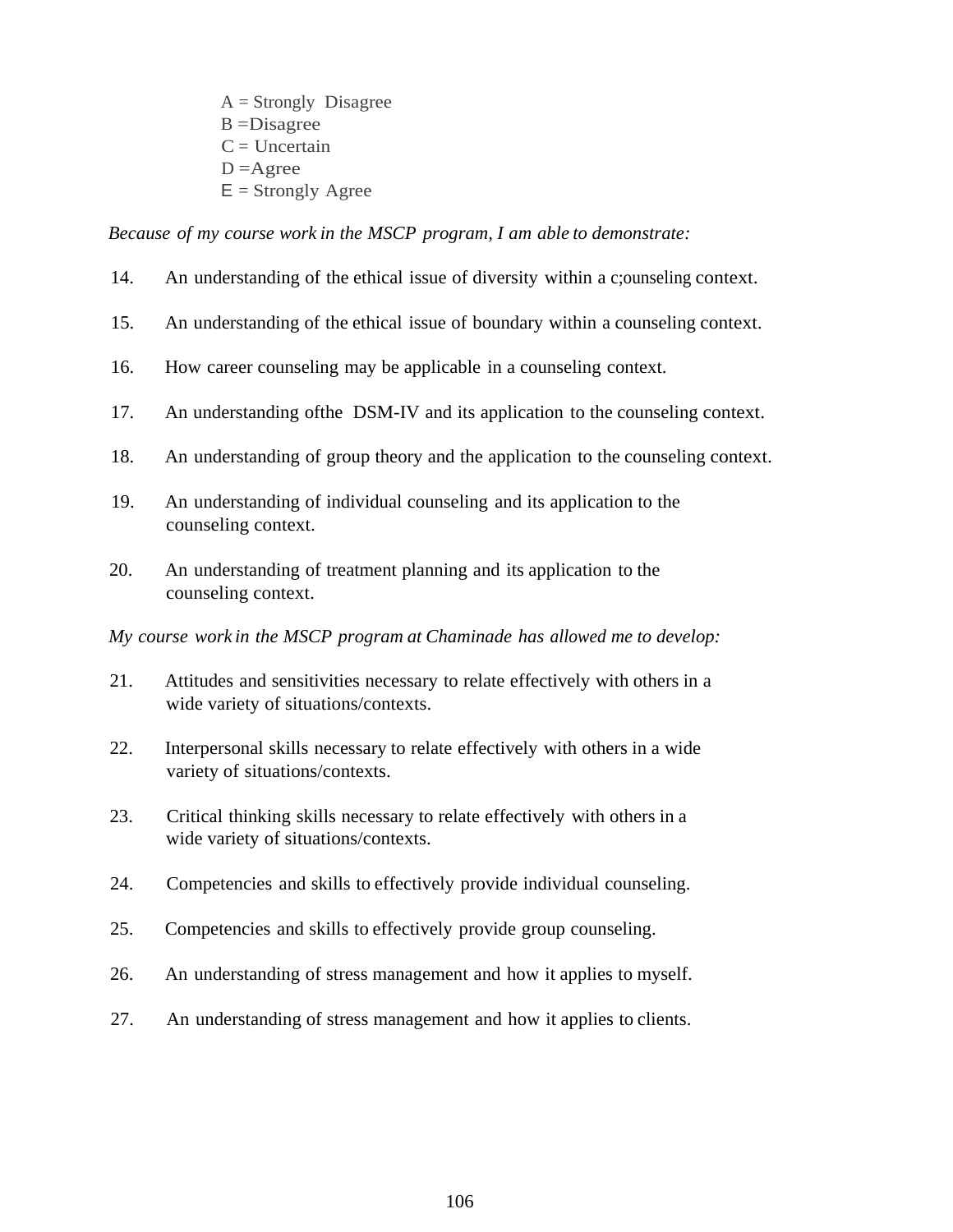$A =$ Strongly Disagree B =Disagree  $C =$  Uncertain  $D =$ Agree  $E =$  Strongly Agree

Program Dispositions - *As a student in the MSCP program I am able to demonstrate an understanding of and:*

- 28. Recognize that counseling is both an art and a science.
- 29. Recognize that counseling is a confidential process focused on the present relationship between counselor and client/s.
- 30. Recognize that in the counseling relationship one must be genuine, empathic, nonjudgmental, focus on the whole person, and practice nonmaleficence.
- 31. Recognize that learning is a lifelong, continually changing, developmental process wherein children, adolescents and adults discover how to functionally adapt to their ever- changing environments.
- 32. Recognize that counseling is an integration of theory to practice and practice to theory.
- 33. Recognize that human behavior occurs and must be understood within the context of various interrelated, interpersonal, intrapersonal, educational, familial, community, organizational, and societal environments.
- 34. Recognize that all individuals and groups have the right to be respected, treated with dignity, and evaluated n a fair and just manner irrespective of race, gender, age, ethnicity, disability, sexual orientation, health, religion, and socio-economic status.
- 35. Accept, respect, support, guide, challenge and assist all my clients in helping them adapt to the many culturally diverse, interrelated, community environments wherein they live and function.
- 36. Adapt to the unique perspective of each client.
- 37. Recognize the importance of nonmaleficence.
- 38. Provide all pertinent information to my clients/parents/guardians to they are able to make an informed decision regarding commitment to and continuation in counseling.
- 39. Promote the welfare of my clients.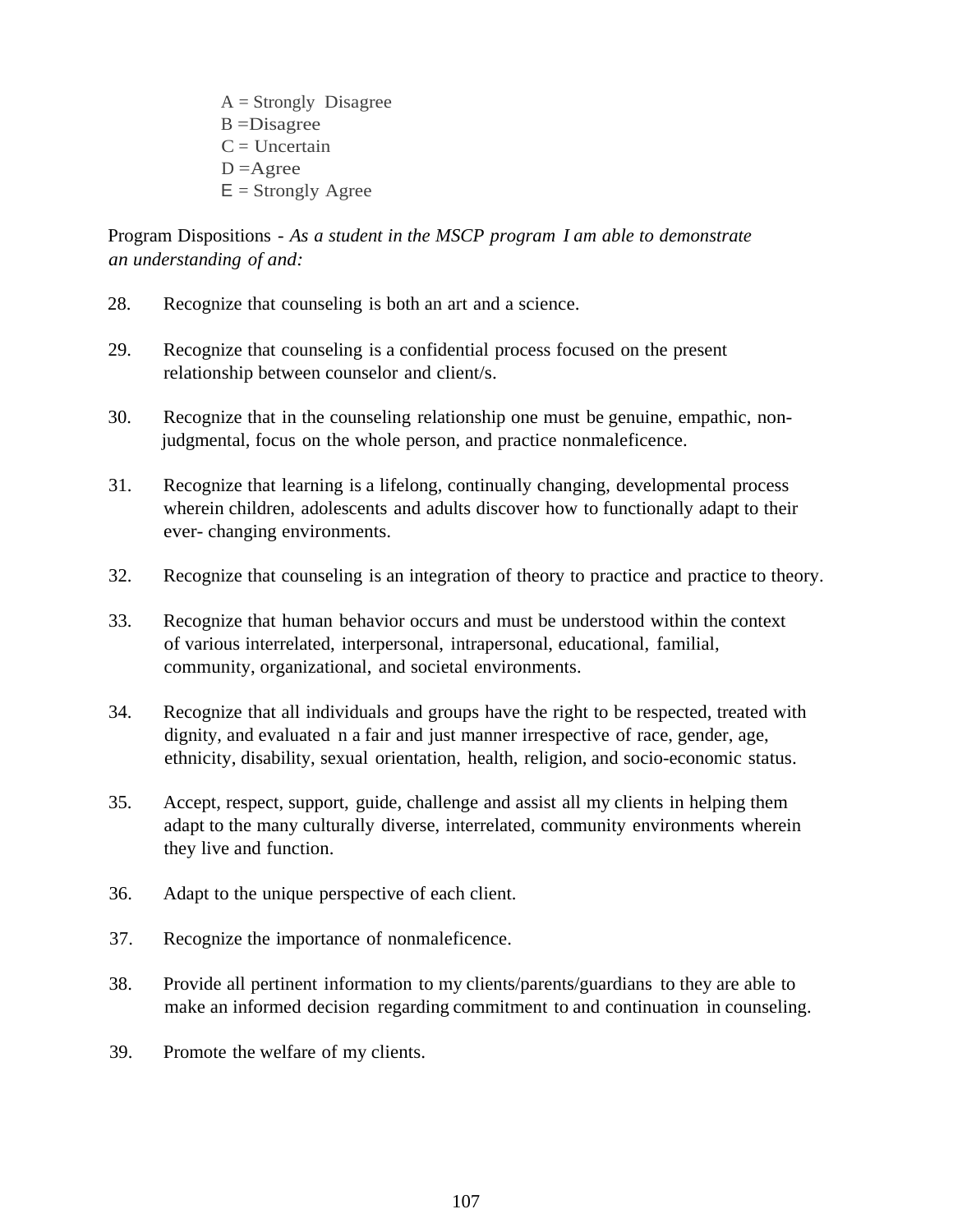- $A =$ Strongly Disagree B =Disagree  $C =$  Uncertain  $D =$ Agree  $E =$  Strongly Agree
- 40. Recognize that counseling is fundamentally about helping (cognitively, affectively, and behaviorally) children, adolescents and adults help themselves relative to functionally adapting to their continually changing interpersonal, intrapersonal, familial, social, cultural, organizational, and educational environments.

\* \* \* \* \*

41. Recognize that my work is valued by faculty and students with whom I work.

42. My course work in the MSCP program at Chaminade has provided me with a solid foundation in counseling psychology.

- 43. My course work in the MSCP program at Chaminade has provided me with an understanding of the field of professional counseling.
- 44. My course work in the MSCP program at Chaminade has prepared me for work as a counselor.
- 45. I have learned about myself through the MSCP courses I have taken at Chaminade.
- 46. My course work in the MSCP program at Chaminade has provided me with an understanding of the national standards in counseling and their relationship to the practice of counseling.
- 47. The academic advising I received through the MSCP program was satisfactory.
- 48. I would recommend the MSCP program at Chaminade to others.
- 49. Overall, I would rate the program as
	- A Poor
	- B Below Average
	- C Average
	- D Good
	- E Excellent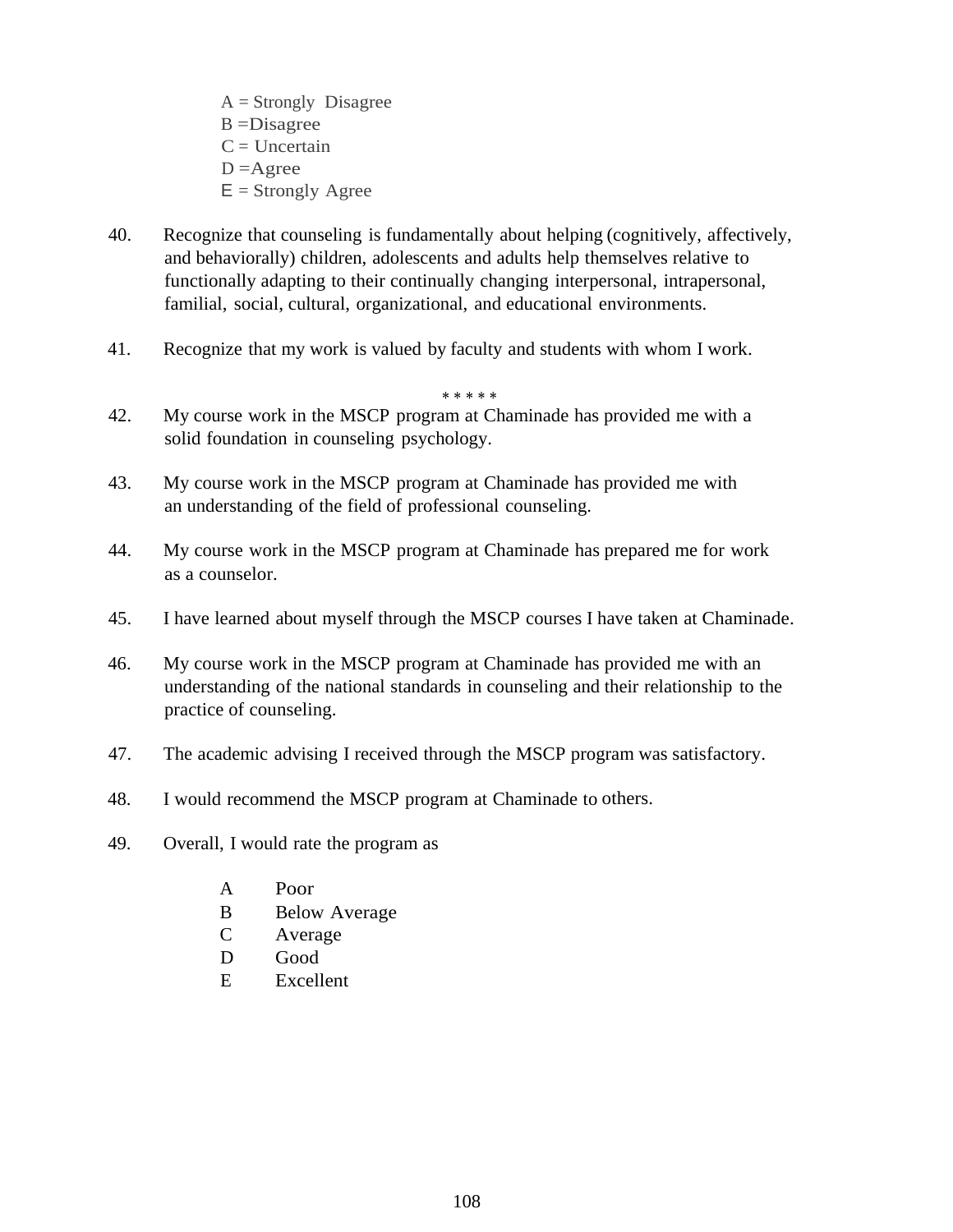## INTERNSHIP DIRECTOR School Counseling

Please answer the questions using the following scale:

 $A =$  Strongly Disagree  $B = Disagree$  $C =$ Uncertain  $D =$ Agree  $E =$ Strongly Agree

The Internship Director

- 50. Was easy to contact.
- 51. Was easily accessible by phone.
- 52. Returned my calls in a timely manner.
- 53. Was easily accessible by email.
- 54. Returned my emails in a timely manner.
- 55. Was present in the office during office hours.
- 56. Answered all of my questions relative to practicum.
- 57. Answered all of my questions relative to internship.
- 58. Placed me at a site in a timely manner.
- 59. Was helpful in finding me a site.
- 60. Was professional in her interactions with me in all situations.
- 61. Was easy to make an appointment with.
- 62. Was knowledgeable about requirements for practicum.
- 63. Was knowledgeable about requirements for internship.
- 64. Was supportive relative to my needs.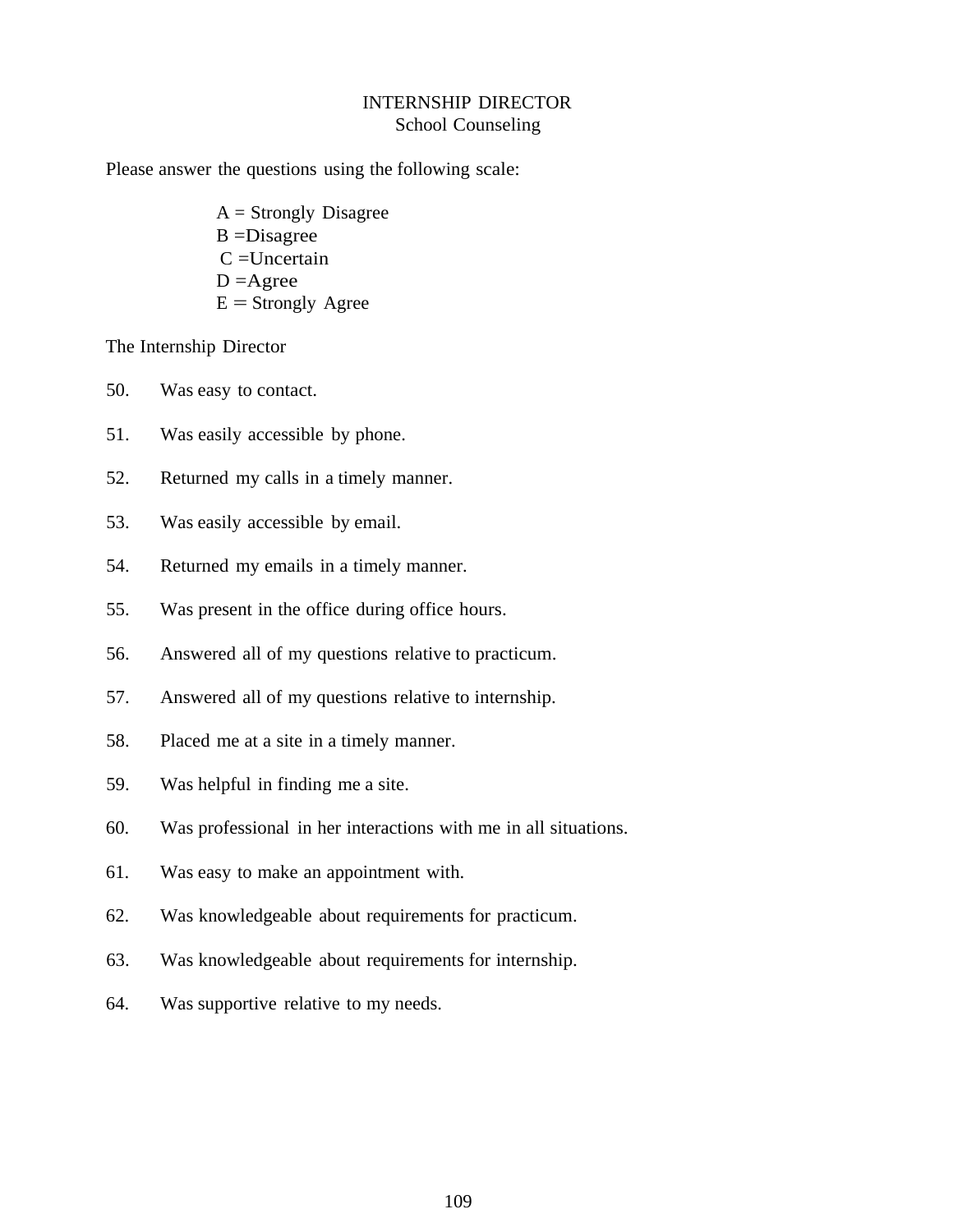- 65. Overall, I would rate the performance of the internship director as
	- A=Poor B = Below Average  $C =$ Average D=Good  $E = Excellent$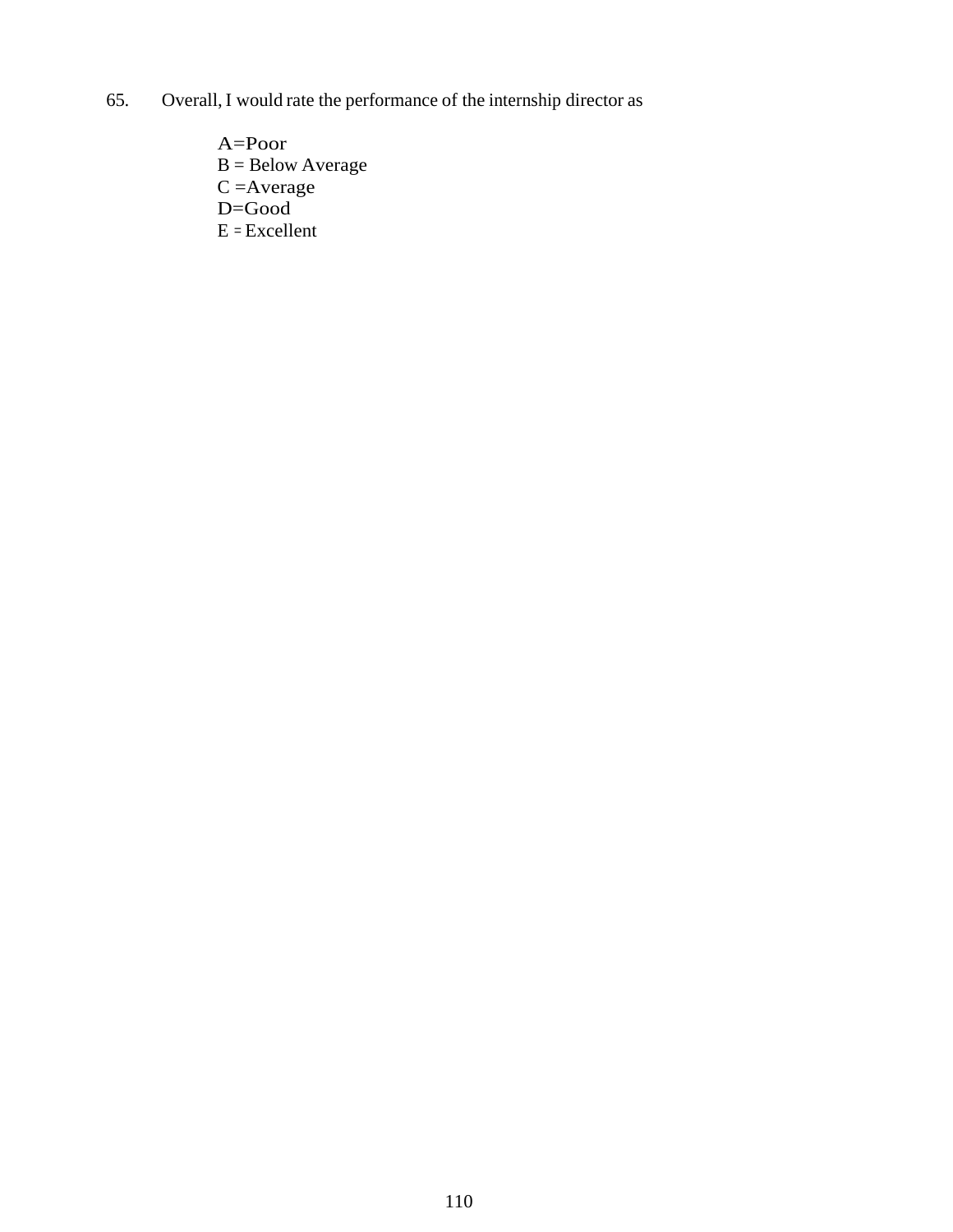#### PRACTICUM INTERNSHIP-School Counseling

Please answer the questions using the following

- scale:  $A =$ Strongly Disagree  $B = Disagree$  $C =$ Uncertain  $D = \text{Agree}$  $E =$  Strongly Agree
- 66. Practicum/Internship orientation was presented in an informative and clear manner.
- 67. The manual I received during practicum/internship orientation clearly explained the practicum/internship process and its requirements.
- 68. The number of hours required for practicum/internship was clearly stated during orientation.
- 69. What constitutes administrative hours and direct service hours for practicum/internship was clearly stated during orientation.
- 70. I had the opportunity to ask questions during the practicurn/internship orientation.
- 71. The process of obtaining sites was clearly explained during the practicum/internship orientation.
- 72. The requirement of obtaining and submitting a valid contract and insurance prior to starting practicum/internship was clearly explained.
- 73. The Internship Director placed me at my site/sin a timely manner.
- 74. My sites provide me with the appropriate number of administrative hours.
- 75. My sites provide me with the appropriate number of direct service hours.
- 76. The requirement of notifying the Internship Director of any problems obtaining an appropriate number of administrative and/or direct hours at my sites was clearly explained during the practicurn/internship orientation.
- 77. The Clinical Director (Dr. Dale Fryxell) was easily accessible to answer my questions.
- 78. The Internship Director, Darren Iwamoto, was easily accessible to answer my questions.
- 79. I understand the role of the Practicurn/Internship Instructor.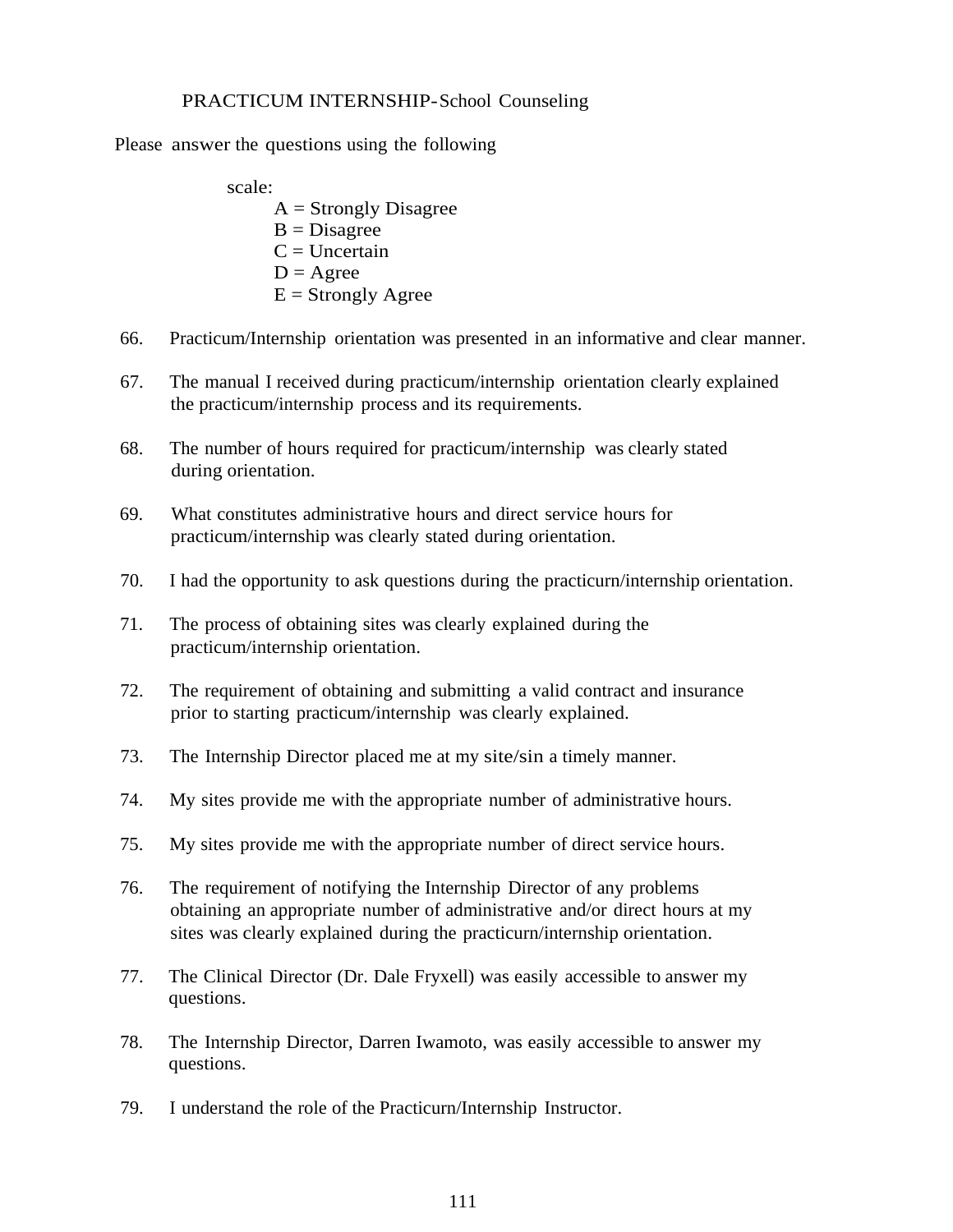- $A =$ Strongly Disagree B =Disagree  $C =$ Uncertain  $D =$ Agree  $E =$ Strongly Agree
- 80. I understand the role of the Practicum/Internship Site Supervisor.
- 81. The practicum class allowed me to further develop basic counseling skills.
- 82. The internship classes allowed me to further develop counseling skills.
- 83. I received constructive feedback from my practicum instructor.
- 84. I received constructive feedback from my Internship A instructor.
- 85. I received constructive feedback from my Internship B instructor.
- 86. There is a consistency in course objectives and teaching across Internship A and Internship B.
- 87. I received appropriate and adequate supervision from my site supervisor during Practicum.
- 88. I received appropriate and adequate supervision from my site supervisor during Internship A.
- 89. I received appropriate and adequate supervision from my site supervisor during Internship B.
- 90. My practicum/internship classes addressed ethical issues relative to my site(s).
- 91. My practicum/internship classes addressed professional issues (e.g. my role as a professional counselor) relative to my site(s).
- 92. My practicum/internship classes addressed counseling skills specific to my site(s).
- 93. Overall, I would rate my MSCP practicum/internship experience as
	- A Poor
	- B Below Average
	- C Average
	- D Good
	- E Excellent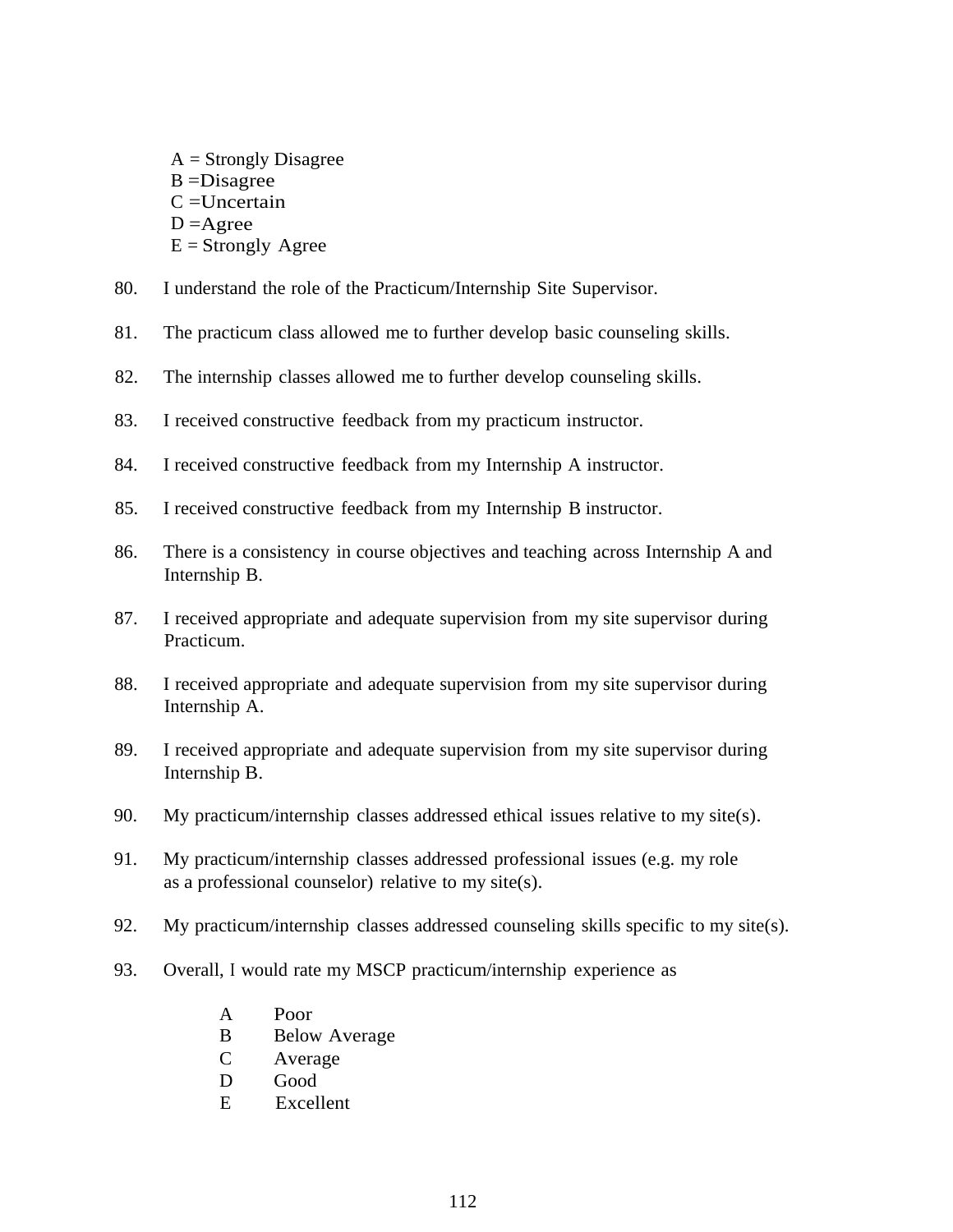#### SCHOOL COUNSELING EMPHASIS

Please answer the questions using the following scale:

A = Strongly Disagree B =Disagree  $C =$ Uncertain D=Agree  $E =$  Strongly Agree

*Because of my course work in the School Counseling emphasis in the MSCP program, I am able to demonstrate:*

- 94. The skills and competencies to counsel special education students K-12.
- 95. The skills and competencies to counsel at-risk students K-12.
- 96. The skills and competencies to counsel students K-12.
- 97. The skills and competencies necessary to administer, score, interpret, and write a report for standardized IQ tests for students K-12.
- 98. The skills and competencies necessary to administer, score, interpret, and write a report for standardized achievement tests for students K-12.
- 99. An understanding of the community resources available to student, parents, teacher, and administrators in K-12.
- 100. How to teach a guidance class.
- 101. How to do a behavioral assessment in a classroom.
- 102. Consultation skills to work with parents, teachers, administrators, and outside agencies.
- 103. The skills and competencies to intervene in a crisis situation in a K-12 setting.
- 104. An understanding of the American School Counseling Association national standards for school counseling.
- 105. An understanding of the State of Hawaii Standards for School Counseling.
- 106. How to develop and evaluate the effectiveness of a school counseling program in a K-12 setting.
- 107. An understanding of the roles and responsibilities of school counselors.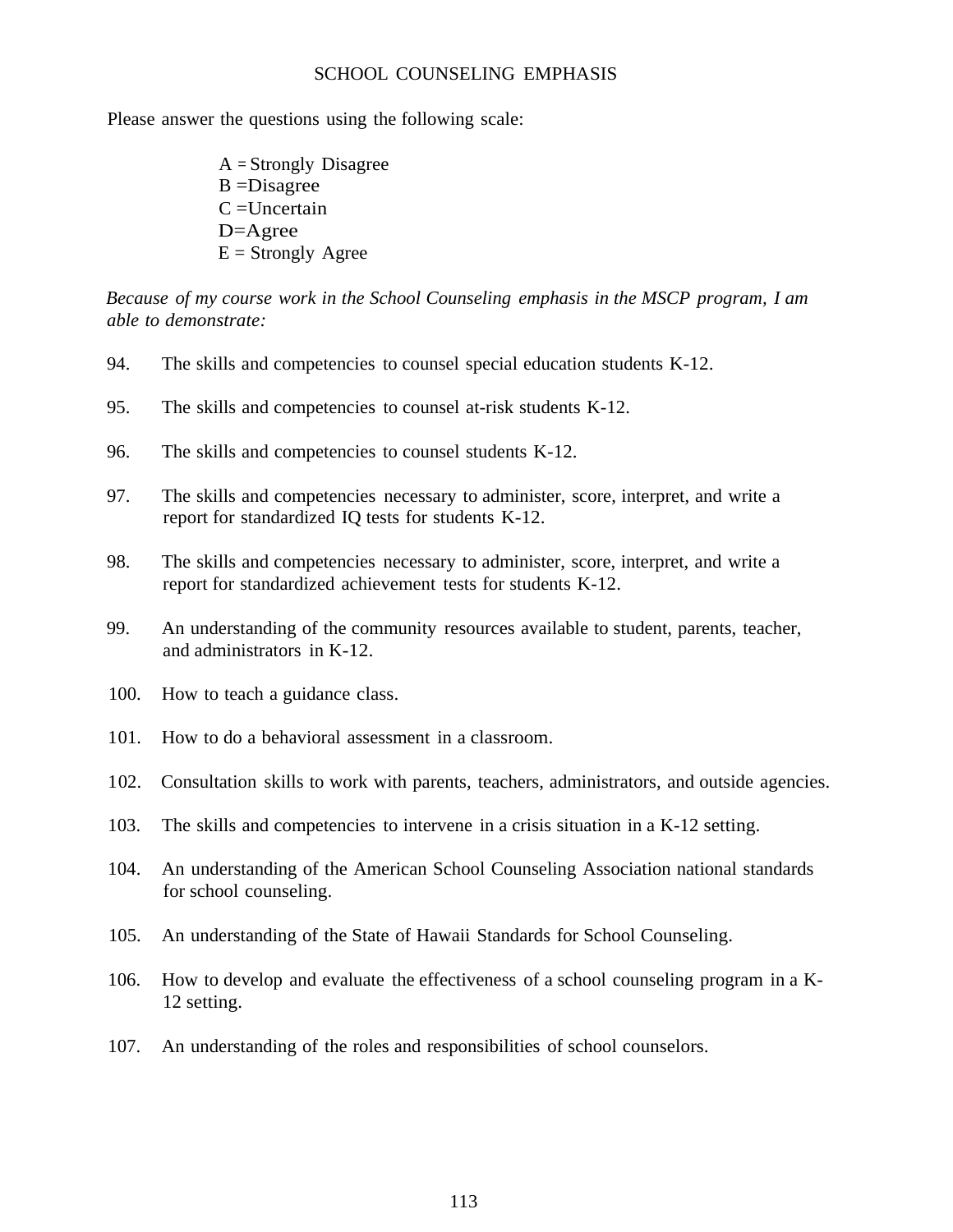$A =$ Strongly Disagree  $B = Disagree$  $C = Uncertain$ D=Agree  $E =$ Strongly Agree

*Because of my course work in the School Counseling emphasis in the MSCP program, I am able to demonstrate:*

- 108. An understanding of the school counselor's role in working with special education students.
- I 09. Exposure to and an understanding of rules, forms, and procedures relative to special education.
- 110. Competence in the knowledge of the philosophy, organization, counseling theory, and professional activities related to the practice of school counseling.
- 111. Competence in understanding the organization, administration, and evaluation of a school counselor program.
- 112. Competence of human development theory and research, particularly the stages from pre- school to early adulthood that relate to the educational, social, psychological, physical, and emotional growth of students.
- 113. Competence in the knowledge of referral agencies and other services outside the school setting.
- 114. Competence in the knowledge of the nature, needs, and problems of learners, including exceptional students and those with special needs.
- 115. Competence in the knowledge of social and cultural issues including family/parent education; human sexuality, child abuse, substance abuse; sexequity; and socio- economic, ethnic, and racial groups.
- 116. Competence in career counseling, including career development theory, assessment and decision-making techniques, and use of resources.
- 117. Competence in the knowledge of career guidance as it relates to college, vocational/technical schools, and entry into the work force.
- 118. Competence in the knowledge of legal and ethical issues of counseling.
- 119. Competence in individual and group counseling, including the design and implementation of preventative and developmental strategies and services.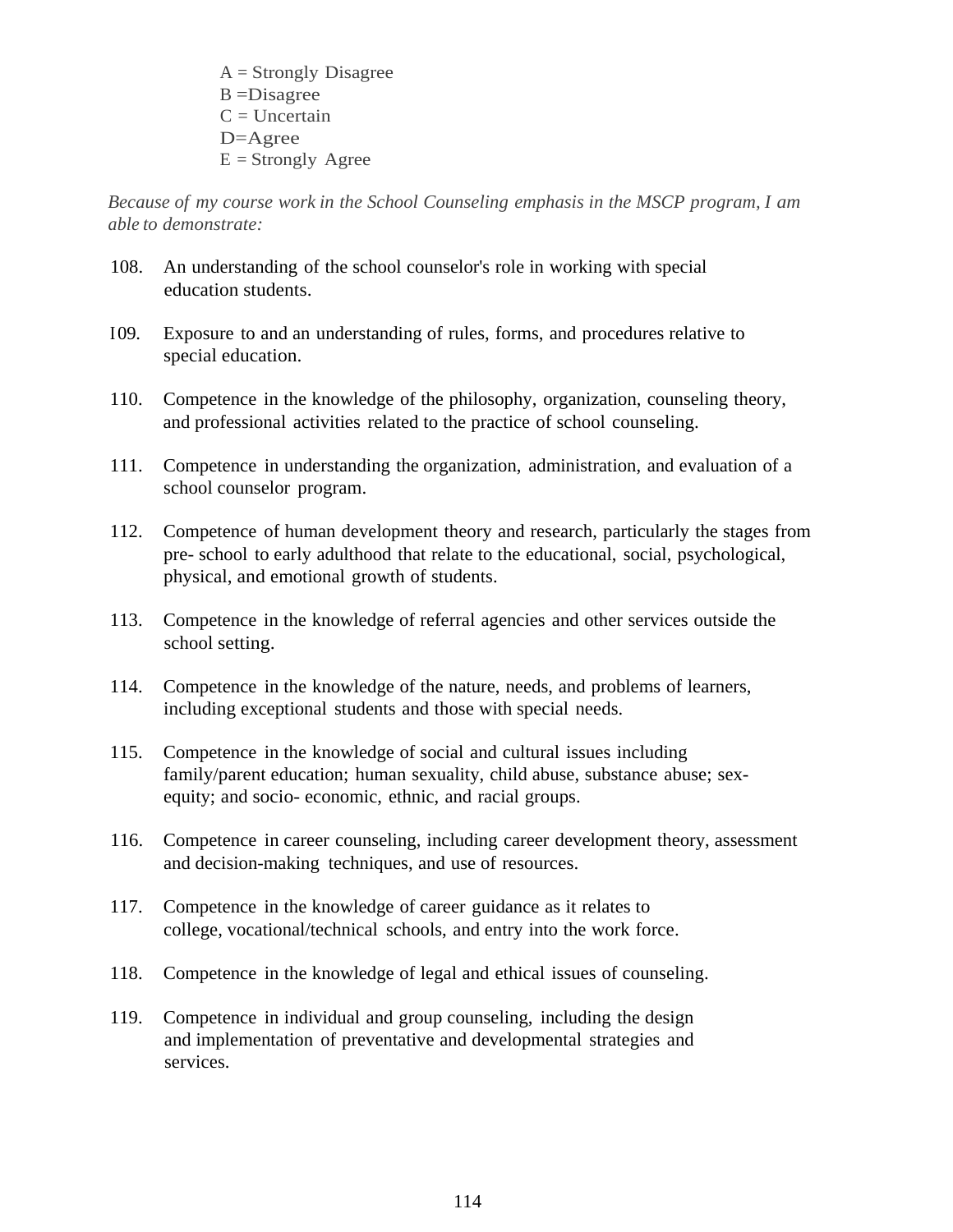$A =$ Strongly Disagree  $B = Disagree$  $C = Uncertain$ D=Agree  $E =$ Strongly Agree

*Because of my course work in the School Counseling emphasis in the MSCP program, I am able to demonstrate:*

- 120. Competence in consulting with parents, students, professional personnel relative to the assessment of a student's academic, social, cognitive, and physical functioning, and the subsequent planning, development, and implementation of the student's program.
- 121. Competence in the knowledge of computer-assisted guidance programs.

*Because of my course work in the School Counseling emphasis in the MSCP program, I am able to demonstrate an understanding of:*

- 122. The foundations of school counseling.
- 123. The history, philosophy, and trends in school counseling.
- 124. The role and function of the school counselor in conjunction with the roles of other professional and support personnel in the school.
- 125. The knowledge of the school setting and curriculum.
- 126. The ethical standards and guidelines of the American School Counselor Association (ASCA).
- 127. The policies, laws, and legislation relevant to school counseling.
- 128. The implications of socio-cultural, demographic, and lifestyle diversity relevant to school counseling.
- 129. The contextual dimensions in school counseling.
- 130. Referral of children and adolescents for specialized help.
- 131. The coordination efforts with resource persons, specialists, businesses, and agencies outside the school to promote program objectives.
- 132. The methods of integration of guidance curriculum in the total school curriculum.
- 133. The use of counseling and guidance activities and programs by the total school community to enhance a positive school climate.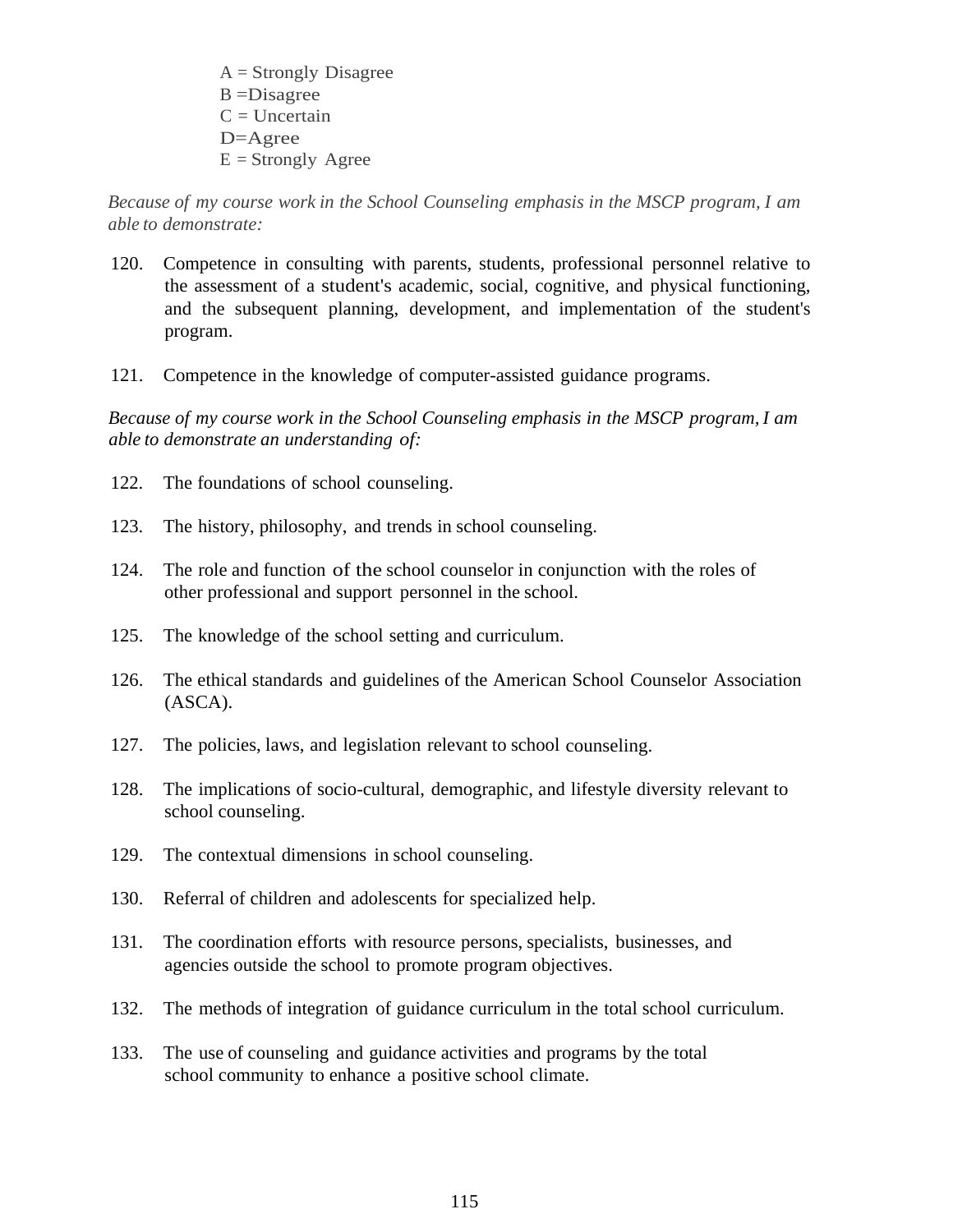$A =$ Strongly Disagree B =Disagree  $C =$ Uncertain D=Agree  $E =$  Strongly Agree

*Because of my course work in the School Counseling emphasis in the MSCP program, I am able to demonstrate an understanding of:*

- 134. The methods of planning and presenting guidance-related educational programs for school personnel and parents.
- 135. The knowledge and skills for the practice of school counseling.
- 136. Program development, implementation, and evaluation.
- 137. The use of surveys, interviews, and needs assessments.
- 138. The design, implementation, and evaluation of a comprehensive, developmental school program.
- 139. The implementation and evaluation of specific strategies designed to meet program goals and objectives.
- 140. The preparation of a counseling schedule reflecting appropriate time commitments and priorities in a developmental school counseling program.
- 141. Counseling and guidance.
- 142. Individual and group counseling and guidance approaches appropriate for the developmental stage and needs of children and adolescents.
- 143. Group guidance approaches that are systematically designed to assist children and adolescents with developmental tasks.
- 144. Approaches to peer helper programs.
- 145. Issues which may affect the development and functioning of children and adolescents (e.g., abuse, eating disorders, attention deficit hyperactivity disorder).
- 146. Developmental approaches to assist students and parents at points of educational transition (e.g., postsecondary education, vocational. and career options).
- 147. Consultation.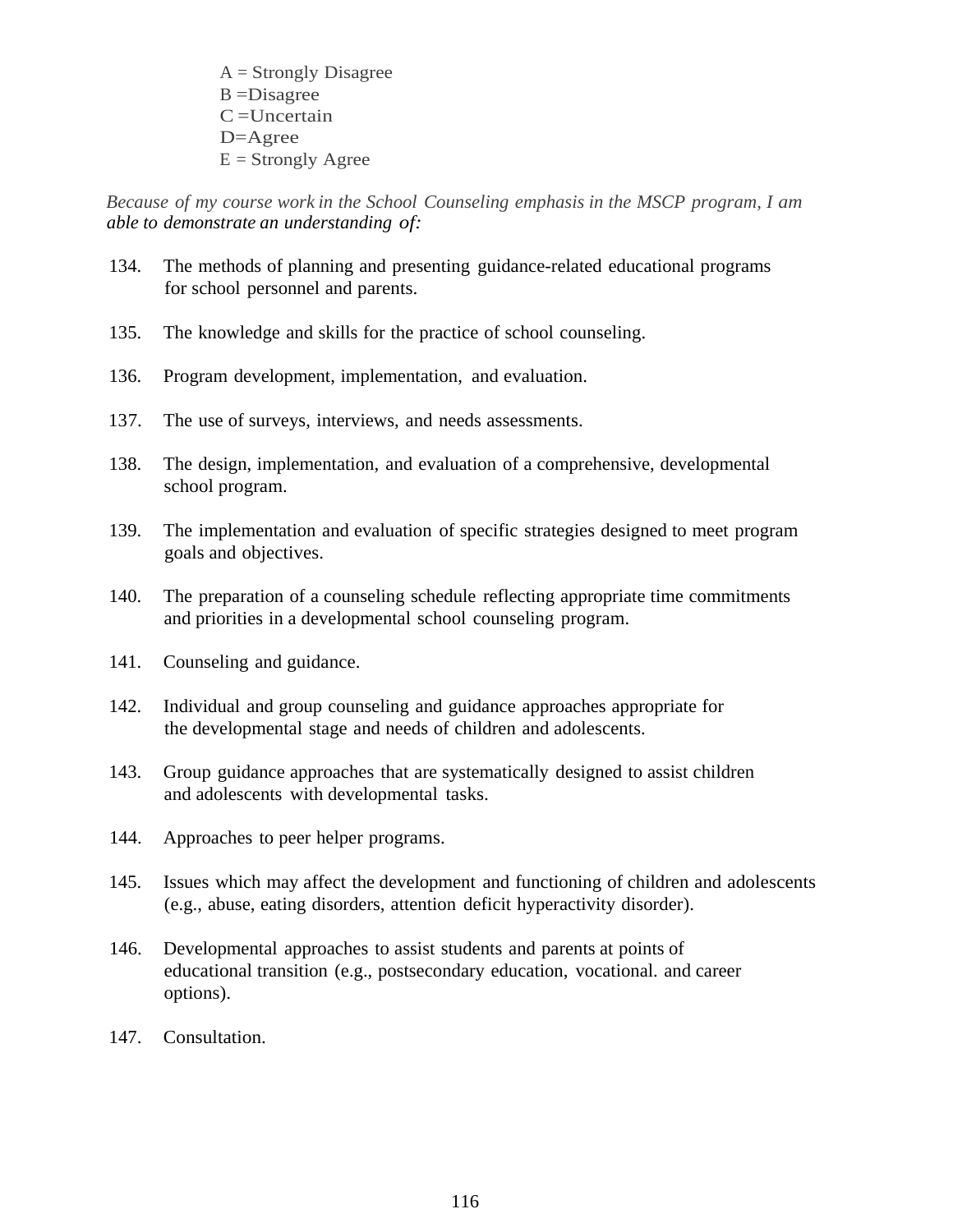A = Strongly Disagree B =Disagree  $C =$ Uncertain D=Agree  $E =$  Strongly Agree

*Because of my course work in the School Counseling emphasis in the MSCP program, I am able to demonstrate a11 ullderstalldillg of:*

- 148. The methods of enhancing teamwork within the school community.
- 149. The methods of consulting with parents, teachers, administrators, support staff and community agency personnel.

*Because of my course work ill the School Cou11seling emphasis ill the MSCP program, I am able to demo11strate an understanding of the following Hawaii Teacher Standards Board Performance Standards for School Counselors:*

- 150. The professional school counselor plans, organizes and delivers the school counseling program.
- 151. The professional school counselor is able to implement a school guidance curriculum through the use of effective instructional skills and careful planning of structured group sessions.
- 152. The professional school counselor implements the individual planning component by guiding individuals and groups of students and their parents or guardians through the development of educational and career plans.
- 153. The professional school counselor provides responsive services through the effective use of individual and small-group counseling, consultation and referral skills.
- 154. The professional school counselor provides system support through effective school counseling program management and support for other educational programs.
- 155. The professional school counselor discusses the counseling department management system and the program action plans with the school administrator.
- 1 56. The professional school counselor collects and analyzes data to guide program direction and emphasis.
- 157. The professional school counselor monitors the students on a regular basis as they progress in school.
- 158. The professional school counselor develops a system for evaluating the results of the counseling program.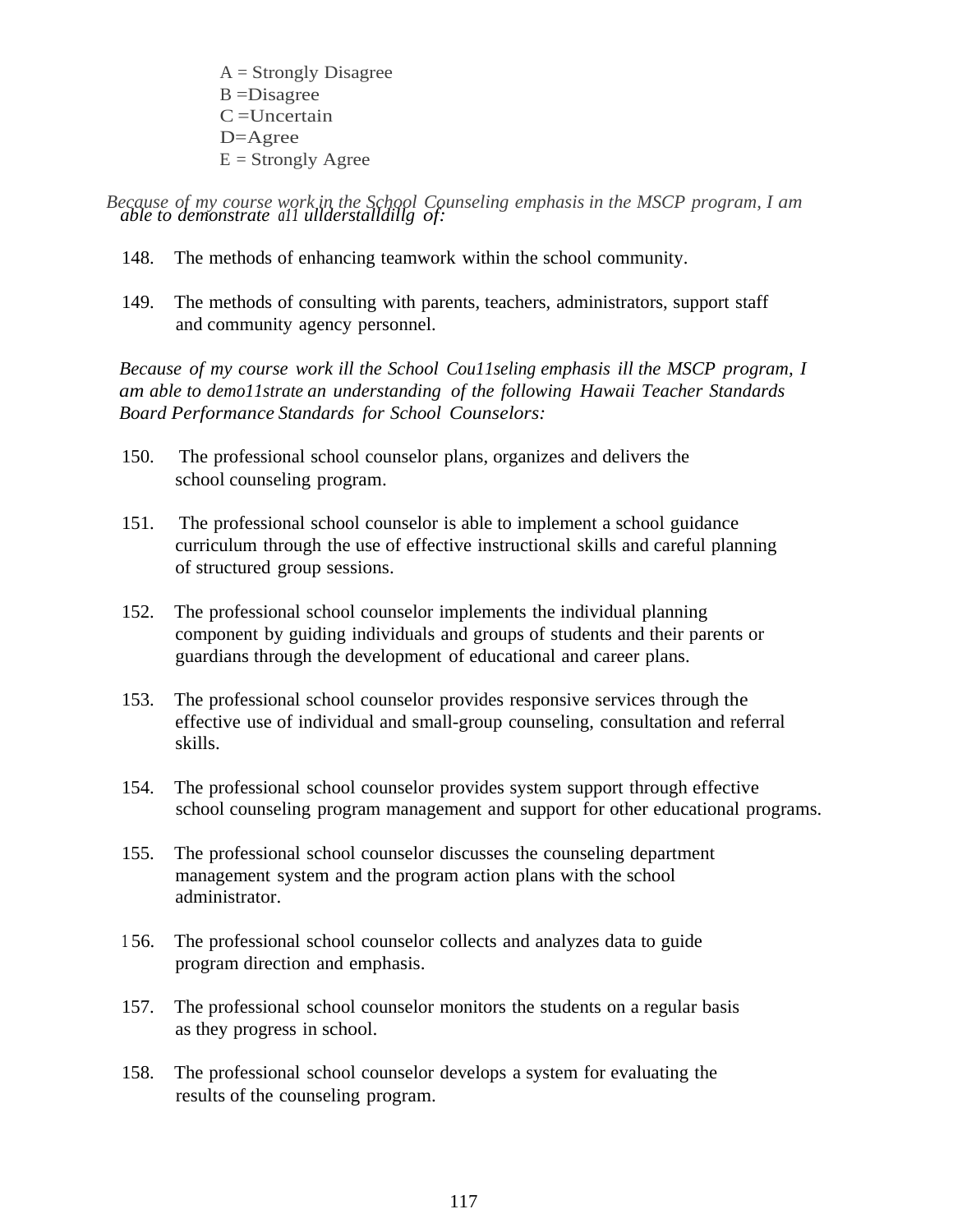$A =$ Strongly Disagree B =Disagree  $C = Uncertain$ D=Agree  $E =$  Strongly Agree

*Because of my course work in the School Counseling emphasis in the MSCP program, I am able to demonstrate an understanding of the following Hawaii Teacher Standards Board Performance Standards for School Counselors:*

159. The professional school counselor is an advocate for students, a leader, collaborator, and a systems change agent.

*Because of my course work and clinical training in the School Counseling emphasis in the MSCP program, I am able to demonstrate an understanding of assisting students with*

- 160. The ability to be responsible for one's own learning.
- 161. The understanding that it is essential for human beings to work together.
- 162. The ability to *perform* complex thinking and problem solving.
- 163. The ability to recognize and produce quality performance and quality products.
- 164. The ability to community effectively.
- 165. The ability to use a variety oftechnologies effectively and ethically.

*Because of my course work in the School Counseling emphasis in the MSCP program, I am able to demonstrate an understanding of how to:*

- 166. Assist students in academic development.
- 167. Assist students in the ability to acquire the attitudes, knowledge, and skills that contribute to effective learning in school and across the life span.
- 168. Assist students in the ability to complete school with the academic preparation essential to choose from a wide range of substantial postsecondary options, including col1ege.
- 169. Assist students in the ability to understand the relationship of academics to the world of work, and to life at home and in the community.
- 170. Assist students in career development.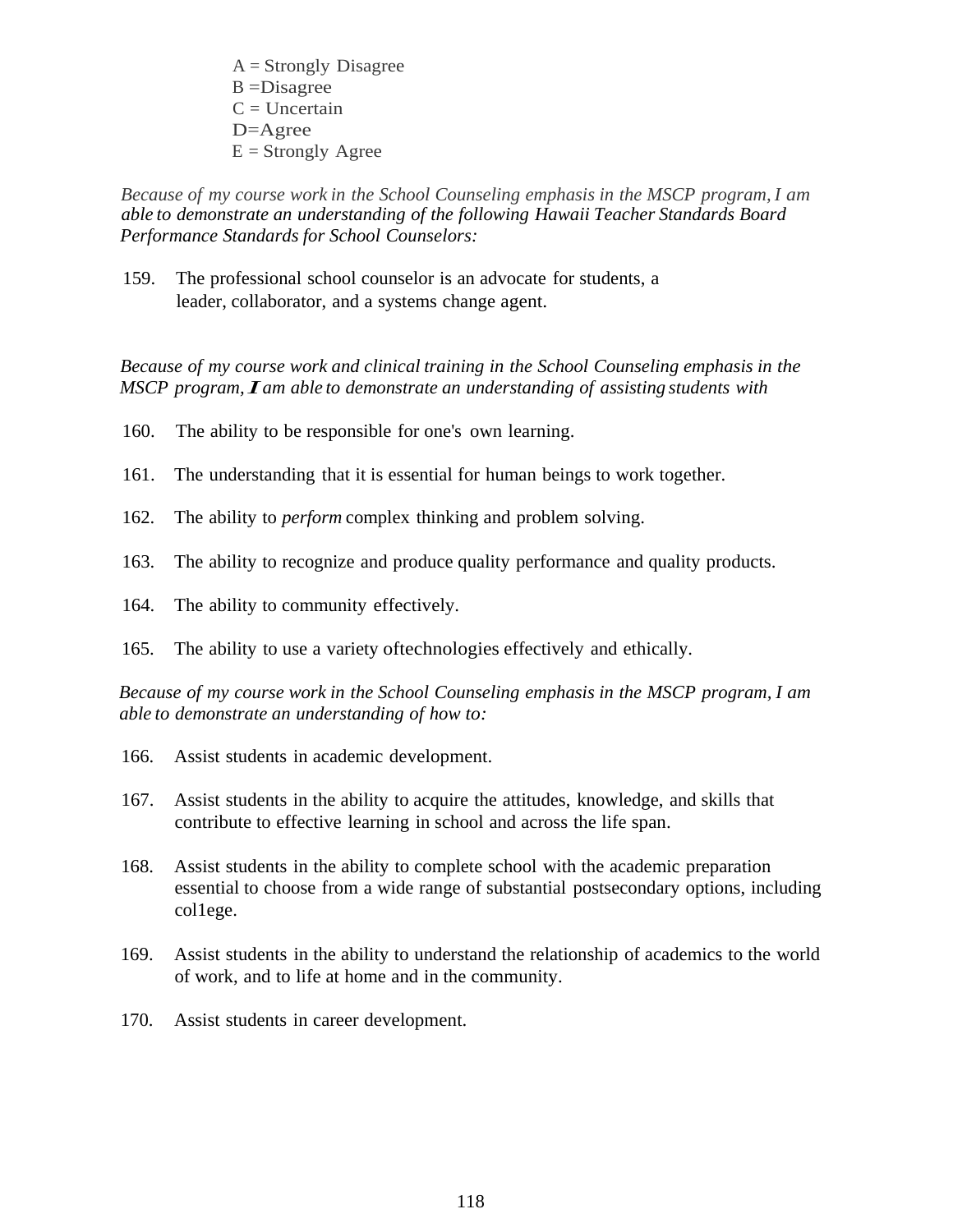$A =$ Strongly Disagree B =Disagree  $C = Uncertain$ D=Agree  $E =$ Strongly Agree

*Because of my course work in the School Counseling emphasis in the MSCP program, I am able to demonstrate an understanding of how to:*

- 171. Assist students in the ability to acquire the skills to investigate the world of work in relation to knowledge of self and to make informed career decisions.
- 172. Assist students in the ability to employ strategies to achieve future career success and satisfaction.
- 173. Assist students in the ability to understand the relationship among personal qualities, education and training, and the world of work.
- 174. Assist students in personal/social development.
- 175. Assist students in the ability to acquire the attitudes, knowledge, and interpersonal skills to help them understand and respect self and others.
- 176. Assist students in the ability to make decisions, set goals, and take necessary action to achieve goals.
- 177. Assist students in the ability to understand safety and survival skills.

School Counseling Emphasis Program Dispositions *-As a student in the MSCP School Counseling program, I am able to demonstrate an understanding of and:*

- 178. Recognize the importance of focusing on the student as a learner.
- 179. Recognize that counseling in the schools is to promote and enhance student learning.
- 180. Recognize that counseling in the schools is to help the students acquire the attitudes, knowledge, and skills that contribute to effective learning in school and across the life span.
- 181. Recognize that counseling in the schools is to help the students complete school with the academic preparation essential to choose from a wide range of substantial postsecondary options, including college.
- 182. Recognize that counseling in the schools is to help the students understand the relationship of academics to the world of work, and to life at home and in the community.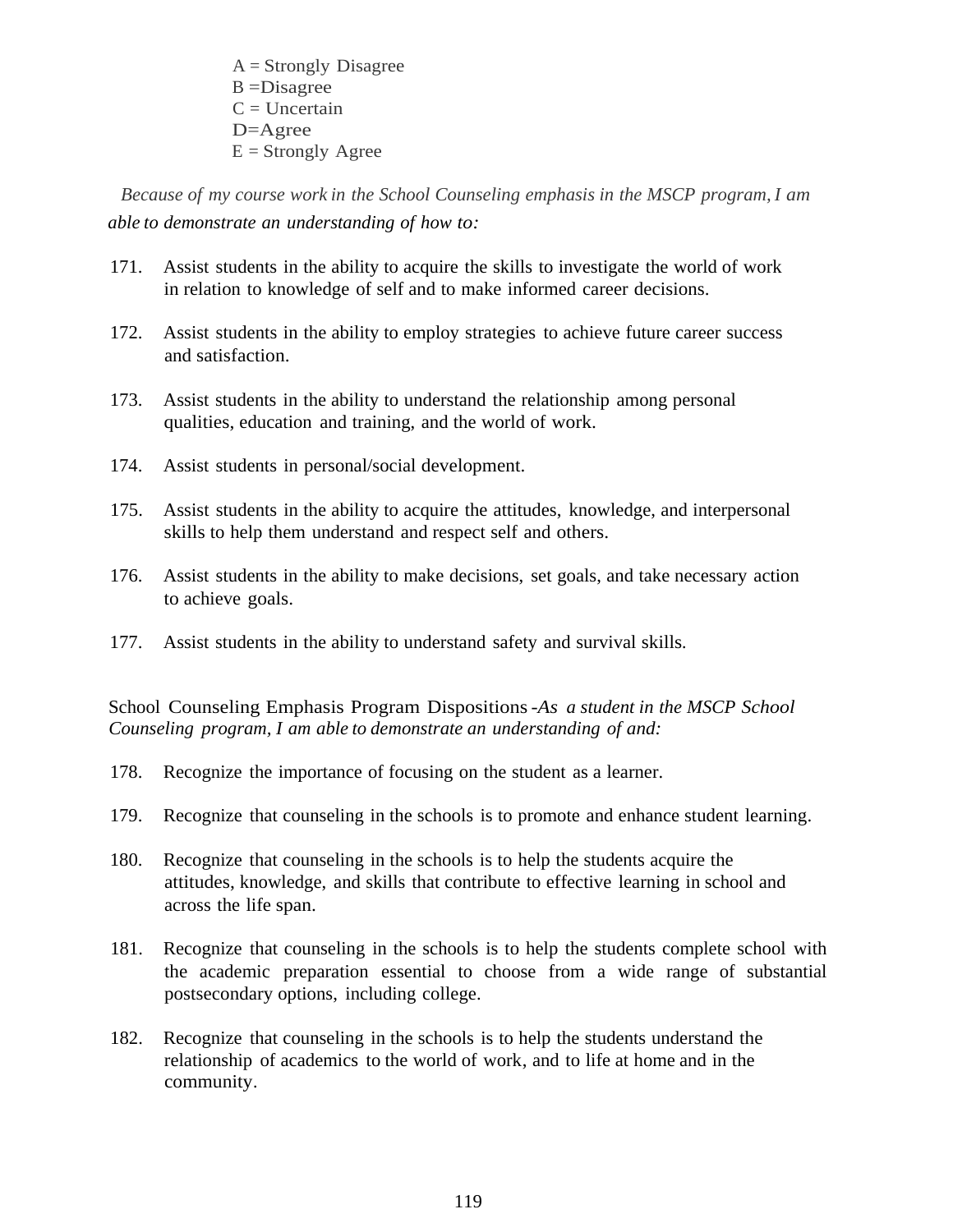- 183. Recognize that counseling in the schools is to help the students acquire the skills to investigate the world of work in relation to knowledge of self and to make informed career decisions.
- 184. Recognize that counseling in the schools is to help the students employ strategies to achieve future career success and satisfaction.
- 185. Recognize that counseling in the schools is to help the students understand the relationship between personal qualities, education and training, and the world of work.
- 186. Recognize that counseling in the schools is to help the students acquire the attitudes, knowledge, and interpersonal skills to help them understand and respect self and others.
- 187. Recognize that counseling in the schools is to help the students make decisions, set goals, and take necessary action to achieve goals.
- 188. Recognize that counseling in the schools is to help the students understand safety and survival skills.
- 189. Recognize that counseling in the schools is to help the students help themselves become self-directed learners.
- 190. Recognize that counseling in the schools is to help the students help themselves become contributors to the community.
- 191. Recognize that counseling in the schools is to help the students help themselves become complex thinkers.
- 192. Recognize that counseling in the schools is to help the students help themselves become quality producers.
- 193. Recognize that counseling in the schools is to help the students help themselves become effective communicators.
- 194. Recognize that counseling in the schools is to help the students help themselves become effective and ethical users of technology.
- 195. Recognize that all students must be treated fairly.
- 196. Recognize that all students can learn.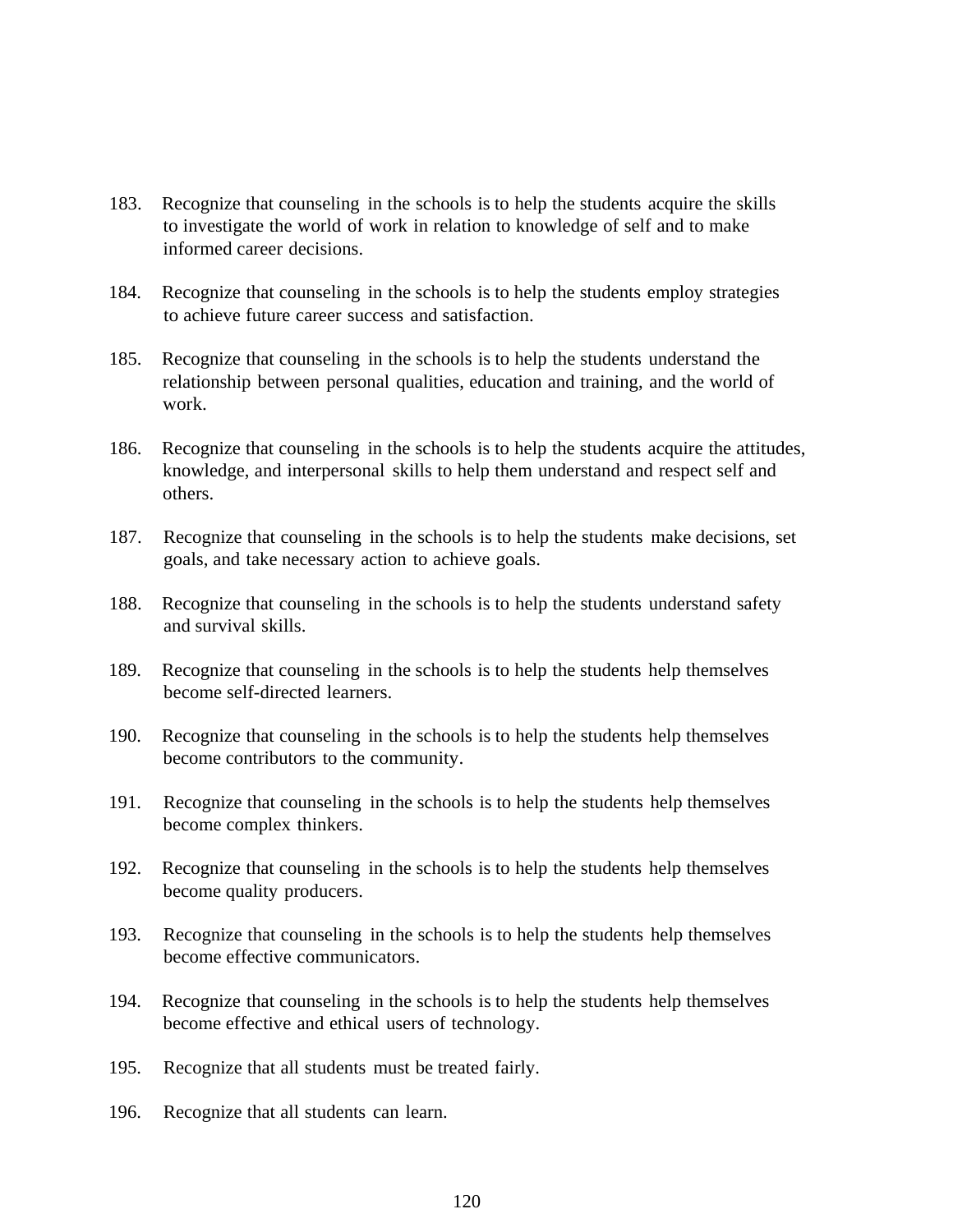*Because of my course work in the School Counseling emphasis in the MSCP program, I am able to demonstrate an understanding of*

- 197. The ASCA ethical standards for school counselors.
- 198. The Council for Accreditation of Counseling and Related Educational Programs (CACREP) standards for School Counselors.
- 199. The new National Board for Certified Counselors requirements for the National Certified School Counselor credential.
- 200. The State of Hawaii School Counselor Handbook.
- 201. I would recommend the MSCP School Counseling program at Chaminade to others.
- 202. Overall, I would rate the MSCP School Counseling program as
	- A Poor
	- B Below Average
	- C Average
	- D Good
	- E Excellent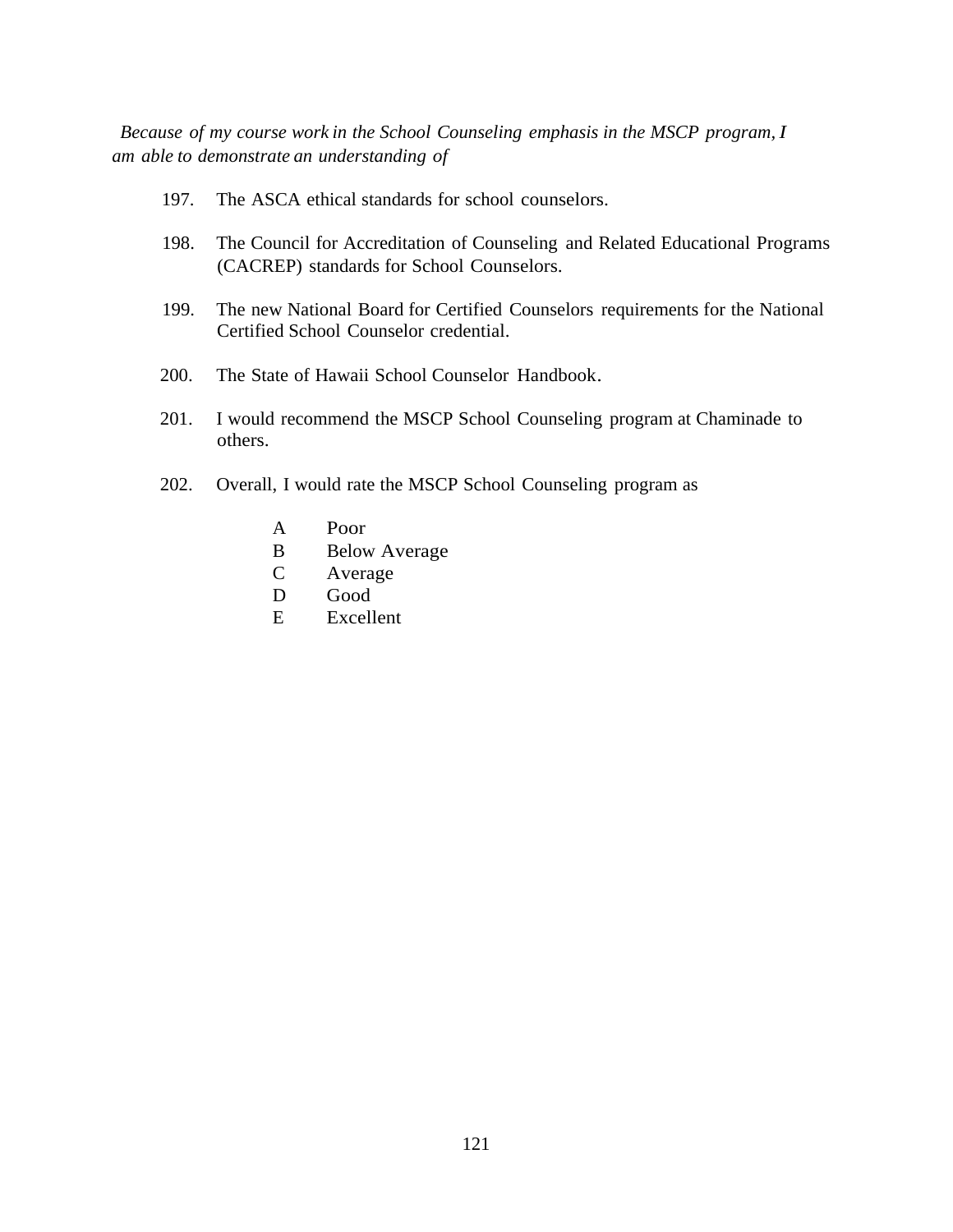## **Graduate Survey**



## **MSCP School Counseling Program Graduate Survey**

|                      | Email address for future communication:<br>and the control of the control of the control of the control of the control of the control of the control of the |  |                                                                                               |  |
|----------------------|-------------------------------------------------------------------------------------------------------------------------------------------------------------|--|-----------------------------------------------------------------------------------------------|--|
|                      | Are you currently Employed? Full-Time / Part-Time / Unemployed                                                                                              |  |                                                                                               |  |
|                      |                                                                                                                                                             |  |                                                                                               |  |
|                      |                                                                                                                                                             |  |                                                                                               |  |
|                      | What year did you graduate from the MSCP program?<br><u> 1980 - Johann John Stone, mars et al. (1980)</u>                                                   |  |                                                                                               |  |
|                      | Are you currently attending a doctorate program?<br>a. Yes – if yes, name of school attending and what discipline                                           |  |                                                                                               |  |
| b. No                | c. I am planning on applying to a doctorate program in the future                                                                                           |  |                                                                                               |  |
|                      | professional experiences after completing the MSCP program.                                                                                                 |  | Please answer the following questions based on any employment related to your educational and |  |
| position.            |                                                                                                                                                             |  | 1. The coursework during the MSCP program prepared me for my current professional             |  |
| Strongly<br>Disagree | Disagree Uncertain Agree                                                                                                                                    |  | Strongly<br>Agree                                                                             |  |

1-----------------2------------------3---------------4----------------5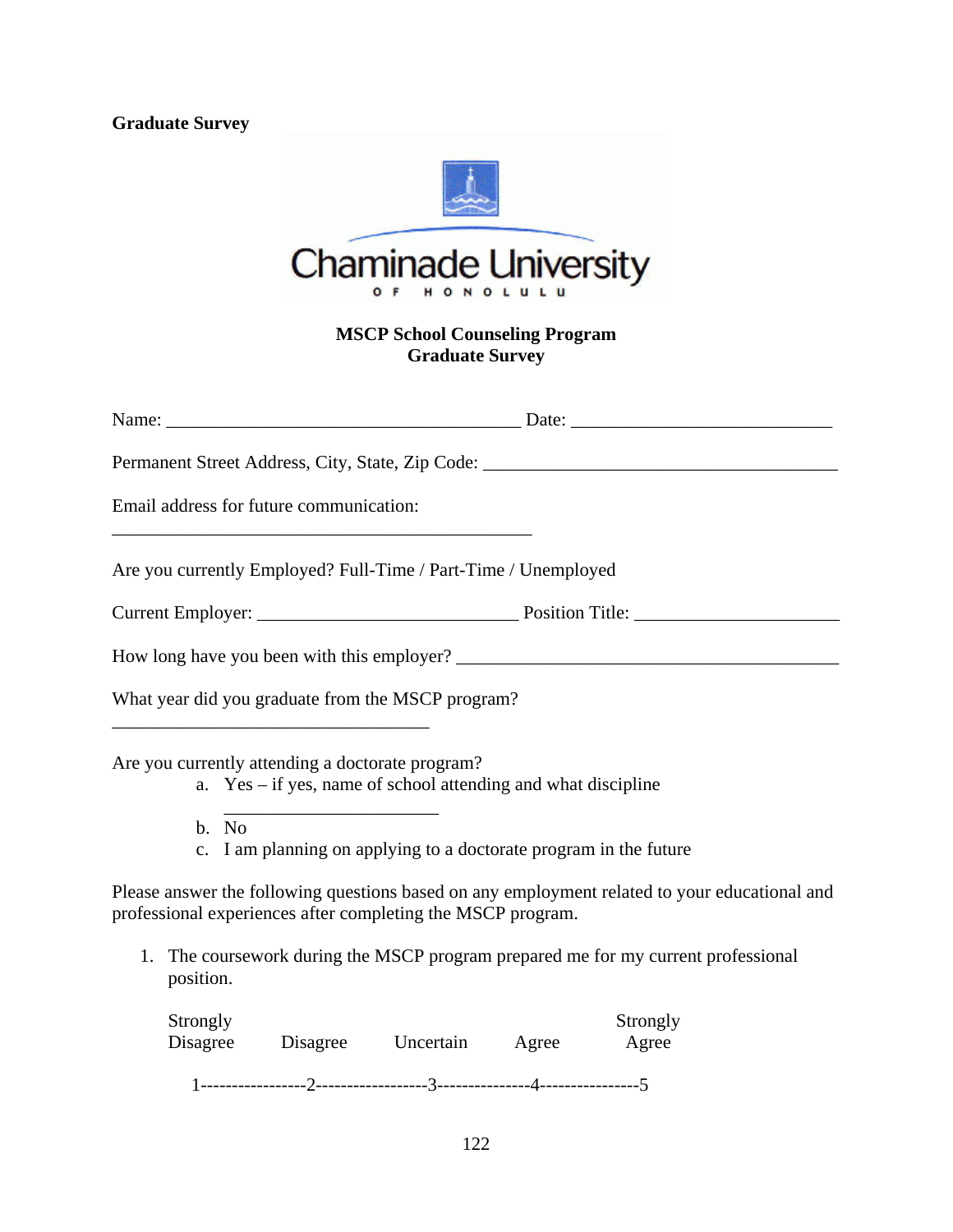2. Which of the following best describes the relationship between your graduate studies in the MSCP program and your current position of employment?

| Not.<br>Related | Indirectly<br>Related | Uncertain | Related | Somewhat Directly<br>Related |
|-----------------|-----------------------|-----------|---------|------------------------------|
|                 |                       |           |         |                              |

3. The MSCP program prepared me to be a competent and qualified counselor with the ability to demonstrate the skills, techniques, and knowledge of an effective school counselor.

| Strongly |          |           |       | Strongly |
|----------|----------|-----------|-------|----------|
| Disagree | Disagree | Uncertain | Agree | Agree    |
|          |          |           |       |          |
|          |          |           |       |          |

4. The MSCP program prepared me to be a competent, qualified, and caring counselor based on my ability to demonstrate positive ethical and professional conduct. Strongly Strongly Strongly Disagree Disagree Uncertain Agree Agree

| ------------------- |  |  |
|---------------------|--|--|
|                     |  |  |
|                     |  |  |

5. The MSCP program prepared me to be a competent, qualified, and caring counselor based on my ability to demonstrate the value of diversity by meeting the unique needs of others.

| Strongly<br>Disagree | Disagree | Uncertain | Agree | Strongly<br>Agree |
|----------------------|----------|-----------|-------|-------------------|
|                      |          |           |       |                   |

6. The MSCP program has prepared me to learn information needed for my profession on my own.

| Strongly<br>Disagree | Disagree | Uncertain | Agree | Strongly<br>Agree |
|----------------------|----------|-----------|-------|-------------------|
|                      |          |           |       |                   |

7. The MSCP program prepared me to use technology (basic productivity tools) to enhance my work as a counselor.

| Strongly |          |           |       | Strongly |
|----------|----------|-----------|-------|----------|
| Disagree | Disagree | Uncertain | Agree | Agree    |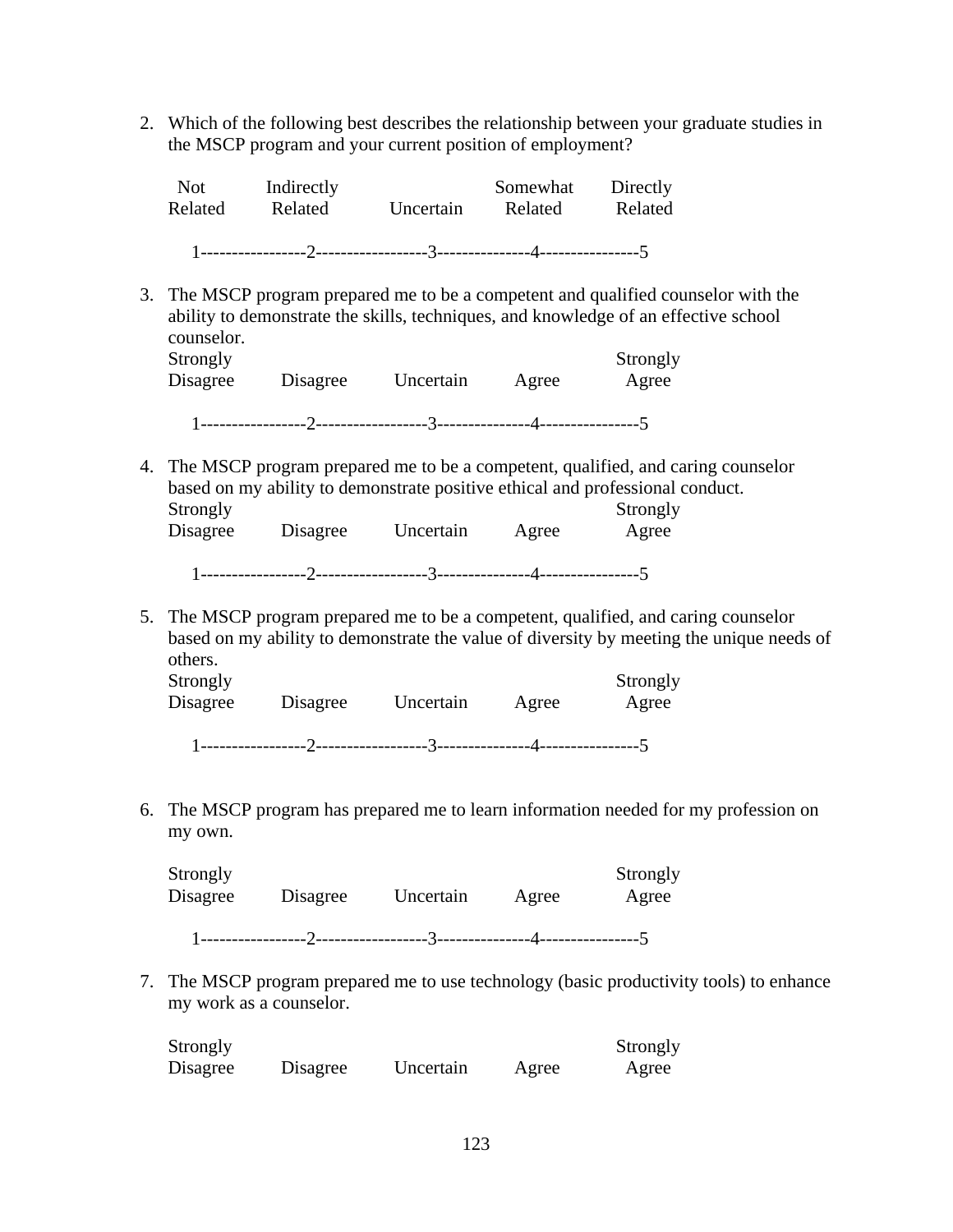1-----------------2------------------3---------------4----------------5

8. The MSCP program prepared me with the professional knowledge needed to be a competent, qualified, and caring counselor.

| Strongly<br>Disagree | Disagree | Uncertain | Agree | Strongly<br>Agree |
|----------------------|----------|-----------|-------|-------------------|
|                      |          |           |       |                   |

9. The MSCP program prepared me to meet the emotional and educational needs of my students by being a strategic decision-maker.

| Strongly<br>Disagree | Disagree | Uncertain | Agree | Strongly<br>Agree |
|----------------------|----------|-----------|-------|-------------------|
|                      |          |           |       |                   |

10. The MSCP program prepared me to be a caring and effective leader in my school or organization.

| Strongly<br>Disagree | Disagree | Uncertain | Agree | Strongly<br>Agree |
|----------------------|----------|-----------|-------|-------------------|
|                      |          |           |       |                   |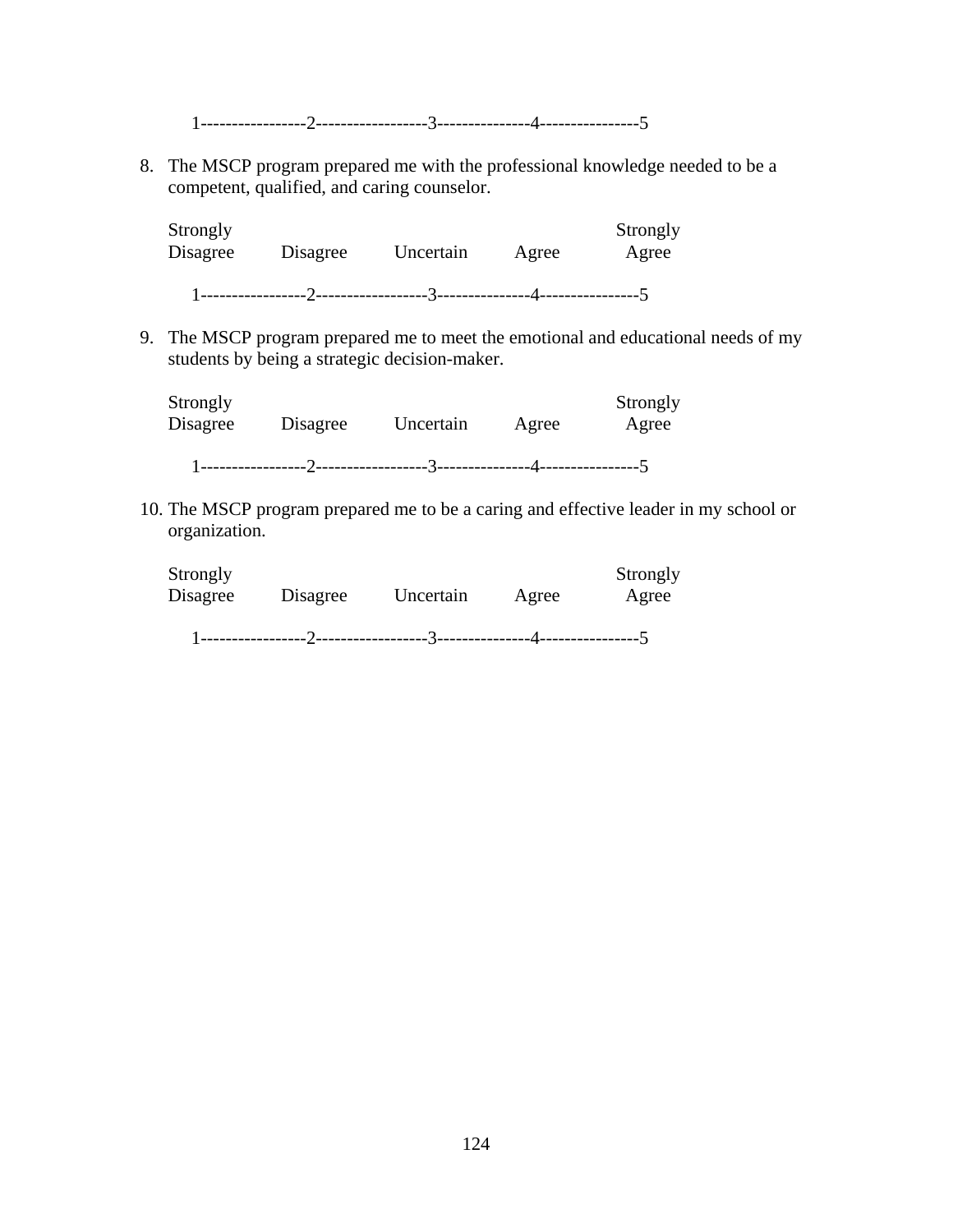## **Principal Survey**

## **Chaminade University - Post Graduate School Counseling Best Practice Survey May 2014 Part 1**

To ensure the continuation of Best Practices and current learning opportunities for our students in the school counseling program, it is important to understand how the Hawaii Teacher Standards Board (HTSB) and the American School Counselor Association (ASCA) standards apply to theory and practice and practice to theory with our former students. Please take a few minutes to complete the following questions using the 1-5 scale ratings below. Additional comments can be made at the end of the numbered questions. Mahalo nui loa for your time and continued professional input to help us maintain a quality training program for our graduates and the school age keiki of Hawaii.

|                  | Does not meet Below Average |             |                  | Meets Standards Above Average Exemplar Standards |
|------------------|-----------------------------|-------------|------------------|--------------------------------------------------|
| <b>Standards</b> | <b>Standards</b>            | Performance | <b>Standards</b> | Performance                                      |
| Performance      | Performance                 |             | Performance      |                                                  |
|                  |                             |             |                  |                                                  |
|                  |                             |             |                  |                                                  |

- \_\_\_\_\_1. The school counselor consistently utilizes best practices to engage students in appropriate experiences that support their development of attitudes, knowledge and skills that contribute to effective learning in school and across the life span. (HTSB Standard I; ASCA Standards I & III).
- \_\_\_\_\_2. The school counselor consistently utilizes best practices to promote an inclusive school community where members feel connected, respected and valued. The school counselor promotes the attitudes, knowledge and interpersonal skills to help the student understand and respect self and others and understand safety and survival skills. (HTSB Standard II; ASCA Standards VII & IX).
- \_\_\_\_\_3. The school counselor consistently utilizes best practices to provide counseling and guidance opportunities that are inclusive and adapted to diverse learners to improve academic self-concept, acquire skills for improving learning and achieve school success. (HTSB Standard III; ASCA Standard I, II, III).
- \_\_\_\_\_4. The school counselor consistently utilizes best practices to promote communication in the learning environment to promote student self-knowledge and interpersonal skills. (HTSB Standard IV; ASCA Standard VII).
- 5. The school counselor consistently utilizes best practices to demonstrate competency in counseling and guidance with students by promoting academic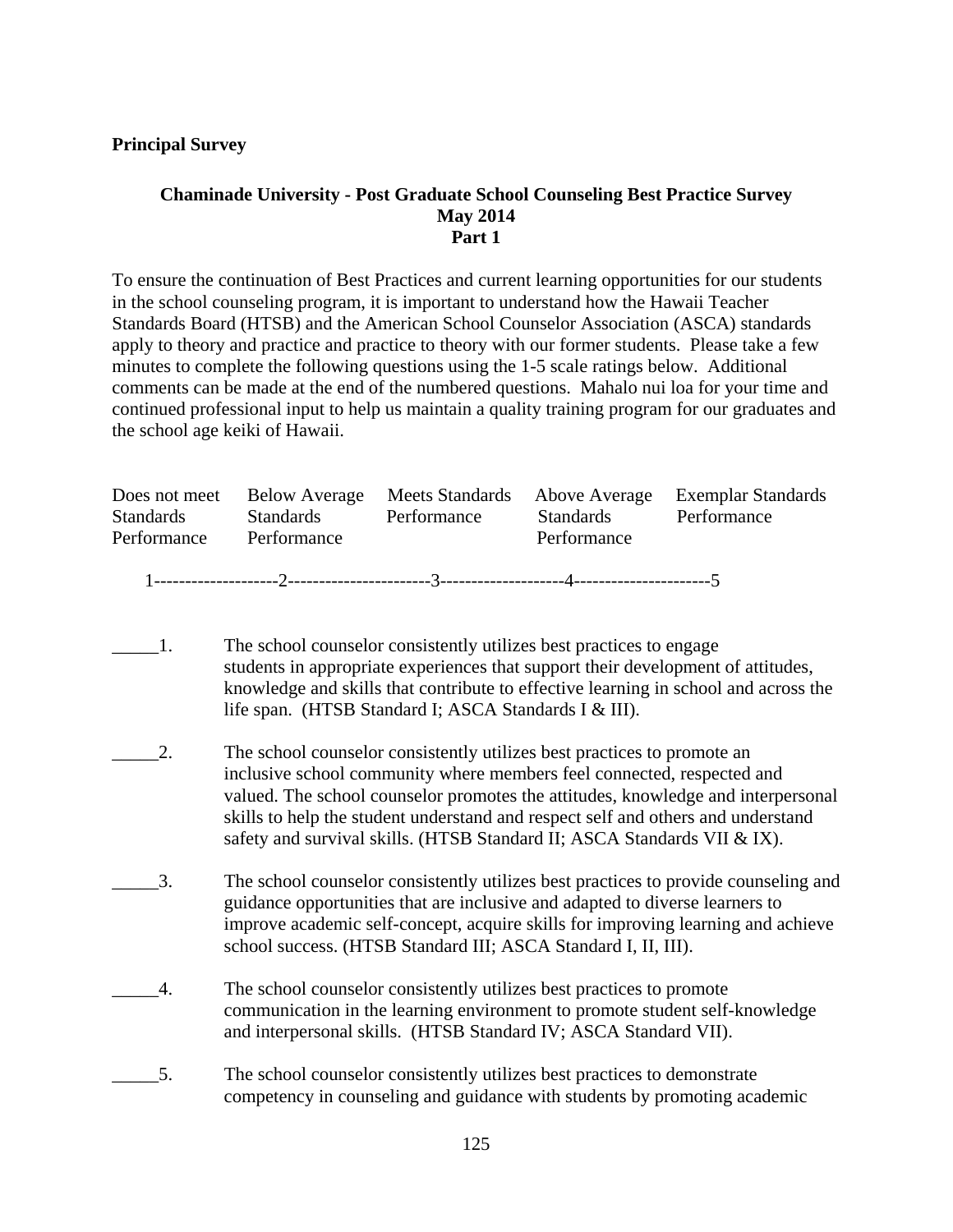career and personal/social development to improve student academic self-concept, skills for improving learning, achieving school success, and relating school to life experience. (HTSB Standard V; ASCA Standards I & III).

- \_\_\_\_\_6. The school counselor consistently utilizes best practices to consistently plan and implement meaningful counseling and guidance experiences based on students needs to enhance integrated social, emotional and behavioral experiences and promote knowledge to assist students in making career and life decisions. (HTSB Standard VI; ASCA Standard V, VI, & IX).
- \_\_\_\_\_7. The school counselor consistently utilizes best practices to call on a variety of techniques and technologies to develop and promote students' thinking, problemsolving and learning skills. (HTSB Standard VII; ASCA Standard II & VIII).
- \_\_\_\_\_8. The school counselor consistently utilizes best practices to apply appropriate assessment strategies to evaluate and ensure the continuous intellectual, social, physical and emotional development of the learner. (HTSB Standard VIII; ASCA Standard II, III & VIII).
- \_\_\_\_\_9. The school counselor consistently utilizes best practices to evaluate the effects of his/her choices and actions and actively seeks opportunities to grow professionally. (HTSB Standard IX; ASCA Ethical Standards for Counselors pp.  $121 - 128$ ).
- \_\_\_\_\_10. The school counselor consistently utilizes best practices to establish and maintain strong working relationships with parents and members of the school community to support student learning and development. (HTSB Standard X; ASCA Standards III & VII).

## **COUNSELOR EFFECTIVENESS SURVEY**

| Poor | <b>Below</b><br>Average | Average  | Above<br>Average | Excellent |
|------|-------------------------|----------|------------------|-----------|
|      |                         | $\gamma$ |                  |           |

- \_\_\_\_\_ 11. Demonstrates a professional attitude towards the job in terms of timely completion of work, active participation n school committees, and diligent adherence to fulfilling his/her counseling responsibilities.
- 12. Demonstrates a willingness to learn and to continually develop his/her counseling skills and knowledge.
- \_\_\_\_\_13. Demonstrates organizational skills.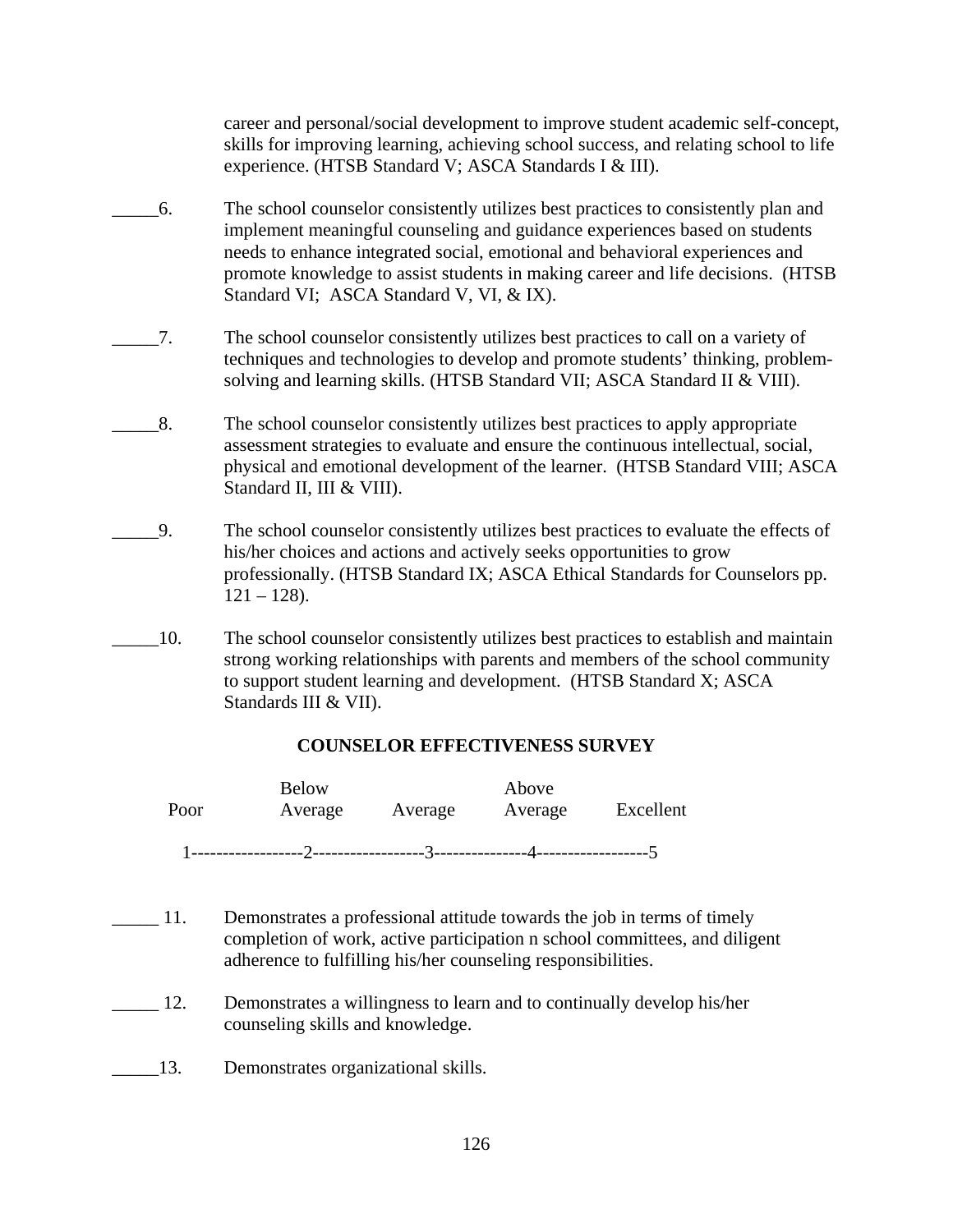| 14. | Demonstrates a knowledge of counseling theories relevant to the school<br>setting.                                          |
|-----|-----------------------------------------------------------------------------------------------------------------------------|
| 15. | Demonstrates a knowledge/application of assessment and counseling<br>techniques.                                            |
| 16. | Demonstrates communication/empathy with students.                                                                           |
| 17. | Demonstrates a knowledge of and behaves in accordance with counselor<br>ethics.                                             |
| 18. | Recognizes limitations and is able to make referrals to appropriate<br>professionals.                                       |
| 19. | Conducts oneself in a professional manner in terms of collegiality with<br>fellow counselors, teachers, and administrators. |
| 20. | The school counselor integrates counseling with the DOE General Learner<br>Outcomes (GLO).                                  |
| 21. | Overall rating.                                                                                                             |

*As an employer of a MSCP School Counseling program graduate, I feel that the graduate is able to demonstrate an understanding of and:* 

| Strongly<br>Disagree | Disagree              | Uncertain                                 | Agree | Strongly<br>Agree                                                                                                                                                      |  |
|----------------------|-----------------------|-------------------------------------------|-------|------------------------------------------------------------------------------------------------------------------------------------------------------------------------|--|
|                      |                       |                                           |       |                                                                                                                                                                        |  |
|                      |                       |                                           |       |                                                                                                                                                                        |  |
| 22.                  |                       |                                           |       | Recognize the importance of focusing on the student as a learner.                                                                                                      |  |
| 23.                  | learning.             |                                           |       | Recognize that counseling in the schools is to promote and enhance student                                                                                             |  |
| 24.                  | across the life span. |                                           |       | Recognize that counseling in the schools is to help the students acquire the<br>attitudes, knowledge, and skills that contribute to effective learning in school and   |  |
| 25.                  |                       | postsecondary options, including college. |       | Recognize that counseling in the schools is to help the students complete school<br>with the academic preparation essential to choose from a wide range of substantial |  |
| 26.                  | community.            |                                           |       | Recognize that counseling in the schools is to help the students understand the<br>relationship of academics to the world of work, and to life at home and in the      |  |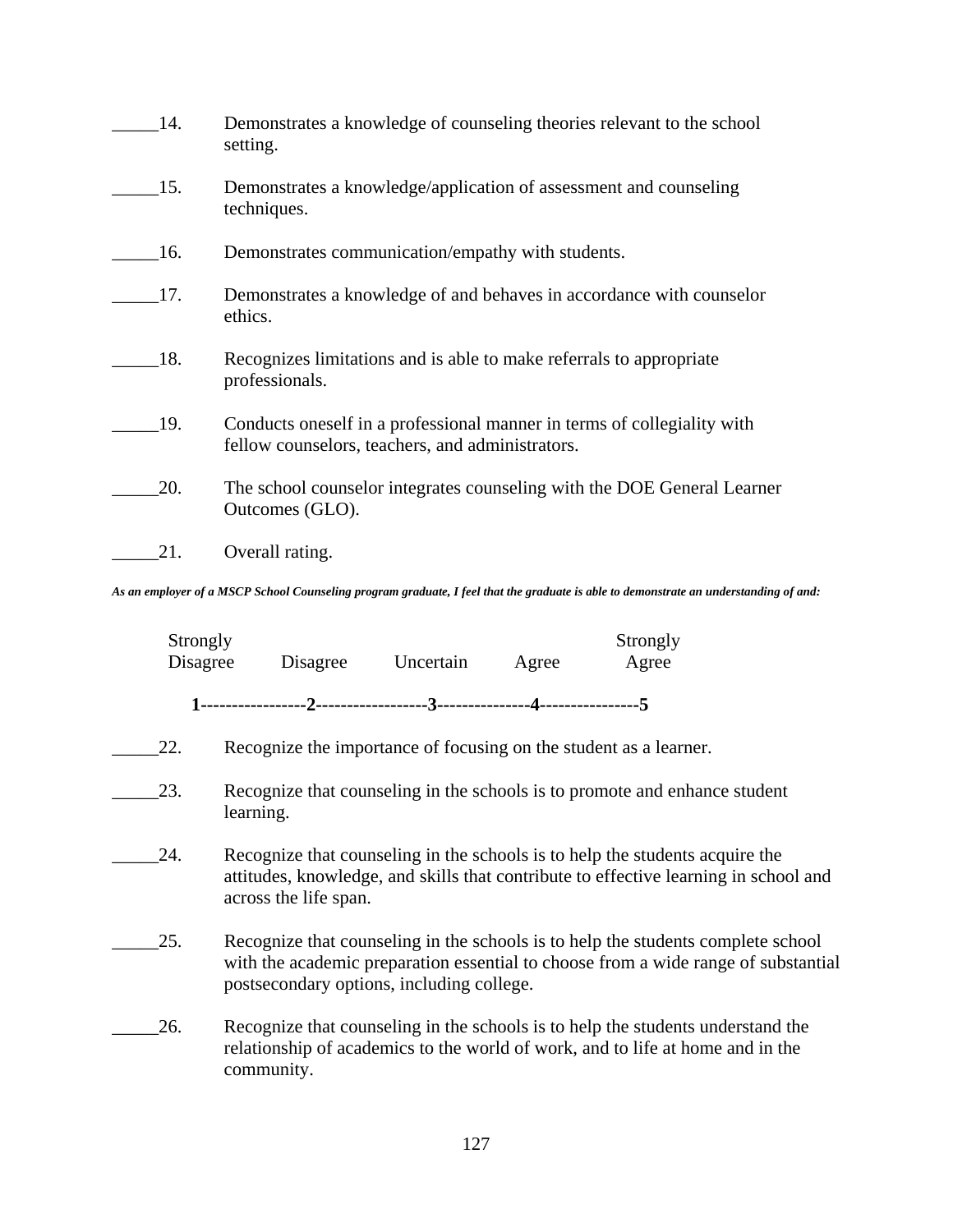| 27. | Recognize that counseling in the schools is to help the students acquire the skills<br>to investigate the world of work in relation to knowledge of self and to make<br>informed career decisions.        |
|-----|-----------------------------------------------------------------------------------------------------------------------------------------------------------------------------------------------------------|
| 28. | Recognize that counseling in the schools is to help the students employ strategies<br>to achieve future career success and satisfaction.                                                                  |
| 29. | Recognize that counseling in the schools is to help the students understand the<br>relationship between personal qualities, education and training, and the world of<br>work.                             |
| 30. | Recognize that counseling in the schools is to help the students acquire the<br>attitudes, knowledge, and interpersonal skills to help them understand and respect<br>self and others.                    |
| 31. | Recognize that counseling in the schools is to help the students make decisions,<br>set goals, and take necessary action to achieve goals.                                                                |
| 32. | Recognize that counseling in the schools is to help the students understand safety<br>and survival skills.                                                                                                |
| 33. | Recognize that counseling in the schools is to help the students help themselves<br>become self-directed learners.                                                                                        |
| 34. | Recognize that counseling in the schools is to help the students help themselves<br>become contributors to the community.                                                                                 |
| 35. | Recognize that counseling in the schools is to help the students help themselves<br>become complex thinkers.                                                                                              |
| 36. | Recognize that counseling in the schools is to help the students help themselves<br>become quality producers.                                                                                             |
| 37. | Recognize that counseling is both an art and a science.                                                                                                                                                   |
| 38. | Recognize that counseling is a confidential process focused on the present<br>relationship between counselor and client/s.                                                                                |
| 39. | Recognize that in the counseling relationship one must be genuine, empathic,<br>non-judgmental, focus on the whole person, and practice nonmaleficence.                                                   |
| 40. | Recognize that learning is a lifelong, continually changing, developmental<br>process wherein children, adolescents and adults discover how to functionally<br>adapt to their ever-changing environments. |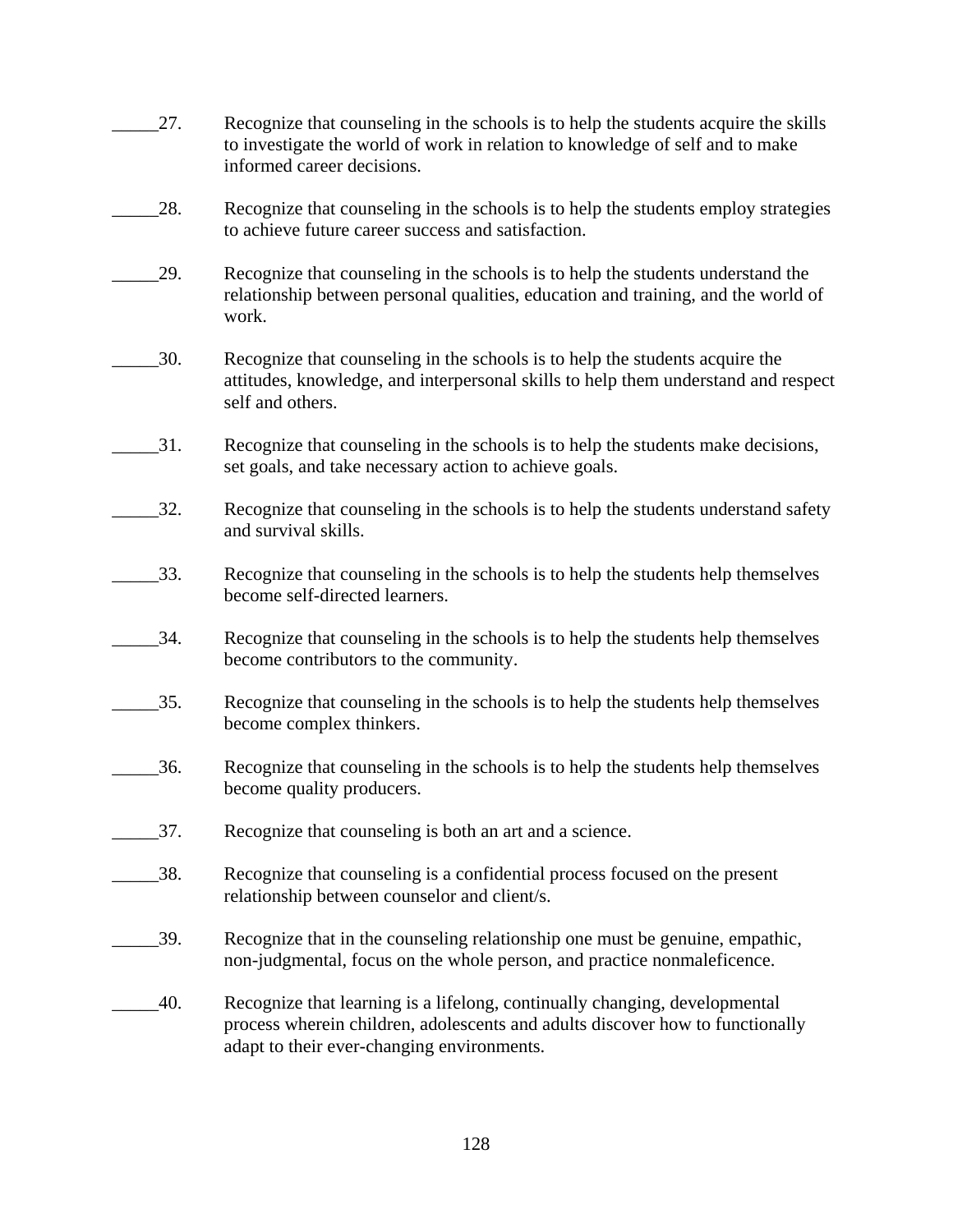- \_\_\_\_\_41. Recognize that counseling is an integration of theory to practice and practice to theory.
- \_\_\_\_\_42. Recognize that human behavior occurs and must be understood within the context of various interrelated, interpersonal, intrapersonal, educational, familial, community, organizational, and societal environments.
- \_\_\_\_\_43. Recognize that all individuals and groups have the right to be respected, treated with dignity, and evaluated n a fair and just manner irrespective of race, gender, age, ethnicity, disability, sexual orientation, health, religion, and socio-economic status.
- \_\_\_\_\_44. Accept, respect, support, guide, challenge and assist all my clients in helping them adapt to the many culturally diverse, interrelated, community environments wherein they live and function.
- 45. Adapt to the unique perspective of each client.
- \_\_\_\_\_46. Recognize the importance of nonmaleficence.
- \_\_\_\_\_47. Provide all pertinent information to my clients/parents/guardians to they are able to make an informed decision regarding commitment to and continuation in counseling.
- 48. Promote the welfare of my clients.
- \_\_\_\_\_49. Recognize that counseling is fundamentally about helping (cognitively, affectively, and behaviorally) children, adolescents and adults help themselves relative to functionally adapting to their continually changing interpersonal, intrapersonal, familial, social, cultural, organizational, and educational environments.
- \_\_\_\_\_50. Recognize that the school counselor's work is valued by faculty and students whom they work with.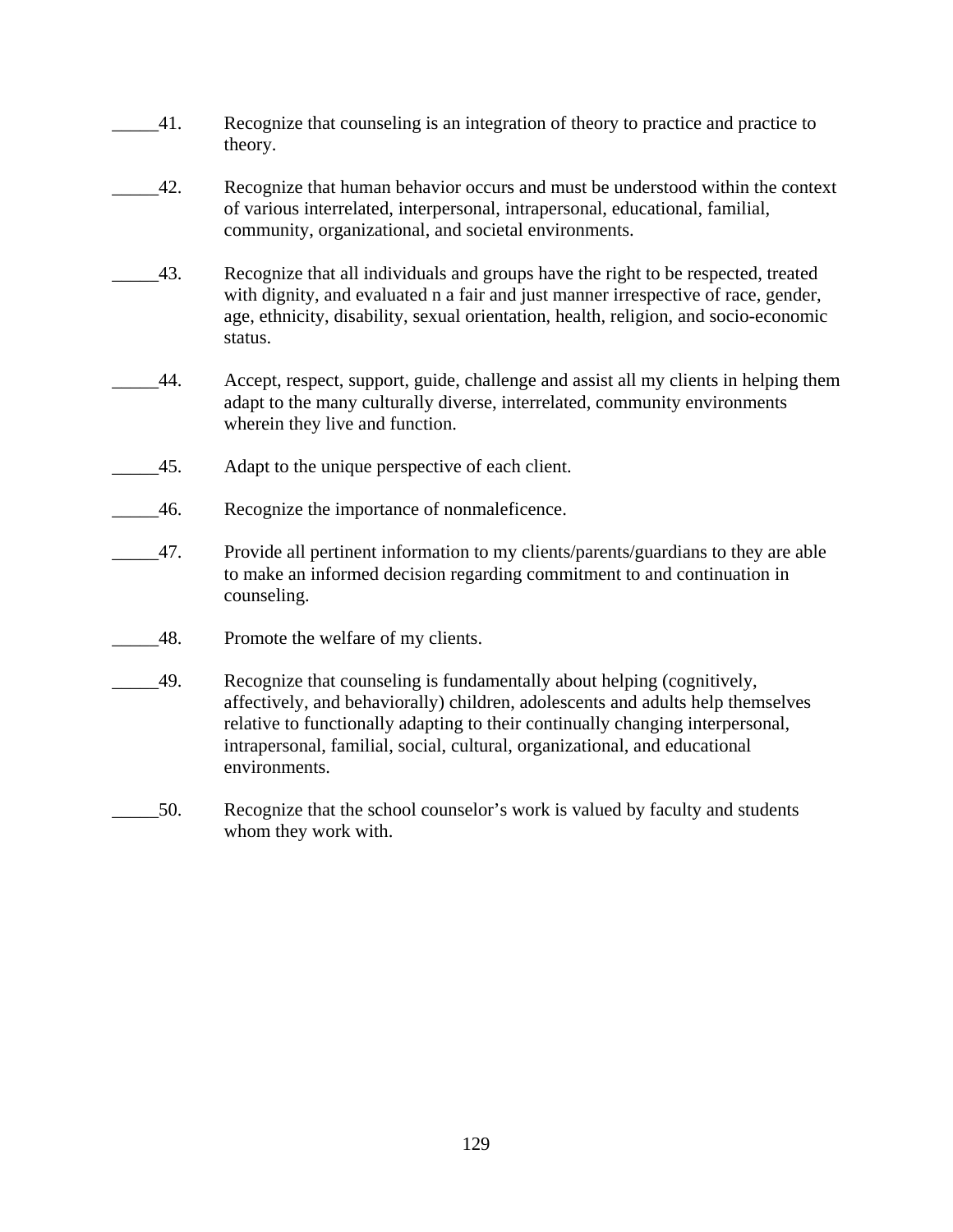| Standard 1                                                                  | Unsatisfactory                                                                                                                                                                                                                                                                                                            | <b>Basic</b>                                                                                                                                                                                                                                                                                    | Proficient                                                                                                                                                                                                                                                                                                                    | Distinguished                                                                                                                                                                                                                                                                                                                                                                 |  |
|-----------------------------------------------------------------------------|---------------------------------------------------------------------------------------------------------------------------------------------------------------------------------------------------------------------------------------------------------------------------------------------------------------------------|-------------------------------------------------------------------------------------------------------------------------------------------------------------------------------------------------------------------------------------------------------------------------------------------------|-------------------------------------------------------------------------------------------------------------------------------------------------------------------------------------------------------------------------------------------------------------------------------------------------------------------------------|-------------------------------------------------------------------------------------------------------------------------------------------------------------------------------------------------------------------------------------------------------------------------------------------------------------------------------------------------------------------------------|--|
| Program<br>Organization                                                     | The school counselor does not<br>participate in the design,<br>organization and/or delivery of a<br>school counseling program. The<br>school counselor demonstrates<br>negative interpersonal relationships<br>with students, staff and<br>parents/guardians.                                                             | The school counselor participates in<br>the design, organization and delivery<br>of a school counseling program and<br>uses some data to develop goals.<br>The school counselor sometimes<br>demonstrates positive interpersonal<br>relationships with students, staff and<br>parent/guardians. | The school counselor<br>participates/leads the design,<br>organization and delivery of an<br>appropriate school counseling program<br>that uses available data that informs<br>program goals. The school counselor<br>also demonstrates positive<br>interpersonal relationships with<br>students, staff and parent/guardians. | The school counselor effectively leads<br>the design, organization and delivery of a<br>school counseling program that is highly<br>appropriate based on school data that<br>informs program goals and has been<br>developed by a team. The school<br>counselor also demonstrates very<br>positive interpersonal relationships with<br>students, staff and parents/guardians. |  |
| Possible<br><b>Examples of</b><br>Evidence                                  | Documentation of student, staff and parent/guardian feedback<br>School counseling program action plan<br>Data used to determine school needs and develop goals<br>School counseling program assessment<br>Minutes from meetings with school counseling team, Principal, or work teams<br>Copies of emails to stakeholders |                                                                                                                                                                                                                                                                                                 |                                                                                                                                                                                                                                                                                                                               |                                                                                                                                                                                                                                                                                                                                                                               |  |
| Standard 2                                                                  | Unsatisfactory                                                                                                                                                                                                                                                                                                            | <b>Basic</b>                                                                                                                                                                                                                                                                                    | Proficient                                                                                                                                                                                                                                                                                                                    | Distinguished                                                                                                                                                                                                                                                                                                                                                                 |  |
| <b>School Guidance</b><br>Curriculum<br>Delivered to All<br><b>Students</b> | The school counselor is not able to<br>implement a school guidance<br>curriculum and does not use<br>effective instructional skills and<br>planning of structured group<br>sessions.                                                                                                                                      | The school counselor implements a<br>school guidance curriculum with<br>assistance from peers and uses<br>instructional skills and planning of<br>structured group sessions that are<br>sometimes effective.                                                                                    | The school counselor is effective in<br>implementing a school guidance<br>curriculum and uses effective<br>instructional skills and planning of<br>structured group sessions.                                                                                                                                                 | The school counselor is highly effective<br>in implementing and leading the use of a<br>school guidance curriculum and uses<br>highly effective instructional skills and<br>planning of structured group sessions.                                                                                                                                                            |  |
| Possible<br><b>Examples of</b><br>Evidence                                  | <b>Pre and Post tests and surveys</b><br>Documentation of student and teacher feedback<br>Minutes from meetings with school counseling and guidance advisory council<br>Guidance lesson plans                                                                                                                             |                                                                                                                                                                                                                                                                                                 |                                                                                                                                                                                                                                                                                                                               |                                                                                                                                                                                                                                                                                                                                                                               |  |
| Standard 3                                                                  | Unsatisfactory                                                                                                                                                                                                                                                                                                            | <b>Basic</b>                                                                                                                                                                                                                                                                                    | Proficient                                                                                                                                                                                                                                                                                                                    | Distinguished                                                                                                                                                                                                                                                                                                                                                                 |  |
| Individual<br><b>Student Planning</b>                                       | The professional school counselor<br>does not participate in student<br>planning for any student.                                                                                                                                                                                                                         | The professional school counselor<br>assists with implementing the<br>individual planning component for<br>selected students.                                                                                                                                                                   | The professional school counselor<br>implements the individual planning<br>component by guiding most students<br>and/or their parents and guardians<br>through the development of<br>educational and career plans.                                                                                                            | The professional school counselor<br>effectively implements the individual<br>planning component by leading all efforts<br>to guide all students and their parents or<br>guardians through the development of<br>educational and career plans.                                                                                                                                |  |
| Possible<br>Examples of<br>Evidence                                         | Documentation of student, staff and parent/guardian feedback<br>School counseling program action plan/curriculum<br>Data used to determine school needs and develop goals<br>School counseling program assessment<br>Student educational and career plans                                                                 |                                                                                                                                                                                                                                                                                                 |                                                                                                                                                                                                                                                                                                                               |                                                                                                                                                                                                                                                                                                                                                                               |  |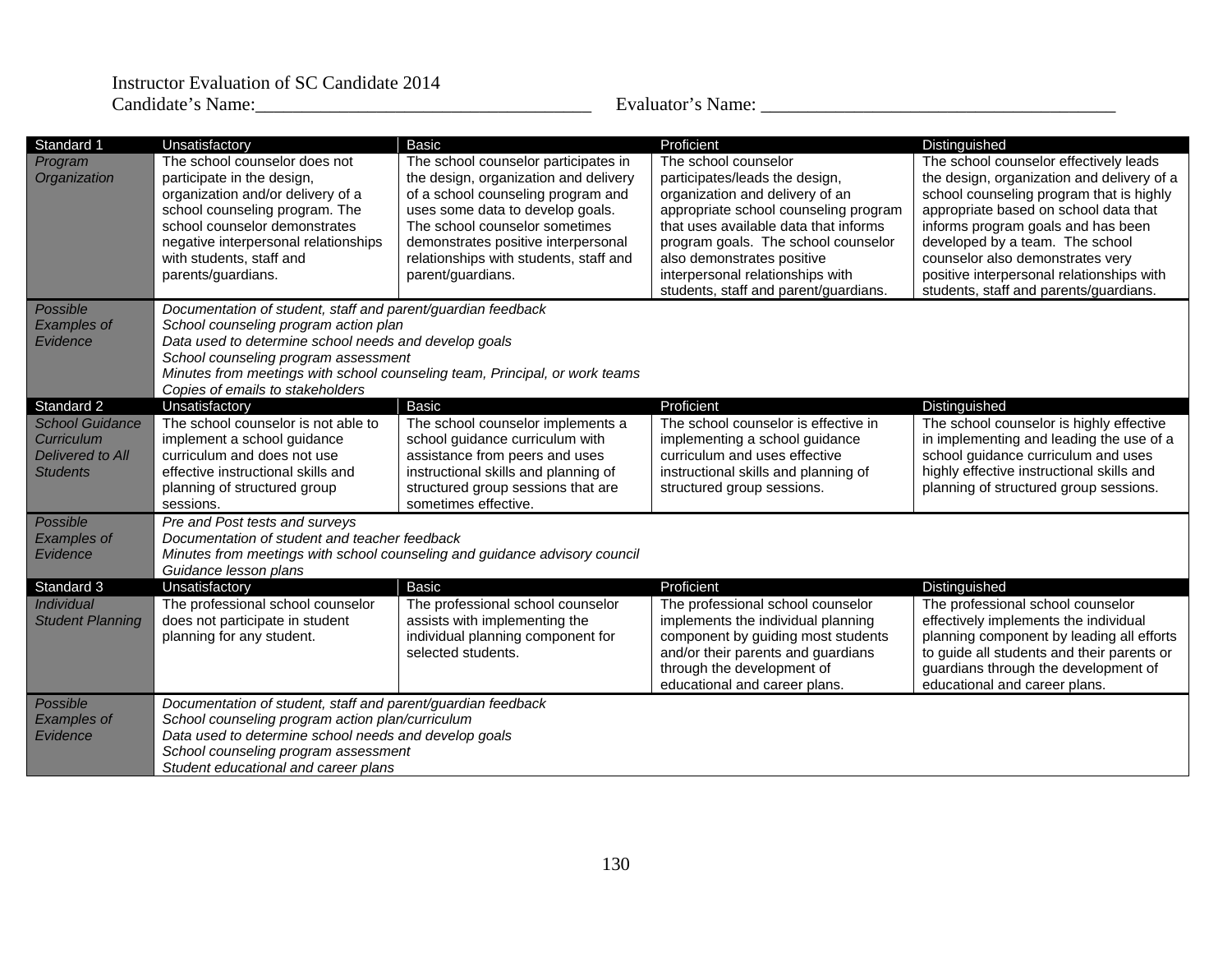| <b>Standard 4</b>                                                                 | <b>Unsatisfactory</b>                                                                                                                                                                                                                                                                                                                                                                        | <b>Basic</b>                                                                                                                                                                                                                | <b>Proficient</b>                                                                                                                                                                                                                  | <b>Distinguished</b>                                                                                                                                                                                                                                 |  |
|-----------------------------------------------------------------------------------|----------------------------------------------------------------------------------------------------------------------------------------------------------------------------------------------------------------------------------------------------------------------------------------------------------------------------------------------------------------------------------------------|-----------------------------------------------------------------------------------------------------------------------------------------------------------------------------------------------------------------------------|------------------------------------------------------------------------------------------------------------------------------------------------------------------------------------------------------------------------------------|------------------------------------------------------------------------------------------------------------------------------------------------------------------------------------------------------------------------------------------------------|--|
| <b>Responsive</b><br><b>Services</b>                                              | The professional school counselor<br>provides responsive services to a<br>few students and is not effective<br>with individual and small-group<br>counseling, consultation and referral<br>skills.                                                                                                                                                                                           | The professional school counselor<br>offers and provides responsive<br>services to some students and is<br>somewhat effective with individual<br>and small-group counseling,<br>consultation and referral skills.           | The professional school counselor<br>provides responsive services to most<br>students through the use of effective<br>individual and small-group counseling,<br>consultation and referral skills.                                  | The professional school counselor<br>provides responsive services to all<br>students through the use of highly<br>effective individual and small-group<br>counseling, consultation and referral<br>skills.                                           |  |
| <b>Possible</b><br><b>Examples of</b><br><b>Evidence</b>                          | Documentation of student, staff and parent/guardian feedback<br>Pre and post test/rating scale data<br>School counseling program action plan/curriculum<br>Data used to determine school needs and develop goals<br>School counseling program assessment<br>Minutes from meetings with school counseling advisory council<br>Referral forms with documentation of time lines and disposition |                                                                                                                                                                                                                             |                                                                                                                                                                                                                                    |                                                                                                                                                                                                                                                      |  |
| <b>Standard 5</b>                                                                 | <b>Unsatisfactory</b>                                                                                                                                                                                                                                                                                                                                                                        | <b>Basic</b>                                                                                                                                                                                                                | <b>Proficient</b>                                                                                                                                                                                                                  | <b>Distinguished</b>                                                                                                                                                                                                                                 |  |
| <b>System Support</b>                                                             | The professional school counselor<br>does not have effective school<br>counseling program management<br>and does not integrate the program<br>to create an environment that<br>promotes and supports student<br>success.                                                                                                                                                                     | The professional school counselor<br>provides somewhat effective school<br>counseling program management and<br>minimally integrates the program to<br>create an environment that promotes<br>and supports student success. | The professional school counselor<br>provides system support through<br>effective school counseling program<br>management by integrating the<br>program to create an environment that<br>promotes and supports student<br>success. | The professional school counselor<br>provides system support through highly<br>effective school counseling program<br>management by thoroughly integrating<br>the program to create an environment<br>that promotes and supports student<br>success. |  |
| <b>Possible</b>                                                                   | Documentation of student, staff and parent/guardian feedback                                                                                                                                                                                                                                                                                                                                 |                                                                                                                                                                                                                             |                                                                                                                                                                                                                                    |                                                                                                                                                                                                                                                      |  |
| <b>Examples of</b>                                                                | School counseling program framework with supporting activities                                                                                                                                                                                                                                                                                                                               |                                                                                                                                                                                                                             |                                                                                                                                                                                                                                    |                                                                                                                                                                                                                                                      |  |
| <b>Evidence</b>                                                                   | Collaboration notes and feedback used to determine counseling programs and scheduling                                                                                                                                                                                                                                                                                                        |                                                                                                                                                                                                                             |                                                                                                                                                                                                                                    |                                                                                                                                                                                                                                                      |  |
|                                                                                   | School counseling program assessment<br>School Counseling Annual Calendar                                                                                                                                                                                                                                                                                                                    |                                                                                                                                                                                                                             |                                                                                                                                                                                                                                    |                                                                                                                                                                                                                                                      |  |
| <b>Standard 6</b>                                                                 | <b>Unsatisfactory</b>                                                                                                                                                                                                                                                                                                                                                                        | <b>Basic</b>                                                                                                                                                                                                                | <b>Proficient</b>                                                                                                                                                                                                                  | <b>Distinguished</b>                                                                                                                                                                                                                                 |  |
| <b>School</b><br><b>Counselor and</b><br><b>Administrator</b><br><b>Agreement</b> | The professional school counselor<br>does not discuss or collaborate with<br>the school administrator to create<br>and implement the school<br>counseling department management<br>system and the program action<br>plans.                                                                                                                                                                   | The professional school counselor<br>creates and implements a counseling<br>department management system with<br>minimal discussion with the school<br>administrator.                                                       | The professional school counselor<br>discusses the qualities of the school<br>counseling department<br>management system and the program<br>action plans with the school<br>administrator.                                         | The professional school counselor leads<br>the discussion and collaborates with the<br>school administrator to create and<br>implement a highly effective school<br>counseling department management<br>system and the program action plans.         |  |
| <b>Possible</b><br><b>Examples of</b><br><b>Evidence</b>                          | Documentation of staff and administrator feedback<br>School counseling program management system<br>Program action plan<br>Data used to determine school counseling management tasks<br>School counseling program assessment                                                                                                                                                                 |                                                                                                                                                                                                                             |                                                                                                                                                                                                                                    |                                                                                                                                                                                                                                                      |  |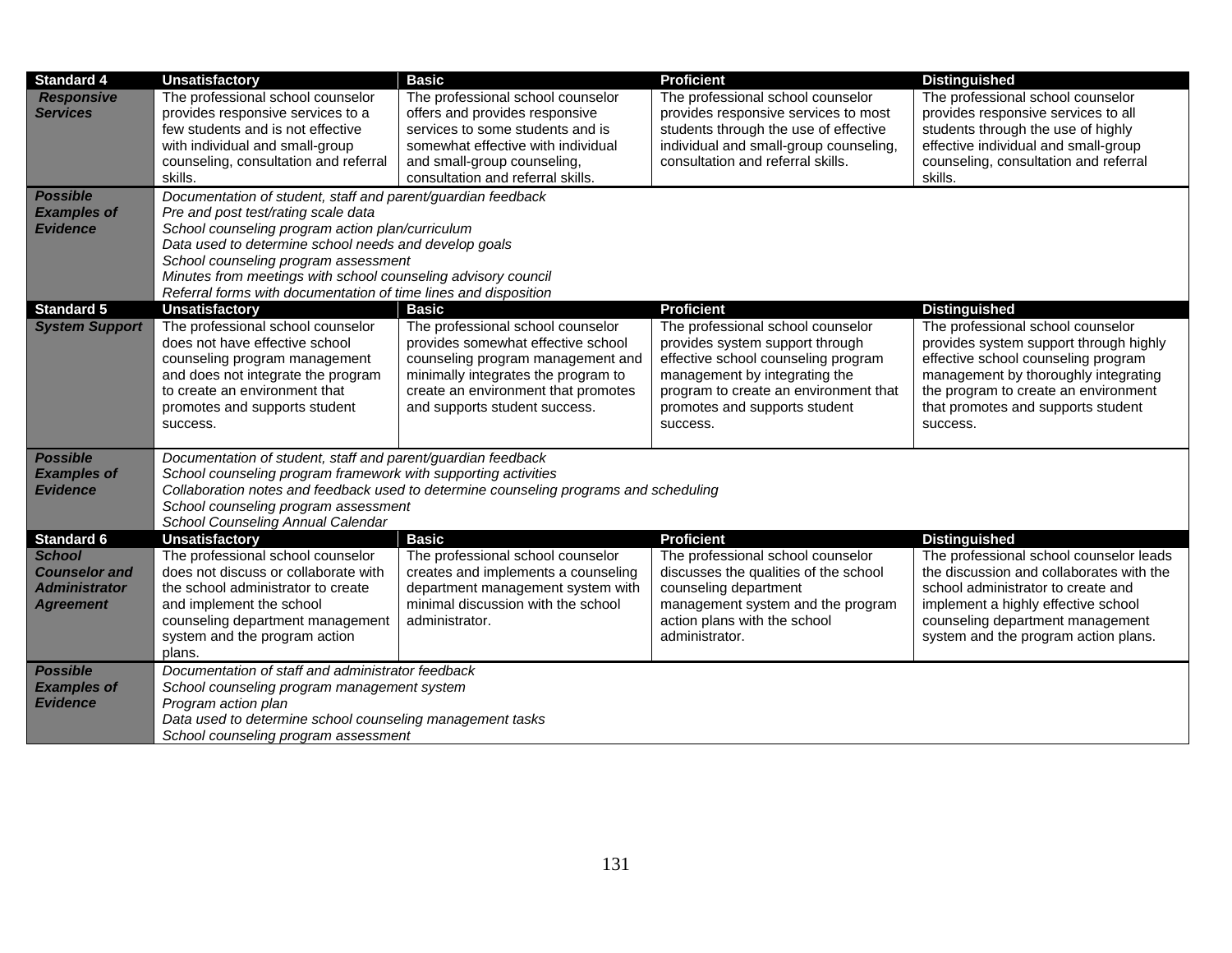| <b>Standard 7</b>                                        | <b>Unsatisfactory</b>                                                                                                                                                                                                                                                                                                                                       | <b>Basic</b>                                                                                                                                                            | <b>Proficient</b>                                                                                                                          | <b>Distinguished</b>                                                                                                                                                  |  |
|----------------------------------------------------------|-------------------------------------------------------------------------------------------------------------------------------------------------------------------------------------------------------------------------------------------------------------------------------------------------------------------------------------------------------------|-------------------------------------------------------------------------------------------------------------------------------------------------------------------------|--------------------------------------------------------------------------------------------------------------------------------------------|-----------------------------------------------------------------------------------------------------------------------------------------------------------------------|--|
| <b>Use of Data</b>                                       | The professional school counselor<br>does not collect or analyze data to<br>guide program direction and<br>emphasis.                                                                                                                                                                                                                                        | The professional school counselor<br>participates in and is somewhat<br>effective in the collection and analysis<br>of data to guide program direction and<br>emphasis. | The professional school counselor is<br>effective in collecting and analyzing<br>data to guide program direction and<br>emphasis.          | The professional school counselor is<br>highly effective and consistent in leading<br>the collection and analysis of data to<br>guide program direction and emphasis. |  |
| <b>Possible</b><br><b>Examples of</b><br><b>Evidence</b> | Assessment reports<br>Summary of analyzed data<br>School counseling program action plan<br>Data used to determine school needs and develop goals<br>Documents showing activities that support student achievement<br>Minutes from meetings with school counseling team, Principal, or teachers<br>IEPs, 504 plans, Personal Transition Plans, Student plans |                                                                                                                                                                         |                                                                                                                                            |                                                                                                                                                                       |  |
| <b>Standard 8</b>                                        | <b>Unsatisfactory</b>                                                                                                                                                                                                                                                                                                                                       | <b>Basic</b>                                                                                                                                                            | <b>Proficient</b>                                                                                                                          | <b>Distinguished</b>                                                                                                                                                  |  |
| <b>Student</b><br><b>Monitoring</b>                      | The professional school counselor<br>does not monitor the students on a<br>regular basis as they progress in<br>school.                                                                                                                                                                                                                                     | The professional school counselor<br>participates in monitoring the students<br>on a regular basis as they progress in<br>school.                                       | The professional school counselor<br>frequently and effectively monitors the<br>students on a regular basis as they<br>progress in school. | The professional school counselor<br>consistently and effectively leads the<br>monitoring of the students on a regular<br>basis as they progress in school.           |  |
| <b>Possible</b>                                          |                                                                                                                                                                                                                                                                                                                                                             |                                                                                                                                                                         |                                                                                                                                            |                                                                                                                                                                       |  |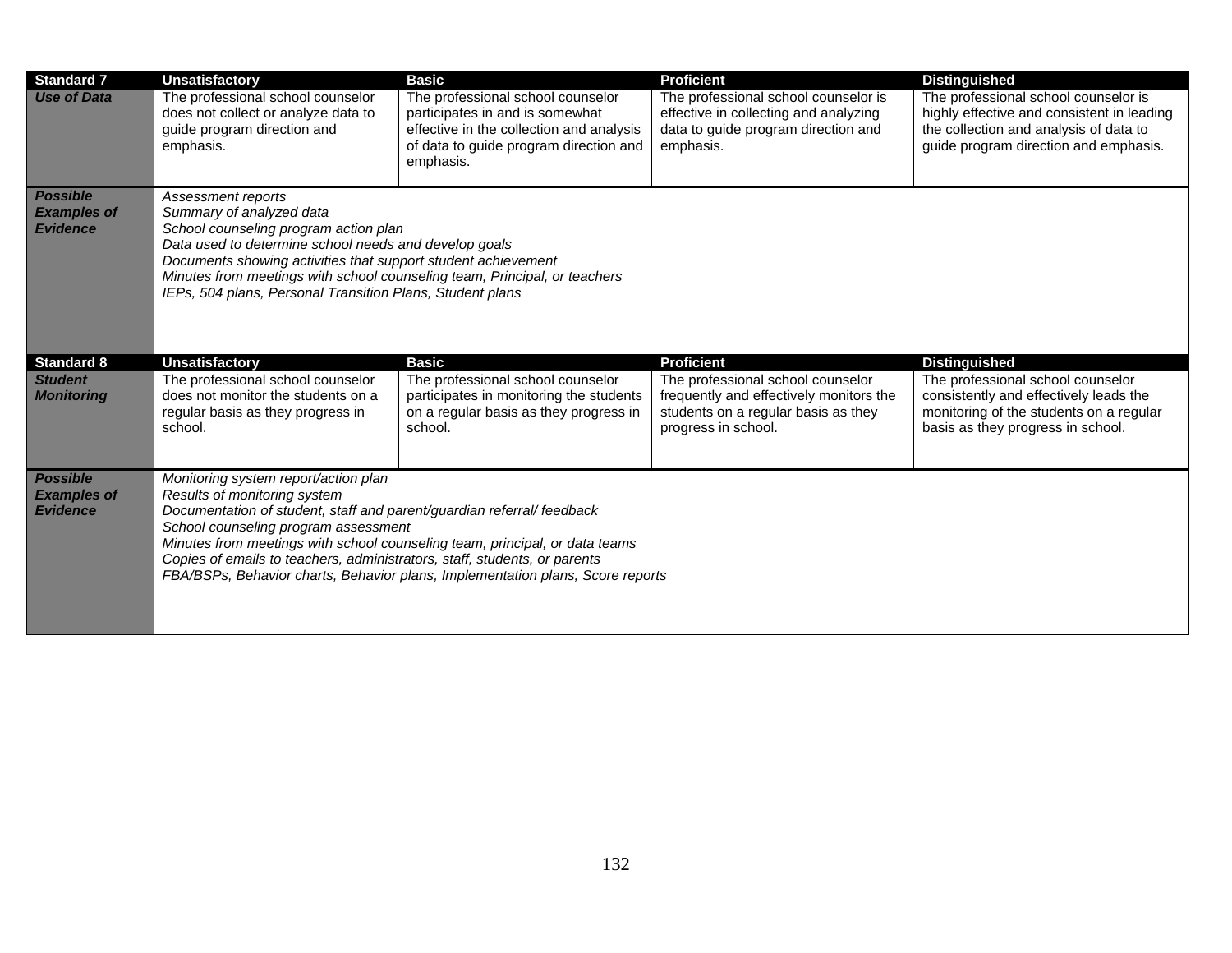| <b>Standard 9</b>                                        | <b>Unsatisfactory</b>                                                                                                                                                                                                                                                                                                                                                      | Basic                                                                                                                                                                                                    | <b>Proficient</b>                                                                                                                                                                   | <b>Distinguished</b>                                                                                                                                                                                                         |  |
|----------------------------------------------------------|----------------------------------------------------------------------------------------------------------------------------------------------------------------------------------------------------------------------------------------------------------------------------------------------------------------------------------------------------------------------------|----------------------------------------------------------------------------------------------------------------------------------------------------------------------------------------------------------|-------------------------------------------------------------------------------------------------------------------------------------------------------------------------------------|------------------------------------------------------------------------------------------------------------------------------------------------------------------------------------------------------------------------------|--|
| <b>Results</b><br><b>Evaluation</b>                      | The professional school counselor<br>has not developed a system for<br>evaluating the results of the<br>counseling program.                                                                                                                                                                                                                                                | The professional school counselor<br>participates in the development of a<br>system for evaluating the results of<br>the counseling program and shares<br>some of that information with<br>stakeholders. | The professional school counselor<br>leads the development of a system for<br>evaluating the results of the counseling<br>program and shares that information<br>with stakeholders. | The professional school counselor<br>effectively leads the development of a<br>system for evaluating the results of the<br>counseling program and consistently and<br>actively shares that information with<br>stakeholders. |  |
| <b>Possible</b><br><b>Examples of</b><br><b>Evidence</b> | <b>School Calendars</b><br>Assessment reports<br>Documentation of student, staff and parent/guardian feedback<br>School counseling program action plan<br>Data used to determine school needs and develop goals<br>School counseling program assessment<br>Minutes from meetings with school counseling team, Principal, or data teams<br>Copies of emails to stakeholders |                                                                                                                                                                                                          |                                                                                                                                                                                     |                                                                                                                                                                                                                              |  |
| Standard <sub>10</sub>                                   | <b>Unsatisfactory</b>                                                                                                                                                                                                                                                                                                                                                      | Basic                                                                                                                                                                                                    | <b>Proficient</b>                                                                                                                                                                   | <b>Distinguished</b>                                                                                                                                                                                                         |  |
| <b>Infusing</b><br><b>Themes</b>                         | The professional school counselor is<br>not an advocate for students, and is<br>not a leader, collaborator, nor a<br>systems change agent                                                                                                                                                                                                                                  | The professional school counselor<br>sometimes is an advocate for<br>students, and is also sometimes a<br>leader, collaborator, and a systems<br>change agent.                                           | The professional school counselor is<br>generally an advocate for students, and<br>generally a leader, collaborator, and a<br>systems change agent.                                 | The professional school counselor is<br>consistently an active advocate for<br>students, and consistently is a leader,<br>collaborator, and a systems change<br>agent.                                                       |  |
| <b>Possible</b>                                          | <b>School Calendars</b>                                                                                                                                                                                                                                                                                                                                                    |                                                                                                                                                                                                          |                                                                                                                                                                                     |                                                                                                                                                                                                                              |  |
| <b>Examples of</b>                                       | Assessment reports                                                                                                                                                                                                                                                                                                                                                         |                                                                                                                                                                                                          |                                                                                                                                                                                     |                                                                                                                                                                                                                              |  |
| <b>Evidence</b>                                          | Documentation of student, staff and parent/guardian feedback                                                                                                                                                                                                                                                                                                               |                                                                                                                                                                                                          |                                                                                                                                                                                     |                                                                                                                                                                                                                              |  |
|                                                          | School counseling program action plan<br>Data used to determine school needs and develop goals                                                                                                                                                                                                                                                                             |                                                                                                                                                                                                          |                                                                                                                                                                                     |                                                                                                                                                                                                                              |  |
|                                                          | School counseling program assessment                                                                                                                                                                                                                                                                                                                                       |                                                                                                                                                                                                          |                                                                                                                                                                                     |                                                                                                                                                                                                                              |  |
|                                                          |                                                                                                                                                                                                                                                                                                                                                                            | Minutes from meetings with school counseling team, Principal, or data teams                                                                                                                              |                                                                                                                                                                                     |                                                                                                                                                                                                                              |  |
|                                                          | Copies of emails to stakeholders                                                                                                                                                                                                                                                                                                                                           |                                                                                                                                                                                                          |                                                                                                                                                                                     |                                                                                                                                                                                                                              |  |
| <b>Narratives</b>                                        | <b>Unsatisfactory</b>                                                                                                                                                                                                                                                                                                                                                      | <b>Basic</b>                                                                                                                                                                                             | <b>Proficient</b>                                                                                                                                                                   | <b>Distinguished</b>                                                                                                                                                                                                         |  |
| <b>Journey from</b><br><b>Candidate to Graduate</b>      | Does not demonstrate in the<br>narrative of the journey from                                                                                                                                                                                                                                                                                                               | Demonstrates in the narrative,<br>Journey from Candidate to Graduate,                                                                                                                                    | Demonstrates in the narrative, Journey<br>from Candidate to Graduate, academic                                                                                                      | Demonstrates in the narrative, Journey<br>from Candidate to Graduate, academic                                                                                                                                               |  |
|                                                          | Candidate to Graduate                                                                                                                                                                                                                                                                                                                                                      | a reflection of personal growth and                                                                                                                                                                      | analysis and reflection of their                                                                                                                                                    | analysis and reflection of their                                                                                                                                                                                             |  |
|                                                          | academic analysis and/or                                                                                                                                                                                                                                                                                                                                                   | development without academic                                                                                                                                                                             | professional growth and development.                                                                                                                                                | professional and personal growth and                                                                                                                                                                                         |  |
|                                                          | reflection of their                                                                                                                                                                                                                                                                                                                                                        | analysis.                                                                                                                                                                                                |                                                                                                                                                                                     | development through tangible                                                                                                                                                                                                 |  |
|                                                          | professional growth and<br>development.                                                                                                                                                                                                                                                                                                                                    |                                                                                                                                                                                                          |                                                                                                                                                                                     | experiential recollections.                                                                                                                                                                                                  |  |
| (Claim 1) To be a                                        | Does not demonstrate Claim                                                                                                                                                                                                                                                                                                                                                 | Demonstrates Claim 1 in a limited                                                                                                                                                                        | Demonstrates Claim 1 in the analysis                                                                                                                                                | Demonstrates Claim 1, including specific                                                                                                                                                                                     |  |
| competent and qualified                                  | 1 in the artifacts or activities                                                                                                                                                                                                                                                                                                                                           | way by failing to analyze and reflect                                                                                                                                                                    | and reflection of the artifacts and within                                                                                                                                          | examples that illustrate specific and                                                                                                                                                                                        |  |
| counselor, our graduates<br>will understand and          | and corresponding<br>descriptions as evidenced in                                                                                                                                                                                                                                                                                                                          | on how the chosen artifacts serve as                                                                                                                                                                     | the narrative paper of this ePortfolio.                                                                                                                                             | direct points through the narrative and by<br>using a form of multimedia as evidence                                                                                                                                         |  |
| demonstrate the skills,                                  | the ePortfolio.                                                                                                                                                                                                                                                                                                                                                            | evidence in meeting this Claim.                                                                                                                                                                          |                                                                                                                                                                                     | of mastery.                                                                                                                                                                                                                  |  |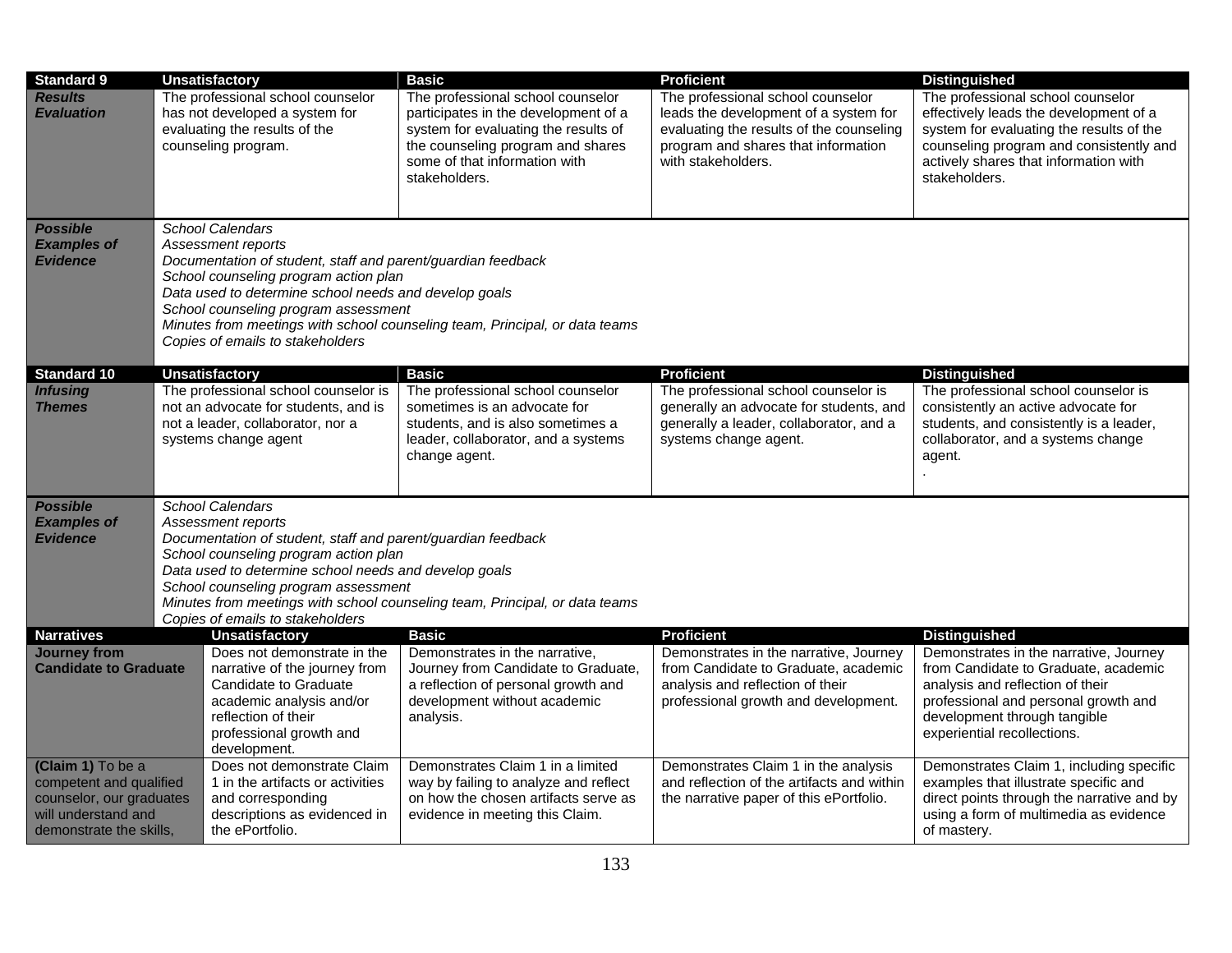| <b>Standard 9</b>                                                                                                                                                                              | <b>Unsatisfactory</b>                                                                                                                  | <b>Basic</b>                                                                                                                                          | <b>Proficient</b>                                                                                                             | <b>Distinguished</b>                                                                                                                                                                     |
|------------------------------------------------------------------------------------------------------------------------------------------------------------------------------------------------|----------------------------------------------------------------------------------------------------------------------------------------|-------------------------------------------------------------------------------------------------------------------------------------------------------|-------------------------------------------------------------------------------------------------------------------------------|------------------------------------------------------------------------------------------------------------------------------------------------------------------------------------------|
| techniques, and<br>knowledge of an effective<br>school counselor.                                                                                                                              |                                                                                                                                        |                                                                                                                                                       |                                                                                                                               |                                                                                                                                                                                          |
| (Claim 2) To be a<br>competent, qualified, and<br>caring counselor, our<br>graduates will understand<br>and demonstrate positive<br>ethical and professional<br>conduct.                       | Does not demonstrate Claim<br>2 in the artifacts or activities<br>and corresponding<br>descriptions as evidenced in<br>the ePortfolio. | Demonstrates Claim 2 in a limited<br>way by failing to analyze and reflect<br>on how the chosen artifacts serve as<br>evidence in meeting this Claim. | Demonstrates Claim 2 in the analysis<br>and reflection of the artifacts and within<br>the narrative paper of this ePortfolio. | Demonstrates Claim 2, including specific<br>examples that illustrate specific and<br>direct points through the narrative and by<br>using a form of multimedia as evidence<br>of mastery. |
| (Claim 3) To be a<br>competent, qualified, and<br>caring counselor, our<br>graduates will understand<br>and demonstrate the<br>value of diversity in<br>meeting the unique<br>needs of others. | Does not demonstrate Claim<br>3 in the artifacts or activities<br>and corresponding<br>descriptions as evidenced in<br>the ePortfolio. | Demonstrates Claim 3 in a limited<br>way by failing to analyze and reflect<br>on how the chosen artifacts serve as<br>evidence in meeting this Claim. | Demonstrates Claim 3 in the analysis<br>and reflection of the artifacts and within<br>the narrative paper of this ePortfolio. | Demonstrates Claim 3, including specific<br>examples that illustrate specific and<br>direct points through the narrative and by<br>using a form of multimedia as evidence<br>of mastery. |

| Standard 1 | (Circle applicable rating) | Evidence:                | Comments: |
|------------|----------------------------|--------------------------|-----------|
|            | Unsatisfactory             | ePortfolio               |           |
|            | Basic                      | Other (please document): |           |
|            | Proficient                 |                          |           |
|            | Distinguished              |                          |           |
| Standard 2 | (Circle applicable rating) | Evidence:                | Comments: |
|            | Unsatisfactory             | ePortfolio               |           |
|            | Basic                      | Other (please document): |           |
|            | Proficient                 |                          |           |
|            | Distinguished              |                          |           |
| Standard 3 | (Circle applicable rating) | Evidence:                | Comments: |
|            | Unsatisfactory             | ePortfolio               |           |
|            | <b>Basic</b>               | Other (please document): |           |
|            | Proficient                 |                          |           |
|            | Distinguished              |                          |           |
| Standard 4 | (Circle applicable rating) | Evidence:                | Comments: |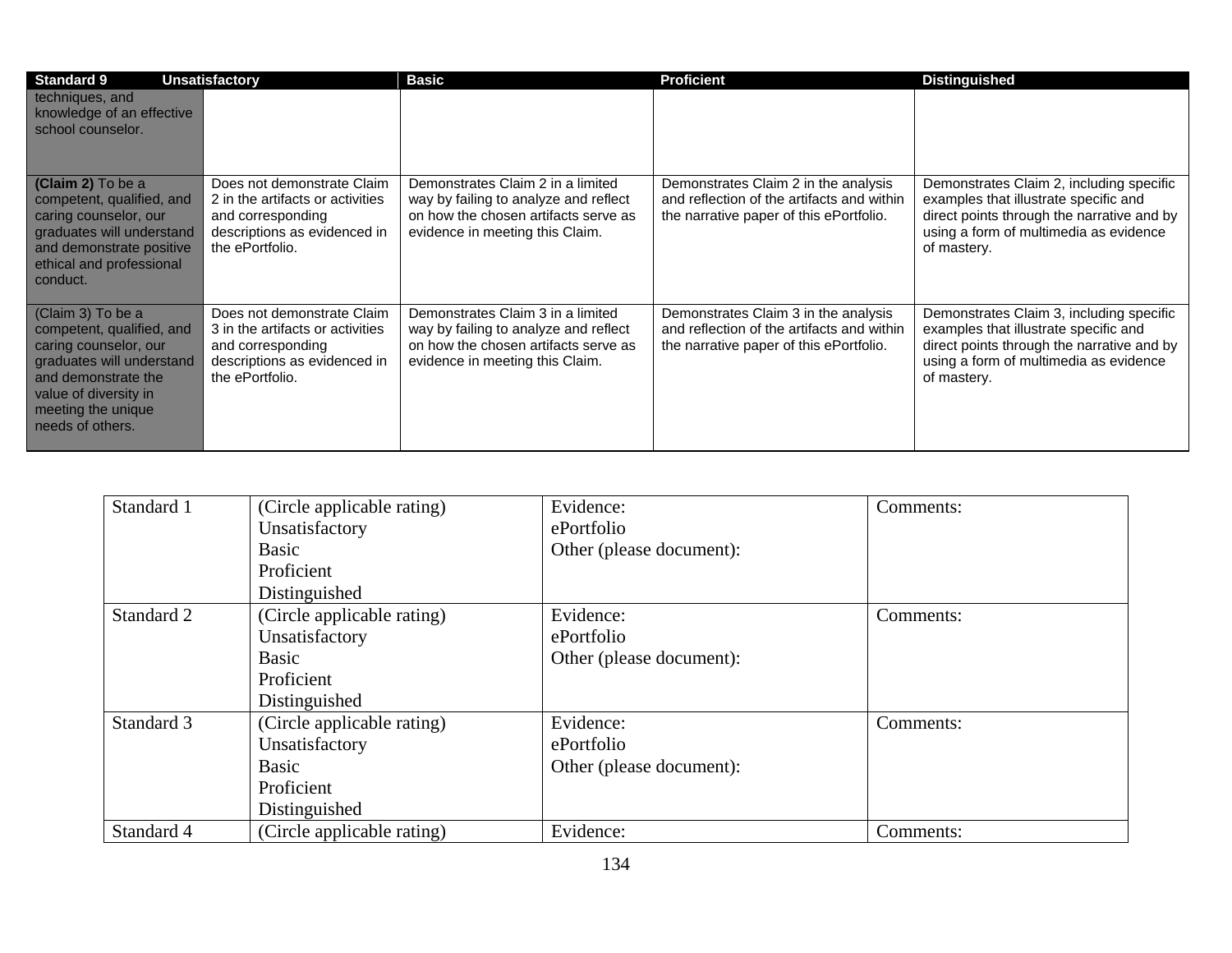| Unsatisfactory             | ePortfolio               |           |
|----------------------------|--------------------------|-----------|
| <b>Basic</b>               | Other (please document): |           |
| Proficient                 |                          |           |
| Distinguished              |                          |           |
| (Circle applicable rating) | Evidence:                | Comments: |
| Unsatisfactory             | ePortfolio               |           |
| <b>Basic</b>               | Other (please document): |           |
| Proficient                 |                          |           |
| Distinguished              |                          |           |
| (Circle applicable rating) | Evidence:                | Comments: |
| Unsatisfactory             | ePortfolio               |           |
| <b>Basic</b>               | Other (please document): |           |
| Proficient                 |                          |           |
| Distinguished              |                          |           |
| (Circle applicable rating) | Evidence:                | Comments: |
| Unsatisfactory             | ePortfolio               |           |
| <b>Basic</b>               | Other (please document): |           |
| Proficient                 |                          |           |
| Distinguished              |                          |           |
| (Circle applicable rating) | Evidence:                | Comments: |
| Unsatisfactory             | ePortfolio               |           |
| <b>Basic</b>               | Other (please document): |           |
| Proficient                 |                          |           |
| Distinguished              |                          |           |
| (Circle applicable rating) | Evidence:                | Comments: |
| Unsatisfactory             | ePortfolio               |           |
| <b>Basic</b>               | Other (please document): |           |
| Proficient                 |                          |           |
| Distinguished              |                          |           |
| (Circle applicable rating) | Evidence:                | Comments: |
| Unsatisfactory             | ePortfolio               |           |
| <b>Basic</b>               | Other (please document): |           |
| Proficient                 |                          |           |
| Distinguished              |                          |           |
| (Circle applicable rating) | Evidence:                | Comments: |
| Unsatisfactory             | ePortfolio               |           |
|                            |                          |           |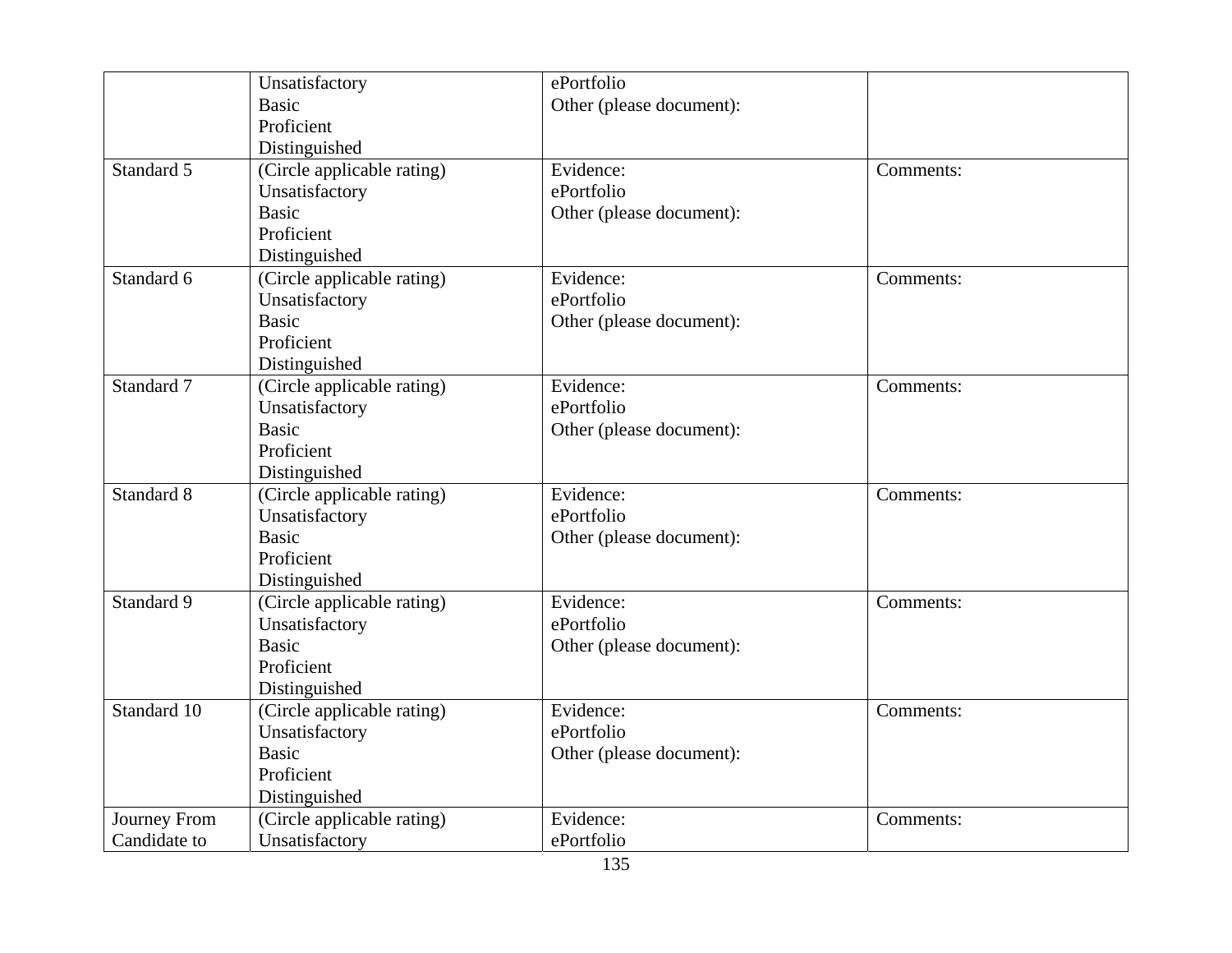| Graduate | Basic                      | Other (please document): |           |
|----------|----------------------------|--------------------------|-----------|
|          | Proficient                 |                          |           |
|          | Distinguished              |                          |           |
| Claim 1  | (Circle applicable rating) | Evidence:                | Comments: |
|          | Unsatisfactory             | ePortfolio               |           |
|          | <b>Basic</b>               | Other (please document): |           |
|          | Proficient                 |                          |           |
|          | Distinguished              |                          |           |
| Claim 2  | (Circle applicable rating) | Evidence:                | Comments: |
|          | Unsatisfactory             | ePortfolio               |           |
|          | <b>Basic</b>               | Other (please document): |           |
|          | Proficient                 |                          |           |
|          | Distinguished              |                          |           |
| Claim 3  | (Circle applicable rating) | Evidence:                | Comments: |
|          | Unsatisfactory             | ePortfolio               |           |
|          | <b>Basic</b>               | Other (please document): |           |
|          | Proficient                 |                          |           |
|          | Distinguished              |                          |           |

1. Candidate has demonstrated the ability to learn information needed for the profession on their own.

| Strongly |          |           |       | Strongly |
|----------|----------|-----------|-------|----------|
| Disagree | Disagree | Uncertain | Agree | Agree    |
|          |          |           |       |          |

2. Candidate has demonstrated that they have learned accurate and sound information on matters of race, gender, individual differences, and ethnic and cultural perspectives.

| Strongly<br>Disagree | Disagree | Uncertain | Agree | Strongly<br>Agree |
|----------------------|----------|-----------|-------|-------------------|
|                      |          |           |       |                   |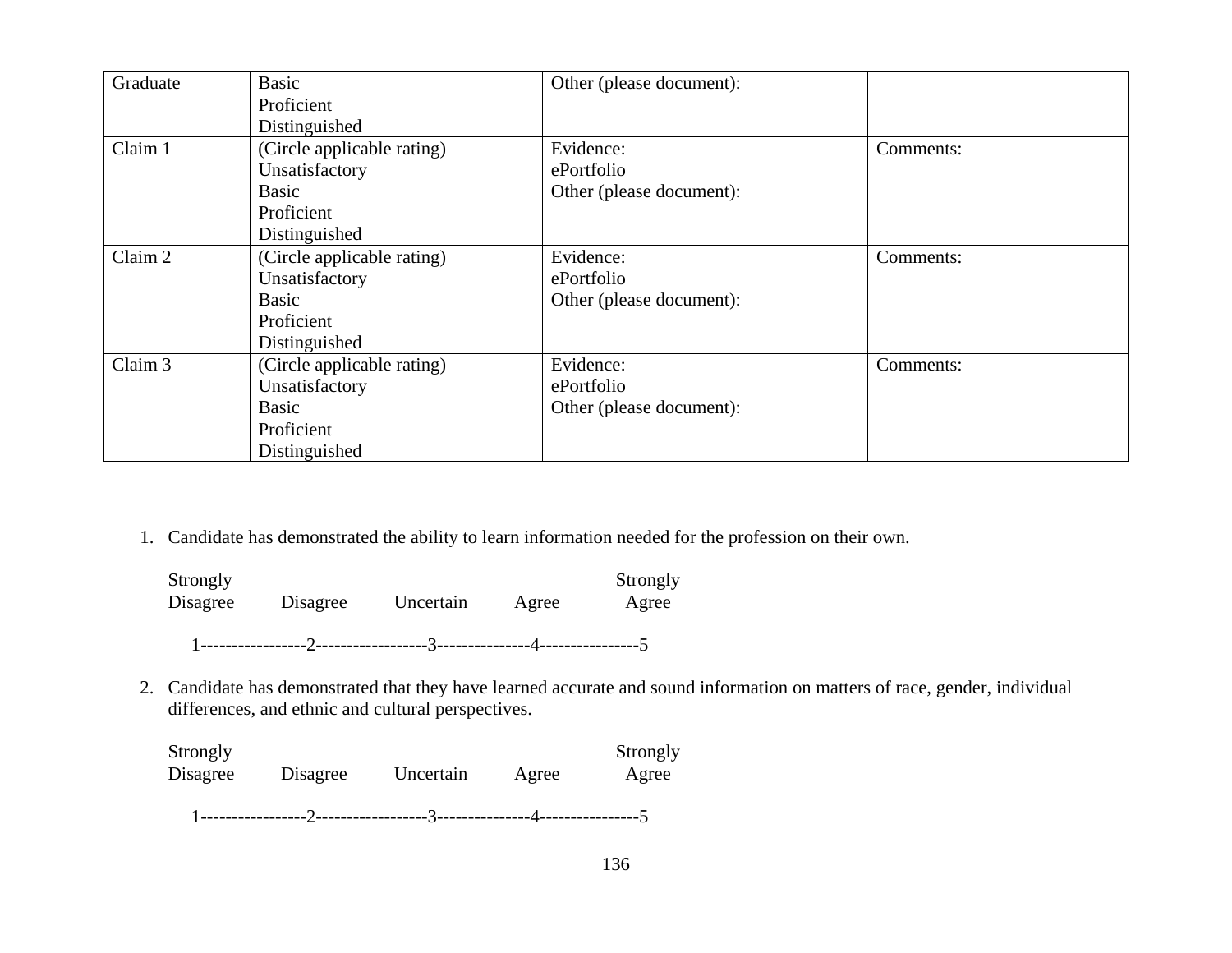3. Candidate has demonstrated the ability to use technology (basic productivity tools) to enhance their work as a counselor.

Strongly<br>
Disagree Disagree Uncertain Agree Agree Disagree Disagree Uncertain Agree Agree 1-----------------2------------------3---------------4----------------5

4. Candidate has demonstrated the professional knowledge and skills needed to be a competent, qualified, and caring counselor.

Strongly Strongly Strongly Disagree Disagree Uncertain Agree Agree 1-----------------2------------------3---------------4----------------5

5. Candidate has demonstrated the ability to meet the emotional and educational needs of their students by being a strategic decision-maker.

Strongly Strongly Strongly Disagree Disagree Uncertain Agree Agree 1-----------------2------------------3---------------4----------------5

6. Candidate has demonstrated the ability to be a caring and effective leader in their school or organization.

Strongly Strongly Strongly Disagree Disagree Uncertain Agree Agree 1-----------------2------------------3---------------4----------------5

7. In accordance with the HTSB Code of Ethics, the candidate has demonstrated a Commitment to Students (Prinicle I).

Strongly Strongly Strongly Disagree Disagree Uncertain Agree Agree 1-----------------2------------------3---------------4----------------5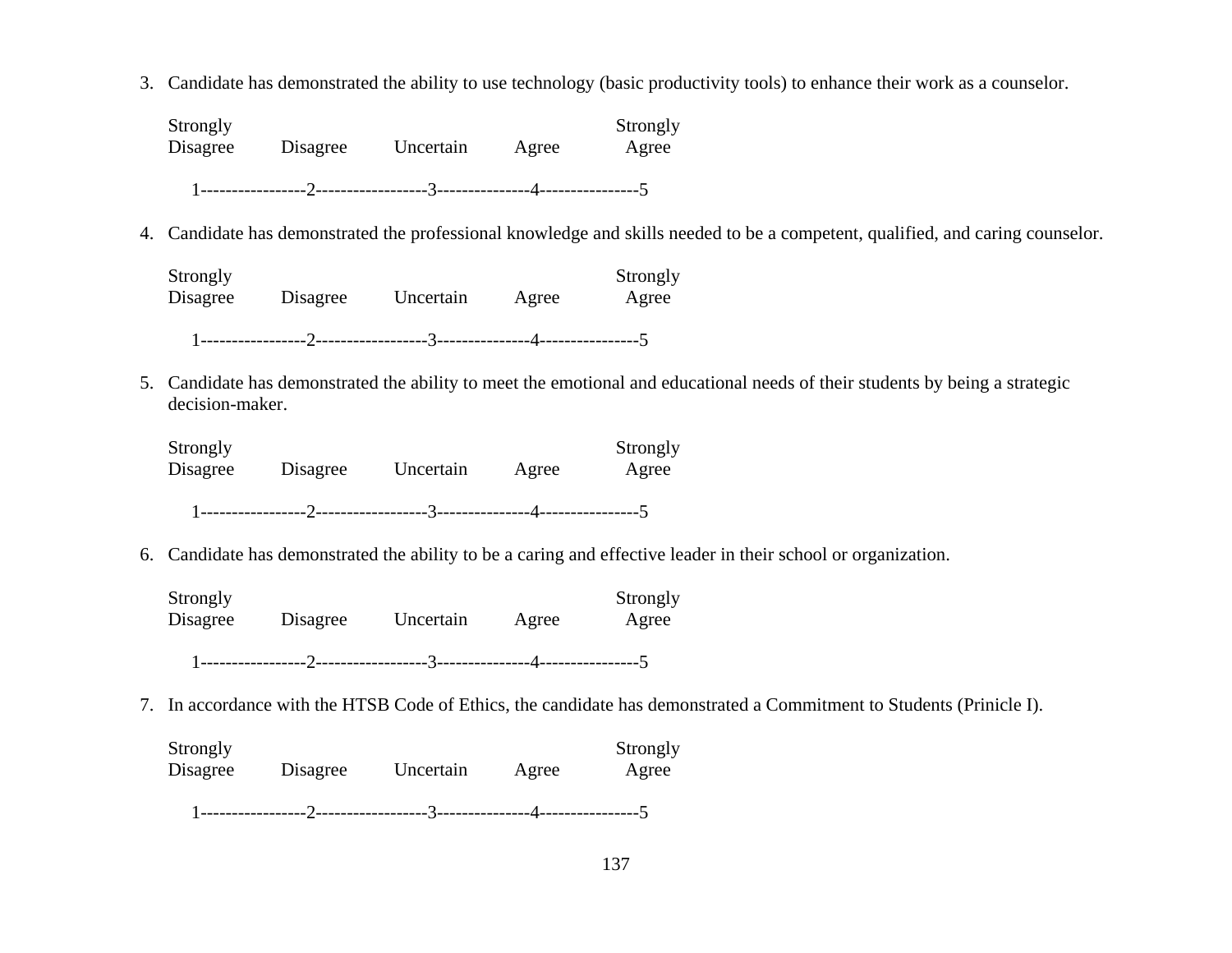8. In accordance with the HTSB Code of Ethics, the candidate has demonstrated a Commitment to the Profession (Prinicle 2).

| Strongly<br>Disagree | Disagree | Uncertain | Agree | Strongly<br>Agree |
|----------------------|----------|-----------|-------|-------------------|
|                      |          |           |       |                   |

9. In accordance with the HTSB Code of Ethics, the candidate has demonstrated a Commitment to the Community (Prinicle 3).

| Strongly<br>Disagree | Disagree | Uncertain | Agree | Strongly<br>Agree |
|----------------------|----------|-----------|-------|-------------------|
|                      |          |           |       |                   |

10. The candidate has demonstrated knowledge of their role in supporting the Common Core Standards.

| Strongly<br>Disagree | Disagree | Uncertain | Agree | Strongly<br>Agree |
|----------------------|----------|-----------|-------|-------------------|
|                      |          |           |       |                   |

11. Based on the evidence displayed, I recommend this candidate to enter into the field as a professional school counselor.

Yes \_\_\_\_\_\_\_

No \_\_\_\_\_\_\_ because \_\_\_\_\_\_\_\_\_\_\_\_\_\_\_\_\_\_\_\_\_\_\_\_\_\_\_\_\_\_\_\_\_\_\_\_\_\_\_\_\_\_\_\_\_\_\_\_\_\_\_\_\_\_\_\_\_\_\_\_\_\_\_\_\_\_\_\_\_\_\_\_\_\_\_\_\_\_\_

Reviewed with candidate on (date) \_\_\_\_\_\_\_\_\_\_\_\_\_\_\_\_\_\_\_\_\_\_\_\_\_\_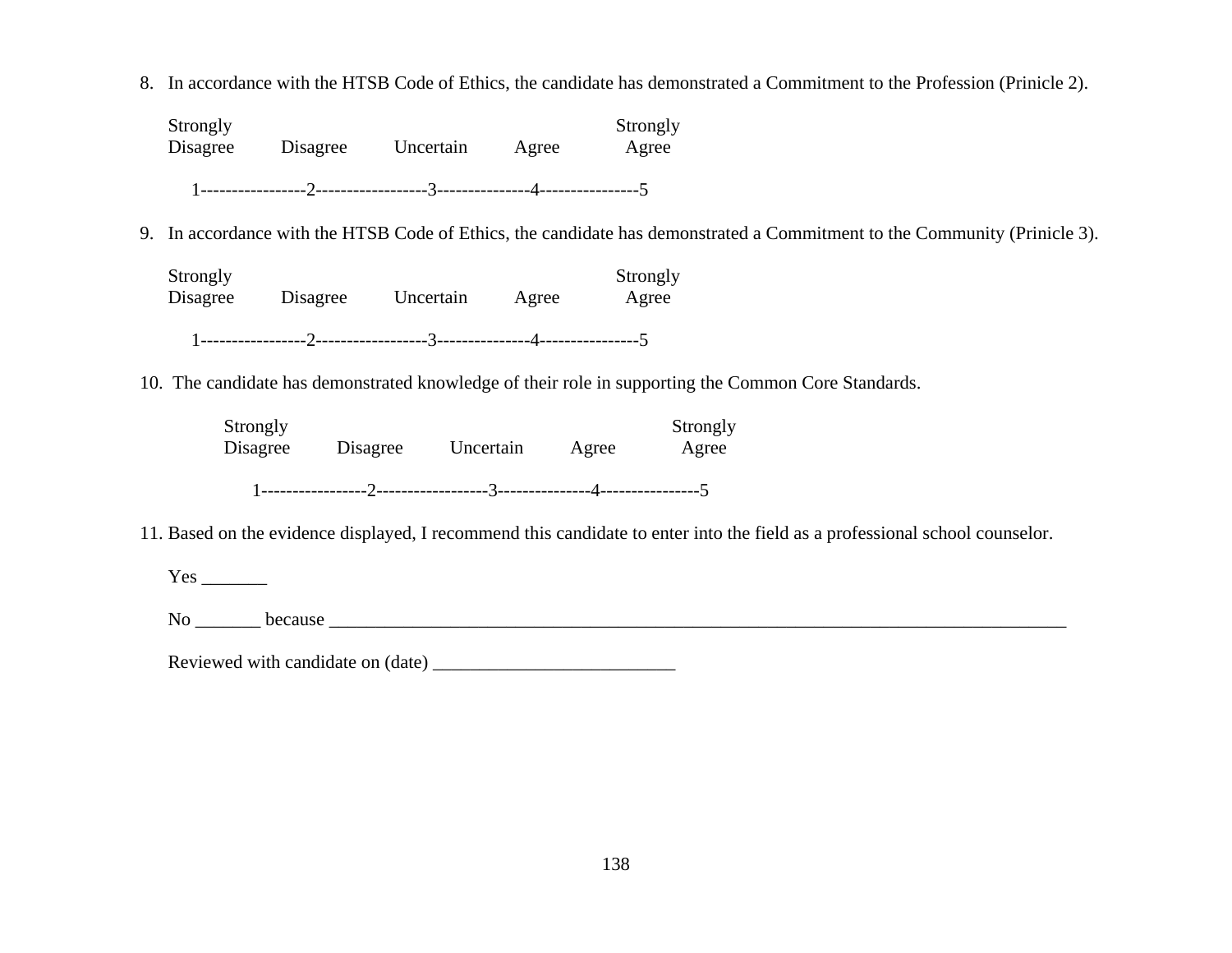# **Appendix G: Status of Educator Programs Accredited by Other USDE or CHEA Recognized Accreditors**

None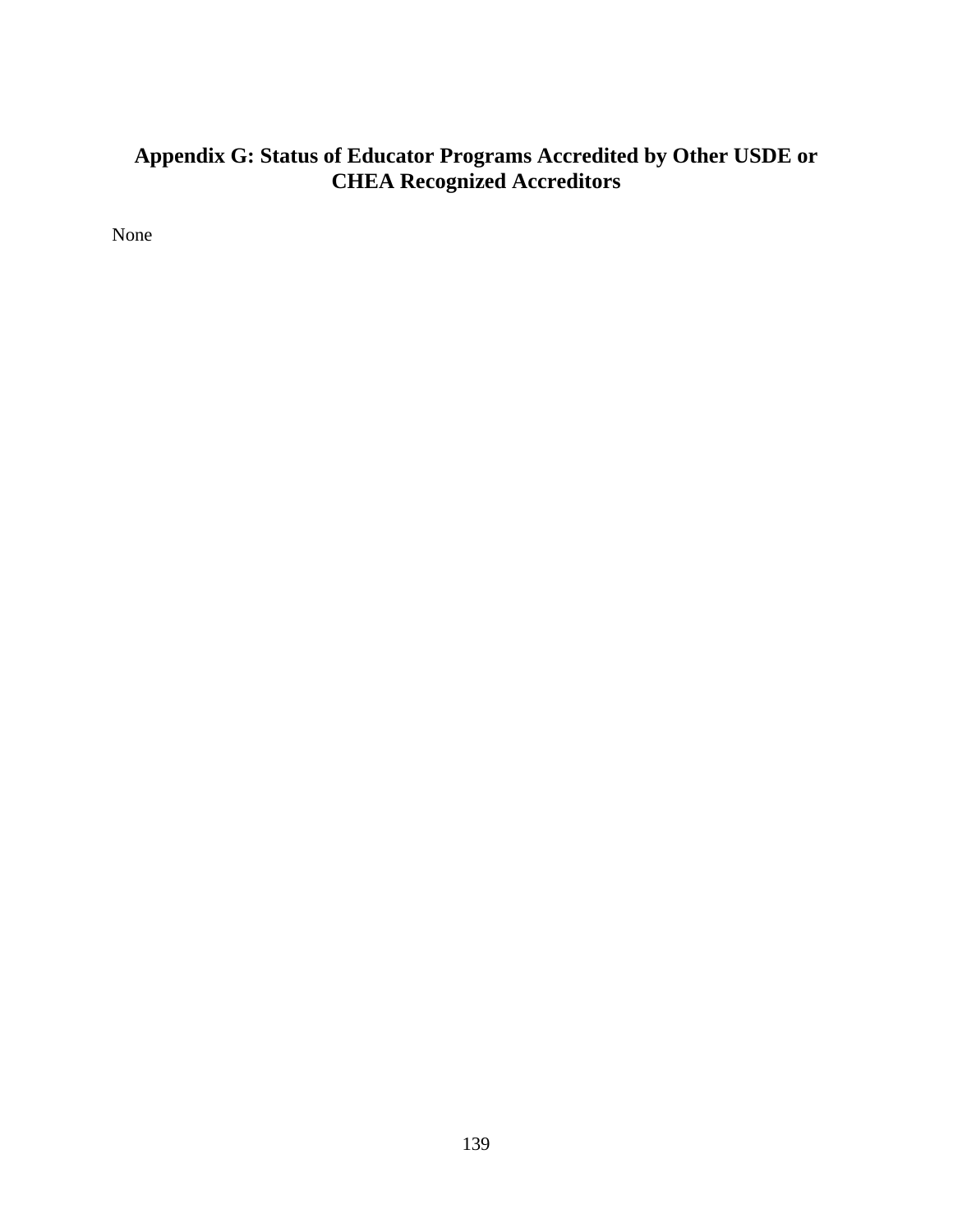## **Appendix H: Application Recommendation Rubric**

Admission into the MSCP Program

#### **Applicant Recommendations**

Each potential student is required to have 3 recommendations sent to the MSCP program using the Applicant Recommendation Form. The recommendation form consists of 11 items rated on a 4 point scale:

 4=Superior 3=Above Average 2=Average 1=Below Average

Based on the 11 items, an Average Total Score was obtained for each of the recommendations. The highest obtainable Average Total Score is 4 points. To obtain the norms, an average was obtained from the three Average Total Scores for each student. The highest obtainable Overall Average Total Score (based on 3 letters of recommendations) is 4 points.

A total of 152 students, each with 3 letters of recommendation (456 total recommendations), were used to obtain the norms.

The lowest Overall Average Total Score= **2.65**  The highest Overall Average Total Score= **4.00** 

The Mean for the Overall Average Total Score= **3.610**  The Standard Deviation for the Overall Average Total Score=**.276** 

One standard deviation (**16th percentile**) below the mean is **3.334**  Two standard deviations (**2nd percentile**) below the mean is **3.058** Three standard deviations **(.001 percentile**) below the mean is **2.782** 

These norms are used to assist in the decision making process regarding admission into the program.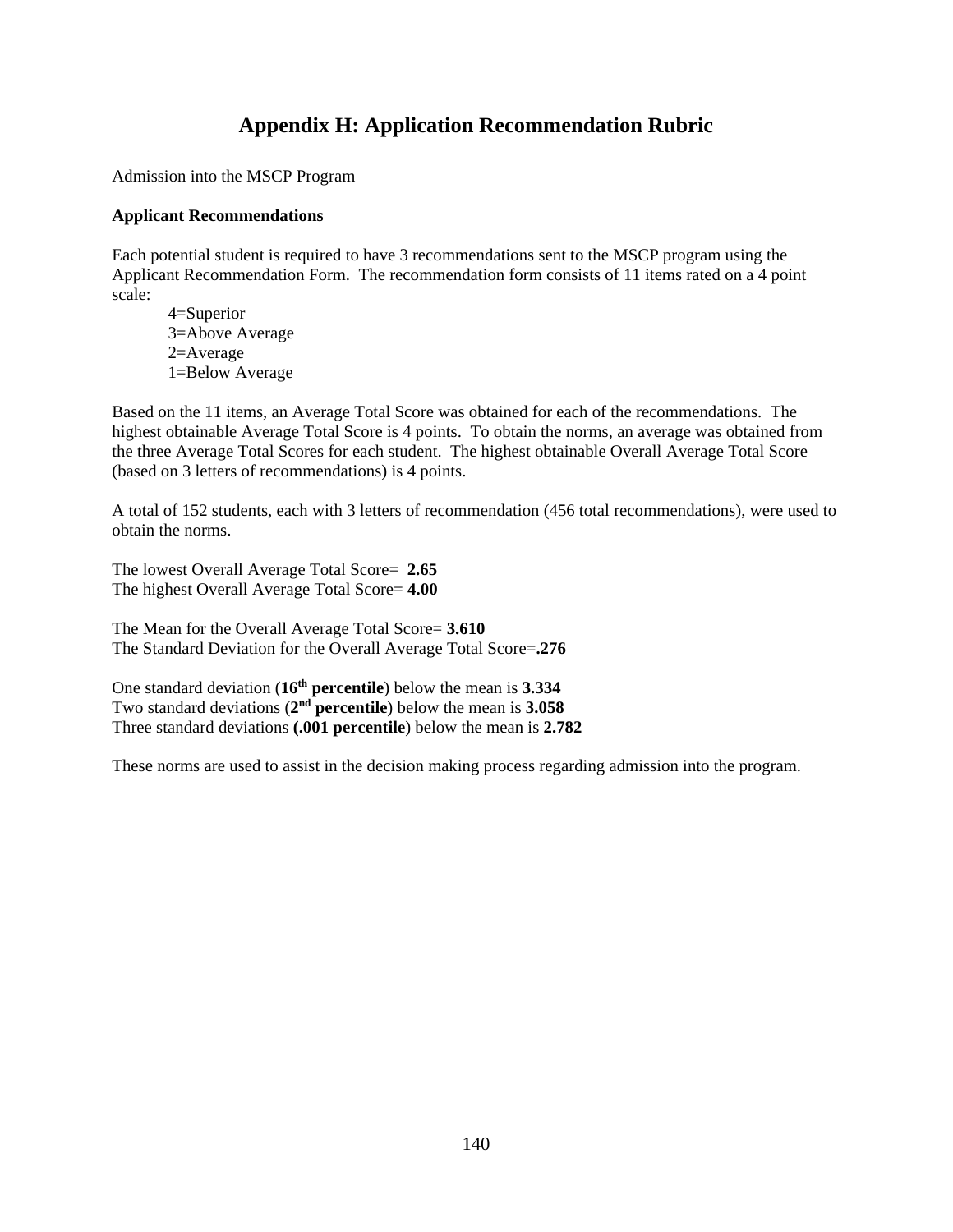## **Appendix I: Interviewer Rubric**

#### **Interviewer Score**

Each potential student during the course of the interview is evaluated by the interviewer on a 15 item Interviewer Form. The Interviewer Form has 3 ratings

 3=Above Average 2=Average 1=Below Average

The highest obtainable Total Score is 45 points. The **mean** Total Score (N=152) is **39.81**. The **standard deviation** is **4.84**. The lowest score was **29**. The highest score was **45.** One standard deviation (**16th percentile**) below the mean is **34.97**  Two standard deviations (**2nd percentile**) below the mean is **30.13**  Three standard deviations **(.001 percentile**) below the mean is **25.29** 

These norms are used to assist in the decision making process regarding admission into the program.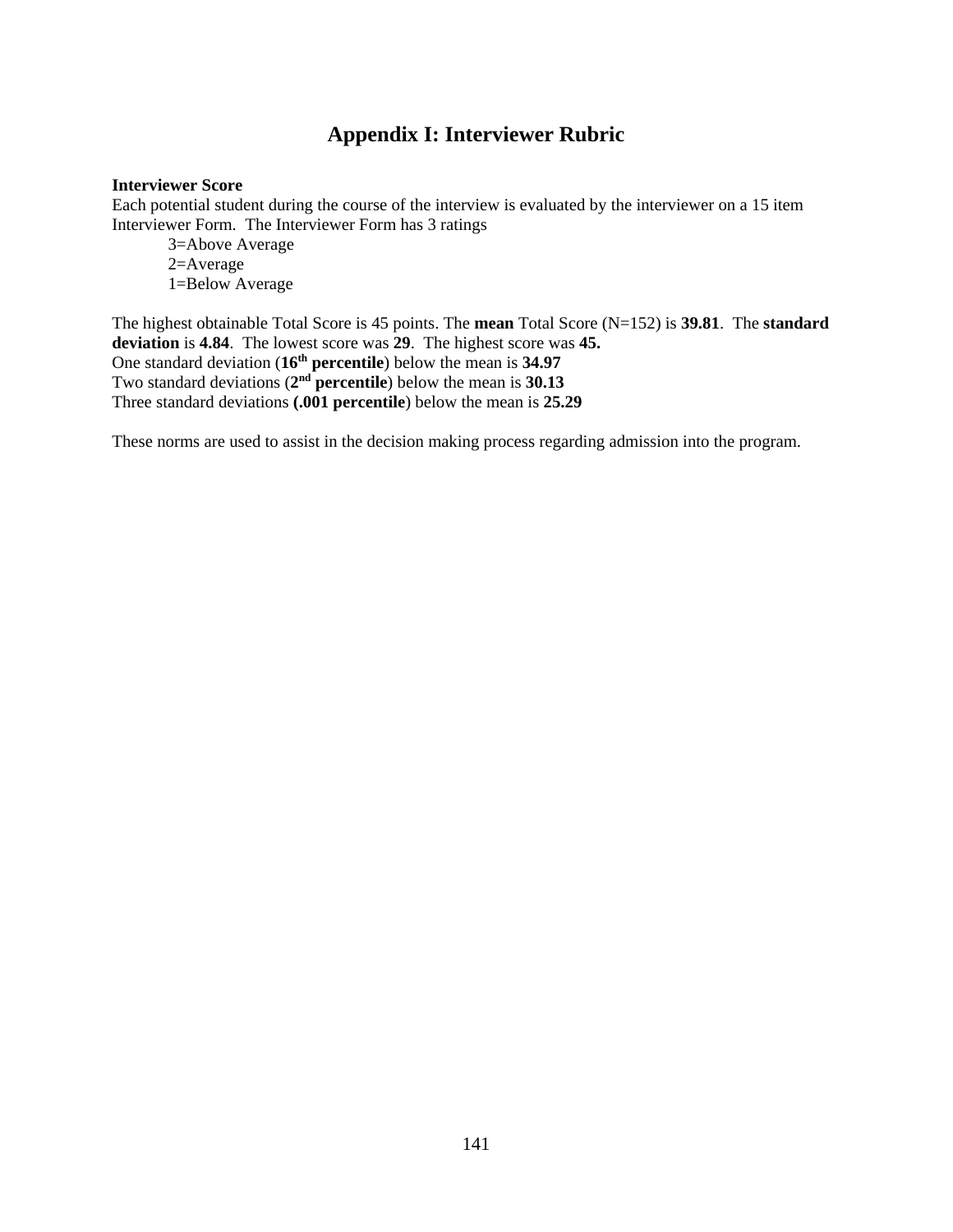## **Appendix J: MSCP Courses**

#### **Foundation Courses:**

The foundation courses set the knowledge base for the core and elective courses.

Foundation courses for the program consist of two graduate psychology courses: Psy 521 – Personality Psy 524 – Abnormal Psychology

These courses count as part of the program. Students are expected to complete these two courses within the first three terms.

Students entering the program normally take the two foundation courses (Abnormal Psychology and Personality), as well as Ethical and Professional Issues in Counseling, and Introduction to Counseling Skills during the first three terms. After the student has completed these four courses, the student may choose from all other courses contingent upon prerequisites and other stipulations noted in the MSCP program Description, Policies, and Procedures. Exceptions to this policy require written approval from the student's advisor or the program Director.

Certain graduate courses have specific prerequisites, which must be met by unclassified, provisional and classified students in the program. (See Core Courses.)

#### **School Counseling:**

School Counseling students must take additional foundation course work in:

 Psy 500 – School Counseling and Exceptional Children Psy 501 – The School Counselor in an Educational Context

These courses count as part of the 60-hour program

#### **Core Courses:**

The Core courses prepare the student for the Practicum/Internship series. The Practicum/Internship series synthesizes the material from the Foundation, Core and Elective courses with supervised field experience by a Masters or Ph.D. level counselor in the community.

All students are required to take the following MSCP Core Courses (prerequisite in parentheses):

- Psy 601 Ethical and Professional Issues in Counseling
- Psy 602 Life Span Development
- Psy 603 Introduction to Counseling Skills
- Psy 606 Psychological Tests and Measurements
- Psy 611 Group Processes (Psy 603)
- Psy 616 Statistics, Research, and Evaluation
- Psy 627 Career Development
- Psy 636 Counseling Theories (Psy 521, 524, 601)
- Psy 736 Cross-Cultural Counseling
- Psy 751 Health, Stress Management, and Counseling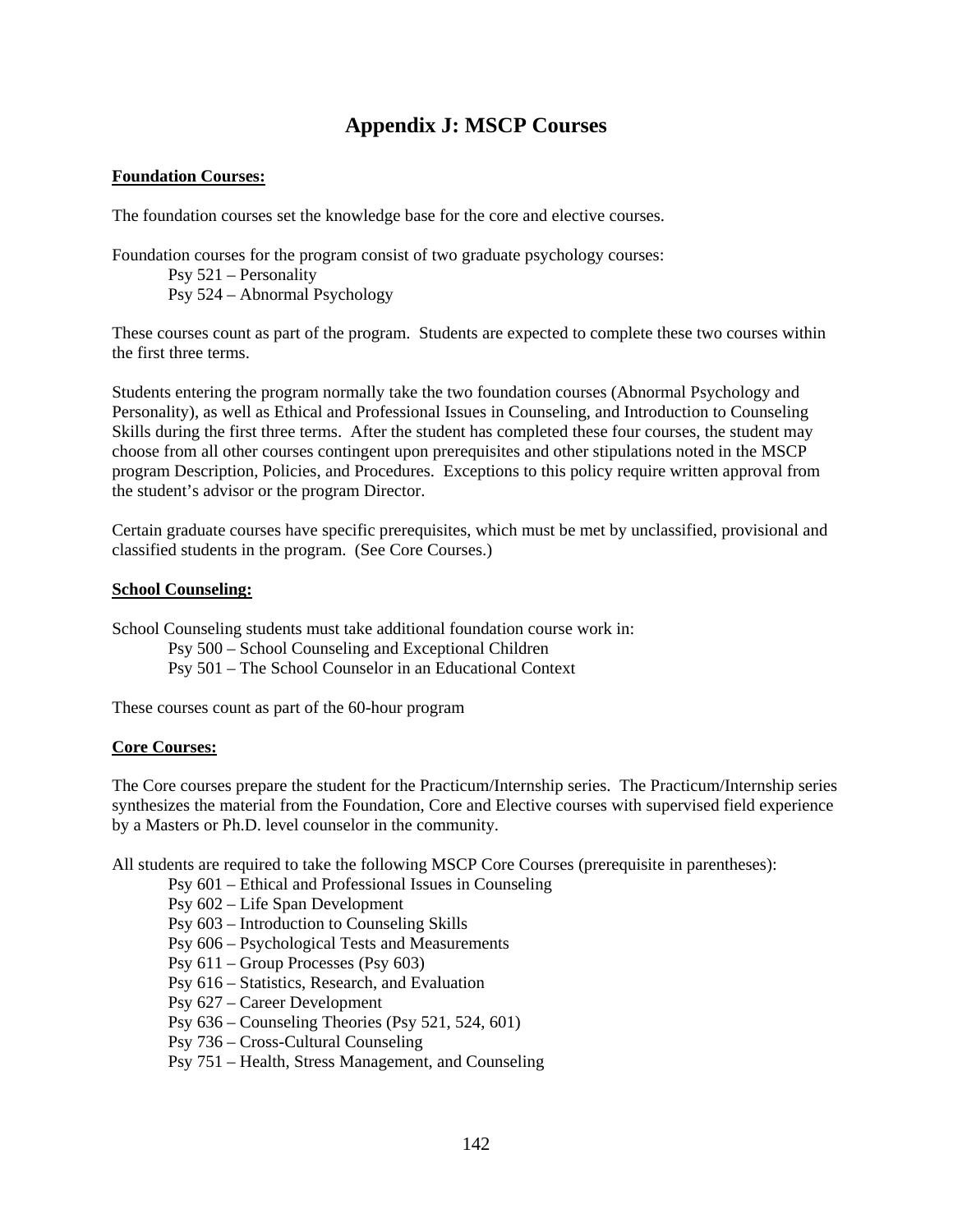# **Appendix J: MSCP Courses (Cont.)**

#### **Practicum/Internship Courses**

The School Counseling Practicum and Internship A and B phase consists of three courses:

- 4. Practicum (PSY 646S) offered in the Fall term (October-December)
- 5. Internship A (PSY 671) offered in the Winter term (January-March)
- 6. Internship B (PSY 672) offered in the Spring term (April-June).

Each of these courses is described below.

#### Practicum

The Practicum course is designed to enable Practicum candidates to receive an initial exposure to the role of the school counselor. PSY 646S is described in the MSCP Program course catalogue as follows:

PSY 646S Practicum in Counseling Techniques in School Counseling - Supervised experience in counseling utilizing videotapes, role-playing, audio tapes, and demonstrations. Both group and individualized instruction and supervision are stressed in didactic and experiential settings. Candidates will earn a minimum of 100 hours of supervised service at a practicum site. Prerequisite: PSY 611, 636, 771.

#### Internship A and B

The Internship A and B phase is designed to promote ongoing and in-depth discussions of Interns' fieldwork experiences and review of counseling theories, assessment models, treatment planning, and counseling techniques. PSY 671 and 672 are described in the MSCP Program course catalogue as follows:

PSY 671  $\&$  672 Internship A and B in School Counseling – Offers the Intern an opportunity to explore the most important concepts and techniques of guidance, with emphasis on the function and responsibilities of the school counselor. Interns will earn a minimum of 600 hours in both an elementary and a secondary school setting where they will counsel under supervision. Prerequisite: PSY646S.

Psy 646S – Practicum in Counseling Techniques School Counseling (Psy 611, 636, 771) Psy 671 – Internship A (Psy 646S) Psy 672 – Internship B (Psy 671)

#### **Special Requirements**

Depending upon the emphasis chosen, students are required to take the following courses (followed by prerequisites):

#### **School Counseling Emphasis**

 Psy 720 – Psychological and Educational Testing (Psy 500, 501, 606) Psy 771 – School Counseling (Psy 500, 501) Psy 776 – Crisis Counseling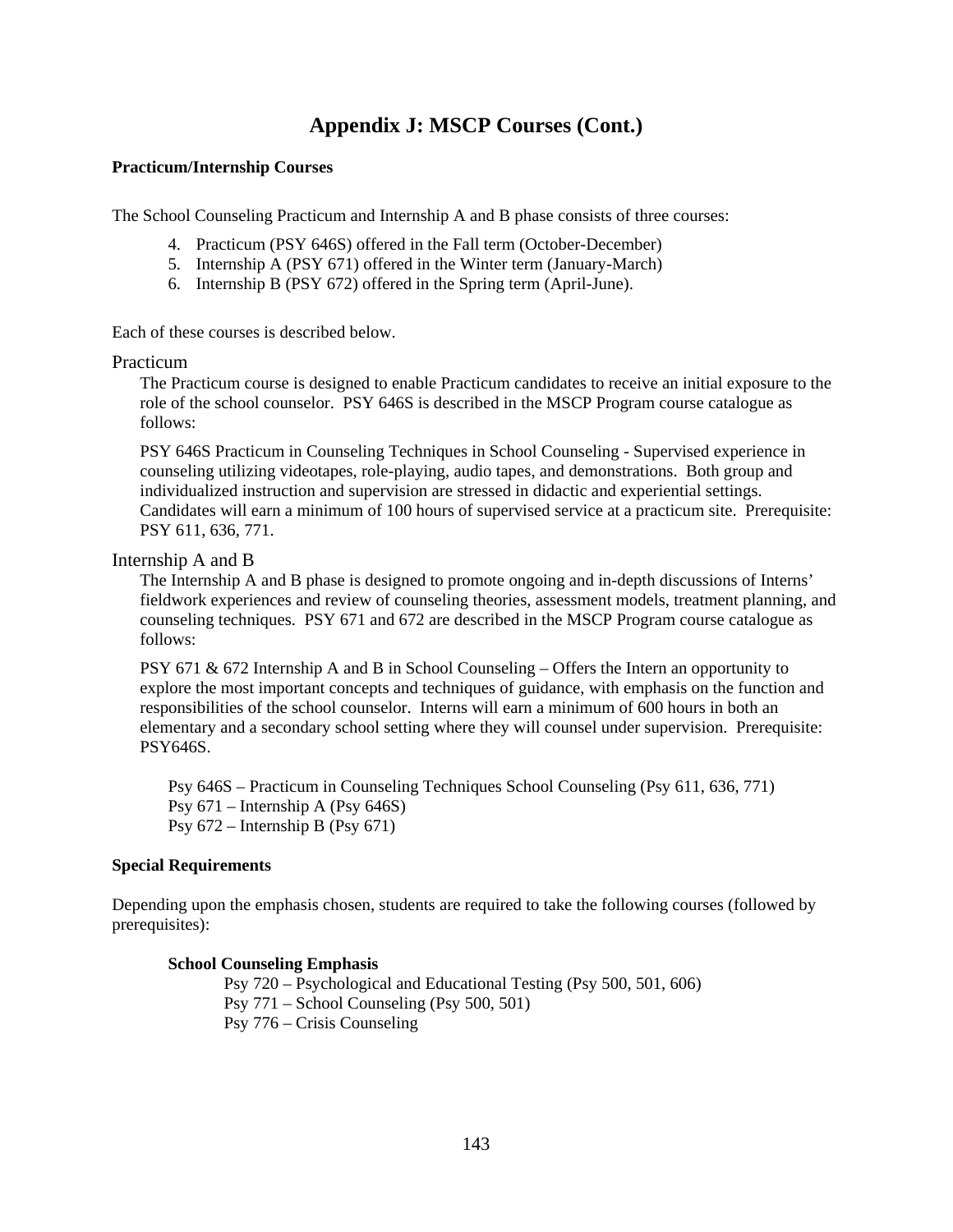# **Appendix K: Remediation Policy**

A Remediation Plan is defined as an agreed upon plan to correct or alleviate a challenge(s) or situation(s) that may prevent a candidate from progressing to the next level of their fieldwork experience or fulfilling the MSCP School Counseling program requirements for graduation.

A Remediation Plan is created when a challenge(s) is identified by the site supervisor and/or the candidate. The Remediation Plan consists of the following:

- Presenting challenge
- Goal
- Measurable Objective
- Strategies/Intervention
- Timeline for completion

The Remediation Plan is developed in partnership among the candidate, site supervisor, Internship Director, and Clinical Director. If requested, the course instructor can also be invited to participate.

While the Remediation Plan is in process, the site supervisor will be instructed not to complete the candidate's evaluation form until the results of the Remediation Plan has been reviewed by all parties involved.

If the Remediation Plan has not been completed and reviewed by the last day of class, the candidate's course instructor will be instructed to submit an Incomplete grade until the Remediation Plan has been completed, reviewed, and approved as conditions being met.

The site supervisor will be instructed to factor in the candidate's performance with respect to the documented goals and measurable objectives within the Remediation Plan when completing the candidate's evaluation form upon the closure of the Remediation Plan.

The MSCP School Counseling program is committed to preparing each candidate for the School Counseling profession. As a result, MSCP faculty and staff will be contacting the site on a regular basis per term (e.g., course instructor will be contacting each site supervisor via telephone and/or by survey by the 5th week of each term while in Practicum/Internship). It is the MSCP School Counseling program's goal to identify and address possible challenges as early as possible.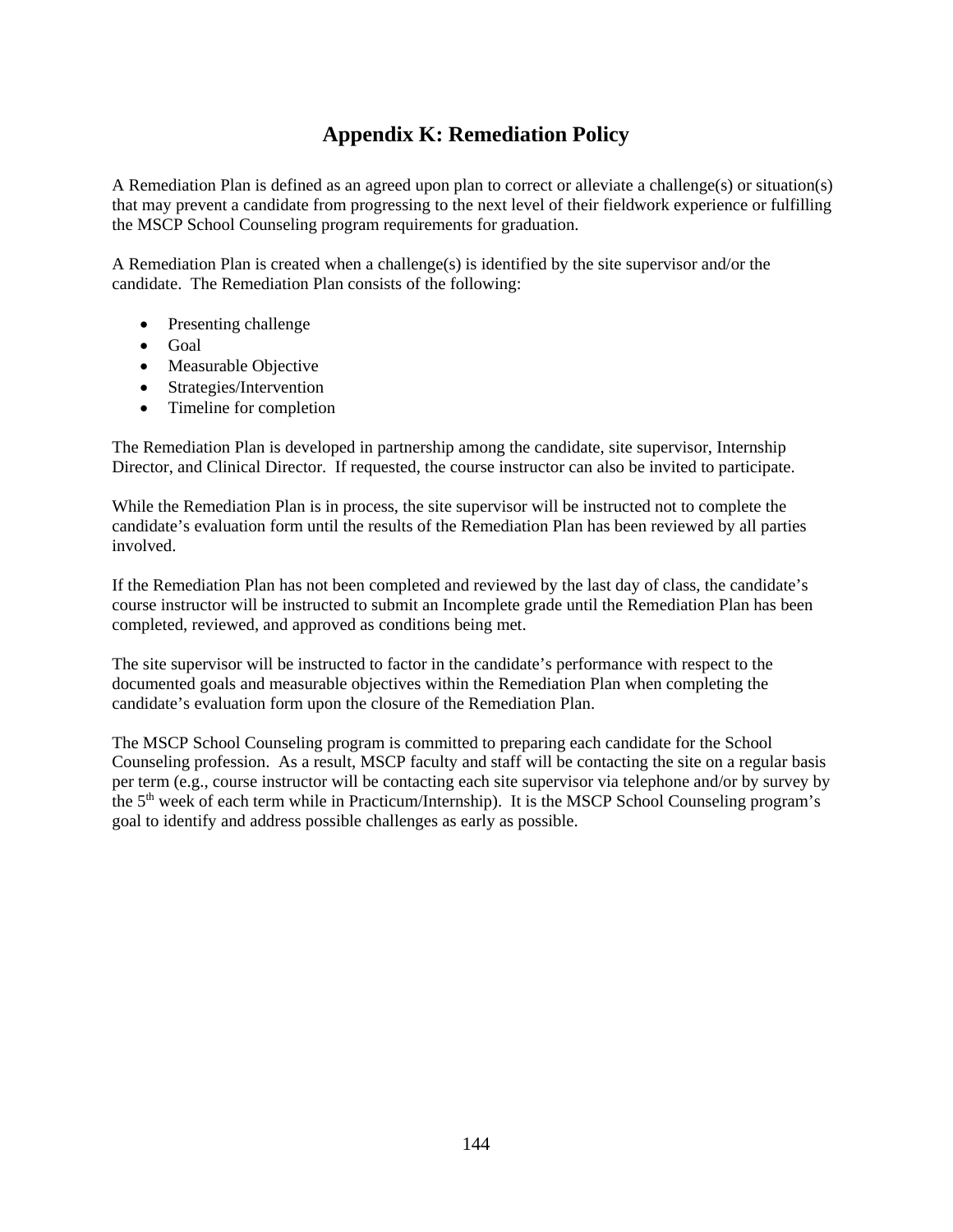# **Appendix L: MSCP Remediation Plan Form**

| Date: $\frac{1}{\sqrt{1-\frac{1}{2}} \cdot \frac{1}{\sqrt{1-\frac{1}{2}} \cdot \frac{1}{\sqrt{1-\frac{1}{2}} \cdot \frac{1}{\sqrt{1-\frac{1}{2}} \cdot \frac{1}{\sqrt{1-\frac{1}{2}} \cdot \frac{1}{\sqrt{1-\frac{1}{2}} \cdot \frac{1}{\sqrt{1-\frac{1}{2}} \cdot \frac{1}{\sqrt{1-\frac{1}{2}} \cdot \frac{1}{\sqrt{1-\frac{1}{2}} \cdot \frac{1}{\sqrt{1-\frac{1}{2}} \cdot \frac{1}{\sqrt{1-\frac{1}{2}} \cdot \frac{1}{\sqrt{1-\frac{1}{2}}$ |                                          |
|---------------------------------------------------------------------------------------------------------------------------------------------------------------------------------------------------------------------------------------------------------------------------------------------------------------------------------------------------------------------------------------------------------------------------------------------------|------------------------------------------|
|                                                                                                                                                                                                                                                                                                                                                                                                                                                   |                                          |
| CUH Student's Name: _______                                                                                                                                                                                                                                                                                                                                                                                                                       |                                          |
| Placement Term: Practicum _______ Internship A ______ Internship B _____                                                                                                                                                                                                                                                                                                                                                                          |                                          |
| <b>CUH Student's Strengths:</b>                                                                                                                                                                                                                                                                                                                                                                                                                   | <b>Summary of Presenting Challenges:</b> |
|                                                                                                                                                                                                                                                                                                                                                                                                                                                   |                                          |
|                                                                                                                                                                                                                                                                                                                                                                                                                                                   |                                          |

| <b>Presenting</b><br><b>Challenge:</b> | Goal: | Measurable<br>Objectives: | <b>Strategies/Interventions:</b> | Projected<br><b>Target</b><br><b>End Date</b> | <b>Start Date</b> | Completion<br>(End) Date |
|----------------------------------------|-------|---------------------------|----------------------------------|-----------------------------------------------|-------------------|--------------------------|
|                                        |       |                           |                                  |                                               |                   |                          |
|                                        |       |                           |                                  |                                               |                   |                          |
|                                        |       |                           |                                  |                                               |                   |                          |
|                                        |       |                           |                                  |                                               |                   |                          |
|                                        |       |                           |                                  |                                               |                   |                          |
|                                        |       |                           |                                  |                                               |                   |                          |
|                                        |       |                           |                                  |                                               |                   |                          |
|                                        |       |                           |                                  |                                               |                   |                          |
|                                        |       |                           |                                  |                                               |                   |                          |
|                                        |       |                           |                                  |                                               |                   |                          |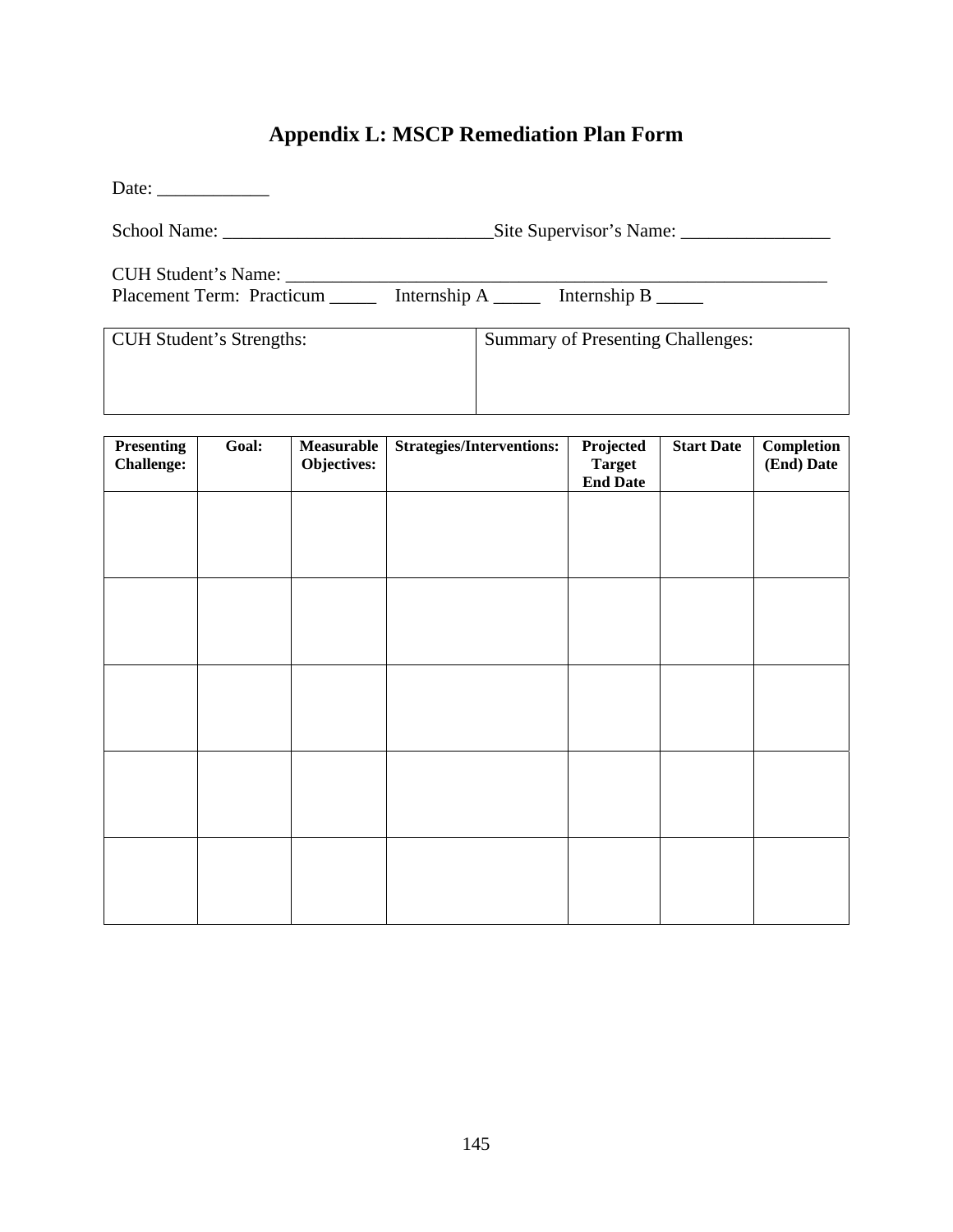# **Appendix L: MSCP Remediation Plan Form (Cont.)**

| <b>Name</b> | <b>Signature</b> | <b>Date</b> | <b>Position/School</b> | Phone # | Email<br><b>Address</b> |
|-------------|------------------|-------------|------------------------|---------|-------------------------|
|             |                  |             |                        |         |                         |
|             |                  |             |                        |         |                         |
|             |                  |             |                        |         |                         |
|             |                  |             |                        |         |                         |
|             |                  |             |                        |         |                         |
|             |                  |             |                        |         |                         |
|             |                  |             |                        |         |                         |
|             |                  |             |                        |         |                         |

PERSON(S) INVOLVED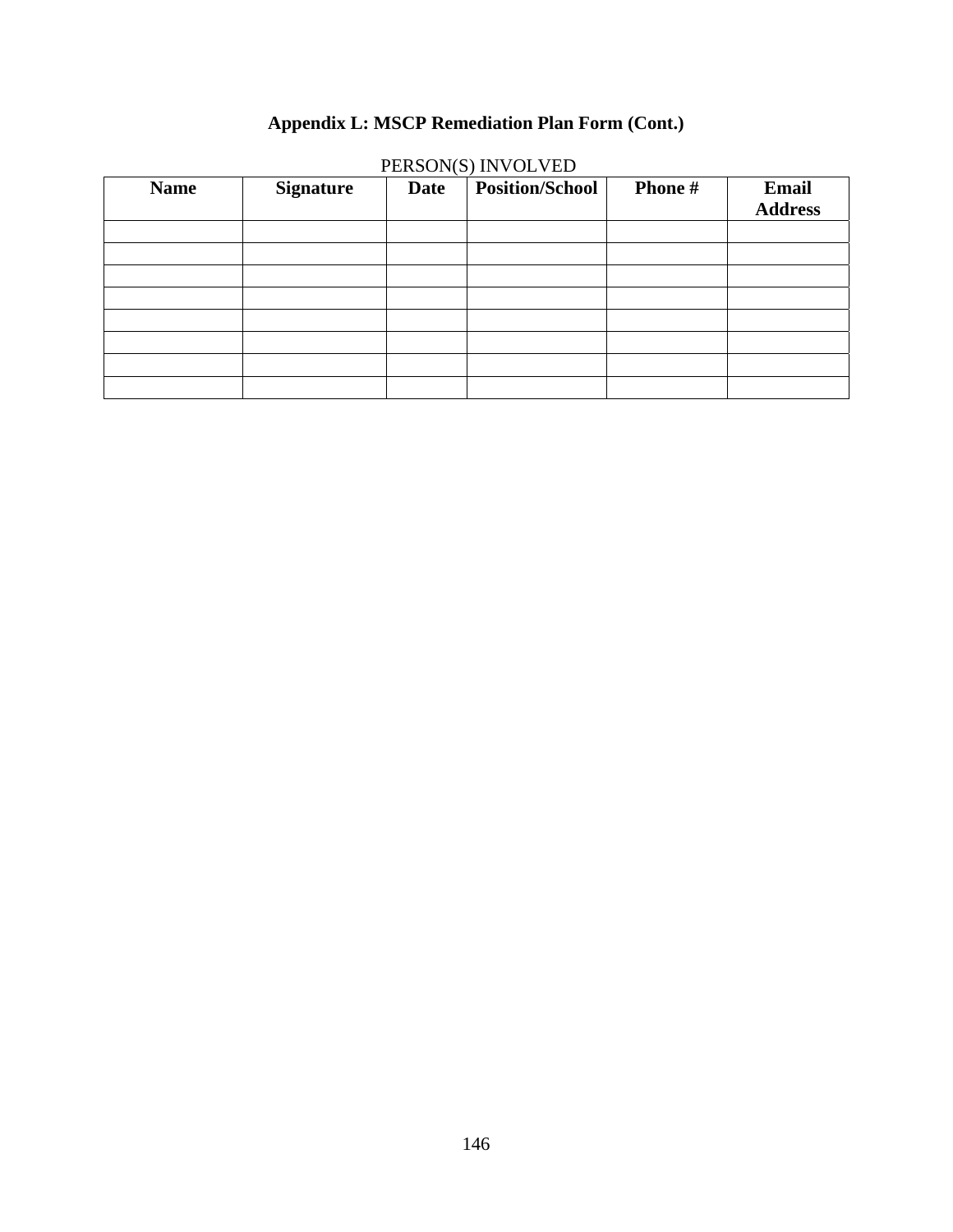# **Appendix M: Site Supervisor's Evaluation of School Counseling Candidate**

| <b>Name of Student:</b>                     | Date: |
|---------------------------------------------|-------|
| <b>Name of Evaluator (Site Supervisor):</b> |       |
| <b>Practicum/Internship Site:</b>           |       |
|                                             |       |

### **Practicum (Fall) / Internship A (Winter) / Internship B (Spring) Year:**

Instructions: Please provide a rating of the candidate's current level of professional and personal competence at your Practicum/Internship site. Please be aware that your ratings will be discussed with the candidate by you, and shared with the Practicum or Internship course instructor. We encourage you to be candid as possible in your ratings to assist candidates in developing acceptable standards of performance within the counseling field.

NA – Not Applicable or not enough information to form a judgment

FB – Far Below expectations – needs much improvement, a concern

BE – Below expectations – needs improvement, a concern

A – Acceptable – meets standards at average level for Practicum/Intern student

AE – Above expectation – performs above average level for Practicum/Intern student

FA – Far Above expectation – a definite strength, performs well beyond average levels for Practicum/Intern student

| NΑ | FB | <b>BE</b> | A | АE | <b>FA</b> |                                                                   |
|----|----|-----------|---|----|-----------|-------------------------------------------------------------------|
|    |    |           |   |    |           | 1. The student displays understanding of the basic principles     |
|    |    |           |   |    |           | of human growth and development and how this facilitates          |
|    |    |           |   |    |           | the learning and counseling process.                              |
|    |    |           |   |    |           | 2. The student demonstrates a clear and concise                   |
|    |    |           |   |    |           | understanding of the various counseling theories, techniques,     |
|    |    |           |   |    |           | and procedures.                                                   |
|    |    |           |   |    |           | 3. Has developed a therapeutic style of counseling that is        |
|    |    |           |   |    |           | based in theory.                                                  |
|    |    |           |   |    |           | 4. Understands the dynamics of the individual behavior in the     |
|    |    |           |   |    |           | counseling process and is knowledgeable about techniques of       |
|    |    |           |   |    |           | behavior change.                                                  |
|    |    |           |   |    |           | 5. Is able to accurately assess student needs, reach an           |
|    |    |           |   |    |           | appropriate diagnosis, and develop a coherent treatment plan.     |
|    |    |           |   |    |           | 6. Can communicate effectively with students and assist           |
|    |    |           |   |    |           | students in integrating information into their current lifestyle. |

### **Knowledge and Skills Base:**

### **Comments:**

\_\_\_\_\_\_\_\_\_\_\_\_\_\_\_\_\_\_\_\_\_\_\_\_\_\_\_\_\_\_\_\_\_\_\_\_\_\_\_\_\_\_\_\_\_\_\_\_\_\_\_\_\_\_\_\_\_\_\_\_\_\_\_\_\_\_\_\_\_\_\_\_\_\_\_\_\_\_\_\_\_\_\_\_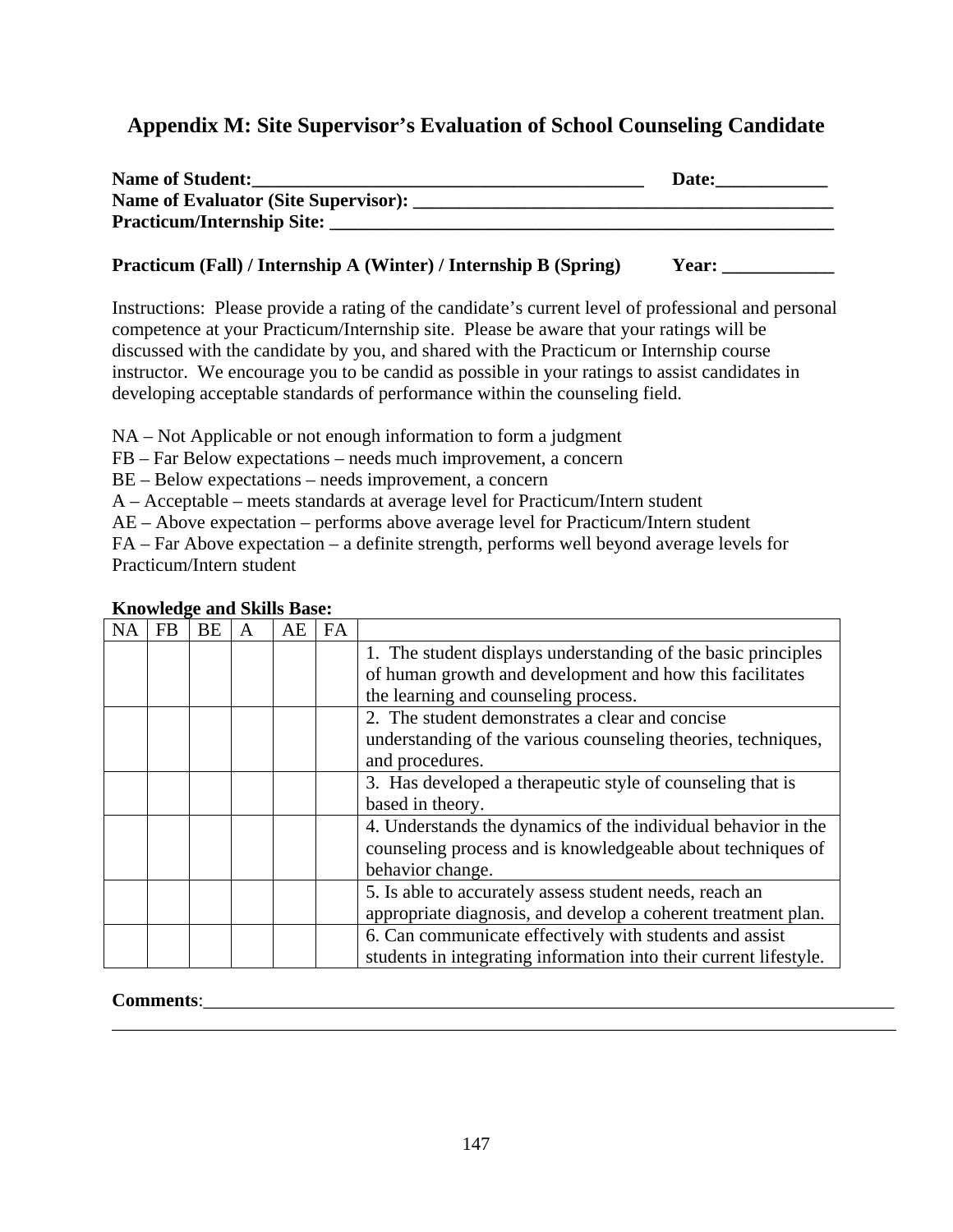### **Personal and Social Skills:**

| FB | BE | A | AE | <b>FA</b> |                                                                |
|----|----|---|----|-----------|----------------------------------------------------------------|
|    |    |   |    |           | 7. Is empathetic, understanding, and genuine in interactions   |
|    |    |   |    |           | with students; projects acceptance of student behaviors and    |
|    |    |   |    |           | value systems even when different from one's own.              |
|    |    |   |    |           | 8. Develops and maintains supportive relationships with        |
|    |    |   |    |           | others including staff, supervisors and other professionals.   |
|    |    |   |    |           | 9. Demonstrates emotional stability, security, confidence and  |
|    |    |   |    |           | an ability to take initiative.                                 |
|    |    |   |    |           | 10. Recognizes personal limitations and is open to appropriate |
|    |    |   |    |           | supervision.                                                   |
|    |    |   |    |           | 11. Demonstates understanding and respect for diverse          |
|    |    |   |    |           | cultural, ethnic, sexual, and social backgrounds.              |

# **Comments**:\_\_\_\_\_\_\_\_\_\_\_\_\_\_\_\_\_\_\_\_\_\_\_\_\_\_\_\_\_\_\_\_\_\_\_\_\_\_\_\_\_\_\_\_\_\_\_\_\_\_\_\_\_\_\_\_\_\_\_\_\_\_\_\_\_\_\_\_\_\_\_\_\_\_

### **Professional and Ethical Standards:**

| FB | BE | A | AE | <b>FA</b> |                                                                  |
|----|----|---|----|-----------|------------------------------------------------------------------|
|    |    |   |    |           | 12. Conducts oneself in a professional manner with students;     |
|    |    |   |    |           | respects the rights of others.                                   |
|    |    |   |    |           | 13. Establishes and maintains counseling, relationships          |
|    |    |   |    |           | consistent with ethical standards established by the American    |
|    |    |   |    |           | Counseling Association (e.g. maintains student                   |
|    |    |   |    |           | confidentiality, obtains appropriate consent, etc.).             |
|    |    |   |    |           | 14. Completes assigned responsibilities in a timely and          |
|    |    |   |    |           | competent manner; maintains accurate records on the              |
|    |    |   |    |           | student(s) and on own professional practice.                     |
|    |    |   |    |           | 15. Is willing and able to make referrals to other professionals |
|    |    |   |    |           | when faced with issues beyond one's level of training and        |
|    |    |   |    |           | expertise.                                                       |

### **Comments**:\_\_\_\_\_\_\_\_\_\_\_\_\_\_\_\_\_\_\_\_\_\_\_\_\_\_\_\_\_\_\_\_\_\_\_\_\_\_\_\_\_\_\_\_\_\_\_\_\_\_\_\_\_\_\_\_\_\_\_\_\_\_\_\_\_\_\_\_\_\_\_\_\_\_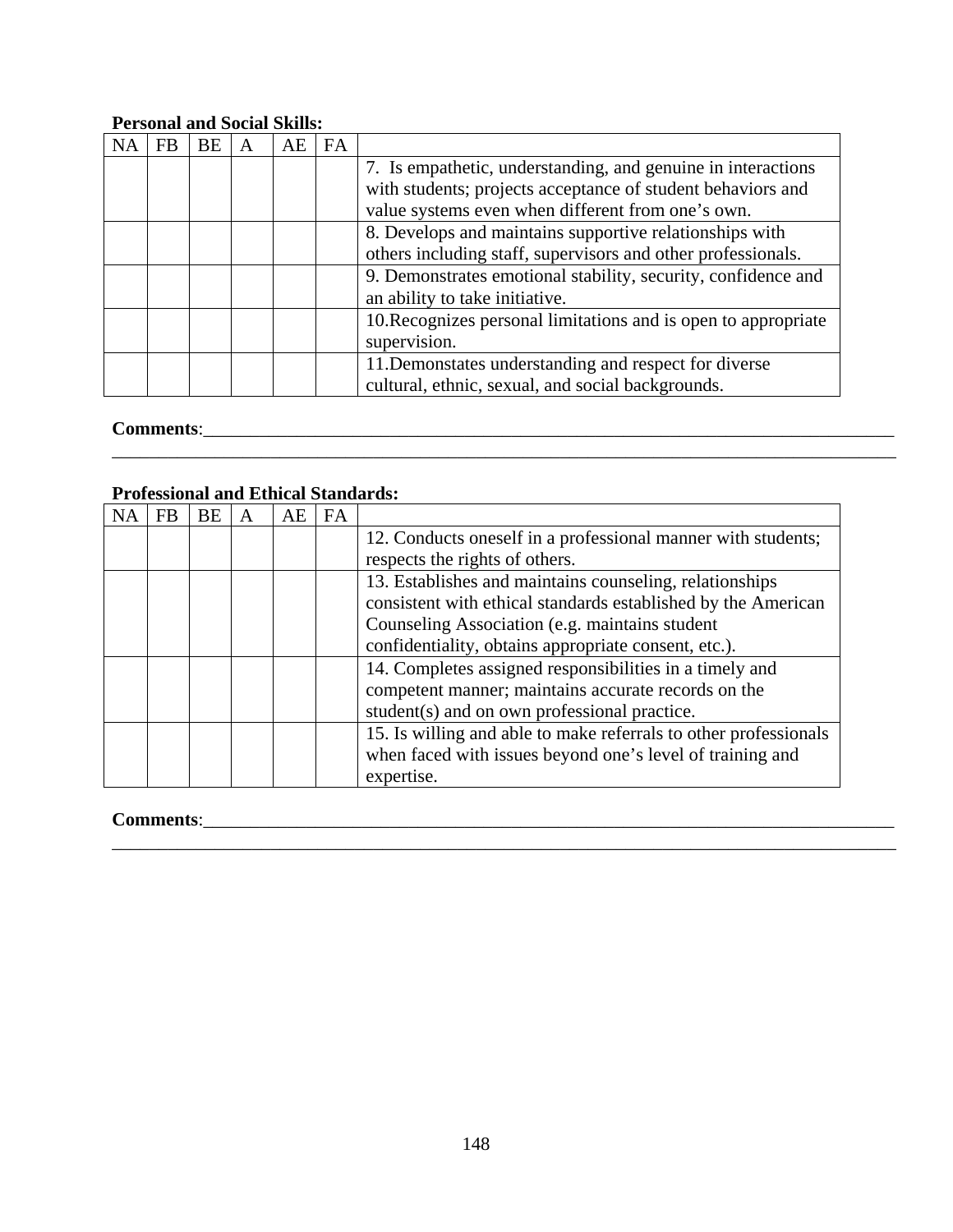|                                                    |      | 16. Do you recommend the student advance to the next level of fieldwork, i.e., Internship A, Internship                                                                                 |      |
|----------------------------------------------------|------|-----------------------------------------------------------------------------------------------------------------------------------------------------------------------------------------|------|
|                                                    |      | 17. Would you recommend this student for an award for superior performance, (to be presented at<br>graduation/baccalaureate ceremonies in May)? If so, please state your reasons below. |      |
|                                                    |      |                                                                                                                                                                                         |      |
| Supervisor's Signature                             | Date | Student's Signature                                                                                                                                                                     | Date |
| Practicum/Internship Course Instructor's Signature |      | Date<br>This evaluation may be returned to the Practicum or Internship instructor by the student or                                                                                     |      |

*mailed directly to the Practicum/Internship Director c/o Department of Psychology, Chaminade University, 3140 Waialae Avenue, Honolulu, HI 96816-1578.*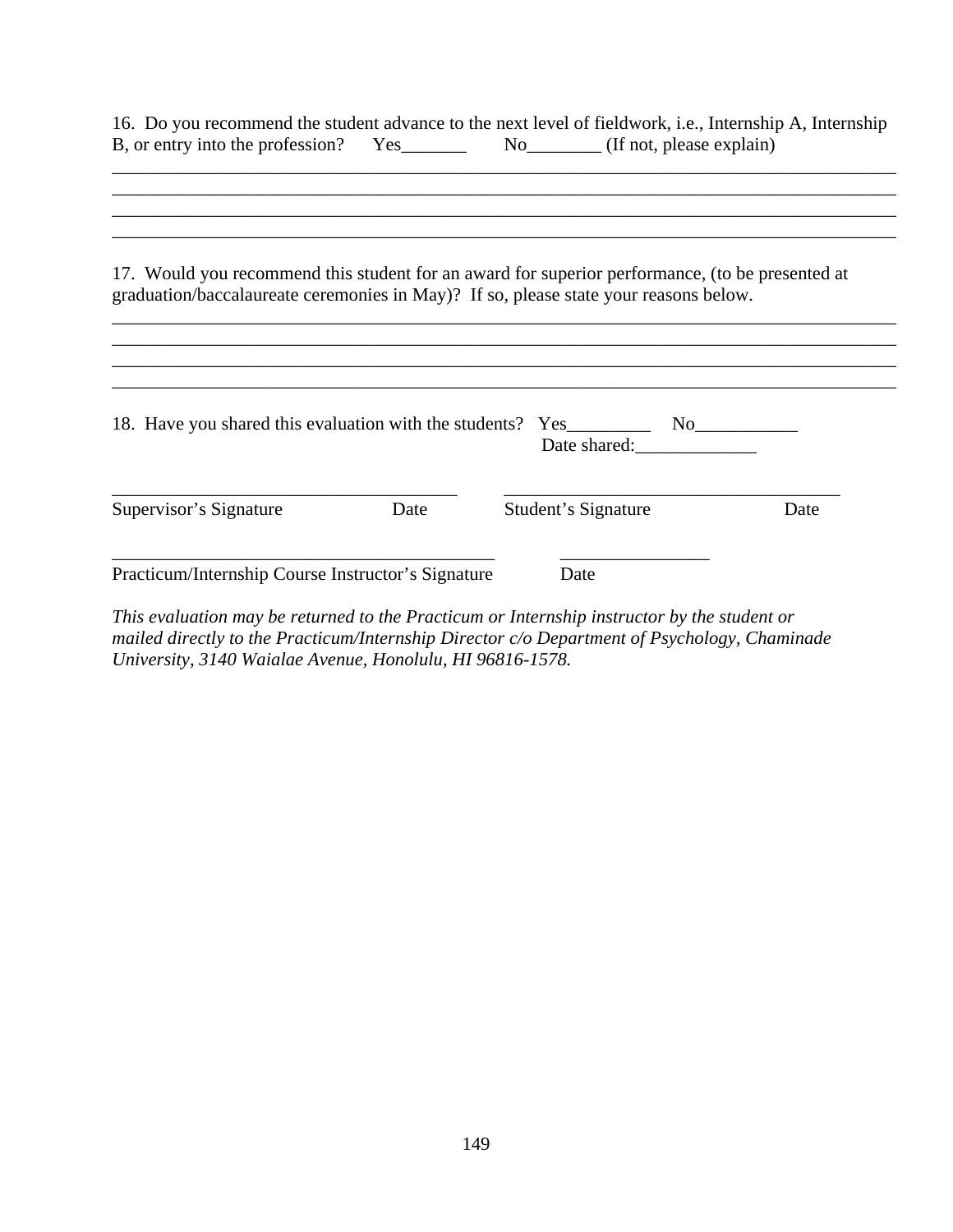## **SITE EVALUATION: SCHOOL COUNSELING**

| School:                                                                                                                                                                   |       |               |
|---------------------------------------------------------------------------------------------------------------------------------------------------------------------------|-------|---------------|
|                                                                                                                                                                           |       |               |
| Supervisor's: Years of Experience: ________________                                                                                                                       |       |               |
|                                                                                                                                                                           |       |               |
| Student's Length of Time at Site: Months                                                                                                                                  | Weeks |               |
| Review of MSCP Program Objectives for School Counseling Candidates (please indicate if<br>the candidate completed the following by checking the applicable line item(s)): |       |               |
| School Counseling experience at the K-6 level: Individual: ______<br>$\bullet$                                                                                            |       | Group: $\_\_$ |
| School Counseling experience at the 7-12 level: Individual: ______<br>$\bullet$                                                                                           |       | Group: $\_\_$ |
| Career counseling (as interpreted at each school level)<br>$\bullet$                                                                                                      |       | $\frac{1}{2}$ |
| Classroom experience in Guidance Counseling (20 hrs)<br>$\bullet$                                                                                                         |       |               |
| Classroom experience in a regular education classroom<br>$\bullet$                                                                                                        |       |               |
| (Understanding teacher role & needs relative to enhancing student<br>learning)                                                                                            |       |               |
| Exposure to $\&$ understanding of rules, forms, and procedures relative to<br>$\bullet$<br>special education                                                              |       |               |
| Attending & participation at Student Support Team (SST)<br>$\bullet$                                                                                                      |       |               |
| Attending & participation at a 504 meeting<br>$\bullet$                                                                                                                   |       |               |
| Attending & participation at core meetings including the development of<br>$\bullet$<br>individual education plans                                                        |       |               |
| Classroom observations of students' behavior in the classroom relative to<br>$\bullet$<br>counseling concerns                                                             |       |               |
| Consultation with parents, teachers, and administrators (shadowing<br>$\bullet$                                                                                           |       |               |
| at minimum)                                                                                                                                                               |       |               |
| Coordination: Liaison between teachers, parents, administrators,<br>$\bullet$                                                                                             |       |               |
| support personnel, and community resources (making calls, etc. as                                                                                                         |       |               |
| the contact person)                                                                                                                                                       |       |               |
| Case management<br>$\bullet$                                                                                                                                              |       |               |
| Assessment and evaluation of the effectiveness of the school counseling<br>$\bullet$<br>and guidance program (read SID report at minimum)                                 |       |               |
| Exposure to culturally diverse students<br>$\bullet$                                                                                                                      |       |               |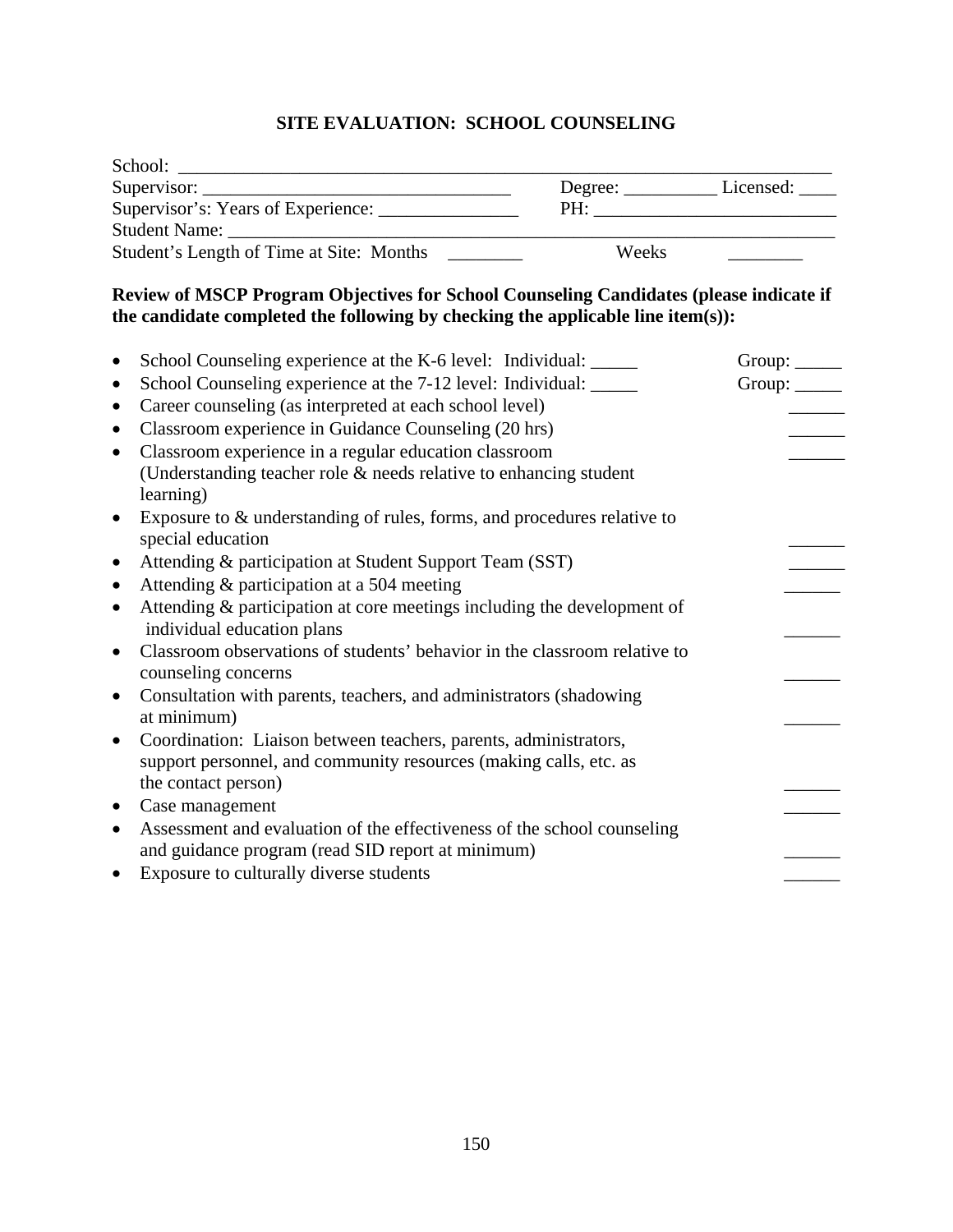**Description of Setting/Population** (e.g., # students including special ed, issues encountered, ethnic/SES mix, location, school strengths, areas of expertise, # counselors, facilities, training, intern space, mental health team, privacy for sessions)

**Paperwork Requirements** (e.g. SPED paperwork exposure, intakes, session notes, case sums, consent forms, access to PC)

**Supervisor's Expectations/Desires Re Practicum Students** (e.g. # can supervise, duties, background desired, length of practicum desired)

**Supervisor's Feedback/Concerns About Student's Performance:**

**General Impressions and Recommendations by Site Supervisor:** 

**Special Considerations:** 

**Comments:**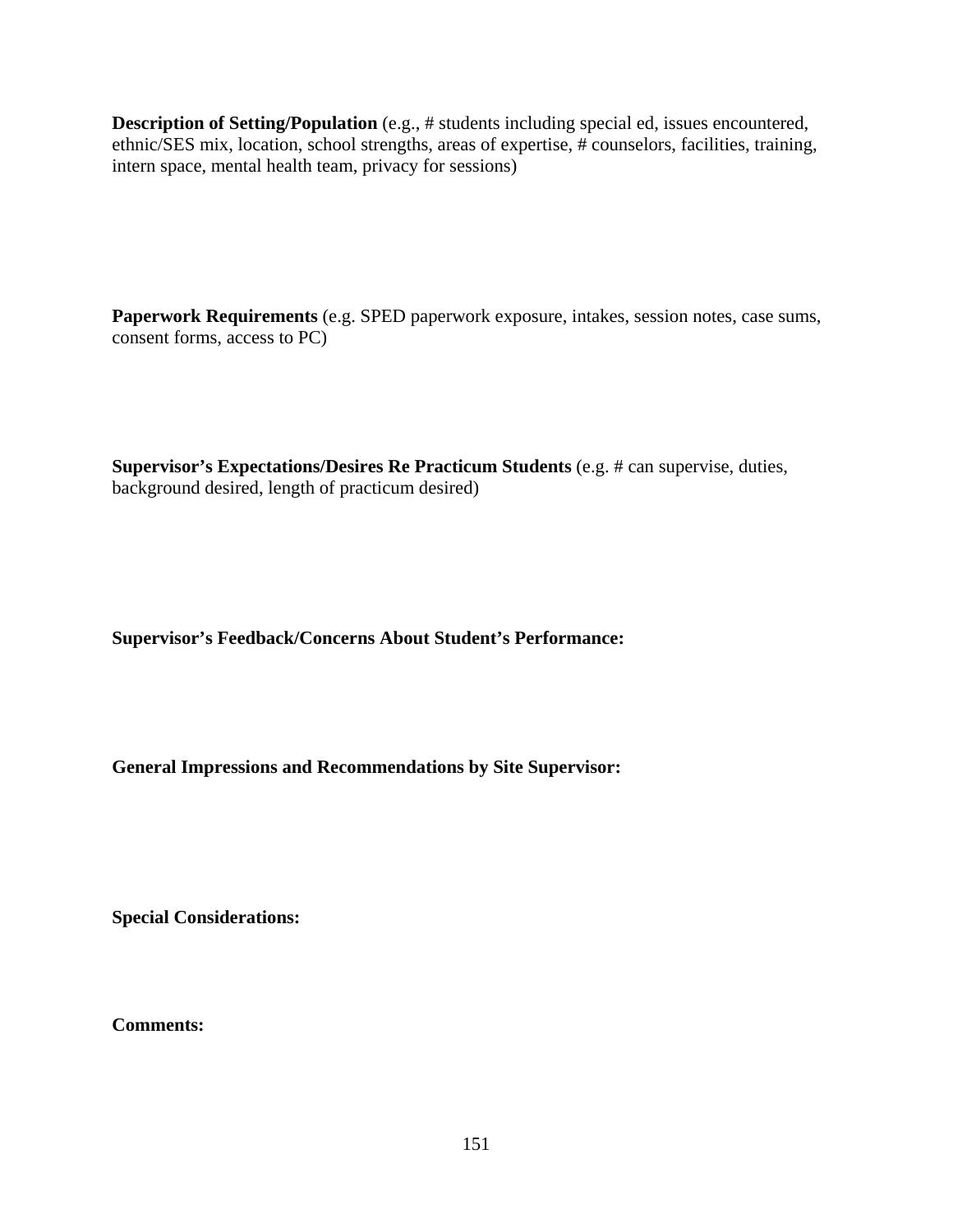### **GENERAL LEARNER OUTCOME (GLO) ASSESSMENT:**

*What activities did the intern participate in that helped to foster each of the following General Learner Outcomes? Also list relevant GLO principles fostered under each GLO heading (see attached GLOs for reference).* Example:For self-directed learner GLO: Intern did individual goal-setting with grade 3 students using self-directed learner principles 1, 2, and 3.

A. Self-Directed Learner

B. Community Contributor

C. Complex Thinker

D. Quality Producer

E. Effective Communicator

F. Effective and Ethical User of Technology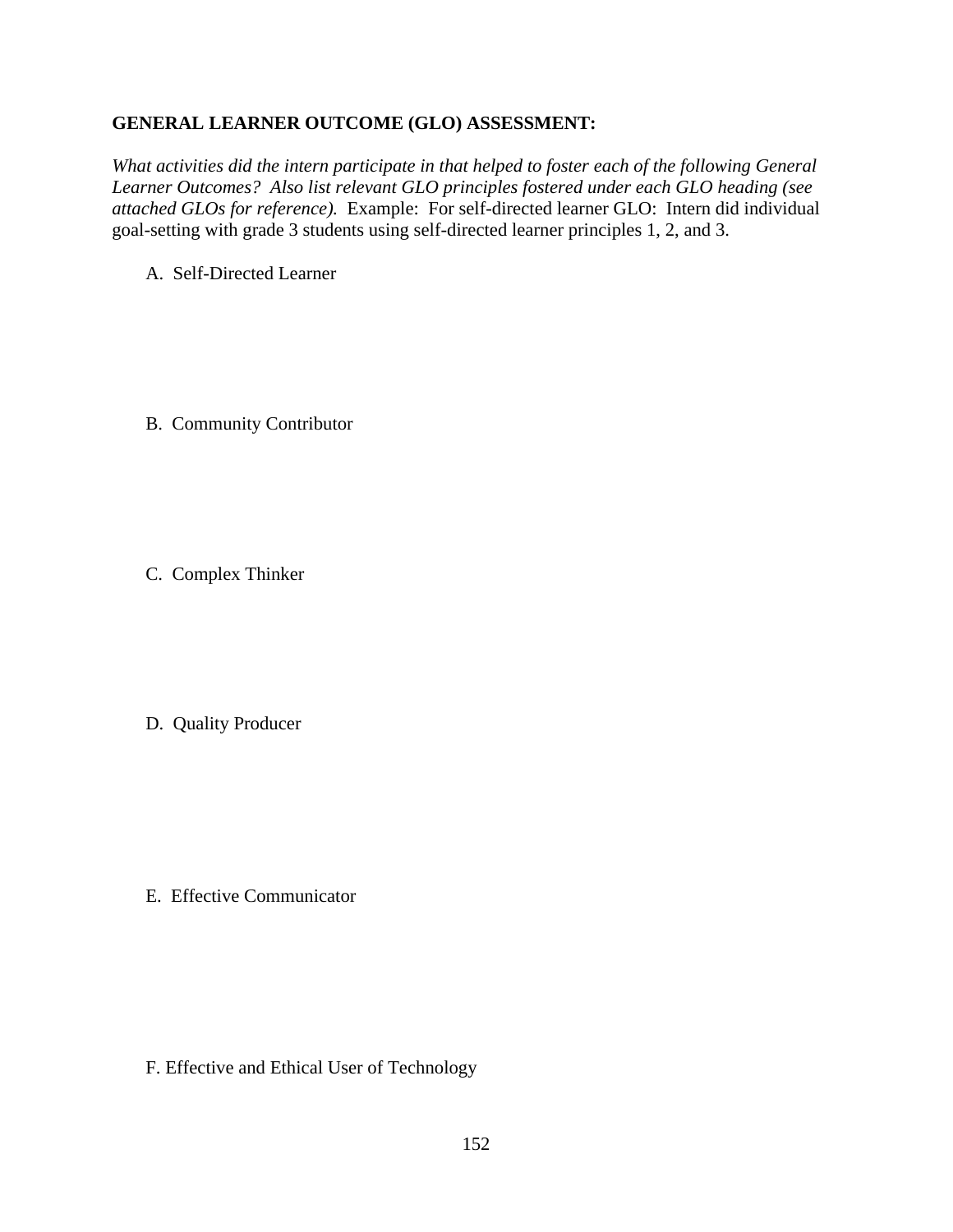# **Supervisor's Evaluation of School Counseling Candidate Rubric**

| <b>Elements</b> of<br><b>Expectations</b> | <b>Description</b>                                                                                                                                                                                                   |
|-------------------------------------------|----------------------------------------------------------------------------------------------------------------------------------------------------------------------------------------------------------------------|
| <b>Far Below</b>                          | Candidates do not have an understanding of their field and are unable to give examples of important                                                                                                                  |
| <b>Expectations</b>                       | principles or concepts delineated in professional, state, and institutional standards. Candidates are unable                                                                                                         |
|                                           | to comply with professional dispositions delineated in professional, state, and institutional standards.                                                                                                             |
|                                           | They do not model these dispositions in their work with students, families, and communities.                                                                                                                         |
|                                           | (Where applicable)                                                                                                                                                                                                   |
|                                           | Candidates are unable to reflect on their practice and make the necessary adjustments to improve their                                                                                                               |
|                                           | effectiveness as a counselor. Candidates do not respond to remediation plans. Candidates are not                                                                                                                     |
|                                           | accepted within the site's organizational community. Candidates have an adversarial relationship with                                                                                                                |
|                                           | his/her site supervisor and those that he/she interacts with while at the site. Candidates require constant                                                                                                          |
|                                           | and a high level of supervision, exceeding 5 hours a week, for him/her to be able to function minimally at                                                                                                           |
|                                           | the site.                                                                                                                                                                                                            |
| <b>Below</b>                              | Candidates do not have a thorough understanding of their field and can only provide some examples of                                                                                                                 |
| <b>Expectations</b>                       | important principles or concepts delineated in professional, state, and institutional standards. Candidates                                                                                                          |
|                                           | are not familiar with professional dispositions delineated in professional, state, and institutional standards.                                                                                                      |
|                                           | They do not model these dispositions in their work with students, families, and communities.                                                                                                                         |
|                                           | (Where applicable)                                                                                                                                                                                                   |
|                                           | Candidates require constant supervision, exceeding 1 hour per week but no more then 5 hours per week,                                                                                                                |
| Acceptable                                | for him/her to be able to function appropriately at the site.<br>Candidates know their fields and can explain principles and concepts delineated in professional, state, and                                         |
|                                           | institutional standards. Candidates are familiar with the dispositions expected of professionals. Their                                                                                                              |
|                                           | work with students, families, and communities reflects the dispositions delineated in professional, state,                                                                                                           |
|                                           | and institutional standards.                                                                                                                                                                                         |
|                                           | (Where applicable)                                                                                                                                                                                                   |
|                                           | Candidates recognize when their own dispositions may need to be adjusted and are able to develop plans                                                                                                               |
|                                           | to do so. Candidates are able to reflect on their practice and make necessary adjustments to improve their                                                                                                           |
|                                           | effectiveness as a counselor. Candidates require the recommended 1 hour per week of supervision for                                                                                                                  |
|                                           | him/her to be able to function appropriately at the site.                                                                                                                                                            |
| <b>Above</b>                              | Candidates have a thorough understanding of the central concepts, tools of inquiry, and structures of their                                                                                                          |
| <b>Expectations</b>                       | fields as delineated in professional, state, and institutional standards and shown through inquiry, critical                                                                                                         |
|                                           | analysis, and synthesis. Candidates' work with students, families, and communities in ways that reflect                                                                                                              |
|                                           | the dispositions expected of a professional as delineated in professional, state, and institutional standards.                                                                                                       |
|                                           | (Where applicable)                                                                                                                                                                                                   |
|                                           | Candidates recognize when their own dispositions may need to be adjusted and are able to develop plans<br>to do so. Candidates are able to reflect on their practice and make necessary adjustments to improve their |
|                                           | effectiveness as a counselor. Candidate is open, willing, and able to become accepted within their site's                                                                                                            |
|                                           | organizational community. Candidate requires minimal supervision per week, less than 1 hour per week,                                                                                                                |
|                                           | for him/her to be able to function appropriate at the site.                                                                                                                                                          |
| <b>Far Above</b>                          | Candidates have a thorough understanding of the central concepts, tools of inquiry, and structures of their                                                                                                          |
| <b>Expectations</b>                       | fields as delineated in professional, state, and institutional standards and shown through inquiry, critical                                                                                                         |
|                                           | analysis, and synthesis. Candidates' work with students, families, and communities in ways that reflect                                                                                                              |
|                                           | the dispositions expected of a professional as delineated in professional, state, and institutional standards.                                                                                                       |
|                                           | (Where applicable)                                                                                                                                                                                                   |
|                                           | Candidates recognize when their own dispositions may need to be adjusted and are able to develop plans                                                                                                               |
|                                           | to do so. Candidates are able to reflect on their practice and make necessary adjustments to improve their                                                                                                           |
|                                           | effectiveness as a counselor. Candidate requires virtually no supervision for him/her to function                                                                                                                    |
|                                           | appropriately at the site. Candidate is open, willing, and able to become accepted within their site's                                                                                                               |
|                                           | organizational community. Candidates go above and beyond the expectations of intern by showing                                                                                                                       |
|                                           | initiative in inquiring, identifying, and addressing needs in a proactive manner. Candidates are viewed as<br>an asset to the site and is able to contribute to the site's overall betterment.                       |
|                                           |                                                                                                                                                                                                                      |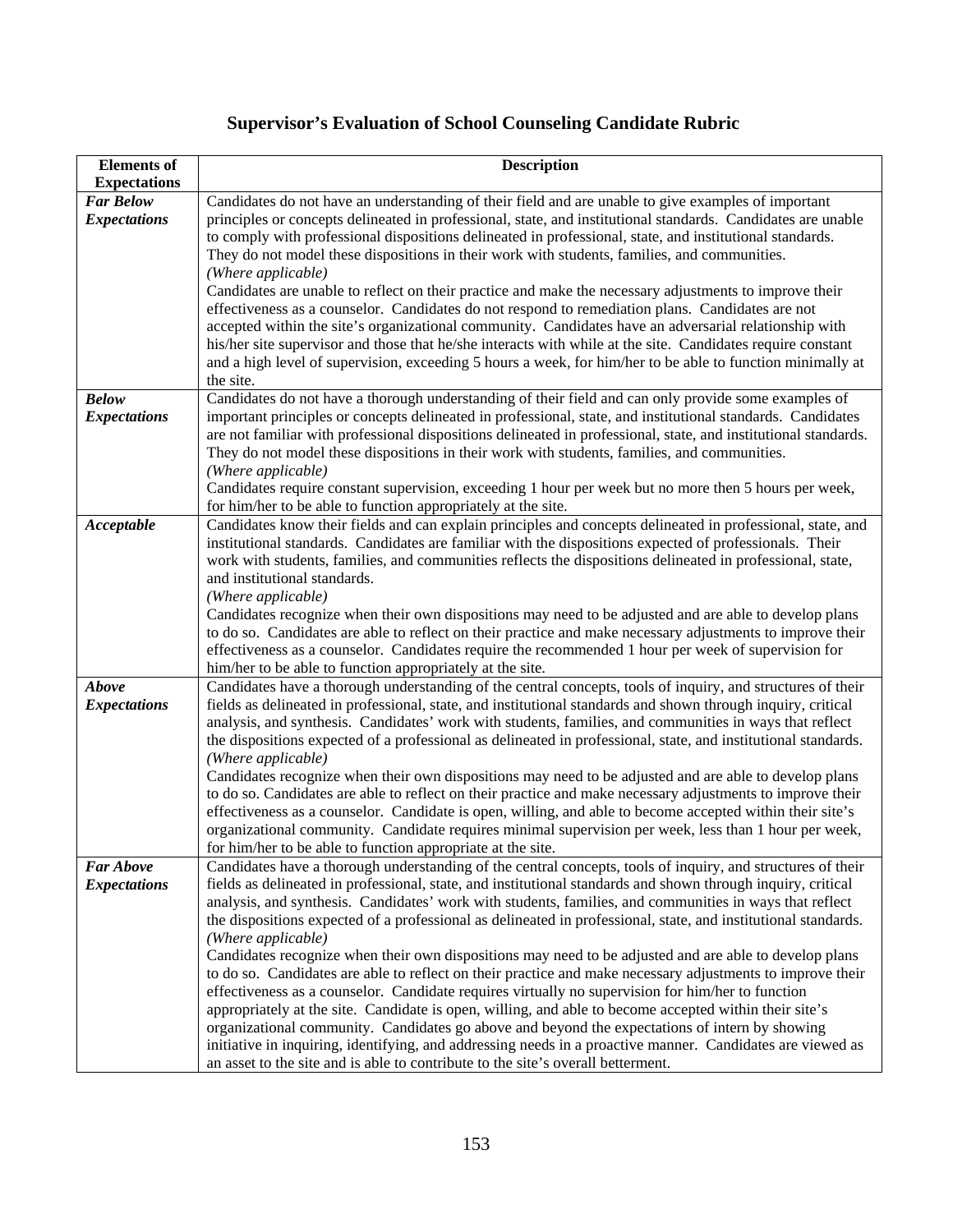# **Appendix N: 2014-2015 MSCP Budget Allocations**

| <b>MSCP-Instructional:</b>                                                     | <b>Allocated</b><br><b>Budget</b> |
|--------------------------------------------------------------------------------|-----------------------------------|
| 10-00-10020-50000 MSCP- Instructional - Faculty - Full Time                    | 224,112.00                        |
| 10-00-10020-50010 MSCP- Instructional - Faculty - Adjunct                      | 402,390.00                        |
| 10-00-10020-50020 MSCP- Instructional - Faculty - Overload                     | 0.00                              |
| 10-00-10020-50040 MSCP- Instructional - Faculty - Independent Study            | 6,500.00                          |
| 10-00-10020-51100 MSCP- Instructional - Fringe Benefits Allocation             | 156,351.49                        |
| 10-00-10020-52000 MSCP- Instructional - Office Supplies                        | 4,100.00                          |
| 10-00-10020-52005 MSCP- Instructional - Photocopying                           | 9,000.00                          |
| 10-00-10020-52007 MSCP- Instructional - Printing                               | 0.00                              |
| 10-00-10020-52010 MSCP- Instructional - Laboratory Supplies                    | 7,000.00                          |
| 10-00-10020-54000 MSCP- Instructional - Postage & Shipping                     | 4,180.00                          |
| 10-00-10020-54100 MSCP- Instructional - Subscriptions                          | 250.00                            |
| 10-00-10020-54400 MSCP- Instructional - Machine & Software Maintenance         | 200.00                            |
| 10-00-10020-54620 MSCP- Instructional - Honoraria & Stipend (Non-Employees onl | 11,000.00                         |
| 10-00-10020-55000 MSCP- Instructional - Staff Travel                           | 5,000.00                          |
| <b>Total MSCP-Instructional</b>                                                | 830,083.49                        |
| <b>MSCP-Academic Support:</b>                                                  |                                   |
| 10-00-20010-50100 MSCP-Academic Support - Staff - Salary                       | 163,021.00                        |
| 10-00-20010-50130 MSCP-Academic Support - Staff - Over Time                    | 0.00                              |
| 10-00-20010-50200 MSCP-Academic Support - Student - Regular Wages              | 500.00                            |
| 10-00-20010-51100 MSCP-Academic Support - Fringe Benefits Allocation           | 40,266.19                         |
| <b>Total MSCP-Academic Support</b>                                             | 203,787.19                        |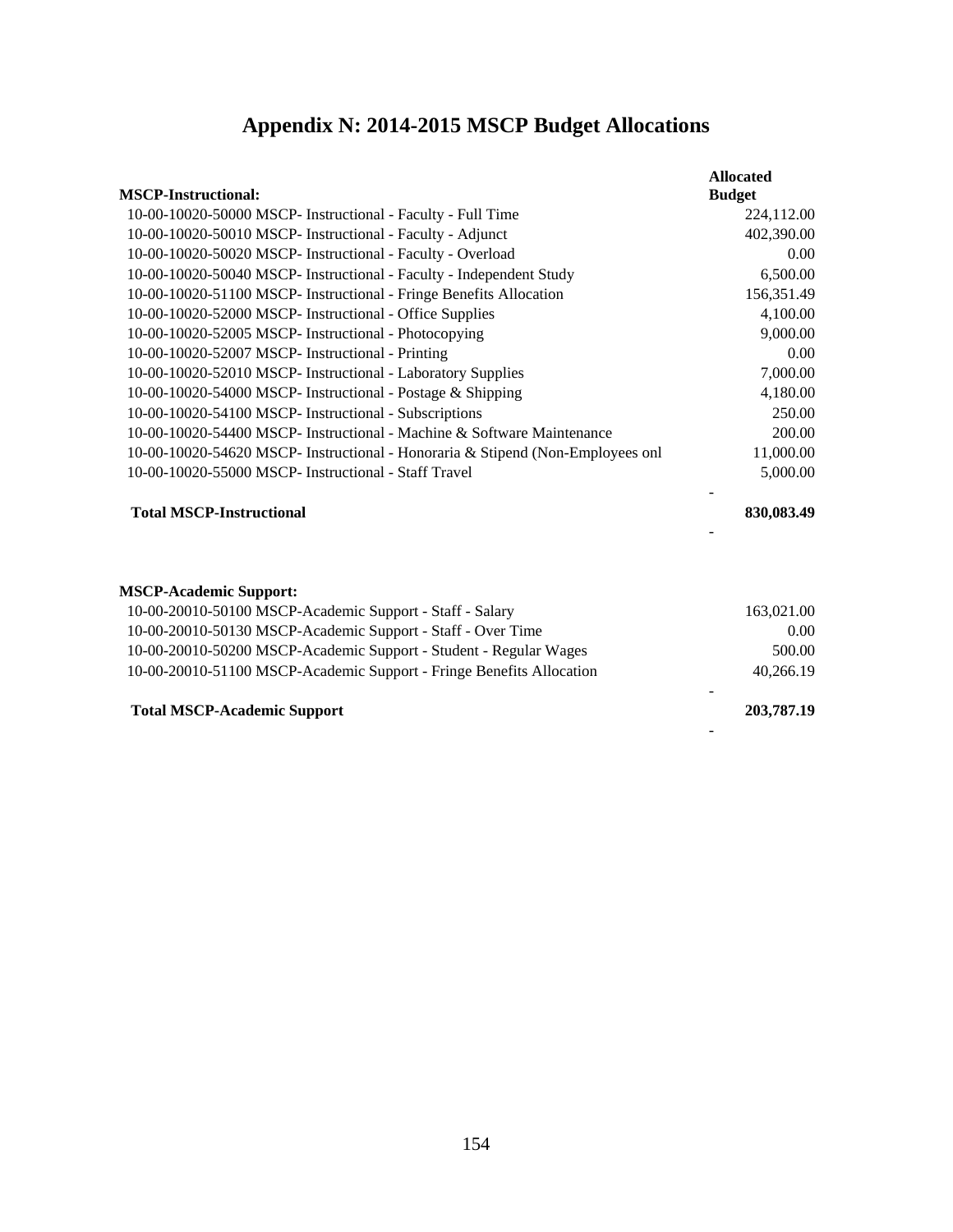# **Appendix O: 2014-2015 Education Division Budget Allocations FY2014-2015**

12000-Education:

| 10-00-12000-50000 Education - Faculty - Full Time                                      | 296958.00  |
|----------------------------------------------------------------------------------------|------------|
| 10-00-12000-50010 Education - Faculty - Adjunct                                        | 10070.00   |
| 10-00-12000-50040 Education - Faculty - Independent Study                              | 3500.00    |
| 10-00-12000-50200 Education - Student - Regular Wages                                  | 7500.00    |
| 10-00-12000-51100 Education - Fringe Benefits Allocation                               | 76700.42   |
| 10-00-12000-52000 Education - Office Supplies                                          | 4000.00    |
| 10-00-12000-52005 Education - Photocopying                                             | 4000.00    |
| 10-00-12000-53100 Education - Outside Printing                                         | 400.00     |
| 10-00-12000-54000 Education - Postage & Shipping                                       | 310.00     |
| 10-00-12000-54400 Education - Machine & Software Maintenance                           | 200.00     |
| 10-00-12000-54600 Education - Promotion                                                | 500.00     |
| 10-00-12000-54610 Education - Professional Development                                 | 2000.00    |
| 10-00-12000-54620 Education - Honoraria & Stipend (Non-Employees only)                 | 7500.00    |
| 10-00-12000-55010 Education - Staff Mileage                                            | 1400.00    |
| <b>Total 12000-Education</b>                                                           | 415038.42  |
| 12010-MED-Instructional:<br>10-00-12010-50000 MED- Instructional - Faculty - Full Time | 192653.00  |
| 10-00-12010-50010 MED- Instructional - Faculty - Adjunct                               | 291930.00  |
| 10-00-12010-50040 MED- Instructional - Faculty - Independent Study                     | 4000.00    |
| 10-00-12010-51100 MED- Instructional - Fringe Benefits Allocation                      | 120680.00  |
| 10-00-12010-52000 MED- Instructional - Office Supplies                                 | 3950.00    |
| 10-00-12010-52005 MED- Instructional - Photocopying                                    | 2600.00    |
| 10-00-12010-54000 MED- Instructional - Postage & Shipping                              | 2000.00    |
| 10-00-12010-54100 MED- Instructional - Subscriptions                                   | 350.00     |
| 10-00-12010-54600 MED- Instructional - Promotion                                       | 1500.00    |
| 10-00-12010-54620 MED- Instructional - Honoraria & Stipend (Non-Employees only         | 10000.00   |
| 12010-MED- Instructional (continued):                                                  |            |
| 10-00-12010-54660 MED- Instructional - Accreditation                                   | 11,000.00  |
| 10-00-12010-55000 MED- Instructional - Staff Travel                                    | 4,000.00   |
| Total 12010-MED- Instructional                                                         | 644,663.00 |
| 22000-Education-Academic Support:                                                      |            |
| 10-00-22000-50100 Education-Academic Support - Staff - Salary                          | 84,736.00  |
| 10-00-22000-50110 Education- Academic Support - Staff - Hourly Wages                   | 13,635.00  |
| 10-00-22000-51100 Education- Academic Support - Fringe Benefits Allocation             | 24,297.64  |
| 10-00-22000-52000 Education- Academic Support - Office Supplies                        | 5,000.00   |
| 10-00-22000-52005 Education-Academic Support - Photocopying                            | 1,000.00   |
| 10-00-22000-54100 Education-Academic Support - Subscriptions                           | 4,500.00   |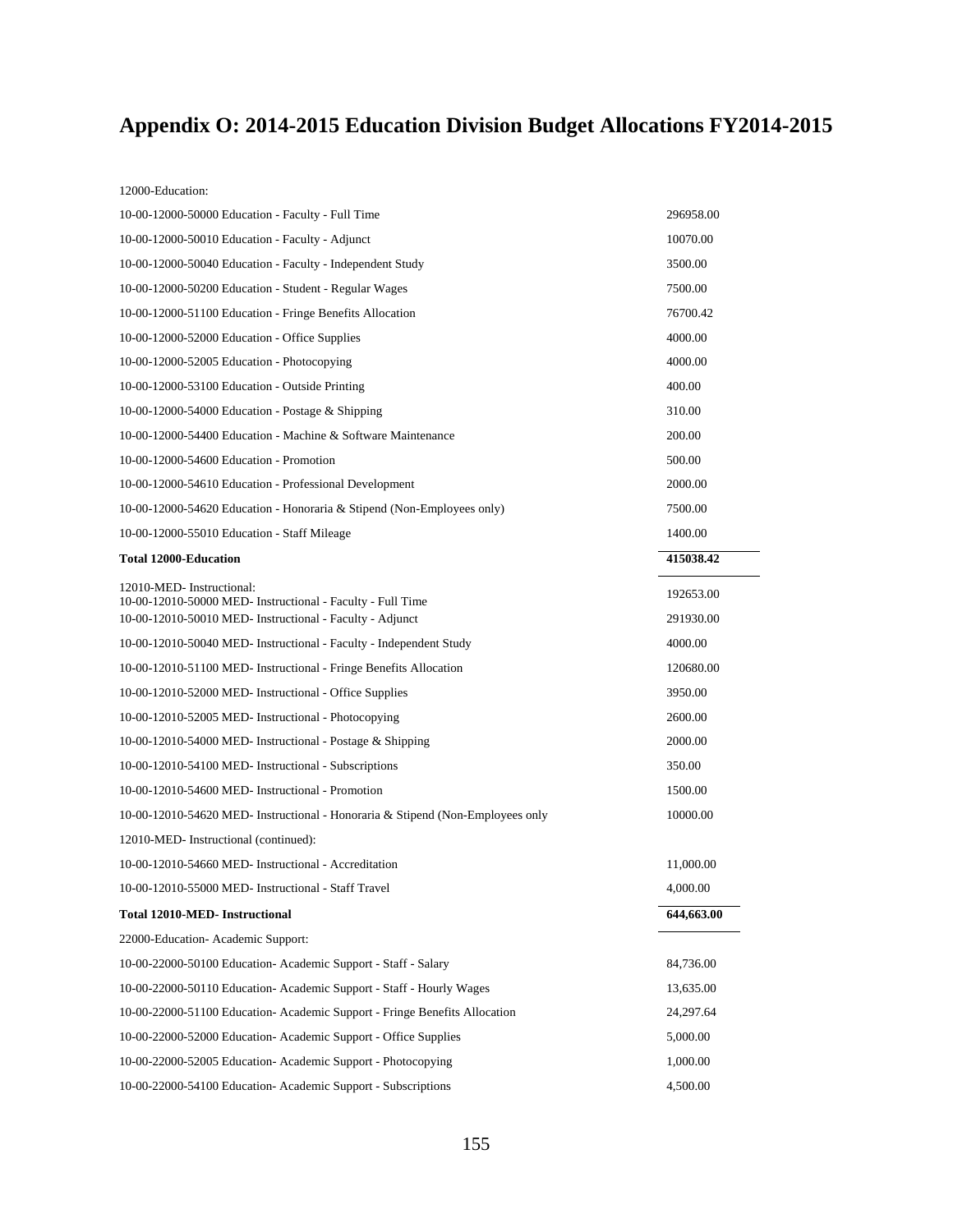| 10-00-22000-54611 Education- Academic Support - Faculty Development  | 4,300.00   |
|----------------------------------------------------------------------|------------|
| 10-00-22000-55000 Education- Academic Support - Staff Travel         | 5,500.00   |
| Total 22000-Education- Academic Support                              | 142,968.64 |
| 22010-Ed. Assist./Dual Certification:                                |            |
| 10-00-22010-52000 Ed. Assist./Dual Certification - Office Supplies   | 600.00     |
| 10-00-22010-52005 Ed. Assist./Dual Certification - Photocopying      | 500.00     |
| 10-00-22010-54600 Ed. Assist./Dual Certification - Promotion         | 100.00     |
| 10-00-22010-55000 Ed. Assist./Dual Certification - Staff Travel      | 1,000.00   |
| Total 22010-Ed. Assist./Dual Certification                           | 2,200.00   |
| 22015-MED- Academic Support:                                         |            |
| 10-00-22015-50100 MED- Academic Support - Staff - Salary             | 99,157.00  |
| 10-00-22015-51100 MED- Academic Support - Fringe Benefits Allocation | 24,491.78  |
| Total 22015-MED- Academic Support                                    | 123,648.78 |

**1,328,518.84**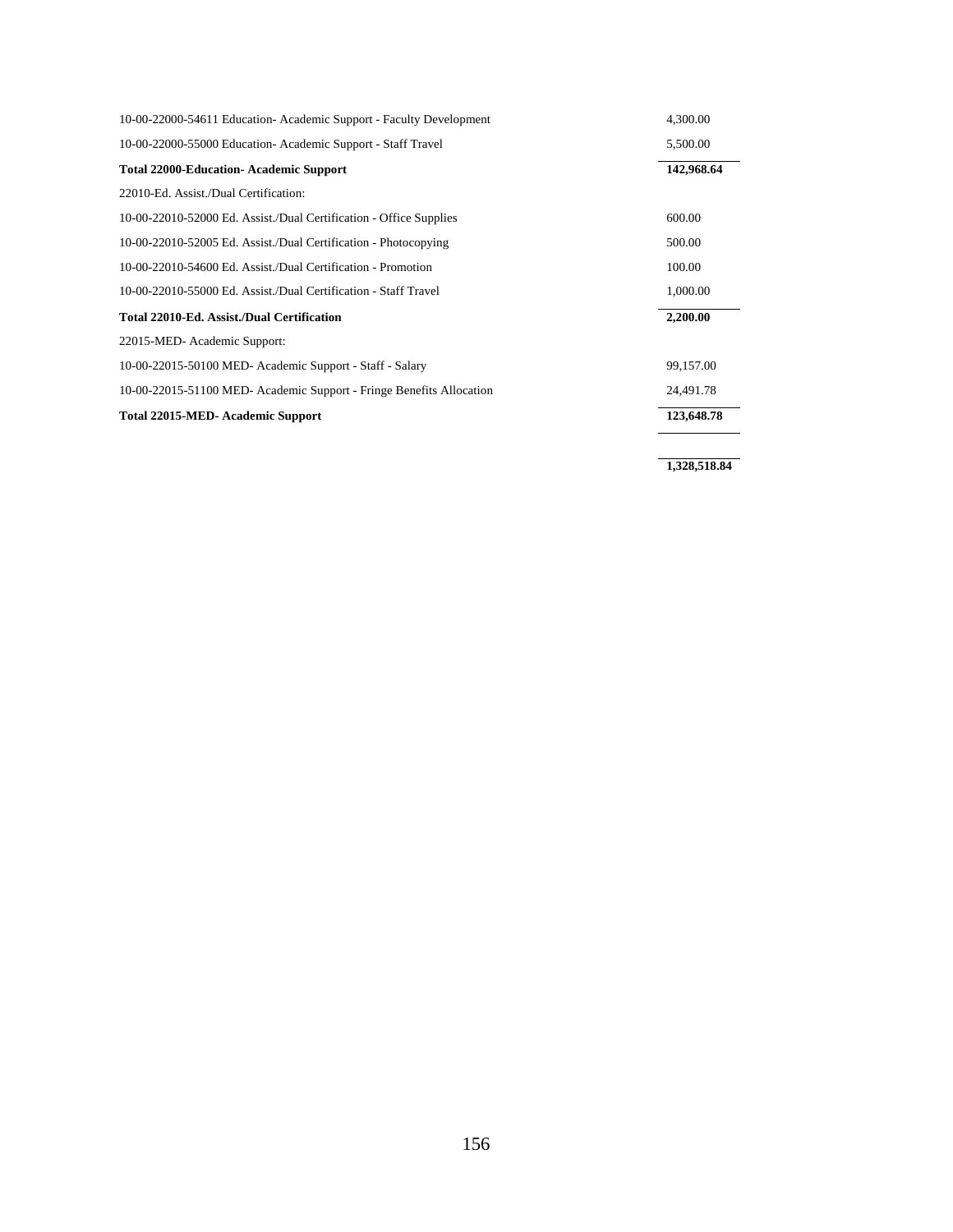# **Appendix P: Course Evaluation Data**

| <b>Course Evaluation Question</b>                            | <b>MSCP</b> Mean Score             | <b>Institution Mean Score</b>      |
|--------------------------------------------------------------|------------------------------------|------------------------------------|
|                                                              | (out of a 5 point Likert<br>scale) | (out of a 5 point Likert<br>scale) |
| Course requirements were clearly stated                      | $AY2011-2012 = 4.49$               | $AY2011-2012 = 4.28$               |
|                                                              | $AY2012 - 2013 = 4.54$             | $AY2012 - 2013 = 4.25$             |
|                                                              | $AY2013 - 2014 = 4.48$             | $AY2013 - 2014 = 4.29$             |
| The time I spent on this course was worthwhile               | $AY2011-2012=4.42$                 | $AY2011-2012 = 4.18$               |
|                                                              | $AY2012 - 2013 = 4.47$             | $AY2012 - 2013 = 4.17$             |
|                                                              | $AY2013 - 2014 = 4.53$             | $AY2013 - 2014 = 4.28$             |
| The instructor was consistent and timely in delivering the   | $AY2011-2012 = 4.43$               | $AY2011-2012 = 4.25$               |
| course                                                       | $AY2012 - 2013 = 4.44$             | $AY2012 - 2013 = 4.22$             |
|                                                              | $AY2013 - 2014 = 4.47$             | $AY2013 - 2014 = 4.26$             |
| Academic requirements for the course were challenging        | $AY2011-2012=4.35$                 | $AY2011-2012 = 4.30$               |
|                                                              | $AY2012 - 2013 = 4.39$             | $AY2012 - 2013 = 4.23$             |
|                                                              | $AY2013 - 2014 = 4.40$             | $AY2013 - 2014 = 4.32$             |
| The instructor demonstrated knowledge of the subject         | $AY2011-2012 = 4.23$               | $AY2011-2012 = 4.33$               |
|                                                              | $AY2012 - 2013 = 4.34$             | $AY2012 - 2013 = 4.30$             |
|                                                              | $AY2013 - 2014 = 4.38$             | $AY2013 - 2014 = 4.34$             |
| Overall the quality of the instructor's interaction with the | $AY2011-2012 = 4.01$               | $AY2011-2012 = 4.04$               |
| class was high                                               | $AY2012 - 2013 = 4.23$             | $AY2012 - 2013 = 4.07$             |
|                                                              | $AY2013 - 2014 = 4.18$             | $AY2013 - 2014 = 4.07$             |
| I gained a significant amount of knowledge from this         | $AY2011-2012 = 4.43$               | $AY2011-2012 = 4.19$               |
| course                                                       | $AY2012 - 2013 = 4.55$             | $AY2012 - 2013 = 4.18$             |
|                                                              | $AY2013 - 2014 = 4.48$             | $AY2013 - 2014 = 4.27$             |
| Overall, I felt this was a good course                       | $AY2011-2012 = 4.41$               | $AY2011-2012 = 4.15$               |
|                                                              | $AY2012 - 2013 = 4.54$             | $AY2012 - 2013 = 4.14$             |
|                                                              | $AY2013 - 2014 = 4.51$             | $AY2013 - 2014 = 4.20$             |

Academic Years 2011-2013 Online Evaluation Data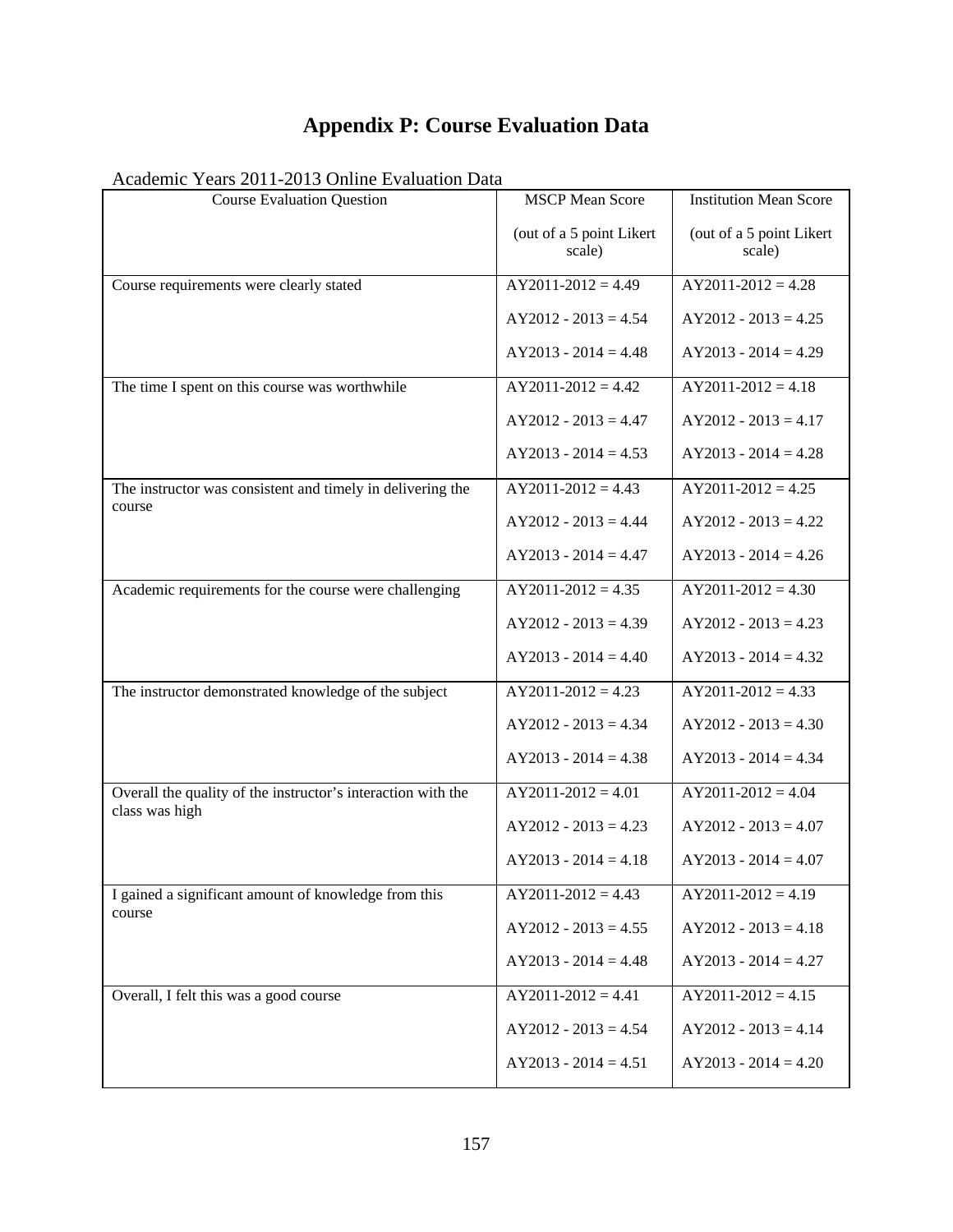| I would recommend this instructor's course to another<br>student | $AY2011-2012=4.48$     | $AY2011-2012 = 4.10$   |
|------------------------------------------------------------------|------------------------|------------------------|
|                                                                  | $AY2012 - 2013 = 4.59$ | $AY2012 - 2013 = 4.09$ |
|                                                                  | $AY2013 - 2014 = 4.58$ | $AY2013 - 2014 = 4.15$ |

| Academic Tears $2011$ - $2013$ Orbund Evaluation Data                          |                                    |                                    |
|--------------------------------------------------------------------------------|------------------------------------|------------------------------------|
| <b>Course Evaluation Question</b>                                              | <b>MSCP</b> Mean Score             | <b>Institution Mean Score</b>      |
|                                                                                | (out of a 5 point Likert<br>scale) | (out of a 5 point Likert<br>scale) |
| Course requirements were clearly stated                                        | $AY2011-2012 = 4.54$               | $AY2011-2012 = 4.54$               |
|                                                                                | $AY2012 - 2013 = 4.54$             | $AY2012 - 2013 = 4.54$             |
|                                                                                | $AY2013 - 2014 = 4.48$             | $AY2013 - 2014 = 4.51$             |
| The time I spent on this course was worthwhile                                 | $AY2011-2012 = 4.42$               | $AY2011-2012 = 4.43$               |
|                                                                                | $AY2012 - 2013 = 4.50$             | $AY2012 - 2013 = 4.49$             |
|                                                                                | $AY2013 - 2014 = 4.46$             | $AY2013 - 2014 = 4.47$             |
| The instructor was consistent and timely in delivering the                     | $AY2011-2012 = 4.61$               | $AY2011-2012 = 4.60$               |
| course                                                                         | $AY2012 - 2013 = 4.58$             | $AY2012 - 2013 = 4.58$             |
|                                                                                | $AY2013 - 2014 = 4.60$             | $AY2013 - 2014 = 4.61$             |
| Academic requirements for the course were challenging                          | $AY2011-2012 = 4.55$               | $AY2011-2012 = 4.55$               |
|                                                                                | $AY2012 - 2013 = 4.50$             | $AY2012 - 2013 = 4.51$             |
|                                                                                | $AY2013 - 2014 = 4.51$             | $AY2013 - 2014 = 4.51$             |
| The instructor demonstrated knowledge of the subject                           | $AY2011-2012 = 4.76$               | $AY2011-2012 = 4.74$               |
|                                                                                | $AY2012 - 2013 = 4.75$             | $AY2012 - 2013 = 4.74$             |
|                                                                                | $AY2013 - 2014 = 4.74$             | $AY2013 - 2014 = 4.74$             |
| Overall the quality of the instructor's interaction with the<br>class was high | $AY2011-2012 = 4.54$               | $AY2011-2012 = 4.54$               |
|                                                                                | $AY2012 - 2013 = 4.54$             | $AY2012 - 2013 = 4.54$             |
|                                                                                | $AY2013 - 2014 = 4.52$             | $AY2013 - 2014 = 4.55$             |
| I gained a significant amount of knowledge from this<br>course                 | $AY2011-2012 = 4.55$               | $AY2011-2012 = 4.54$               |
|                                                                                | $AY2012 - 2013 = 4.54$             | $AY2012 - 2013 = 4.53$             |
|                                                                                | $AY2013 - 2014 = 4.52$             | $AY2013 - 2014 = 4.53$             |
|                                                                                |                                    |                                    |

### Academic Years 2011-2013 Ground Evaluation Data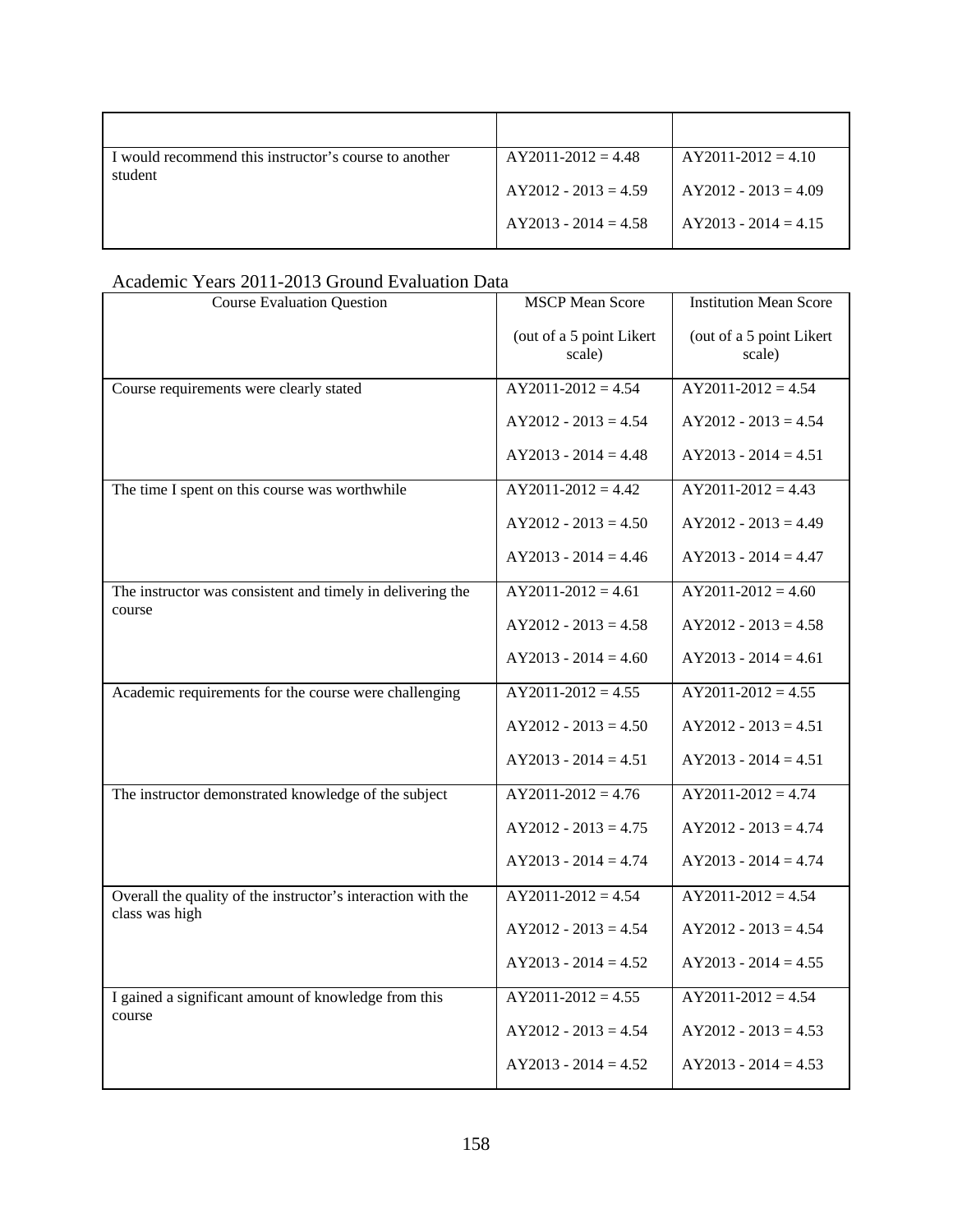| Overall, I felt this was a good course                | $AY2011-2012 = 4.49$   | $AY2011-2012 = 4.48$   |
|-------------------------------------------------------|------------------------|------------------------|
|                                                       | $AY2012 - 2013 = 4.49$ | $AY2012 - 2013 = 4.50$ |
|                                                       | $AY2013 - 2014 = 4.49$ | $AY2013 - 2014 = 4.51$ |
| I would recommend this instructor's course to another | $AY2011-2012 = 4.47$   | $AY2011-2012 = 4.47$   |
| student                                               | $AY2012 - 2013 = 4.48$ | $AY2012 - 2013 = 4.48$ |
|                                                       | $AY2013 - 2014 = 4.48$ | $AY2013 - 2014 = 4.50$ |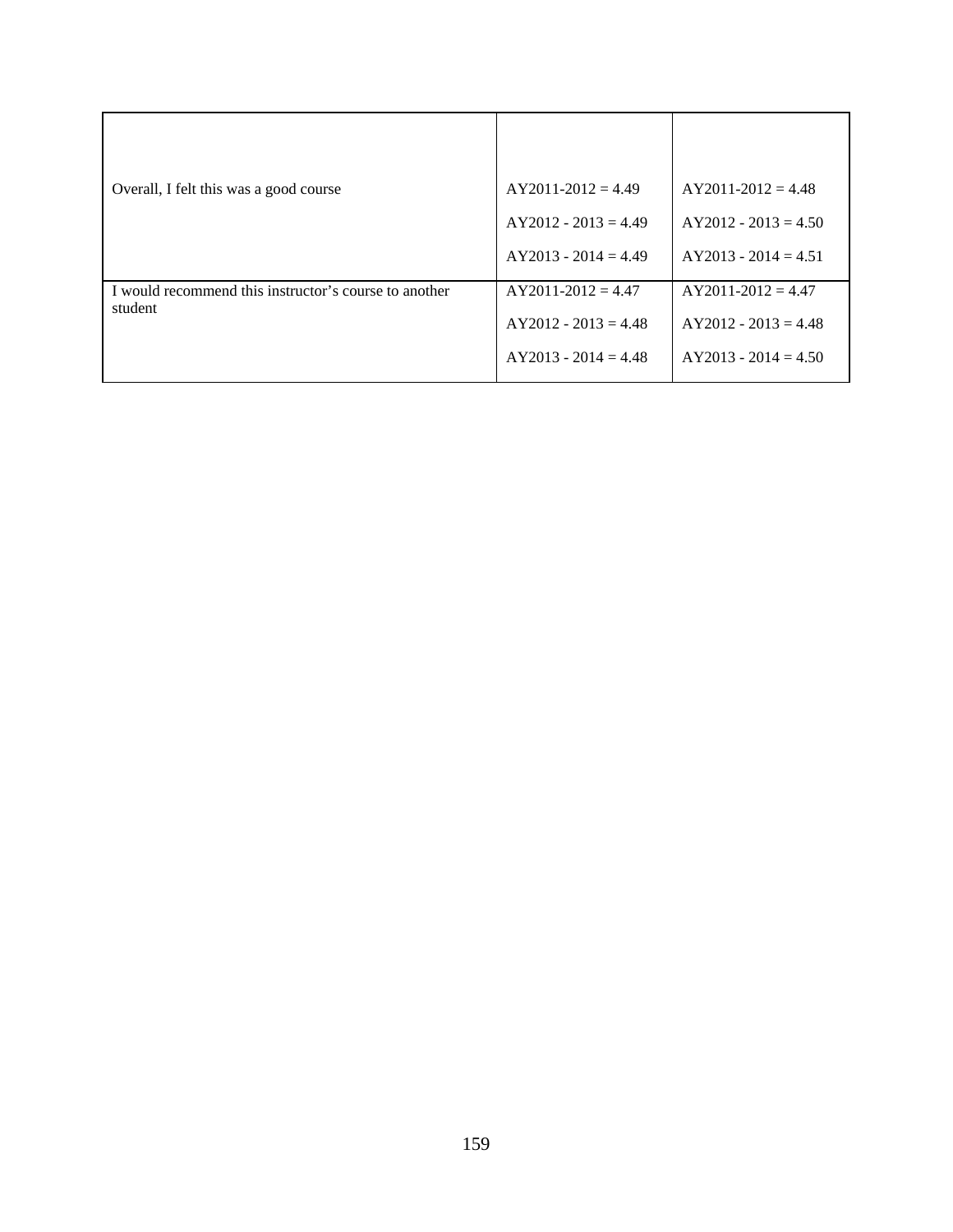# **Appendix Q: Hawai'i Specific Requirements**

In Accordance with NBI 13-24 EPPs must provide evidence that their candidates meet Hawai'i specific requirements. The requirements are listed in the following charts. In the evidence column please record the evidence you have to meet these requirements and where it can be located.

| <b>REQUIREMENT</b>                           | <b>EVIDENCE and LOCATION</b>                                                                   |
|----------------------------------------------|------------------------------------------------------------------------------------------------|
| Candidates meet the performance standards as | ePortfolio assignment on p.<br>$\bullet$                                                       |
| adopted by the board.                        | 27 - sample ePortfolios will                                                                   |
|                                              | be available in the evidence                                                                   |
|                                              | room                                                                                           |
|                                              | <b>Instructor/Site Supervisor</b><br>٠                                                         |
|                                              | End-of-Year Evaluation of                                                                      |
|                                              | <b>School Counseling</b>                                                                       |
|                                              | Candidate on $p. 29$ – This                                                                    |
|                                              | newly developed survey will                                                                    |
|                                              | be piloted at the conclusion                                                                   |
|                                              | of Academic Year 2014-                                                                         |
|                                              | 2015.                                                                                          |
|                                              | This is also covered early in<br>٠                                                             |
|                                              | the candidate's program                                                                        |
|                                              | when they take the School                                                                      |
|                                              | Counseling foundation                                                                          |
|                                              | course Psy 501. The                                                                            |
|                                              | <b>Student Learning Outcomes</b>                                                               |
|                                              | for that class is shown                                                                        |
|                                              | below:                                                                                         |
|                                              | <b>Student Learning Outcomes for Psy 501</b>                                                   |
|                                              | Students will demonstrate an understanding<br>of:                                              |
|                                              |                                                                                                |
|                                              | 1. The methods of scientific inquiry and the                                                   |
|                                              | use of principles and theories in educational                                                  |
|                                              | decision-making.                                                                               |
|                                              | 2. Ethical and legal practice for counselors in                                                |
|                                              | the educational context.                                                                       |
|                                              | 3. The developmental sequence for cognition<br>and language, as well as for social, emotional, |
|                                              | and moral development, and the implications                                                    |
|                                              | for academic performance, counseling, and                                                      |
|                                              | consultation.                                                                                  |
|                                              | 4. Motivation and learning theories regarding                                                  |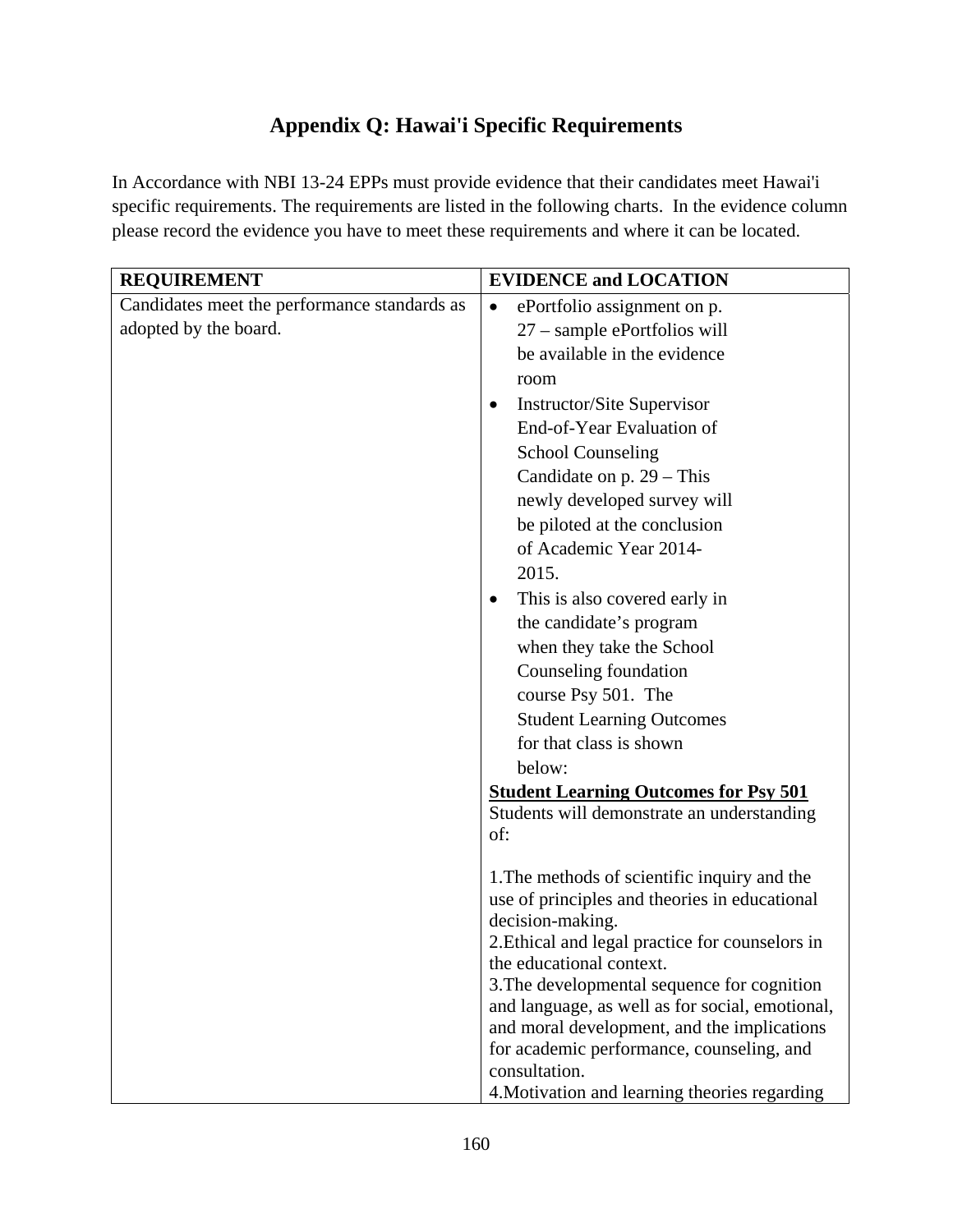|                                                                                                                                                | behavior, cognition, and socialization as they<br>apply to students in the educational context.<br>5. The fundamentals of classroom<br>management and the implications for<br>consultation to assure student success.<br>6. Classroom evaluation, grading, and the<br>interpretation of standardized tests and rating<br>scales.<br>7. Various educational arrangements and<br>accommodations, and the provision of<br>assistance in the development of modification<br>plans to support learning.<br>8. Modifications in counseling interventions<br>based on cultural and linguistic diversity, and<br>the range of counseling interventions available<br>to students.<br>9. The ASCA National Model as the basis for<br>developing an effective guidance program.<br>10. The design, assessment, implementation,<br>and evaluation of a school counseling<br>program.<br>11. Basic teaching skills for counselors by |
|------------------------------------------------------------------------------------------------------------------------------------------------|-------------------------------------------------------------------------------------------------------------------------------------------------------------------------------------------------------------------------------------------------------------------------------------------------------------------------------------------------------------------------------------------------------------------------------------------------------------------------------------------------------------------------------------------------------------------------------------------------------------------------------------------------------------------------------------------------------------------------------------------------------------------------------------------------------------------------------------------------------------------------------------------------------------------------|
|                                                                                                                                                | conducting a guidance class, and development<br>of a curriculum plan for a school guidance<br>program incorporating the Hawaii State<br>Department of Education's Six General<br>Learner Outcomes.<br>12. The Ten School Counselor Performance<br>Standards as outlined by the Hawaii Teacher<br>Standards Board.<br>13. The Hawaii Teacher Standards Board Code<br>of Ethics.<br>14. The provision of the service of<br>consultation with teachers, parents,<br>administrators, and community agency<br>personnel, as well as an understanding of<br>community resources and the process for<br>referral.                                                                                                                                                                                                                                                                                                              |
| Candidates exhibit professional and ethical<br>dispositions necessary to help all students learn<br>as outlined in the board's Code of Ethics. | This is covered in: PSY601,<br>$\bullet$<br>PSY501, PSY771, PSY646,<br>PSY671, PSY672<br>This is assessed in the<br>$\bullet$<br><b>Instructor/Site Supervisor</b><br>End-of-Year Evaluation of                                                                                                                                                                                                                                                                                                                                                                                                                                                                                                                                                                                                                                                                                                                         |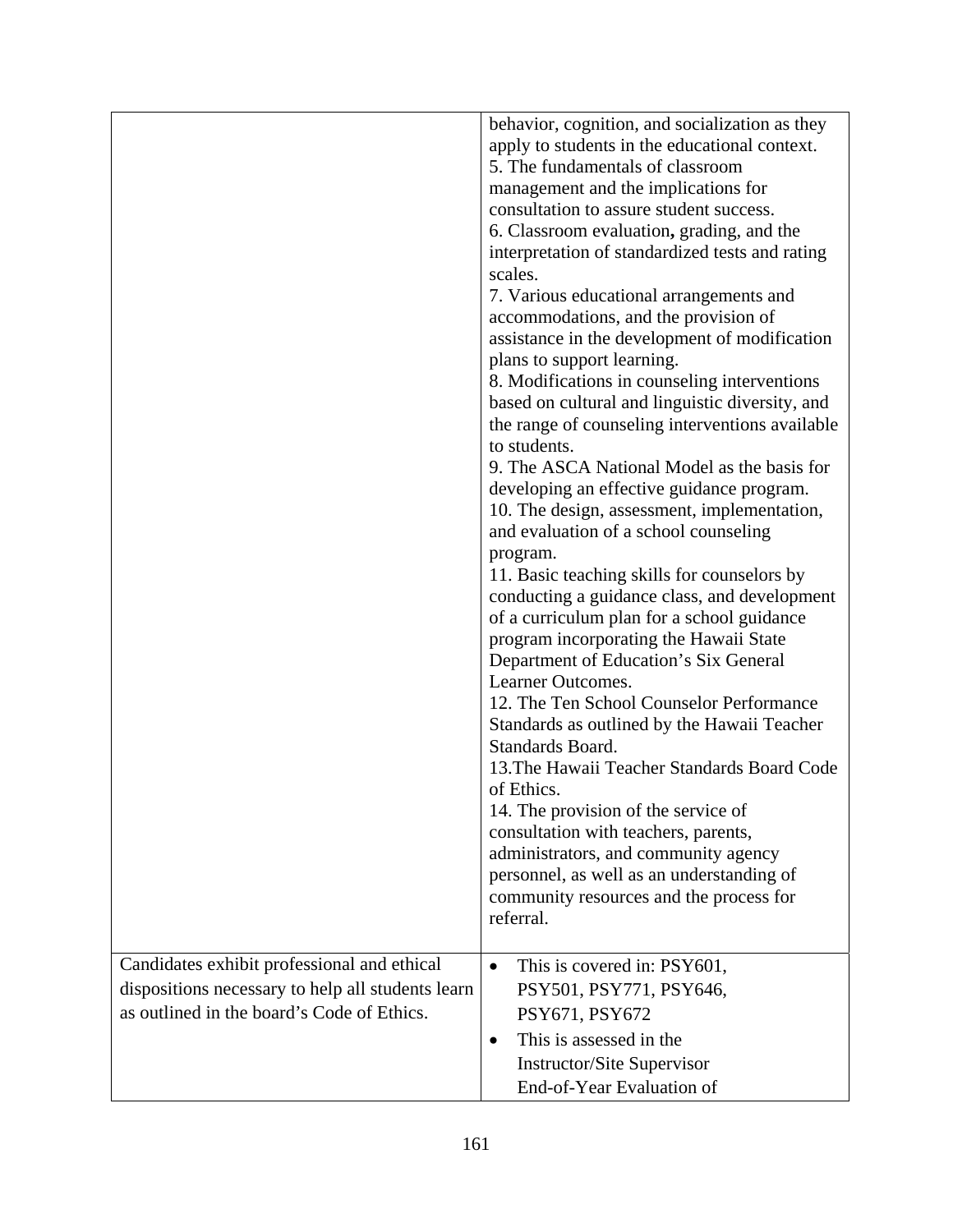|                                                                                                                                                                                                                                    | <b>School Counseling</b><br>Candidate on $p. 29$ – This<br>newly developed survey will<br>be piloted at the conclusion<br>of Academic Year 2014-<br>2015.                                                                                                                                                                                                                                                                                                                                                                                      |
|------------------------------------------------------------------------------------------------------------------------------------------------------------------------------------------------------------------------------------|------------------------------------------------------------------------------------------------------------------------------------------------------------------------------------------------------------------------------------------------------------------------------------------------------------------------------------------------------------------------------------------------------------------------------------------------------------------------------------------------------------------------------------------------|
| Candidates meet the standards from a national<br>organization approved by the board for the<br>license fields offered in the program or, for<br>license fields without national standards, the<br>standards approved for the field | The School Counseling program<br>is in alignment with CACREP<br>as noted in Section 4: Results,<br>which begins on p. 31. The<br>School Counseling program is<br>also in alignment with ASCA,<br>whose standards were used as<br>the foundation of the revised<br><b>HTSB School Counseling</b><br>Performance Standards. This is<br>assessed through the ePortfolio<br>and the Instructor/Site<br>Supervisor End-of-Year<br><b>Evaluation of School</b><br>Counseling Candidate form.<br>Descriptions are on p. 27 and p.<br>29 respectively. |

The unit must provide evidence that their candidates are prepared to incorporate the following areas into their practice:

| <b>REQUIREMENT</b>           | <b>EVIDENCE and LOCATION</b>                                  |
|------------------------------|---------------------------------------------------------------|
| Hawaiian language, history   | Quality Principle 1 Claim 3 Cross-cutting Theme 1.4.2         |
| and culture;                 | (p. 39)                                                       |
|                              | PSY736 (p. 14)                                                |
| Student standards adopted by | The Hawaii Department of Education has adapted the            |
| the Department               | Common Core as its standards for students. Although the       |
|                              | Common Core does not address School Counseling                |
|                              | directly, School Counselors are need to become familiar       |
|                              | with the Common Core Standards, its implementation, and       |
|                              | how student achievement will be measured (ACA, n.d.).         |
|                              | School Counselors must understand Common Core                 |
|                              | components and implementation so that they may facilitate     |
|                              | the inclusion of all students as appropriate and advocate for |
|                              | those who might be excluded from activities needed for        |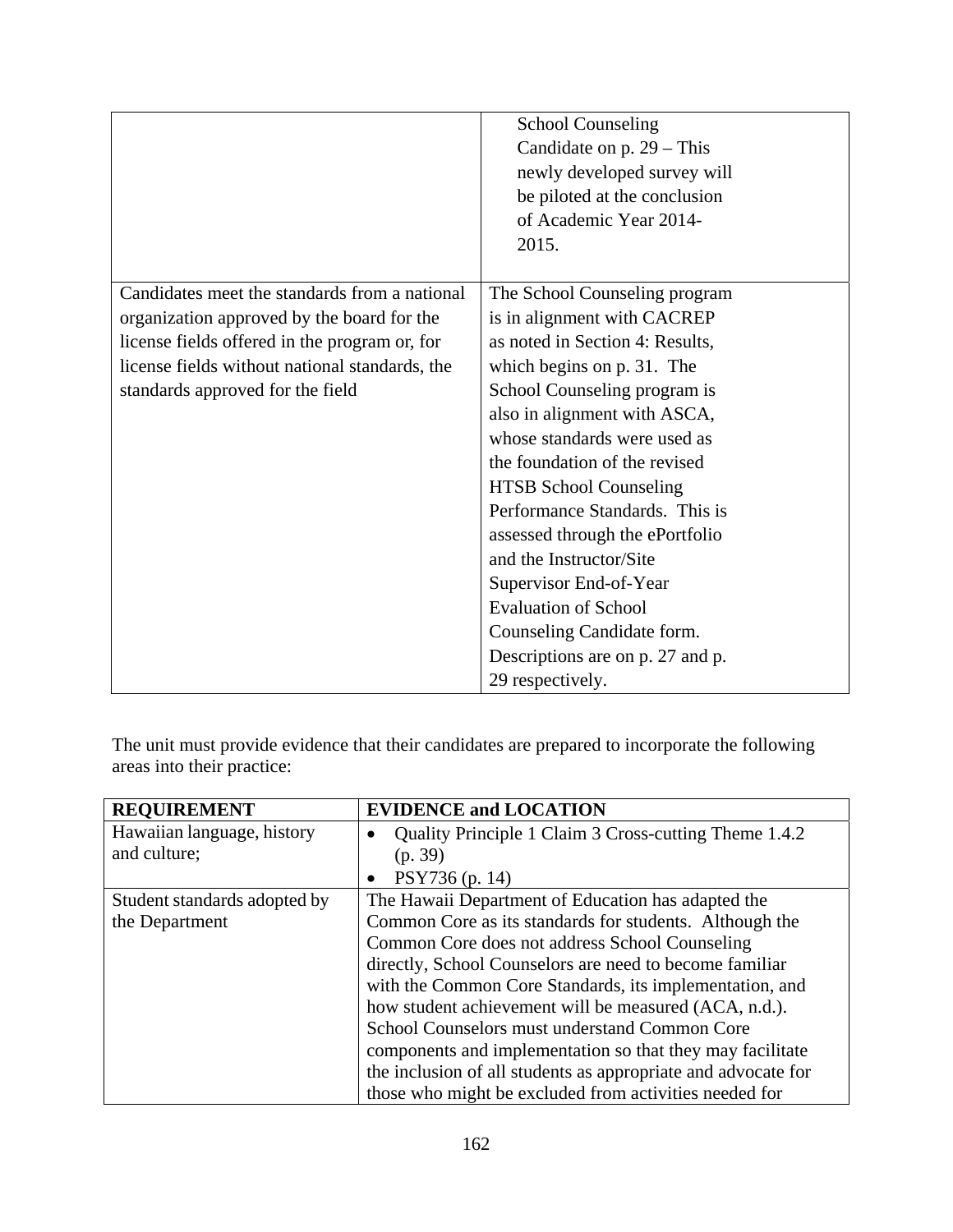|                               | their success.                                                                                                                                                                                                                                                                                                                                                                                                                           |                           |                           |                           |
|-------------------------------|------------------------------------------------------------------------------------------------------------------------------------------------------------------------------------------------------------------------------------------------------------------------------------------------------------------------------------------------------------------------------------------------------------------------------------------|---------------------------|---------------------------|---------------------------|
|                               | The School Counseling program has not assessed School<br>Counseling candidates' knowledge and support of the<br>Common Core. This assessment will be piloted through the<br>Instructor/<br>Site Supervisor End-of-Year Evaluation of the School<br>Counseling Candidate survey at the conclusion of the 2014-<br>2015 academic year and included into the ePortfolio<br>signature assignment starting in the 2015-2016 academic<br>year. |                           |                           |                           |
|                               | In addition, the Hawaii General Learner Outcomes (GLOs)<br>are a Student Learning Outcome in every School<br>Counseling course. The GLOs are assessed in the School<br>Counseling Program Evaluation.                                                                                                                                                                                                                                    |                           |                           |                           |
|                               | GLO Assessment Data from the School Counseling<br><b>Program Evaluation</b>                                                                                                                                                                                                                                                                                                                                                              |                           |                           |                           |
|                               | <b>GLO</b>                                                                                                                                                                                                                                                                                                                                                                                                                               | 2012<br>$(n=45;$          | 2013<br>$(n=22)$ ;        | 2014<br>$(n=22)$ ;        |
|                               |                                                                                                                                                                                                                                                                                                                                                                                                                                          | $%$ of<br>students<br>who | $%$ of<br>students<br>who | $%$ of<br>students<br>who |
|                               |                                                                                                                                                                                                                                                                                                                                                                                                                                          | Agreed<br><b>or</b>       | Agreed<br><sub>or</sub>   | Agreed<br><b>or</b>       |
|                               |                                                                                                                                                                                                                                                                                                                                                                                                                                          | Strongly<br>Agreed)       | Strongly<br>Agreed)       | Strongly<br>Agreed)       |
|                               | Self-Directed<br>Learners                                                                                                                                                                                                                                                                                                                                                                                                                | 100%                      | 100%                      | 95.83%                    |
|                               | Community<br>Contributor                                                                                                                                                                                                                                                                                                                                                                                                                 | 100%                      | 95.45%                    | 95.83%                    |
|                               | Complex<br>Thinker                                                                                                                                                                                                                                                                                                                                                                                                                       | 97.78%                    | 90.91%                    | 95.83%                    |
|                               | Quality<br>Producer                                                                                                                                                                                                                                                                                                                                                                                                                      | 100%                      | 95.45%                    | 95.83%                    |
|                               | Effective<br>Communicator                                                                                                                                                                                                                                                                                                                                                                                                                | 100%                      | 95.45%                    | 95.83%                    |
|                               | Technology                                                                                                                                                                                                                                                                                                                                                                                                                               | 97.78%                    | 86.36%                    | 95.83%                    |
|                               | The complete School Counseling Program Evaluation<br>dataset can be viewed in the electronic evidence room.                                                                                                                                                                                                                                                                                                                              |                           |                           |                           |
| Teaching of reading including | This is covered in Psy 500. More specifically in Student                                                                                                                                                                                                                                                                                                                                                                                 |                           |                           |                           |
| working with students of      | Learning Outcome 2:                                                                                                                                                                                                                                                                                                                                                                                                                      |                           |                           |                           |
| reading difficulties;         | <b>Student Learning Outcomes for Psy 500</b>                                                                                                                                                                                                                                                                                                                                                                                             |                           |                           |                           |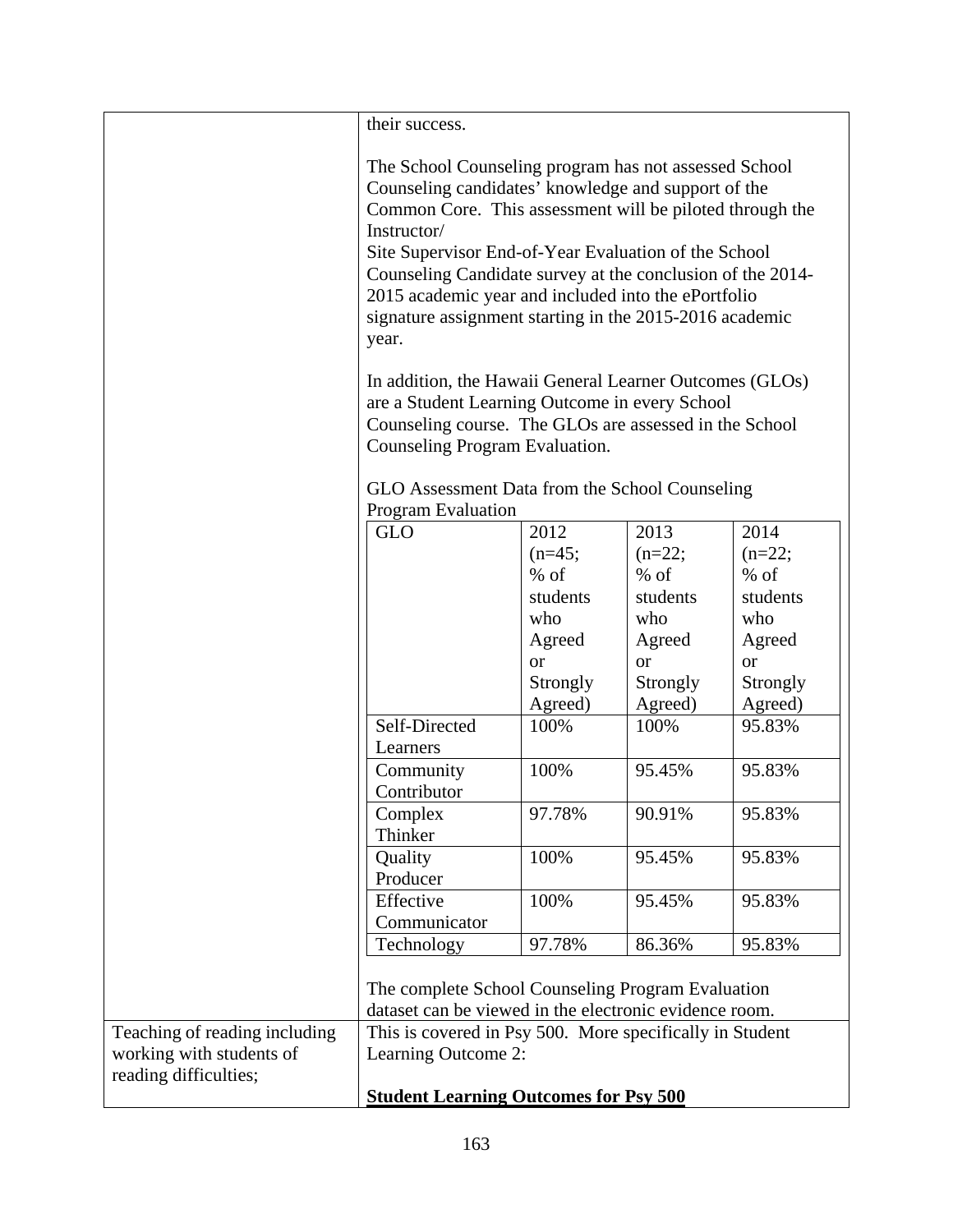|                                                               | 2. Exceptional children and youth within a school context,<br>including the condition, learning characteristics, personal and<br>social challenges, linguistic, and social diversity of<br>individuals with:<br>a. intellectual disabilities<br>b. speech and language disabilities<br>c. developmental delay<br>d. specific learning disabilities<br>e. emotional disabilities<br>f. vision and hearing impairments<br>physical disabilities and health impairments<br>g.<br>h. Autism/Asperger's<br>i. ADHD |
|---------------------------------------------------------------|---------------------------------------------------------------------------------------------------------------------------------------------------------------------------------------------------------------------------------------------------------------------------------------------------------------------------------------------------------------------------------------------------------------------------------------------------------------------------------------------------------------|
|                                                               | In Psy 500, School Counseling candidates are taught how<br>to administer Behavioral Assessments that serve as the<br>foundation of assessing difficulties, such as reading. They<br>are also provided the knowledge and appropriate<br>intervention strategies that will help their students learn.                                                                                                                                                                                                           |
| Working effectively with                                      | This is covered in PSY 500                                                                                                                                                                                                                                                                                                                                                                                                                                                                                    |
| students with disabilities,                                   |                                                                                                                                                                                                                                                                                                                                                                                                                                                                                                               |
| including training related to<br>participation as a member of | <b>Student Learning Outcomes for Psy 500</b><br>Students will demonstrate an understanding of:                                                                                                                                                                                                                                                                                                                                                                                                                |
| individualized education                                      | 1. The Hawaii State Department of Education's Six General                                                                                                                                                                                                                                                                                                                                                                                                                                                     |
| program teams;                                                | Learner Outcomes (GLO's).                                                                                                                                                                                                                                                                                                                                                                                                                                                                                     |
|                                                               | 2. Exceptional children and youth within a school context,                                                                                                                                                                                                                                                                                                                                                                                                                                                    |
|                                                               | including the condition, learning characteristics, personal and<br>social challenges, linguistic, and social diversity of<br>individuals with:                                                                                                                                                                                                                                                                                                                                                                |
|                                                               | a. intellectual disabilities                                                                                                                                                                                                                                                                                                                                                                                                                                                                                  |
|                                                               | b. speech and language disabilities                                                                                                                                                                                                                                                                                                                                                                                                                                                                           |
|                                                               | c. developmental delay                                                                                                                                                                                                                                                                                                                                                                                                                                                                                        |
|                                                               | d. specific learning disabilities                                                                                                                                                                                                                                                                                                                                                                                                                                                                             |
|                                                               | e. emotional disabilities                                                                                                                                                                                                                                                                                                                                                                                                                                                                                     |
|                                                               | f. vision and hearing impairments                                                                                                                                                                                                                                                                                                                                                                                                                                                                             |
|                                                               | g. physical disabilities and health impairments                                                                                                                                                                                                                                                                                                                                                                                                                                                               |
|                                                               | h. Autism/Asperger's<br>i. ADHD                                                                                                                                                                                                                                                                                                                                                                                                                                                                               |
|                                                               | 3. The impact of the exceptionality on the child/youth and                                                                                                                                                                                                                                                                                                                                                                                                                                                    |
|                                                               | the family in the context                                                                                                                                                                                                                                                                                                                                                                                                                                                                                     |
|                                                               | of school, community, and family supports that may be                                                                                                                                                                                                                                                                                                                                                                                                                                                         |
|                                                               | needed.                                                                                                                                                                                                                                                                                                                                                                                                                                                                                                       |
|                                                               | 4. Ethical practices in consultation and collaboration with                                                                                                                                                                                                                                                                                                                                                                                                                                                   |
|                                                               | families, school personnel, and other agency personnel in the                                                                                                                                                                                                                                                                                                                                                                                                                                                 |